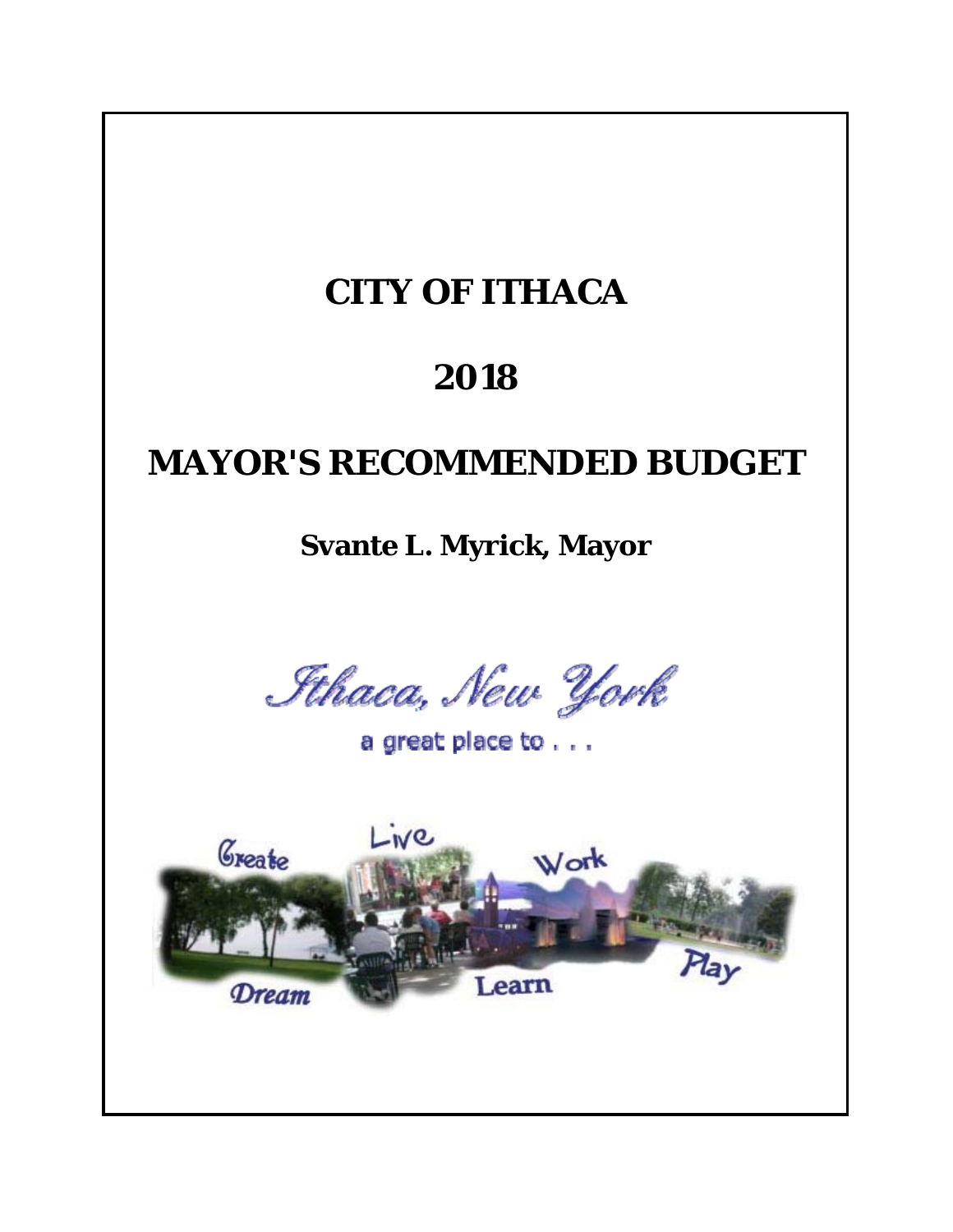|                                                                            | Page        |
|----------------------------------------------------------------------------|-------------|
| <b>Table of Contents - Appropriations by Department</b>                    | $2 - 7$     |
| <b>Summary of 2018 Budget</b>                                              | 8           |
| <b>General Fund Appropriations</b>                                         | $9 - 49$    |
| <b>Water Fund Appropriations</b>                                           | $50 - 67$   |
| <b>Sewer Fund Appropriations</b>                                           | $68 - 88$   |
| <b>Solid Waste Fund Appropriations</b>                                     | 89          |
| <b>Special Districts Fund - Sidewalks - Appropriations</b>                 | $90 - 91$   |
| <b>Special Districts Fund - Stormwater Drainage - Appropriations</b>       | $92 - 93$   |
| <b>Estimated Revenues - General Fund</b>                                   | $94 - 97$   |
| <b>Estimated Revenues - Water Fund</b>                                     | 98          |
| <b>Estimated Revenues - Sewer Fund</b>                                     | 99          |
| <b>Estimated Revenues - Solid Waste Fund</b>                               | 100         |
| <b>Estimated Revenues - Special Districts Fund - Sidewalks</b>             | 101         |
| <b>Estimated Revenues - Special Districts Fund - Stormwater Drainage</b>   | 102         |
| <b>Debt Retirement Schedule</b>                                            | $103 - 114$ |
| <b>Statement of Debt Outstanding</b>                                       | $115 - 121$ |
| <b>Capital Projects</b>                                                    | 122         |
| <b>Authorized Equipment List</b>                                           | 123 - 124   |
| <b>Schedule of Personnel - General Fund</b>                                | 125 - 128   |
| <b>Schedule of Personnel - Water &amp; Sewer Funds</b>                     | 129         |
| <b>Schedule of Personnel - Solid Waste Fund</b>                            | 129         |
| <b>Schedule of Personnel - Special District Fund - Sidewalks</b>           | 129         |
| <b>Schedule of Personnel - Special District Fund - Stromwater Drainage</b> | 130         |
| <b>Property Exemption Report</b>                                           | 131 - 133   |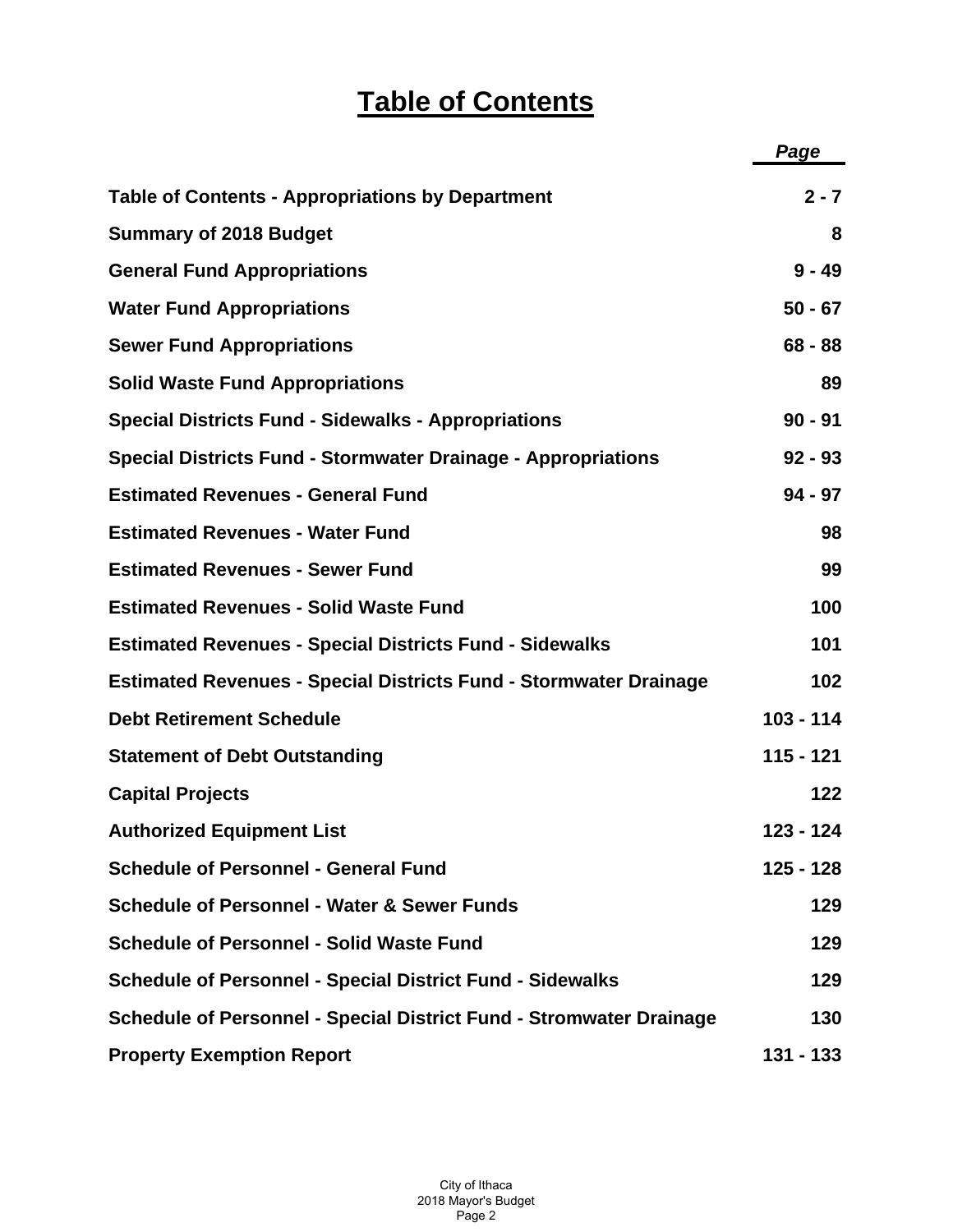| <b>General Fund:</b>                                    |           |
|---------------------------------------------------------|-----------|
| <b>General Government Support</b>                       | Page      |
| Legislative                                             |           |
| A1010 - Legislative Board                               | 9         |
| A1012 - Community Services                              | 9         |
| A1013 - Human Services Coalition                        | 10        |
| A1014 - Other Agency - TCAD                             | 10        |
| A1015 - Community Police Board                          | 10        |
| A1016 - Southside Community Center                      | 10        |
| <b>Judicial</b>                                         |           |
| A1130 - Finance (Traffic Violations)                    | 11        |
| <b>Executive</b>                                        |           |
| A1210 - Mayor                                           | 12        |
| <b>Finance</b>                                          |           |
| A1315 - Finance (Controller's Office)                   | 13        |
| A1316 - Department of Public Information and Technology | 14        |
| A1317 - Finance (City Chamberlain)                      | 15        |
| <b>Staff</b>                                            |           |
| A1420 - Law                                             | 16        |
| A1430 - Human Resources                                 | 17        |
| A1440 - City Engineer                                   | 18        |
| A1460 - Records Management                              | 19        |
| A1490 - Public Works Administration                     | 19        |
| <b>Shared Services</b>                                  |           |
| A1620 - Building Systems                                | $20 - 21$ |
| A19** - Special Items                                   | $22 - 23$ |
| <b>Public Safety</b>                                    |           |
| <b>Law Enforcement</b>                                  |           |
| A3120 - Police Department                               | $24 - 25$ |
| <b>Traffic</b>                                          |           |
| A3311 - Traffic Control                                 | 26        |
| <b>Fire Protection and Control</b>                      |           |
| A3410 - Fire Department                                 | $27 - 28$ |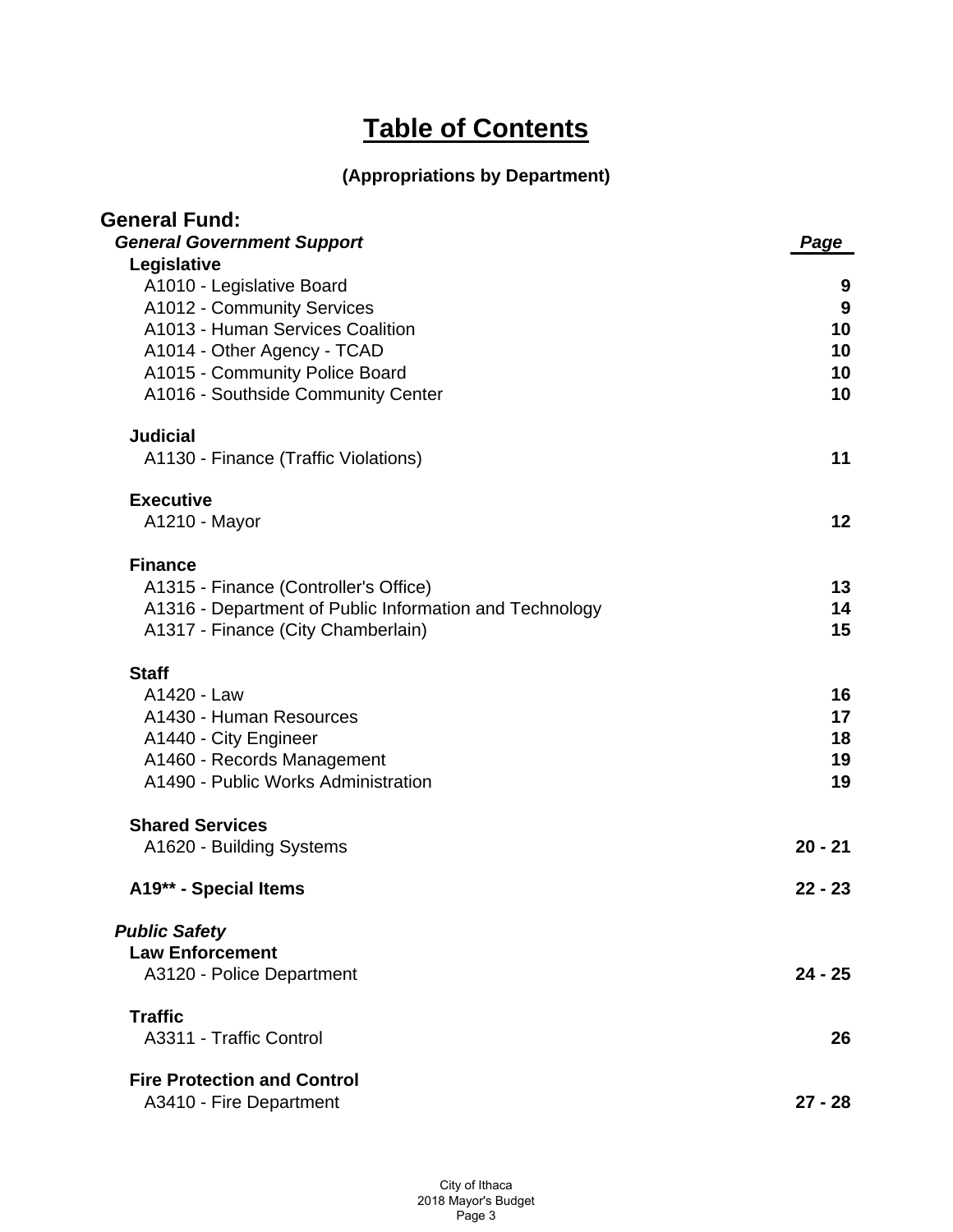| <b>Public Safety (continued)</b>            | Page      |
|---------------------------------------------|-----------|
| <b>Safety from Animals</b>                  |           |
| A3510 - Control of Animals (SPCA)           | 28        |
| <b>Transportation</b>                       |           |
| <b>A5010 - Streets Administration</b>       | 29        |
| <b>Highways</b>                             |           |
| A5111 - Maintenance of Roads                | $30 - 31$ |
| A5132 - Garage                              | 32        |
| A5182 - Street Lighting                     | 32        |
| <b>Pedestrian</b>                           |           |
| A5411 - Ithaca Commons                      | 33        |
| <b>Public Transportation</b>                |           |
| A5630 - Bus Operations                      | 34        |
| A5651 - Parking Systems                     | $34 - 35$ |
| A5652 - Seneca Street Garage                | 35        |
| A5654 - Dryden Road Garage                  | 35        |
| A5655 - Cayuga Green Garage                 | 35        |
| <b>Economic Opportunity and Development</b> |           |
| A6995 - Contribution to BID                 | 36        |
| <b>Culture and Recreation</b>               |           |
| <b>Recreation</b>                           |           |
| A7111 - Parks and Forestry                  | $37 - 38$ |
| A7250 - Golf Course                         | 39        |
| A7310 - Youth Programs                      | $40 - 41$ |
| A7311 - G.I.A.C. Program                    | $42 - 43$ |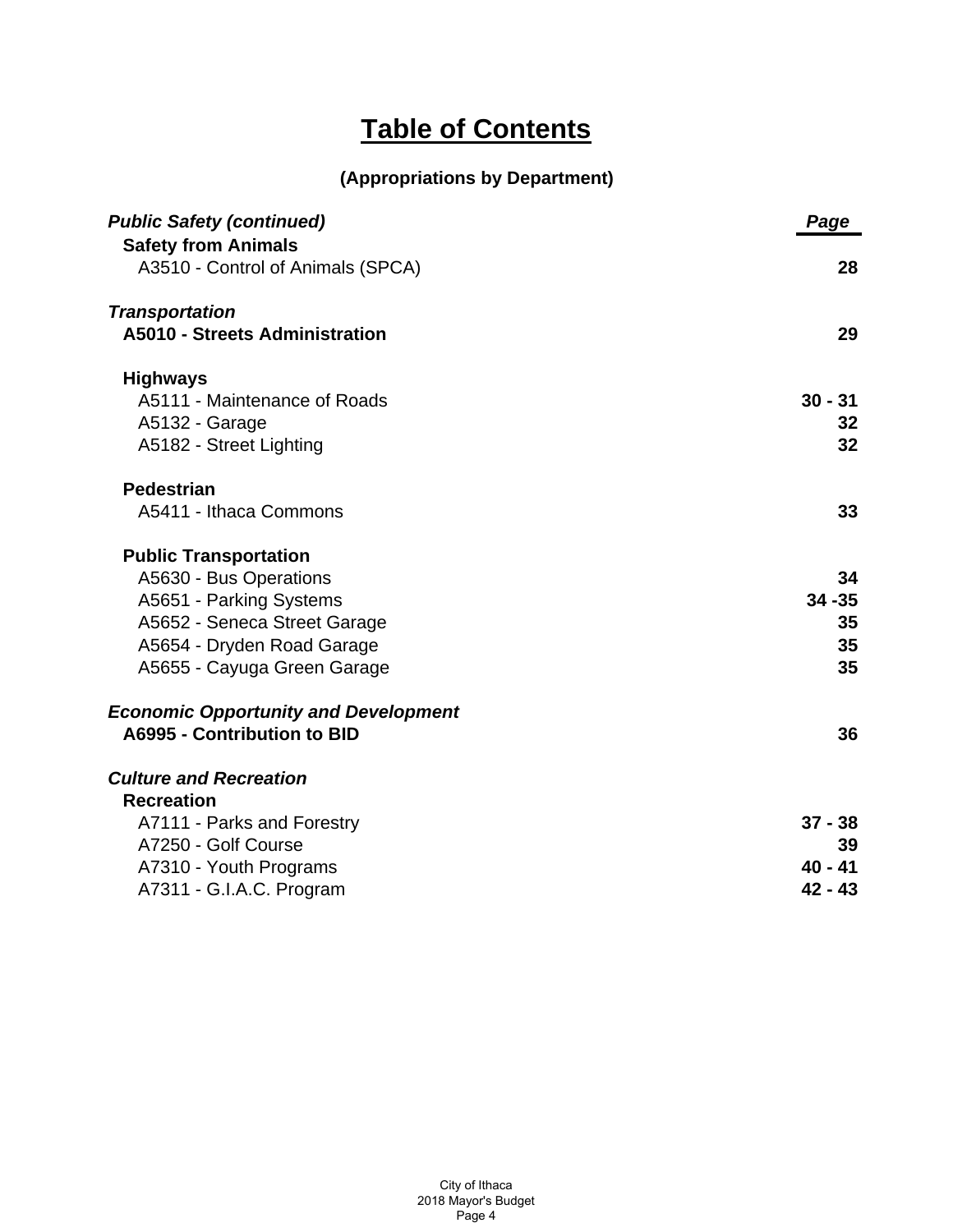|  |  | (Appropriations by Department) |
|--|--|--------------------------------|
|  |  |                                |

|                                                          | Page |
|----------------------------------------------------------|------|
| <b>Home and Community Services</b>                       |      |
| <b>General Environment</b>                               |      |
| A8020 - Department of Planning, Building and Development | 44   |
| <b>Other Community Services</b>                          |      |
| A8515 - Low & Moderate Income Housing                    | 45   |
| <b>Special Services</b>                                  |      |
| A8810 - City Cemetery                                    | 46   |
| <b>Undistributed</b>                                     |      |
| A90** - Employee Benefits                                | 47   |
| A97** - Debt Service                                     | 48   |
| A99** - Interfund Transfers                              | 49   |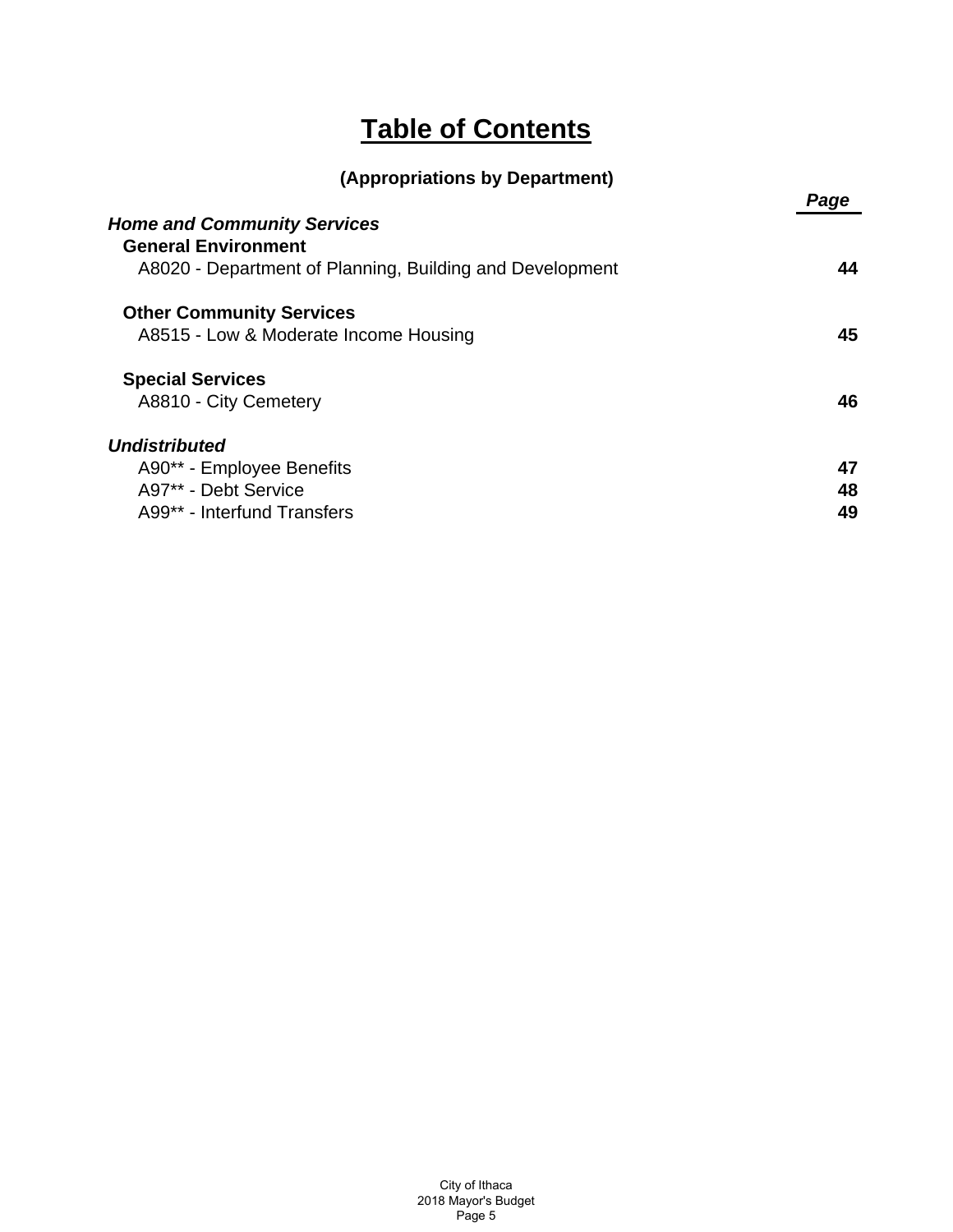| <b>Water Fund:</b>                           | Page      |
|----------------------------------------------|-----------|
| <b>General Government Support</b>            |           |
| F19** - Special Items                        | 50        |
| <b>Home and Community Services</b>           |           |
| <b>Water Administration</b>                  |           |
| F8311 - Administration                       | 51        |
| F8312 - General Fund Services                | 52        |
| F8313 - Central Office Operations            | $52 - 53$ |
| F8314 - Meter Section                        | $53 - 54$ |
| F8315 - Buildings and Yard                   | 54        |
| F8316 - Shop and Equipment                   | 55        |
| F8317 - Plumbing Inspector                   | 56        |
| <b>Source of Supply, Power &amp; Pumping</b> |           |
| F8320 - Supply, Power & Pumping              | 57        |
| F8321 - Watershed                            | 58        |
| F8322 - Van Natta Pump Station               | 59        |
| F8324 - Elmira Road Meter Pit                | 59        |
| F8329 - Vinegar Hill Pump Station            | 60        |
| <b>Purification</b>                          |           |
| F8330 - Water Treatment Plant                | $61 - 62$ |
| <b>Transmission and Distribution</b>         |           |
| F8340 - Maintenance Operations               | 63        |
| F8341 - General Maintenance                  | 64        |
| F8342 - Service Account                      | 65        |
| F8343 - Maintenance of Valves & Hydrants     | 65        |
| F8344 - Maintenance of Standpipes            | 66        |
| F8345 - Flushing Water Mains                 | 66        |
| <b>Undistributed</b>                         |           |
| F9*** - Other Undistributed                  | 67        |
| <b>Sewer Fund:</b>                           |           |
| <b>General Government Support</b>            |           |
| G19** - Special Items                        | 68        |
| <b>Home and Community Services</b>           |           |
| <b>Sewer Administration</b>                  |           |
| G8111 - Administration                       | 69 - 70   |
| G8112 - General Fund Services                | 70        |
| G8113 - Central Office Operations            | 71        |
| G8114 - Meter Section                        | 72        |
| G8115 - Buildings and Yard                   | 73        |
| G8116 - Shop and Equipment                   | 74        |
| G8117 - Plumbing Inspector                   | 75        |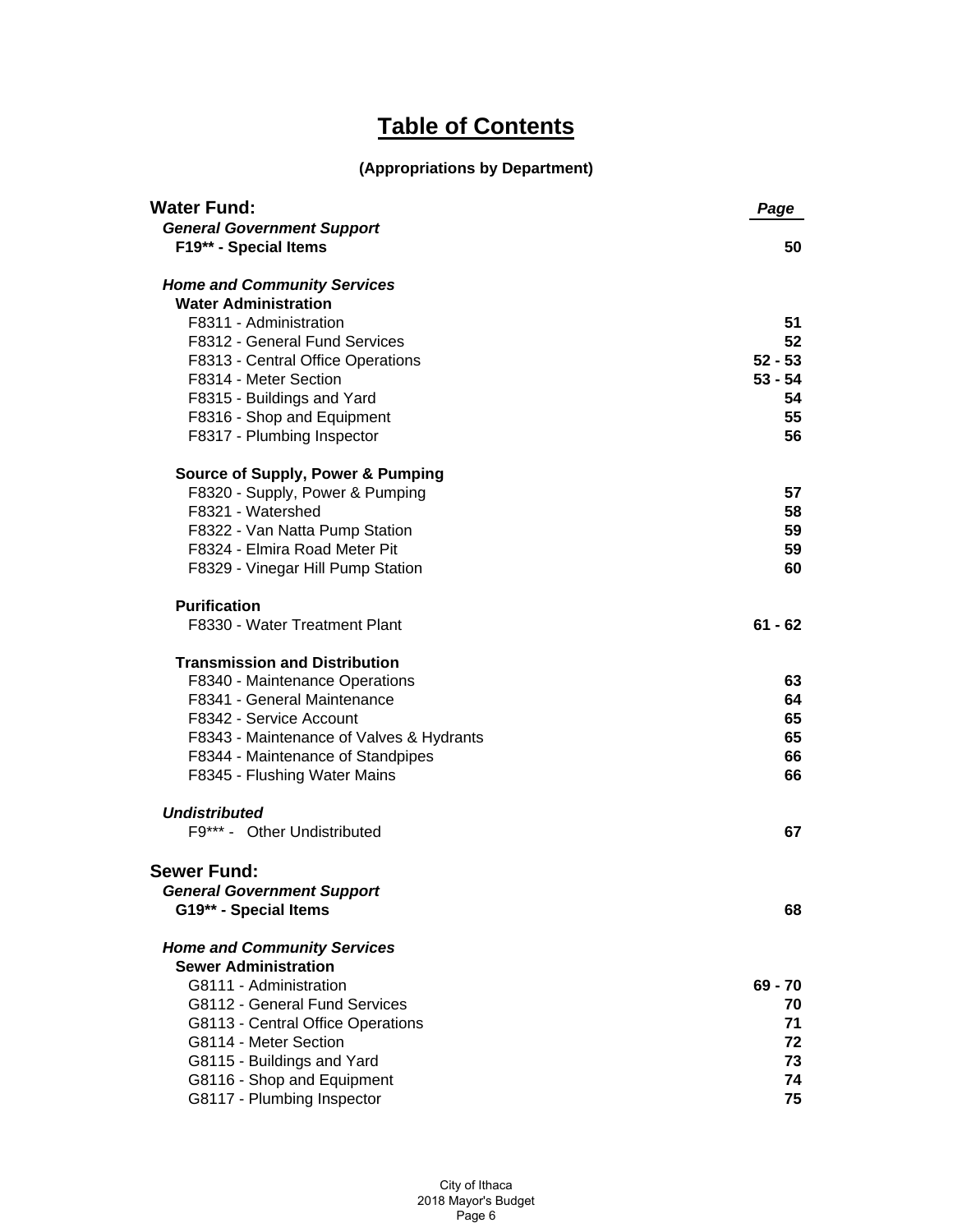| <b>Home and Community Services (continued)</b>           | Page      |
|----------------------------------------------------------|-----------|
| <b>Sanitary Sewers</b><br>G8120 - Maintenance Operations | 76        |
| G8121 - General Maintenance                              | 77        |
| G8122 - Clean and Flush Mains                            | 78        |
| G8123 - Main Sewer Stoppages                             | 78        |
| G8124 - G8147 - Pump Station Accounts                    | 79 - 85   |
| <b>Transmission and Distribution</b>                     |           |
| G8149 - Service Account                                  | 86        |
| <b>Sewage Treatment and Disposal</b>                     |           |
| G8151 - Sewage Treatment Plant                           | 87        |
| <b>Undistributed</b>                                     |           |
| G9*** - Other Undistributed                              | 88        |
| <b>Solid Waste Fund:</b>                                 |           |
| <b>Home and Community Services</b>                       |           |
| <b>CL8160 - Refuse and Garbage</b>                       | 89        |
| <b>Special Districts Fund:</b>                           |           |
| <b>Transportation</b>                                    |           |
| S5410 - Sidewalks                                        | $90 - 91$ |
| <b>Special Districts Fund:</b>                           |           |
| <b>Home and Community Services</b>                       |           |
| SD8141 - Stormwater Drainage                             | $92 - 93$ |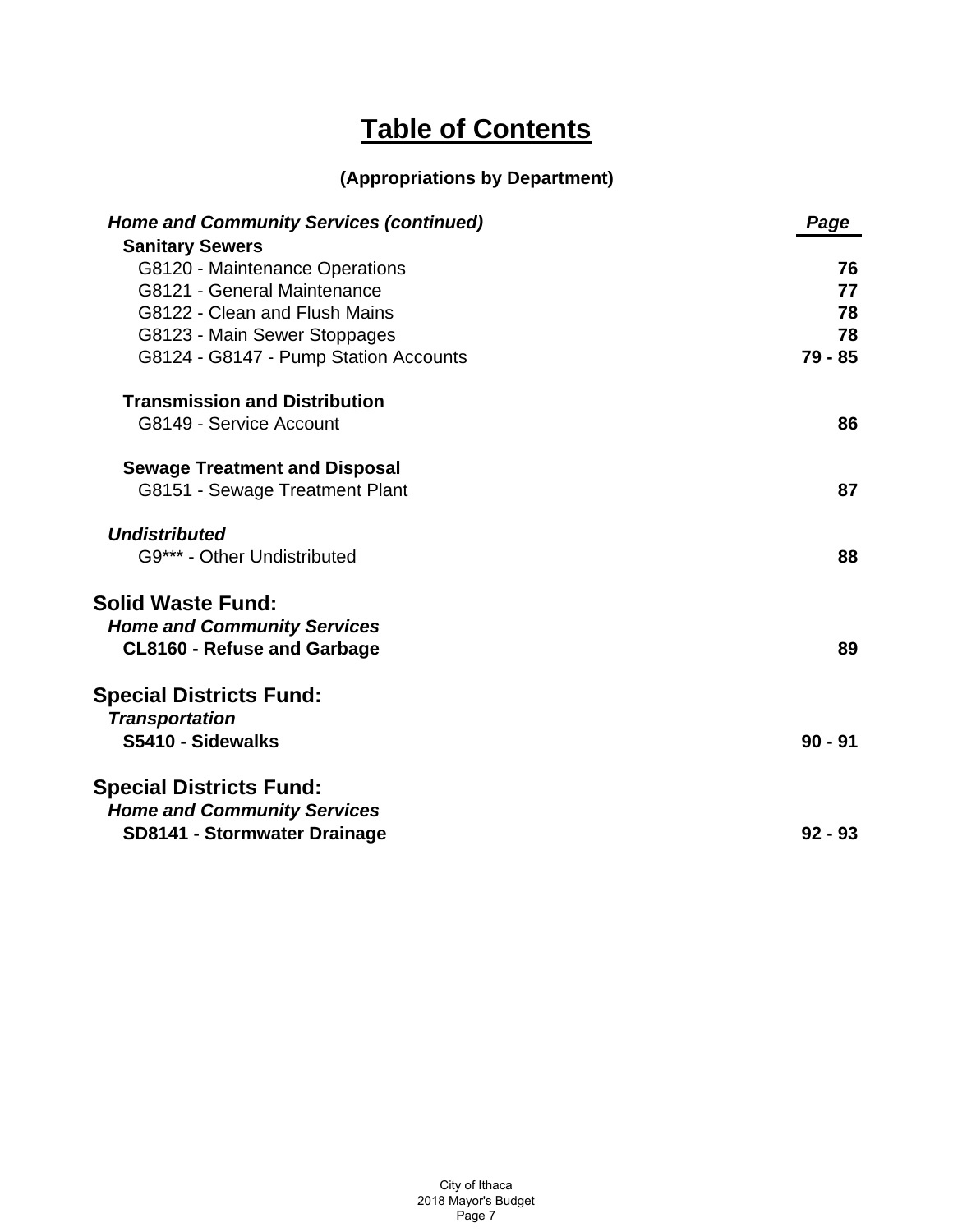#### **City of Ithaca Budget Summary Schedule Mayor's Recommended Budget by Funds for Fiscal Year 2018**

|                                                                       |     | <b>TOTAL</b>        | <b>GENERAL</b><br><b>FUND</b> | <b>WATER</b><br><b>FUND</b> | <b>SEWER</b><br><b>FUND</b> | <b>SOLID</b><br><b>WASTE</b><br><b>FUND</b> | <b>SIDEWALK</b><br><b>IMPROVEMENT</b><br><b>DISTRICT</b> | <b>STORMWATER</b><br><b>FUND</b> |
|-----------------------------------------------------------------------|-----|---------------------|-------------------------------|-----------------------------|-----------------------------|---------------------------------------------|----------------------------------------------------------|----------------------------------|
| <b>APPROPRIATIONS</b>                                                 |     |                     |                               |                             |                             |                                             |                                                          |                                  |
| <b>GENERAL GOVERNMENT SUPPORT</b>                                     | \$. | 6,403,730 \$        | 5,959,220 \$                  | 225,132 \$                  | 219,378 \$                  |                                             | \$<br>\$                                                 |                                  |
| <b>PUBLIC SAFETY</b>                                                  |     | 14,149,309          | 14,149,309                    |                             |                             |                                             |                                                          |                                  |
| <b>TRANSPORTATION</b>                                                 |     | 6,136,789           | 5,355,538                     |                             |                             |                                             | 781,251                                                  |                                  |
| <b>ECONOMIC DEVELOPMENT</b>                                           |     | $\overline{6}1,000$ | 61,000                        |                             |                             |                                             |                                                          |                                  |
| <b>CULTURE &amp; RECREATION</b>                                       |     | 5,779,000           | 5,779,000                     |                             |                             |                                             |                                                          |                                  |
| <b>HOME &amp; COMMUNITY SERVICES</b>                                  |     | 9,737,849           | 1,878,141                     | 3,192,708                   | 3,715,799                   | 373,897                                     |                                                          | 577,304                          |
| <b>EMPLOYEE BENEFITS</b>                                              |     | 19,227,017          | 16.844.113                    | 982,855                     | 992,637                     | 105,133                                     | 71,565                                                   | 230,714                          |
| <b>DEBT SERVICE</b>                                                   |     | 10,517,836          | 7,277,362                     | 2,073,172                   | 1,078,570                   | 8,751                                       | 4,200                                                    | 75,781                           |
| <b>INTERFUND TRANSFERS</b>                                            |     | 25,000              | 20,000                        |                             |                             |                                             |                                                          | 5,000                            |
| <b>TOTAL APPROPRIATIONS</b>                                           |     | 72,037,530 \$       | 57,323,683 \$                 | 6,473,867 \$                | 6,006,384 \$                | 487,781 \$                                  | 857,016 \$                                               | 888,799                          |
| <b>ESTIMATED REVENUES</b>                                             |     |                     |                               |                             |                             |                                             |                                                          |                                  |
| <b>REAL PROPERTY TAX ITEMS</b>                                        | \$  | 24,476,045 \$       | 23,620,169 \$                 | \$                          | \$                          |                                             | \$<br>855,876 \$                                         |                                  |
| NON-PROPERTY TAX ITEMS                                                |     | 14,513,000          | 14,513,000                    |                             |                             |                                             |                                                          |                                  |
| DEPARTMENTAL INCOME                                                   |     | 21,672,603          | 8,911,176                     | 5,464,029                   | 5,968,637                   | 467,761                                     |                                                          | 861,000                          |
| <b>USE OF MONEY &amp; PROPERTY</b>                                    |     | 391.860             | 388,000                       | 1,500                       | 1,200                       | 20                                          | 1,140                                                    |                                  |
| <b>LICENSES &amp; PERMITS</b>                                         |     | 1,216,500           | 1,216,500                     |                             |                             |                                             |                                                          |                                  |
| <b>FINES &amp; FORFEITURES</b>                                        |     | 926,000             | 926,000                       |                             |                             |                                             |                                                          |                                  |
| SALE OF PROPERTY AND                                                  |     |                     |                               |                             |                             |                                             |                                                          |                                  |
| <b>COMPENSATION FOR LOSS</b>                                          |     | 255,500             | 244,000                       | 9,000                       | 2,500                       |                                             |                                                          |                                  |
| <b>MISCELLANEOUS</b>                                                  |     | 1,385,963           | 1,385,963                     |                             |                             |                                             |                                                          |                                  |
| <b>INTERFUND TRANSFERS</b>                                            |     | 2,166,189           | 1,430,189                     | 701,000                     | 15,000                      | 20,000                                      |                                                          |                                  |
| <b>STATE AID</b>                                                      |     | 3,555,514           | 3,555,514                     |                             |                             |                                             |                                                          |                                  |
| <b>FEDERAL AID</b>                                                    |     | 446,172             | 446,172                       |                             |                             |                                             |                                                          |                                  |
| <b>TOTAL ESTIMATED REVENUES</b>                                       |     | 71,005,346          | 56,636,683                    | 6,175,529                   | 5,987,337                   | 487,781                                     | 857,016                                                  | 861,000                          |
| APPROPRIATED CASH SURPLUS                                             |     | 1,032,184           | 687,000                       | 298,338                     | 19,047                      |                                             |                                                          | 27,799                           |
| <b>TOTAL REVENUES</b>                                                 | \$  | 72,037,530 \$       | 57,323,683 \$                 | 6,473,867 \$                | 6,006,384 \$                | 487,781 \$                                  | 857,016 \$                                               | 888,799                          |
| <b>BALANCE OF APPROPRIATIONS TO BE RAISED BY REAL PROPERTY TAXES.</b> |     |                     |                               |                             |                             |                                             |                                                          |                                  |
| <b>TAXABLE ASSESSED PROPERTY VALUE</b>                                |     | 2018 TAX RATE       | <b>TAX LEVY</b>               |                             |                             |                                             |                                                          |                                  |
| \$1,895,196,761                                                       |     | 12.0400             | \$22,818,169                  |                             |                             |                                             |                                                          |                                  |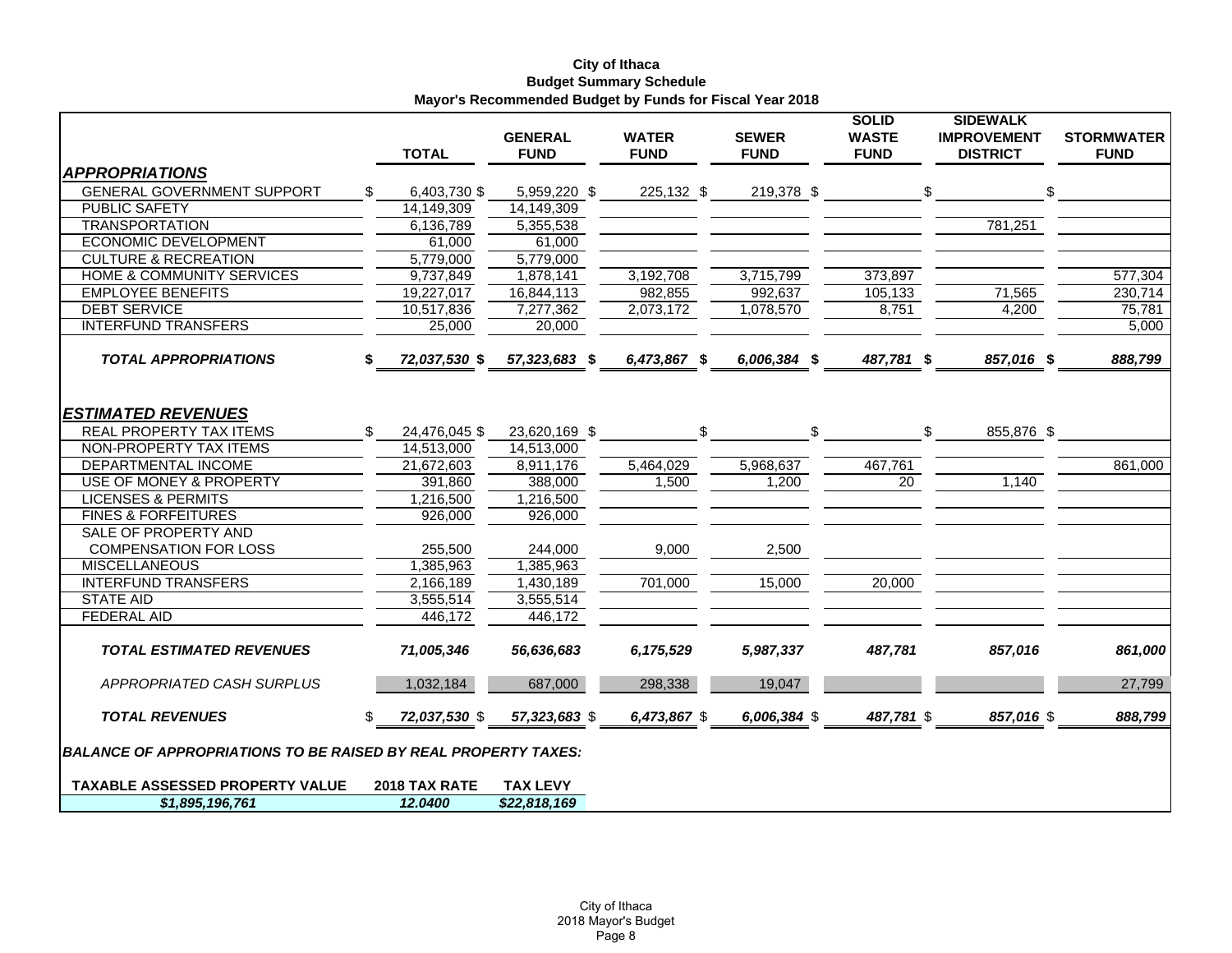# *SCHEDULE OF GENERAL FUND APPROPRIATIONS*

|                 |                  | 2018              |                 |
|-----------------|------------------|-------------------|-----------------|
| 2016            | 2017             | <b>Department</b> | Mayor's         |
| Expended/       | <b>Budget as</b> | <b>Base</b>       | <b>Proposed</b> |
| <b>Received</b> | Amended          | <b>Budget</b>     | <b>Budget</b>   |

# **GENERAL GOVERNMENT SUPPORT**

**LEGISLATIVE**

### **A1010 - LEGISLATIVE BOARD**

| 5105 ADMINISTRATION SALARY                      | 101,410  | 101,410  | 101,410  | 101,410      |  |
|-------------------------------------------------|----------|----------|----------|--------------|--|
| <b>SUB-TOTAL - PERSONNEL</b>                    | 101,410  | 101,410  | 101,410  | 101,410      |  |
|                                                 |          |          |          |              |  |
| 5405 TELEPHONE                                  | 132      | 160      | 160      | 160          |  |
| 5425 OFFICE EXPENSE                             | 69       | 700      | 500      | 500          |  |
| 5435 CONTRACTS                                  | 8.694    | 10,000   | 10,000   | 10,000       |  |
| 5440 STAFF DEVELOPMENT                          | 1,468    | 1,000    | 1,500    | 1,500        |  |
| 5450 ADVERTISING                                | 1,085    | 1,100    | 1,200    | 1,200        |  |
| <b>SUB-TOTAL - ADMINISTRATIVE &amp; PROGRAM</b> | 11,448   | 12,960   | 13,360   | 13,360       |  |
|                                                 |          |          |          |              |  |
| 5489 BUILDING COST                              | 3,284    | 2,350    | 2,380    | 2,380        |  |
| 5700 PRIOR YEAR ENCUMBRANCES                    | 101      | $\Omega$ | 0        | $\Omega$     |  |
| <b>SUB-TOTAL - OTHER ITEMS</b>                  | 3,385    | 2,350    | 2,380    | 2,380        |  |
|                                                 |          |          |          |              |  |
| 9010 STATE RETIREMENT                           | 1,054    | 1,059    | 1,046    | 1,046        |  |
| 9030 SOCIAL SECURITY                            | 7.439    | 7,800    | 7,800    | 7,800        |  |
| 9040 WORKERS' COMPENSATION                      | 133      | 323      | 335      | 335          |  |
| 9060 HOSPITAL & MEDICAL INSURANCE               | 33,875   | 35,513   | 12.647   | 12,647       |  |
| 9070 DENTAL INSURANCE                           | 193      | 563      | 217      | 217          |  |
| <b>SUB-TOTAL - EMPLOYEE BENEFITS</b>            | 42,694   | 45,258   | 22,045   | 22,045       |  |
|                                                 |          |          |          |              |  |
| 9710 SERIAL BONDS                               | 534      | 565      | 592      | 592          |  |
| 9711 INTEREST ON SERIAL BONDS                   | 117      | 93       | 70       | 70           |  |
| 9730 BOND ANTICIPATION NOTES                    | 0        | 0        | 124      | 124          |  |
| 9731 INTEREST ON BANS                           | $\Omega$ | 2        | 3        | 3            |  |
| <b>SUB-TOTAL - DEBT SERVICE</b>                 | 651      | 660      | 789      | 789          |  |
|                                                 |          |          |          |              |  |
| <b>TOTAL LEGISLATIVE BOARD</b>                  | 159,587  | 162,638  | 139,984  | 139,984      |  |
| <b>A1012 - COMMUNITY SERVICES</b>               |          |          |          |              |  |
|                                                 |          |          |          |              |  |
| 5435 CONTRACTS                                  | 14,000   | 2,100    | 0        | $\Omega$     |  |
| SUB-TOTAL - ADMINISTRATIVE & PROGRAM            | 14,000   | 2,100    | $\bf{0}$ | $\mathbf{0}$ |  |
|                                                 |          |          |          |              |  |
| <b>TOTAL COMMUNITY SERVICES</b>                 | 14,000   | 2,100    | 0        | $\bf{0}$     |  |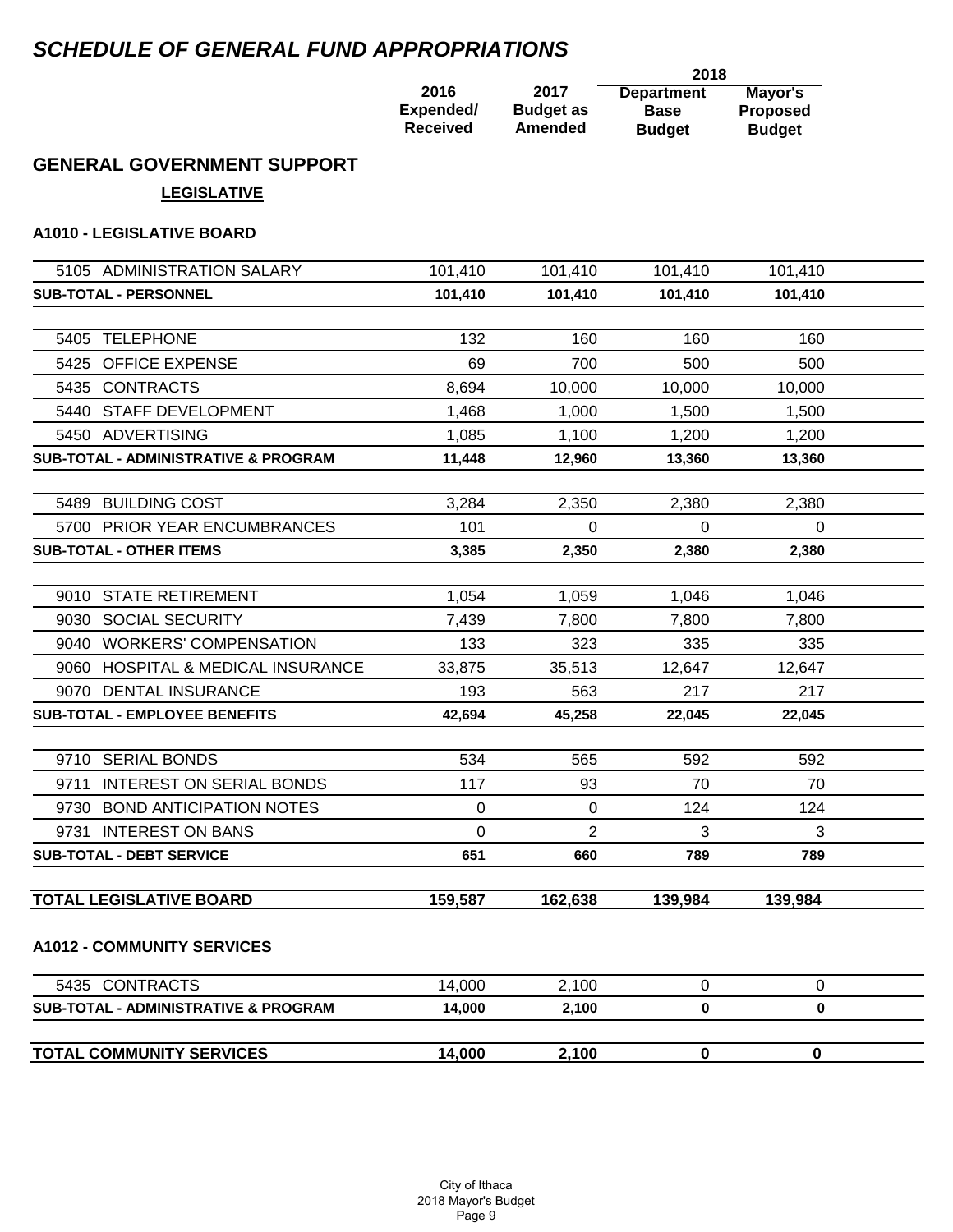|                                                 |                                      |                                            | 2018                                              |                                             |  |
|-------------------------------------------------|--------------------------------------|--------------------------------------------|---------------------------------------------------|---------------------------------------------|--|
|                                                 | 2016<br>Expended/<br><b>Received</b> | 2017<br><b>Budget as</b><br><b>Amended</b> | <b>Department</b><br><b>Base</b><br><b>Budget</b> | Mayor's<br><b>Proposed</b><br><b>Budget</b> |  |
| <b>A1013 - HUMAN SERVICES COALITION</b>         |                                      |                                            |                                                   |                                             |  |
| 5435 CONTRACTS                                  | 38,026                               | 38,410                                     | 38,794                                            | 38,794                                      |  |
| SUB-TOTAL - ADMINISTRATIVE & PROGRAM            | 38,026                               | 38,410                                     | 38,794                                            | 38,794                                      |  |
| <b>TOTAL HUMAN SERVICES COALITION</b>           | 38,026                               | 38,410                                     | 38,794                                            | 38,794                                      |  |
| A1014 - OTHER AGENCY-TCAD                       |                                      |                                            |                                                   |                                             |  |
| 5435 CONTRACTS                                  | 15,038                               | 15,188                                     | 15,340                                            | 15,340                                      |  |
| <b>SUB-TOTAL - ADMINISTRATIVE &amp; PROGRAM</b> | 15,038                               | 15,188                                     | 15,340                                            | 15,340                                      |  |
| <b>TOTAL OTHER AGENCY-TCAD</b>                  | 15,038                               | 15,188                                     | 15,340                                            | 15,340                                      |  |
| <b>A1015 - COMMUNITY POLICE BOARD</b>           |                                      |                                            |                                                   |                                             |  |
| 5435 CONTRACTS                                  | 213                                  | 500                                        | 300                                               | 300                                         |  |
| <b>SUB-TOTAL - ADMINISTRATIVE &amp; PROGRAM</b> | 213                                  | 500                                        | 300                                               | 300                                         |  |
| <b>TOTAL COMMUNITY POLICE BOARD</b>             | 213                                  | 500                                        | 300                                               | 300                                         |  |
| <b>A1016 - SOUTHSIDE COMMUNITY CENTER</b>       |                                      |                                            |                                                   |                                             |  |
| 5435 CONTRACTS                                  | 145,877                              | 145,877                                    | 147,336                                           | 147,336                                     |  |
| SUB-TOTAL - ADMINISTRATIVE & PROGRAM            | 145,877                              | 145,877                                    | 147,336                                           | 147,336                                     |  |
| TOTAL SOUTHSIDE COMMUNITY CENTER                | 145,877                              | 145,877                                    | 147,336                                           | 147,336                                     |  |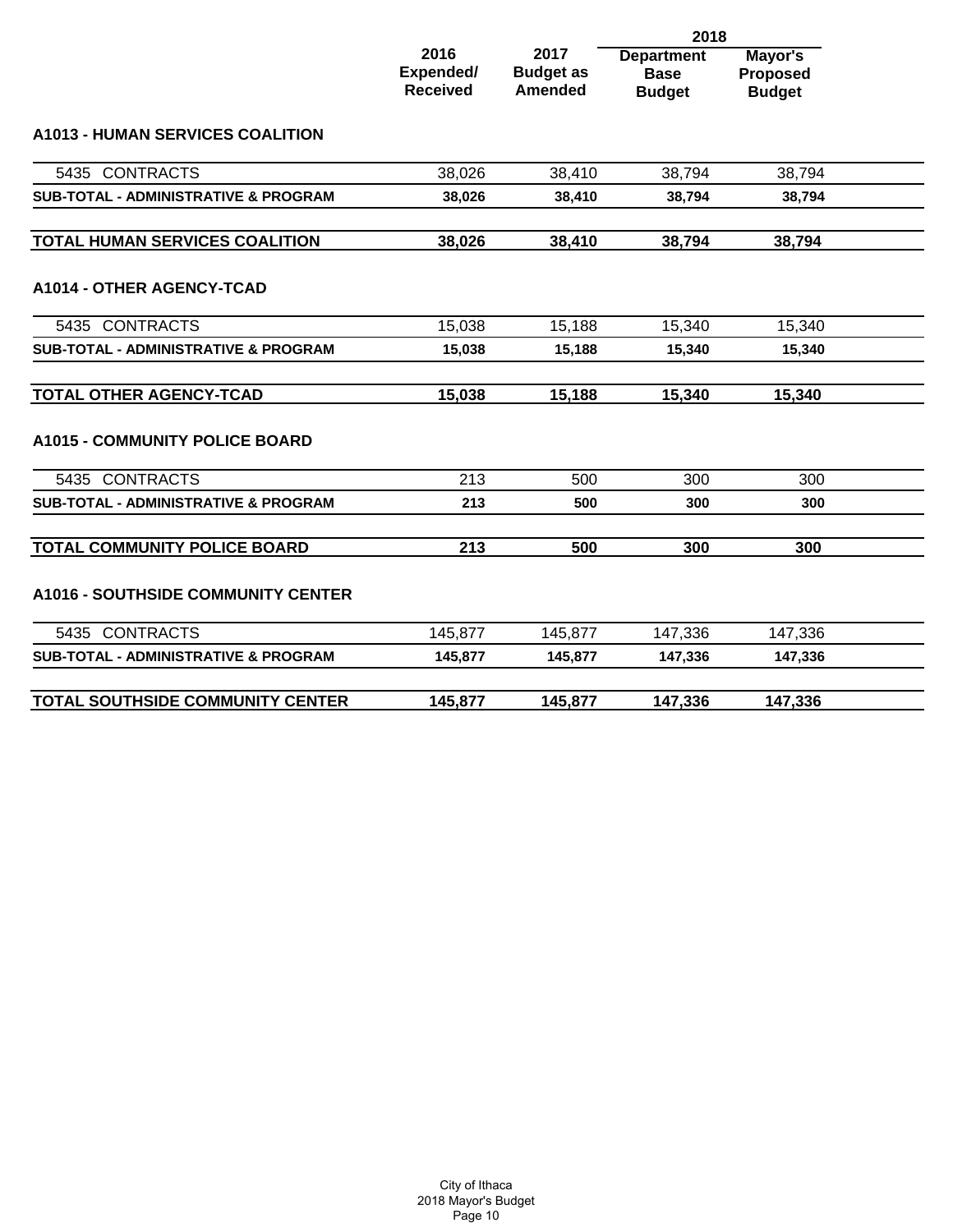|                                                 |                                      |                                            | 2018                                              |                                             |  |
|-------------------------------------------------|--------------------------------------|--------------------------------------------|---------------------------------------------------|---------------------------------------------|--|
|                                                 | 2016<br>Expended/<br><b>Received</b> | 2017<br><b>Budget as</b><br><b>Amended</b> | <b>Department</b><br><b>Base</b><br><b>Budget</b> | Mayor's<br><b>Proposed</b><br><b>Budget</b> |  |
| A1130 - FINANCE (TRAFFIC VIOLATIONS)            |                                      |                                            |                                                   |                                             |  |
| 5110 STAFF SALARY                               | 47,976                               | 49,044                                     | 50,013                                            | 50,013                                      |  |
| SUB-TOTAL - PERSONNEL                           | 47,976                               | 49,044                                     | 50,013                                            | 50,013                                      |  |
| 5405 TELEPHONE                                  | 264                                  | 290                                        | 250                                               | 250                                         |  |
| <b>OFFICE EXPENSE</b><br>5425                   | 12,042                               | 15,350                                     | 15,149                                            | 15,149                                      |  |
| 5435 CONTRACTS                                  | 77,374                               | 79,600                                     | 79,200                                            | 79,200                                      |  |
| 5476 EQUIPMENT MAINTENANCE                      | 284                                  | 275                                        | 284                                               | 284                                         |  |
| <b>SUB-TOTAL - ADMINISTRATIVE &amp; PROGRAM</b> | 89,964                               | 95,515                                     | 94,883                                            | 94,883                                      |  |
|                                                 |                                      |                                            |                                                   |                                             |  |
| 5489 BUILDING COST                              | 10,171                               | 9,400                                      | 9,520                                             | 9,520                                       |  |
| 5700 PRIOR YEAR ENCUMBRANCES                    | 306                                  |                                            |                                                   |                                             |  |
| <b>SUB-TOTAL - OTHER ITEMS</b>                  | 10,476                               | 9,400                                      | 9,520                                             | 9,520                                       |  |
|                                                 |                                      |                                            |                                                   |                                             |  |
| <b>STATE RETIREMENT</b><br>9010                 | 7,416                                | 7,493                                      | 7,401                                             | 7,401                                       |  |
| 9030 SOCIAL SECURITY                            | 3,359                                | 3,920                                      | 3,894                                             | 3,894                                       |  |
| 9040 WORKERS' COMPENSATION                      | 100                                  | 230                                        | 235                                               | 235                                         |  |
| 9060 HOSPITAL & MEDICAL INSURANCE               | 19,227                               | 19,284                                     | 20,010                                            | 20,010                                      |  |
| 9070 DENTAL INSURANCE                           | 64                                   | 187                                        | 203                                               | 203                                         |  |
| <b>SUB-TOTAL - EMPLOYEE BENEFITS</b>            | 30,166                               | 31,114                                     | 31,743                                            | 31,743                                      |  |
|                                                 |                                      |                                            |                                                   |                                             |  |
| 9710 SERIAL BONDS                               | 2,134                                | 2,259                                      | 2,369                                             | 2,369                                       |  |
| <b>INTEREST ON SERIAL BONDS</b><br>9711         | 468                                  | 371                                        | 280                                               | 280                                         |  |
| <b>BOND ANTICIPATION NOTES</b><br>9730          |                                      |                                            | 498                                               | 498                                         |  |
| <b>INTEREST ON BANS</b><br>9731                 |                                      | 8                                          | 11                                                | 11                                          |  |
| <b>SUB-TOTAL - DEBT SERVICE</b>                 | 2,602                                | 2,638                                      | 3,158                                             | 3,158                                       |  |
| <b>TOTAL FINANCE (TRAFFIC VIOLATIONS)</b>       | 181,184                              | 187,711                                    | 189,317                                           | 189,317                                     |  |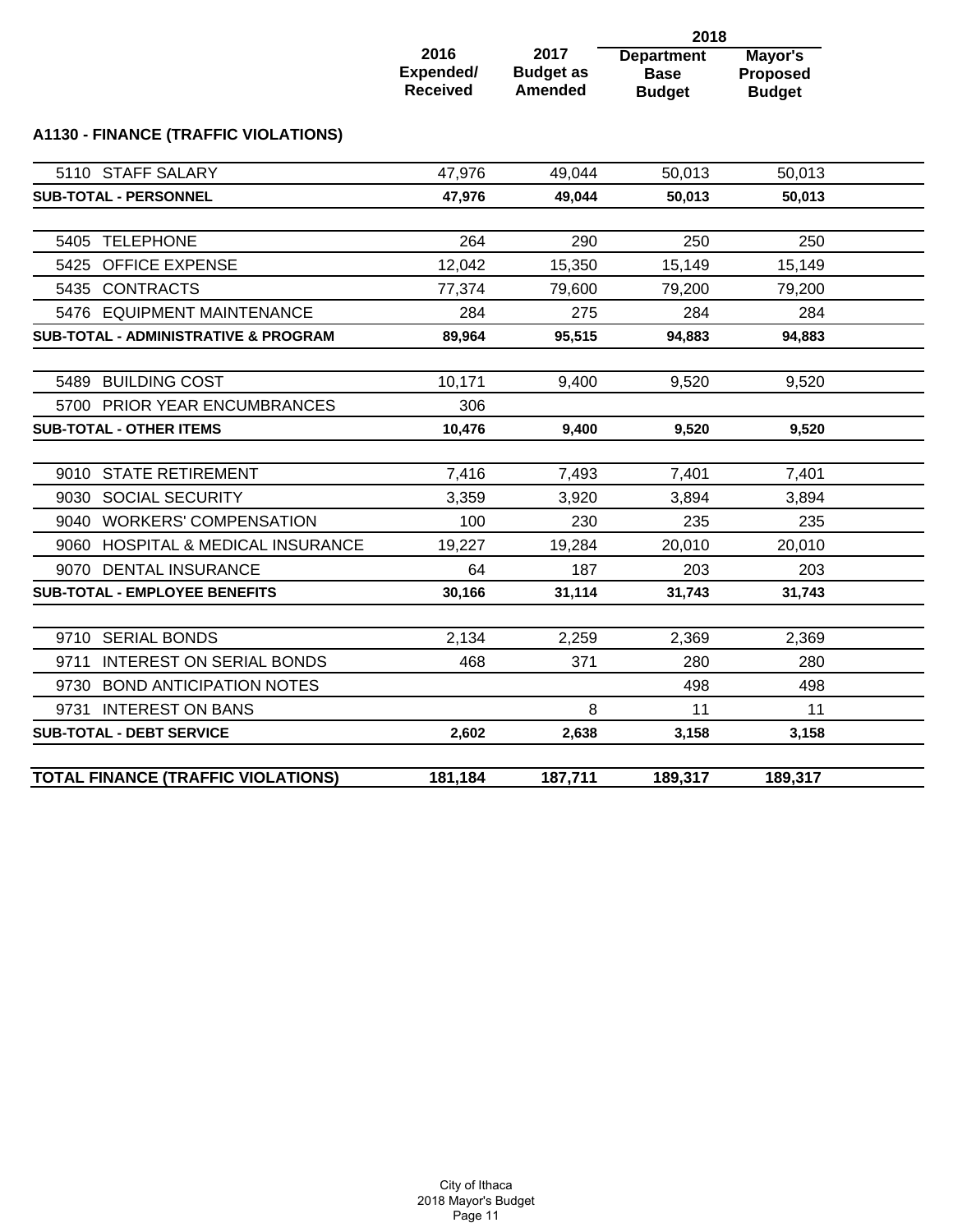|                                         |                                             |                                            | 2018                                              |                                             |  |
|-----------------------------------------|---------------------------------------------|--------------------------------------------|---------------------------------------------------|---------------------------------------------|--|
|                                         | 2016<br><b>Expended/</b><br><b>Received</b> | 2017<br><b>Budget as</b><br><b>Amended</b> | <b>Department</b><br><b>Base</b><br><b>Budget</b> | Mayor's<br><b>Proposed</b><br><b>Budget</b> |  |
| <b>EXECUTIVE</b>                        |                                             |                                            |                                                   |                                             |  |
| <b>A1210 - MAYOR</b>                    |                                             |                                            |                                                   |                                             |  |
| 5105 ADMINISTRATION SALARY              | 120,078                                     | 143,561                                    | 154,561                                           | 154,561                                     |  |
| 5110 STAFF SALARY                       | 59,144                                      | 54,802                                     | 56,366                                            | 56,366                                      |  |
| <b>SUB-TOTAL - PERSONNEL</b>            | 179,222                                     | 198,363                                    | 210,927                                           | 210,927                                     |  |
| <b>TELEPHONE</b><br>5405                | 1,779                                       | 2,200                                      | 2,500                                             | 2,500                                       |  |
| 5425<br><b>OFFICE EXPENSE</b>           | 1,344                                       | 2,000                                      | 1,800                                             | 1,800                                       |  |
| 5435 CONTRACTS                          | 8,333                                       | 23,500                                     | 20,000                                            | 20,000                                      |  |
| 5440 STAFF DEVELOPMENT                  | 6,941                                       | 4,000                                      | 4,000                                             | 4,000                                       |  |
| 5445 TRAVEL                             | 12,245                                      | 2,200                                      | 2,200                                             | 2,200                                       |  |
| SUB-TOTAL - ADMINISTRATIVE & PROGRAM    | 30,642                                      | 33,900                                     | 30,500                                            | 30,500                                      |  |
| 5489 BUILDING COST                      | 7,247                                       | 7,050                                      | 7,140                                             | 7,140                                       |  |
| 5700 PRIOR YEAR ENCUMBRANCES            | 18,452                                      |                                            |                                                   |                                             |  |
| <b>SUB-TOTAL - OTHER ITEMS</b>          | 25,699                                      | 7,050                                      | 7,140                                             | 7,140                                       |  |
| <b>STATE RETIREMENT</b><br>9010         | 23,561                                      | 24,174                                     | 23,864                                            | 23,864                                      |  |
| 9030<br><b>SOCIAL SECURITY</b>          | 11,860                                      | 16,142                                     | 15,262                                            | 15,262                                      |  |
| 9040 WORKERS' COMPENSATION              | 332                                         | 608                                        | 630                                               | 630                                         |  |
| 9060 HOSPITAL & MEDICAL INSURANCE       | 35,707                                      | 36,682                                     | 38,051                                            | 38,051                                      |  |
| 9070 DENTAL INSURANCE                   | 714                                         | 1,378                                      | 1,498                                             | 1,498                                       |  |
| <b>SUB-TOTAL - EMPLOYEE BENEFITS</b>    | 72,173                                      | 78,984                                     | 79,305                                            | 79,305                                      |  |
| 9710 SERIAL BONDS                       | 1,601                                       | 1,694                                      | 1,777                                             | 1,777                                       |  |
| <b>INTEREST ON SERIAL BONDS</b><br>9711 | 351                                         | 278                                        | 210                                               | 210                                         |  |
| 9730 BOND ANTICIPATION NOTES            |                                             |                                            | 373                                               | 373                                         |  |

9731 INTEREST ON BANS 6 8 8 **SUB-TOTAL - DEBT SERVICE 1,952 1,978 2,368 2,368**

**TOTAL MAYOR 309,687 320,275 330,240 330,240**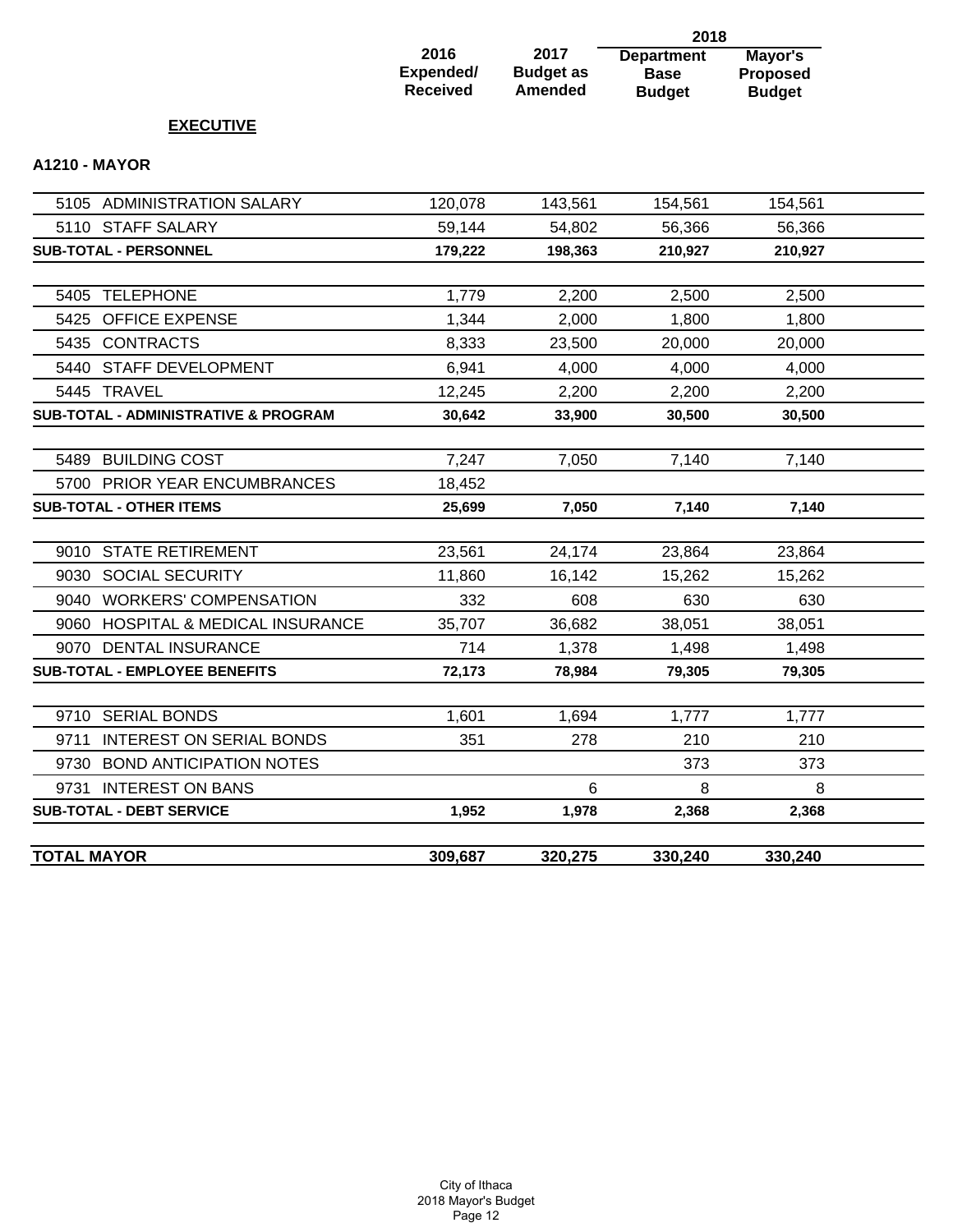#### **2016 Expended/ Received 2017 Budget as Amended Department Base Budget 2018 Mayor's Proposed Budget**

### **FINANCE**

### **A1315 - FINANCE (CONTROLLER'S OFFICE)**

| <b>TOTAL FINANCE (CONTROLLER'S OFFICE)</b>      | 674,617 | 702,944 | 743,224 | 743,224 |  |
|-------------------------------------------------|---------|---------|---------|---------|--|
| <b>SUB-TOTAL - DEBT SERVICE</b>                 | 3,904   | 5,096   | 41,186  | 41,186  |  |
| 9731 INTEREST ON BANS                           |         | 1,152   | 1,664   | 1,664   |  |
| 9730 BOND ANTICIPATION NOTES                    |         |         | 35,548  | 35,548  |  |
| 9711 INTEREST ON SERIAL BONDS                   | 703     | 556     | 420     | 420     |  |
| 9710 SERIAL BONDS                               | 3,201   | 3,388   | 3,554   | 3,554   |  |
|                                                 |         |         |         |         |  |
| <b>SUB-TOTAL - EMPLOYEE BENEFITS</b>            | 229,114 | 239,803 | 245,297 | 245,297 |  |
| 9070 DENTAL INSURANCE                           | 2,097   | 1,692   | 1,839   | 1,839   |  |
| 9060 HOSPITAL & MEDICAL INSURANCE               | 149,842 | 157,022 | 162,864 | 162,864 |  |
| 9040 WORKERS' COMPENSATION                      | 764     | 1,256   | 1,302   | 1,302   |  |
| 9030 SOCIAL SECURITY                            | 25,084  | 27,707  | 27,831  | 27,831  |  |
| 9010 STATE RETIREMENT                           | 51,327  | 52,126  | 51,461  | 51,461  |  |
| <b>SUB-TOTAL - OTHER ITEMS</b>                  | 15,641  | 14,100  | 14,280  | 14,280  |  |
| 5700 PRIOR YEAR ENCUMBRANCES                    | 1,096   |         |         |         |  |
| 5489 BUILDING COST                              | 14,545  | 14,100  | 14,280  | 14,280  |  |
|                                                 |         |         |         |         |  |
| <b>SUB-TOTAL - ADMINISTRATIVE &amp; PROGRAM</b> | 94,245  | 85,061  | 68,881  | 68,881  |  |
| 5476 EQUIPMENT MAINTENANCE                      | 20,876  | 21,453  | 22,631  | 22,631  |  |
| 5440 STAFF DEVELOPMENT                          | 603     | 1,000   | 2,500   | 2,500   |  |
| 5435 CONTRACTS                                  | 35,584  | 19,308  |         |         |  |
| 5430 FEES                                       | 27,000  | 35,000  | 35,000  | 35,000  |  |
| 5425 OFFICE EXPENSE                             | 9,523   | 7,500   | 8,000   | 8,000   |  |
| 5405 TELEPHONE                                  | 659     | 800     | 750     | 750     |  |
|                                                 |         |         |         |         |  |
| <b>SUB-TOTAL - PERSONNEL</b>                    | 331,712 | 358,884 | 373,580 | 373,580 |  |
| 5110 STAFF SALARY                               | 93,316  | 98,979  | 123,650 | 123,650 |  |
| 5105 ADMINISTRATION SALARY                      | 238,396 | 259,905 | 249,930 | 249,930 |  |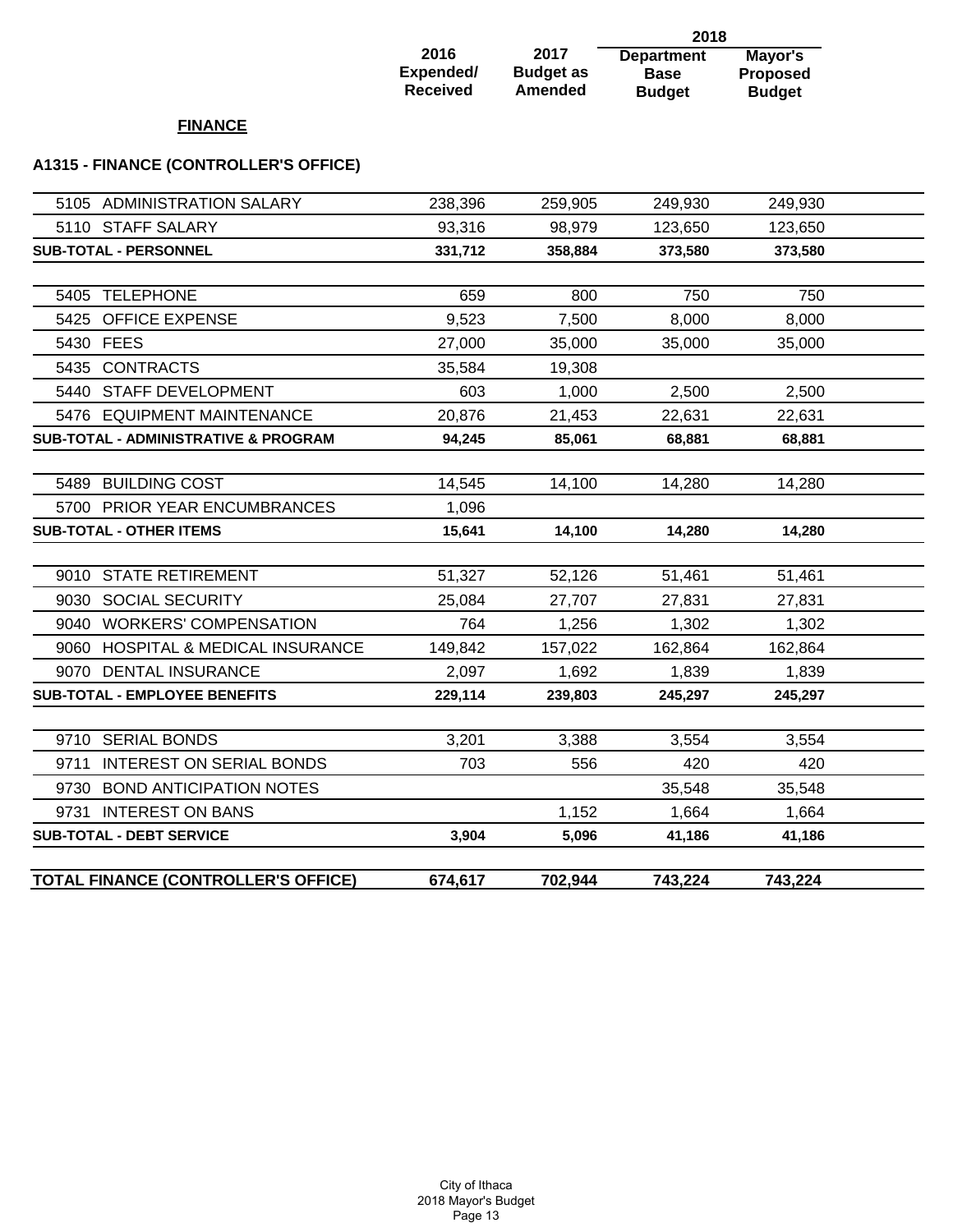|                                                        |                                      |                                     | 2018                                              |                                             |  |
|--------------------------------------------------------|--------------------------------------|-------------------------------------|---------------------------------------------------|---------------------------------------------|--|
|                                                        | 2016<br>Expended/<br><b>Received</b> | 2017<br><b>Budget as</b><br>Amended | <b>Department</b><br><b>Base</b><br><b>Budget</b> | Mayor's<br><b>Proposed</b><br><b>Budget</b> |  |
| A1316 - PUBLIC INFORMATION AND TECHNOLOGY              |                                      |                                     |                                                   |                                             |  |
| 5105 ADMINISTRATION SALARY                             | 246,284                              | 242,066                             | 250,907                                           | 250,907                                     |  |
| 5110 STAFF SALARY                                      | 211,108                              | 214,052                             | 214,498                                           | 214,498                                     |  |
| <b>SUB-TOTAL - PERSONNEL</b>                           | 457,392                              | 456,118                             | 465,405                                           | 465,405                                     |  |
| 5210 OFFICE EQUIPMENT                                  | 3,748                                | 27,000                              | 27,000                                            | 27,000                                      |  |
| 5225 OTHER EQUIPMENT                                   | 335                                  | 9,813                               | 9,813                                             | 9,813                                       |  |
| <b>SUB-TOTAL - EQUIPMENT</b>                           | 4,082                                | 36,813                              | 36,813                                            | 36,813                                      |  |
|                                                        |                                      |                                     |                                                   |                                             |  |
| <b>TELEPHONE</b><br>5405                               | 5,584                                | 6,200                               | 7,000                                             | 7,000                                       |  |
| 5420 GAS & OIL                                         |                                      | 100                                 | 100                                               | 100                                         |  |
| 5425 OFFICE EXPENSE                                    | 4,118                                | 6,000                               | 6,000                                             | 6,000                                       |  |
| 5435 CONTRACTS                                         | 10,537                               | 5,319                               |                                                   |                                             |  |
| 5440 STAFF DEVELOPMENT                                 | 4,162                                | 6,650                               | 6,650                                             | 6,650                                       |  |
| 5476 EQUIPMENT MAINTENANCE                             | 69,366                               | 88,805                              | 105,370                                           | 105,370                                     |  |
| 5477 EQUIPMENT PARTS                                   | 3,322                                | 5,000                               | 5,000                                             | 5,000                                       |  |
| <b>SUB-TOTAL - ADMINISTRATIVE &amp; PROGRAM</b>        | 97,089                               | 118,074                             | 130,120                                           | 130,120                                     |  |
| 5489 BUILDING COST                                     | 26,447                               | 25,850                              | 26,180                                            | 26,180                                      |  |
| <b>PRIOR YEAR ENCUMBRANCES</b><br>5700                 | 29,318                               |                                     |                                                   |                                             |  |
| 5720 PRIOR YEAR EQUIPMENT                              |                                      |                                     |                                                   |                                             |  |
| <b>SUB-TOTAL - OTHER ITEMS</b>                         | 55,765                               | 25,850                              | 26,180                                            | 26,180                                      |  |
| <b>STATE RETIREMENT</b><br>9010                        | 66,048                               | 67,037                              | 66,186                                            | 66,186                                      |  |
| 9030 SOCIAL SECURITY                                   | 31,497                               | 35,356                              | 34,066                                            | 34,066                                      |  |
| 9040 WORKERS' COMPENSATION                             | 630                                  | 1,412                               | 1,458                                             | 1,458                                       |  |
| <b>HOSPITAL &amp; MEDICAL INSURANCE</b><br>9060        | 151,241                              | 156,946                             | 162,797                                           | 162,797                                     |  |
| 9070 DENTAL INSURANCE                                  | 1,398                                | 1,378                               | 1,498                                             | 1,498                                       |  |
| 9080 DAY CARE ASSISTANCE                               | 1,890                                | 2,700                               | 2,100                                             | 2,100                                       |  |
| <b>SUB-TOTAL - EMPLOYEE BENEFITS</b>                   | 252,704                              | 264,829                             | 268,105                                           | 268,105                                     |  |
|                                                        |                                      |                                     |                                                   |                                             |  |
| 9710 SERIAL BONDS                                      | 19,952                               | 53,106                              | 56,649                                            | 56,649                                      |  |
| <b>INTEREST ON SERIAL BONDS</b><br>9711                | 10,072                               | 16,413                              | 13,278                                            | 13,278                                      |  |
| 9730 BOND ANTICIPATION NOTES                           | 59,994                               | 28,073                              | 30,845                                            | 30,845                                      |  |
| <b>INTEREST ON BANS</b><br>9731                        | 1,774                                | 940                                 | 1,051                                             | 1,051                                       |  |
| <b>SUB-TOTAL - DEBT SERVICE</b>                        | 91,792                               | 98,532                              | 101,823                                           | 101,823                                     |  |
| <b>TOTAL PUBLIC INFORMATION AND TECHNOLOGY 958,826</b> |                                      | 1,000,216                           | 1,028,446                                         | 1,028,446                                   |  |
|                                                        |                                      |                                     |                                                   |                                             |  |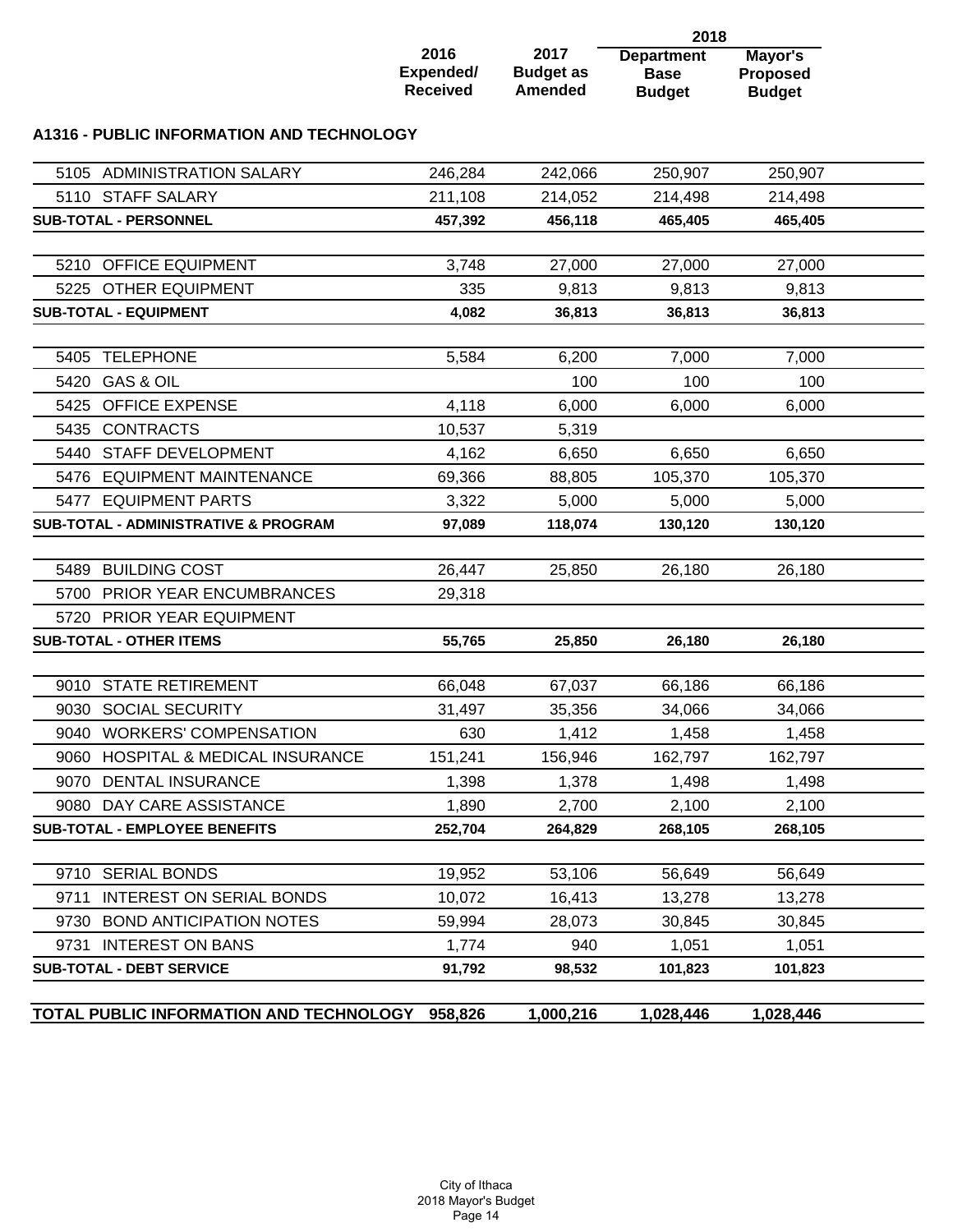|      |                                                 |                                      |                                            | 2018                                              |                                             |  |
|------|-------------------------------------------------|--------------------------------------|--------------------------------------------|---------------------------------------------------|---------------------------------------------|--|
|      |                                                 | 2016<br>Expended/<br><b>Received</b> | 2017<br><b>Budget as</b><br><b>Amended</b> | <b>Department</b><br><b>Base</b><br><b>Budget</b> | Mayor's<br><b>Proposed</b><br><b>Budget</b> |  |
|      | <b>A1317 - FINANCE (CITY CHAMBERLAIN)</b>       |                                      |                                            |                                                   |                                             |  |
|      | 5105 ADMINISTRATION SALARY                      | 83,170                               | 77,987                                     | 82,045                                            | 82,045                                      |  |
|      | 5110 STAFF SALARY                               | 144,679                              | 191,151                                    | 201,044                                           | 201,044                                     |  |
|      | 5120 HOURLY PART-TIME                           | 10,695                               |                                            |                                                   |                                             |  |
|      | <b>SUB-TOTAL - PERSONNEL</b>                    | 238,544                              | 269,138                                    | 283,089                                           | 283,089                                     |  |
| 5405 | <b>TELEPHONE</b>                                | 1,055                                | 1,200                                      | 1,000                                             | 1,000                                       |  |
|      | 5425 OFFICE EXPENSE                             | 25,379                               | 31,500                                     | 26,855                                            | 26,855                                      |  |
|      | 5435 CONTRACTS                                  | 48,742                               |                                            |                                                   |                                             |  |
| 5440 | STAFF DEVELOPMENT                               |                                      | 7,000                                      | 1,138                                             | 3,138                                       |  |
| 5450 | ADVERTISING                                     | 1,379                                | 2,625                                      | 2,350                                             | 2,350                                       |  |
|      | 5470 RENTAL                                     | 3,810                                | 6,034                                      | 6,048                                             | 6,048                                       |  |
|      | 5476 EQUIPMENT MAINTENANCE                      | 37,524                               | 38,175                                     | 39,857                                            | 39,857                                      |  |
|      | <b>SUB-TOTAL - ADMINISTRATIVE &amp; PROGRAM</b> | 117,889                              | 86,534                                     | 77,248                                            | 79,248                                      |  |
|      | 5489 BUILDING COST                              | 26,447                               | 25,850                                     | 26,180                                            | 26,180                                      |  |
| 5700 | PRIOR YEAR ENCUMBRANCES                         | 1,221                                |                                            |                                                   |                                             |  |
|      | <b>SUB-TOTAL - OTHER ITEMS</b>                  | 27,667                               | 25,850                                     | 26,180                                            | 26,180                                      |  |
|      |                                                 |                                      |                                            |                                                   |                                             |  |
|      | 9010 STATE RETIREMENT                           | 43,520                               | 44,125                                     | 43,569                                            | 43,569                                      |  |
| 9030 | <b>SOCIAL SECURITY</b>                          | 19,152                               | 20,849                                     | 20,119                                            | 20,119                                      |  |
| 9040 | <b>WORKERS' COMPENSATION</b>                    | 465                                  | 1,028                                      | 1,058                                             | 1,058                                       |  |
| 9060 | <b>HOSPITAL &amp; MEDICAL INSURANCE</b>         | 141,082                              | 146,264                                    | 151,719                                           | 151,719                                     |  |
| 9070 | <b>DENTAL INSURANCE</b>                         | 2,165                                | 1,880                                      | 2,043                                             | 2,043                                       |  |
|      | 9080 DAY CARE ASSISTANCE                        | 150                                  |                                            | 500                                               | 500                                         |  |
|      | 9089 EMPLOYEE TUITION                           |                                      | 1,000                                      | 4,000                                             | 4,000                                       |  |
|      | <b>SUB-TOTAL - EMPLOYEE BENEFITS</b>            | 206,534                              | 215,146                                    | 223,008                                           | 223,008                                     |  |
|      | 9710 SERIAL BONDS                               | 17,269                               | 17,674                                     | 18,346                                            | 18,346                                      |  |
| 9711 | INTEREST ON SERIAL BONDS                        | 6,189                                | 5,515                                      | 4,916                                             | 4,916                                       |  |
|      | 9730 BOND ANTICIPATION NOTES                    |                                      |                                            | 1,368                                             | 1,368                                       |  |
|      | 9731 INTEREST ON BANS                           |                                      | 20                                         | 31                                                | 31                                          |  |
|      | <b>SUB-TOTAL - DEBT SERVICE</b>                 | 23,458                               | 23,209                                     | 24,661                                            | 24,661                                      |  |
|      |                                                 |                                      |                                            |                                                   |                                             |  |
|      | TOTAL FINANCE (CITY CHAMBERLAIN)                | 614,091                              | 619,877                                    | 634,186                                           | 636,186                                     |  |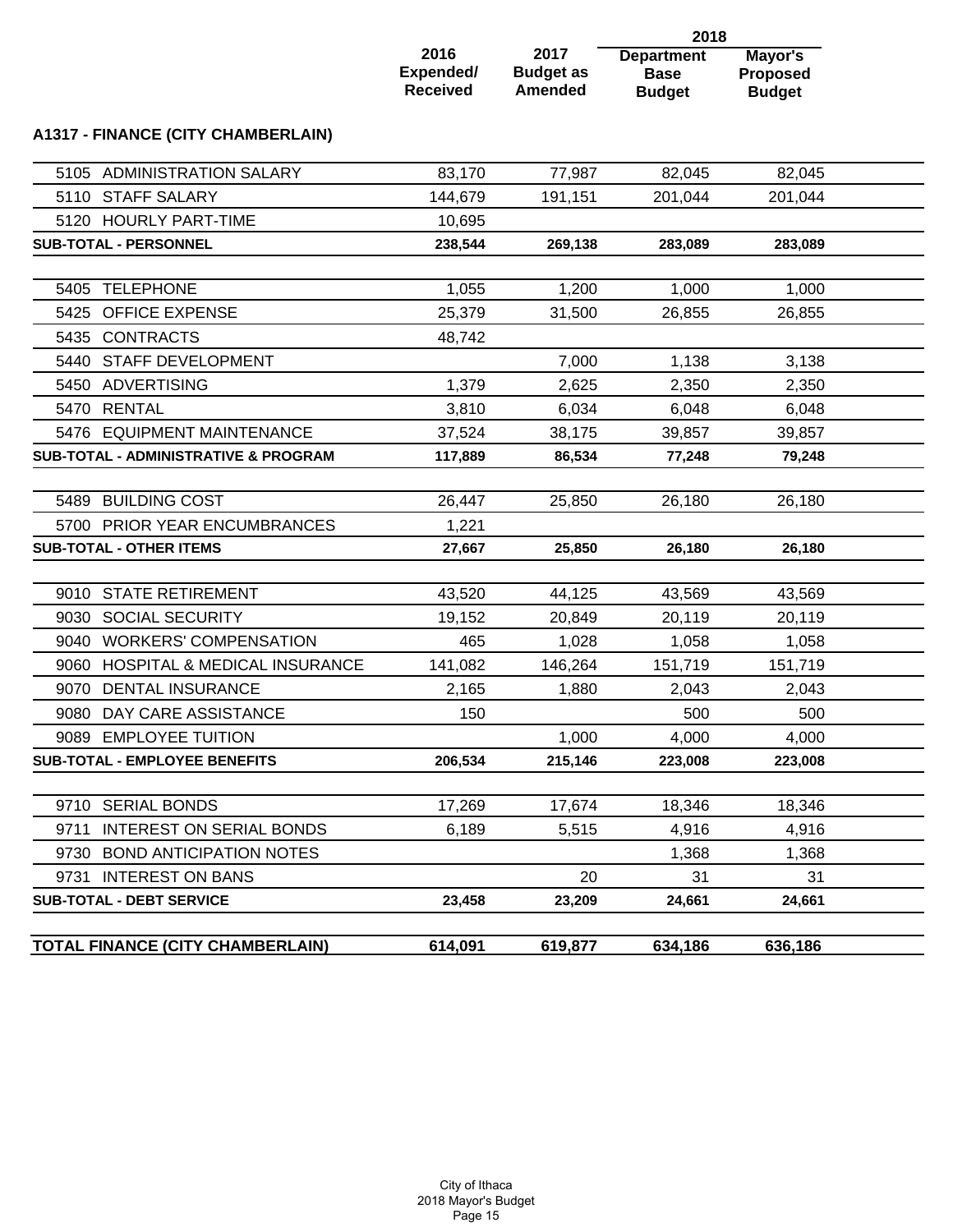| 2016            |  |
|-----------------|--|
| Expended/       |  |
| <b>Received</b> |  |

**2017 Budget as Amended** 

**Department Base Budget 2018 Mayor's Proposed Budget**

## **STAFF**

## **A1420 - LAW**

| <b>TOTAL LAW</b>                                | 543,017 | 624,959 | 629,630 | 630,230 |  |
|-------------------------------------------------|---------|---------|---------|---------|--|
| <b>SUB-TOTAL - DEBT SERVICE</b>                 | 3,904   | 3,956   | 4,737   | 4,737   |  |
| 9731 INTEREST ON BANS                           |         | 12      | 17      | 17      |  |
| 9730 BOND ANTICIPATION NOTES                    |         |         | 746     | 746     |  |
| 9711 INTEREST ON SERIAL BONDS                   | 703     | 556     | 420     | 420     |  |
| 9710 SERIAL BONDS                               | 3,201   | 3,388   | 3,554   | 3,554   |  |
|                                                 |         |         |         |         |  |
| <b>SUB-TOTAL - EMPLOYEE BENEFITS</b>            | 160,251 | 169,493 | 168,842 | 168,842 |  |
| 9080 DAY CARE ASSISTANCE                        | 2,190   | 2,500   | 2,200   | 2,200   |  |
| 9070 DENTAL INSURANCE                           | 1,015   | 1,064   | 1,156   | 1,156   |  |
| 9060 HOSPITAL & MEDICAL INSURANCE               | 81,484  | 84,313  | 87,457  | 87,457  |  |
| 9040 WORKERS' COMPENSATION                      | 431     | 993     | 1,028   | 1,028   |  |
| 9030 SOCIAL SECURITY                            | 25,981  | 30,711  | 27,725  | 27,725  |  |
| 9010 STATE RETIREMENT                           | 49,150  | 49,912  | 49,276  | 49,276  |  |
|                                                 |         |         |         |         |  |
| <b>SUB-TOTAL - OTHER ITEMS</b>                  | 19,517  | 14,100  | 14,280  | 14,280  |  |
| 5700 PRIOR YEAR ENCUMBRANCES                    | 5,046   |         |         |         |  |
| 5489 BUILDING COST                              | 14,471  | 14,100  | 14,280  | 14,280  |  |
| <b>SUB-TOTAL - ADMINISTRATIVE &amp; PROGRAM</b> | 42,300  | 39,250  | 57,100  | 57,100  |  |
| 5476 EQUIPMENT MAINTENANCE                      |         | 200     | 200     | 100     |  |
| 5445 TRAVEL                                     | 301     | 750     | 750     | 750     |  |
| 5440 STAFF DEVELOPMENT                          | 2,195   | 2,500   | 2,500   | 2,500   |  |
| 5435 CONTRACTS                                  | 32,467  | 22,000  | 40,000  | 40,000  |  |
| 5430 FEES                                       |         | 500     | 350     | 350     |  |
| 5425 OFFICE EXPENSE                             | 5,982   | 12,000  | 12,000  | 12,000  |  |
| 5405 TELEPHONE                                  | 1,354   | 1,300   | 1,300   | 1,400   |  |
|                                                 |         |         |         |         |  |
| SUB-TOTAL - PERSONNEL                           | 317,046 | 398,160 | 384,671 | 385,271 |  |
| 5120 HOURLY PART-TIME                           |         |         |         |         |  |
| 5110 STAFF SALARY                               | 51,042  | 52,193  | 53,236  | 53,836  |  |
| 5105 ADMINISTRATION SALARY                      | 266,004 | 345,967 | 331,435 | 331,435 |  |
|                                                 |         |         |         |         |  |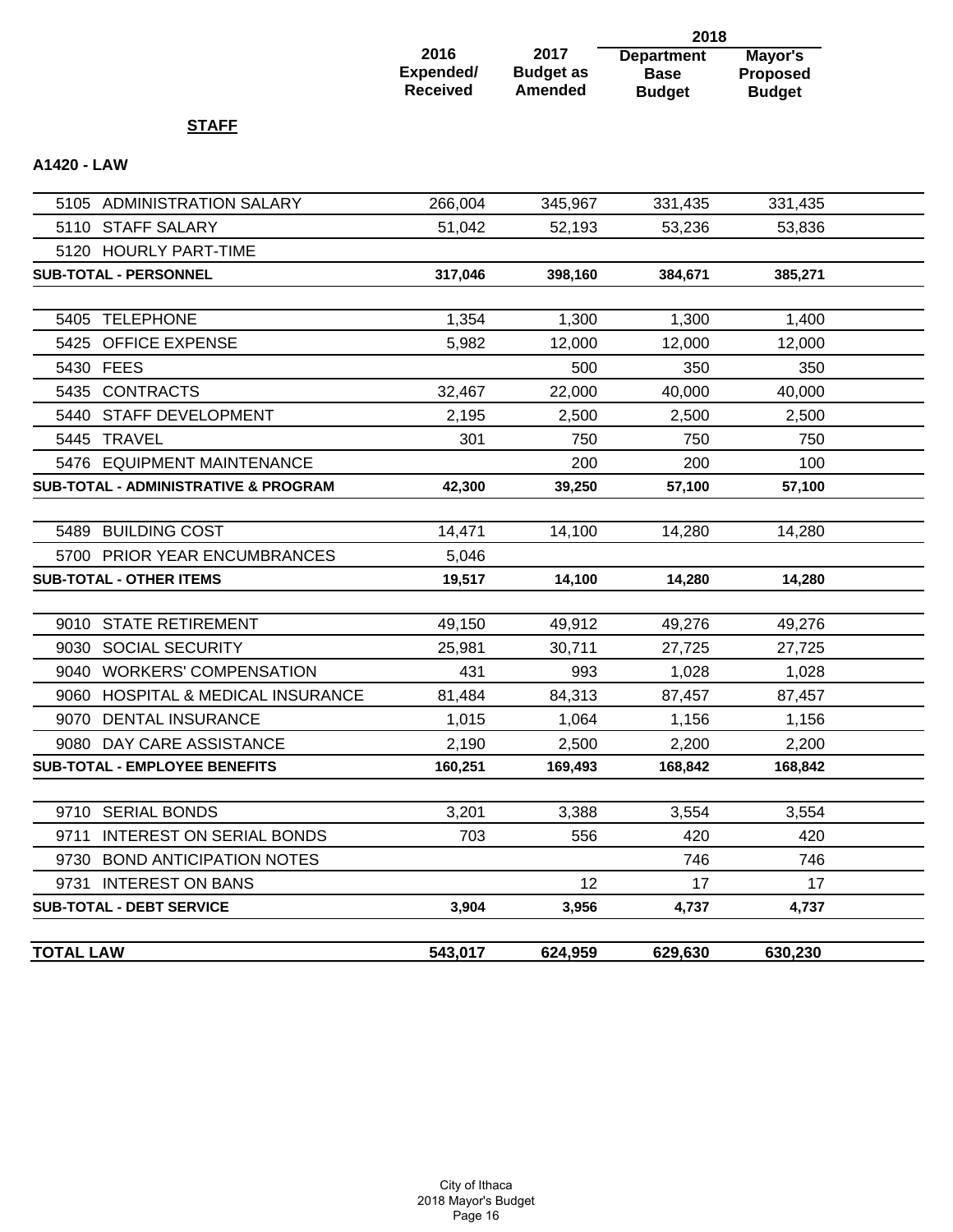|                                                      |                                      | 2018                                       |                                                   |                                             |  |  |
|------------------------------------------------------|--------------------------------------|--------------------------------------------|---------------------------------------------------|---------------------------------------------|--|--|
|                                                      | 2016<br>Expended/<br><b>Received</b> | 2017<br><b>Budget as</b><br><b>Amended</b> | <b>Department</b><br><b>Base</b><br><b>Budget</b> | Mayor's<br><b>Proposed</b><br><b>Budget</b> |  |  |
| <b>A1430 - HUMAN RESOURCES</b>                       |                                      |                                            |                                                   |                                             |  |  |
| 5105 ADMINISTRATION SALARY                           | 199,427                              | 197,222                                    | 197,222                                           | 197,222                                     |  |  |
| 5110 STAFF SALARY                                    | 189,049                              | 199,903                                    | 202,528                                           | 202,528                                     |  |  |
| SUB-TOTAL - PERSONNEL                                | 388,476                              | 397,125                                    | 399,750                                           | 399,750                                     |  |  |
| 5210 OFFICE EQUIPMENT                                |                                      | 2,000                                      |                                                   |                                             |  |  |
| <b>SUB-TOTAL - EQUIPMENT</b>                         |                                      | 2,000                                      |                                                   |                                             |  |  |
| <b>TELEPHONE</b><br>5405                             | 1,627                                | 2,000                                      | 2,000                                             | 2,000                                       |  |  |
| <b>OFFICE EXPENSE</b><br>5425                        | 15,293                               | 11,000                                     | 11,000                                            | 13,000                                      |  |  |
| 5430 FEES                                            | 19,395                               | 21,339                                     | 19,839                                            | 15,000                                      |  |  |
| 5435 CONTRACTS                                       | 22,316                               | 15,049                                     | 15,049                                            | 15,049                                      |  |  |
| 5440 STAFF DEVELOPMENT                               | 16,490                               | 10,028                                     | 11,988                                            | 17,000                                      |  |  |
| ADVERTISING<br>5450                                  | 7,413                                | 6,000                                      | 7,600                                             | 7,600                                       |  |  |
| 5476 EQUIPMENT MAINTENANCE                           |                                      | 6,000                                      | 6,000                                             | 0                                           |  |  |
| <b>SUB-TOTAL - ADMINISTRATIVE &amp; PROGRAM</b>      | 82,535                               | 71,416                                     | 73,476                                            | 69,649                                      |  |  |
| <b>BUILDING COST</b><br>5489                         | 16,881                               | 16,450                                     | 16,660                                            | 16,660                                      |  |  |
| PRIOR YEAR ENCUMBRANCES<br>5700                      | 535                                  |                                            |                                                   |                                             |  |  |
| <b>SUB-TOTAL - OTHER ITEMS</b>                       | 17,416                               | 16,450                                     | 16,660                                            | 16,660                                      |  |  |
|                                                      |                                      |                                            |                                                   |                                             |  |  |
| 9010 STATE RETIREMENT                                | 52,426                               | 53,232                                     | 52,554                                            | 52,554                                      |  |  |
| 9030 SOCIAL SECURITY                                 | 25,754                               | 27,598                                     | 28,876                                            | 28,876                                      |  |  |
| 9040 WORKERS' COMPENSATION                           | 465                                  | 1,041                                      | 1,076                                             | 1,076                                       |  |  |
| 9060 HOSPITAL & MEDICAL INSURANCE                    | 87,065                               | 90,052                                     | 93,412                                            | 93,412                                      |  |  |
| 9070 DENTAL INSURANCE                                | 1,116                                | 1,378                                      | 1,498                                             | 1,498                                       |  |  |
| 9080 DAY CARE ASSISTANCE                             | 1,080                                | 1,600                                      | 1,200                                             | 1,200                                       |  |  |
| <b>SUB-TOTAL - EMPLOYEE BENEFITS</b>                 | 167,905                              | 174,901                                    | 178,616                                           | 178,616                                     |  |  |
|                                                      |                                      |                                            |                                                   |                                             |  |  |
| 9710 SERIAL BONDS<br><b>INTEREST ON SERIAL BONDS</b> | 3,735                                | 3,953                                      | 4,146                                             | 4,146                                       |  |  |
| 9711<br><b>BOND ANTICIPATION NOTES</b>               | 820                                  | 649                                        | 491                                               | 491                                         |  |  |
| 9730<br><b>INTEREST ON BANS</b><br>9731              | 274                                  | 11,833<br>402                              | 13,295<br>450                                     | 13,295<br>450                               |  |  |
| <b>SUB-TOTAL - DEBT SERVICE</b>                      | 4,828                                | 16,837                                     | 18,382                                            | 18,382                                      |  |  |
|                                                      |                                      |                                            |                                                   |                                             |  |  |
| <b>TOTAL HUMAN RESOURCES</b>                         | 661,159                              | 678,729                                    | 686,884                                           | 683,057                                     |  |  |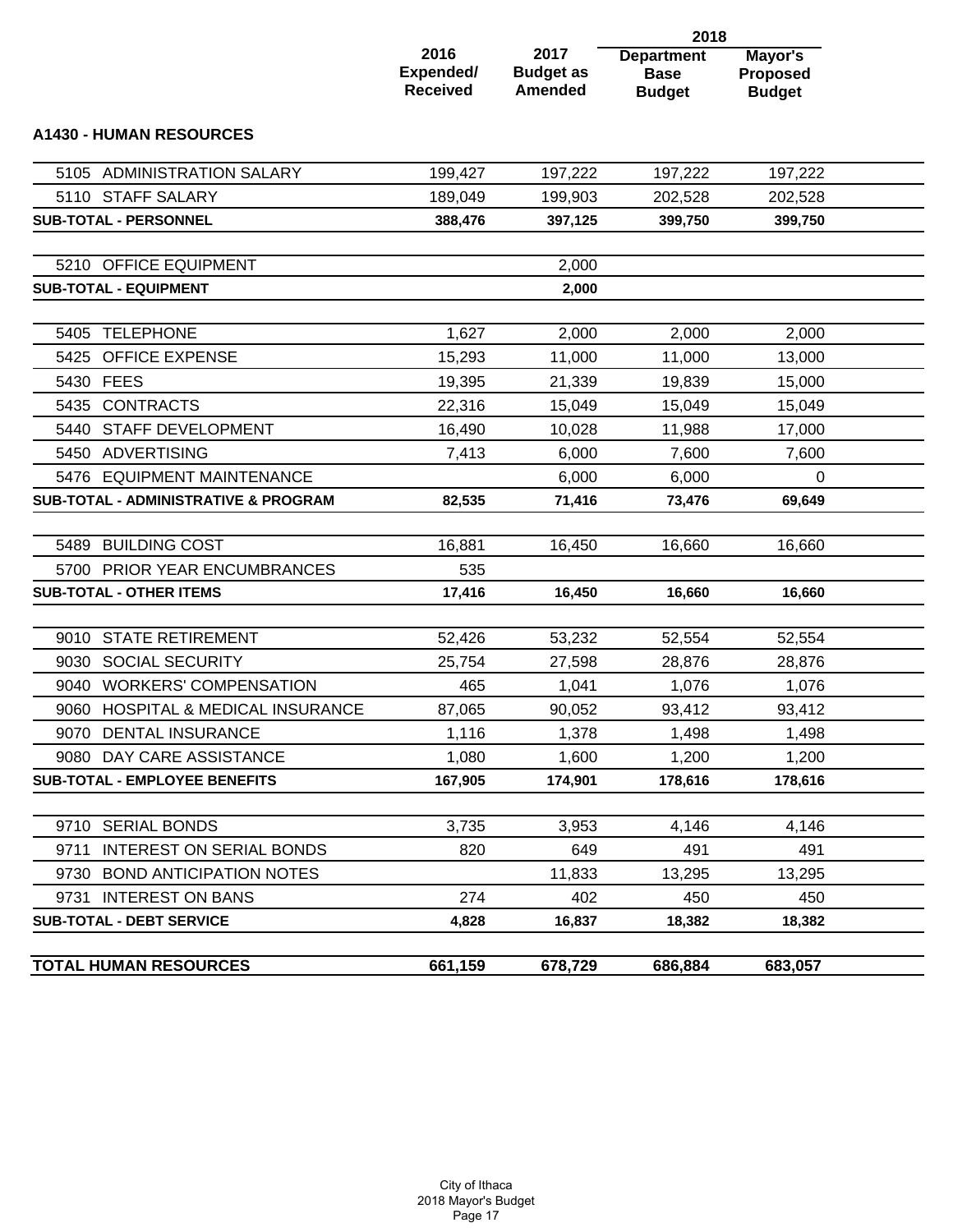|                                                 |                                      |                                            | 2018                                              |                                             |  |
|-------------------------------------------------|--------------------------------------|--------------------------------------------|---------------------------------------------------|---------------------------------------------|--|
|                                                 | 2016<br>Expended/<br><b>Received</b> | 2017<br><b>Budget as</b><br><b>Amended</b> | <b>Department</b><br><b>Base</b><br><b>Budget</b> | Mayor's<br><b>Proposed</b><br><b>Budget</b> |  |
| <b>A1440 - CITY ENGINEER</b>                    |                                      |                                            |                                                   |                                             |  |
| 5105 ADMINISTRATION SALARY                      | 52,459                               | 83,589                                     | 86,379                                            | 86,379                                      |  |
| 5110 STAFF SALARY                               | 265,762                              | 279,606                                    | 283,562                                           | 344,188                                     |  |
| 5120 HOURLY PART-TIME                           | 10,294                               |                                            |                                                   |                                             |  |
| <b>SUB-TOTAL - PERSONNEL</b>                    | 328,514                              | 363,195                                    | 369,941                                           | 430,567                                     |  |
| 5225 OTHER EQUIPMENT                            | 8,126                                |                                            |                                                   |                                             |  |
| <b>SUB-TOTAL - EQUIPMENT</b>                    | 8,126                                |                                            |                                                   |                                             |  |
| <b>TELEPHONE</b><br>5405                        | 3,511                                | 4,000                                      | 4,000                                             | 4,000                                       |  |
| 5420 GAS & OIL                                  |                                      | 350                                        | 350                                               | 350                                         |  |
| 5425 OFFICE EXPENSE                             | 6,232                                | 4,500                                      | 4,500                                             | 4,500                                       |  |
| 5430 FEES                                       | 480                                  | 1,000                                      | 1,000                                             | 1,000                                       |  |
| 5435 CONTRACTS                                  | 16,684                               | 1,000                                      | 1,000                                             | 26,000                                      |  |
| 5440<br><b>STAFF DEVELOPMENT</b>                | 1,533                                | 1,000                                      | 1,000                                             | 1,000                                       |  |
| ADVERTISING<br>5450                             |                                      |                                            |                                                   |                                             |  |
| <b>EQUIPMENT PARTS</b><br>5477                  |                                      | 150                                        | 150                                               | 150                                         |  |
| <b>SMALL TOOLS</b><br>5481                      |                                      | 50                                         | 50                                                | 50                                          |  |
| 5483 CONSTRUCTION SUPPLY                        |                                      |                                            |                                                   |                                             |  |
| SUB-TOTAL - ADMINISTRATIVE & PROGRAM            | 28,440                               | 12,050                                     | 12,050                                            | 37,050                                      |  |
| <b>BUILDING COST</b><br>5489                    | 9,910                                | 11,750                                     | 11,900                                            | 11,900                                      |  |
| 5700 PRIOR YEAR ENCUMBRANCES                    | 2,395                                |                                            |                                                   |                                             |  |
| <b>SUB-TOTAL - OTHER ITEMS</b>                  | 12,305                               | 11,750                                     | 11,900                                            | 11,900                                      |  |
| 9010 STATE RETIREMENT                           | 58,004                               | 59,030                                     | 58,276                                            | 58,276                                      |  |
| 9030 SOCIAL SECURITY                            | 32,855                               | 27,994                                     | 30,148                                            | 30,148                                      |  |
| 9040 WORKERS' COMPENSATION                      | $-733$                               | 1,084                                      | 1,123                                             | 1,123                                       |  |
| <b>HOSPITAL &amp; MEDICAL INSURANCE</b><br>9060 | 116,854                              | 127,632                                    | 132,381                                           | 132,381                                     |  |
| 9070 DENTAL INSURANCE                           | 1,737                                | 1,127                                      | 1,225                                             | 1,225                                       |  |
| 9080 DAY CARE ASSISTANCE                        | 4,170                                | 1,700                                      | 4,200                                             | 4,200                                       |  |
| 9089 EMPLOYEE TUITION                           | 0                                    | 2,800                                      |                                                   |                                             |  |
| <b>SUB-TOTAL - EMPLOYEE BENEFITS</b>            | 212,886                              | 221,367                                    | 227,353                                           | 227,353                                     |  |
| 9710 SERIAL BONDS                               | 2,134                                | 2,824                                      | 2,962                                             | 2,962                                       |  |
| <b>INTEREST ON SERIAL BONDS</b><br>9711         | 468                                  | 464                                        | 350                                               | 350                                         |  |
| <b>BOND ANTICIPATION NOTES</b><br>9730          |                                      |                                            | 622                                               | 622                                         |  |
| 9731 INTEREST ON BANS                           |                                      | 10                                         | 14                                                | 14                                          |  |
| <b>SUB-TOTAL - DEBT SERVICE</b>                 | 2,602                                | 3,298                                      | 3,948                                             | 3,948                                       |  |
| <b>TOTAL CITY ENGINEER</b>                      | 592,874                              | 611,660                                    | 625,192                                           | 710,818                                     |  |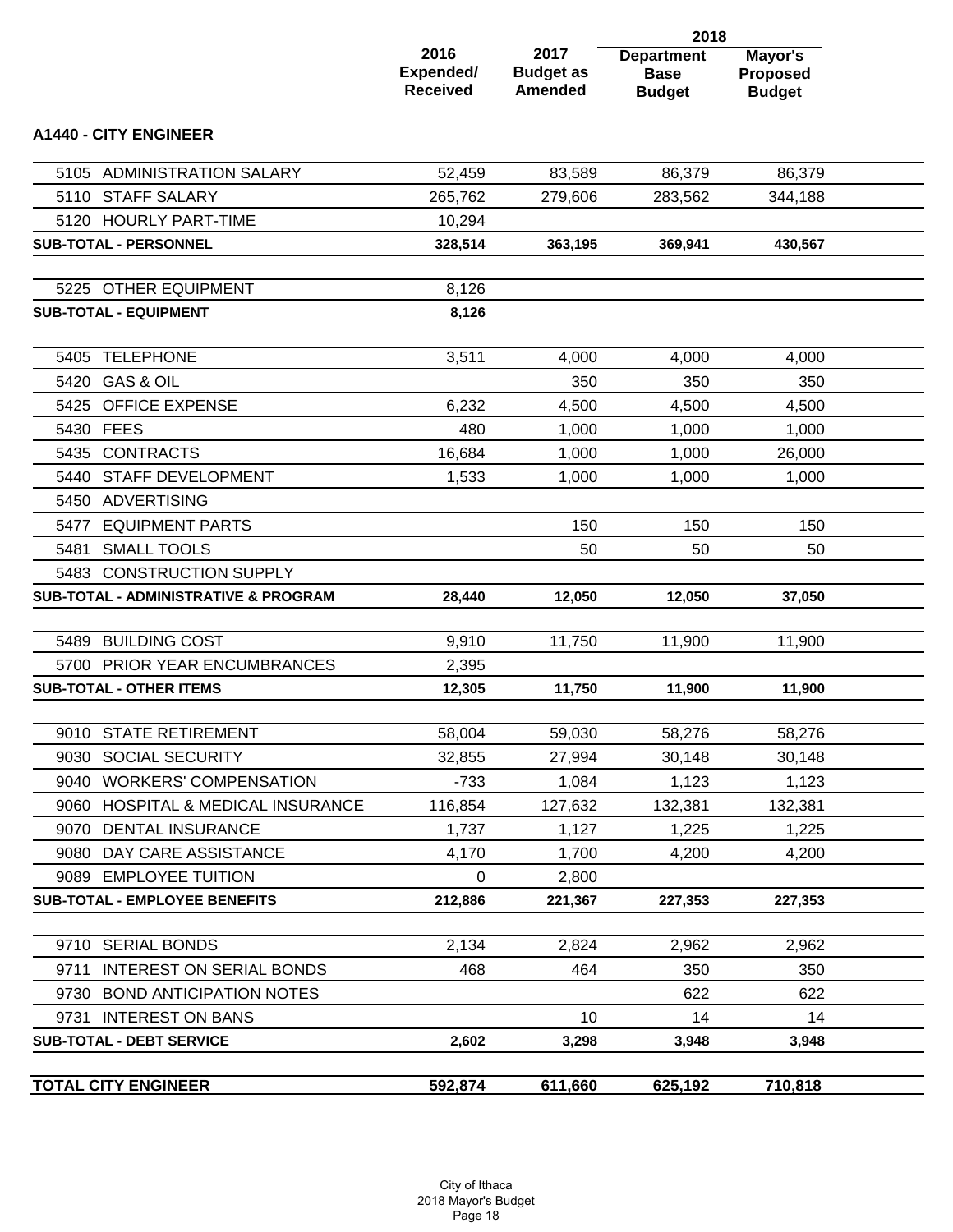|                                                                           |                                      |                                            | 2018                                              |                                             |  |
|---------------------------------------------------------------------------|--------------------------------------|--------------------------------------------|---------------------------------------------------|---------------------------------------------|--|
|                                                                           | 2016<br>Expended/<br><b>Received</b> | 2017<br><b>Budget as</b><br><b>Amended</b> | <b>Department</b><br><b>Base</b><br><b>Budget</b> | Mayor's<br><b>Proposed</b><br><b>Budget</b> |  |
| <b>A1460 - RECORDS MANAGEMENT</b>                                         |                                      |                                            |                                                   |                                             |  |
| 5476 EQUIPMENT MAINTENANCE                                                |                                      | 4,000                                      | 4,000                                             | 4,000                                       |  |
| <b>SUB-TOTAL - ADMINISTRATIVE &amp; PROGRAM</b>                           |                                      | 4,000                                      | 4,000                                             | 4,000                                       |  |
| 5700 PRIOR YEAR ENCUMBRANCES                                              |                                      |                                            |                                                   |                                             |  |
| <b>SUB-TOTAL - OTHER ITEMS</b>                                            |                                      |                                            |                                                   |                                             |  |
|                                                                           |                                      |                                            |                                                   |                                             |  |
| <b>TOTAL RECORDS MANAGEMENT</b>                                           |                                      | 4,000                                      | 4,000                                             | 4,000                                       |  |
| <b>A1490 - PUBLIC WORKS ADMINISTRATION</b>                                |                                      |                                            |                                                   |                                             |  |
| 5105 ADMINISTRATION SALARY                                                | 174,480                              | 167,375                                    | 169,787                                           | 169,787                                     |  |
| 5110 STAFF SALARY                                                         | 55,845                               | 52,193                                     | 83,200                                            | 83,200                                      |  |
| 5120 HOURLY PART-TIME                                                     |                                      |                                            |                                                   |                                             |  |
| <b>SUB-TOTAL - PERSONNEL</b>                                              | 230,325                              | 219,568                                    | 252,987                                           | 252,987                                     |  |
|                                                                           |                                      |                                            |                                                   |                                             |  |
| 5405 TELEPHONE                                                            | 1,082                                | 1,000                                      | 1,000                                             | 1,000                                       |  |
| 5420 GAS & OIL                                                            |                                      | 100                                        | 100                                               | 100                                         |  |
| 5425 OFFICE EXPENSE                                                       | 3,816                                | 3,500                                      | 3,500                                             | 3,500                                       |  |
| 5430 FEES                                                                 | 141                                  | 150                                        | 150                                               | 150                                         |  |
| 5440 STAFF DEVELOPMENT<br><b>SUB-TOTAL - ADMINISTRATIVE &amp; PROGRAM</b> | 5,038                                | 1,000<br>5,750                             | 1,000<br>5,750                                    | 1,000<br>5.750                              |  |
|                                                                           |                                      |                                            |                                                   |                                             |  |
| 5489 BUILDING COST                                                        | 12,243                               | 11,750                                     | 11,900                                            | 11,900                                      |  |
| 5700 PRIOR YEAR ENCUMBRANCES                                              | 11,528                               |                                            |                                                   |                                             |  |
| <b>SUB-TOTAL - OTHER ITEMS</b>                                            | 23,771                               | 11,750                                     | 11,900                                            | 11,900                                      |  |
|                                                                           |                                      |                                            |                                                   |                                             |  |
| 9010 STATE RETIREMENT                                                     | 23,287                               | 23,622                                     | 23,323                                            | 23,323                                      |  |
| 9030 SOCIAL SECURITY                                                      | 16,859                               | 17,007                                     | 17,564                                            | 17,564                                      |  |
| 9040 WORKERS' COMPENSATION                                                | 700                                  | 527                                        | 542                                               | 542                                         |  |
| 9060 HOSPITAL & MEDICAL INSURANCE                                         | 25,723                               | 26,395                                     | 27,388                                            | 27,388                                      |  |
| 9070 DENTAL INSURANCE                                                     | 927                                  | 425                                        | 462                                               | 462                                         |  |
| <b>SUB-TOTAL - EMPLOYEE BENEFITS</b>                                      | 67,496                               | 67,976                                     | 69,279                                            | 69,279                                      |  |
|                                                                           |                                      |                                            |                                                   |                                             |  |
| 9710 SERIAL BONDS                                                         | 13,026                               | 26,915                                     | 27,895                                            | 27,895                                      |  |
| <b>INTEREST ON SERIAL BONDS</b><br>9711                                   | 4,064                                | 3,823                                      | 2,730                                             | 2,730                                       |  |
| 9730 BOND ANTICIPATION NOTES                                              | 15,835                               | 5,192                                      | 6,072                                             | 6,072                                       |  |
| 9731 INTEREST ON BANS                                                     | 1,512                                | 1,766                                      | 2,494                                             | 2,494                                       |  |
| <b>SUB-TOTAL - DEBT SERVICE</b>                                           | 34,436                               | 37,696                                     | 39,191                                            | 39,191                                      |  |
| TOTAL PUBLIC WORKS ADMINISTRATION                                         | 361,067                              | 342,740                                    | 379,107                                           | 379,107                                     |  |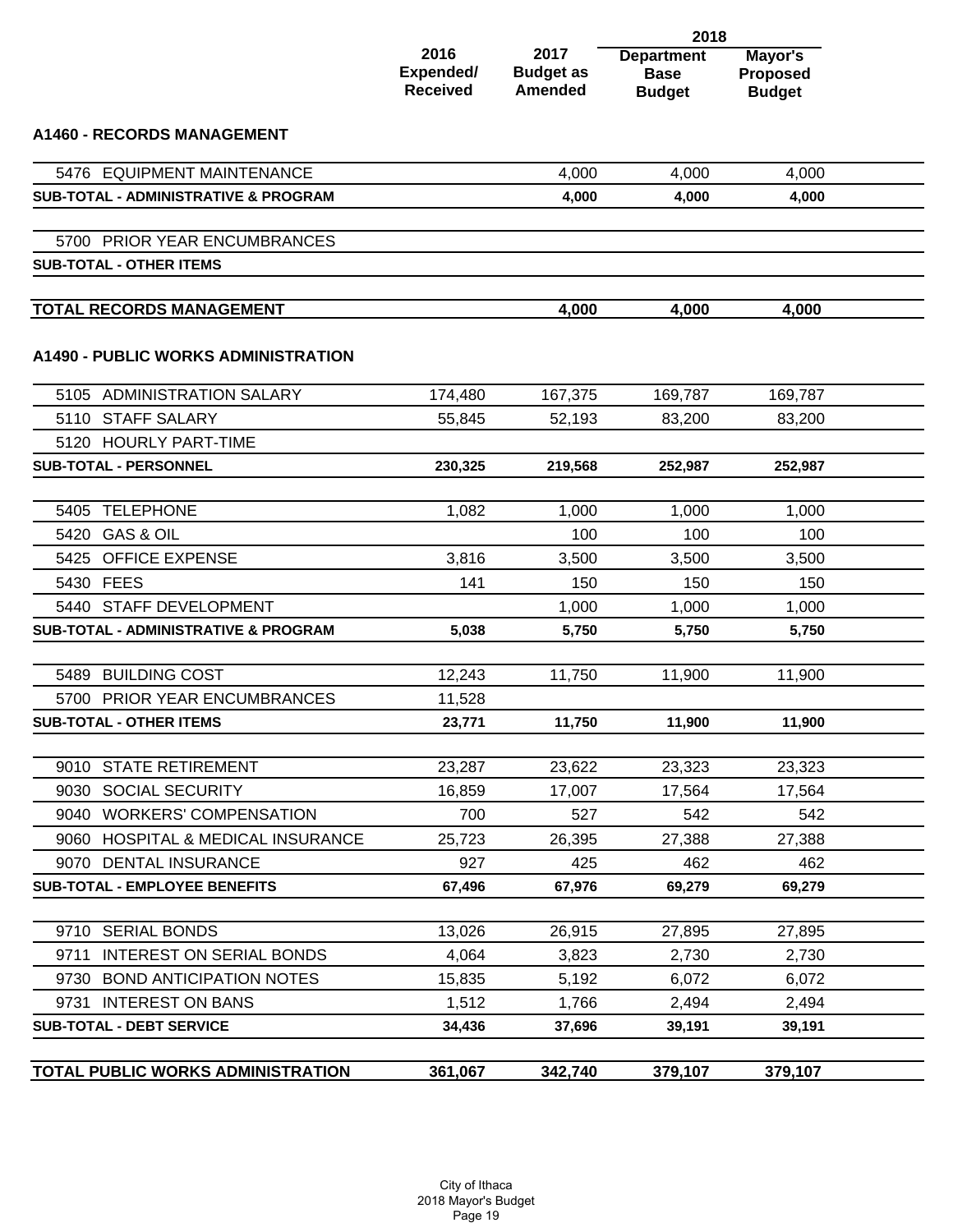|                                                 |                                      |                                            | 2018                                              |                                      |  |
|-------------------------------------------------|--------------------------------------|--------------------------------------------|---------------------------------------------------|--------------------------------------|--|
|                                                 | 2016<br>Expended/<br><b>Received</b> | 2017<br><b>Budget as</b><br><b>Amended</b> | <b>Department</b><br><b>Base</b><br><b>Budget</b> | Mayor's<br>Proposed<br><b>Budget</b> |  |
| <b>SHARED SERVICES</b>                          |                                      |                                            |                                                   |                                      |  |
| <b>A1620 - BUILDING SYSTEMS</b>                 |                                      |                                            |                                                   |                                      |  |
| 5110 STAFF SALARY                               | 59,804                               | 53,750                                     | 65,778                                            | 65,778                               |  |
| 5115 HOURLY FULL-TIME                           | 225,477                              | 247,831                                    | 259,079                                           | 259,079                              |  |
| 5125 OVERTIME                                   | 6,539                                | 7,500                                      | 7,500                                             | 7,500                                |  |
| SUB-TOTAL - PERSONNEL                           | 291,820                              | 309,081                                    | 332,357                                           | 332,357                              |  |
| 5225 OTHER EQUIPMENT                            |                                      |                                            |                                                   |                                      |  |
| <b>SUB-TOTAL - EQUIPMENT</b>                    |                                      |                                            |                                                   |                                      |  |
| <b>TELEPHONE</b><br>5405                        | 1,814                                | 2,700                                      | 2,700                                             | 2,500                                |  |
| 5410 UTILITIES                                  | 91,815                               | 90,000                                     | 90,000                                            | 90,000                               |  |
| <b>CLOTHING</b><br>5415                         | 2,250                                | 2,750                                      | 2,750                                             | 2,250                                |  |
| <b>GAS &amp; OIL</b><br>5420                    | 1,820                                | 4,000                                      | 4,000                                             | 4,000                                |  |
| <b>OFFICE EXPENSE</b><br>5425                   | 624                                  | 300                                        | 300                                               | 300                                  |  |
| <b>CONTRACTS</b><br>5435                        | 11,891                               | 20,000                                     | 20,000                                            | 20,000                               |  |
| PROPERTY MAINTENANCE<br>5475                    | 26,633                               | 35,000                                     | 35,000                                            | 35,000                               |  |
| <b>EQUIPMENT MAINTENANCE</b><br>5476            | 1,262                                | 2,000                                      | 2,000                                             | 2,000                                |  |
| <b>EQUIPMENT PARTS</b><br>5477                  | 1,123                                | 7,000                                      | 5,000                                             | 5,000                                |  |
| 5480<br><b>BUILDING MAINTENANCE SUPPLIES</b>    | 11,813                               | 9,000                                      | 7,000                                             | 7,000                                |  |
| <b>SMALL TOOLS</b><br>5481                      | 1,064                                | 1,500                                      | 1,500                                             | 1,500                                |  |
| 5483 CONSTRUCTION SUPPLY                        | 1,721                                | 9,000                                      | 7,000                                             | 7,000                                |  |
| <b>SUB-TOTAL - ADMINISTRATIVE &amp; PROGRAM</b> | 153,831                              | 183,250                                    | 177,250                                           | 176,550                              |  |
| 5489 BUILDING COST                              | 7,300                                | 7,050                                      | 7,140                                             | 7,140                                |  |
| 5700 PRIOR YEAR ENCUMBRANCES                    | 229                                  |                                            |                                                   |                                      |  |
| 5720 PRIOR YEAR EQUIPMENT                       |                                      |                                            |                                                   |                                      |  |
| <b>SUB-TOTAL - OTHER ITEMS</b>                  | 7,530                                | 7,050                                      | 7,140                                             | 7,140                                |  |
| 9010 STATE RETIREMENT                           | 46,119                               | 46,867                                     | 46,267                                            | 46,267                               |  |
| 9030 SOCIAL SECURITY                            | 18,577                               | 23,771                                     | 23,551                                            | 23,551                               |  |
| 9040 WORKERS' COMPENSATION                      | 7,172                                | 5,208                                      | 5,423                                             | 5,423                                |  |
| 9060 HOSPITAL & MEDICAL INSURANCE               | 145,660                              | 152,065                                    | 157,714                                           | 157,714                              |  |
| 9070 DENTAL INSURANCE                           | 1,736                                | 1,153                                      | 1,253                                             | 1,253                                |  |
| <b>SUB-TOTAL - EMPLOYEE BENEFITS</b>            | 219,264                              | 229,064                                    | 234,208                                           | 234,208                              |  |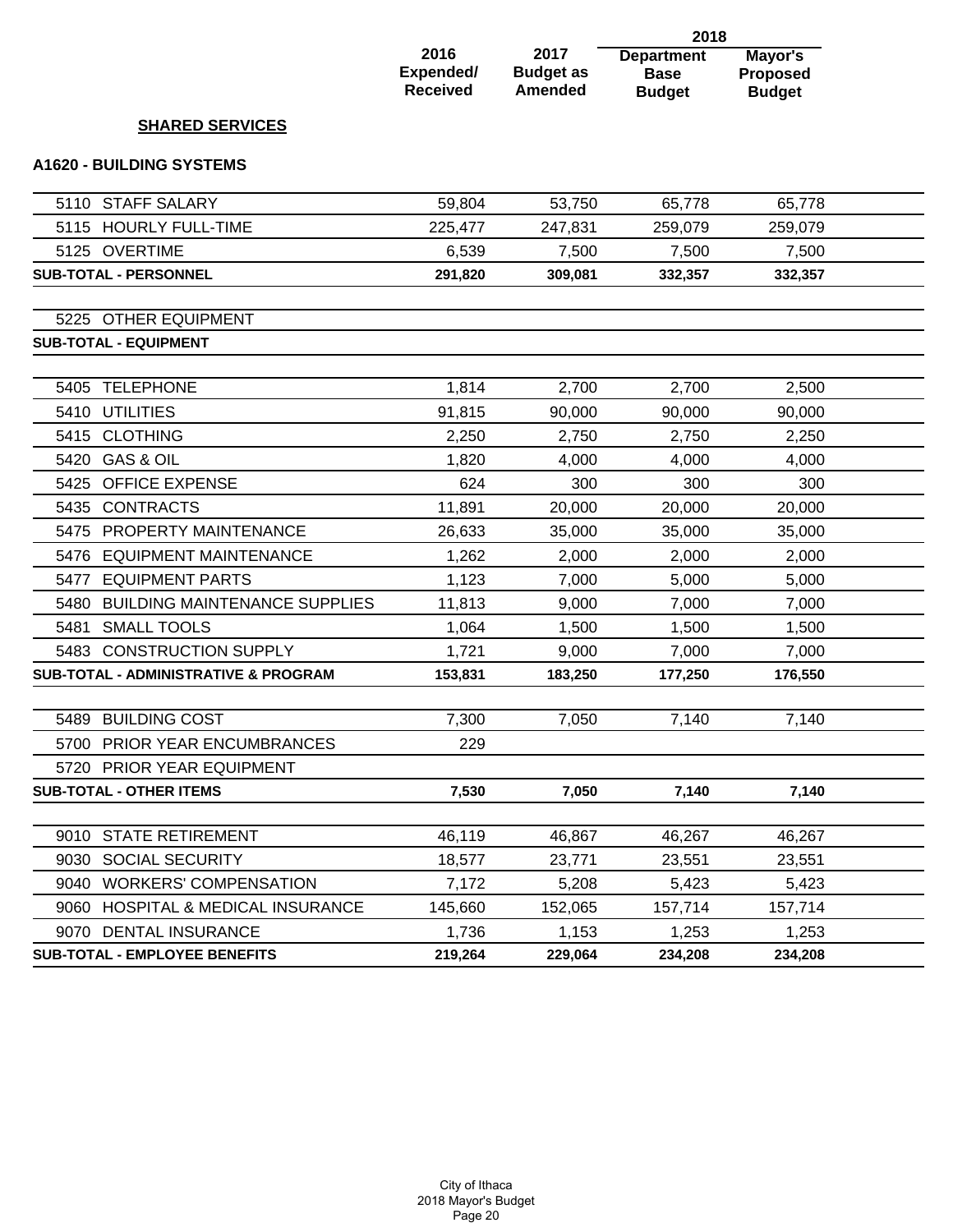|                                         |                                      |                                     | 2018                                              |                                             |  |
|-----------------------------------------|--------------------------------------|-------------------------------------|---------------------------------------------------|---------------------------------------------|--|
|                                         | 2016<br>Expended/<br><b>Received</b> | 2017<br><b>Budget as</b><br>Amended | <b>Department</b><br><b>Base</b><br><b>Budget</b> | Mayor's<br><b>Proposed</b><br><b>Budget</b> |  |
| <b>SERIAL BONDS</b><br>9710             | 64.091                               | 79,981                              | 84.248                                            | 84.248                                      |  |
| <b>INTEREST ON SERIAL BONDS</b><br>9711 | 37,174                               | 37,492                              | 33,855                                            | 33,855                                      |  |
| 9720 STATUTORY BONDS                    | 1,580                                | 1,650                               |                                                   |                                             |  |
| INTEREST ON STATUTORY BONDS<br>9721     | 150                                  | 77                                  |                                                   |                                             |  |
| <b>BOND ANTICIPATION NOTES</b><br>9730  | 16,766                               | 13,963                              | 36,148                                            | 36,148                                      |  |
| 9731 INTEREST ON BANS                   | 1,332                                | 1,815                               | 9,038                                             | 9.038                                       |  |
| <b>SUB-TOTAL - DEBT SERVICE</b>         | 121,093                              | 134,978                             | 163,289                                           | 163,289                                     |  |
| <b>TOTAL BUILDING SYSTEMS</b>           | 793,538                              | 863,423                             | 914,244                                           | 913,544                                     |  |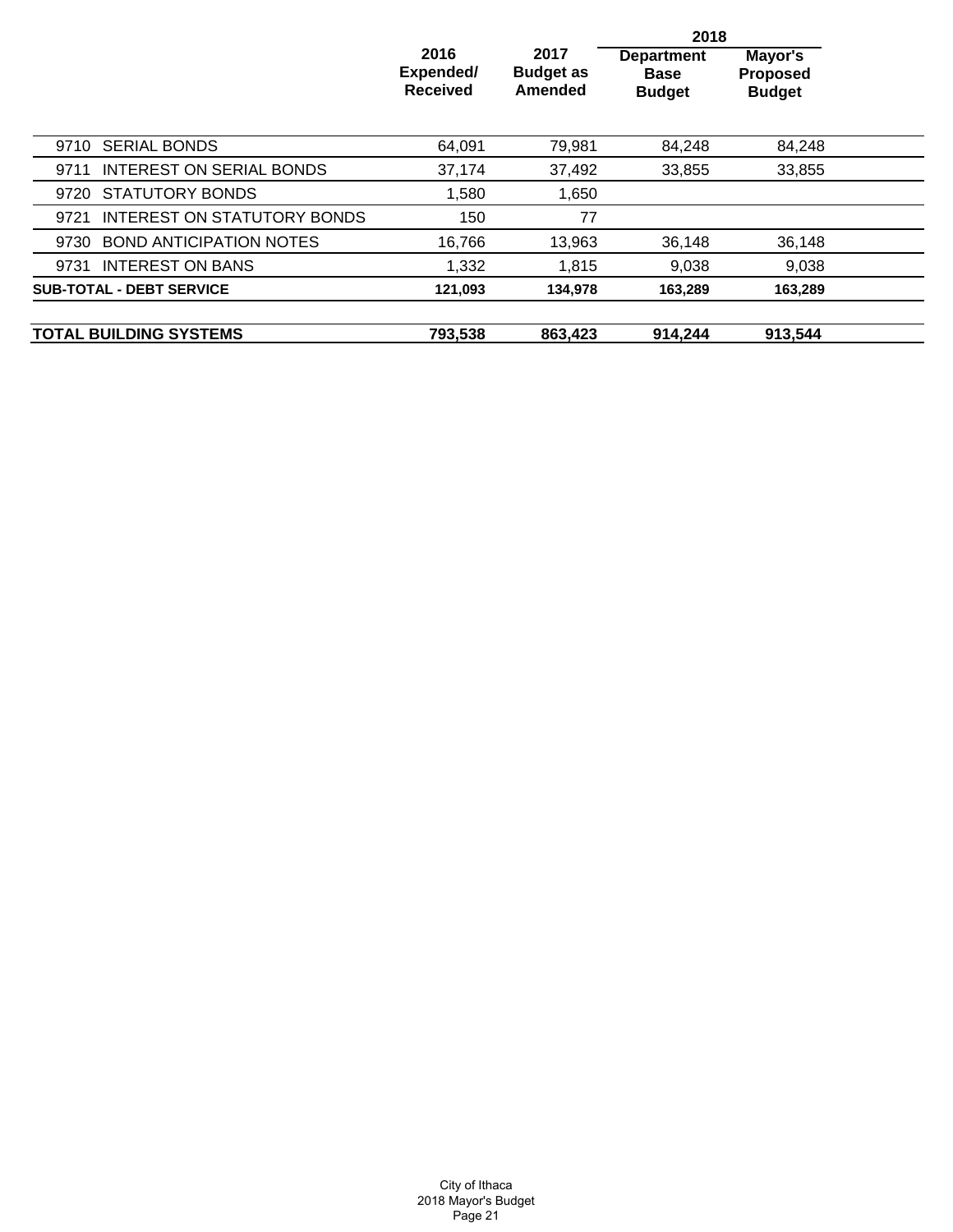|                                                |                                      |                                            | 2018                                              |                                             |  |
|------------------------------------------------|--------------------------------------|--------------------------------------------|---------------------------------------------------|---------------------------------------------|--|
|                                                | 2016<br>Expended/<br><b>Received</b> | 2017<br><b>Budget as</b><br><b>Amended</b> | <b>Department</b><br><b>Base</b><br><b>Budget</b> | Mayor's<br><b>Proposed</b><br><b>Budget</b> |  |
| <b>SPECIAL ITEMS</b>                           |                                      |                                            |                                                   |                                             |  |
| A1910 - UNDISTRIBUTED INSURANCE                |                                      |                                            |                                                   |                                             |  |
| 5000 MISCELLANEOUS EXPENSE                     | 559,999                              | 629,000                                    | 872,000                                           | 872,000                                     |  |
| <b>SUB-TOTAL - OTHER ITEMS</b>                 | 559,999                              | 629,000                                    | 872,000                                           | 872,000                                     |  |
| TOTAL UNDISTRIBUTED INSURANCE                  | 559,999                              | 629,000                                    | 872,000                                           | 872,000                                     |  |
| <b>A1920 - MUNICIPAL ASSOCIATION DUES</b>      |                                      |                                            |                                                   |                                             |  |
| 5000 MISCELLANEOUS EXPENSE                     | 4,236                                | 4,502                                      | 4,502                                             | 4,502                                       |  |
| <b>SUB-TOTAL - OTHER ITEMS</b>                 | 4,236                                | 4,502                                      | 4,502                                             | 4,502                                       |  |
| <b>TOTAL MUNICIPAL ASSOCIATION DUES</b>        | 4,236                                | 4,502                                      | 4,502                                             | 4,502                                       |  |
| <b>A1930 - JUDGEMENT &amp; CLAIMS</b>          |                                      |                                            |                                                   |                                             |  |
| 5000 MISCELLANEOUS EXPENSE                     | 191,832                              | 80,000                                     | 90,000                                            | 90,000                                      |  |
| PRIOR YEAR ENCUMBRANCES<br>5700                | 9,200                                |                                            |                                                   |                                             |  |
| <b>SUB-TOTAL - OTHER ITEMS</b>                 | 201,032                              | 80,000                                     | 90,000                                            | 90,000                                      |  |
| <b>TOTAL JUDGEMENT &amp; CLAIMS</b>            | 201,032                              | 80,000                                     | 90,000                                            | 90,000                                      |  |
| A1950 - TAXES ON CITY OWNED PROPERTY           |                                      |                                            |                                                   |                                             |  |
| 5000 MISCELLANEOUS EXPENSE                     | 78,809                               | 70,000                                     | 81,000                                            | 81,000                                      |  |
| <b>SUB-TOTAL - OTHER ITEMS</b>                 | 78,809                               | 70,000                                     | 81,000                                            | 81,000                                      |  |
| TOTAL TAXES ON CITY OWNED PROPERTY             | 78,809                               | 70,000                                     | 81,000                                            | 81,000                                      |  |
| <b>A1984 - PROVISION FOR UNCOLLECTED TAXES</b> |                                      |                                            |                                                   |                                             |  |
| 5000 MISCELLANEOUS EXPENSE                     | 112,856                              | 17,600                                     | 18,128                                            | 18,128                                      |  |
| <b>SUB-TOTAL - OTHER ITEMS</b>                 | 112,856                              | 17,600                                     | 18,128                                            | 18,128                                      |  |
|                                                |                                      |                                            |                                                   |                                             |  |

**TOTAL PROVISION FOR UNCOLLECTED TAXES** 112,856 17,600 18,128 18,128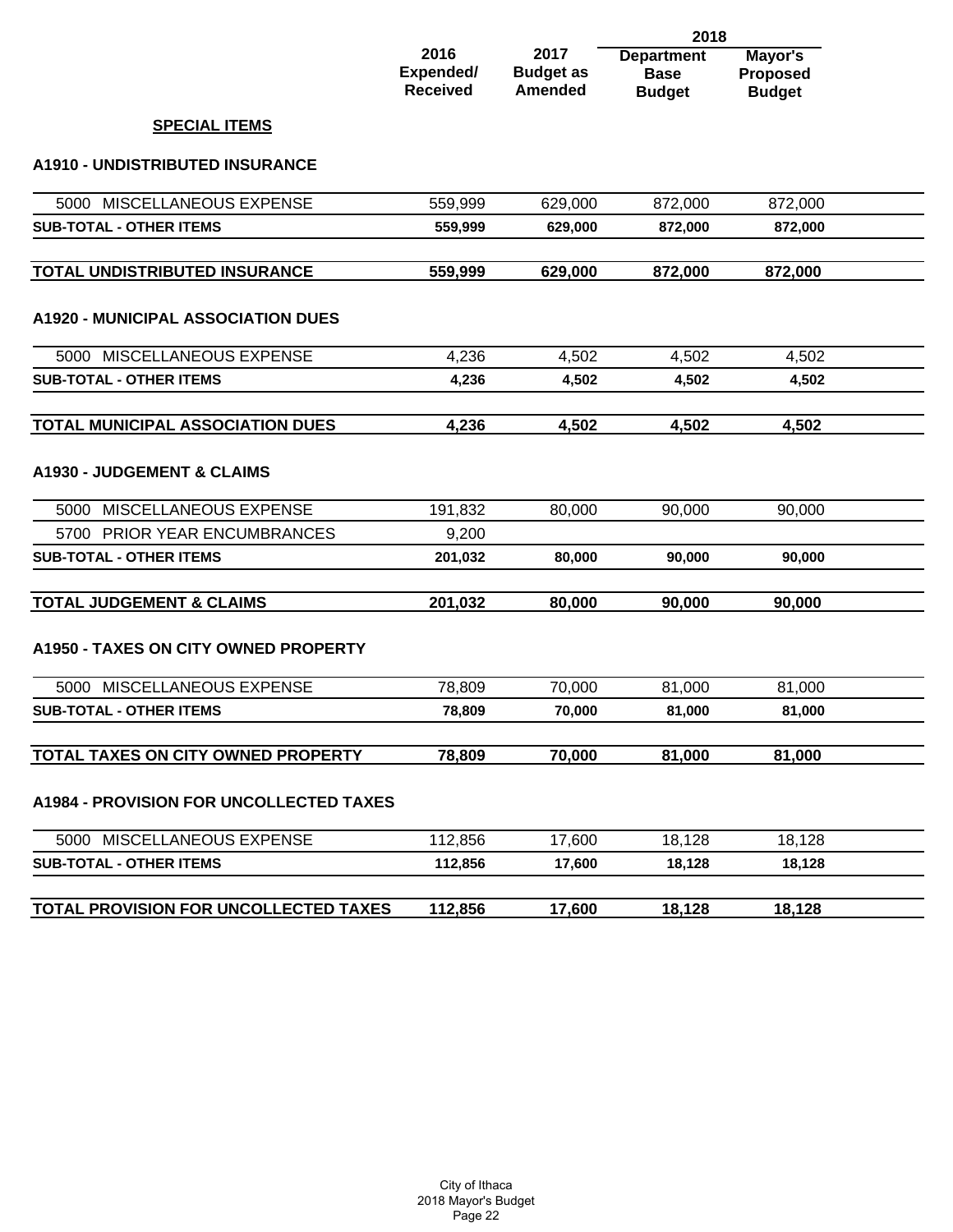|                                        |                                      |                                            | 2018                                              |                                             |  |
|----------------------------------------|--------------------------------------|--------------------------------------------|---------------------------------------------------|---------------------------------------------|--|
|                                        | 2016<br>Expended/<br><b>Received</b> | 2017<br><b>Budget as</b><br><b>Amended</b> | <b>Department</b><br><b>Base</b><br><b>Budget</b> | Mayor's<br><b>Proposed</b><br><b>Budget</b> |  |
| <b>A1989 - MISCELLANEOUS</b>           |                                      |                                            |                                                   |                                             |  |
| MISCELLANEOUS EXPENSE<br>5000          | 33,962                               | 43,000                                     | 45,000                                            | 45,000                                      |  |
| <b>PRIOR YEAR ENCUMBRANCES</b><br>5700 |                                      |                                            |                                                   |                                             |  |
| <b>SUB-TOTAL - OTHER ITEMS</b>         | 33,962                               | 43,000                                     | 45,000                                            | 45,000                                      |  |
| <b>TOTAL MISCELLANEOUS</b>             | 33,962                               | 43,000                                     | 45,000                                            | 45,000                                      |  |
| <b>A1990 - CONTINGENT ACCOUNT</b>      |                                      |                                            |                                                   |                                             |  |
| 5000 MISCELLANEOUS EXPENSE             |                                      | 354,000                                    | 410,000                                           | 410,000                                     |  |
| <b>SUB-TOTAL - OTHER ITEMS</b>         |                                      | 354,000                                    | 410,000                                           | 410,000                                     |  |
| TOTAL CONTINGENT ACCOUNT               |                                      | 354,000                                    | 410,000                                           | 410,000                                     |  |
| TOTAL GENERAL GOVERNMENT SUPPORT       | 7,053,694                            | 7,519,349                                  | 8,026,854                                         | 8,110,553                                   |  |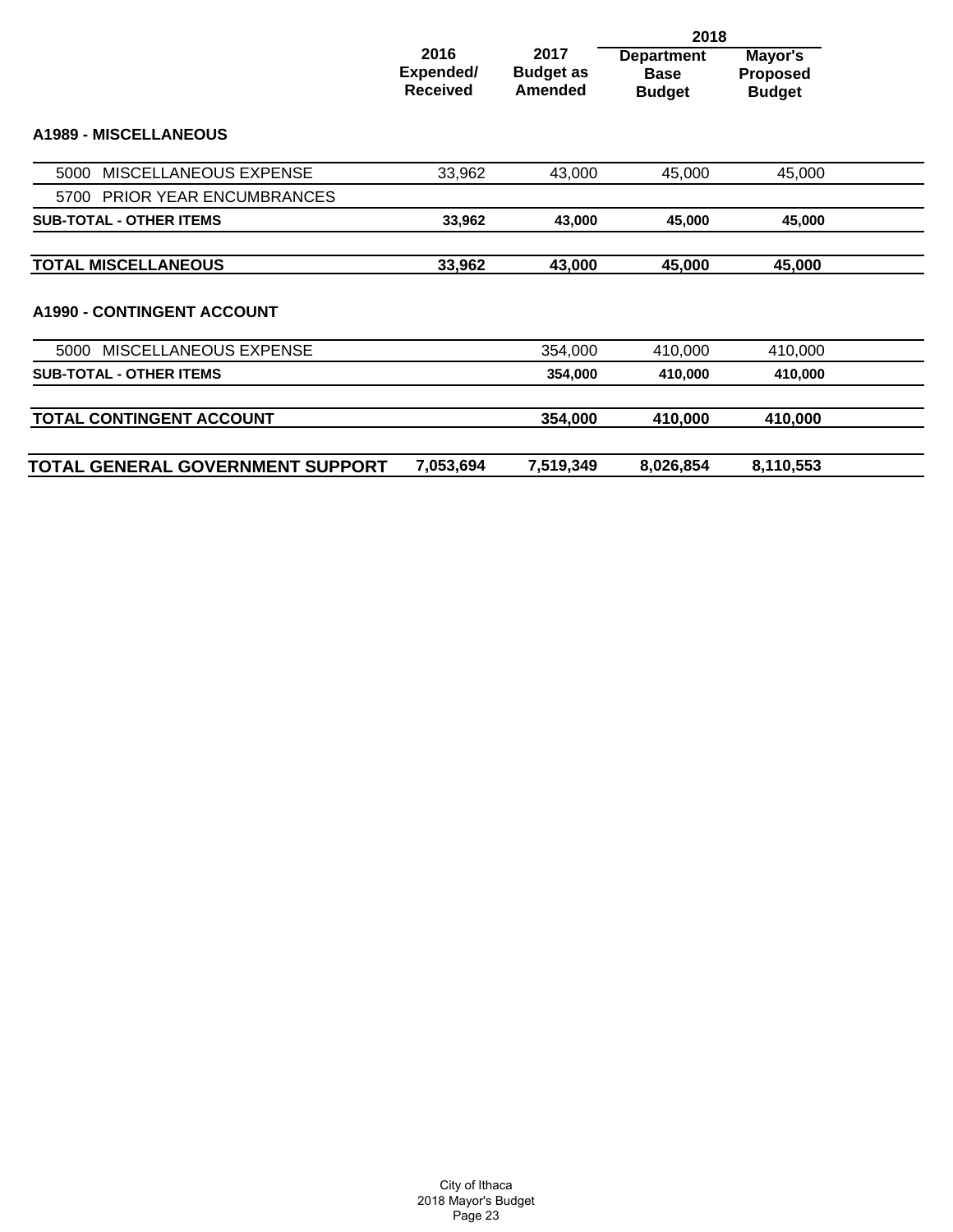| 2016            | 2017             |
|-----------------|------------------|
| Expended/       | <b>Budget as</b> |
| <b>Received</b> | <b>Amended</b>   |

**Department Base Budget 2018 Mayor's Proposed Budget**

## **PUBLIC SAFETY**

### **LAW ENFORCEMENT**

#### **A3120 - POLICE DEPARTMENT**

| 5105 ADMINISTRATION SALARY           | 335,574   | 373,656   | 378,787   | 378,787   |  |
|--------------------------------------|-----------|-----------|-----------|-----------|--|
| 5110 STAFF SALARY                    | 5,018,110 | 5,275,888 | 5,330,220 | 5,300,220 |  |
| 5120 HOURLY PART-TIME                | 50,320    | 54,000    | 54,000    | 54,000    |  |
| 5125 OVERTIME                        | 834,353   | 559,500   | 530,000   | 550,000   |  |
| SUB-TOTAL - PERSONNEL                | 6,238,358 | 6,263,044 | 6,293,007 | 6,283,007 |  |
|                                      |           |           |           |           |  |
| 5205 FURNITURE & FIXTURES            |           |           | 5,000     | 5,000     |  |
| 5215 VEHICLES                        | 10,600    |           |           |           |  |
| 5225 OTHER EQUIPMENT                 | 106,079   | 84,044    | 12,000    | 42,000    |  |
| <b>SUB-TOTAL - EQUIPMENT</b>         | 116,679   | 84,044    | 17,000    | 47,000    |  |
|                                      |           |           |           |           |  |
| 5405 TELEPHONE                       | 61,258    | 50,000    | 50,000    | 60,000    |  |
| 5410 UTILITIES                       | 2,553     | 3,589     | 3,556     | 3,000     |  |
| 5415 CLOTHING                        | 127,167   | 120,000   | 120,000   | 125,000   |  |
| 5420 GAS & OIL                       | 68,892    | 120,000   | 100,000   | 100,000   |  |
| 5425 OFFICE EXPENSE                  | 38,777    | 29,000    | 33,000    | 35,000    |  |
| 5430 FEES                            |           | 300       | 300       | 300       |  |
| 5435 CONTRACTS                       | 63,575    | 75,000    | 60,000    | 62,000    |  |
| 5440 STAFF DEVELOPMENT               | 95,284    | 45,000    | 63,000    | 63,000    |  |
| 5450 ADVERTISING                     |           |           | 15,000    | 15,000    |  |
| PROGRAM SUPPLIES<br>5460             | 20,000    | 30,000    | 30,000    | 30,000    |  |
| 5470 RENTAL                          |           |           | 1,827     | 1,827     |  |
| 5475 PROPERTY MAINTENANCE            | 1,347     | 10,145    | 2,000     | 2,000     |  |
| 5476 EQUIPMENT MAINTENANCE           | 170,542   | 162,317   | 162,317   | 162,317   |  |
| 5477 EQUIPMENT PARTS                 | 195,267   | 130,000   | 130,000   | 150,000   |  |
| 5480 BUILDING MAINTENANCE SUPPLIES   | 23,148    | 15,000    | 15,000    | 15,000    |  |
| SUB-TOTAL - ADMINISTRATIVE & PROGRAM | 867,809   | 790,351   | 786,000   | 824,444   |  |
| 5700 PRIOR YEAR ENCUMBRANCES         | 3,141     |           |           |           |  |
| 5720 PRIOR YEAR EQUIPMENT            |           |           |           |           |  |
| <b>SUB-TOTAL - OTHER ITEMS</b>       | 3,141     |           |           |           |  |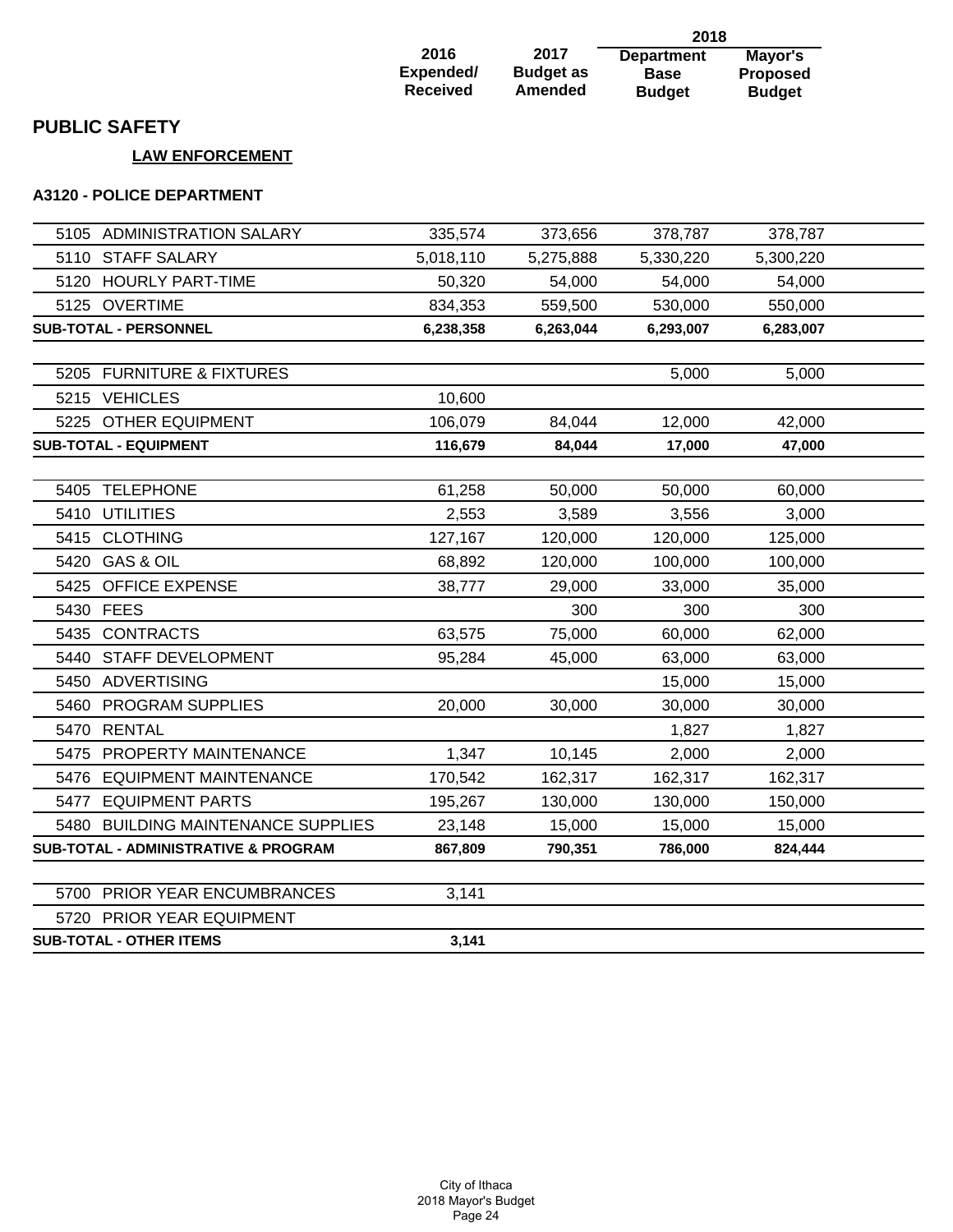|                                                 |                                             |                                            | 2018                                              |                                             |  |
|-------------------------------------------------|---------------------------------------------|--------------------------------------------|---------------------------------------------------|---------------------------------------------|--|
|                                                 | 2016<br><b>Expended/</b><br><b>Received</b> | 2017<br><b>Budget as</b><br><b>Amended</b> | <b>Department</b><br><b>Base</b><br><b>Budget</b> | Mayor's<br><b>Proposed</b><br><b>Budget</b> |  |
| <b>STATE RETIREMENT</b><br>9010                 | 47,285                                      | 48,089                                     | 47,470                                            | 47,470                                      |  |
| <b>POLICE &amp; FIRE RETIREMENT</b><br>9015     | 1,404,069                                   | 1,427,250                                  | 1,393,200                                         | 1,393,200                                   |  |
| <b>SOCIAL SECURITY</b><br>9030                  | 451,936                                     | 469,172                                    | 471,650                                           | 471,650                                     |  |
| <b>WORKERS' COMPENSATION</b><br>9040            | 488,522                                     | 328,358                                    | 342,121                                           | 342,121                                     |  |
| <b>HOSPITAL &amp; MEDICAL INSURANCE</b><br>9060 | 2,345,475                                   | 2,457,868                                  | 2,549,052                                         | 2,549,052                                   |  |
| DENTAL INSURANCE<br>9070                        | 22,982                                      | 19,199                                     | 20,868                                            | 20,868                                      |  |
| DAY CARE ASSISTANCE<br>9080                     | 14,800                                      | 24,900                                     | 16,000                                            | 16,000                                      |  |
| <b>SUB-TOTAL - EMPLOYEE BENEFITS</b>            | 4,775,068                                   | 4,774,836                                  | 4,840,361                                         | 4,840,361                                   |  |
| <b>SERIAL BONDS</b><br>9710                     | 73,723                                      | 70,974                                     | 74,027                                            | 74,027                                      |  |
| INTEREST ON SERIAL BONDS<br>9711                | 38,741                                      | 32,517                                     | 29,382                                            | 29,382                                      |  |
| <b>BOND ANTICIPATION NOTES</b><br>9730          | 39,512                                      | 35,762                                     | 128,104                                           | 128,104                                     |  |
| <b>INTEREST ON BANS</b><br>9731                 | 1,356                                       | 2,711                                      | 5,730                                             | 5,730                                       |  |
| <b>SUB-TOTAL - DEBT SERVICE</b>                 | 153,332                                     | 141,964                                    | 237,243                                           | 237,243                                     |  |
| <b>TOTAL POLICE DEPARTMENT</b>                  | 12,154,387                                  | 12,054,239                                 | 12,173,611                                        | 12,232,055                                  |  |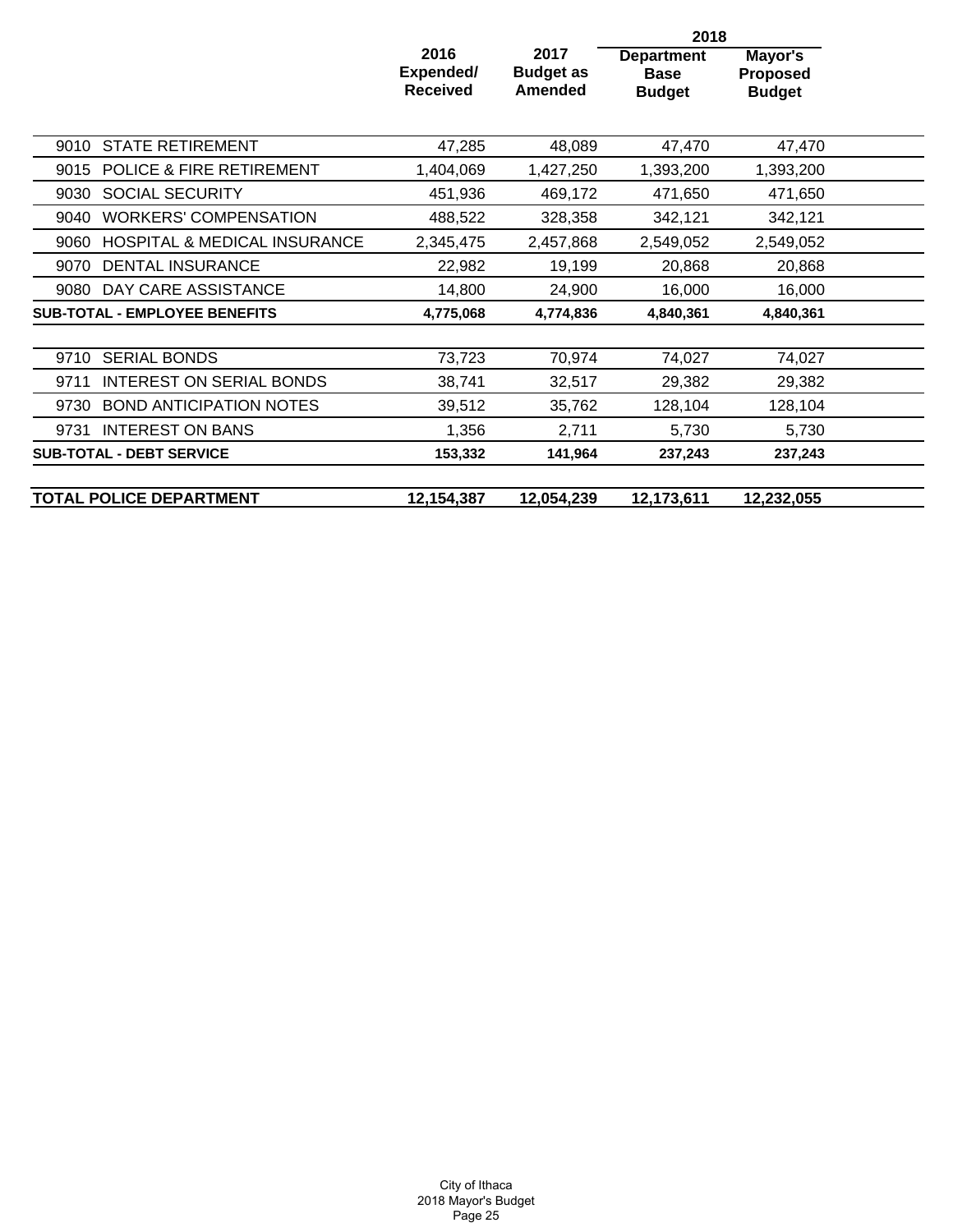|                                                 |                                      |                                            | 2018                                              |                                             |  |
|-------------------------------------------------|--------------------------------------|--------------------------------------------|---------------------------------------------------|---------------------------------------------|--|
|                                                 | 2016<br>Expended/<br><b>Received</b> | 2017<br><b>Budget as</b><br><b>Amended</b> | <b>Department</b><br><b>Base</b><br><b>Budget</b> | Mayor's<br><b>Proposed</b><br><b>Budget</b> |  |
| <b>TRAFFIC</b>                                  |                                      |                                            |                                                   |                                             |  |
| <b>A3311 - TRAFFIC CONTROL</b>                  |                                      |                                            |                                                   |                                             |  |
| <b>STAFF SALARY</b><br>5110                     | 112,113                              | 114,702                                    | 113,017                                           | 113,017                                     |  |
| <b>HOURLY FULL-TIME</b><br>5115                 | 93,391                               | 93,188                                     | 100,913                                           | 100,913                                     |  |
| <b>HOURLY PART-TIME</b><br>5120                 | 10,215                               | 11,200                                     | 14,000                                            | 14,000                                      |  |
| 5125 OVERTIME                                   | 1,225                                | 1,200                                      | 1,200                                             | 1,200                                       |  |
| <b>SUB-TOTAL - PERSONNEL</b>                    | 216,944                              | 220,290                                    | 229,130                                           | 229,130                                     |  |
| <b>TELEPHONE</b><br>5405                        | 2,047                                | 1,500                                      | 1,500                                             | 1,500                                       |  |
| 5410<br><b>UTILITIES</b>                        | 39,367                               | 34,000                                     | 34,000                                            | 34,000                                      |  |
| <b>CLOTHING</b><br>5415                         | 1,445                                | 1,000                                      | 1,000                                             | 2,000                                       |  |
| <b>GAS &amp; OIL</b><br>5420                    | 3,215                                | 5,000                                      | 5,000                                             | 5,000                                       |  |
| 5425<br><b>OFFICE EXPENSE</b>                   | 150                                  | 400                                        | 400                                               | 400                                         |  |
| <b>CONTRACTS</b><br>5435                        | 364,138                              | 240,000                                    | 240,000                                           | 240,000                                     |  |
| 5476<br><b>EQUIPMENT MAINTENANCE</b>            | 1,239                                | 500                                        | 500                                               | 500                                         |  |
| <b>EQUIPMENT PARTS</b><br>5477                  | 18,438                               | 12,000                                     | 12,000                                            | 12,000                                      |  |
| <b>SMALL TOOLS</b><br>5481                      | 270                                  | 600                                        | 600                                               | 600                                         |  |
| 5482 SIGNS & BLANKS                             | 5,811                                | 6,000                                      | 6,000                                             | 6,000                                       |  |
| 5483 CONSTRUCTION SUPPLY                        | 22,306                               | 20,000                                     | 30,000                                            | 30,000                                      |  |
| <b>SUB-TOTAL - ADMINISTRATIVE &amp; PROGRAM</b> | 458,425                              | 321,000                                    | 331,000                                           | 332,000                                     |  |
|                                                 |                                      |                                            |                                                   |                                             |  |
| <b>BUILDING COST</b><br>5489                    | 7,064                                | 7,050                                      | 7,140                                             | 7,140                                       |  |
| 5700 PRIOR YEAR ENCUMBRANCES                    | 6,037                                |                                            |                                                   |                                             |  |
| <b>SUB-TOTAL - OTHER ITEMS</b>                  | 13,101                               | 7,050                                      | 7,140                                             | 7,140                                       |  |
| 9010 STATE RETIREMENT                           | 31,440                               | 31,939                                     | 31,531                                            | 31,531                                      |  |
| <b>SOCIAL SECURITY</b><br>9030                  | 14,205                               | 16,978                                     | 15,654                                            | 15,654                                      |  |
| <b>WORKERS' COMPENSATION</b><br>9040            | 697                                  | 1,617                                      | 1,681                                             | 1,681                                       |  |
| <b>HOSPITAL &amp; MEDICAL INSURANCE</b><br>9060 | 75,903                               | 79,602                                     | 82,563                                            | 82,563                                      |  |
| 9070 DENTAL INSURANCE                           | 1,170                                | 1,253                                      | 1,362                                             | 1,362                                       |  |
| <b>SUB-TOTAL - EMPLOYEE BENEFITS</b>            | 123,416                              | 131,389                                    | 132,791                                           | 132,791                                     |  |
|                                                 |                                      |                                            |                                                   |                                             |  |
| <b>SERIAL BONDS</b><br>9710                     | 93,409                               | 96,758                                     | 99,065                                            | 99,065                                      |  |
| <b>INTEREST ON SERIAL BONDS</b><br>9711         | 44,071                               | 40,781                                     | 36,564                                            | 36,564                                      |  |
| <b>BOND ANTICIPATION NOTES</b><br>9730          | 2,457                                | 2,579                                      | 3,081                                             | 3,081                                       |  |
| 9731 INTEREST ON BANS                           | 1,840                                | 614                                        | 1,693                                             | 1,693                                       |  |
| <b>SUB-TOTAL - DEBT SERVICE</b>                 | 141,777                              | 140,732                                    | 140,403                                           | 140,403                                     |  |
| <b>TOTAL TRAFFIC CONTROL</b>                    | 953,662                              | 820,461                                    | 840,464                                           | 841,464                                     |  |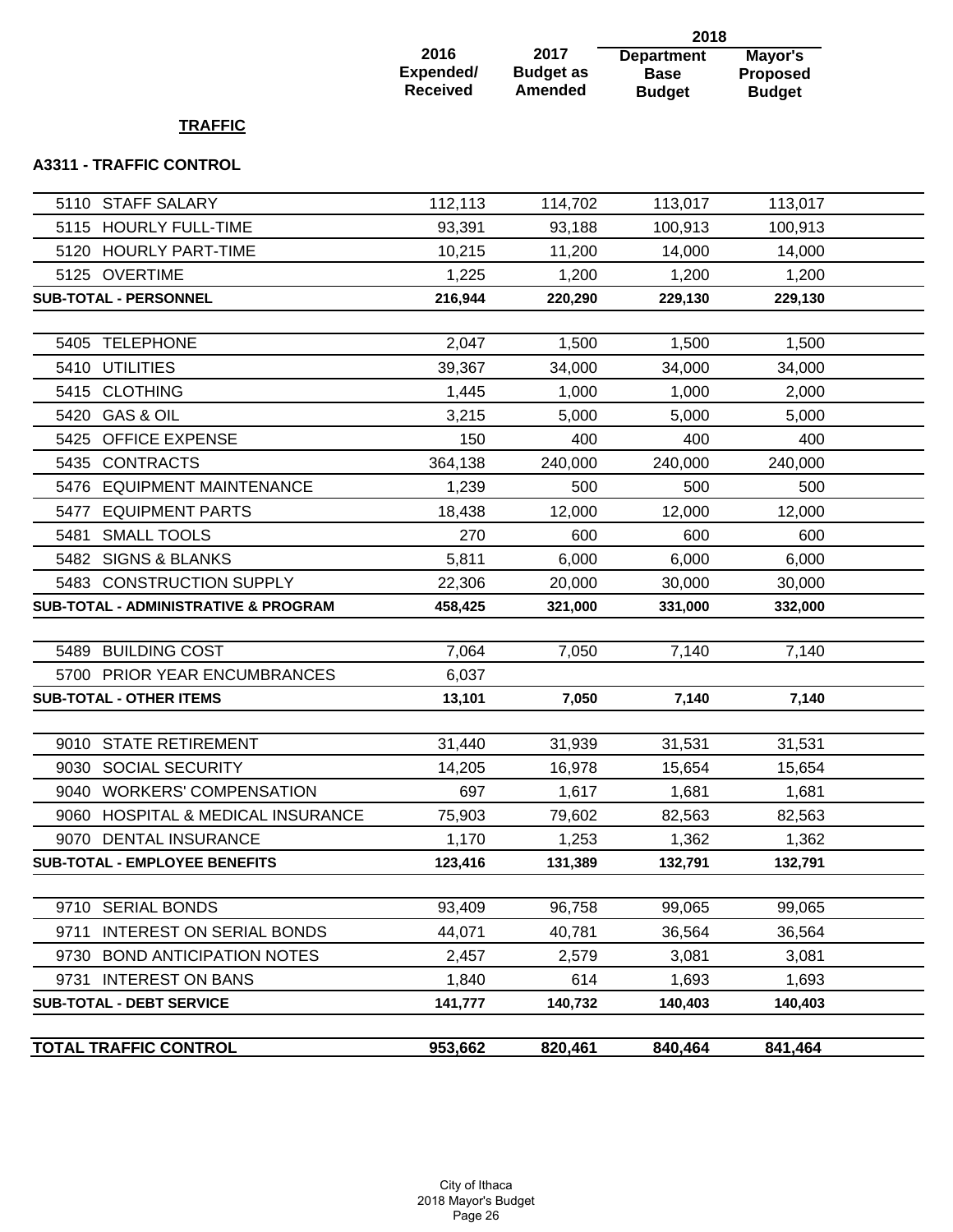|                                                 |                                      |                                            | 2018                                              |                                             |  |
|-------------------------------------------------|--------------------------------------|--------------------------------------------|---------------------------------------------------|---------------------------------------------|--|
|                                                 | 2016<br>Expended/<br><b>Received</b> | 2017<br><b>Budget as</b><br><b>Amended</b> | <b>Department</b><br><b>Base</b><br><b>Budget</b> | Mayor's<br><b>Proposed</b><br><b>Budget</b> |  |
| FIRE PROTECTION AND CONTROL                     |                                      |                                            |                                                   |                                             |  |
| <b>A3410 - FIRE DEPARTMENT</b>                  |                                      |                                            |                                                   |                                             |  |
|                                                 |                                      |                                            |                                                   |                                             |  |
| 5105 ADMINISTRATION SALARY                      | 178,649                              | 193,116                                    | 186,794                                           | 203,154                                     |  |
| 5110<br><b>STAFF SALARY</b>                     | 4,756,571                            | 4,931,210                                  | 5,015,074                                         | 5,015,074                                   |  |
| 5125 OVERTIME                                   | 328,243                              | 370,000                                    | 370,000                                           | 370,000                                     |  |
| <b>SUB-TOTAL - PERSONNEL</b>                    | 5,263,464                            | 5,494,326                                  | 5,571,868                                         | 5,588,228                                   |  |
| 5210 OFFICE EQUIPMENT                           |                                      | 18,000                                     | 6,900                                             | 6,900                                       |  |
| 5215 VEHICLES                                   | 35,000                               | 41,000                                     |                                                   |                                             |  |
| <b>OTHER EQUIPMENT</b><br>5225                  | 11,299                               | 99,255                                     |                                                   |                                             |  |
| <b>SUB-TOTAL - EQUIPMENT</b>                    | 46,299                               | 158,255                                    | 6,900                                             | 6,900                                       |  |
|                                                 |                                      |                                            |                                                   |                                             |  |
| <b>TELEPHONE</b><br>5405                        | 16,200                               | 17,000                                     | 17,000                                            | 17,000                                      |  |
| 5410<br><b>UTILITIES</b>                        | 72,712                               | 85,000                                     | 85,000                                            | 82,000                                      |  |
| <b>CLOTHING</b><br>5415                         | 69,333                               | 105,950                                    | 120,260                                           | 120,260                                     |  |
| <b>GAS &amp; OIL</b><br>5420                    | 28,524                               | 61,000                                     | 61,000                                            | 61,000                                      |  |
| <b>OFFICE EXPENSE</b><br>5425                   | 8,644                                | 18,225                                     | 14,300                                            | 14,300                                      |  |
| <b>CONTRACTS</b><br>5435                        | 22,755                               | 31,280                                     | 31,875                                            | 31,875                                      |  |
| STAFF DEVELOPMENT<br>5440                       | 11,449                               | 25,000                                     | 25,175                                            | 25,175                                      |  |
| 5445 TRAVEL                                     | 14,472                               | 12,858                                     | 12,675                                            | 12,675                                      |  |
| <b>INSURANCE</b><br>5455                        | 76,373                               | 80,000                                     | 79,000                                            | 85,000                                      |  |
| PROGRAM SUPPLIES<br>5460                        | 16,200                               | 24,300                                     | 23,000                                            | 23,000                                      |  |
| <b>RENTAL</b><br>5470                           | 990                                  | 1,500                                      | 2,000                                             | 2,000                                       |  |
| PROPERTY MAINTENANCE<br>5475                    | 23,522                               | 24,000                                     | 24,000                                            | 24,000                                      |  |
| 5476 EQUIPMENT MAINTENANCE                      | 172,404                              | 156,043                                    | 143,938                                           | 144,000                                     |  |
| 5477 EQUIPMENT PARTS                            | 144,034                              | 95,000                                     | 110,000                                           | 120,000                                     |  |
| 5480 BUILDING MAINTENANCE SUPPLIES              | 8,184                                | 8,800                                      | 8,800                                             | 8,800                                       |  |
| <b>SUB-TOTAL - ADMINISTRATIVE &amp; PROGRAM</b> | 685,797                              | 745,956                                    | 758,023                                           | 771,085                                     |  |
| 5700 PRIOR YEAR ENCUMBRANCES                    | 76,329                               |                                            |                                                   |                                             |  |
| 5720 PRIOR YEAR EQUIPMENT                       | 48,574                               |                                            |                                                   |                                             |  |
| <b>SUB-TOTAL - OTHER ITEMS</b>                  | 124,902                              |                                            |                                                   |                                             |  |
|                                                 |                                      |                                            |                                                   |                                             |  |
| 9010 STATE RETIREMENT                           | 9,087                                | 9,000                                      | 9,485                                             | 9,485                                       |  |
| POLICE & FIRE RETIREMENT<br>9015                | 1,196,059                            | 1,349,717                                  | 1,190,726                                         | 1,190,726                                   |  |
| <b>SOCIAL SECURITY</b><br>9030                  | 385,537                              | 420,316                                    | 421,275                                           | 421,275                                     |  |
| <b>WORKERS' COMPENSATION</b><br>9040            | 153,806                              | 301,862                                    | 300,818                                           | 300,818                                     |  |
| 9060<br><b>HOSPITAL &amp; MEDICAL INSURANCE</b> | 1,334,927                            | 1,478,099                                  | 1,462,242                                         | 1,462,242                                   |  |
| 9070<br><b>DENTAL INSURANCE</b>                 | 29,301                               | 32,200                                     | 32,050                                            | 32,050                                      |  |
| DAY CARE ASSISTANCE<br>9080                     | 4,478                                | 7,000                                      | 9,000                                             | 9,000                                       |  |
| 9085 SUPP BENEFIT PMT TO DISABLE FI             | 131,522                              | 109,160                                    | 76,170                                            | 76,170                                      |  |
| SUB-TOTAL - EMPLOYEE BENEFITS                   | 3,244,717                            | 3,707,354                                  | 3,501,766                                         | 3,501,766                                   |  |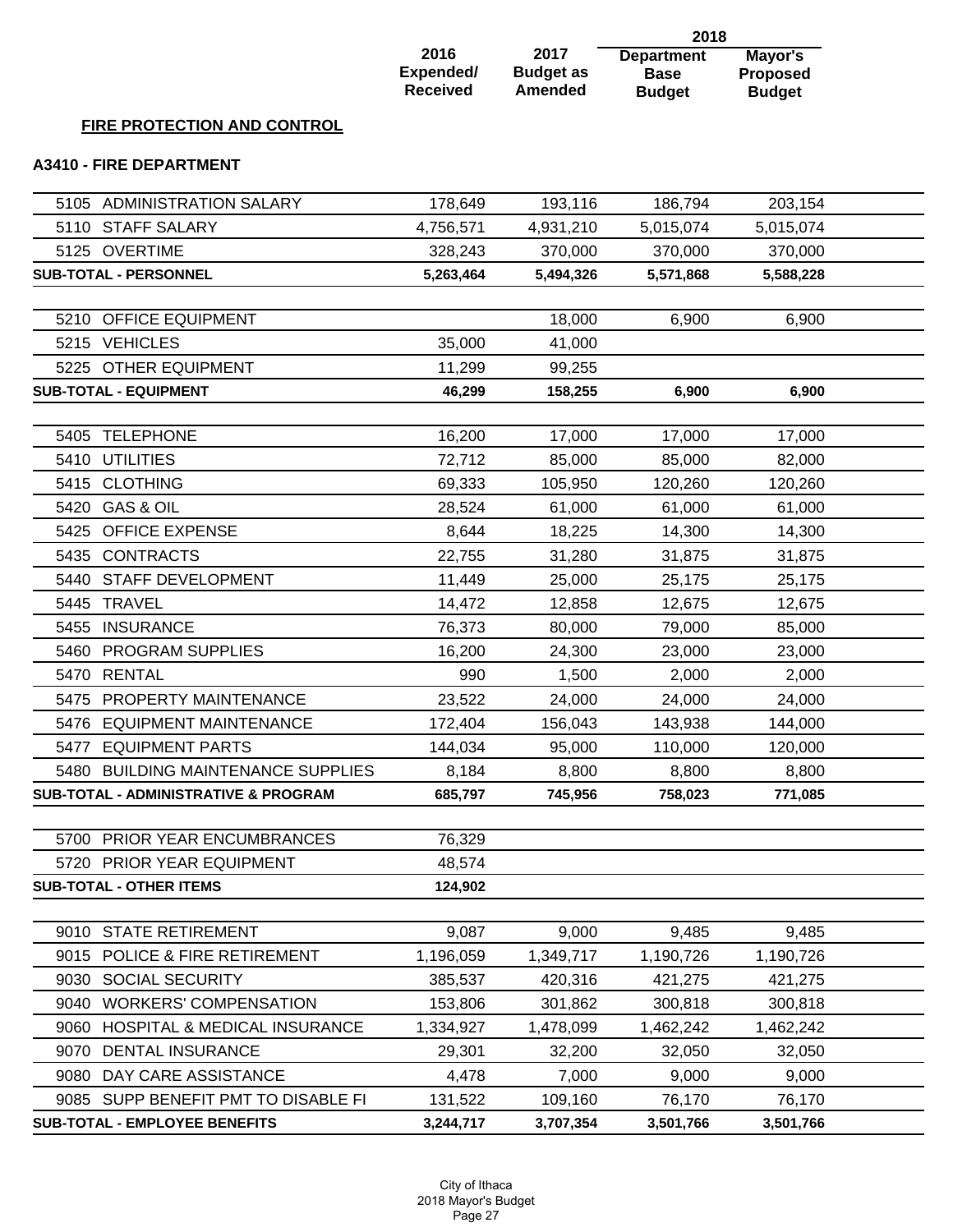|                                         |                                      |                                     | 2018                                              |                                      |  |
|-----------------------------------------|--------------------------------------|-------------------------------------|---------------------------------------------------|--------------------------------------|--|
|                                         | 2016<br>Expended/<br><b>Received</b> | 2017<br><b>Budget as</b><br>Amended | <b>Department</b><br><b>Base</b><br><b>Budget</b> | Mayor's<br>Proposed<br><b>Budget</b> |  |
| <b>SERIAL BONDS</b><br>9710             | 192,128                              | 218,418                             | 229,305                                           | 229,305                              |  |
| <b>INTEREST ON SERIAL BONDS</b><br>9711 | 96,221                               | 103,308                             | 92,590                                            | 92,590                               |  |
| <b>BOND ANTICIPATION NOTES</b><br>9730  | 15,984                               | 18,007                              | 33,810                                            | 33,810                               |  |
| <b>INTEREST ON BANS</b><br>9731         | 5,674                                | 7,638                               | 11,939                                            | 11,939                               |  |
| <b>SUB-TOTAL - DEBT SERVICE</b>         | 310,007                              | 347,371                             | 367,644                                           | 367,644                              |  |
|                                         |                                      |                                     |                                                   |                                      |  |
| <b>TOTAL FIRE DEPARTMENT</b>            | 9,675,186                            | 10,453,262                          | 10,206,201                                        | 10,235,623                           |  |
| <b>SAFETY FROM ANIMALS</b>              |                                      |                                     |                                                   |                                      |  |
| A3510 - CONTROL OF ANIMALS (SPCA)       |                                      |                                     |                                                   |                                      |  |
| 5435 CONTRACTS                          | 60,375                               | 60,375                              | 60,375                                            | 60,375                               |  |
| SUB-TOTAL - ADMINISTRATIVE & PROGRAM    | 60,375                               | 60,375                              | 60,375                                            | 60,375                               |  |
| <b>TOTAL CONTROL OF ANIMALS (SPCA)</b>  | 60,375                               | 60,375                              | 60,375                                            | 60,375                               |  |
| <b>TOTAL PUBLIC SAFETY</b>              | 22,843,611                           | 23,388,337                          | 23,280,651                                        | 23,369,517                           |  |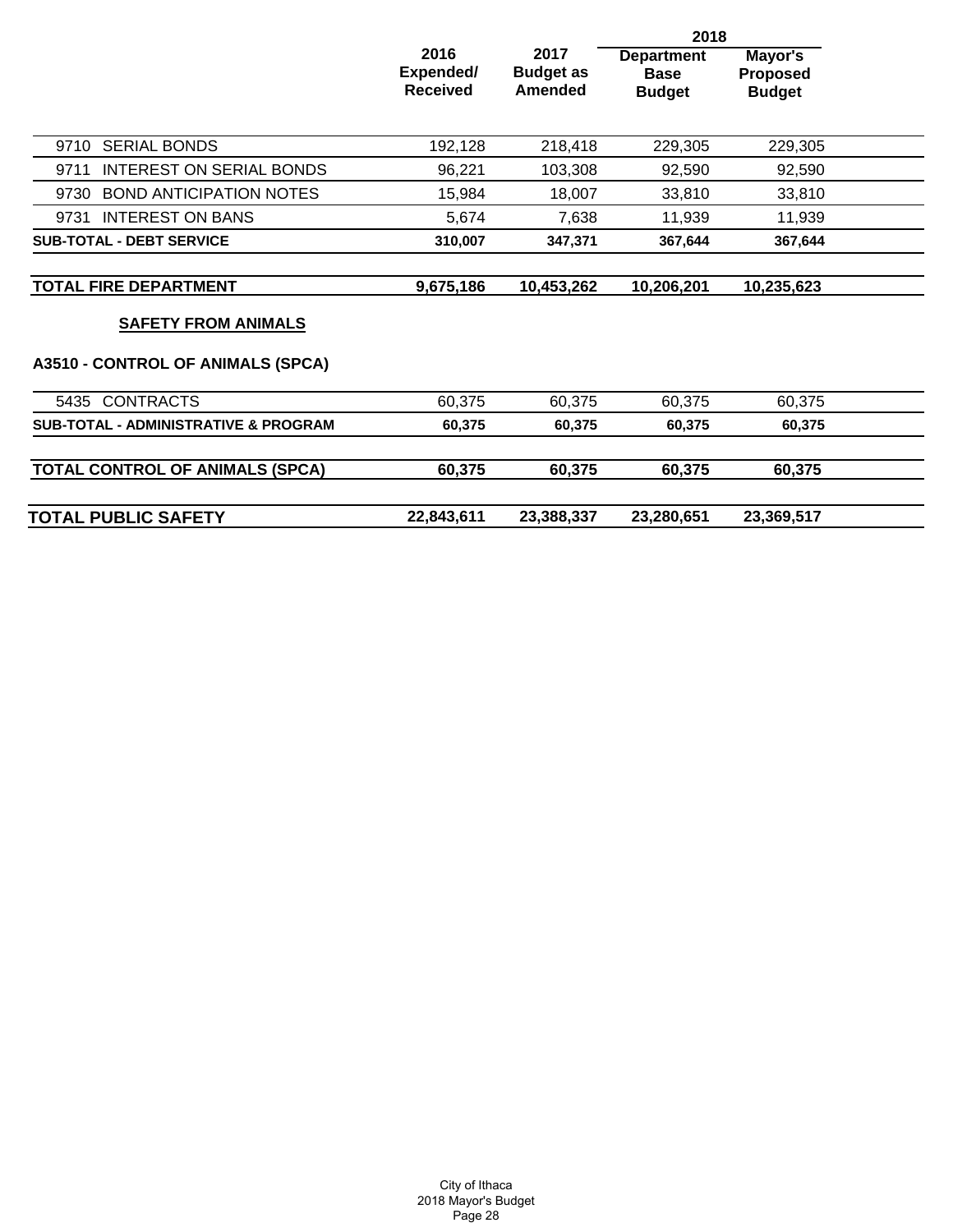| 2016            |  |
|-----------------|--|
| Expended/       |  |
| <b>Received</b> |  |

**2017 Budget as Amended** 

**Department Base Budget 2018 Mayor's Proposed Budget**

### **TRANSPORTATION**

### **TRANSPORTATION**

#### **A5010 - STREETS ADMINISTRATION**

|           | <b>TOTAL STREETS ADMINISTRATION</b>                        | 308,039         | 389,394         | 443,075       | 441,075       |  |
|-----------|------------------------------------------------------------|-----------------|-----------------|---------------|---------------|--|
|           |                                                            |                 |                 |               |               |  |
|           | <b>SUB-TOTAL - EMPLOYEE BENEFITS</b>                       | 4,617<br>76,887 | 563<br>80,783   | 612<br>83,750 | 612<br>83,750 |  |
|           | 9060 HOSPITAL & MEDICAL INSURANCE<br>9070 DENTAL INSURANCE | 34,791          | 36,030          | 37,367        | 37,367        |  |
|           |                                                            | 431             |                 | 1,013         | 1,013         |  |
|           | 9030 SOCIAL SECURITY<br>9040 WORKERS' COMPENSATION         | 11,170          | 16,900<br>972   | 18,779        | 18,779        |  |
|           |                                                            |                 |                 |               |               |  |
|           | 9010 STATE RETIREMENT                                      | 25,878          | 26,318          | 25,979        | 25,979        |  |
|           | <b>SUB-TOTAL - OTHER ITEMS</b>                             |                 |                 |               |               |  |
|           | 5700 PRIOR YEAR ENCUMBRANCES                               |                 |                 |               |               |  |
|           |                                                            |                 |                 | 87,700        | 85,700        |  |
|           | <b>SUB-TOTAL - ADMINISTRATIVE &amp; PROGRAM</b>            | 7,822<br>74,209 | 7,500<br>87,700 | 7,500         | 7,500         |  |
|           | 5483 CONSTRUCTION SUPPLY                                   |                 | 500             | 500           | 500           |  |
|           | 5480 BUILDING MAINTENANCE SUPPLIES<br>5481 SMALL TOOLS     | 3,776           | 5,000           | 5,000         | 5,000         |  |
|           | 5477 EQUIPMENT PARTS                                       | 1,595           | 1,000           | 1,000         | 1,000         |  |
|           | 5476 EQUIPMENT MAINTENANCE                                 | 1,668           | 1,000           | 1,000         | 1,000         |  |
|           | 5475 PROPERTY MAINTENANCE                                  | 6,373           | 10,000          | 10,000        | 10,000        |  |
|           | 5440 STAFF DEVELOPMENT                                     | 130             | 1,000           | 1,000         | 1,000         |  |
|           | 5435 CONTRACTS                                             | 3,608           | 5,000           | 5,000         | 5,000         |  |
| 5430 FEES |                                                            | 4,013           | 5,700           | 5,700         | 5,700         |  |
|           | 5425 OFFICE EXPENSE                                        | 2,780           | 2,500           | 2,500         | 2,500         |  |
|           | 5420 GAS & OIL                                             | 199             | 300             | 300           | 300           |  |
|           | 5415 CLOTHING                                              | 138             | 200             | 200           | 200           |  |
|           | 5410 UTILITIES                                             | 39,319          | 45,000          | 45,000        | 43,000        |  |
|           | 5405 TELEPHONE                                             | 2,788           | 3,000           | 3,000         | 3,000         |  |
|           |                                                            |                 |                 |               |               |  |
|           | SUB-TOTAL - PERSONNEL                                      | 156,943         | 220,911         | 271,625       | 271,625       |  |
|           | 5120 HOURLY PART-TIME                                      | 13,061          | 6,700           | 7,000         | 7,000         |  |
|           | 5115 HOURLY FULL-TIME                                      |                 | 7,213           | 14,313        | 14,313        |  |
|           | 5110 STAFF SALARY                                          | 45,872          | 99,990          | 143,224       | 143,224       |  |
|           | 5105 ADMINISTRATION SALARY                                 | 98,010          | 107,008         | 107,088       | 107,088       |  |
|           |                                                            |                 |                 |               |               |  |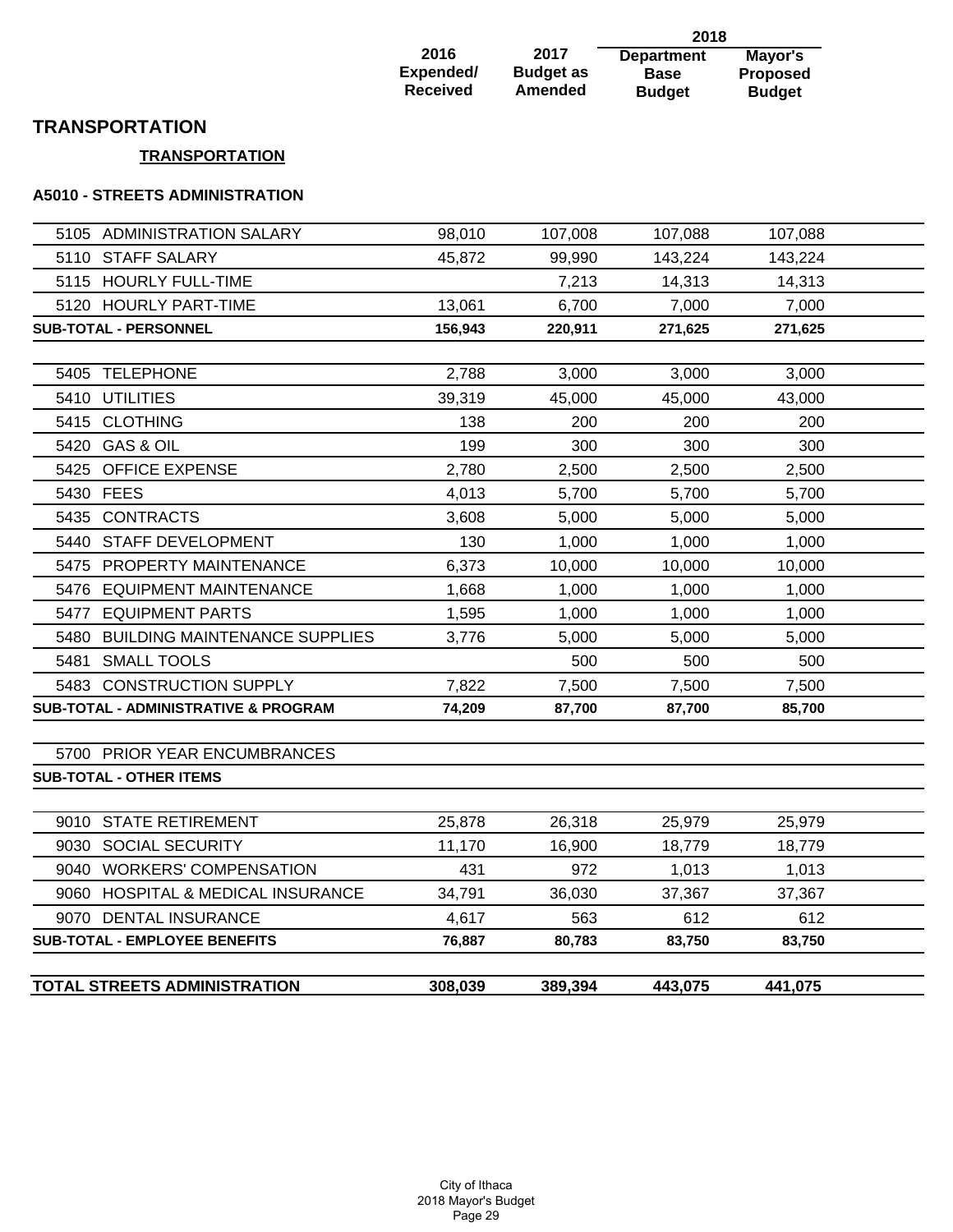|                                      |                                      |                                     | 2018                                              |                                                    |  |
|--------------------------------------|--------------------------------------|-------------------------------------|---------------------------------------------------|----------------------------------------------------|--|
|                                      | 2016<br>Expended/<br><b>Received</b> | 2017<br><b>Budget as</b><br>Amended | <b>Department</b><br><b>Base</b><br><b>Budget</b> | <b>Mayor's</b><br><b>Proposed</b><br><b>Budget</b> |  |
| <b>HIGHWAYS</b>                      |                                      |                                     |                                                   |                                                    |  |
| <b>A5111 - MAINTENANCE OF ROADS</b>  |                                      |                                     |                                                   |                                                    |  |
| 5110 STAFF SALARY                    | 66,564                               | 41,289                              | 48,863                                            | 48,863                                             |  |
| 5115<br><b>HOURLY FULL-TIME</b>      | 674,740                              | 677,605                             | 743,088                                           | 743,088                                            |  |
| <b>HOURLY PART-TIME</b><br>5120      | 2.072                                | 14,000                              | 24,000                                            | 24,000                                             |  |
| 5125 OVERTIME                        | 31,678                               | 28,000                              | 28,000                                            | 28,000                                             |  |
| <b>SUB-TOTAL - PERSONNEL</b>         | 775,055                              | 760,894                             | 843,951                                           | 843,951                                            |  |
|                                      |                                      |                                     |                                                   |                                                    |  |
| 5220 CONSTRUCTION EQUIPMENT          | 9,120                                | 15,000                              | 15,000                                            | 15,000                                             |  |
| <b>SUB-TOTAL - EQUIPMENT</b>         | 9,120                                | 15,000                              | 15,000                                            | 15,000                                             |  |
| <b>TELEPHONE</b><br>5405             | 2,163                                | 2,000                               | 2,000                                             | 2,000                                              |  |
| <b>CLOTHING</b><br>5415              | 7,309                                | 8,000                               | 8,000                                             | 8,000                                              |  |
| 5420<br><b>GAS &amp; OIL</b>         | 32,583                               | 65,000                              | 65,000                                            | 65,000                                             |  |
| <b>OFFICE EXPENSE</b><br>5425        | 117                                  | 500                                 | 500                                               | 500                                                |  |
| <b>CONTRACTS</b><br>5435             |                                      | 30,000                              | 30,000                                            | 25,000                                             |  |
| <b>STAFF DEVELOPMENT</b><br>5440     | 308                                  | 2,000                               | 2,000                                             | 2,000                                              |  |
| <b>EQUIPMENT MAINTENANCE</b><br>5476 | 50                                   | 2,000                               | 2,000                                             | 2,000                                              |  |
| <b>EQUIPMENT PARTS</b><br>5477       | 86,791                               | 100,000                             | 100,000                                           | 100,000                                            |  |
| <b>SMALL TOOLS</b><br>5481           | 3,450                                | 2,500                               | 2,500                                             | 2,500                                              |  |
| <b>CONSTRUCTION SUPPLY</b><br>5483   | 130,636                              | 220,000                             | 220,000                                           | 220,000                                            |  |
| <b>SALT &amp; CINDERS</b><br>5484    | 90,683                               | 110,000                             | 110,000                                           | 110,000                                            |  |
| <b>MACHINE PAVING</b><br>5487        | 10,319                               | 30,000                              | 30,000                                            | 30,000                                             |  |
| SUB-TOTAL - ADMINISTRATIVE & PROGRAM | 364,410                              | 572,000                             | 572,000                                           | 567,000                                            |  |
| 5700 PRIOR YEAR ENCUMBRANCES         | 20,800                               |                                     |                                                   |                                                    |  |
| <b>SUB-TOTAL - OTHER ITEMS</b>       | 20,800                               |                                     |                                                   |                                                    |  |
|                                      |                                      |                                     |                                                   |                                                    |  |
| 9010 STATE RETIREMENT                | 118,828                              | 120,849                             | 119,293                                           | 119,293                                            |  |

9030 SOCIAL SECURITY 68,284 58,208 61,562 61,562 9040 WORKERS' COMPENSATION 98,614 27,607 28,830 28,830 9060 HOSPITAL & MEDICAL INSURANCE 558,837 585,231 606,943 606,943 9070 DENTAL INSURANCE 1,977 4,492 5,278 5,278 9080 DAY CARE ASSISTANCE 1,020 1,400 2,000 2,000 **SUB-TOTAL - EMPLOYEE BENEFITS 837,560 797,787 823,906 823,906**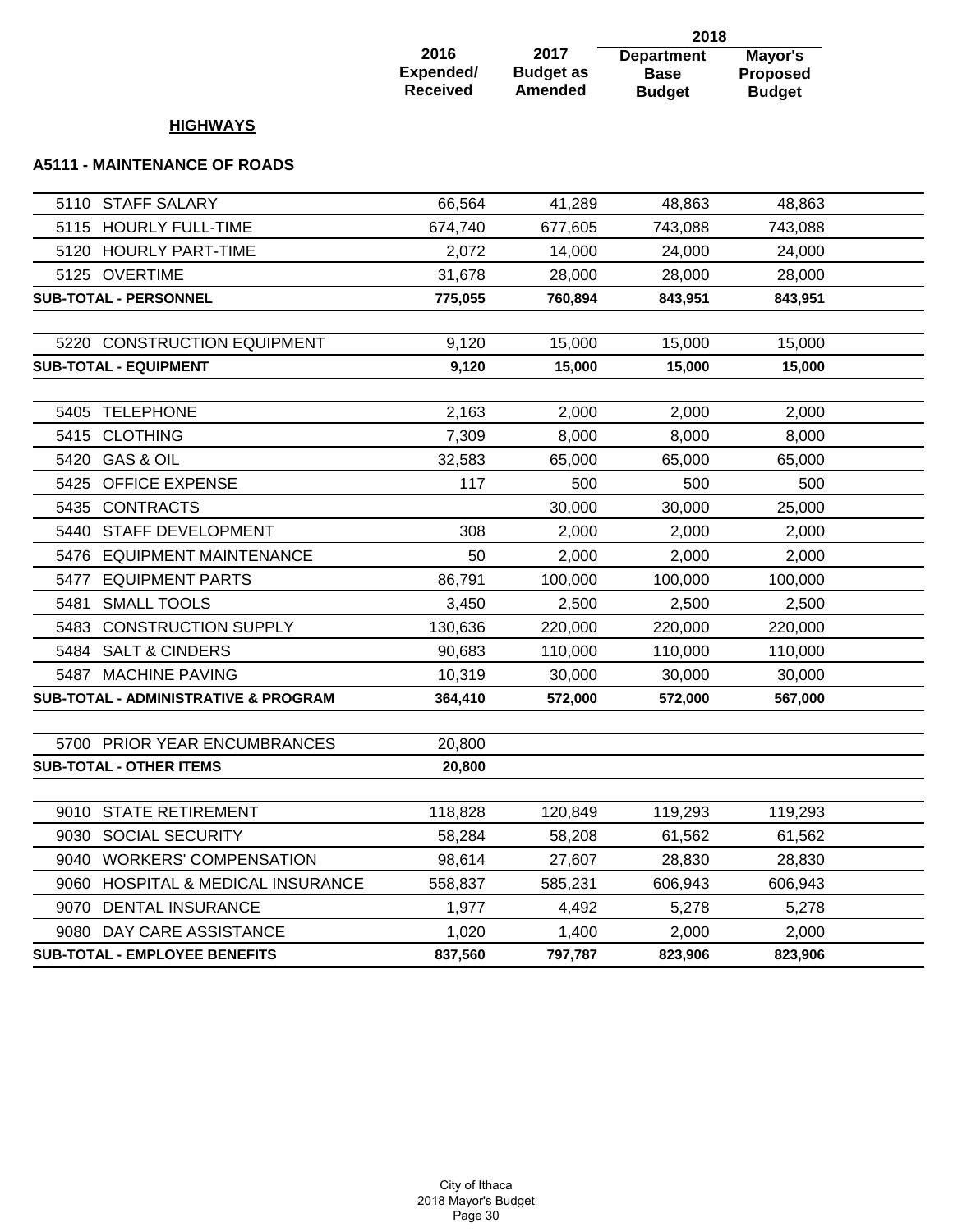|                                         |                                      |                                     | 2018                                              |                                             |  |
|-----------------------------------------|--------------------------------------|-------------------------------------|---------------------------------------------------|---------------------------------------------|--|
|                                         | 2016<br>Expended/<br><b>Received</b> | 2017<br><b>Budget as</b><br>Amended | <b>Department</b><br><b>Base</b><br><b>Budget</b> | Mayor's<br><b>Proposed</b><br><b>Budget</b> |  |
| <b>SERIAL BONDS</b><br>9710             | 1,759,758                            | 1,876,687                           | 1,974,135                                         | 1,974,135                                   |  |
| <b>INTEREST ON SERIAL BONDS</b><br>9711 | 580,095                              | 623,637                             | 500,476                                           | 500,476                                     |  |
| 9720 STATUTORY BONDS                    | 10,710                               | 11,220                              |                                                   |                                             |  |
| INTEREST ON STATUTORY BONDS<br>9721     | 1,018                                | 521                                 |                                                   |                                             |  |
| <b>BOND ANTICIPATION NOTES</b><br>9730  | 331,408                              | 180,696                             | 292,114                                           | 292,114                                     |  |
| <b>INTEREST ON BANS</b><br>9731         | 39,331                               | 26,721                              | 80,748                                            | 80,748                                      |  |
| <b>SUB-TOTAL - DEBT SERVICE</b>         | 2,722,320                            | 2,719,482                           | 2,847,473                                         | 2,847,473                                   |  |
| <b>TOTAL MAINTENANCE OF ROADS</b>       | 4,729,265                            | 4,865,163                           | 5,102,330                                         | 5,097,330                                   |  |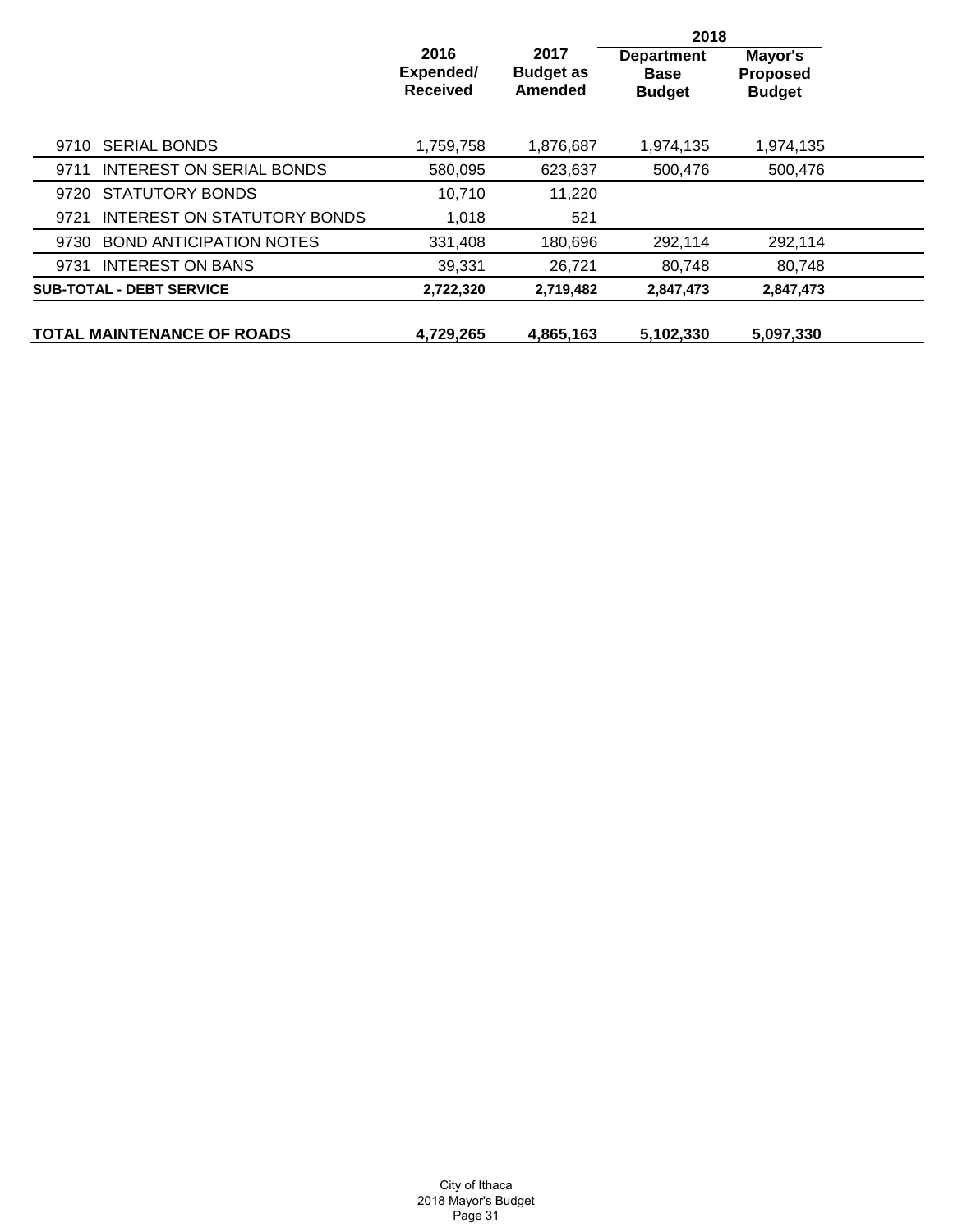|                                              |                                      |                                            | 2018                                              |                                             |  |
|----------------------------------------------|--------------------------------------|--------------------------------------------|---------------------------------------------------|---------------------------------------------|--|
|                                              | 2016<br>Expended/<br><b>Received</b> | 2017<br><b>Budget as</b><br><b>Amended</b> | <b>Department</b><br><b>Base</b><br><b>Budget</b> | Mayor's<br><b>Proposed</b><br><b>Budget</b> |  |
| A5132 - GARAGE                               |                                      |                                            |                                                   |                                             |  |
| 5110 STAFF SALARY                            | 157,335                              | 161,980                                    | 178,766                                           | 178,766                                     |  |
| <b>HOURLY FULL-TIME</b><br>5115              | 332,664                              | 332,955                                    | 362,672                                           | 362,672                                     |  |
| 5125 OVERTIME                                | 8,436                                | 5,000                                      | 8,000                                             | 8,000                                       |  |
| <b>SUB-TOTAL - PERSONNEL</b>                 | 498,435                              | 499,935                                    | 549,438                                           | 549,438                                     |  |
|                                              |                                      |                                            |                                                   |                                             |  |
| <b>TELEPHONE</b><br>5405                     | 403                                  | 550                                        | 550                                               | 550                                         |  |
| <b>CLOTHING</b><br>5415                      | 7,465                                | 7,000                                      | 7,350                                             | 7,350                                       |  |
| <b>GAS &amp; OIL</b><br>5420                 | 1,585                                | 2,500                                      | 2,500                                             | 2,500                                       |  |
| 5425 OFFICE EXPENSE                          | 1,098                                | 650                                        | 650                                               | 650                                         |  |
| 5430 FEES                                    | 3,720                                | 4,500                                      | 4,500                                             | 4,500                                       |  |
| <b>STAFF DEVELOPMENT</b><br>5440             | 100                                  | 4,000                                      | 4,000                                             | 4,000                                       |  |
| 5476<br><b>EQUIPMENT MAINTENANCE</b>         | 9,107                                | 3,500                                      | 3,500                                             | 3,500                                       |  |
| <b>EQUIPMENT PARTS</b><br>5477               | 11,145                               | 6,000                                      | 6,000                                             | 6,000                                       |  |
| REPAIR PARTS & SUPPLIES OTHER<br>5478        |                                      |                                            |                                                   |                                             |  |
| 5480<br><b>BUILDING MAINTENANCE SUPPLIES</b> | 589                                  | 1,600                                      | 1,600                                             | 1,600                                       |  |
| 5481<br><b>SMALL TOOLS</b>                   | 6,053                                | 5,000                                      | 5,000                                             | 5,000                                       |  |
| 5483 CONSTRUCTION SUPPLY                     | 2,043                                | 2,500                                      | 2,500                                             | 2,500                                       |  |
| SUB-TOTAL - ADMINISTRATIVE & PROGRAM         | 43,307                               | 37,800                                     | 38,150                                            | 38,150                                      |  |
| 9010 STATE RETIREMENT                        | 73,399                               | 74,647                                     | 73,686                                            | 73,686                                      |  |
| <b>SOCIAL SECURITY</b><br>9030               | 34,037                               | 38,245                                     | 40,032                                            | 40,032                                      |  |
| <b>WORKERS' COMPENSATION</b><br>9040         | 21,860                               | 17,070                                     | 17,785                                            | 17,785                                      |  |
| HOSPITAL & MEDICAL INSURANCE<br>9060         | 333,523                              | 349,315                                    | 362,275                                           | 362,275                                     |  |
| 9070 DENTAL INSURANCE                        | 3,429                                | 5,725                                      | 6,223                                             | 6,223                                       |  |
| <b>SUB-TOTAL - EMPLOYEE BENEFITS</b>         | 466,249                              | 485,002                                    | 500,001                                           | 500,001                                     |  |
|                                              |                                      |                                            |                                                   |                                             |  |
| <b>SERIAL BONDS</b><br>9710                  | 8,400                                | 10,733                                     | 21,901                                            | 21,901                                      |  |
| <b>INTEREST ON SERIAL BONDS</b><br>9711      | 5,046                                | 24,266                                     | 23,386                                            | 23,386                                      |  |
| <b>BOND ANTICIPATION NOTES</b><br>9730       | 44,257                               |                                            |                                                   |                                             |  |
| <b>INTEREST ON BANS</b><br>9731              | 2,625                                |                                            |                                                   |                                             |  |
| <b>SUB-TOTAL - DEBT SERVICE</b>              | 60,328                               | 34,999                                     | 45,287                                            | 45,287                                      |  |
|                                              |                                      |                                            |                                                   |                                             |  |
| <b>TOTAL GARAGE</b>                          | 1,068,318                            | 1,057,736                                  | 1,132,876                                         | 1,132,876                                   |  |
| <b>A5182 - STREET LIGHTING</b>               |                                      |                                            |                                                   |                                             |  |
| 5700 PRIOR YEAR ENCUMBRANCES                 | 9,958                                |                                            |                                                   |                                             |  |
| <b>SUB-TOTAL - OTHER ITEMS</b>               | 9,958                                |                                            |                                                   |                                             |  |

**TOTAL STREET LIGHTING 9,958**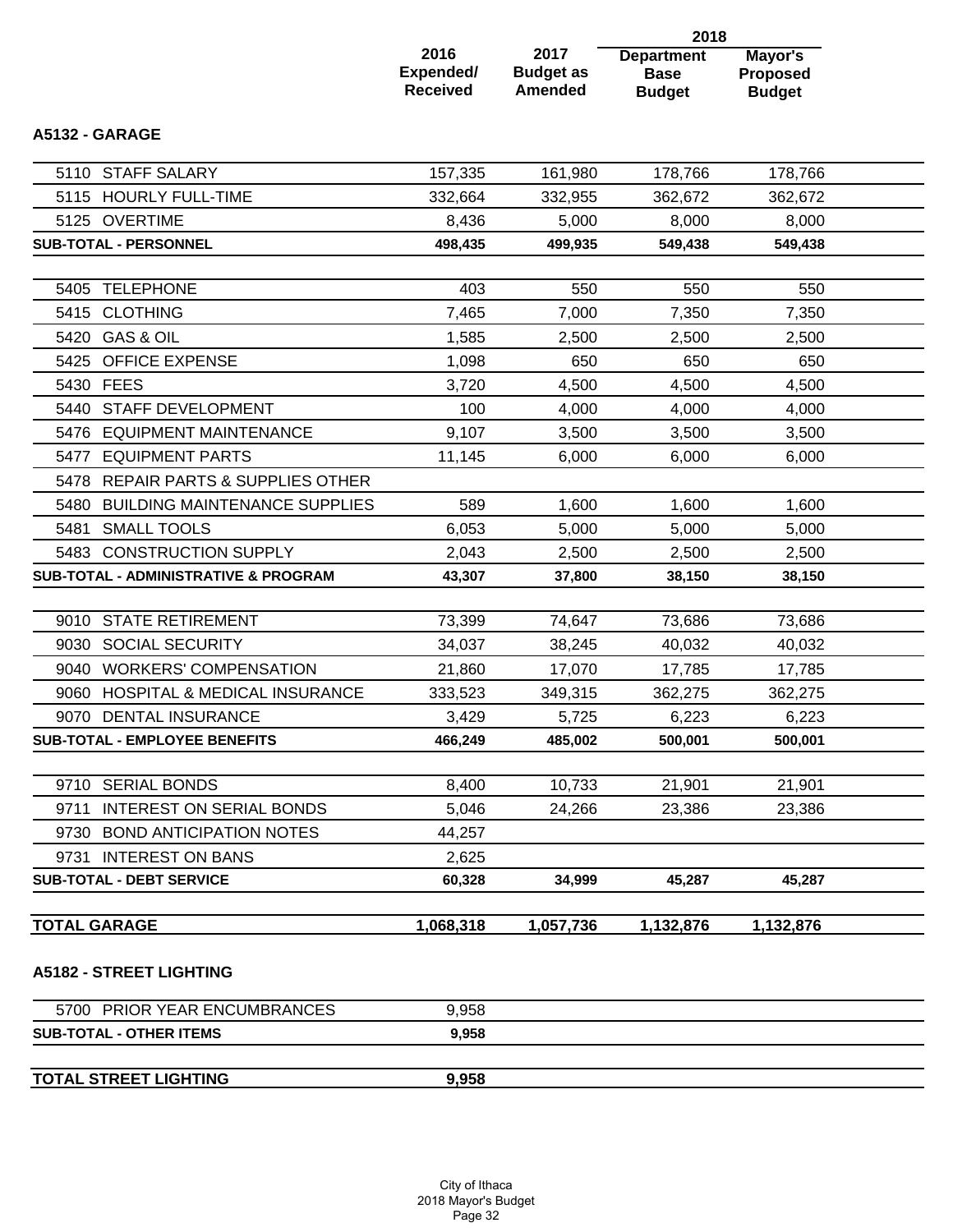#### **2016 Expended/ Received 2017 Budget as Amended Department Base Budget 2018 Mayor's Proposed Budget PEDESTRIAN A5411 - ITHACA COMMONS**

|      | <b>TOTAL ITHACA COMMONS</b>                     | 1,269,069 | 1,184,971 | 1,207,921 | 1,222,921 |  |
|------|-------------------------------------------------|-----------|-----------|-----------|-----------|--|
|      | <b>SUB-TOTAL - DEBT SERVICE</b>                 | 621,563   | 664,819   | 714,745   | 714,745   |  |
| 9731 | <b>INTEREST ON BANS</b>                         | 54,927    | 75,263    | 104,238   | 104,238   |  |
| 9730 | <b>BOND ANTICIPATION NOTES</b>                  | 436,675   | 458,504   | 481,430   | 481,430   |  |
| 9711 | <b>INTEREST ON SERIAL BONDS</b>                 | 35,981    | 32,669    | 28,422    | 28,422    |  |
|      | 9710 SERIAL BONDS                               | 93,980    | 98,383    | 100,655   | 100,655   |  |
|      |                                                 |           |           |           |           |  |
|      | <b>SUB-TOTAL - EMPLOYEE BENEFITS</b>            | 228,782   | 109,523   | 107,503   | 107,503   |  |
|      | 9070 DENTAL INSURANCE                           | 791       | 500       | 543       | 543       |  |
|      | 9060 HOSPITAL & MEDICAL INSURANCE               | 131,600   | 53,068    | 55,037    | 55,037    |  |
|      | 9040 WORKERS' COMPENSATION                      | 54,702    | 5,565     | 5,798     | 5,798     |  |
|      | 9030 SOCIAL SECURITY                            | 14,545    | 22,784    | 18,875    | 18,875    |  |
|      | 9010 STATE RETIREMENT                           | 27,144    | 27,606    | 27,250    | 27,250    |  |
|      |                                                 |           |           |           |           |  |
|      | <b>SUB-TOTAL - ADMINISTRATIVE &amp; PROGRAM</b> | 149,089   | 107,800   | 107,800   | 122,800   |  |
|      | 5483 CONSTRUCTION SUPPLY                        | 1,636     |           |           |           |  |
| 5481 | <b>SMALL TOOLS</b>                              | 1,515     | 500       | 500       | 500       |  |
| 5480 | <b>BUILDING MAINTENANCE SUPPLIES</b>            | 3,227     |           |           |           |  |
| 5477 | <b>EQUIPMENT PARTS</b>                          | 9,481     | 4,000     | 4,000     | 4,000     |  |
|      | 5476 EQUIPMENT MAINTENANCE                      | 546       | 300       | 300       | 300       |  |
|      | 5475 PROPERTY MAINTENANCE                       | 30,550    | 20,000    | 20,000    | 25,000    |  |
|      | 5435 CONTRACTS                                  | 72,463    | 61,000    | 61,000    | 61,000    |  |
|      | 5425 OFFICE EXPENSE                             |           | 650       |           |           |  |
|      | 5420 GAS & OIL                                  | 2,838     | 3,350     | 4,000     | 4,000     |  |
|      | 5415 CLOTHING                                   | 3,698     | 4,000     | 4,000     | 4,000     |  |
|      | 5410 UTILITIES                                  | 23,134    | 13,000    | 13,000    | 24,000    |  |
| 5405 | <b>TELEPHONE</b>                                |           | 1,000     | 1,000     | 0         |  |
|      | <b>SUB-TOTAL - EQUIPMENT</b>                    |           | 5,000     | 5,000     | 5,000     |  |
|      | 5225 OTHER EQUIPMENT                            |           | 5,000     | 5,000     | 5,000     |  |
|      |                                                 |           |           |           |           |  |
|      | SUB-TOTAL - PERSONNEL                           | 269,635   | 297,829   | 272,873   | 272,873   |  |
|      | 5125 OVERTIME                                   | 7,701     | 1,000     | 2,500     | 2,500     |  |
|      | 5120 HOURLY PART-TIME                           | 122       |           |           |           |  |
|      | 5115 HOURLY FULL-TIME                           | 261,811   | 296,829   | 212,083   | 212,083   |  |
|      | 5110 STAFF SALARY                               |           |           | 58,290    | 58,290    |  |
|      |                                                 |           |           |           |           |  |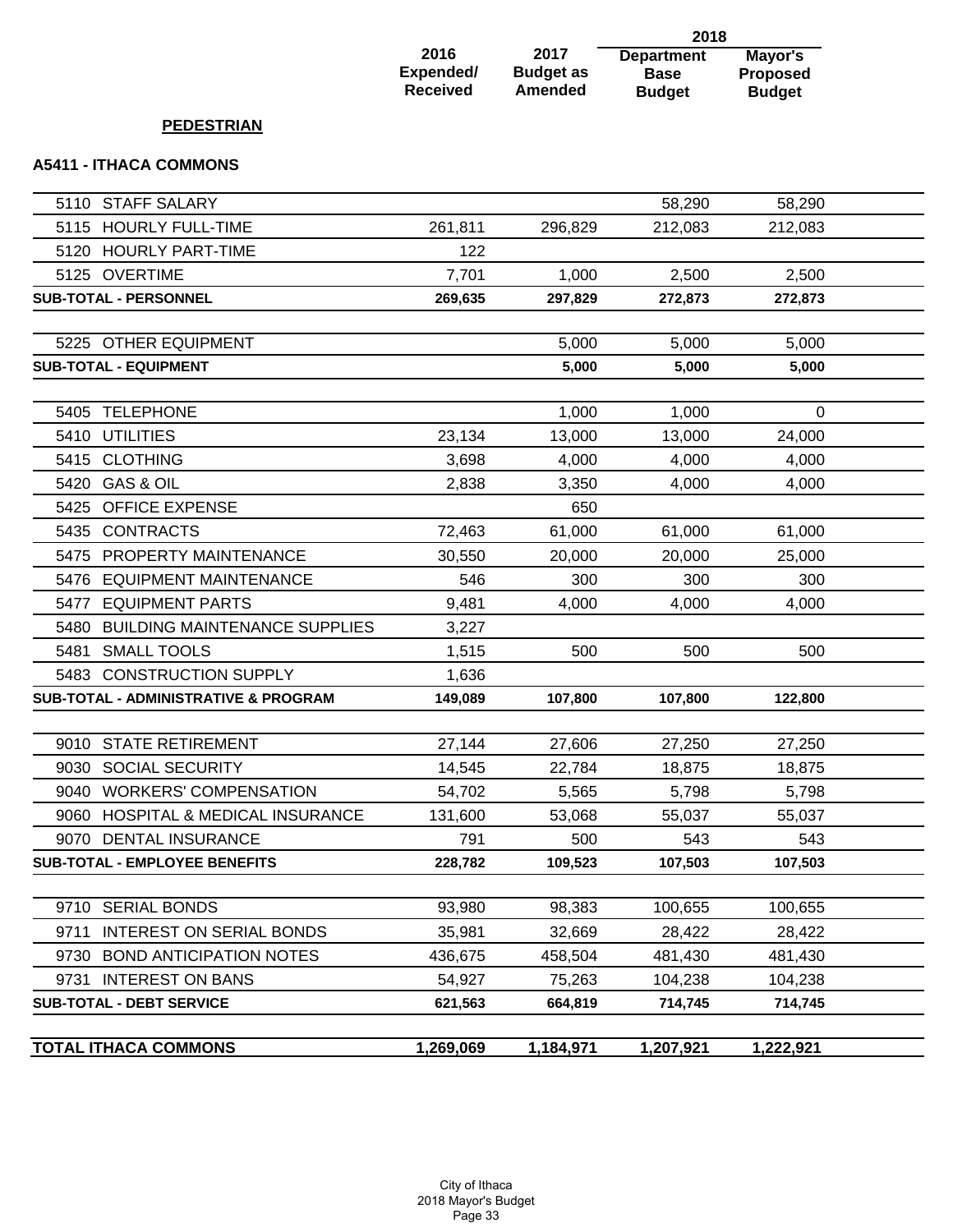|                                                 |                                             |                                     | 2018                                              |                                             |  |
|-------------------------------------------------|---------------------------------------------|-------------------------------------|---------------------------------------------------|---------------------------------------------|--|
|                                                 | 2016<br><b>Expended/</b><br><b>Received</b> | 2017<br><b>Budget as</b><br>Amended | <b>Department</b><br><b>Base</b><br><b>Budget</b> | Mayor's<br><b>Proposed</b><br><b>Budget</b> |  |
| <b>PUBLIC TRANSPORTATION</b>                    |                                             |                                     |                                                   |                                             |  |
| <b>A5630 - BUS OPERATIONS</b>                   |                                             |                                     |                                                   |                                             |  |
| 5430 FEES                                       | 56,000                                      | 56,000                              | 56,000                                            | 56,000                                      |  |
| 5435 CONTRACTS                                  | 476,713                                     | 477,232                             | 477,432                                           | 477,432                                     |  |
| <b>SUB-TOTAL - ADMINISTRATIVE &amp; PROGRAM</b> | 532,713                                     | 533,232                             | 533,432                                           | 533,432                                     |  |
|                                                 |                                             |                                     |                                                   |                                             |  |
| 9710 SERIAL BONDS                               | 9,616                                       | 33,280                              | 36,018                                            | 36,018                                      |  |
| <b>INTEREST ON SERIAL BONDS</b><br>9711         | 5,383                                       | 9,211                               | 6,867                                             | 6,867                                       |  |
| 9730 BOND ANTICIPATION NOTES                    | 45,938                                      |                                     |                                                   |                                             |  |
| <b>INTEREST ON BANS</b><br>9731                 | 944                                         |                                     | 549                                               | 549                                         |  |
| <b>SUB-TOTAL - DEBT SERVICE</b>                 | 61,881                                      | 42,491                              | 43,434                                            | 43,434                                      |  |
| <b>TOTAL BUS OPERATIONS</b>                     | 594,594                                     | 575,723                             | 576,866                                           | 576,866                                     |  |
| <b>A5651 - PARKING SYSTEMS</b>                  |                                             |                                     |                                                   |                                             |  |
| 5105 ADMINISTRATION SALARY                      | 70,908                                      | 75,864                              | 75,864                                            | 75,864                                      |  |
| 5110 STAFF SALARY                               | 61,013                                      | 349,024                             | 353,098                                           | 353,098                                     |  |
| 5115 HOURLY FULL-TIME                           | 428,220                                     | 127,604                             | 205,107                                           | 205,107                                     |  |
| 5120 HOURLY PART-TIME                           | 27,253                                      | 83,083                              |                                                   |                                             |  |
| 5125 OVERTIME                                   | 443                                         | 1,000                               | 2,500                                             | 2,500                                       |  |
| <b>SUB-TOTAL - PERSONNEL</b>                    | 587,837                                     | 636,575                             | 636,569                                           | 636,569                                     |  |
|                                                 |                                             |                                     |                                                   |                                             |  |
| 5215 VEHICLES                                   | 368                                         |                                     |                                                   |                                             |  |
| 5225 OTHER EQUIPMENT                            | 2,815                                       |                                     |                                                   |                                             |  |
| <b>SUB-TOTAL - EQUIPMENT</b>                    | 3,183                                       |                                     |                                                   |                                             |  |
| 5405 TELEPHONE                                  | 10,787                                      | 13,500                              | 13,500                                            | 11,500                                      |  |
| 5410 UTILITIES                                  | 89,404                                      | 95,000                              | 95,000                                            | 95,000                                      |  |
| 5415 CLOTHING                                   | 3,936                                       | 3,000                               | 3,000                                             | 3,000                                       |  |
| 5420 GAS & OIL                                  | 5,172                                       | 5,000                               | 5,000                                             | 5,000                                       |  |
| <b>OFFICE EXPENSE</b><br>5425                   | 21,806                                      | 10,000                              | 8,000                                             | 8,000                                       |  |
| 5435 CONTRACTS                                  | 94,290                                      | 50,000                              | 60,000                                            | 80,000                                      |  |
| <b>MERCHANT SERVICE CHARGES</b><br>5437         | 17,239                                      | 40,000                              | 35,000                                            | 35,000                                      |  |
| 5440 STAFF DEVELOPMENT                          | 1,421                                       | 3,000                               | 3,000                                             | 3,000                                       |  |
| 5475 PROPERTY MAINTENANCE                       |                                             | 6,000                               | 3,000                                             | 3,000                                       |  |
| <b>EQUIPMENT MAINTENANCE</b><br>5476            | 80,301                                      | 40,000                              | 40,000                                            | 50,000                                      |  |
| <b>EQUIPMENT PARTS</b><br>5477                  | 70,985                                      | 70,000                              | 70,000                                            | 70,000                                      |  |
| <b>BUILDING MAINTENANCE SUPPLIES</b><br>5480    | 1,189                                       |                                     |                                                   |                                             |  |
| <b>SMALL TOOLS</b><br>5481                      | 480                                         | 500                                 | 500                                               | 500                                         |  |
| 5483 CONSTRUCTION SUPPLY                        | 2,830                                       |                                     |                                                   |                                             |  |
| SUB-TOTAL - ADMINISTRATIVE & PROGRAM            | 399,841                                     | 336,000                             | 336,000                                           | 364,000                                     |  |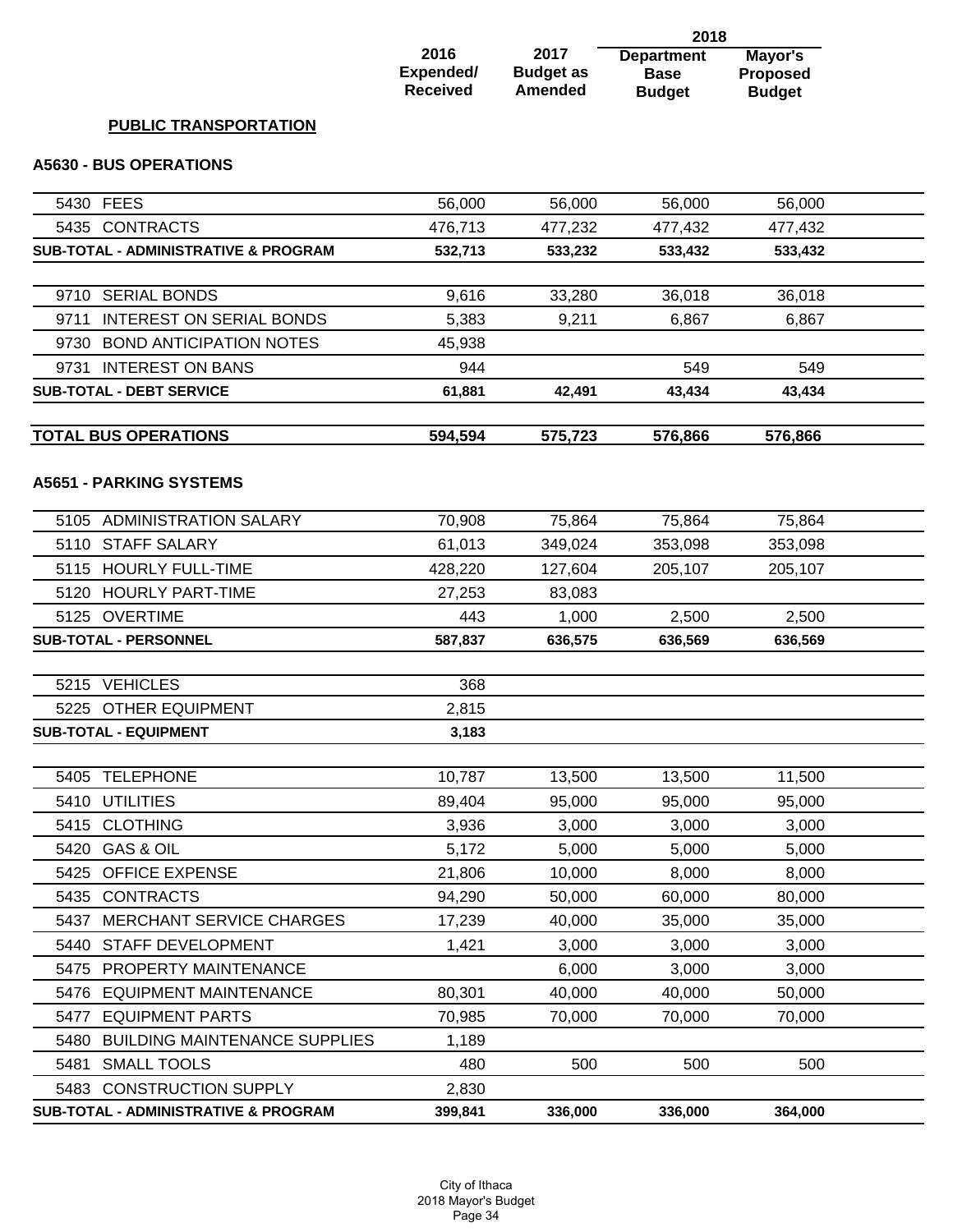|                                                                      |                                      | 2017<br><b>Budget as</b><br><b>Amended</b> | 2018                                              |                                             |  |
|----------------------------------------------------------------------|--------------------------------------|--------------------------------------------|---------------------------------------------------|---------------------------------------------|--|
|                                                                      | 2016<br>Expended/<br><b>Received</b> |                                            | <b>Department</b><br><b>Base</b><br><b>Budget</b> | Mayor's<br><b>Proposed</b><br><b>Budget</b> |  |
| 5489 BUILDING COST                                                   | 2,539                                |                                            |                                                   |                                             |  |
| 5700 PRIOR YEAR ENCUMBRANCES                                         | 76                                   |                                            |                                                   |                                             |  |
| <b>SUB-TOTAL - OTHER ITEMS</b>                                       | 2,616                                |                                            |                                                   |                                             |  |
| 9010 STATE RETIREMENT                                                | 102,119                              | 103,756                                    | 102,420                                           | 102,420                                     |  |
| 9030 SOCIAL SECURITY                                                 | 52,052                               | 49,998                                     | 45,698                                            | 45,698                                      |  |
| 9040 WORKERS' COMPENSATION                                           | 7,300                                | 12,869                                     | 13,408                                            | 13,408                                      |  |
| <b>HOSPITAL &amp; MEDICAL INSURANCE</b><br>9060                      | 181,367                              | 189,348                                    | 196,373                                           | 196,373                                     |  |
| 9070 DENTAL INSURANCE                                                | 4,166                                | 3,947                                      | 4,290                                             | 4,290                                       |  |
| <b>SUB-TOTAL - EMPLOYEE BENEFITS</b>                                 | 347,005                              | 359,918                                    | 362,189                                           | 362,189                                     |  |
| 9710 SERIAL BONDS                                                    | 642,461                              | 681,733                                    | 820,797                                           | 820,797                                     |  |
| <b>INTEREST ON SERIAL BONDS</b><br>9711                              | 758,409                              | 702,166                                    | 423,128                                           | 423,128                                     |  |
| 9730<br><b>BOND ANTICIPATION NOTES</b>                               | 107,989                              | 62,957                                     | 160,537                                           | 160,537                                     |  |
| <b>INTEREST ON BANS</b><br>9731                                      | 24,290                               | 23,388                                     | 29,436                                            | 29,436                                      |  |
| <b>SUB-TOTAL - DEBT SERVICE</b>                                      | 1,533,149                            | 1,470,244                                  | 1,433,898                                         | 1,433,898                                   |  |
| <b>TOTAL PARKING SYSTEMS</b>                                         | 2,873,630                            | 2,802,737                                  | 2,768,656                                         | 2,796,656                                   |  |
| <b>A5652 - SENECA STREET GARAGE</b><br>5437 MERCHANT SERVICE CHARGES | 85,680                               |                                            |                                                   |                                             |  |
| <b>SUB-TOTAL - ADMINISTRATIVE &amp; PROGRAM</b>                      | 85,680                               |                                            |                                                   |                                             |  |
|                                                                      |                                      |                                            |                                                   |                                             |  |
| <b>TOTAL SENECA STREET GARAGE</b>                                    | 85,680                               |                                            |                                                   |                                             |  |
| <b>A5654 - DRYDEN ROAD GARAGE</b>                                    |                                      |                                            |                                                   |                                             |  |
| 5700 PRIOR YEAR ENCUMBRANCES                                         | 713                                  |                                            |                                                   |                                             |  |
| <b>SUB-TOTAL - OTHER ITEMS</b>                                       | 713                                  |                                            |                                                   |                                             |  |
| <b>TOTAL DRYDEN ROAD GARAGE</b>                                      | 713                                  |                                            |                                                   |                                             |  |
| <b>A5655 - CAYUGA GREEN GARAGE</b>                                   |                                      |                                            |                                                   |                                             |  |
| 5435 CONTRACTS                                                       | 1,075,000                            | 1,050,000                                  | 1,050,000                                         | 1,050,000                                   |  |
| <b>SUB-TOTAL - ADMINISTRATIVE &amp; PROGRAM</b>                      | 1,075,000                            | 1,050,000                                  | 1,050,000                                         | 1,050,000                                   |  |
| <b>TOTAL CAYUGA GREEN GARAGE</b>                                     | 1,075,000                            | 1,050,000                                  | 1,050,000                                         | 1,050,000                                   |  |
| <b>TOTAL TRANSPORTATION</b>                                          | 12,014,265                           | 11,925,724                                 | 12,281,724                                        | 12,317,724                                  |  |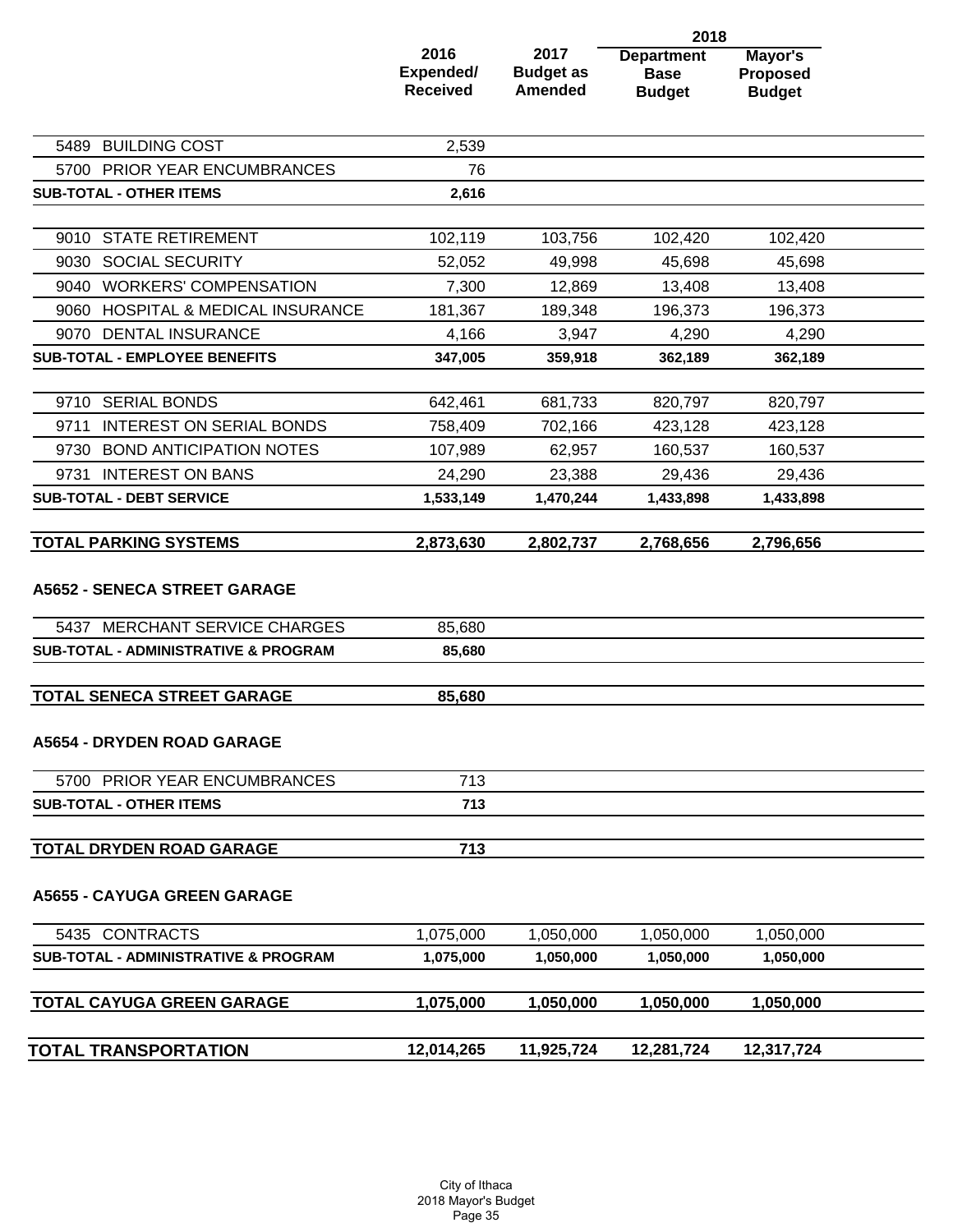|                                                 |                                      |                                     | 2018                                              |                                             |  |
|-------------------------------------------------|--------------------------------------|-------------------------------------|---------------------------------------------------|---------------------------------------------|--|
|                                                 | 2016<br>Expended/<br><b>Received</b> | 2017<br><b>Budget as</b><br>Amended | <b>Department</b><br><b>Base</b><br><b>Budget</b> | Mayor's<br><b>Proposed</b><br><b>Budget</b> |  |
| <b>ECONOMIC DEVELOPMENT</b>                     |                                      |                                     |                                                   |                                             |  |
| <b>ECONOMIC DEVELOPMENT</b>                     |                                      |                                     |                                                   |                                             |  |
| <b>A6995 - CONTRIBUTION TO BID</b>              |                                      |                                     |                                                   |                                             |  |
| 5435 CONTRACTS                                  | 61,000                               | 61,000                              | 61,000                                            | 61,000                                      |  |
| <b>SUB-TOTAL - ADMINISTRATIVE &amp; PROGRAM</b> | 61,000                               | 61,000                              | 61,000                                            | 61,000                                      |  |
| <b>TOTAL CONTRIBUTION TO BID</b>                | 61,000                               | 61,000                              | 61,000                                            | 61,000                                      |  |
| <b>TOTAL ECONOMIC DEVELOPMENT</b>               | 61,000                               | 61,000                              | 61,000                                            | 61,000                                      |  |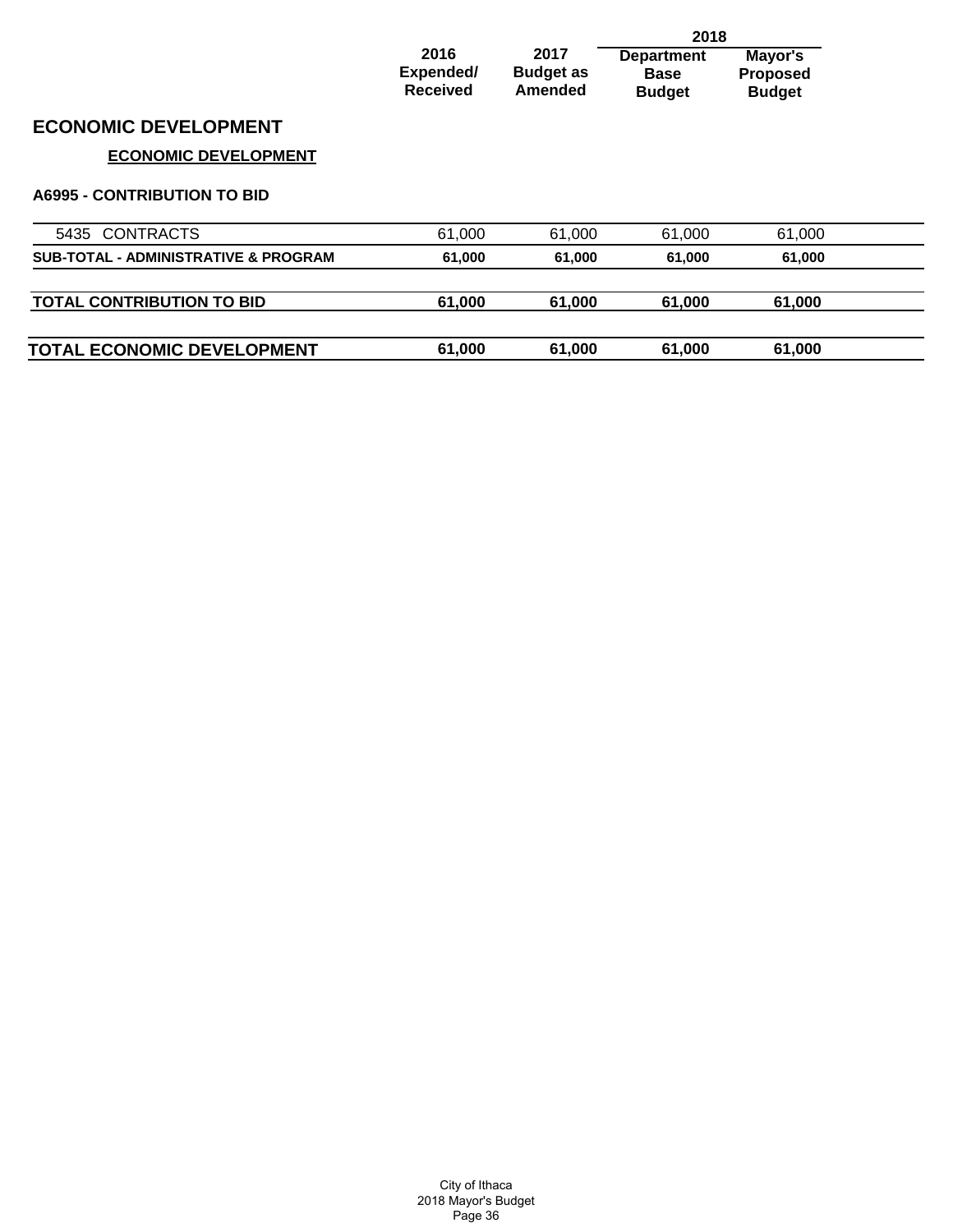| 2016            |  |
|-----------------|--|
| Expended/       |  |
| <b>Received</b> |  |

**2017 Budget as Amended Department Base Budget**

**2018 Mayor's Proposed Budget**

# **CULTURE & RECREATION**

**RECREATION**

#### **A7111 - PARKS AND FORESTRY**

|      | 5110 STAFF SALARY                               | 60,000  | 60,000  | 121,738 | 121,738 |  |
|------|-------------------------------------------------|---------|---------|---------|---------|--|
|      | 5115 HOURLY FULL-TIME                           | 359,989 | 384,247 | 387,363 | 387,363 |  |
|      | 5120 HOURLY PART-TIME                           | 108,006 | 115,000 | 82,000  | 82,000  |  |
|      | 5125 OVERTIME                                   | 12,150  | 10,000  | 10,000  | 12,000  |  |
|      | <b>SUB-TOTAL - PERSONNEL</b>                    | 540,145 | 569,247 | 601,101 | 603,101 |  |
|      |                                                 |         |         |         |         |  |
|      | 5225 OTHER EQUIPMENT                            | 18,030  | 17,600  | 17,600  | 17,600  |  |
|      | <b>SUB-TOTAL - EQUIPMENT</b>                    | 18,030  | 17,600  | 17,600  | 17,600  |  |
|      |                                                 |         |         |         |         |  |
|      | 5405 TELEPHONE                                  | 3,388   | 3,000   | 3,000   | 4,000   |  |
|      | 5410 UTILITIES                                  | 20,023  | 15,000  | 13,000  | 13,000  |  |
|      | 5415 CLOTHING                                   | 3,400   | 3,850   | 3,850   | 3,850   |  |
|      | 5420 GAS & OIL                                  | 11,453  | 20,000  | 18,000  | 18,000  |  |
|      | 5435 CONTRACTS                                  | 6,100   | 8,000   | 8,000   | 8,000   |  |
|      | 5440 STAFF DEVELOPMENT                          | 1,260   | 2,000   | 2,000   | 2,000   |  |
|      | 5475 PROPERTY MAINTENANCE                       | 4,187   | 3,000   | 5,000   | 5,000   |  |
|      | 5476 EQUIPMENT MAINTENANCE                      |         | 1,000   | 1,000   | 1,000   |  |
|      | 5477 EQUIPMENT PARTS                            | 39,029  | 25,000  | 31,000  | 31,000  |  |
|      | 5480 BUILDING MAINTENANCE SUPPLIES              | 4,575   | 4,000   | 4,000   | 4,000   |  |
| 5481 | <b>SMALL TOOLS</b>                              | 3,204   | 3,500   | 3,500   | 3,500   |  |
|      | 5482 SIGNS & BLANKS                             | 10      | 150     | 150     | 150     |  |
|      | 5483 CONSTRUCTION SUPPLY                        | 23,077  | 15,000  | 15,000  | 16,000  |  |
|      | 5485 TREES                                      | 16,413  | 10,000  | 10,000  | 10,000  |  |
|      | <b>SUB-TOTAL - ADMINISTRATIVE &amp; PROGRAM</b> | 136,119 | 113,500 | 117,500 | 119,500 |  |
|      |                                                 |         |         |         |         |  |
|      | 5700 PRIOR YEAR ENCUMBRANCES                    | 13,285  |         |         |         |  |
|      | <b>SUB-TOTAL - OTHER ITEMS</b>                  | 13,285  |         |         |         |  |
|      |                                                 |         |         |         |         |  |
|      | 9010 STATE RETIREMENT                           | 73,332  | 74,580  | 73,620  | 73,620  |  |
|      | 9030 SOCIAL SECURITY                            | 34,632  | 46,225  | 44,137  | 44,137  |  |
|      | 9040 WORKERS' COMPENSATION                      | 11,254  | 24,969  | 26,045  | 26,045  |  |
|      | 9060 HOSPITAL & MEDICAL INSURANCE               | 219,907 | 230,333 | 238,878 | 238,878 |  |
|      | 9070 DENTAL INSURANCE                           | 3,261   | 4,168   | 4,530   | 4,530   |  |
|      | 9080 DAY CARE ASSISTANCE                        | 1,290   | 1,500   | 1,400   | 1,400   |  |
|      | SUB-TOTAL - EMPLOYEE BENEFITS                   | 343,676 | 381,775 | 388,610 | 388,610 |  |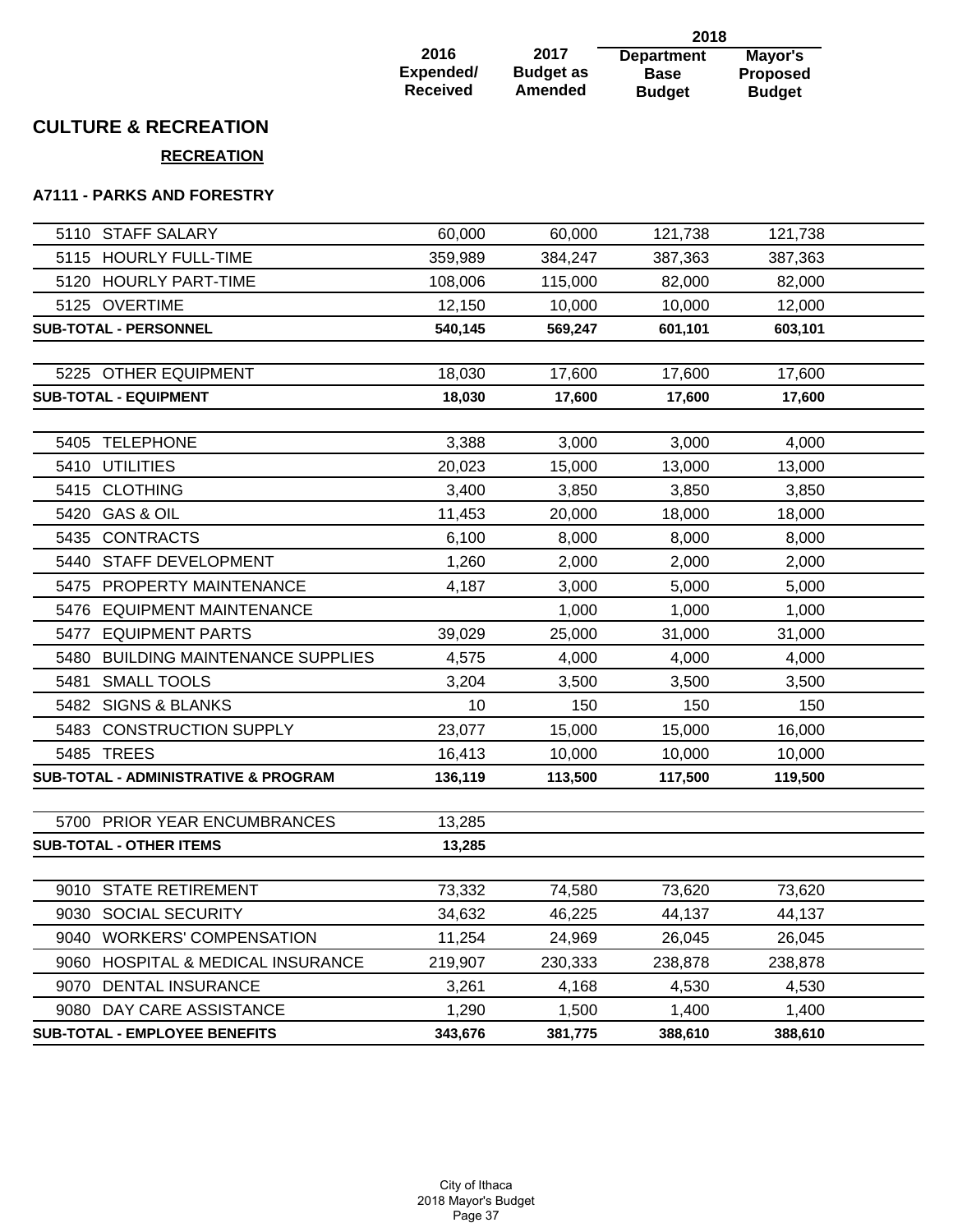|                                         |                                      | 2018                                |                                                   |                                             |  |
|-----------------------------------------|--------------------------------------|-------------------------------------|---------------------------------------------------|---------------------------------------------|--|
|                                         | 2016<br>Expended/<br><b>Received</b> | 2017<br><b>Budget as</b><br>Amended | <b>Department</b><br><b>Base</b><br><b>Budget</b> | Mayor's<br><b>Proposed</b><br><b>Budget</b> |  |
| <b>SERIAL BONDS</b><br>9710             | 72,303                               | 69,274                              | 67,456                                            | 67.456                                      |  |
| <b>INTEREST ON SERIAL BONDS</b><br>9711 | 32,259                               | 50,233                              | 38,935                                            | 38,935                                      |  |
| 9720 STATUTORY BONDS                    | 51,650                               | 56,330                              |                                                   |                                             |  |
| INTEREST ON STATUTORY BONDS<br>9721     | 4,904                                | 2,614                               |                                                   |                                             |  |
| <b>BOND ANTICIPATION NOTES</b><br>9730  | 64,260                               | 88,511                              | 76,669                                            | 76,669                                      |  |
| 9731 INTEREST ON BANS                   | 11,603                               | 10.889                              | 14.220                                            | 14,220                                      |  |
| <b>SUB-TOTAL - DEBT SERVICE</b>         | 236,979                              | 277.851                             | 197,280                                           | 197,280                                     |  |
| <b>TOTAL PARKS AND FORESTRY</b>         | 1,288,233                            | 1,359,973                           | 1,322,091                                         | 1.326.091                                   |  |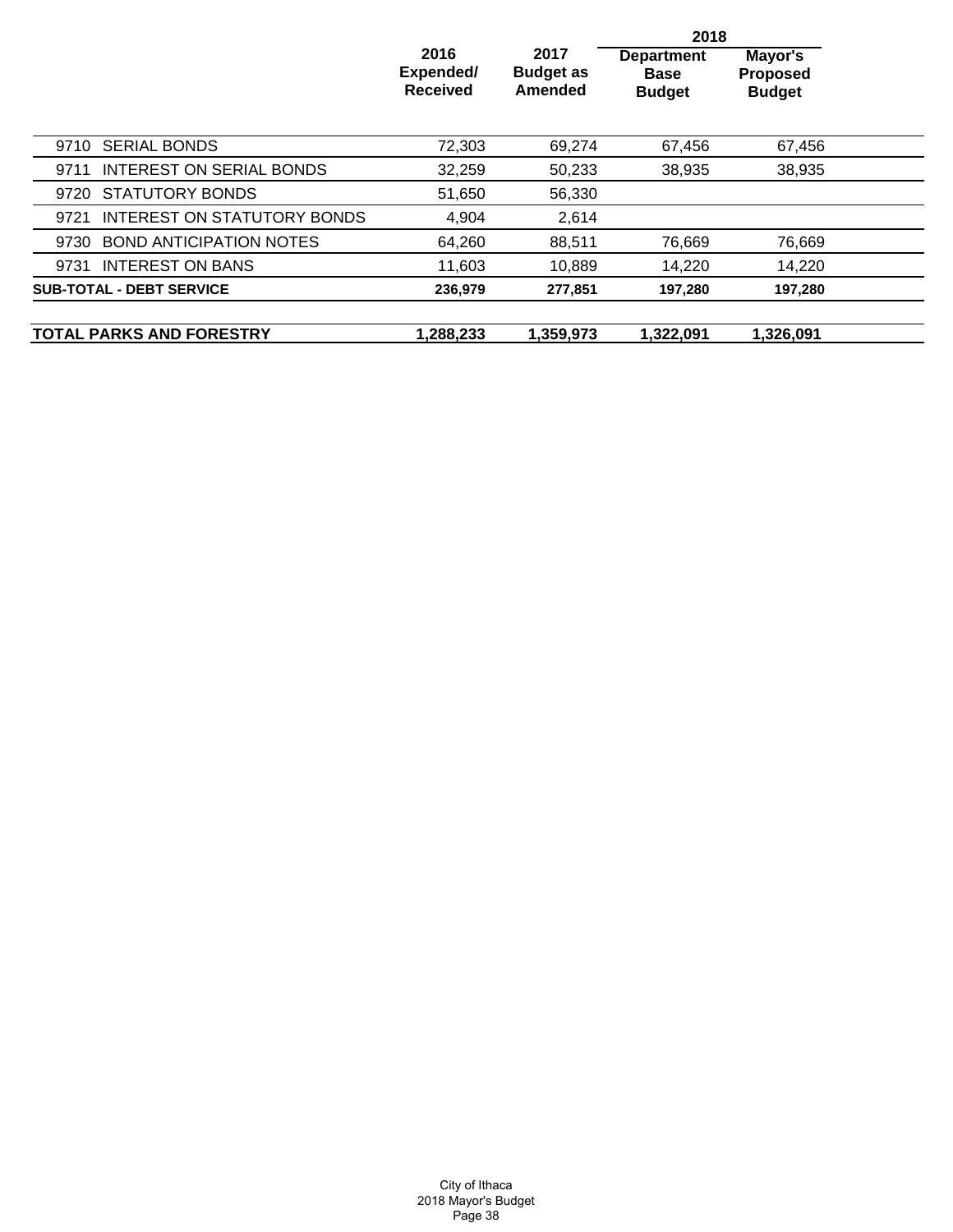|      |                                                 | 2018                                 |                                            |                                                   |                                             |  |
|------|-------------------------------------------------|--------------------------------------|--------------------------------------------|---------------------------------------------------|---------------------------------------------|--|
|      |                                                 | 2016<br>Expended/<br><b>Received</b> | 2017<br><b>Budget as</b><br><b>Amended</b> | <b>Department</b><br><b>Base</b><br><b>Budget</b> | Mayor's<br><b>Proposed</b><br><b>Budget</b> |  |
|      | <b>A7250 - GOLF COURSE</b>                      |                                      |                                            |                                                   |                                             |  |
|      | 5110 STAFF SALARY                               | 53,992                               | 52,000                                     | 60,347                                            | 60,347                                      |  |
| 5115 | <b>HOURLY FULL-TIME</b>                         |                                      |                                            |                                                   |                                             |  |
|      | 5120 HOURLY PART-TIME                           | 87,017                               | 73,000                                     | 76,000                                            | 76,000                                      |  |
|      | 5125 OVERTIME                                   | 340                                  | 1,000                                      | 1,000                                             | 1,000                                       |  |
|      | <b>SUB-TOTAL - PERSONNEL</b>                    | 141,350                              | 126,000                                    | 137,347                                           | 137,347                                     |  |
| 5405 | <b>TELEPHONE</b>                                | 985                                  | 1,300                                      | 1,300                                             | 1,100                                       |  |
| 5410 | <b>UTILITIES</b>                                | 16,438                               | 17,000                                     | 17,000                                            | 17,000                                      |  |
| 5415 | <b>CLOTHING</b>                                 |                                      |                                            |                                                   |                                             |  |
|      | 5420 GAS & OIL                                  | 5,025                                | 6,000                                      | 6,000                                             | 6,000                                       |  |
| 5425 | OFFICE EXPENSE                                  | 253                                  | 300                                        | 300                                               | 300                                         |  |
| 5435 | <b>CONTRACTS</b>                                | 12,874                               | 15,000                                     | 15,000                                            | 15,000                                      |  |
| 5437 | <b>MERCHANT SERVICE CHARGES</b>                 | 3,774                                | 3,250                                      | 3,250                                             | 3,250                                       |  |
| 5450 | ADVERTISING                                     | 780                                  | 750                                        | 750                                               | 750                                         |  |
| 5455 | <b>INSURANCE</b>                                |                                      | 500                                        | 500                                               | 500                                         |  |
| 5465 | <b>CONCESSIONS</b>                              | 5,669                                | 4,000                                      | 5,000                                             | 5,000                                       |  |
| 5475 | PROPERTY MAINTENANCE                            | 3,759                                | 3,000                                      | 3,000                                             | 3,000                                       |  |
| 5476 | <b>EQUIPMENT MAINTENANCE</b>                    | 215                                  | 200                                        | 200                                               | 200                                         |  |
| 5477 | <b>EQUIPMENT PARTS</b>                          | 8,402                                | 11,000                                     | 11,000                                            | 10,000                                      |  |
| 5480 | <b>BUILDING MAINTENANCE SUPPLIES</b>            | 946                                  | 500                                        | 500                                               | 500                                         |  |
| 5481 | <b>SMALL TOOLS</b>                              | 378                                  | 350                                        | 350                                               | 350                                         |  |
|      | 5483 CONSTRUCTION SUPPLY                        | 24,041                               | 25,000                                     | 30,000                                            | 30,000                                      |  |
|      | <b>SUB-TOTAL - ADMINISTRATIVE &amp; PROGRAM</b> | 83,538                               | 88,150                                     | 94,150                                            | 92,950                                      |  |
|      | 9010 STATE RETIREMENT                           | 23,344                               | 23,741                                     | 23,435                                            | 23,435                                      |  |
|      | 9030 SOCIAL SECURITY                            | 10,108                               | 9,639                                      | 18,507                                            | 18,507                                      |  |
|      | 9040 WORKERS' COMPENSATION                      | 1,128                                | 2,557                                      | 2,664                                             | 2,664                                       |  |
|      | 9060 HOSPITAL & MEDICAL INSURANCE               | 30,301                               | 32,092                                     | 33,283                                            | 33,283                                      |  |
|      | 9070 DENTAL INSURANCE                           | 1,448                                | 1,253                                      | 1,362                                             | 1,362                                       |  |
|      | <b>SUB-TOTAL - EMPLOYEE BENEFITS</b>            | 66,329                               | 69,282                                     | 79,251                                            | 79,251                                      |  |
|      |                                                 |                                      |                                            |                                                   |                                             |  |
|      | 9710 SERIAL BONDS                               | 880                                  | 890                                        | 920                                               | 920                                         |  |
| 9711 | <b>INTEREST ON SERIAL BONDS</b>                 | 385                                  | 736                                        | 713                                               | 713                                         |  |
| 9730 | <b>BOND ANTICIPATION NOTES</b>                  |                                      |                                            | 1,145                                             | 1,145                                       |  |
|      | 9731 INTEREST ON BANS                           |                                      | 388                                        | 560                                               | 560                                         |  |
|      | <b>SUB-TOTAL - DEBT SERVICE</b>                 | 1,265                                | 2,014                                      | 3,338                                             | 3,338                                       |  |
|      | <b>TOTAL GOLF COURSE</b>                        | 292,482                              | 285,446                                    | 314,086                                           | 312,886                                     |  |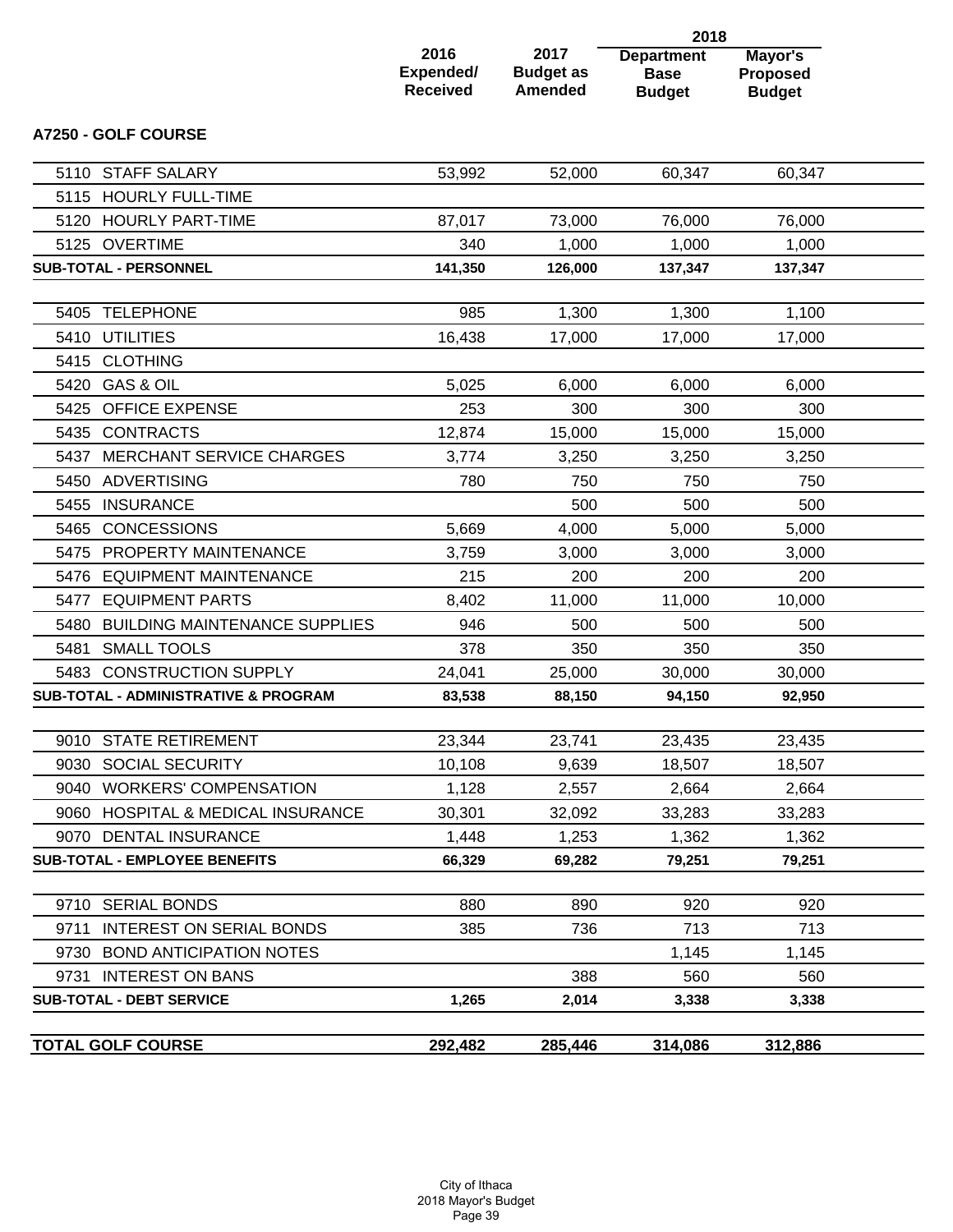|      |                                                 |                                      | 2018                                       |                                                   |                                             |  |
|------|-------------------------------------------------|--------------------------------------|--------------------------------------------|---------------------------------------------------|---------------------------------------------|--|
|      |                                                 | 2016<br>Expended/<br><b>Received</b> | 2017<br><b>Budget as</b><br><b>Amended</b> | <b>Department</b><br><b>Base</b><br><b>Budget</b> | Mayor's<br><b>Proposed</b><br><b>Budget</b> |  |
|      | <b>A7310 - YOUTH PROGRAMS</b>                   |                                      |                                            |                                                   |                                             |  |
|      | 5105 ADMINISTRATION SALARY                      | 281,074                              | 294,402                                    | 378,649                                           | 378,649                                     |  |
| 5110 | <b>STAFF SALARY</b>                             | 1,479,629                            | 1,588,486                                  | 1,522,020                                         | 1,522,020                                   |  |
|      | 5115 HOURLY FULL-TIME                           | 223,146                              | 215,511                                    | 229,162                                           | 229,162                                     |  |
|      | 5120 HOURLY PART-TIME                           | 641,171                              | 736,011                                    | 539,133                                           | 564,715                                     |  |
|      | 5125 OVERTIME                                   | 7,011                                | 7,770                                      | 9,270                                             | 9,270                                       |  |
|      | <b>SUB-TOTAL - PERSONNEL</b>                    | 2,632,032                            | 2,842,180                                  | 2,678,234                                         | 2,703,816                                   |  |
|      |                                                 |                                      |                                            |                                                   |                                             |  |
|      | 5210 OFFICE EQUIPMENT                           |                                      |                                            |                                                   |                                             |  |
|      | 5225 OTHER EQUIPMENT                            |                                      |                                            | 6,000                                             | 13,500                                      |  |
|      | <b>SUB-TOTAL - EQUIPMENT</b>                    |                                      |                                            | 6,000                                             | 13,500                                      |  |
| 5405 | <b>TELEPHONE</b>                                | 9,831                                | 9,300                                      | 9,350                                             | 9,900                                       |  |
| 5410 | <b>UTILITIES</b>                                | 97,911                               | 93,664                                     | 98,779                                            | 98,779                                      |  |
|      | 5415 CLOTHING                                   | 2,125                                | 1,900                                      | 2,150                                             | 2,150                                       |  |
|      | 5420 GAS & OIL                                  | 10,660                               | 17,861                                     | 14,861                                            | 14,861                                      |  |
|      | 5425 OFFICE EXPENSE                             | 23,172                               | 21,660                                     | 15,503                                            | 15,503                                      |  |
|      | 5430 FEES                                       | 670                                  | 700                                        | 700                                               | 700                                         |  |
|      | 5435 CONTRACTS                                  | 120,889                              | 117,992                                    | 119,775                                           | 119,775                                     |  |
| 5437 | <b>MERCHANT SERVICE CHARGES</b>                 | 16,630                               | 15,200                                     | 15,743                                            | 16,000                                      |  |
| 5440 | STAFF DEVELOPMENT                               | 11,465                               | 7,100                                      | 4,308                                             | 4,308                                       |  |
| 5445 | <b>TRAVEL</b>                                   | 21,265                               | 7,500                                      | 4,428                                             | 4,428                                       |  |
|      | 5450 ADVERTISING                                | 11,043                               | 8,704                                      | 8,704                                             | 8,704                                       |  |
|      | 5460 PROGRAM SUPPLIES                           | 109,918                              | 97,628                                     | 81,981                                            | 81,981                                      |  |
|      | 5465 CONCESSIONS                                | 24,914                               | 27,000                                     | 27,500                                            | 27,500                                      |  |
|      | 5470 RENTAL                                     | 1,074                                | 1,500                                      |                                                   |                                             |  |
| 5475 | PROPERTY MAINTENANCE                            | 13,972                               | 17,000                                     | 17,131                                            | 17,131                                      |  |
|      | 5476 EQUIPMENT MAINTENANCE                      | 26,326                               | 20,611                                     | 20,511                                            | 20,511                                      |  |
| 5477 | <b>EQUIPMENT PARTS</b>                          | 9,615                                | 9,500                                      | 11,799                                            | 11,799                                      |  |
| 5480 | <b>BUILDING MAINTENANCE SUPPLIES</b>            | 16,114                               | 15,345                                     | 11,845                                            | 11,845                                      |  |
| 5481 | <b>SMALL TOOLS</b>                              | 1,778                                | 1,500                                      | 1,800                                             | 1,800                                       |  |
| 5483 | <b>CONSTRUCTION SUPPLY</b>                      | 6,387                                | 7,957                                      | 6,757                                             | 6,757                                       |  |
|      | 5495 TREATMENT SUPPLIES                         | 8,026                                | 8,000                                      | 9,000                                             | 9,000                                       |  |
|      | <b>SUB-TOTAL - ADMINISTRATIVE &amp; PROGRAM</b> | 543,786                              | 507,622                                    | 482,625                                           | 483,432                                     |  |
|      |                                                 |                                      |                                            |                                                   |                                             |  |
| 5700 | PRIOR YEAR ENCUMBRANCES                         | 25,685                               |                                            |                                                   |                                             |  |
|      | 5720 PRIOR YEAR EQUIPMENT                       |                                      |                                            |                                                   |                                             |  |
|      | <b>SUB-TOTAL - OTHER ITEMS</b>                  | 25,685                               |                                            |                                                   |                                             |  |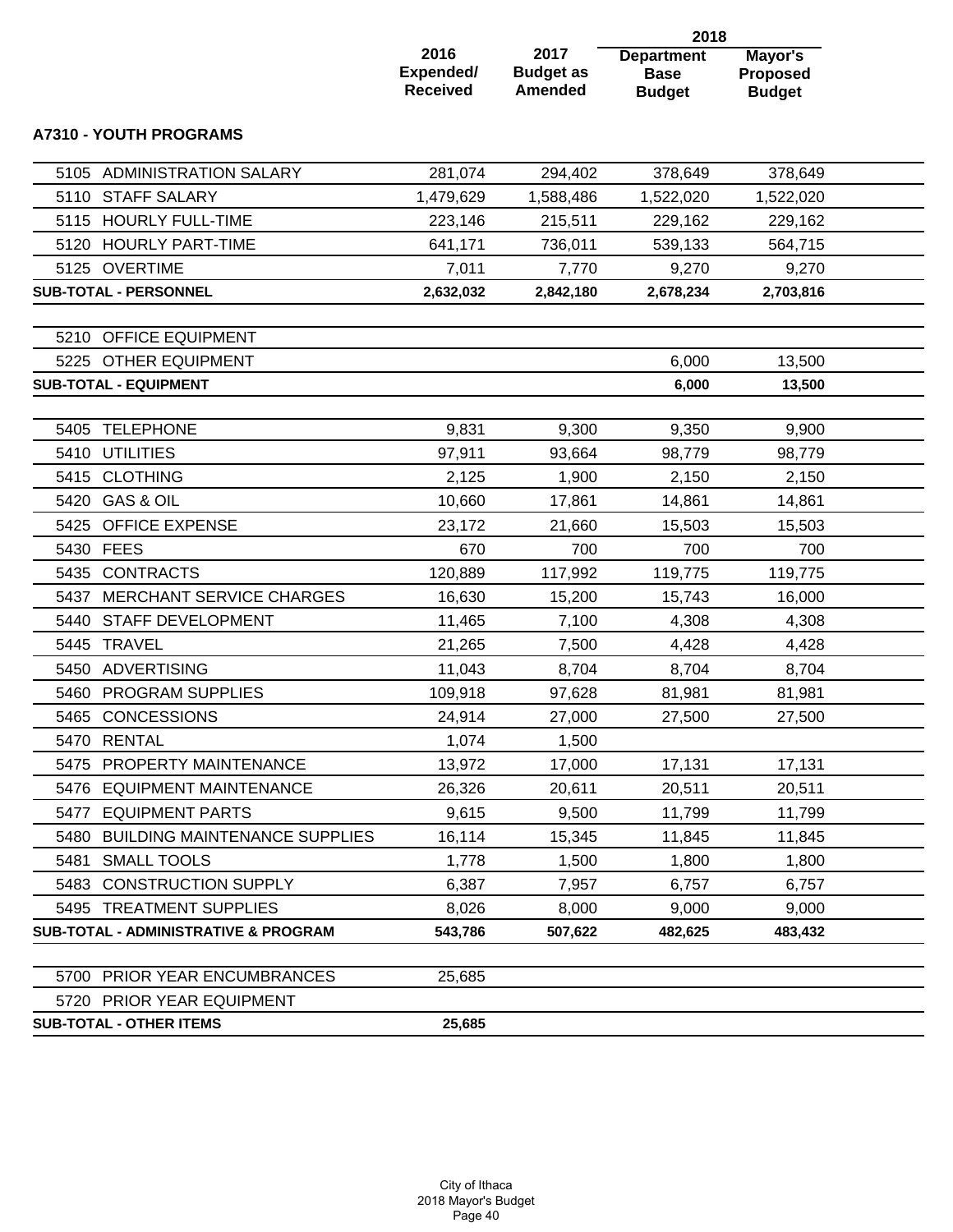|                                                 |                                      | 2018                                       |                                                   |                                             |  |  |
|-------------------------------------------------|--------------------------------------|--------------------------------------------|---------------------------------------------------|---------------------------------------------|--|--|
|                                                 | 2016<br>Expended/<br><b>Received</b> | 2017<br><b>Budget as</b><br><b>Amended</b> | <b>Department</b><br><b>Base</b><br><b>Budget</b> | Mayor's<br><b>Proposed</b><br><b>Budget</b> |  |  |
| <b>STATE RETIREMENT</b><br>9010                 | 154,048                              | 156,669                                    | 154,652                                           | 154,652                                     |  |  |
| <b>SOCIAL SECURITY</b><br>9030                  | 192,283                              | 217,428                                    | 202,682                                           | 202,682                                     |  |  |
| 9040<br><b>WORKERS' COMPENSATION</b>            | 16,027                               | 25,501                                     | 14,314                                            | 14,314                                      |  |  |
| <b>HOSPITAL &amp; MEDICAL INSURANCE</b><br>9060 | 812,619                              | 851,233                                    | 882,814                                           | 882,814                                     |  |  |
| <b>DENTAL INSURANCE</b><br>9070                 | 9,700                                | 8,153                                      | 8,861                                             | 8,861                                       |  |  |
| DAY CARE ASSISTANCE<br>9080                     | 4,860                                | 5,000                                      | 5,000                                             | 5,000                                       |  |  |
| <b>EMPLOYEE TUITION</b><br>9089                 |                                      | 500                                        | 8,000                                             | 8,000                                       |  |  |
| <b>SUB-TOTAL - EMPLOYEE BENEFITS</b>            | 1,189,537                            | 1,264,484                                  | 1,276,323                                         | 1,276,323                                   |  |  |
|                                                 |                                      |                                            |                                                   |                                             |  |  |
| <b>SERIAL BONDS</b><br>9710                     | 59,813                               | 96,114                                     | 108,878                                           | 108,878                                     |  |  |
| <b>INTEREST ON SERIAL BONDS</b><br>9711         | 43,301                               | 50,616                                     | 46.957                                            | 46,957                                      |  |  |
| <b>STATUTORY BONDS</b><br>9720                  | 2,180                                |                                            |                                                   |                                             |  |  |
| INTEREST ON STATUTORY BONDS<br>9721             | 207                                  |                                            |                                                   |                                             |  |  |
| <b>BOND ANTICIPATION NOTES</b><br>9730          | 46,634                               | 9,452                                      | 46,160                                            | 46,160                                      |  |  |
| <b>INTEREST ON BANS</b><br>9731                 | 1,926                                | 11,288                                     | 17,319                                            | 17,319                                      |  |  |
| <b>SUB-TOTAL - DEBT SERVICE</b>                 | 154,061                              | 167,470                                    | 219,314                                           | 219,314                                     |  |  |
|                                                 |                                      |                                            |                                                   |                                             |  |  |
| <b>TOTAL YOUTH PROGRAMS</b>                     | 4,545,101                            | 4,781,756                                  | 4,662,496                                         | 4,696,385                                   |  |  |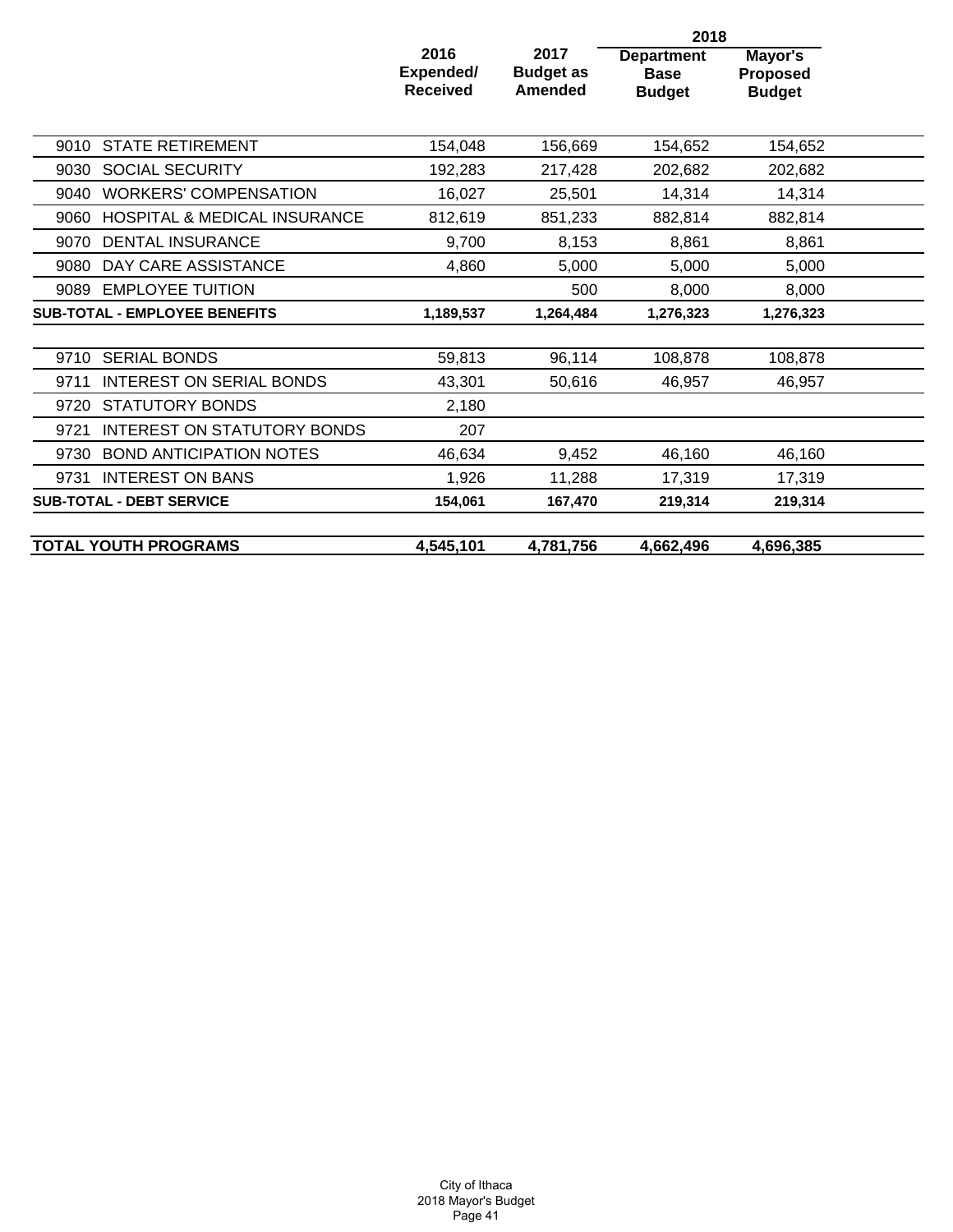|      |                                                 |                                      |                                            | 2018                                              |                                             |  |
|------|-------------------------------------------------|--------------------------------------|--------------------------------------------|---------------------------------------------------|---------------------------------------------|--|
|      |                                                 | 2016<br>Expended/<br><b>Received</b> | 2017<br><b>Budget as</b><br><b>Amended</b> | <b>Department</b><br><b>Base</b><br><b>Budget</b> | Mayor's<br><b>Proposed</b><br><b>Budget</b> |  |
|      | <b>A7311 - GIAC PROGRAM</b>                     |                                      |                                            |                                                   |                                             |  |
|      | 5105 ADMINISTRATION SALARY                      | 98,286                               | 169,268                                    | 259,737                                           | 259,737                                     |  |
|      | 5110 STAFF SALARY                               | 910,494                              | 880,665                                    | 864,749                                           | 864,749                                     |  |
|      | 5115 HOURLY FULL-TIME                           | 710                                  | 75,153                                     | 66,685                                            | 66,685                                      |  |
|      | 5120 HOURLY PART-TIME                           | 248,652                              | 179,389                                    | 260,333                                           | 260,333                                     |  |
|      | 5125 OVERTIME                                   |                                      | 1,000                                      | 1,000                                             | 1,000                                       |  |
|      | <b>SUB-TOTAL - PERSONNEL</b>                    | 1,258,142                            | 1,305,475                                  | 1,452,504                                         | 1,452,504                                   |  |
|      |                                                 |                                      |                                            |                                                   |                                             |  |
|      | 5215 VEHICLES                                   |                                      |                                            |                                                   |                                             |  |
|      | <b>SUB-TOTAL - EQUIPMENT</b>                    |                                      |                                            |                                                   |                                             |  |
| 5405 | <b>TELEPHONE</b>                                | 7,620                                | 7,400                                      | 7,400                                             | 7,700                                       |  |
|      | 5410 UTILITIES                                  | 55,342                               | 55,000                                     | 57,000                                            | 56,000                                      |  |
|      | 5415 CLOTHING                                   | 299                                  | 550                                        | 400                                               | 400                                         |  |
| 5420 | <b>GAS &amp; OIL</b>                            | 4,695                                | 9,000                                      | 7,000                                             | 7,000                                       |  |
| 5425 | <b>OFFICE EXPENSE</b>                           | 3,227                                | 2,000                                      | 2,300                                             | 2,300                                       |  |
|      | 5430 FEES                                       | 670                                  | 1,050                                      | 1,400                                             | 1,400                                       |  |
| 5435 | <b>CONTRACTS</b>                                | 3,910                                | 3,000                                      | 3,300                                             | 3,300                                       |  |
| 5440 | STAFF DEVELOPMENT                               | 438                                  | 2,600                                      | 1,000                                             | 1,000                                       |  |
| 5445 | <b>TRAVEL</b>                                   | 2,424                                | 500                                        | 8,000                                             | 7,000                                       |  |
| 5460 | PROGRAM SUPPLIES                                | 17,847                               | 22,000                                     | 33,800                                            | 33,800                                      |  |
|      | 5470 RENTAL                                     |                                      | 8,050                                      | 2,500                                             | 9,050                                       |  |
| 5475 | PROPERTY MAINTENANCE                            | 2,822                                | 5,300                                      | 2,300                                             | 2,300                                       |  |
|      | 5476 EQUIPMENT MAINTENANCE                      | 4,969                                | 7,000                                      | 6,000                                             | 6,000                                       |  |
|      | 5477 EQUIPMENT PARTS                            | 2,487                                | 300                                        | 1,000                                             | 1,000                                       |  |
|      | 5480 BUILDING MAINTENANCE SUPPLIES              | 28,043                               | 15,000                                     | 11,500                                            | 11,500                                      |  |
|      | 5495 TREATMENT SUPPLIES                         | 5,208                                | 5,000                                      | 5,000                                             | 5,500                                       |  |
|      | <b>SUB-TOTAL - ADMINISTRATIVE &amp; PROGRAM</b> | 140,002                              | 143,750                                    | 149,900                                           | 155,250                                     |  |
|      |                                                 |                                      |                                            |                                                   |                                             |  |
|      | 5700 PRIOR YEAR ENCUMBRANCES                    |                                      |                                            |                                                   |                                             |  |
|      | 5720 PRIOR YEAR EQUIPMENT                       | 55,000                               |                                            |                                                   |                                             |  |
|      | <b>SUB-TOTAL - OTHER ITEMS</b>                  | 55,000                               |                                            |                                                   |                                             |  |
|      | 9010 STATE RETIREMENT                           | 76,271                               | 77,569                                     | 76,570                                            | 76,570                                      |  |
|      | 9030 SOCIAL SECURITY                            | 91,142                               | 101,797                                    | 107,117                                           | 107,117                                     |  |
| 9040 | <b>WORKERS' COMPENSATION</b>                    | 3,219                                | 7,363                                      | 7,671                                             | 7,671                                       |  |
|      | 9060 HOSPITAL & MEDICAL INSURANCE               | 381,132                              | 399,211                                    | 414,022                                           | 414,022                                     |  |
|      | 9070 DENTAL INSURANCE                           | 3,884                                | 3,762                                      | 4,090                                             | 4,090                                       |  |
| 9080 | DAY CARE ASSISTANCE                             | 1,590                                | 1,000                                      | 1,400                                             | 1,400                                       |  |
|      | 9089 EMPLOYEE TUITION                           |                                      | 1,700                                      |                                                   |                                             |  |
|      | <b>SUB-TOTAL - EMPLOYEE BENEFITS</b>            | 557,238                              | 592,402                                    | 610,870                                           | 610,870                                     |  |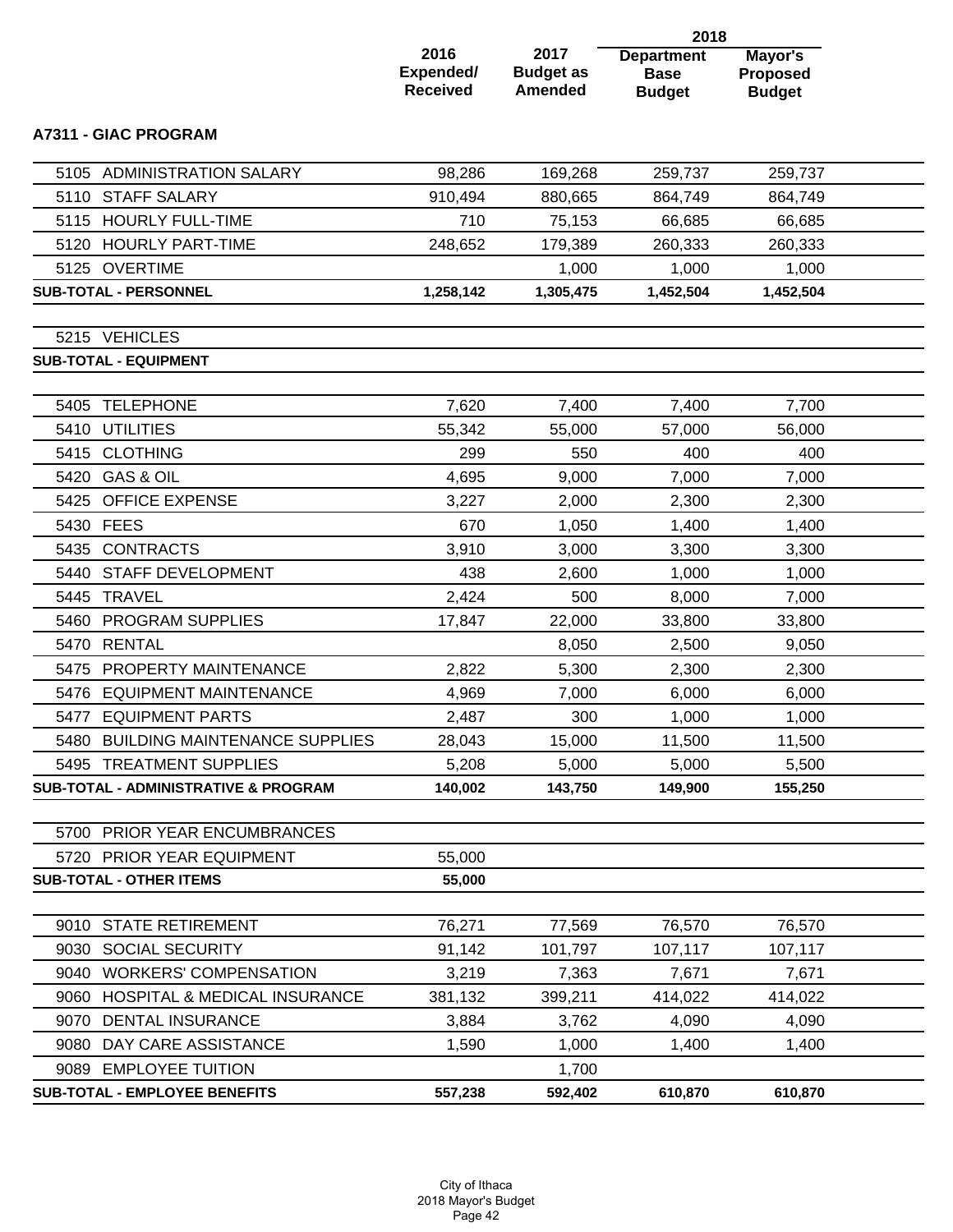|                                        |                                      |                                     | 2018                                              |                                             |  |
|----------------------------------------|--------------------------------------|-------------------------------------|---------------------------------------------------|---------------------------------------------|--|
|                                        | 2016<br>Expended/<br><b>Received</b> | 2017<br><b>Budget as</b><br>Amended | <b>Department</b><br><b>Base</b><br><b>Budget</b> | Mayor's<br><b>Proposed</b><br><b>Budget</b> |  |
| <b>SERIAL BONDS</b><br>9710            | 127,582                              | 143,550                             | 139,209                                           | 139,209                                     |  |
| INTEREST ON SERIAL BONDS<br>9711       | 102,583                              | 102,290                             | 95,066                                            | 95,066                                      |  |
| <b>BOND ANTICIPATION NOTES</b><br>9730 | 9,216                                |                                     |                                                   |                                             |  |
| <b>INTEREST ON BANS</b><br>9731        | 408                                  | 589                                 | 2,273                                             | 2,273                                       |  |
| <b>SUB-TOTAL - DEBT SERVICE</b>        | 239,789                              | 246,429                             | 236,548                                           | 236,548                                     |  |
| <b>TOTAL GIAC PROGRAM</b>              | 2,250,172                            | 2,288,056                           | 2,449,822                                         | 2,455,172                                   |  |
| <b>TOTAL CULTURE &amp; RECREATION</b>  | 8,375,988                            | 8,715,231                           | 8,748,495                                         | 8,790,534                                   |  |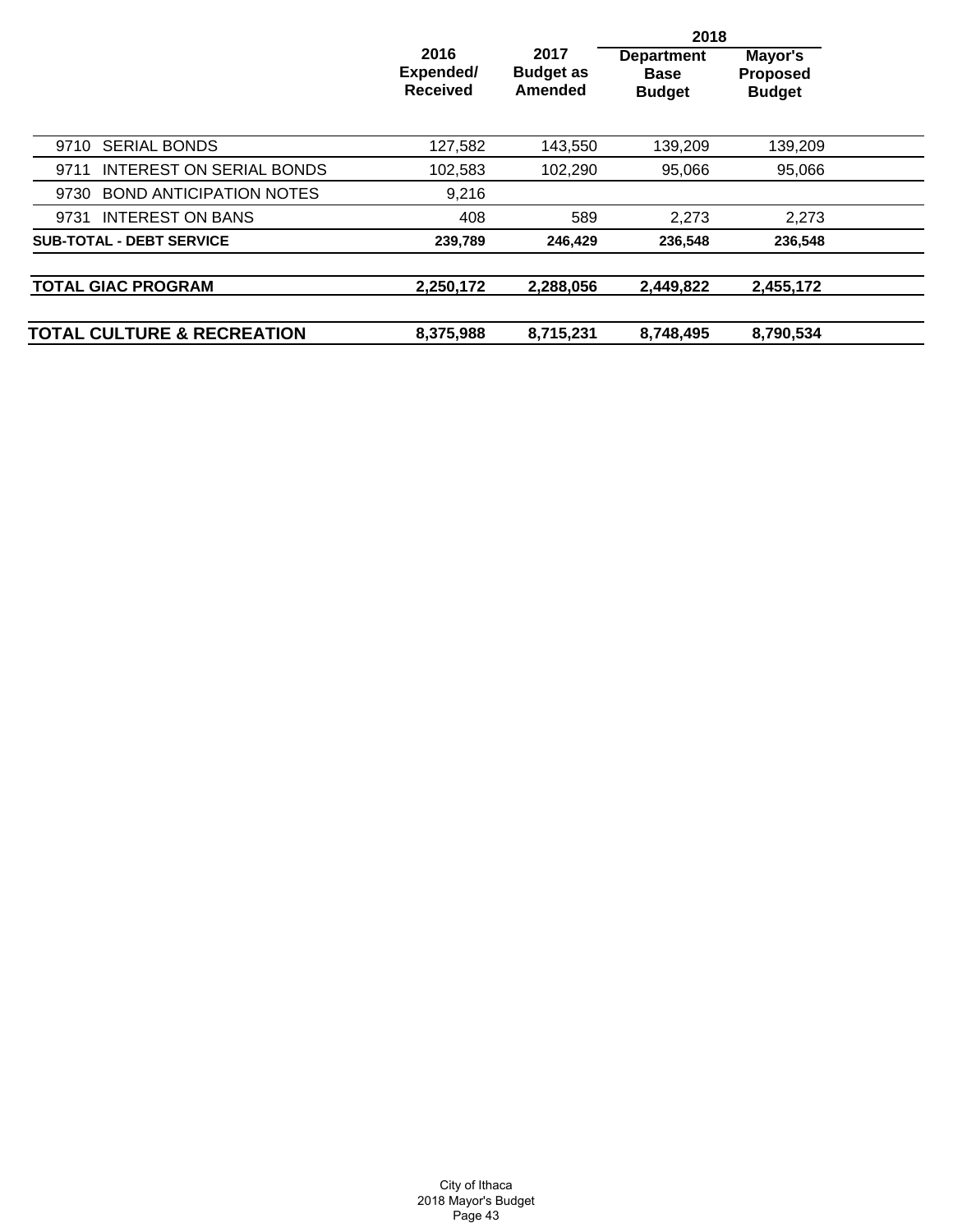|                 |                  | 2018              |                 |
|-----------------|------------------|-------------------|-----------------|
| 2016            | 2017             | <b>Department</b> | Mayor's         |
| Expended/       | <b>Budget as</b> | <b>Base</b>       | <b>Proposed</b> |
| <b>Received</b> | <b>Amended</b>   | <b>Budget</b>     | <b>Budget</b>   |

## **HOME & COMMUNITY SERVICES**

### **GENERAL ENVIRONMENT**

### **A8020 - PLANNING BUILDING AND DEVELOPMENT**

|      | 5105 ADMINISTRATION SALARY                        | 363,774   | 409,145   | 335,042   | 335,042   |  |
|------|---------------------------------------------------|-----------|-----------|-----------|-----------|--|
|      | 5110 STAFF SALARY                                 | 1,067,505 | 980,995   | 1,390,097 | 1,335,319 |  |
|      | SUB-TOTAL - PERSONNEL                             | 1,431,279 | 1,390,140 | 1,725,139 | 1,670,361 |  |
|      |                                                   |           |           |           |           |  |
|      | 5225 OTHER EQUIPMENT                              |           | 15,000    | 15,000    | 8,200     |  |
|      | <b>SUB-TOTAL - EQUIPMENT</b>                      |           | 15,000    | 15,000    | 8,200     |  |
|      |                                                   |           |           |           |           |  |
|      | 5405 TELEPHONE                                    | 11,215    | 10,000    | 10,000    | 10,500    |  |
|      | 5415 CLOTHING                                     | 2,411     | 2,500     | 2,500     | 2,500     |  |
|      | 5420 GAS & OIL                                    | 1,226     | 2,500     | 2,500     | 2,500     |  |
|      | 5425 OFFICE EXPENSE                               | 26,778    | 15,000    | 15,000    | 17,000    |  |
|      | 5430 FEES                                         | 320       | 1,000     | 1,000     | 500       |  |
|      | 5435 CONTRACTS                                    | 55,378    | 35,000    | 35,000    | 56,780    |  |
|      | 5440 STAFF DEVELOPMENT                            | 10,127    | 11,000    | 11,000    | 11,000    |  |
|      | 5445 TRAVEL                                       | 1,101     | 1,000     | 1,000     | 1,000     |  |
|      | 5450 ADVERTISING                                  | 5,710     | 4,500     | 4,500     | 4,500     |  |
|      | 5476 EQUIPMENT MAINTENANCE                        | 12,852    | 10,000    | 10,000    | 10,000    |  |
|      | <b>SUB-TOTAL - ADMINISTRATIVE &amp; PROGRAM</b>   | 127,118   | 92,500    | 92,500    | 116,280   |  |
|      |                                                   |           |           |           |           |  |
|      | 5489 BUILDING COST                                | 82,062    | 82,250    | 83,300    | 83,300    |  |
|      | 5700 PRIOR YEAR ENCUMBRANCES                      | 25,327    |           |           |           |  |
|      | <b>SUB-TOTAL - OTHER ITEMS</b>                    | 107,389   | 82,250    | 83,300    | 83,300    |  |
|      |                                                   |           |           |           |           |  |
|      | 9010 STATE RETIREMENT                             | 210,400   | 213,560   | 210,850   | 210,850   |  |
| 9030 | <b>SOCIAL SECURITY</b>                            | 96,625    | 107,819   | 128,448   | 128,448   |  |
|      | 9040 WORKERS' COMPENSATION                        | 5,741     | 12,931    | 13,460    | 13,460    |  |
|      | 9060 HOSPITAL & MEDICAL INSURANCE                 | 449,315   | 466,664   | 484,068   | 484,068   |  |
|      | 9070 DENTAL INSURANCE                             | 4,847     | 3,760     | 4,089     | 4,089     |  |
|      | 9080 DAY CARE ASSISTANCE                          | 1,888     | 700       | 2,500     | 2,500     |  |
|      | <b>SUB-TOTAL - EMPLOYEE BENEFITS</b>              | 768,816   | 805,434   | 843,415   | 843,415   |  |
|      | 9710 SERIAL BONDS                                 | 103,434   |           |           |           |  |
|      |                                                   |           | 120,121   | 140,792   | 140,792   |  |
|      | 9711 INTEREST ON SERIAL BONDS                     | 34,253    | 91,430    | 52,568    | 52,568    |  |
|      | 9730 BOND ANTICIPATION NOTES                      |           | 19,257    | 24,575    | 24,575    |  |
|      | 9731 INTEREST ON BANS                             | 361       | 699       | 798       | 798       |  |
|      | <b>SUB-TOTAL - DEBT SERVICE</b>                   | 138,048   | 231,507   | 218,733   | 218,733   |  |
|      | TOTAL PLANNING BUILDING AND DEVELOPMENT 2,572,651 |           | 2,616,831 | 2,978,087 | 2,940,289 |  |
|      |                                                   |           |           |           |           |  |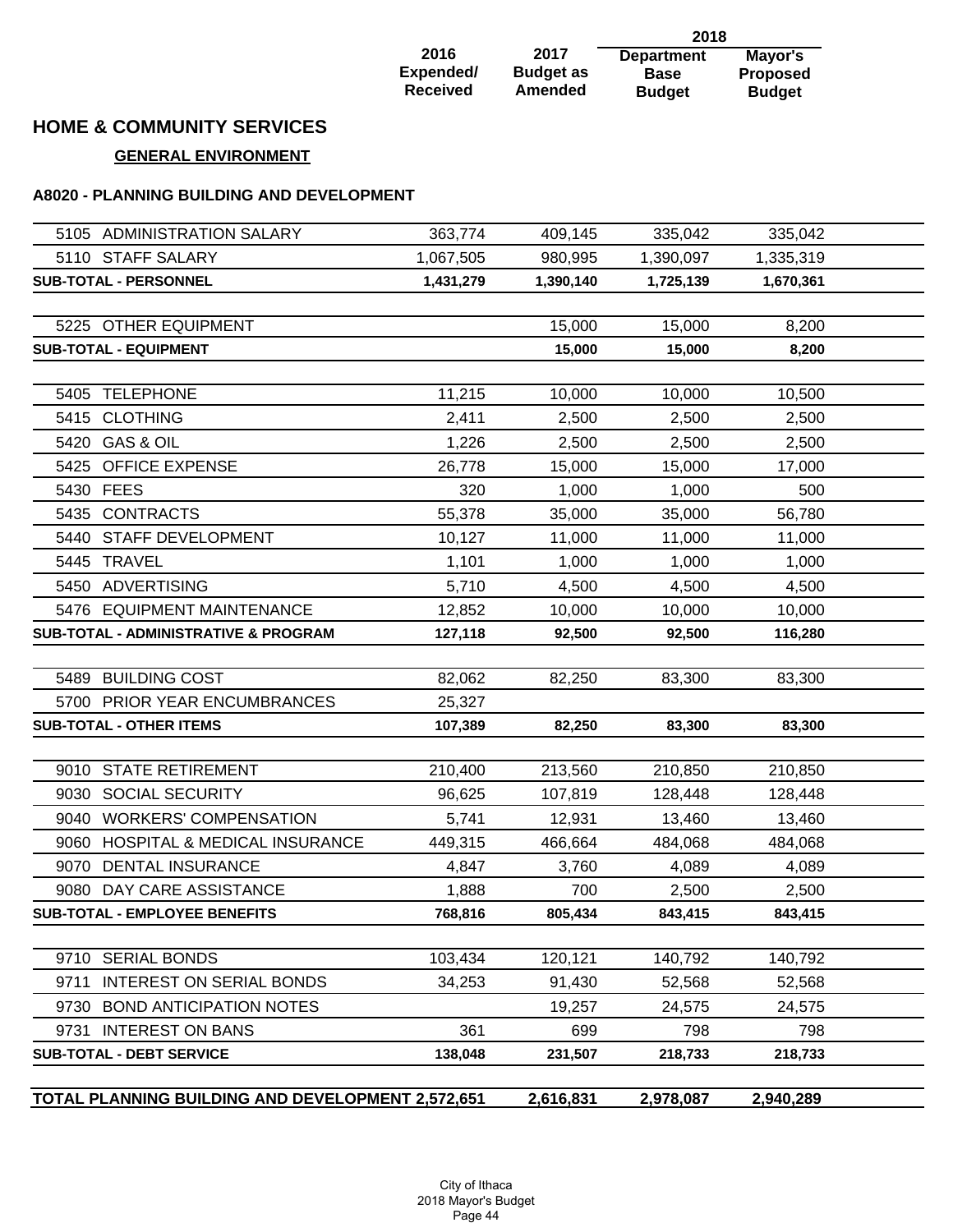|                                                  |                                      |                                     | 2018                                              |                                             |  |
|--------------------------------------------------|--------------------------------------|-------------------------------------|---------------------------------------------------|---------------------------------------------|--|
|                                                  | 2016<br>Expended/<br><b>Received</b> | 2017<br><b>Budget as</b><br>Amended | <b>Department</b><br><b>Base</b><br><b>Budget</b> | Mayor's<br><b>Proposed</b><br><b>Budget</b> |  |
| <b>OTHER COMMUNITY SERVICES</b>                  |                                      |                                     |                                                   |                                             |  |
| <b>A8515 - LOW &amp; MODERATE INCOME HOUSING</b> |                                      |                                     |                                                   |                                             |  |
| <b>BOND ANTICIPATION NOTES</b><br>9730           | 30,000                               | 30,000                              | 30,000                                            | 30,000                                      |  |
| <b>INTEREST ON BANS</b><br>9731                  | 14,022                               | 14,400                              | 15,525                                            | 15,525                                      |  |
| <b>SUB-TOTAL - DEBT SERVICE</b>                  | 44,022                               | 44,400                              | 45,525                                            | 45,525                                      |  |
| <b>TOTAL LOW &amp; MODERATE INCOME HOUSING</b>   | 44,022                               | 44.400                              | 45,525                                            | 45,525                                      |  |

| City of Ithaca      |
|---------------------|
| 2018 Mayor's Budget |
| Page 45             |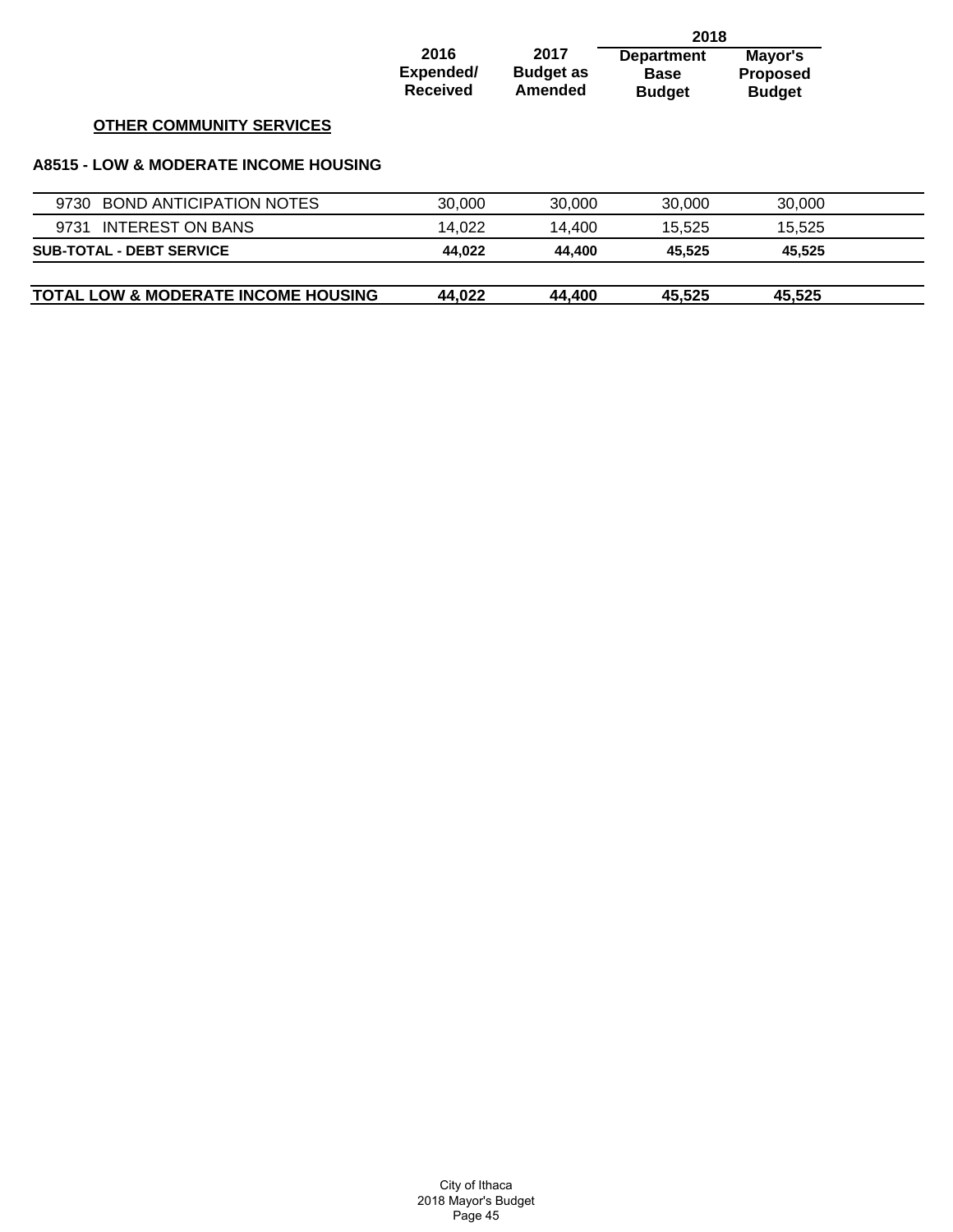|                                            |                                      |                                     | 2018                                              |                                             |  |
|--------------------------------------------|--------------------------------------|-------------------------------------|---------------------------------------------------|---------------------------------------------|--|
|                                            | 2016<br>Expended/<br><b>Received</b> | 2017<br><b>Budget as</b><br>Amended | <b>Department</b><br><b>Base</b><br><b>Budget</b> | Mayor's<br><b>Proposed</b><br><b>Budget</b> |  |
| <b>SPECIAL SERVICES</b>                    |                                      |                                     |                                                   |                                             |  |
| <b>A8810 - CITY CEMETERY</b>               |                                      |                                     |                                                   |                                             |  |
| 5700 PRIOR YEAR ENCUMBRANCES               | 2,628                                |                                     |                                                   |                                             |  |
| <b>SUB-TOTAL - OTHER ITEMS</b>             | 2,628                                |                                     |                                                   |                                             |  |
|                                            |                                      |                                     |                                                   |                                             |  |
| <b>TOTAL CITY CEMETERY</b>                 | 2,628                                |                                     |                                                   |                                             |  |
| <b>TOTAL HOME &amp; COMMUNITY SERVICES</b> | 2,619,301                            | 2,661,231                           | 3,023,612                                         | 2,985,814                                   |  |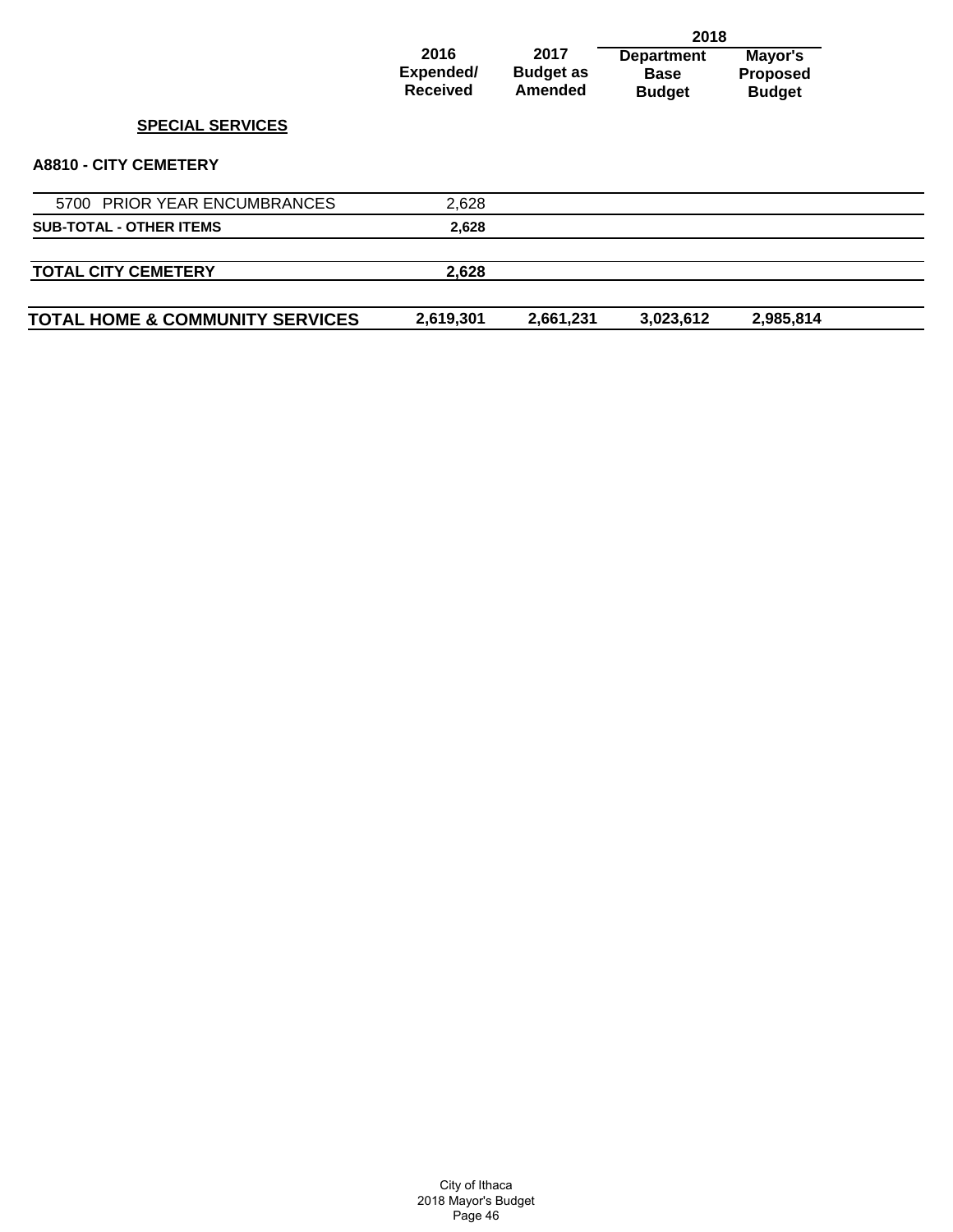|                                                 |                                      | 2018                                       |                                                   |                                      |  |
|-------------------------------------------------|--------------------------------------|--------------------------------------------|---------------------------------------------------|--------------------------------------|--|
|                                                 | 2016<br>Expended/<br><b>Received</b> | 2017<br><b>Budget as</b><br><b>Amended</b> | <b>Department</b><br><b>Base</b><br><b>Budget</b> | Mayor's<br>Proposed<br><b>Budget</b> |  |
| <b>EMPLOYEE BENEFITS</b>                        |                                      |                                            |                                                   |                                      |  |
| <b>UNDISTRIBUTED</b>                            |                                      |                                            |                                                   |                                      |  |
| <b>A9050 - UNEMPLOYMENT INSURANCE</b>           |                                      |                                            |                                                   |                                      |  |
| UNEMPLOYMENT INSURANCE<br>9050                  | 51,960                               | 50,000                                     | 51,000                                            | 51,000                               |  |
| <b>SUB-TOTAL - EMPLOYEE BENEFITS</b>            | 51,960                               | 50,000                                     | 51,000                                            | 51,000                               |  |
| TOTAL UNEMPLOYMENT INSURANCE                    | 51,960                               | 50,000                                     | 51,000                                            | 51,000                               |  |
| <b>A9060 - HEALTH INSURANCE</b>                 |                                      |                                            |                                                   |                                      |  |
| <b>HOSPITAL &amp; MEDICAL INSURANCE</b><br>9060 | 1,270,667                            | 1,418,027                                  | 1,494,576                                         | 1,494,576                            |  |
| <b>SUB-TOTAL - EMPLOYEE BENEFITS</b>            | 1,270,667                            | 1,418,027                                  | 1,494,576                                         | 1,494,576                            |  |
| <b>TOTAL HEALTH INSURANCE</b>                   | 1,270,667                            | 1,418,027                                  | 1,494,576                                         | 1,494,576                            |  |
| <b>TOTAL EMPLOYEE BENEFITS</b>                  | 1,322,628                            | 1,468,027                                  | 1,545,576                                         | 1,545,576                            |  |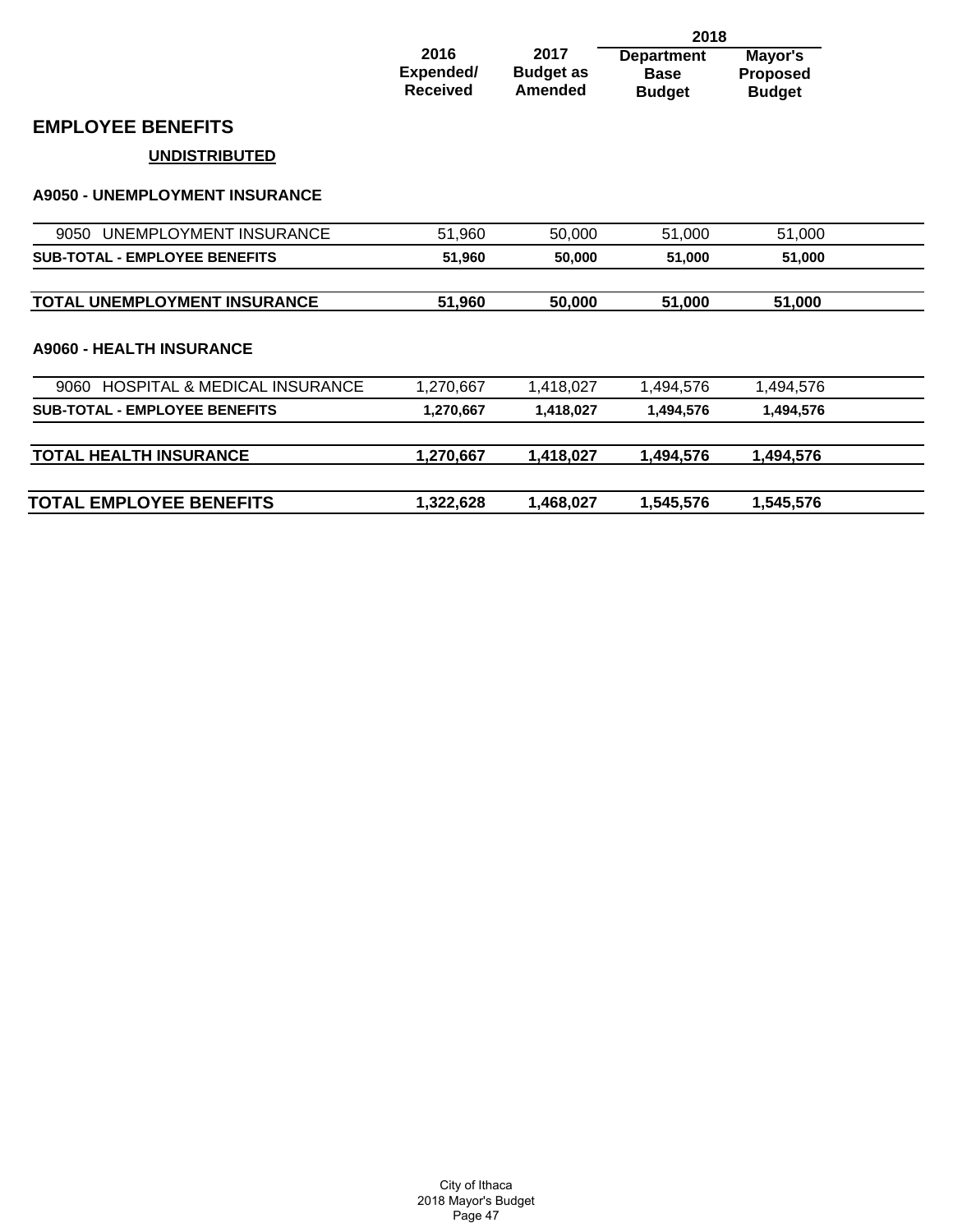|                                        |                                      |                                            | 2018                                              |                                             |
|----------------------------------------|--------------------------------------|--------------------------------------------|---------------------------------------------------|---------------------------------------------|
|                                        | 2016<br>Expended/<br><b>Received</b> | 2017<br><b>Budget as</b><br><b>Amended</b> | <b>Department</b><br><b>Base</b><br><b>Budget</b> | Mayor's<br><b>Proposed</b><br><b>Budget</b> |
| <b>DEBT SERVICE</b>                    |                                      |                                            |                                                   |                                             |
| <b>UNDISTRIBUTED</b>                   |                                      |                                            |                                                   |                                             |
| <b>A9785 - CAPITAL LEASE PRINCIPAL</b> |                                      |                                            |                                                   |                                             |
| 9785 CAPITAL LEASE PRINCIPAL           | 191,029                              | 191,209                                    | 101,741                                           | 101,741                                     |
| <b>SUB-TOTAL - DEBT SERVICE</b>        | 191,029                              | 191,209                                    | 101,741                                           | 101,741                                     |
| TOTAL CAPITAL LEASE PRINCIPAL          | 191,029                              | 191,209                                    | 101,741                                           | 101,741                                     |
| <b>A9786 - CAPITAL LEASE INTEREST</b>  |                                      |                                            |                                                   |                                             |
| 9786 CAPITAL LEASE INTEREST            | 29,079                               | 29,079                                     | 21,224                                            | 21,224                                      |
| <b>SUB-TOTAL - DEBT SERVICE</b>        | 29,079                               | 29,079                                     | 21,224                                            | 21,224                                      |
| TOTAL CAPITAL LEASE INTEREST           | 29,079                               | 29,079                                     | 21,224                                            | 21,224                                      |
| <b>TOTAL DEBT SERVICE</b>              | 220,108                              | 220,288                                    | 122,965                                           | 122,965                                     |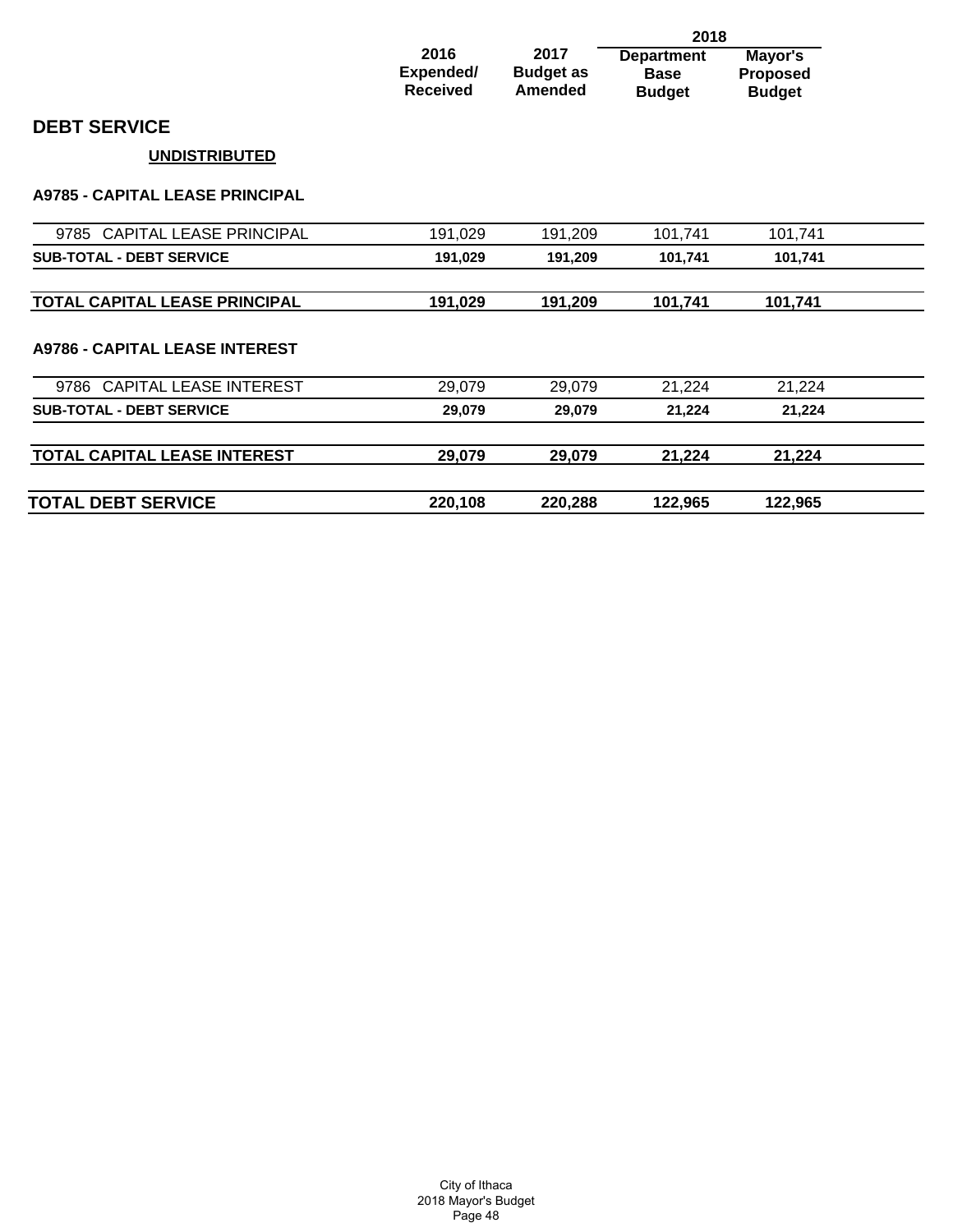|                                             |                                      |                                     | 2018                                              |                                             |  |
|---------------------------------------------|--------------------------------------|-------------------------------------|---------------------------------------------------|---------------------------------------------|--|
|                                             | 2016<br>Expended/<br><b>Received</b> | 2017<br><b>Budget as</b><br>Amended | <b>Department</b><br><b>Base</b><br><b>Budget</b> | Mayor's<br><b>Proposed</b><br><b>Budget</b> |  |
| <b>INTERFUND TRANSFERS</b>                  |                                      |                                     |                                                   |                                             |  |
| <b>UNDISTRIBUTED</b>                        |                                      |                                     |                                                   |                                             |  |
| <b>A9952 - TRANSFER TO SOLID WASTE FUND</b> |                                      |                                     |                                                   |                                             |  |
| 9952 TRANSFER TO SOLID WASTE FUND           |                                      |                                     | 20,000                                            | 20,000                                      |  |
| <b>SUB-TOTAL - INTERFUND TRANSFERS</b>      |                                      |                                     | 20,000                                            | 20,000                                      |  |
|                                             |                                      |                                     |                                                   |                                             |  |
| <b>TOTAL TRANSFER TO SOLID WASTE FUND</b>   |                                      |                                     | 20,000                                            | 20,000                                      |  |

| <b>TOTAL INTERFUND TRANSFERS</b>                         |            |            | 20,000     | 20,000     |  |
|----------------------------------------------------------|------------|------------|------------|------------|--|
| <b>GRAND TOTAL</b><br><b>GENERAL FUND APPROPRIATIONS</b> | 54.510.594 | 55.959.186 | 57.110.877 | 57.323.683 |  |

City of Ithaca 2018 Mayor's Budget Page 49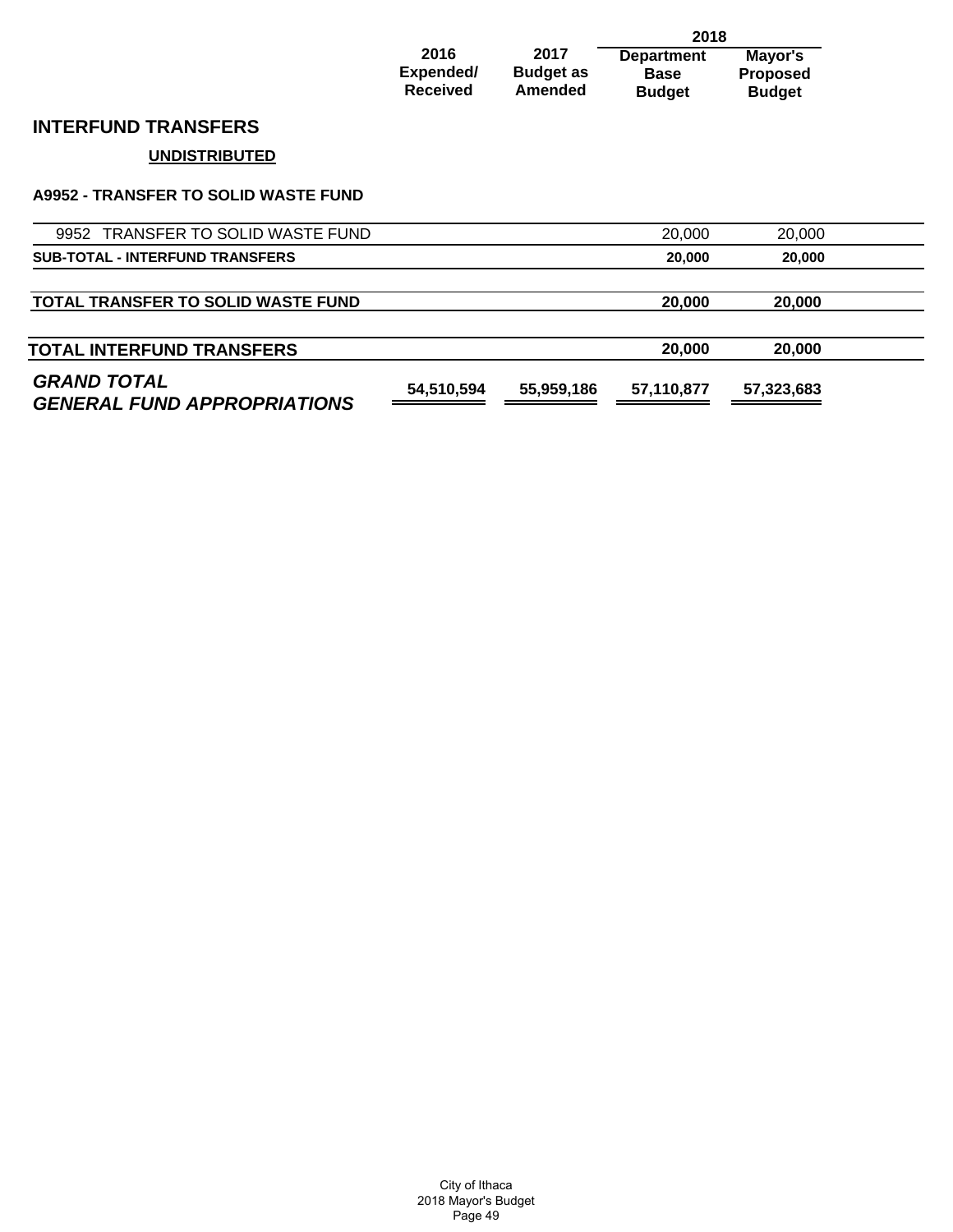# *SCHEDULE OF WATER FUND APPROPRIATIONS*

|                                           | 2018                                 |                                            |                                                   |                                             |  |
|-------------------------------------------|--------------------------------------|--------------------------------------------|---------------------------------------------------|---------------------------------------------|--|
|                                           | 2016<br>Expended/<br><b>Received</b> | 2017<br><b>Budget as</b><br><b>Amended</b> | <b>Department</b><br><b>Base</b><br><b>Budget</b> | Mayor's<br><b>Proposed</b><br><b>Budget</b> |  |
| <b>GENERAL GOVERNMENT SUPPORT</b>         |                                      |                                            |                                                   |                                             |  |
| <b>SPECIAL ITEMS</b>                      |                                      |                                            |                                                   |                                             |  |
| <b>F1910 - UNDISTRIBUTED INSURANCE</b>    |                                      |                                            |                                                   |                                             |  |
| 5000 MISCELLANEOUS EXPENSE                | 100,726                              | 127,000                                    | 184,300                                           | 184,300                                     |  |
| <b>SUB-TOTAL - OTHER ITEMS</b>            | 100,726                              | 127,000                                    | 184,300                                           | 184,300                                     |  |
|                                           |                                      |                                            |                                                   |                                             |  |
| TOTAL UNDISTRIBUTED INSURANCE             | 100,726                              | 127,000                                    | 184,300                                           | 184,300                                     |  |
| <b>F1920 - MUNICIPAL ASSOCIATION DUES</b> |                                      |                                            |                                                   |                                             |  |
| 5000 MISCELLANEOUS EXPENSE                | 808                                  | 832                                        | 832                                               | 832                                         |  |
| <b>SUB-TOTAL - OTHER ITEMS</b>            | 808                                  | 832                                        | 832                                               | 832                                         |  |
| <b>TOTAL MUNICIPAL ASSOCIATION DUES</b>   | 808                                  | 832                                        | 832                                               | 832                                         |  |
| <b>F1990 - CONTINGENT ACCOUNT</b>         |                                      |                                            |                                                   |                                             |  |
| 5000 MISCELLANEOUS EXPENSE                |                                      | 40,000                                     | 40,000                                            | 40,000                                      |  |
| <b>SUB-TOTAL - OTHER ITEMS</b>            |                                      | 40,000                                     | 40,000                                            | 40,000                                      |  |
| TOTAL CONTINGENT ACCOUNT                  |                                      | 40,000                                     | 40,000                                            | 40,000                                      |  |
| TOTAL GENERAL GOVERNMENT SUPPORT          | 101,534                              | 167,832                                    | 225,132                                           | 225,132                                     |  |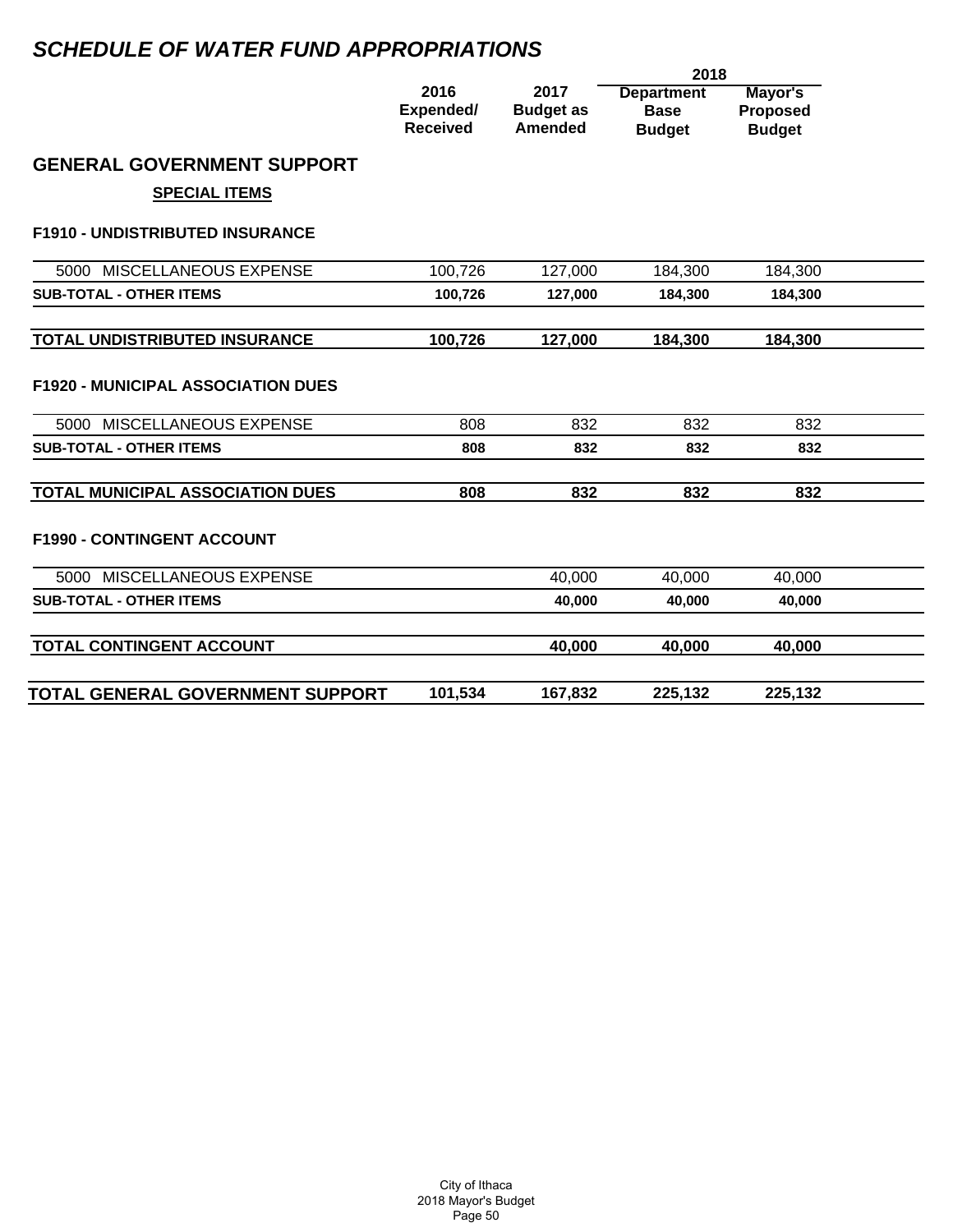|                 |                  | 2018              |                 |
|-----------------|------------------|-------------------|-----------------|
| 2016            | 2017             | <b>Department</b> | Mayor's         |
| Expended/       | <b>Budget as</b> | <b>Base</b>       | <b>Proposed</b> |
| <b>Received</b> | Amended          | <b>Budget</b>     | <b>Budget</b>   |

# **HOME & COMMUNITY SERVICES**

## **WATER ADMINISTRATION**

### **F8311 - WATER ADMINISTRATION**

| 5105 ADMINISTRATION SALARY                      | 93,557  | 51,518  | 51,931  | 51,931           |  |
|-------------------------------------------------|---------|---------|---------|------------------|--|
| 5110 STAFF SALARY                               | 201,773 | 277,230 | 272,061 | 272,061          |  |
| 5115 HOURLY FULL-TIME                           | 78      |         |         |                  |  |
| 5120 HOURLY PART-TIME                           | 61      |         |         |                  |  |
| 5125 OVERTIME                                   | 6,738   | 600     | 600     | 600              |  |
| <b>SUB-TOTAL - PERSONNEL</b>                    | 302,207 | 329,348 | 324,592 | 324,592          |  |
| 5210 OFFICE EQUIPMENT                           |         | 4,800   |         |                  |  |
| 5225 OTHER EQUIPMENT                            | 28,080  |         | 4,800   | 4,800            |  |
| <b>SUB-TOTAL - EQUIPMENT</b>                    | 28,080  | 12,600  | 12,600  | 12,600<br>17,400 |  |
|                                                 |         | 17,400  | 17,400  |                  |  |
| 5405 TELEPHONE                                  | 5,889   | 4,000   | 4,000   | 4,000            |  |
| 5415 CLOTHING                                   | 32      | 200     | 200     | 200              |  |
| 5425 OFFICE EXPENSE                             | 2,884   | 2,000   | 2,000   | 2,000            |  |
| 5430 FEES                                       | 3,450   | 1,700   | 1,700   | 1,700            |  |
| 5435 CONTRACTS                                  | 758     | 7,000   | 7,000   | 5,000            |  |
| 5440 STAFF DEVELOPMENT                          | 3,921   | 9,000   | 9,000   | 9,000            |  |
| 5445 TRAVEL                                     | 65      | 100     | 100     | 100              |  |
| 5450 ADVERTISING                                | 24      | 300     | 300     | 300              |  |
| 5460 PROGRAM SUPPLIES                           |         | 100     | 100     | 100              |  |
| 5476 EQUIPMENT MAINTENANCE                      | 108     | 1,700   | 1,700   | 1,700            |  |
| 5477 EQUIPMENT PARTS                            | 101     | 350     | 350     | 350              |  |
| 5494 SAFETY MATERIALS & SUPPLIES                | 133     |         |         |                  |  |
| <b>SUB-TOTAL - ADMINISTRATIVE &amp; PROGRAM</b> | 17,364  | 26,450  | 26,450  | 24,450           |  |
|                                                 |         |         |         |                  |  |
| 9010 STATE RETIREMENT                           | 43,709  | 54,000  | 53,503  | 53,503           |  |
| 9030 SOCIAL SECURITY                            | 23,934  | 25,688  | 24,832  | 24,832           |  |
| 9040 WORKERS' COMPENSATION                      | 13,749  | 14,500  | 14,889  | 14,889           |  |
| 9050 UNEMPLOYMENT INSURANCE                     | 727     | 2,250   | 2,250   | 2,250            |  |
| 9060 HOSPITAL & MEDICAL INSURANCE               | 116,795 | 107,540 | 111,578 | 111,578          |  |
| 9070 DENTAL INSURANCE                           | 1,178   | 1,400   | 1,400   | 1,400            |  |
| <b>SUB-TOTAL - EMPLOYEE BENEFITS</b>            | 200,092 | 205,378 | 208,452 | 208,452          |  |
|                                                 |         |         |         |                  |  |
| 9785 CAPITAL LEASE PRINCIPAL                    | 56,705  | 58,216  | 58,972  | 58,972           |  |
| 9786 CAPITAL LEASE INTEREST                     | 13,240  | 11,729  | 10,179  | 10,179           |  |
| <b>SUB-TOTAL - DEBT SERVICE</b>                 | 69,945  | 69,945  | 69,151  | 69,151           |  |
| TOTAL WATER ADMINISTRATION                      |         |         |         |                  |  |
|                                                 | 617,687 | 648,521 | 646,045 | 644,045          |  |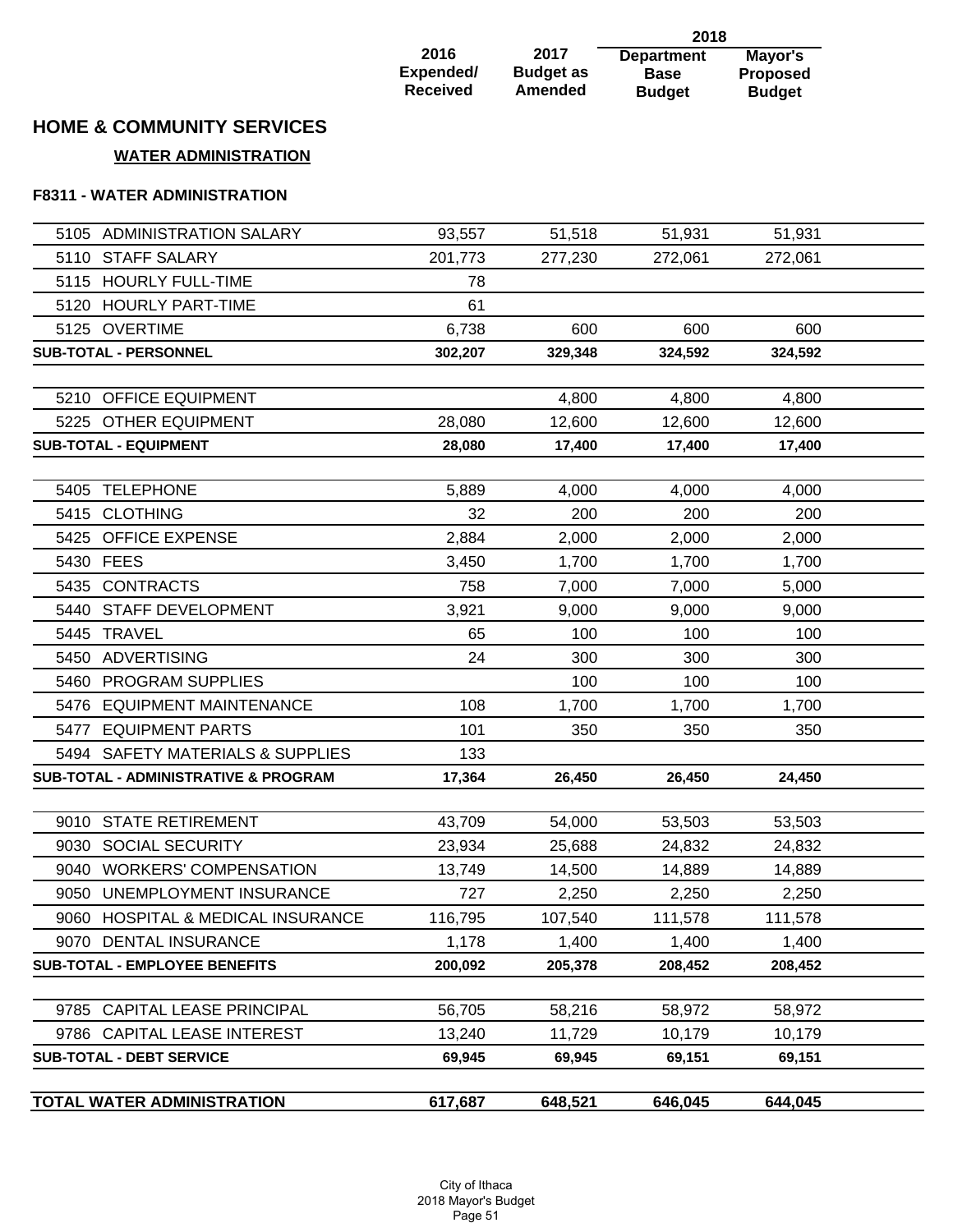|                                                      |                                      | 2018                                       |                                                   |                                             |  |
|------------------------------------------------------|--------------------------------------|--------------------------------------------|---------------------------------------------------|---------------------------------------------|--|
|                                                      | 2016<br>Expended/<br><b>Received</b> | 2017<br><b>Budget as</b><br><b>Amended</b> | <b>Department</b><br><b>Base</b><br><b>Budget</b> | Mayor's<br><b>Proposed</b><br><b>Budget</b> |  |
| <b>F8312 - GENERAL FUND SERVICES-WATER</b>           |                                      |                                            |                                                   |                                             |  |
| 5435 CONTRACTS                                       | 167,372                              | 156,750                                    | 164,500                                           | 155,170                                     |  |
| <b>SUB-TOTAL - ADMINISTRATIVE &amp; PROGRAM</b>      | 167,372                              | 156,750                                    | 164,500                                           | 155,170                                     |  |
|                                                      |                                      |                                            |                                                   |                                             |  |
| 5700 PRIOR YEAR ENCUMBRANCES                         | 1,523                                |                                            |                                                   |                                             |  |
| <b>SUB-TOTAL - OTHER ITEMS</b>                       | 1,523                                |                                            |                                                   |                                             |  |
| <b>TOTAL GENERAL FUND SERVICES-WATER</b>             | 168,895                              | 156,750                                    | 164,500                                           | 155,170                                     |  |
| <b>F8313 - CENTRAL OFFICE OPERATIONS</b>             |                                      |                                            |                                                   |                                             |  |
| 5110 STAFF SALARY                                    |                                      | 110,412                                    | 111,258                                           | 111,258                                     |  |
| 5115 HOURLY FULL-TIME                                |                                      | 47,280                                     | 27,168                                            | 27,168                                      |  |
| 5120 HOURLY PART-TIME                                |                                      | 6,448                                      |                                                   |                                             |  |
| 5125 OVERTIME                                        |                                      | 560                                        | 560                                               | 560                                         |  |
| <b>SUB-TOTAL - PERSONNEL</b>                         |                                      | 164,700                                    | 138,986                                           | 138,986                                     |  |
|                                                      |                                      |                                            |                                                   |                                             |  |
| <b>OFFICE EQUIPMENT</b><br>5210                      |                                      | 1,200                                      | 1,200                                             | 1,200                                       |  |
| 5215 VEHICLES                                        |                                      | 48,000                                     |                                                   |                                             |  |
| 5220<br><b>CONSTRUCTION EQUIPMENT</b>                |                                      | 9,600                                      | 9,600                                             | 9,600                                       |  |
| 5225 OTHER EQUIPMENT<br><b>SUB-TOTAL - EQUIPMENT</b> |                                      | 26,000<br>84,800                           | 26,000<br>36,800                                  | 26,000<br>36,800                            |  |
|                                                      |                                      |                                            |                                                   |                                             |  |
| 5410 UTILITIES                                       |                                      | 19,000                                     | 19,000                                            | 19,000                                      |  |
| 5415 CLOTHING                                        |                                      | 600                                        | 600                                               | 600                                         |  |
| 5420 GAS & OIL                                       |                                      | 30,000                                     | 30,000                                            | 30,000                                      |  |
| 5425 OFFICE EXPENSE                                  |                                      | 500                                        | 500                                               | 500                                         |  |
| 5430 FEES                                            |                                      | 15,200                                     | 15,200                                            | 15,200                                      |  |
| 5435 CONTRACTS                                       |                                      | 3,500                                      | 29,500                                            | 29,500                                      |  |
| 5440 STAFF DEVELOPMENT                               |                                      | 1,500                                      | 1,500                                             | 1,500                                       |  |
| 5445 TRAVEL                                          |                                      | 50                                         | 50                                                | 50                                          |  |
| 5450 ADVERTISING                                     |                                      | 100                                        | 100                                               | 100                                         |  |
| 5470 RENTAL                                          |                                      | 200                                        | 200                                               | 200                                         |  |
| 5475 PROPERTY MAINTENANCE                            |                                      | 3,000                                      | 3,000                                             | 3,000                                       |  |
| 5476 EQUIPMENT MAINTENANCE                           |                                      | 22,000                                     | 22,000                                            | 22,000                                      |  |
| 5477 EQUIPMENT PARTS                                 |                                      | 14,800                                     | 14,800                                            | 14,800                                      |  |
| 5480 BUILDING MAINTENANCE SUPPLIES                   |                                      | 1,500                                      | 1,500                                             | 1,500                                       |  |
| 5481 SMALL TOOLS                                     |                                      | 3,100                                      | 3,100                                             | 3,100                                       |  |
| 5496 LABORATORY SUPPLIES                             |                                      | 150                                        | 150                                               | 150                                         |  |
| SUB-TOTAL - ADMINISTRATIVE & PROGRAM                 |                                      | 115,200                                    | 141,200                                           | 141,200                                     |  |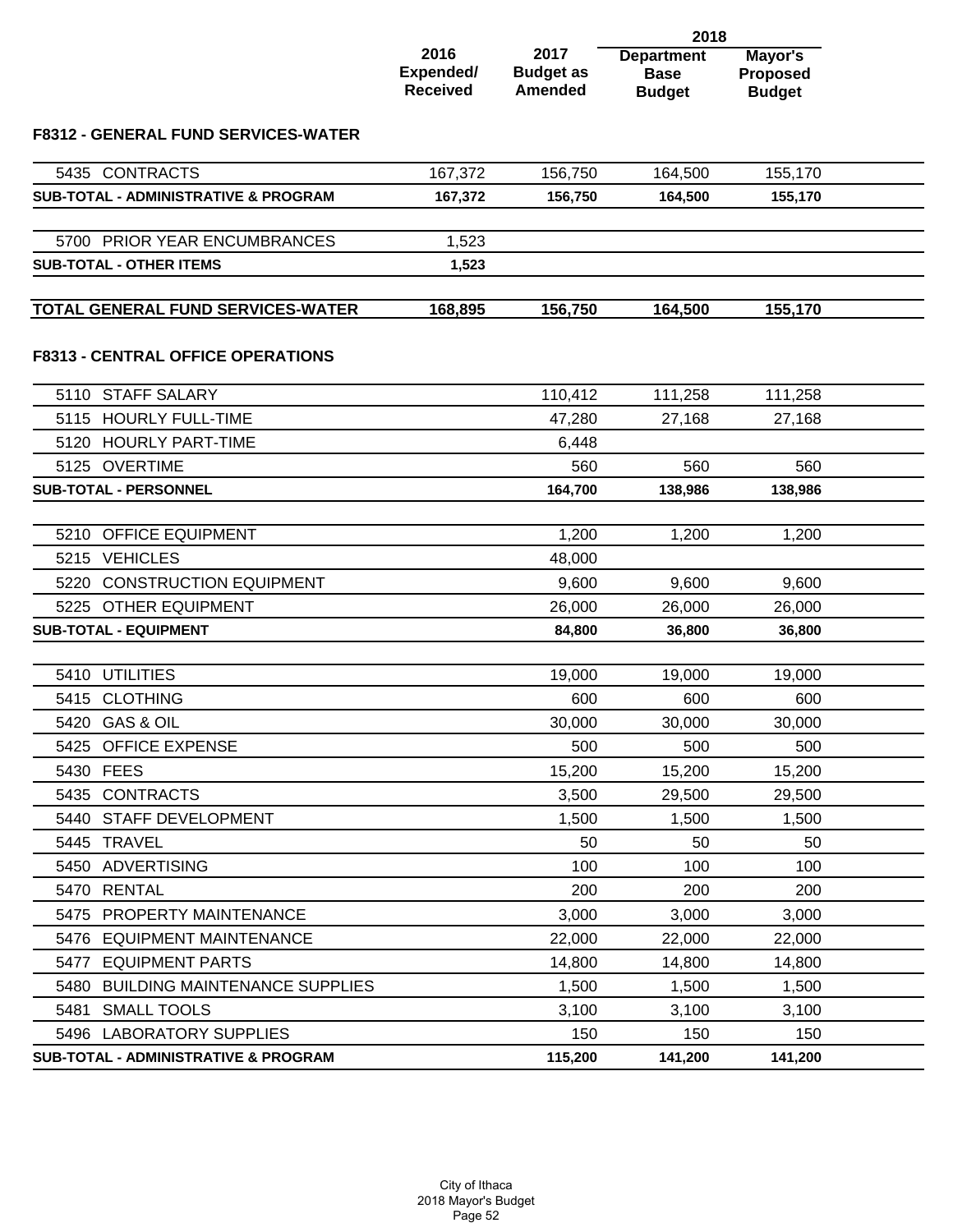|                                                         |                                      | 2018                                       |                                                   |                                             |  |
|---------------------------------------------------------|--------------------------------------|--------------------------------------------|---------------------------------------------------|---------------------------------------------|--|
|                                                         | 2016<br>Expended/<br><b>Received</b> | 2017<br><b>Budget as</b><br><b>Amended</b> | <b>Department</b><br><b>Base</b><br><b>Budget</b> | Mayor's<br><b>Proposed</b><br><b>Budget</b> |  |
| 9010 STATE RETIREMENT                                   |                                      | 26,000                                     | 25,760                                            | 25,760                                      |  |
| 9030 SOCIAL SECURITY                                    |                                      | 12,106                                     | 10,633                                            | 10,633                                      |  |
| 9040 WORKERS' COMPENSATION                              |                                      | 4,500                                      | 4,621                                             | 4,621                                       |  |
| <b>HOSPITAL &amp; MEDICAL INSURANCE</b><br>9060         |                                      | 19,600                                     | 20,336                                            | 20,336                                      |  |
| 9070 DENTAL INSURANCE                                   |                                      | 700                                        | 700                                               | 700                                         |  |
| <b>SUB-TOTAL - EMPLOYEE BENEFITS</b>                    |                                      | 62,906                                     | 62,050                                            | 62,050                                      |  |
|                                                         |                                      |                                            |                                                   |                                             |  |
| 9710 SERIAL BONDS                                       |                                      | 47,693                                     | 51,256                                            | 51,256                                      |  |
| 9711 INTEREST ON SERIAL BONDS                           |                                      | 39,303                                     | 36,255                                            | 36,255                                      |  |
| <b>SUB-TOTAL - DEBT SERVICE</b>                         |                                      | 86,996                                     | 87,511                                            | 87,511                                      |  |
| TOTAL CENTRAL OFFICE OPERATIONS                         |                                      | 514,602                                    | 466,547                                           | 466,547                                     |  |
| <b>F8314 - METER SECTION-WATER</b><br>5110 STAFF SALARY | 38,232                               |                                            |                                                   |                                             |  |
| 5125 OVERTIME                                           | 245                                  |                                            |                                                   |                                             |  |
| SUB-TOTAL - PERSONNEL                                   | 38,477                               |                                            |                                                   |                                             |  |
|                                                         |                                      |                                            |                                                   |                                             |  |
| 5210 OFFICE EQUIPMENT                                   |                                      |                                            |                                                   |                                             |  |
| 5225 OTHER EQUIPMENT                                    | 29,679                               |                                            |                                                   |                                             |  |
| <b>SUB-TOTAL - EQUIPMENT</b>                            | 29,679                               |                                            |                                                   |                                             |  |
| 5415 CLOTHING                                           |                                      |                                            |                                                   |                                             |  |
| 5425 OFFICE EXPENSE                                     | 406                                  |                                            |                                                   |                                             |  |
| 5430 FEES                                               | 664                                  |                                            |                                                   |                                             |  |
| 5440 STAFF DEVELOPMENT                                  |                                      |                                            |                                                   |                                             |  |
| 5445 TRAVEL                                             |                                      |                                            |                                                   |                                             |  |
| 5450 ADVERTISING                                        |                                      |                                            |                                                   |                                             |  |
| 5470 RENTAL                                             |                                      |                                            |                                                   |                                             |  |
| 5476 EQUIPMENT MAINTENANCE                              | 1,043                                |                                            |                                                   |                                             |  |
| 5477 EQUIPMENT PARTS                                    | 158                                  |                                            |                                                   |                                             |  |
| 5481 SMALL TOOLS                                        | 218                                  |                                            |                                                   |                                             |  |
| 5496 LABORATORY SUPPLIES                                | 9                                    |                                            |                                                   |                                             |  |
| <b>SUB-TOTAL - ADMINISTRATIVE &amp; PROGRAM</b>         | 2,498                                |                                            |                                                   |                                             |  |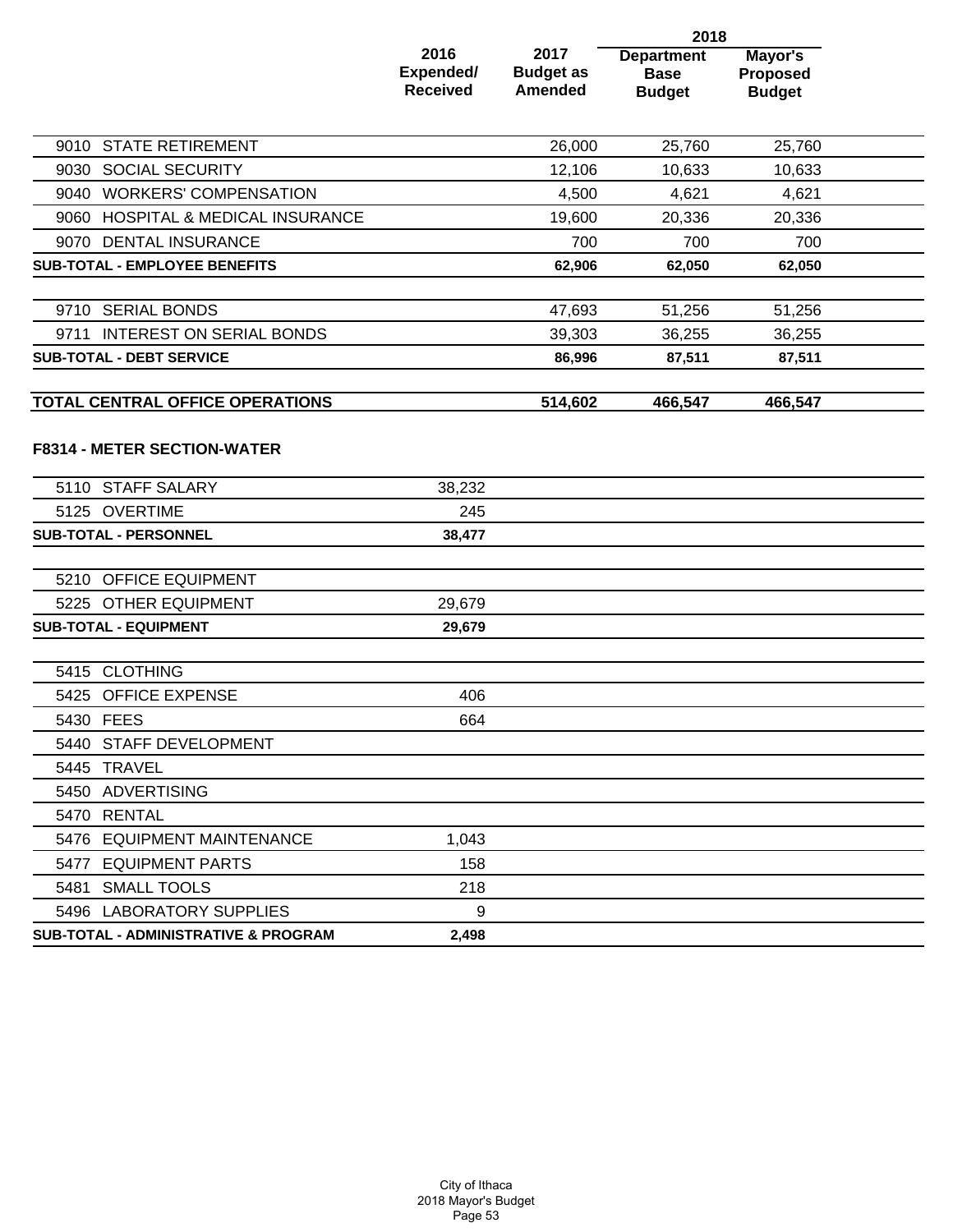|                                                 | 2018                                 |                                            |                                                   |                                             |  |  |
|-------------------------------------------------|--------------------------------------|--------------------------------------------|---------------------------------------------------|---------------------------------------------|--|--|
|                                                 | 2016<br>Expended/<br><b>Received</b> | 2017<br><b>Budget as</b><br><b>Amended</b> | <b>Department</b><br><b>Base</b><br><b>Budget</b> | Mayor's<br><b>Proposed</b><br><b>Budget</b> |  |  |
| <b>STATE RETIREMENT</b><br>9010                 | 5,232                                |                                            |                                                   |                                             |  |  |
| <b>SOCIAL SECURITY</b><br>9030                  | 3,047                                |                                            |                                                   |                                             |  |  |
| 9040 WORKERS' COMPENSATION                      | 880                                  |                                            |                                                   |                                             |  |  |
| 9060 HOSPITAL & MEDICAL INSURANCE               | 14,723                               |                                            |                                                   |                                             |  |  |
| 9070 DENTAL INSURANCE                           | 253                                  |                                            |                                                   |                                             |  |  |
| <b>SUB-TOTAL - EMPLOYEE BENEFITS</b>            | 24,135                               |                                            |                                                   |                                             |  |  |
| <b>TOTAL METER SECTION-WATER</b>                | 94,788                               |                                            |                                                   |                                             |  |  |
| F8315 - BUILDINGS & YARD-WATER                  |                                      |                                            |                                                   |                                             |  |  |
| <b>HOURLY FULL-TIME</b><br>5115                 | 79,172                               |                                            |                                                   |                                             |  |  |
| 5120 HOURLY PART-TIME                           | 14,615                               |                                            |                                                   |                                             |  |  |
| 5125 OVERTIME                                   | 74                                   |                                            |                                                   |                                             |  |  |
| <b>SUB-TOTAL - PERSONNEL</b>                    | 93,862                               |                                            |                                                   |                                             |  |  |
|                                                 |                                      |                                            |                                                   |                                             |  |  |
| <b>UTILITIES</b><br>5410                        | 10,971                               |                                            |                                                   |                                             |  |  |
| 5435 CONTRACTS                                  | 3,419                                |                                            |                                                   |                                             |  |  |
| 5475 PROPERTY MAINTENANCE                       | 3,426                                |                                            |                                                   |                                             |  |  |
| 5476 EQUIPMENT MAINTENANCE                      | 5                                    |                                            |                                                   |                                             |  |  |
| <b>EQUIPMENT PARTS</b><br>5477                  | 272                                  |                                            |                                                   |                                             |  |  |
| 5480<br><b>BUILDING MAINTENANCE SUPPLIES</b>    | 3,998                                |                                            |                                                   |                                             |  |  |
| 5481 SMALL TOOLS                                | 184                                  |                                            |                                                   |                                             |  |  |
| <b>SUB-TOTAL - ADMINISTRATIVE &amp; PROGRAM</b> | 22,274                               |                                            |                                                   |                                             |  |  |
| 9010 STATE RETIREMENT                           | 12,954                               |                                            |                                                   |                                             |  |  |
| 9030 SOCIAL SECURITY                            | 7,434                                |                                            |                                                   |                                             |  |  |
| 9040 WORKERS' COMPENSATION                      | 1,967                                |                                            |                                                   |                                             |  |  |
| 9060 HOSPITAL & MEDICAL INSURANCE               | 18,702                               |                                            |                                                   |                                             |  |  |
| 9070 DENTAL INSURANCE                           | 1,339                                |                                            |                                                   |                                             |  |  |
| <b>SUB-TOTAL - EMPLOYEE BENEFITS</b>            | 42,395                               |                                            |                                                   |                                             |  |  |
|                                                 |                                      |                                            |                                                   |                                             |  |  |
| 9710 SERIAL BONDS                               | 45,450                               |                                            |                                                   |                                             |  |  |
| <b>INTEREST ON SERIAL BONDS</b><br>9711         | 41,792                               |                                            |                                                   |                                             |  |  |
| 9730 BOND ANTICIPATION NOTES                    | 858                                  |                                            |                                                   |                                             |  |  |
| 9731 INTEREST ON BANS                           | 528                                  |                                            |                                                   |                                             |  |  |
| <b>SUB-TOTAL - DEBT SERVICE</b>                 | 88,628                               |                                            |                                                   |                                             |  |  |
|                                                 |                                      |                                            |                                                   |                                             |  |  |
| <b>TOTAL BUILDINGS &amp; YARD-WATER</b>         | 247,158                              |                                            |                                                   |                                             |  |  |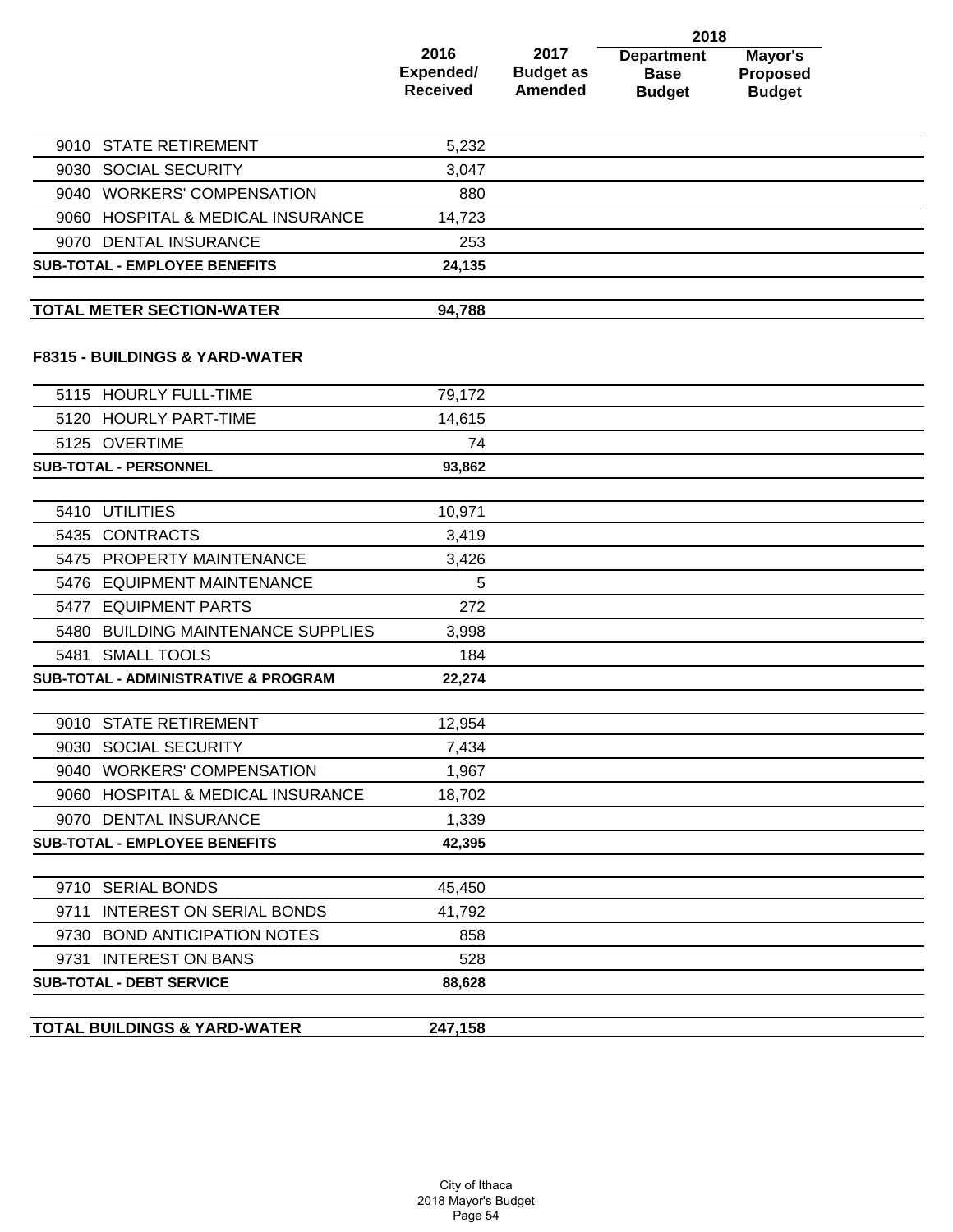|                              |                             | 2018                         |                                  |  |
|------------------------------|-----------------------------|------------------------------|----------------------------------|--|
| 2016                         | 2017                        | <b>Department</b>            | Mayor's                          |  |
| Expended/<br><b>Received</b> | <b>Budget as</b><br>Amended | <b>Base</b><br><b>Budget</b> | <b>Proposed</b><br><b>Budget</b> |  |

### **F8316 - SHOP & EQUIPMENT-WATER**

| 5115 HOURLY FULL-TIME                           | 1,948   |  |
|-------------------------------------------------|---------|--|
| 5125 OVERTIME                                   | 80      |  |
| <b>SUB-TOTAL - PERSONNEL</b>                    | 2,028   |  |
|                                                 |         |  |
| 5215 VEHICLES                                   | 91,562  |  |
| 5220 CONSTRUCTION EQUIPMENT                     | 8,496   |  |
| <b>SUB-TOTAL - EQUIPMENT</b>                    | 100,058 |  |
|                                                 |         |  |
| 5420 GAS & OIL                                  | 18,170  |  |
| 5435 CONTRACTS                                  |         |  |
| 5476 EQUIPMENT MAINTENANCE                      | 10,739  |  |
| <b>EQUIPMENT PARTS</b><br>5477                  | 20,414  |  |
| 5481 SMALL TOOLS                                |         |  |
| <b>SUB-TOTAL - ADMINISTRATIVE &amp; PROGRAM</b> | 49,323  |  |
|                                                 |         |  |
| 5720 PRIOR YEAR EQUIPMENT                       |         |  |
| <b>SUB-TOTAL - OTHER ITEMS</b>                  |         |  |
|                                                 |         |  |
| 9030 SOCIAL SECURITY                            | 161     |  |
| 9040 WORKERS' COMPENSATION                      | 6       |  |
| <b>SUB-TOTAL - EMPLOYEE BENEFITS</b>            | 167     |  |
|                                                 |         |  |
| <b>TOTAL SHOP &amp; EQUIPMENT-WATER</b>         | 151,575 |  |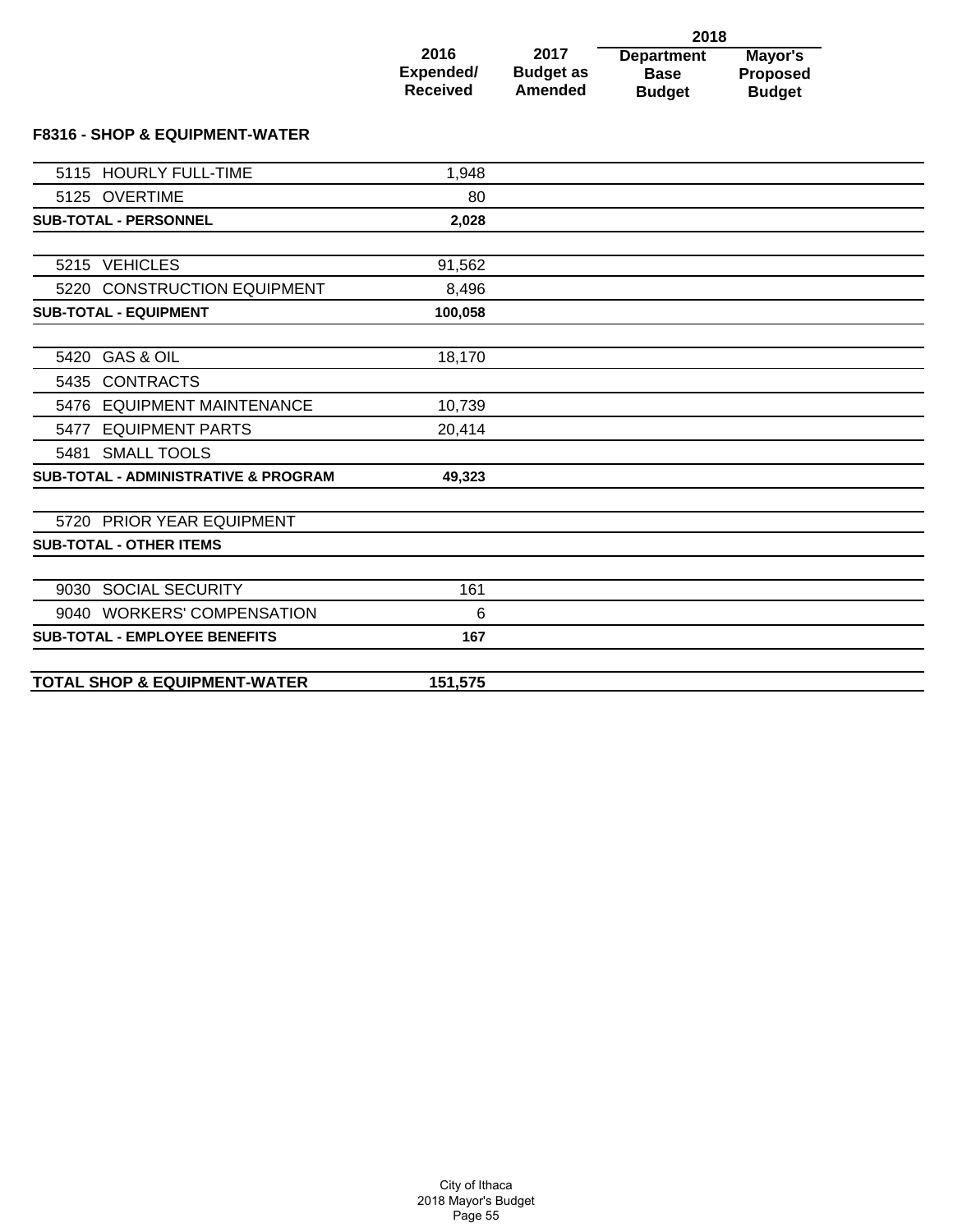|                                         |                                      |                                     | 2018                                              |                                      |  |
|-----------------------------------------|--------------------------------------|-------------------------------------|---------------------------------------------------|--------------------------------------|--|
|                                         | 2016<br>Expended/<br><b>Received</b> | 2017<br><b>Budget as</b><br>Amended | <b>Department</b><br><b>Base</b><br><b>Budget</b> | Mayor's<br>Proposed<br><b>Budget</b> |  |
| <b>F8317 - PLUMBING INSPECTOR-WATER</b> |                                      |                                     |                                                   |                                      |  |
| 5110 STAFF SALARY                       | 27,512                               |                                     |                                                   |                                      |  |
| 5125 OVERTIME                           |                                      |                                     |                                                   |                                      |  |
| <b>SUB-TOTAL - PERSONNEL</b>            | 27,512                               |                                     |                                                   |                                      |  |

| 5415 CLOTHING                                   |        |  |
|-------------------------------------------------|--------|--|
| 5425 OFFICE EXPENSE                             | 191    |  |
| 5430 FEES                                       | 7,748  |  |
| 5440 STAFF DEVELOPMENT                          |        |  |
| 5445 TRAVEL                                     |        |  |
| <b>SUB-TOTAL - ADMINISTRATIVE &amp; PROGRAM</b> | 7,939  |  |
|                                                 |        |  |
| 9010 STATE RETIREMENT                           | 4,114  |  |
| 9030 SOCIAL SECURITY                            | 2,179  |  |
| <b>WORKERS' COMPENSATION</b><br>9040            | 648    |  |
| 9060 HOSPITAL & MEDICAL INSURANCE               | 10,671 |  |
| 9070 DENTAL INSURANCE                           | 14     |  |
| <b>SUB-TOTAL - EMPLOYEE BENEFITS</b>            | 17,626 |  |
|                                                 |        |  |
| <b>TOTAL PLUMBING INSPECTOR-WATER</b>           | 53,078 |  |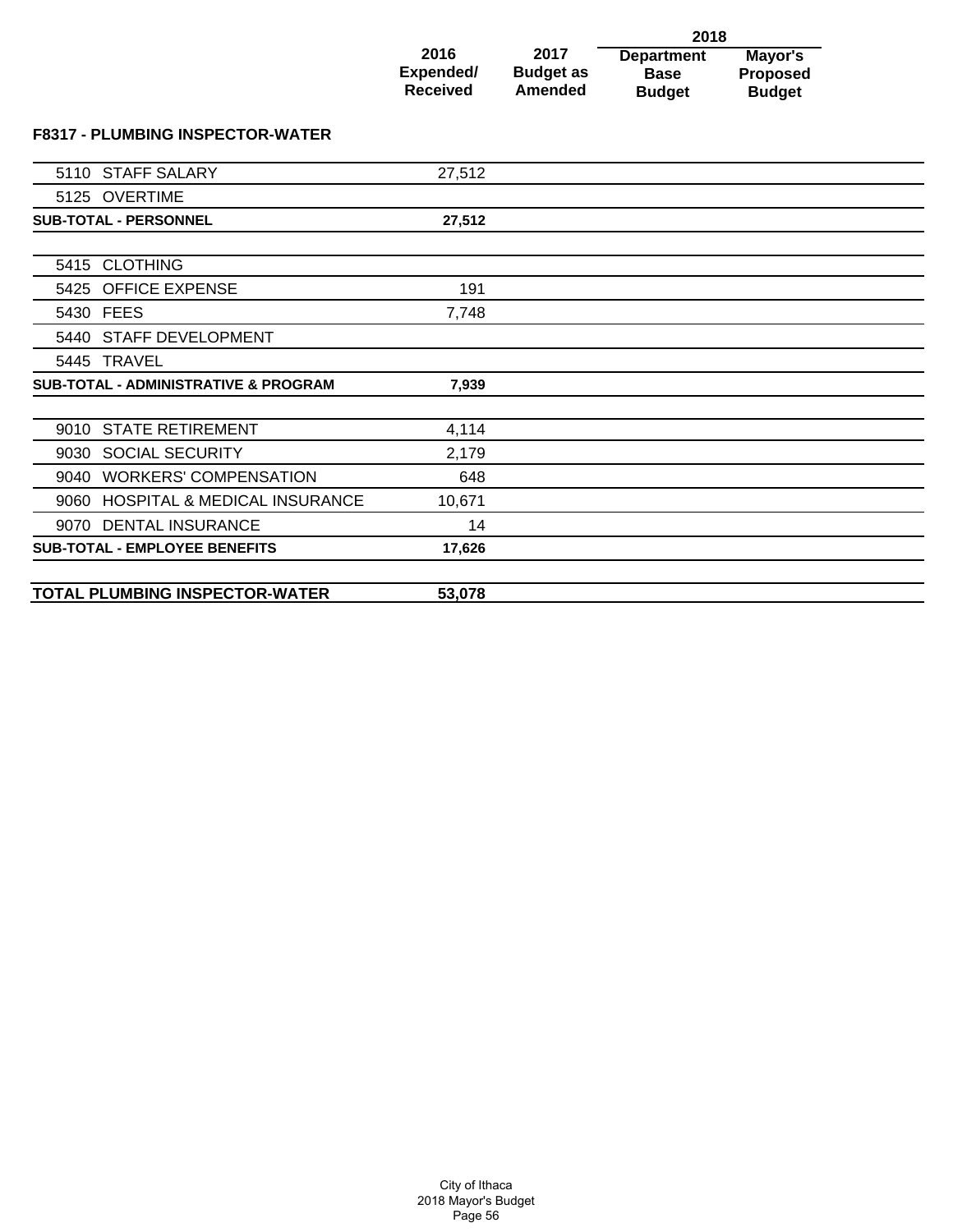|                                                 |                                      |                                     | 2018                                              |                                             |  |
|-------------------------------------------------|--------------------------------------|-------------------------------------|---------------------------------------------------|---------------------------------------------|--|
|                                                 | 2016<br>Expended/<br><b>Received</b> | 2017<br><b>Budget as</b><br>Amended | <b>Department</b><br><b>Base</b><br><b>Budget</b> | Mayor's<br><b>Proposed</b><br><b>Budget</b> |  |
| <b>SOURCES OF SUPPLY, POWER &amp; PUMPING</b>   |                                      |                                     |                                                   |                                             |  |
| F8320 - SUPPLY, POWER & PUMPING                 |                                      |                                     |                                                   |                                             |  |
| 5110 STAFF SALARY                               |                                      | 35,547                              | 36,145                                            | 36,145                                      |  |
| 5125 OVERTIME                                   |                                      | 2,500                               | 2,500                                             | 2,500                                       |  |
| <b>SUB-TOTAL - PERSONNEL</b>                    |                                      | 38,047                              | 38,645                                            | 38,645                                      |  |
| 5405 TELEPHONE                                  |                                      | 300                                 | 300                                               | 300                                         |  |
| 5410 UTILITIES                                  |                                      | 16,750                              | 16,750                                            | 16,750                                      |  |
| 5430 FEES                                       |                                      | 1,700                               | 1,700                                             | 1,700                                       |  |
| 5435 CONTRACTS                                  |                                      | 53,000                              | 53,000                                            | 53,000                                      |  |
| STAFF DEVELOPMENT<br>5440                       |                                      | 500                                 | 500                                               | 500                                         |  |
| <b>PROGRAM SUPPLIES</b><br>5460                 |                                      | 2,000                               | 2,000                                             | 2,000                                       |  |
| <b>RENTAL</b><br>5470                           |                                      | 1,000                               | 1,000                                             | 1,000                                       |  |
| <b>PROPERTY MAINTENANCE</b><br>5475             |                                      | 6,000                               | 6,000                                             | 6,000                                       |  |
| 5476<br><b>EQUIPMENT MAINTENANCE</b>            |                                      | 1,200                               | 1,200                                             | 1,200                                       |  |
| <b>EQUIPMENT PARTS</b><br>5477                  |                                      | 2,800                               | 2,800                                             | 2,800                                       |  |
| <b>BUILDING MAINTENANCE SUPPLIES</b><br>5480    |                                      | 300                                 | 300                                               | 300                                         |  |
| <b>SMALL TOOLS</b><br>5481                      |                                      | 200                                 | 200                                               | 200                                         |  |
| 5482 SIGNS & BLANKS                             |                                      | 600                                 | 600                                               | 600                                         |  |
| 5483 CONSTRUCTION SUPPLY                        |                                      | 4,500                               | 4,500                                             | 4,500                                       |  |
| <b>SUB-TOTAL - ADMINISTRATIVE &amp; PROGRAM</b> |                                      | 90,850                              | 90,850                                            | 90,850                                      |  |
| 9010 STATE RETIREMENT                           |                                      | 6,100                               | 6,043                                             | 6,043                                       |  |
| 9030 SOCIAL SECURITY                            |                                      | 2,910                               | 2,955                                             | 2,955                                       |  |
| 9040 WORKERS' COMPENSATION                      |                                      | 2,500                               | 2,567                                             | 2,567                                       |  |
| 9060 HOSPITAL & MEDICAL INSURANCE               |                                      | 18,300                              | 18,987                                            | 18,987                                      |  |
| <b>SUB-TOTAL - EMPLOYEE BENEFITS</b>            |                                      | 29,810                              | 30,552                                            | 30,552                                      |  |
|                                                 |                                      |                                     |                                                   |                                             |  |
| 9710 SERIAL BONDS                               |                                      | 810                                 | 830                                               | 830                                         |  |
| <b>INTEREST ON SERIAL BONDS</b><br>9711         |                                      | 669                                 | 648                                               | 648                                         |  |
| 9720 STATUTORY BONDS                            |                                      | 11,730                              |                                                   |                                             |  |
| <b>INTEREST ON STATUTORY BONDS</b><br>9721      |                                      | 545                                 |                                                   |                                             |  |
| <b>SUB-TOTAL - DEBT SERVICE</b>                 |                                      | 13,754                              | 1,478                                             | 1,478                                       |  |
|                                                 |                                      |                                     |                                                   |                                             |  |

# **TOTAL SUPPLY, POWER & PUMPING 161,525 172,461 161,525**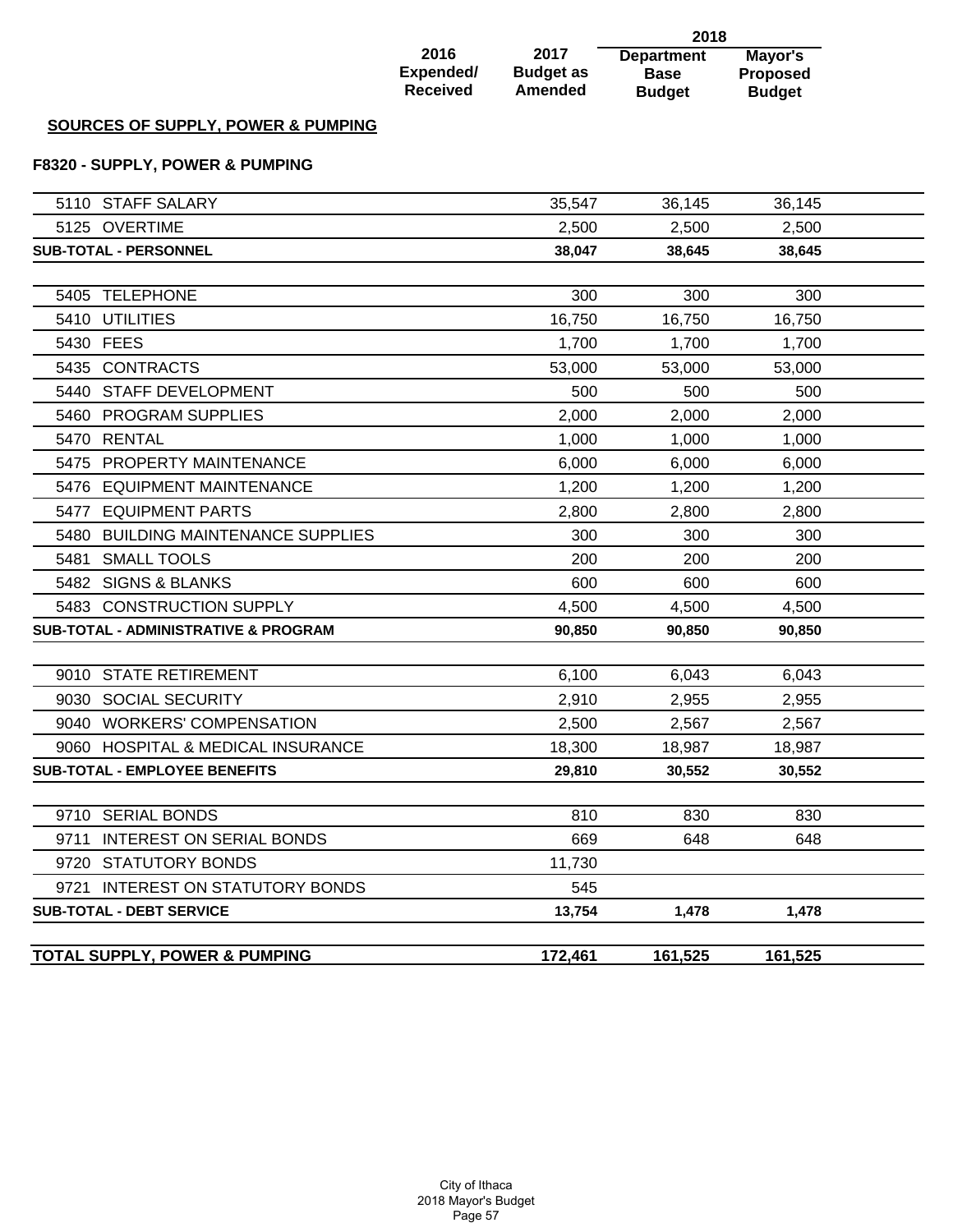|                              |                                    | 2018                         |                                  |
|------------------------------|------------------------------------|------------------------------|----------------------------------|
| 2016                         | 2017                               | <b>Department</b>            | Mayor's                          |
| Expended/<br><b>Received</b> | <b>Budget as</b><br><b>Amended</b> | <b>Base</b><br><b>Budget</b> | <b>Proposed</b><br><b>Budget</b> |

### **F8321 - WATER SHED**

| <b>TOTAL WATER SHED</b>                         | 257,464 |  |
|-------------------------------------------------|---------|--|
| <b>SUB-TOTAL - DEBT SERVICE</b>                 | 13,752  |  |
| 9721 INTEREST ON STATUTORY BONDS                | 1,064   |  |
| 9720 STATUTORY BONDS                            | 11,210  |  |
| 9711 INTEREST ON SERIAL BONDS                   | 688     |  |
| 9710 SERIAL BONDS                               | 790     |  |
|                                                 |         |  |
| <b>SUB-TOTAL - EMPLOYEE BENEFITS</b>            | 31,185  |  |
| 9060 HOSPITAL & MEDICAL INSURANCE               | 17,475  |  |
| 9040 WORKERS' COMPENSATION                      | 1,300   |  |
| 9030 SOCIAL SECURITY                            | 5,309   |  |
| 9010 STATE RETIREMENT                           | 7,101   |  |
| <b>SUB-TOTAL - OTHER ITEMS</b>                  | 20,000  |  |
| 5700 PRIOR YEAR ENCUMBRANCES                    | 20,000  |  |
|                                                 |         |  |
| <b>SUB-TOTAL - ADMINISTRATIVE &amp; PROGRAM</b> | 125,487 |  |
| 5483 CONSTRUCTION SUPPLY                        |         |  |
| 5482 SIGNS & BLANKS                             |         |  |
| 5481 SMALL TOOLS                                |         |  |
| 5470 RENTAL                                     |         |  |
| 5460 PROGRAM SUPPLIES                           |         |  |
| 5440 STAFF DEVELOPMENT                          |         |  |
| 5435 CONTRACTS                                  | 124,865 |  |
| 5430 FEES                                       |         |  |
| 5410 UTILITIES                                  | 276     |  |
| 5405 TELEPHONE                                  | 347     |  |
|                                                 |         |  |
| <b>SUB-TOTAL - PERSONNEL</b>                    | 67,040  |  |
| 5125 OVERTIME                                   | 543     |  |
| 5120 HOURLY PART-TIME                           | 28      |  |
| 5115 HOURLY FULL-TIME                           | 17,539  |  |
| 5110 STAFF SALARY                               | 48,930  |  |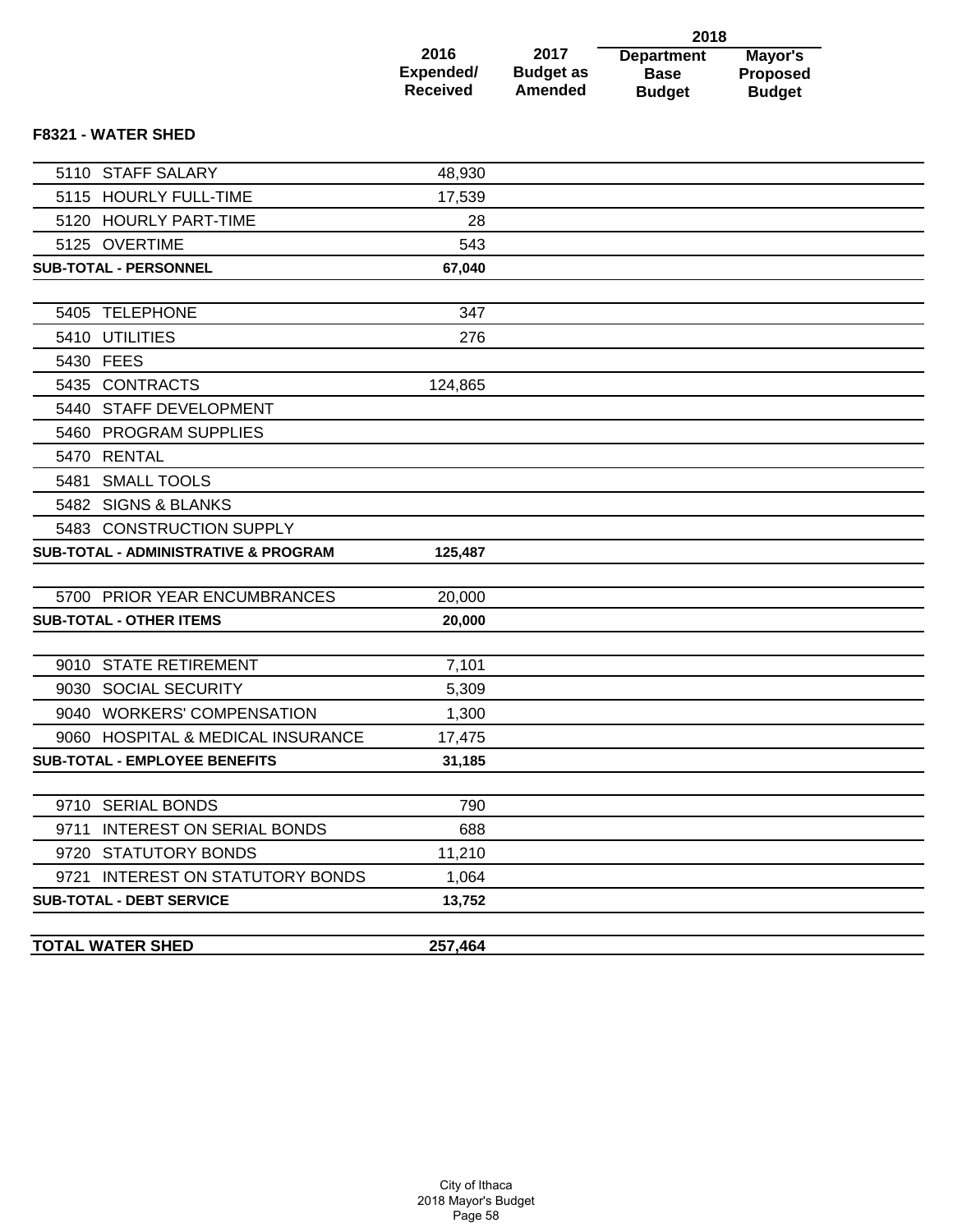|                   |                          | 2018                             |                            |
|-------------------|--------------------------|----------------------------------|----------------------------|
| 2016<br>Expended/ | 2017<br><b>Budget as</b> | <b>Department</b><br><b>Base</b> | Mayor's<br><b>Proposed</b> |
| <b>Received</b>   | <b>Amended</b>           | <b>Budget</b>                    | <b>Budget</b>              |

### **F8322 - VANNATTA PUMP STATION**

| 5115 HOURLY FULL-TIME                           | 6     |  |
|-------------------------------------------------|-------|--|
| 5120 HOURLY PART-TIME                           | 235   |  |
| <b>SUB-TOTAL - PERSONNEL</b>                    | 242   |  |
|                                                 |       |  |
| 5410 UTILITIES                                  | 1,562 |  |
| 5477 EQUIPMENT PARTS                            |       |  |
| <b>SUB-TOTAL - ADMINISTRATIVE &amp; PROGRAM</b> | 1,562 |  |
|                                                 |       |  |
| 9030 SOCIAL SECURITY                            | 19    |  |
| 9040 WORKERS' COMPENSATION                      | 6     |  |
| <b>SUB-TOTAL - EMPLOYEE BENEFITS</b>            | 25    |  |
|                                                 |       |  |
| <b>TOTAL VANNATTA PUMP STATION</b>              | 1,829 |  |
| F8324 - ELMIRA RD METER PIT                     |       |  |
| 5115 HOURLY FULL-TIME                           |       |  |
| <b>SUB-TOTAL - PERSONNEL</b>                    |       |  |
|                                                 |       |  |
| 5410 UTILITIES                                  | 445   |  |
| <b>SUB-TOTAL - ADMINISTRATIVE &amp; PROGRAM</b> | 445   |  |
| 9030 SOCIAL SECURITY                            |       |  |
|                                                 |       |  |
| 9040 WORKERS' COMPENSATION                      |       |  |
| <b>SUB-TOTAL - EMPLOYEE BENEFITS</b>            |       |  |
|                                                 |       |  |
| <b>TOTAL ELMIRA RD METER PIT</b>                | 445   |  |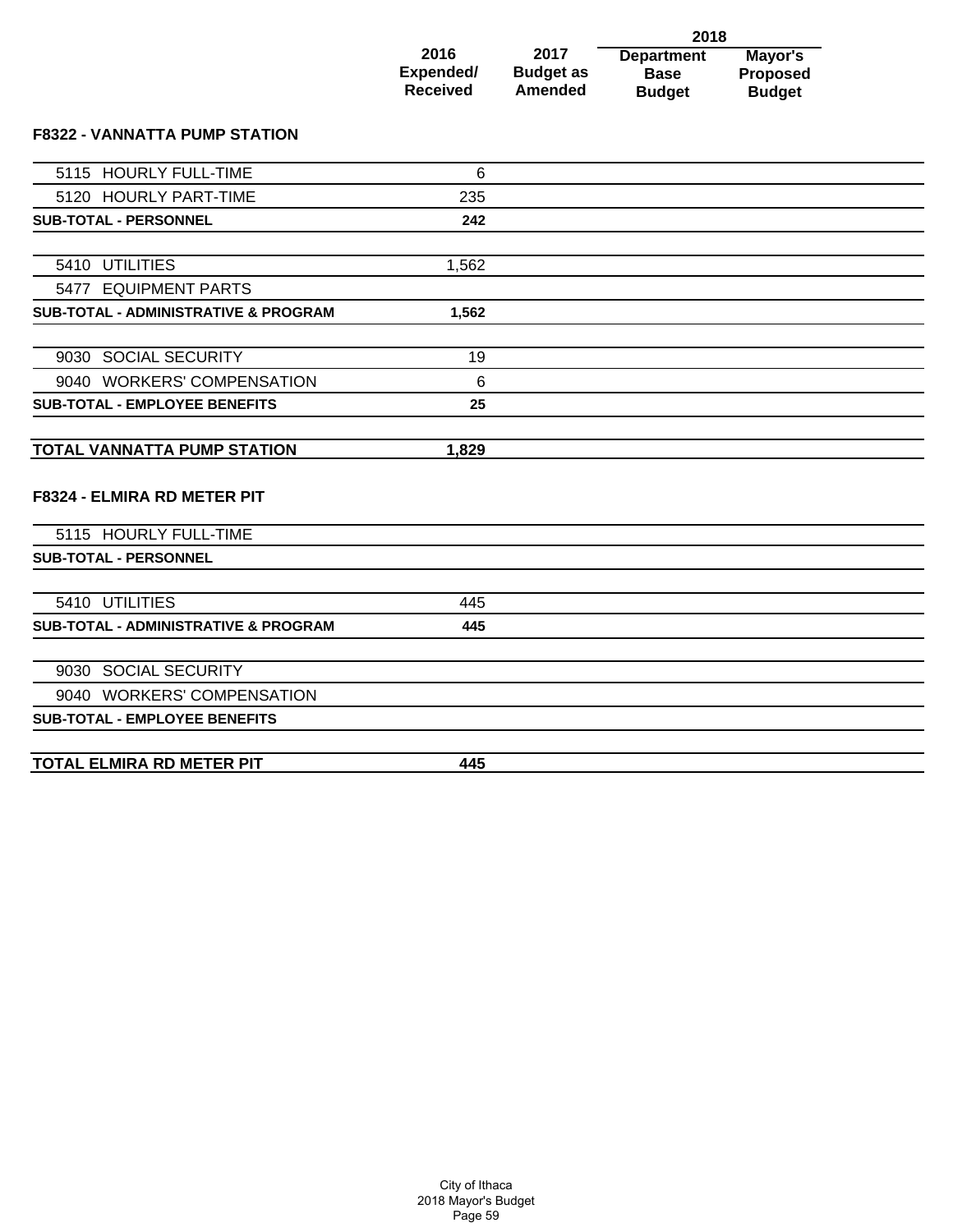|                 |                  | 2018              |                 |
|-----------------|------------------|-------------------|-----------------|
| 2016            | 2017             | <b>Department</b> | Mayor's         |
| Expended/       | <b>Budget as</b> | <b>Base</b>       | <b>Proposed</b> |
| <b>Received</b> | <b>Amended</b>   | <b>Budget</b>     | <b>Budget</b>   |

**F8329 - VINEGAR HILL PUMP STATION**

|      | 5115 HOURLY FULL-TIME                           | 30     |  |
|------|-------------------------------------------------|--------|--|
|      | 5120 HOURLY PART-TIME                           | 174    |  |
|      | 5125 OVERTIME                                   |        |  |
|      | <b>SUB-TOTAL - PERSONNEL</b>                    | 205    |  |
|      |                                                 |        |  |
|      | 5410 UTILITIES                                  | 10,443 |  |
|      | 5430 FEES                                       |        |  |
| 5435 | <b>CONTRACTS</b>                                | 10     |  |
| 5477 | <b>EQUIPMENT PARTS</b>                          |        |  |
|      | 5480 BUILDING MAINTENANCE SUPPLIES              |        |  |
|      | 5483 CONSTRUCTION SUPPLY                        |        |  |
|      | <b>SUB-TOTAL - ADMINISTRATIVE &amp; PROGRAM</b> | 10,453 |  |
|      |                                                 |        |  |
|      | 9030 SOCIAL SECURITY                            | 16     |  |
|      | 9040 WORKERS' COMPENSATION                      | 49     |  |
|      | <b>SUB-TOTAL - EMPLOYEE BENEFITS</b>            | 65     |  |
|      |                                                 |        |  |
|      | TOTAL VINEGAR HILL PUMP STATION                 | 10,723 |  |
|      |                                                 |        |  |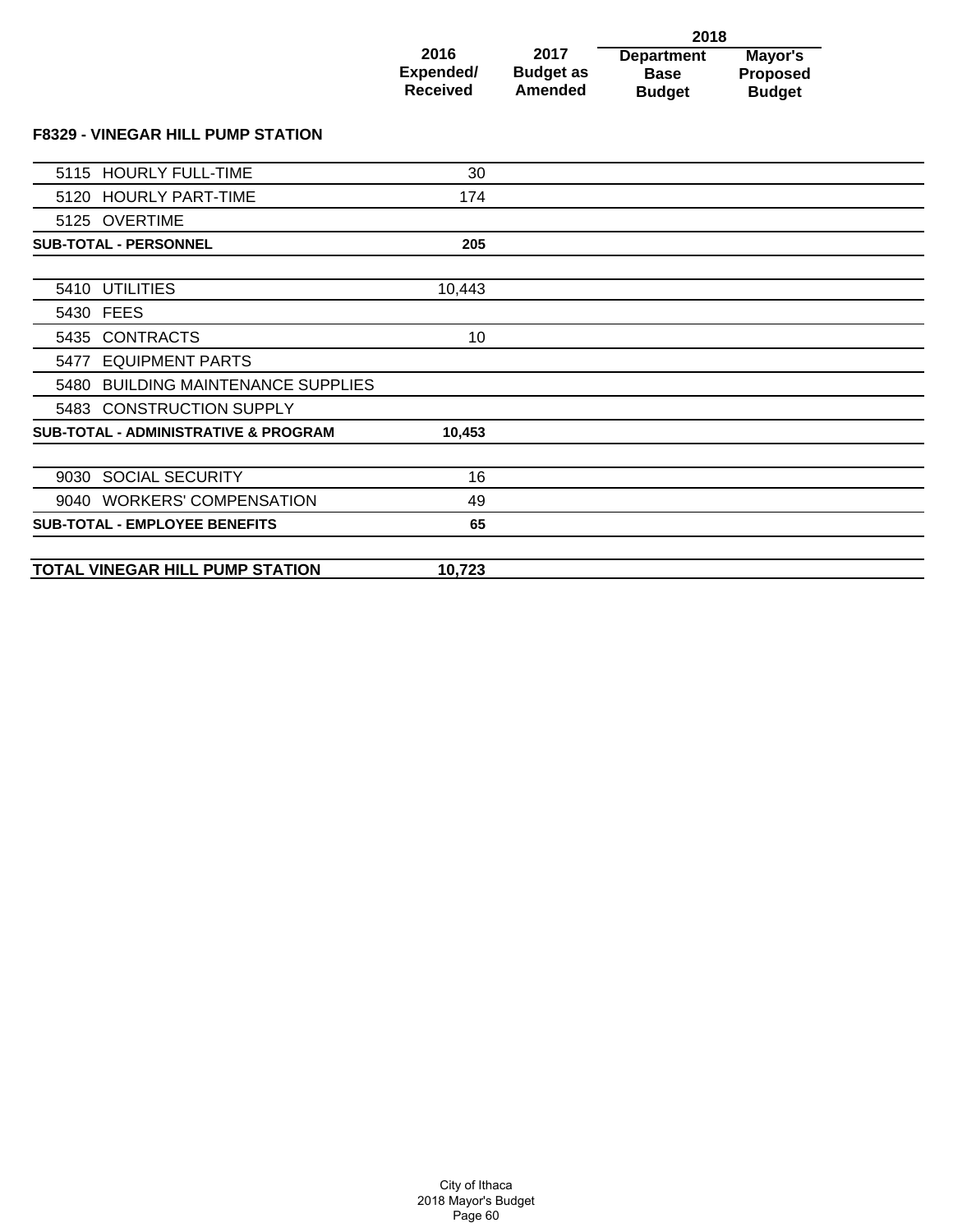|                                              |                                      |                                            | 2018                                              |                                             |  |
|----------------------------------------------|--------------------------------------|--------------------------------------------|---------------------------------------------------|---------------------------------------------|--|
|                                              | 2016<br>Expended/<br><b>Received</b> | 2017<br><b>Budget as</b><br><b>Amended</b> | <b>Department</b><br><b>Base</b><br><b>Budget</b> | Mayor's<br><b>Proposed</b><br><b>Budget</b> |  |
| <b>PURIFICATION</b>                          |                                      |                                            |                                                   |                                             |  |
| <b>F8330 - WATER TREATMENT PLANT</b>         |                                      |                                            |                                                   |                                             |  |
| <b>ADMINISTRATION SALARY</b><br>5105         | 72,205                               | 72,168                                     | 600,182                                           | 600,182                                     |  |
| <b>STAFF SALARY</b><br>5110                  | 424,719                              | 510,383                                    | 42,827                                            | 42,827                                      |  |
| 5115 HOURLY FULL-TIME                        | 27,674                               | 14,093                                     | 40,200                                            | 40,200                                      |  |
| 5120 HOURLY PART-TIME                        | 22,130                               | 40,000                                     | 30,000                                            | 30,000                                      |  |
| 5125 OVERTIME                                | 32,383                               | 30,000                                     |                                                   |                                             |  |
| <b>SUB-TOTAL - PERSONNEL</b>                 | 579,112                              | 666,644                                    | 713,209                                           | 713,209                                     |  |
| <b>FURNITURE &amp; FIXTURES</b><br>5205      |                                      | 750                                        | 750                                               | 750                                         |  |
| 5210 OFFICE EQUIPMENT                        | 236                                  | 4,000                                      | 4,000                                             | 4,000                                       |  |
| 5215 VEHICLES                                |                                      |                                            |                                                   |                                             |  |
| <b>CONSTRUCTION EQUIPMENT</b><br>5220        |                                      |                                            |                                                   |                                             |  |
| 5225 OTHER EQUIPMENT                         | 7,054                                | 31,400                                     | 23,000                                            | 23,000                                      |  |
| <b>SUB-TOTAL - EQUIPMENT</b>                 | 7,290                                | 36,150                                     | 27,750                                            | 27,750                                      |  |
|                                              |                                      |                                            |                                                   |                                             |  |
| <b>TELEPHONE</b><br>5405                     | 5,160                                | 4,500                                      | 4,500                                             | 4,500                                       |  |
| 5410 UTILITIES                               | 127,978                              | 155,000                                    | 155,000                                           | 155,000                                     |  |
| 5415 CLOTHING                                | 3,189                                | 5,000                                      | 5,000                                             | 5,000                                       |  |
| <b>GAS &amp; OIL</b><br>5420                 | 3,190                                | 18,000                                     | 9,000                                             | 9,000                                       |  |
| <b>OFFICE EXPENSE</b><br>5425                | 5,410                                | 2,500                                      | 2,500                                             | 2,500                                       |  |
| 5430 FEES                                    | 36,603                               | 93,285                                     | 159,235                                           | 159,235                                     |  |
| 5435 CONTRACTS                               | 154,058                              | 133,250                                    | 165,000                                           | 144,730                                     |  |
| 5440 STAFF DEVELOPMENT                       | 7,041                                | 7,500                                      | 6,500                                             | 6,500                                       |  |
| 5445 TRAVEL                                  | 74                                   | 250                                        | 250                                               | 250                                         |  |
| 5450 ADVERTISING                             | 344                                  | 250                                        | 300                                               | 300                                         |  |
| 5470 RENTAL                                  | 880                                  | 2,500                                      | 3,500                                             | 3,500                                       |  |
| 5475<br>PROPERTY MAINTENANCE                 | 1,169                                | 2,500                                      | 2,500                                             | 2,500                                       |  |
| 5476 EQUIPMENT MAINTENANCE                   | 4,312                                | 3,500                                      | 3,500                                             | 3,500                                       |  |
| <b>EQUIPMENT PARTS</b><br>5477               | 20,229                               | 45,000                                     | 45,000                                            | 45,000                                      |  |
| 5479 VEHICLE MAINTENANCE                     | 3,515                                | 3,800                                      | 3,800                                             | 3,800                                       |  |
| <b>BUILDING MAINTENANCE SUPPLIES</b><br>5480 | 1,625                                | 3,000                                      | 3,000                                             | 3,000                                       |  |
| 5481<br><b>SMALL TOOLS</b>                   | 2,666                                | 4,500                                      | 4,500                                             | 4,500                                       |  |
| 5483 CONSTRUCTION SUPPLY                     |                                      | 2,000                                      |                                                   |                                             |  |
| 5494 SAFETY MATERIALS & SUPPLIES             | 1,295                                | 2,500                                      | 2,800                                             | 2,800                                       |  |
| 5495 TREATMENT SUPPLIES                      | 114,345                              | 206,800                                    | 168,140                                           | 168,140                                     |  |
| 5496 LABORATORY SUPPLIES                     | 27,191                               | 27,000                                     | 31,000                                            | 31,000                                      |  |

5700 PRIOR YEAR ENCUMBRANCES 551 5720 PRIOR YEAR EQUIPMENT **SUB-TOTAL - OTHER ITEMS 551**

SUB-TOTAL - ADMINISTRATIVE & PROGRAM 520,272 722,635 775,025 754,755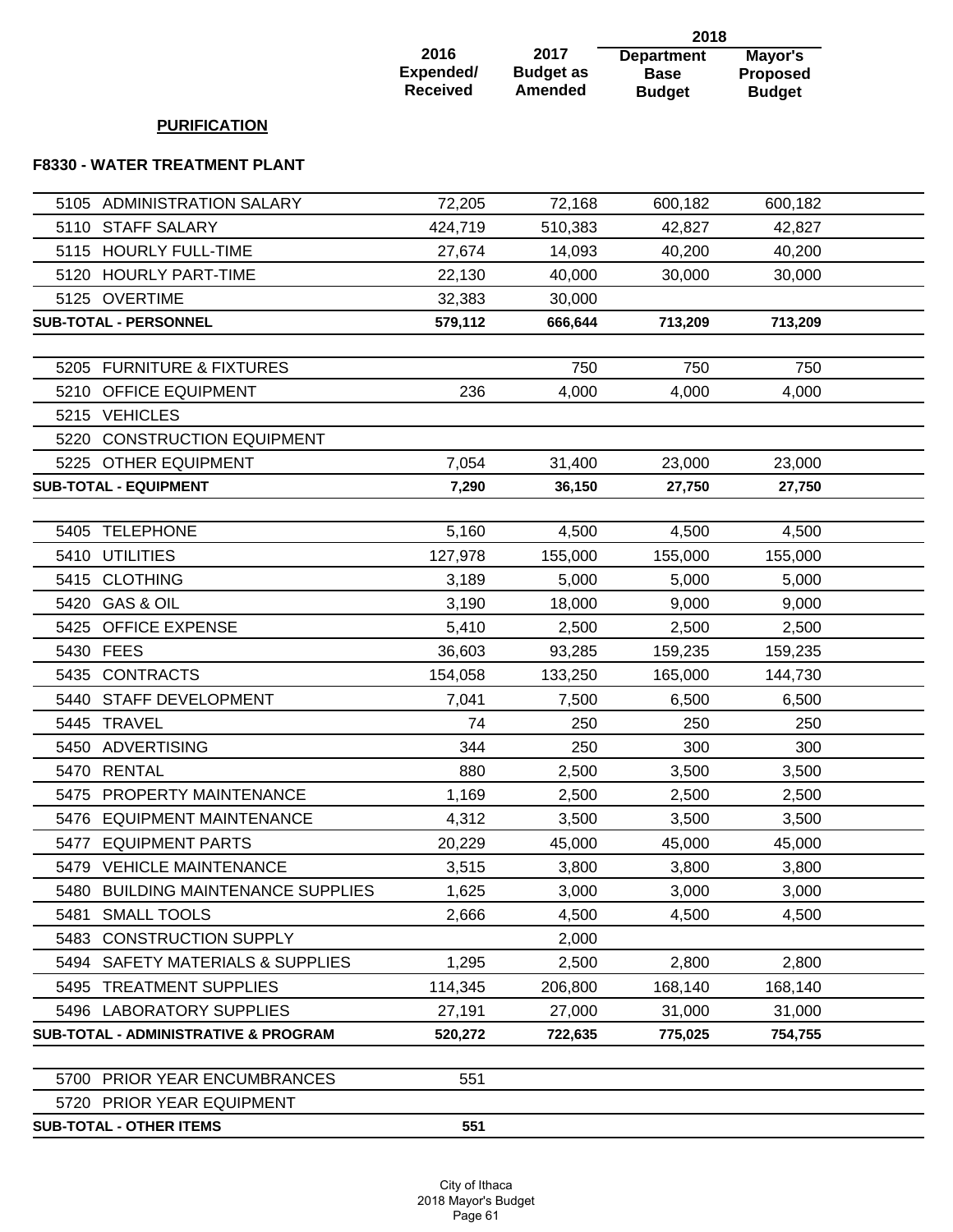|                                                 | 2018                                 |                                     |                                                   |                                      |  |
|-------------------------------------------------|--------------------------------------|-------------------------------------|---------------------------------------------------|--------------------------------------|--|
|                                                 | 2016<br>Expended/<br><b>Received</b> | 2017<br><b>Budget as</b><br>Amended | <b>Department</b><br><b>Base</b><br><b>Budget</b> | Mayor's<br>Proposed<br><b>Budget</b> |  |
| <b>STATE RETIREMENT</b><br>9010                 | 100,587                              | 107,000                             | 106,020                                           | 106,020                              |  |
| <b>SOCIAL SECURITY</b><br>9030                  | 45,864                               | 50,998                              | 54,560                                            | 54,560                               |  |
| <b>WORKERS' COMPENSATION</b><br>9040            | 15,075                               | 35,000                              | 35,938                                            | 35,938                               |  |
| UNEMPLOYMENT INSURANCE<br>9050                  |                                      | 250                                 | 250                                               | 250                                  |  |
| <b>HOSPITAL &amp; MEDICAL INSURANCE</b><br>9060 | 127,476                              | 169,000                             | 175,371                                           | 175,371                              |  |
| <b>DENTAL INSURANCE</b><br>9070                 | 1,454                                | 3,500                               | 3,500                                             | 3,500                                |  |
| DAY CARE ASSISTANCE<br>9080                     |                                      | 100                                 | 50                                                | 50                                   |  |
| <b>SUB-TOTAL - EMPLOYEE BENEFITS</b>            | 290,457                              | 365,848                             | 375,689                                           | 375,689                              |  |
| <b>SERIAL BONDS</b><br>9710                     | 214,691                              | 542,667                             | 757,131                                           | 757,131                              |  |
| <b>INTEREST ON SERIAL BONDS</b><br>9711         | 98,239                               | 886,609                             | 668,576                                           | 668,576                              |  |
| <b>BOND ANTICIPATION NOTES</b><br>9730          | 344,999                              | 112,492                             | 129,913                                           | 129,913                              |  |
| <b>INTEREST ON BANS</b><br>9731                 | 173,806                              | 68,392                              | 119,678                                           | 119,678                              |  |
| <b>SUB-TOTAL - DEBT SERVICE</b>                 | 831,735                              | 1,610,160                           | 1,675,298                                         | 1,675,298                            |  |
| TOTAL WATER TREATMENT PLANT                     | 2,229,417                            | 3,401,437                           | 3,566,971                                         | 3,546,701                            |  |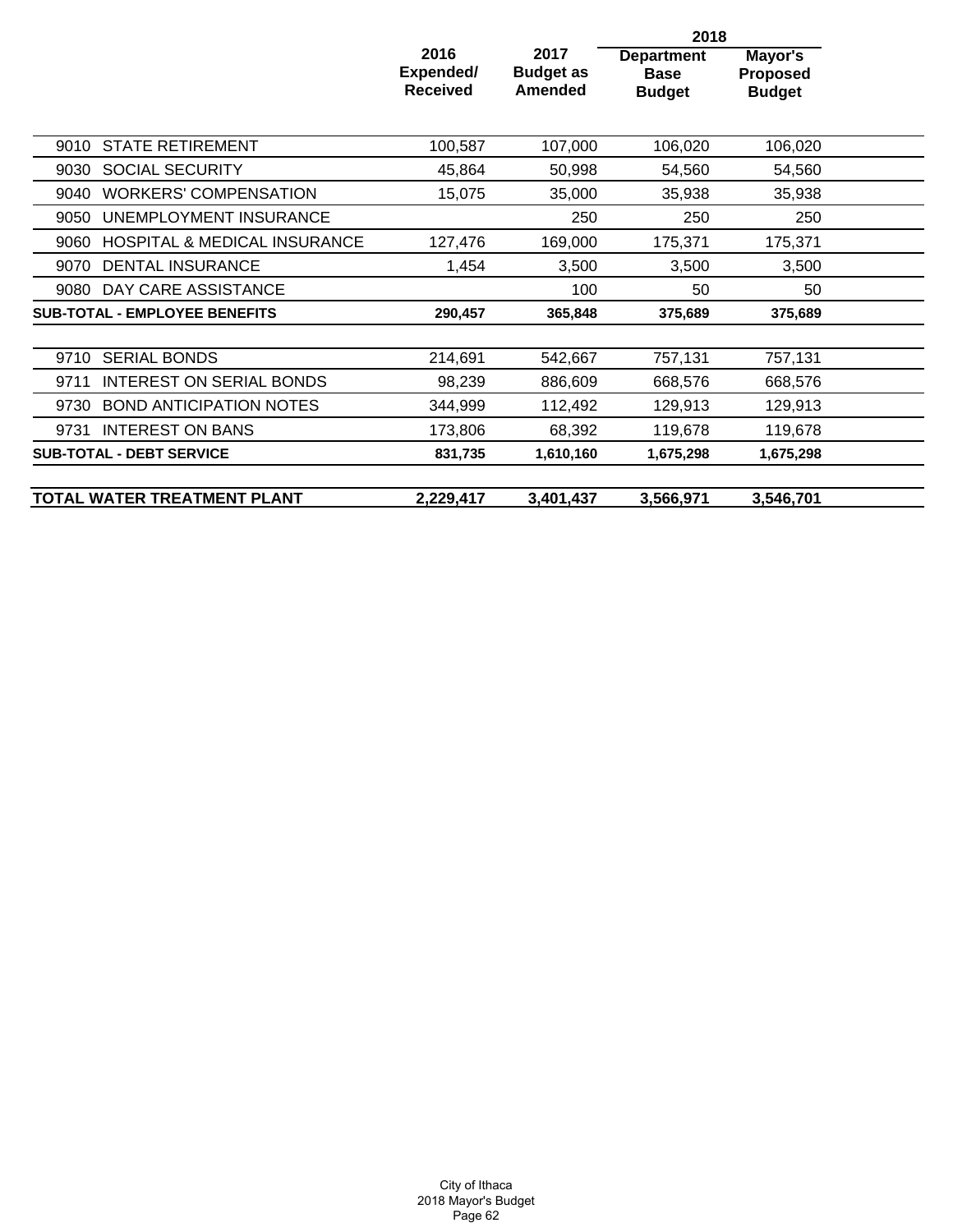|                                                 |                                      |                                     | 2018                                              |                                             |  |
|-------------------------------------------------|--------------------------------------|-------------------------------------|---------------------------------------------------|---------------------------------------------|--|
|                                                 | 2016<br>Expended/<br><b>Received</b> | 2017<br><b>Budget as</b><br>Amended | <b>Department</b><br><b>Base</b><br><b>Budget</b> | Mayor's<br><b>Proposed</b><br><b>Budget</b> |  |
| <b>TRANSMISSION AND DISTRIBUTION</b>            |                                      |                                     |                                                   |                                             |  |
| <b>F8340 - MAINTENANCE OPERATIONS</b>           |                                      |                                     |                                                   |                                             |  |
| 5115 HOURLY FULL-TIME                           |                                      | 339,414                             | 354,337                                           | 354,337                                     |  |
| 5120 HOURLY PART-TIME                           |                                      | 28,000                              | 28,800                                            | 28,800                                      |  |
| 5125 OVERTIME                                   |                                      | 9,264                               | 9,264                                             | 9,264                                       |  |
| <b>SUB-TOTAL - PERSONNEL</b>                    |                                      | 376,678                             | 392,401                                           | 392,401                                     |  |
|                                                 |                                      |                                     |                                                   |                                             |  |
| <b>TELEPHONE</b><br>5405                        |                                      | 1,200                               | 1,200                                             | 1,200                                       |  |
| 5410 UTILITIES                                  |                                      | 16,000                              | 16,000                                            | 16,000                                      |  |
| 5415 CLOTHING                                   |                                      | 4,000                               | 4,000                                             | 4,000                                       |  |
| 5435 CONTRACTS                                  |                                      | 150,000                             | 150,000                                           | 150,000                                     |  |
| 5470 RENTAL                                     |                                      | 500                                 | 500                                               | 500                                         |  |
| 5475 PROPERTY MAINTENANCE                       |                                      | 11,300                              | 11,300                                            | 11,300                                      |  |
| 5476 EQUIPMENT MAINTENANCE                      |                                      | 1,000                               | 1,000                                             | 81,000                                      |  |
| <b>EQUIPMENT PARTS</b><br>5477                  |                                      | 6,000                               | 6,000                                             | 6,000                                       |  |
| <b>SMALL TOOLS</b><br>5481                      |                                      | 2,000                               | 2,000                                             | 2,000                                       |  |
| 5482 SIGNS & BLANKS                             |                                      | 500                                 | 500                                               | 500                                         |  |
| <b>CONSTRUCTION SUPPLY</b><br>5483              |                                      | 63,000                              | 63,000                                            | 63,000                                      |  |
| 5494 SAFETY MATERIALS & SUPPLIES                |                                      | 1,000                               | 1,000                                             | 1,000                                       |  |
| <b>SUB-TOTAL - ADMINISTRATIVE &amp; PROGRAM</b> |                                      | 256,500                             | 256,500                                           | 336,500                                     |  |
| 9010 STATE RETIREMENT                           |                                      | 105,560                             | 104,594                                           | 104,594                                     |  |
| 9030 SOCIAL SECURITY                            |                                      | 28,816                              | 30,019                                            | 30,019                                      |  |
| 9040 WORKERS' COMPENSATION                      |                                      | 90,143                              | 92,554                                            | 92,554                                      |  |
| 9060 HOSPITAL & MEDICAL INSURANCE               |                                      | 74,690                              | 77,495                                            | 77,495                                      |  |
| <b>DENTAL INSURANCE</b><br>9070                 |                                      | 1,400                               | 1,400                                             | 1,400                                       |  |
| 9080 DAY CARE ASSISTANCE                        |                                      | 100                                 | 50                                                | 50                                          |  |
| <b>SUB-TOTAL - EMPLOYEE BENEFITS</b>            |                                      | 300,709                             | 306,112                                           | 306,112                                     |  |
|                                                 |                                      |                                     |                                                   |                                             |  |
| 9710 SERIAL BONDS                               |                                      | 119,118                             | 126,893                                           | 126,893                                     |  |
| <b>INTEREST ON SERIAL BONDS</b><br>9711         |                                      | 97,381                              | 89,846                                            | 89,846                                      |  |
| <b>BOND ANTICIPATION NOTES</b><br>9730          |                                      | 5,535                               | 6,961                                             | 6,961                                       |  |
| <b>INTEREST ON BANS</b><br>9731                 |                                      | 5,376                               | 16,034                                            | 16,034                                      |  |
| <b>SUB-TOTAL - DEBT SERVICE</b>                 |                                      | 227,410                             | 239,734                                           | 239,734                                     |  |
| <b>TOTAL MAINTENANCE OPERATIONS</b>             |                                      | 1,161,297                           | 1,194,747                                         | 1,274,747                                   |  |
|                                                 |                                      |                                     |                                                   |                                             |  |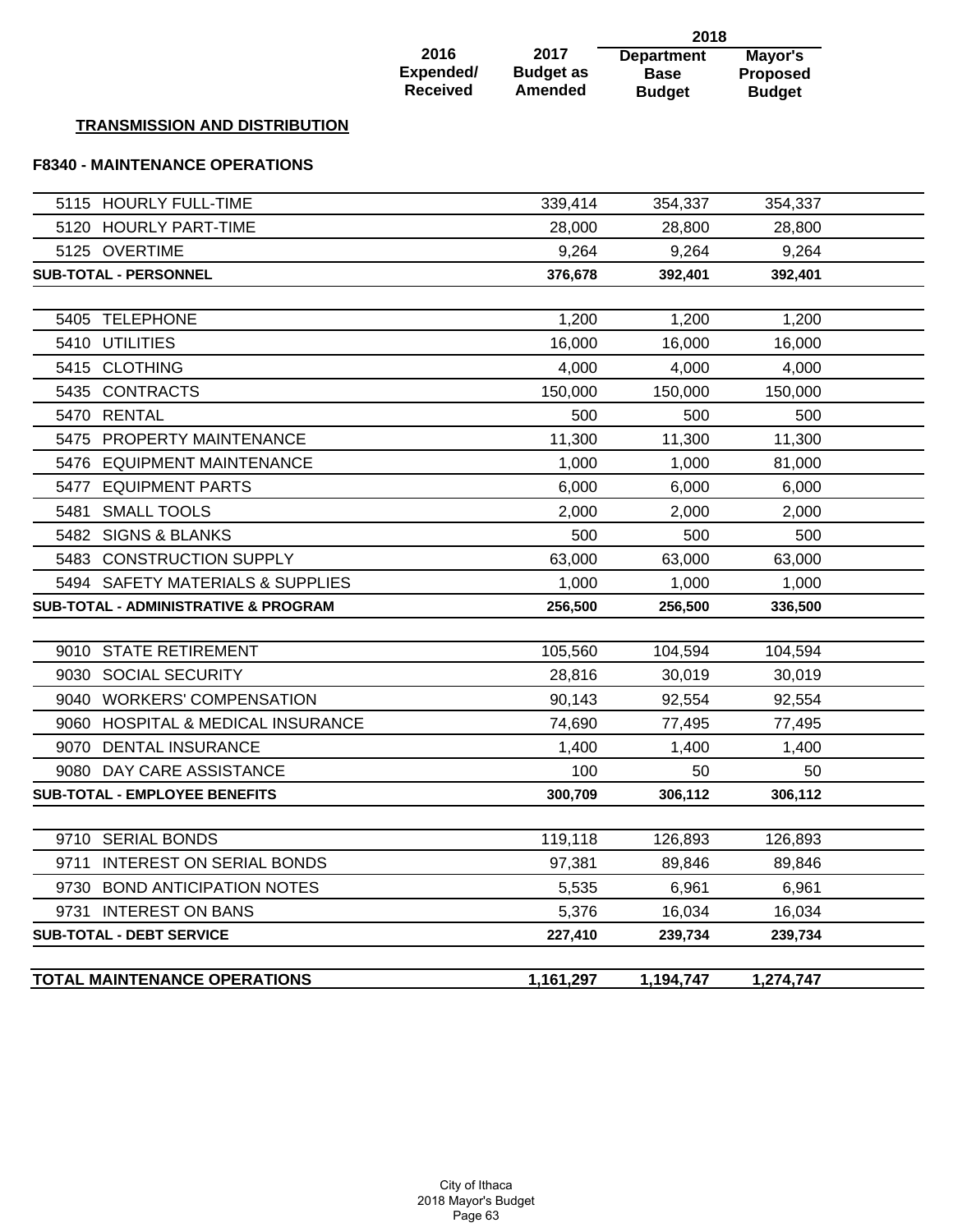|                 |                  | 2018              |                 |  |  |
|-----------------|------------------|-------------------|-----------------|--|--|
| 2016            | 2017             | <b>Department</b> | Mayor's         |  |  |
| Expended/       | <b>Budget as</b> | <b>Base</b>       | <b>Proposed</b> |  |  |
| <b>Received</b> | <b>Amended</b>   | <b>Budget</b>     | <b>Budget</b>   |  |  |

### **F8341 - GENERAL MAINTENANCE-WATER**

|      | 5115 HOURLY FULL-TIME                           | 204,713 |  |
|------|-------------------------------------------------|---------|--|
|      | 5120 HOURLY PART-TIME                           | 28,947  |  |
|      | 5125 OVERTIME                                   | 16,942  |  |
|      | <b>SUB-TOTAL - PERSONNEL</b>                    | 250,602 |  |
|      |                                                 |         |  |
|      | 5415 CLOTHING                                   | 3,376   |  |
|      | 5435 CONTRACTS                                  | 15,654  |  |
|      | 5470 RENTAL                                     |         |  |
|      | 5475 PROPERTY MAINTENANCE                       | 417     |  |
|      | 5481 SMALL TOOLS                                | 822     |  |
|      | 5483 CONSTRUCTION SUPPLY                        | 98,536  |  |
|      | 5494 SAFETY MATERIALS & SUPPLIES                | 1,943   |  |
|      | <b>SUB-TOTAL - ADMINISTRATIVE &amp; PROGRAM</b> | 120,747 |  |
|      |                                                 |         |  |
|      | 9010 STATE RETIREMENT                           | 118,902 |  |
|      | 9030 SOCIAL SECURITY                            | 16,290  |  |
|      | 9040 WORKERS' COMPENSATION                      | 39,179  |  |
|      | 9060 HOSPITAL & MEDICAL INSURANCE               | 64,518  |  |
|      | 9070 DENTAL INSURANCE                           | 1,332   |  |
|      | 9080 DAY CARE ASSISTANCE                        |         |  |
|      | <b>SUB-TOTAL - EMPLOYEE BENEFITS</b>            | 240,222 |  |
|      |                                                 |         |  |
|      | 9710 SERIAL BONDS                               | 113,423 |  |
| 9711 | <b>INTEREST ON SERIAL BONDS</b>                 | 82,458  |  |
|      | 9730 BOND ANTICIPATION NOTES                    | 8,202   |  |
|      | 9731 INTEREST ON BANS                           | 4,800   |  |
|      | <b>SUB-TOTAL - DEBT SERVICE</b>                 | 208,883 |  |
|      |                                                 |         |  |
|      | TOTAL GENERAL MAINTENANCE-WATER                 | 820,454 |  |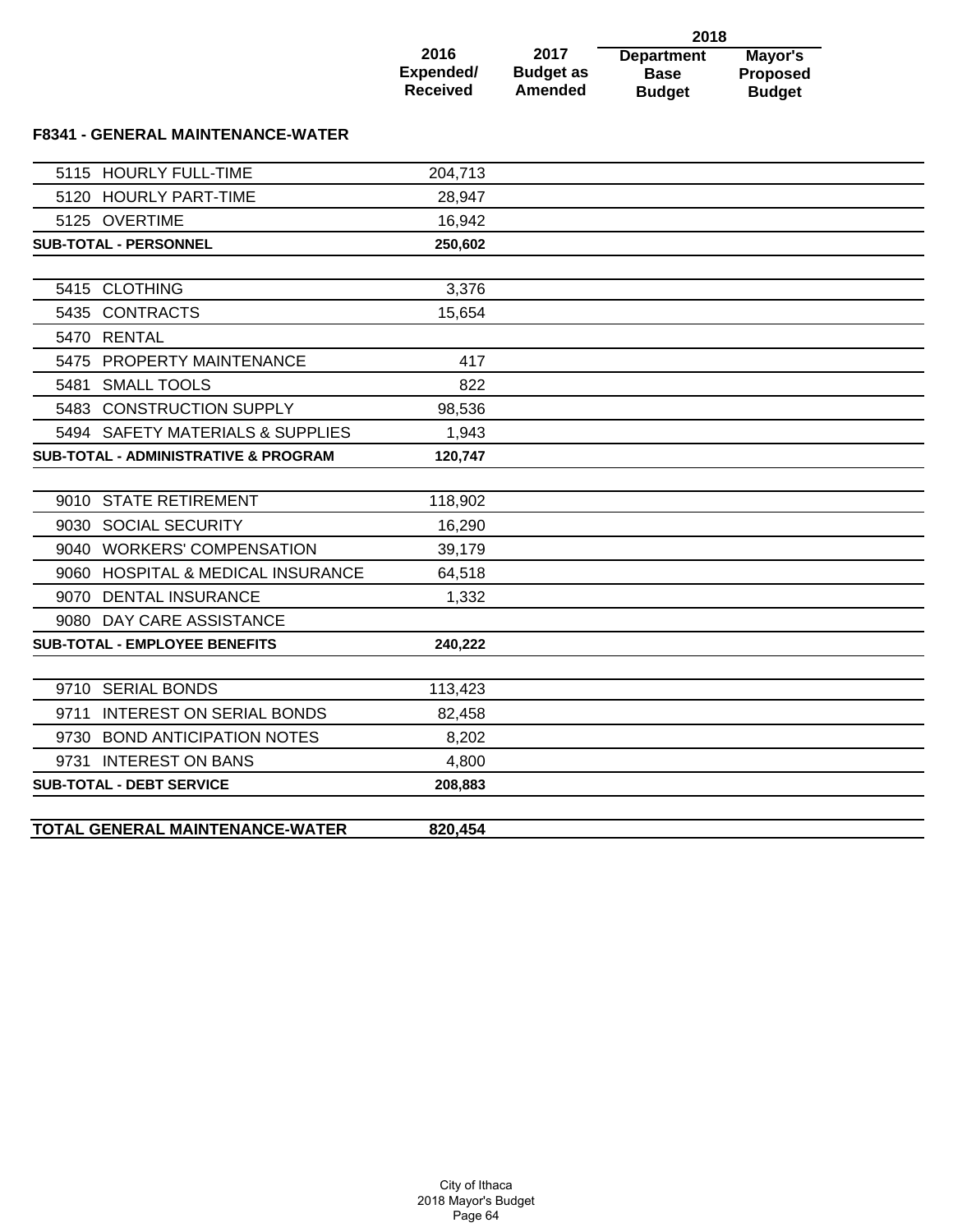|                 |                  | 2018              |                 |  |  |
|-----------------|------------------|-------------------|-----------------|--|--|
| 2016            | 2017             | <b>Department</b> | Mayor's         |  |  |
| Expended/       | <b>Budget as</b> | <b>Base</b>       | <b>Proposed</b> |  |  |
| <b>Received</b> | <b>Amended</b>   | <b>Budget</b>     | <b>Budget</b>   |  |  |

### **F8342 - SERVICE ACCOUNT-WATER**

| <b>SUB-TOTAL - EMPLOYEE BENEFITS</b>                                                | 3,146   |  |
|-------------------------------------------------------------------------------------|---------|--|
| 9040 WORKERS' COMPENSATION                                                          | 6       |  |
| 9030 SOCIAL SECURITY                                                                | 3,140   |  |
|                                                                                     |         |  |
| <b>SUB-TOTAL - ADMINISTRATIVE &amp; PROGRAM</b>                                     | 62,419  |  |
| 5483 CONSTRUCTION SUPPLY                                                            | 62,281  |  |
| 5481 SMALL TOOLS                                                                    |         |  |
| 5475 PROPERTY MAINTENANCE                                                           | 139     |  |
| <b>SUB-TOTAL - PERSONNEL</b>                                                        | 39,646  |  |
| 5125 OVERTIME                                                                       | 2,943   |  |
| 5120 HOURLY PART-TIME                                                               | 5,085   |  |
| 5115 HOURLY FULL-TIME                                                               | 31,618  |  |
| <b>TOTAL SERVICE ACCOUNT-WATER</b><br><b>F8343 - MAINT OF VALVES &amp; HYDRANTS</b> | 105,042 |  |
|                                                                                     |         |  |
| <b>SUB-TOTAL - EMPLOYEE BENEFITS</b>                                                | 4,176   |  |
| 9040 WORKERS' COMPENSATION                                                          | 6       |  |
| 9030 SOCIAL SECURITY                                                                | 4,170   |  |
| SUB-TOTAL - ADMINISTRATIVE & PROGRAM                                                | 48,213  |  |
| 5483 CONSTRUCTION SUPPLY                                                            | 48,213  |  |
| 5475 PROPERTY MAINTENANCE                                                           |         |  |
|                                                                                     |         |  |
| <b>SUB-TOTAL - PERSONNEL</b>                                                        | 52,652  |  |
| 5125 OVERTIME                                                                       | 4,251   |  |
| 5120 HOURLY PART-TIME                                                               | 8,564   |  |
| 5115 HOURLY FULL-TIME                                                               | 39,837  |  |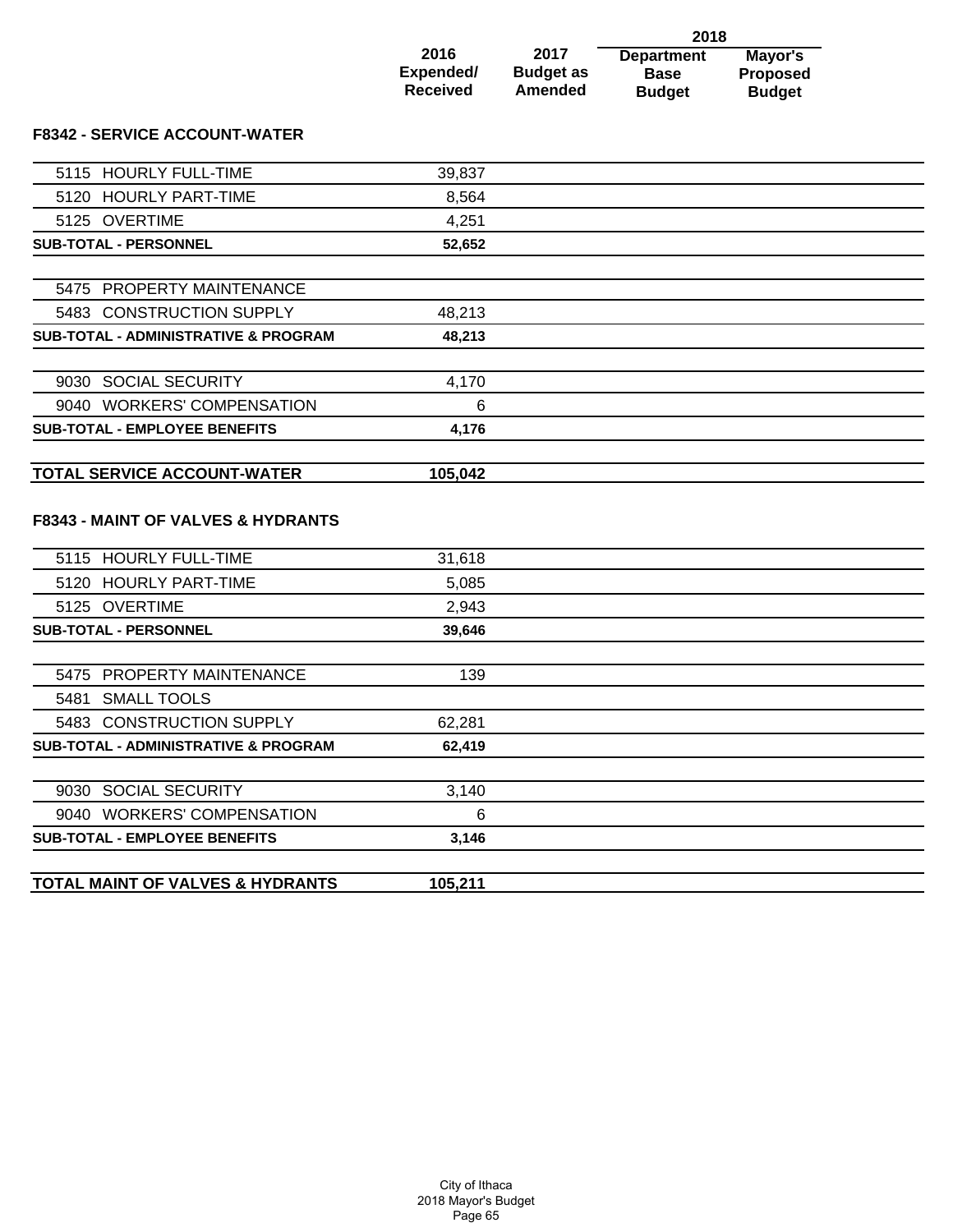|                 |                  | 2018              |                 |  |  |
|-----------------|------------------|-------------------|-----------------|--|--|
| 2016            | 2017             | <b>Department</b> | Mayor's         |  |  |
| Expended/       | <b>Budget as</b> | <b>Base</b>       | <b>Proposed</b> |  |  |
| <b>Received</b> | <b>Amended</b>   | <b>Budget</b>     | <b>Budget</b>   |  |  |

### **F8344 - MAINT OF STANDPIPES**

| 5115 HOURLY FULL-TIME                           | 653    |  |
|-------------------------------------------------|--------|--|
| 5120 HOURLY PART-TIME                           | 2,458  |  |
| 5125 OVERTIME                                   |        |  |
| <b>SUB-TOTAL - PERSONNEL</b>                    | 3,111  |  |
|                                                 |        |  |
| 5410 UTILITIES                                  | 7,324  |  |
| 5475 PROPERTY MAINTENANCE                       | 10,226 |  |
| 5477 EQUIPMENT PARTS                            | 1,452  |  |
| 5482 SIGNS & BLANKS                             | 28     |  |
| <b>SUB-TOTAL - ADMINISTRATIVE &amp; PROGRAM</b> | 19,030 |  |
|                                                 |        |  |
| 9030 SOCIAL SECURITY                            | 246    |  |
| 9040 WORKERS' COMPENSATION                      | 6      |  |
| <b>SUB-TOTAL - EMPLOYEE BENEFITS</b>            | 253    |  |
|                                                 |        |  |
| <b>TOTAL MAINT OF STANDPIPES</b>                | 22,394 |  |
|                                                 |        |  |
| <b>F8345 - FLUSHING WATER MAINS</b>             |        |  |
|                                                 |        |  |
| 5115 HOURLY FULL-TIME                           | 864    |  |
| 5125 OVERTIME                                   | 15,305 |  |
| <b>SUB-TOTAL - PERSONNEL</b>                    | 16,170 |  |
|                                                 |        |  |
| 9030 SOCIAL SECURITY                            | 1,281  |  |
| 9040 WORKERS' COMPENSATION                      | 277    |  |
| <b>SUB-TOTAL - EMPLOYEE BENEFITS</b>            | 1,558  |  |
|                                                 |        |  |
|                                                 |        |  |
| <b>TOTAL FLUSHING WATER MAINS</b>               | 17,728 |  |

| <b>TOTAL HOME &amp; COMMUNITY SERVICES</b><br>6,055,068<br>6,248,735<br>4,903,887<br>6,200,335 |
|------------------------------------------------------------------------------------------------|
|------------------------------------------------------------------------------------------------|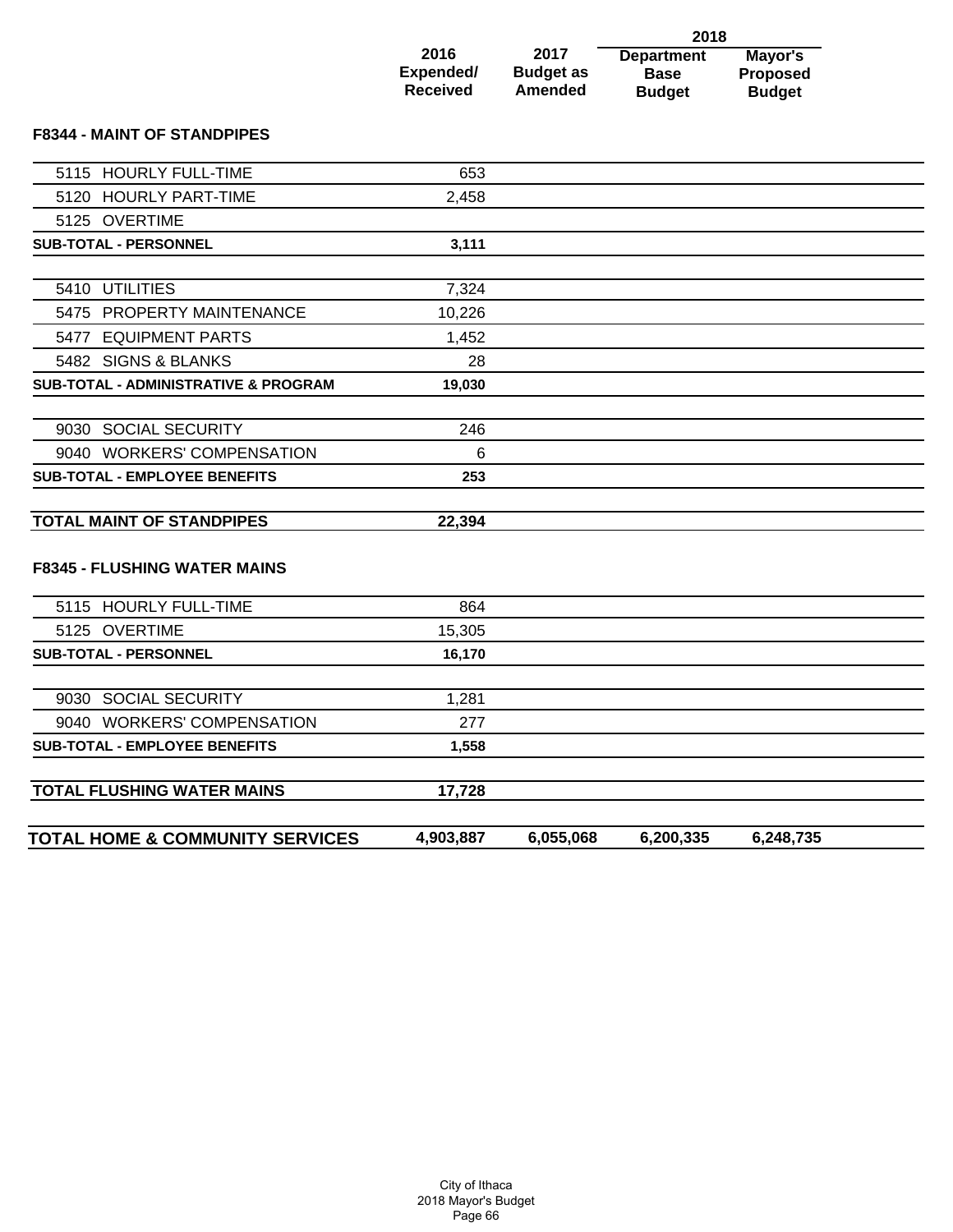|                                                        |                   | 2018                     |                                  |                     |
|--------------------------------------------------------|-------------------|--------------------------|----------------------------------|---------------------|
|                                                        | 2016<br>Expended/ | 2017<br><b>Budget as</b> | <b>Department</b><br><b>Base</b> | Mayor's<br>Proposed |
|                                                        | <b>Received</b>   | <b>Amended</b>           | <b>Budget</b>                    | <b>Budget</b>       |
| <b>EMPLOYEE BENEFITS</b>                               |                   |                          |                                  |                     |
| <b>UNDISTRIBUTED</b>                                   |                   |                          |                                  |                     |
| <b>F9030 - SOCIAL SECURITY</b>                         |                   |                          |                                  |                     |
| 9030 SOCIAL SECURITY                                   |                   |                          |                                  |                     |
| <b>SUB-TOTAL - EMPLOYEE BENEFITS</b>                   |                   |                          |                                  |                     |
| <b>TOTAL SOCIAL SECURITY</b>                           |                   |                          |                                  |                     |
| <b>TOTAL EMPLOYEE BENEFITS</b>                         |                   |                          |                                  |                     |
| <b>GRAND TOTAL WATER FUND</b><br><b>APPROPRIATIONS</b> | 5,005,421         | 6,222,900                | 6,425,467                        | 6,473,867           |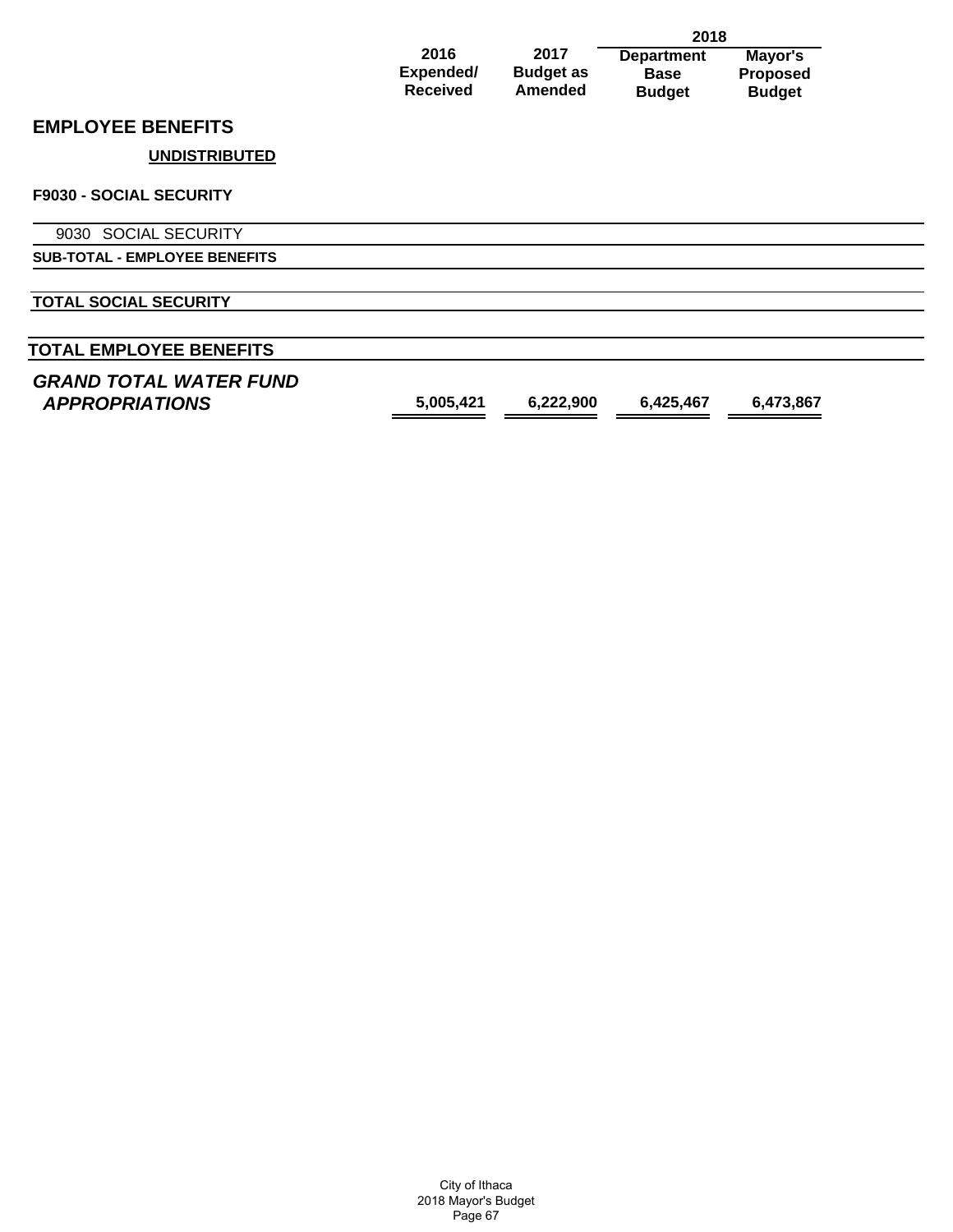# *SCHEDULE OF SEWER FUND APPROPRIATIONS*

|                                           |                                      |                                            | 2018                                              |                                             |  |
|-------------------------------------------|--------------------------------------|--------------------------------------------|---------------------------------------------------|---------------------------------------------|--|
|                                           | 2016<br>Expended/<br><b>Received</b> | 2017<br><b>Budget as</b><br><b>Amended</b> | <b>Department</b><br><b>Base</b><br><b>Budget</b> | Mayor's<br><b>Proposed</b><br><b>Budget</b> |  |
| <b>GENERAL GOVERNMENT SUPPORT</b>         |                                      |                                            |                                                   |                                             |  |
| <b>SPECIAL ITEMS</b>                      |                                      |                                            |                                                   |                                             |  |
| <b>G1910 - UNDISTRIBUTED INSURANCE</b>    |                                      |                                            |                                                   |                                             |  |
| 5000 MISCELLANEOUS EXPENSE                | 122,317                              | 154,000                                    | 178,650                                           | 178,650                                     |  |
| <b>SUB-TOTAL - OTHER ITEMS</b>            | 122,317                              | 154,000                                    | 178,650                                           | 178,650                                     |  |
| TOTAL UNDISTRIBUTED INSURANCE             | 122,317                              | 154,000                                    | 178,650                                           | 178,650                                     |  |
| <b>G1920 - MUNICIPAL ASSOCIATION DUES</b> |                                      |                                            |                                                   |                                             |  |
| 5000 MISCELLANEOUS EXPENSE                | 707                                  | 728                                        | 728                                               | 728                                         |  |
| <b>SUB-TOTAL - OTHER ITEMS</b>            | 707                                  | 728                                        | 728                                               | 728                                         |  |
| <b>TOTAL MUNICIPAL ASSOCIATION DUES</b>   | 707                                  | 728                                        | 728                                               | 728                                         |  |
| <b>G1990 - CONTINGENT ACCOUNT</b>         |                                      |                                            |                                                   |                                             |  |
| 5000 MISCELLANEOUS EXPENSE                |                                      | 40,000                                     | 40,000                                            | 40,000                                      |  |
| <b>SUB-TOTAL - OTHER ITEMS</b>            |                                      | 40,000                                     | 40,000                                            | 40,000                                      |  |
| TOTAL CONTINGENT ACCOUNT                  |                                      | 40,000                                     | 40,000                                            | 40,000                                      |  |
| TOTAL GENERAL GOVERNMENT SUPPORT          | 123,024                              | 194,728                                    | 219,378                                           | 219,378                                     |  |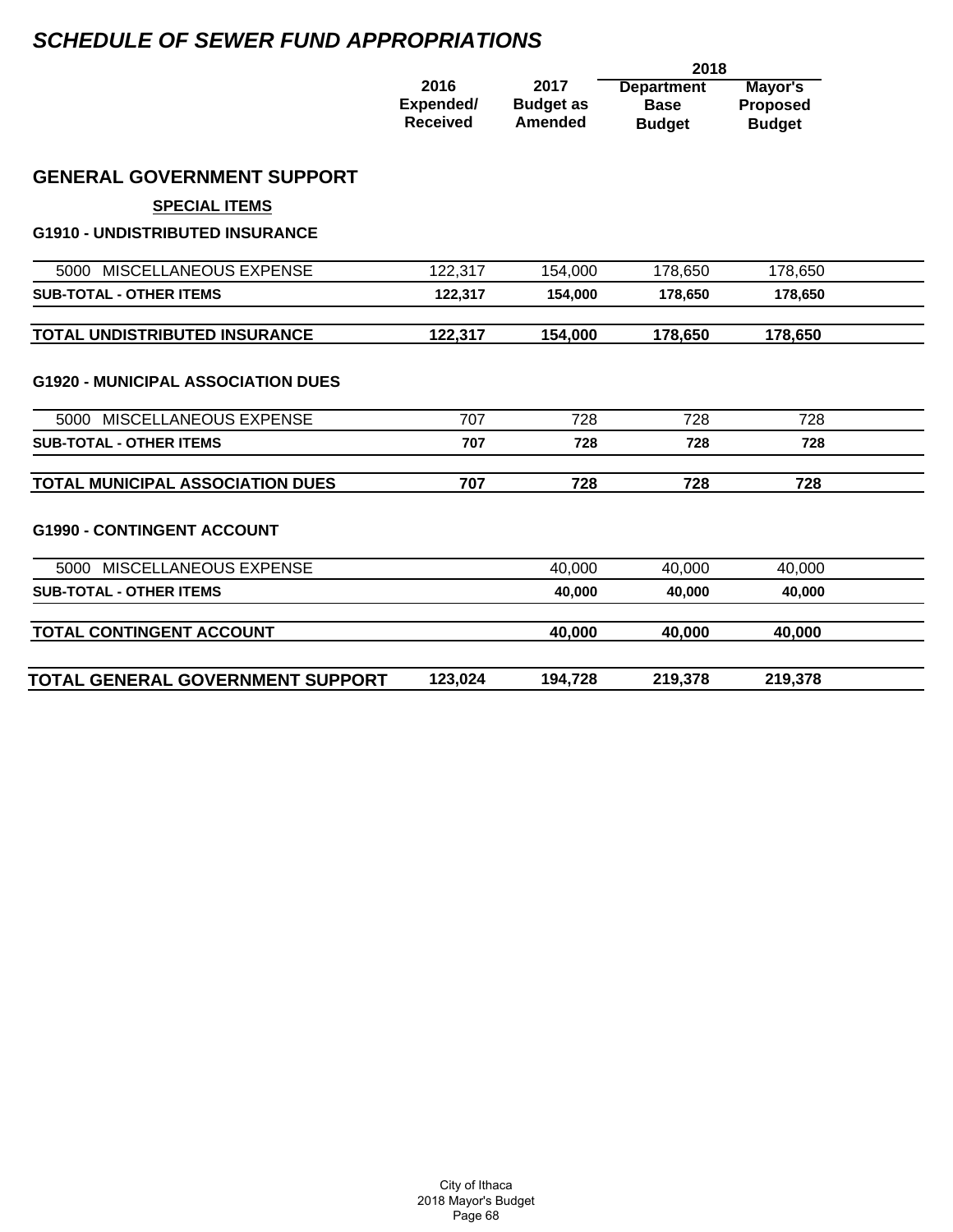| 2016            | 2017             |
|-----------------|------------------|
| Expended/       | <b>Budget as</b> |
| <b>Received</b> | <b>Amended</b>   |

**Department Base Budget 2018 Mayor's Proposed Budget**

# **HOME & COMMUNITY SERVICES**

## **SEWER ADMINISTRATION**

### **G8111 - SEWER ADMINISTRATION**

| 5105 ADMINISTRATION SALARY           | 140,336 | 77,277  | 77,897  | 77,897  |  |
|--------------------------------------|---------|---------|---------|---------|--|
| 5110 STAFF SALARY                    | 302,585 | 433,162 | 408,092 | 408,092 |  |
| 5115 HOURLY FULL-TIME                | 117     |         |         |         |  |
| 5120 HOURLY PART-TIME                | 69      |         |         |         |  |
| 5125 OVERTIME                        | 10,106  | 900     | 900     | 900     |  |
| <b>SUB-TOTAL - PERSONNEL</b>         | 453,213 | 511,339 | 486,889 | 486,889 |  |
|                                      |         |         |         |         |  |
| 5210 OFFICE EQUIPMENT                |         | 7,200   | 7,200   | 7,200   |  |
| 5225 OTHER EQUIPMENT                 | 41,501  | 18,900  | 18,900  | 18,900  |  |
| <b>SUB-TOTAL - EQUIPMENT</b>         | 41,501  | 26,100  | 26,100  | 26,100  |  |
| 5405 TELEPHONE                       | 5,280   | 6,000   | 6,000   | 6,000   |  |
| 5415 CLOTHING                        |         | 300     | 300     | 300     |  |
| 5425 OFFICE EXPENSE                  | 4,338   | 5,000   | 5,000   | 5,000   |  |
| 5430 FEES                            | 7,421   | 1,500   | 1,500   | 1,500   |  |
| 5435 CONTRACTS                       | 1,137   | 11,000  | 11,000  | 9,000   |  |
| 5440 STAFF DEVELOPMENT               | 5,091   | 14,000  | 14,000  | 14,000  |  |
| 5445 TRAVEL                          | 98      | 150     | 150     | 150     |  |
| 5450 ADVERTISING                     | 36      | 450     | 450     | 450     |  |
| 5460 PROGRAM SUPPLIES                |         | 200     | 200     | 200     |  |
| 5476 EQUIPMENT MAINTENANCE           | 162     | 2,600   | 2,600   | 2,600   |  |
| 5477 EQUIPMENT PARTS                 | 152     | 500     | 500     | 500     |  |
| 5494 SAFETY MATERIALS & SUPPLIES     | 200     | 850     | 850     | 850     |  |
| SUB-TOTAL - ADMINISTRATIVE & PROGRAM | 23,915  | 42,550  | 42,550  | 40,550  |  |
|                                      |         |         |         |         |  |
| 9010 STATE RETIREMENT                | 64,892  | 83,400  | 82,633  | 82,633  |  |
| 9030 SOCIAL SECURITY                 | 36,055  | 39,857  | 37,247  | 37,247  |  |
| 9040 WORKERS' COMPENSATION           | 20,718  | 27,000  | 27,724  | 27,724  |  |
| 9050 UNEMPLOYMENT INSURANCE          |         | 1,000   | 1,000   | 1,000   |  |
| 9060 HOSPITAL & MEDICAL INSURANCE    | 116,877 | 125,000 | 129,705 | 129,705 |  |
| 9070 DENTAL INSURANCE                | 2,643   | 3,360   | 3,360   | 3,360   |  |
| 9080 DAY CARE ASSISTANCE             |         | 100     | 50      | 50      |  |
| <b>SUB-TOTAL - EMPLOYEE BENEFITS</b> | 241,185 | 279,717 | 281,719 | 281,719 |  |
|                                      |         |         |         |         |  |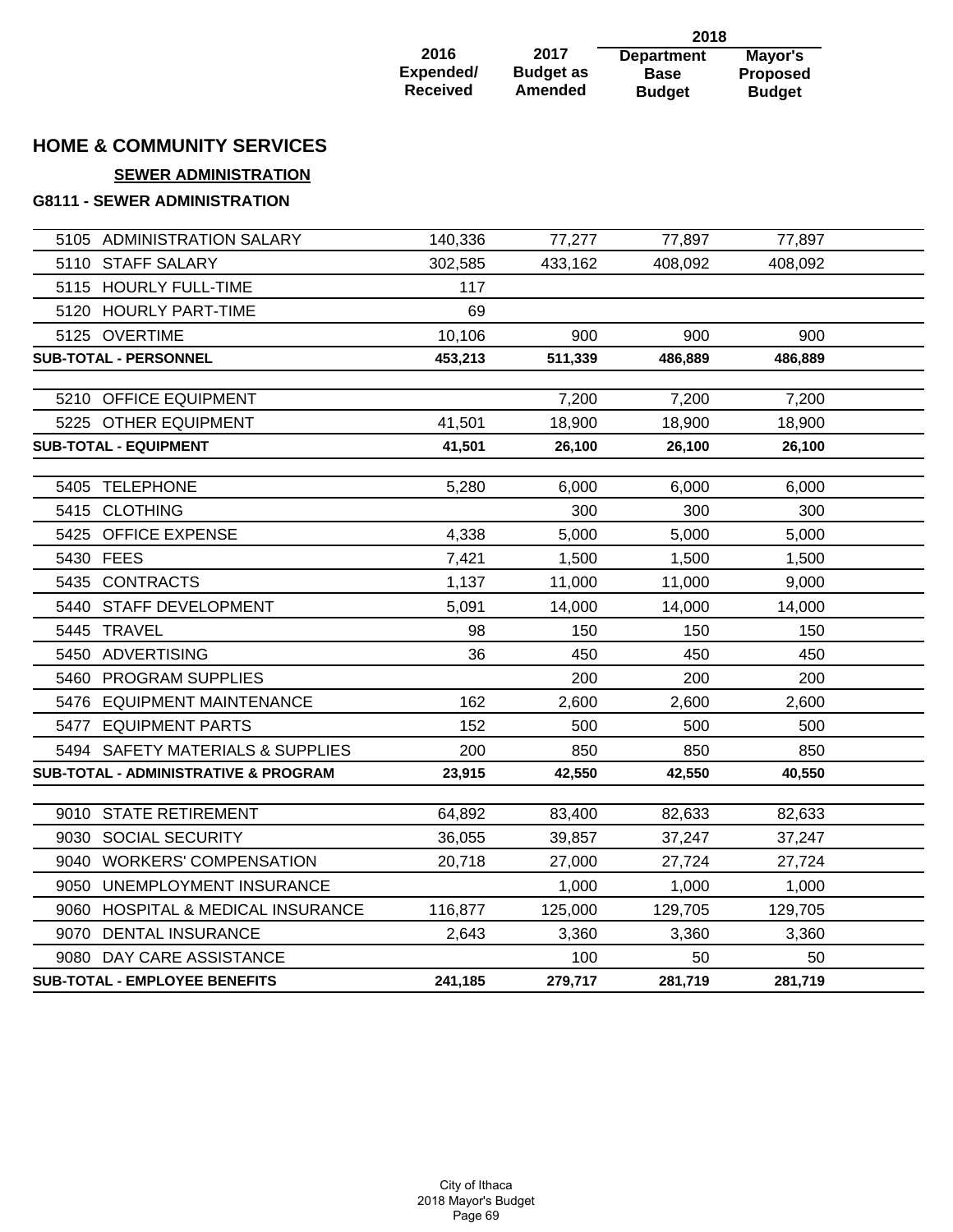|                                                 |                                      | 2018                                |                                                   |                                             |  |
|-------------------------------------------------|--------------------------------------|-------------------------------------|---------------------------------------------------|---------------------------------------------|--|
|                                                 | 2016<br>Expended/<br><b>Received</b> | 2017<br><b>Budget as</b><br>Amended | <b>Department</b><br><b>Base</b><br><b>Budget</b> | Mayor's<br><b>Proposed</b><br><b>Budget</b> |  |
| <b>CAPITAL LEASE PRINCIPAL</b><br>9785          | 105,260                              | 108,062                             | 109,492                                           | 109,492                                     |  |
| <b>CAPITAL LEASE INTEREST</b><br>9786           | 24,580                               | 21,778                              | 18,897                                            | 18,897                                      |  |
| 9795 PAYING AGENTS FEES                         | 537                                  |                                     |                                                   |                                             |  |
| <b>SUB-TOTAL - DEBT SERVICE</b>                 | 130,377                              | 129,840                             | 128,389                                           | 128,389                                     |  |
| <b>TOTAL SEWER ADMINISTRATION</b>               | 890,191                              | 989,546                             | 965,647                                           | 963.647                                     |  |
| <b>G8112 - GENERAL FUND SERVICES-SEWER</b>      |                                      |                                     |                                                   |                                             |  |
| 5435 CONTRACTS                                  | 351,592                              | 330,000                             | 330,000                                           | 321,600                                     |  |
| <b>SUB-TOTAL - ADMINISTRATIVE &amp; PROGRAM</b> | 351,592                              | 330,000                             | 330,000                                           | 321,600                                     |  |
| TOTAL GENERAL FUND SERVICES-SEWER               | 351,592                              | 330,000                             | 330,000                                           | 321,600                                     |  |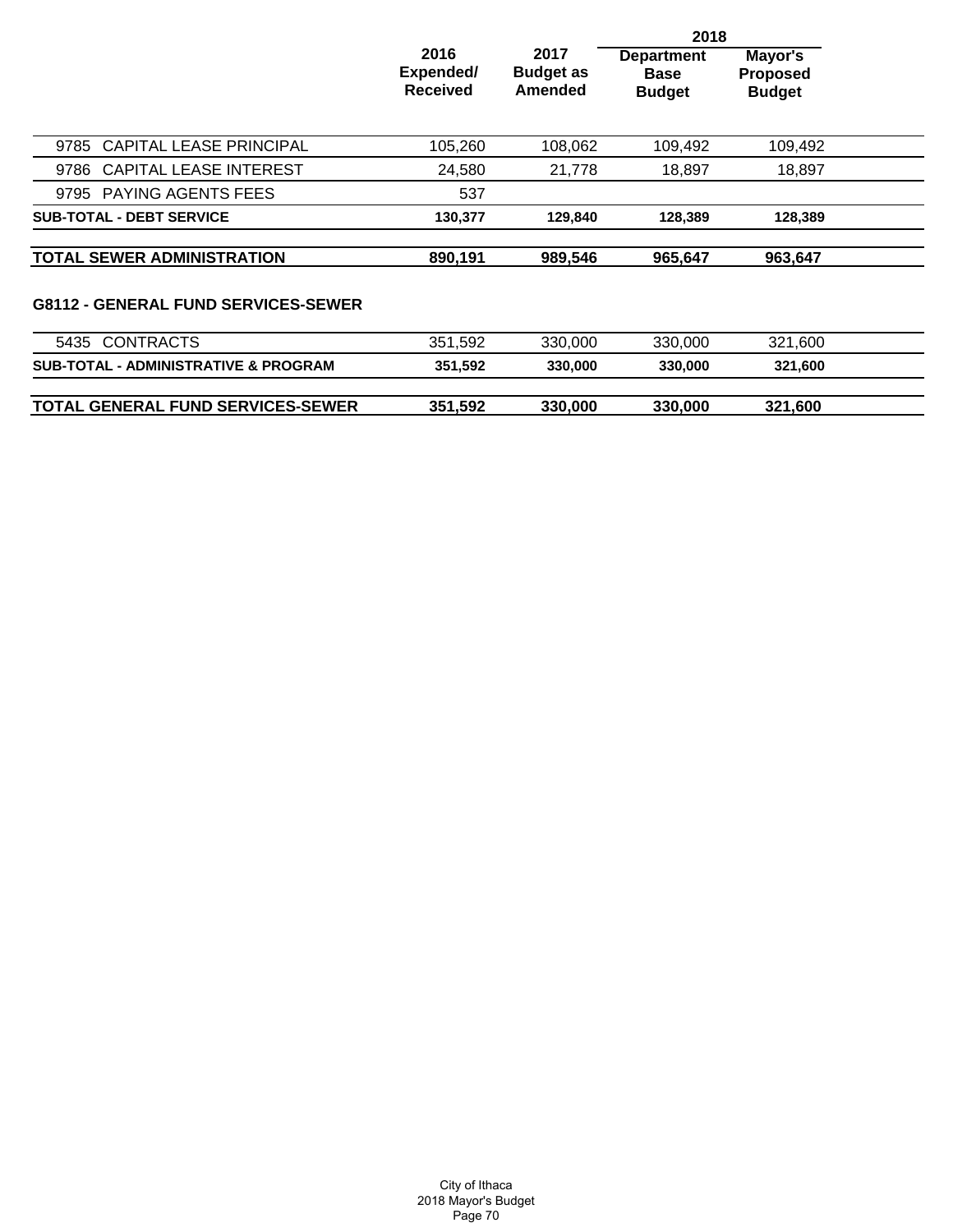|      |                                                 |                                      | 2018                                       |                                                   |                                             |  |
|------|-------------------------------------------------|--------------------------------------|--------------------------------------------|---------------------------------------------------|---------------------------------------------|--|
|      |                                                 | 2016<br>Expended/<br><b>Received</b> | 2017<br><b>Budget as</b><br><b>Amended</b> | <b>Department</b><br><b>Base</b><br><b>Budget</b> | Mayor's<br><b>Proposed</b><br><b>Budget</b> |  |
|      | <b>G8113 - CENTRAL OFFICE OPERATIONS</b>        |                                      |                                            |                                                   |                                             |  |
|      | 5110 STAFF SALARY                               |                                      | 165,617                                    | 166,888                                           | 166,888                                     |  |
| 5115 | <b>HOURLY FULL-TIME</b>                         |                                      | 70,921                                     | 40,753                                            | 40,753                                      |  |
| 5115 | <b>HOURLY PART-TIME</b>                         |                                      | 9,672                                      |                                                   |                                             |  |
|      | 5125 OVERTIME                                   |                                      | 840                                        | 840                                               | 840                                         |  |
|      | <b>SUB-TOTAL - PERSONNEL</b>                    |                                      | 247,050                                    | 208,481                                           | 208,481                                     |  |
|      | 5210 OFFICE EQUIPMENT                           |                                      | 1,800                                      | 1,800                                             | 1,800                                       |  |
|      | 5215 VEHICLES                                   |                                      | 72,000                                     | 13,000                                            | 13,000                                      |  |
|      | 5220 CONSTRUCTION EQUIPMENT                     |                                      | 14,400                                     | 14,400                                            | 14,400                                      |  |
|      | 5225 OTHER EQUIPMENT                            |                                      | 39,000                                     | 39,000                                            | 39,000                                      |  |
|      | <b>SUB-TOTAL - EQUIPMENT</b>                    |                                      | 127,200                                    | 68,200                                            | 68,200                                      |  |
| 5410 | <b>UTILITIES</b>                                |                                      | 28,000                                     | 28,000                                            | 28,000                                      |  |
|      | 5415 CLOTHING                                   |                                      | 900                                        | 900                                               | 900                                         |  |
|      | 5420 GAS & OIL                                  |                                      | 50,000                                     | 50,000                                            | 50,000                                      |  |
| 5425 | <b>OFFICE EXPENSE</b>                           |                                      | 700                                        | 700                                               | 700                                         |  |
|      | 5430 FEES                                       |                                      | 20,600                                     | 20,600                                            | 20,600                                      |  |
|      | 5435 CONTRACTS                                  |                                      | 4,000                                      | 43,000                                            | 43,000                                      |  |
| 5440 | STAFF DEVELOPMENT                               |                                      | 1,900                                      | 1,900                                             | 1,900                                       |  |
| 5445 | <b>TRAVEL</b>                                   |                                      | 250                                        | 250                                               | 250                                         |  |
|      | 5450 ADVERTISING                                |                                      | 300                                        | 300                                               | 300                                         |  |
|      | 5470 RENTAL                                     |                                      | 300                                        | 300                                               | 300                                         |  |
| 5475 | PROPERTY MAINTENANCE                            |                                      | 4,000                                      | 4,000                                             | 4,000                                       |  |
|      | 5476 EQUIPMENT MAINTENANCE                      |                                      | 31,400                                     | 31,400                                            | 31,400                                      |  |
| 5477 | <b>EQUIPMENT PARTS</b>                          |                                      | 21,150                                     | 21,150                                            | 21,150                                      |  |
| 5480 | <b>BUILDING MAINTENANCE SUPPLIES</b>            |                                      | 3,000                                      | 3,000                                             | 3,000                                       |  |
| 5481 | <b>SMALL TOOLS</b>                              |                                      | 5,100                                      | 5,100                                             | 5,100                                       |  |
|      | 5496 LABORATORY SUPPLIES                        |                                      | 250                                        | 250                                               | 250                                         |  |
|      | <b>SUB-TOTAL - ADMINISTRATIVE &amp; PROGRAM</b> |                                      | 171,850                                    | 210,850                                           | 210,850                                     |  |
|      | 9010 STATE RETIREMENT                           |                                      | 37,980                                     | 37,631                                            | 37,631                                      |  |
|      | 9030 SOCIAL SECURITY                            |                                      | 18,159                                     | 15,949                                            | 15,949                                      |  |
|      | 9040 WORKERS' COMPENSATION                      |                                      | 11,870                                     | 12,188                                            | 12,188                                      |  |
|      | 9060 HOSPITAL & MEDICAL INSURANCE               |                                      | 42,700                                     | 44,306                                            | 44,306                                      |  |
|      | 9070 DENTAL INSURANCE                           |                                      | 800                                        | 800                                               | 800                                         |  |
|      | <b>SUB-TOTAL - EMPLOYEE BENEFITS</b>            |                                      | 111,509                                    | 110,874                                           | 110,874                                     |  |
|      | TOTAL CENTRAL OFFICE OPERATIONS                 |                                      | 657,609                                    | 598,405                                           | 598,405                                     |  |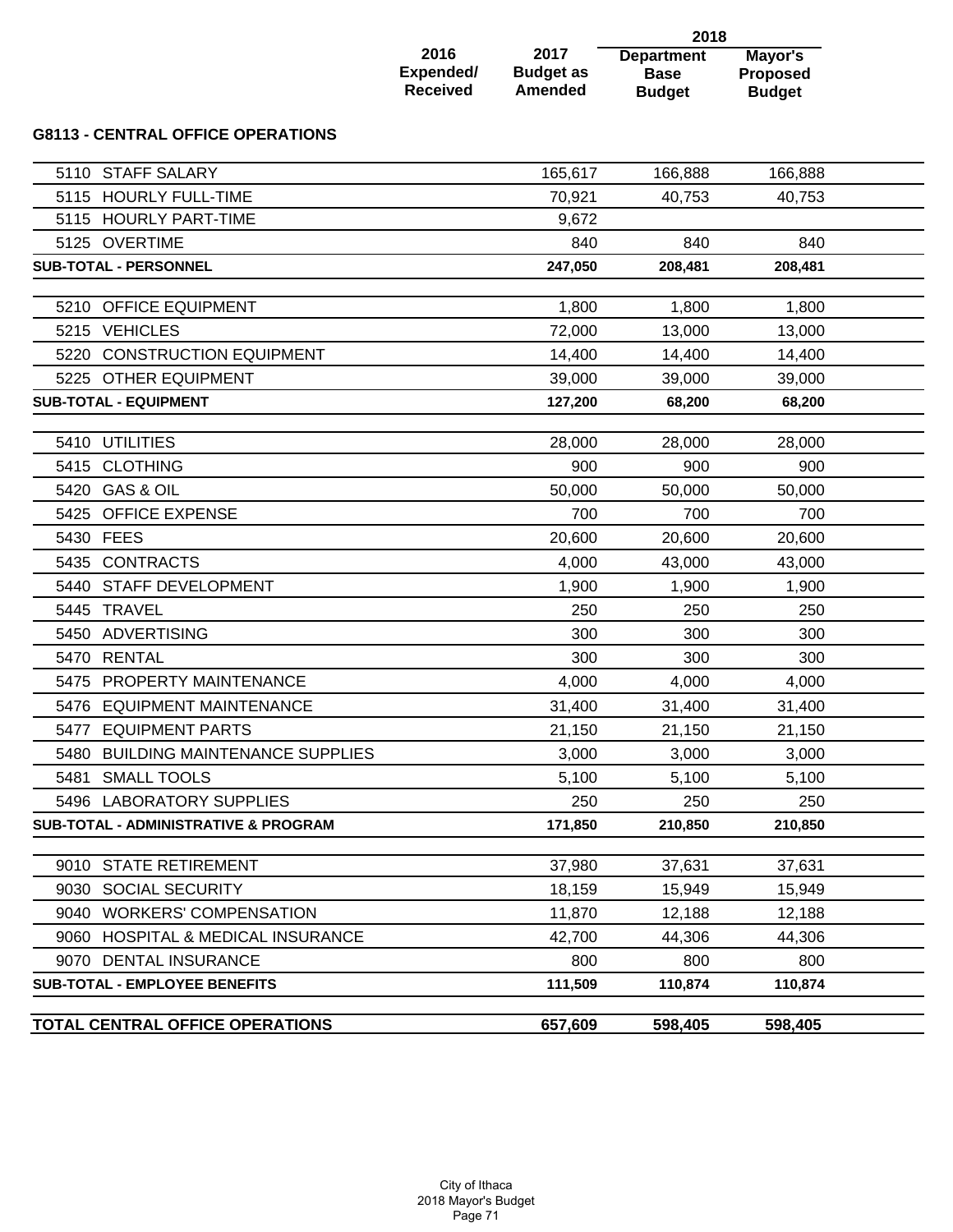|                                                 |                                      |                                            | 2018                                              |                                             |
|-------------------------------------------------|--------------------------------------|--------------------------------------------|---------------------------------------------------|---------------------------------------------|
|                                                 | 2016<br>Expended/<br><b>Received</b> | 2017<br><b>Budget as</b><br><b>Amended</b> | <b>Department</b><br><b>Base</b><br><b>Budget</b> | Mayor's<br><b>Proposed</b><br><b>Budget</b> |
| <b>G8114 - METER SECTION-SEWER</b>              |                                      |                                            |                                                   |                                             |
| <b>STAFF SALARY</b><br>5110                     | 57,348                               |                                            |                                                   |                                             |
| 5125 OVERTIME                                   | 403                                  |                                            |                                                   |                                             |
| <b>SUB-TOTAL - PERSONNEL</b>                    | 57,751                               |                                            |                                                   |                                             |
| 5210 OFFICE EQUIPMENT                           |                                      |                                            |                                                   |                                             |
| 5225 OTHER EQUIPMENT                            | 44,518                               |                                            |                                                   |                                             |
| <b>SUB-TOTAL - EQUIPMENT</b>                    | 44,518                               |                                            |                                                   |                                             |
|                                                 |                                      |                                            |                                                   |                                             |
| 5415 CLOTHING                                   | 48                                   |                                            |                                                   |                                             |
| OFFICE EXPENSE<br>5425                          | 608                                  |                                            |                                                   |                                             |
| 5430 FEES                                       | 996                                  |                                            |                                                   |                                             |
| <b>STAFF DEVELOPMENT</b><br>5440                | 790                                  |                                            |                                                   |                                             |
| <b>TRAVEL</b><br>5445                           |                                      |                                            |                                                   |                                             |
| ADVERTISING<br>5450                             |                                      |                                            |                                                   |                                             |
| 5470 RENTAL                                     |                                      |                                            |                                                   |                                             |
| <b>EQUIPMENT MAINTENANCE</b><br>5476            | 1,564                                |                                            |                                                   |                                             |
| 5477 EQUIPMENT PARTS                            | 236                                  |                                            |                                                   |                                             |
| <b>SMALL TOOLS</b><br>5481                      | 327                                  |                                            |                                                   |                                             |
| 5496 LABORATORY SUPPLIES                        | 14                                   |                                            |                                                   |                                             |
| <b>SUB-TOTAL - ADMINISTRATIVE &amp; PROGRAM</b> | 4,584                                |                                            |                                                   |                                             |
|                                                 |                                      |                                            |                                                   |                                             |
| 9010 STATE RETIREMENT                           | 8,327                                |                                            |                                                   |                                             |
| 9030 SOCIAL SECURITY                            | 4,594                                |                                            |                                                   |                                             |
| 9040 WORKERS' COMPENSATION                      | 1,651                                |                                            |                                                   |                                             |
| 9060 HOSPITAL & MEDICAL INSURANCE               | 29.462                               |                                            |                                                   |                                             |

| <b>TOTAL METER SECTION-SEWER</b> | 140 |  |
|----------------------------------|-----|--|
|                                  |     |  |

9070 DENTAL INSURANCE 252 **SUB-TOTAL - EMPLOYEE BENEFITS 44,287**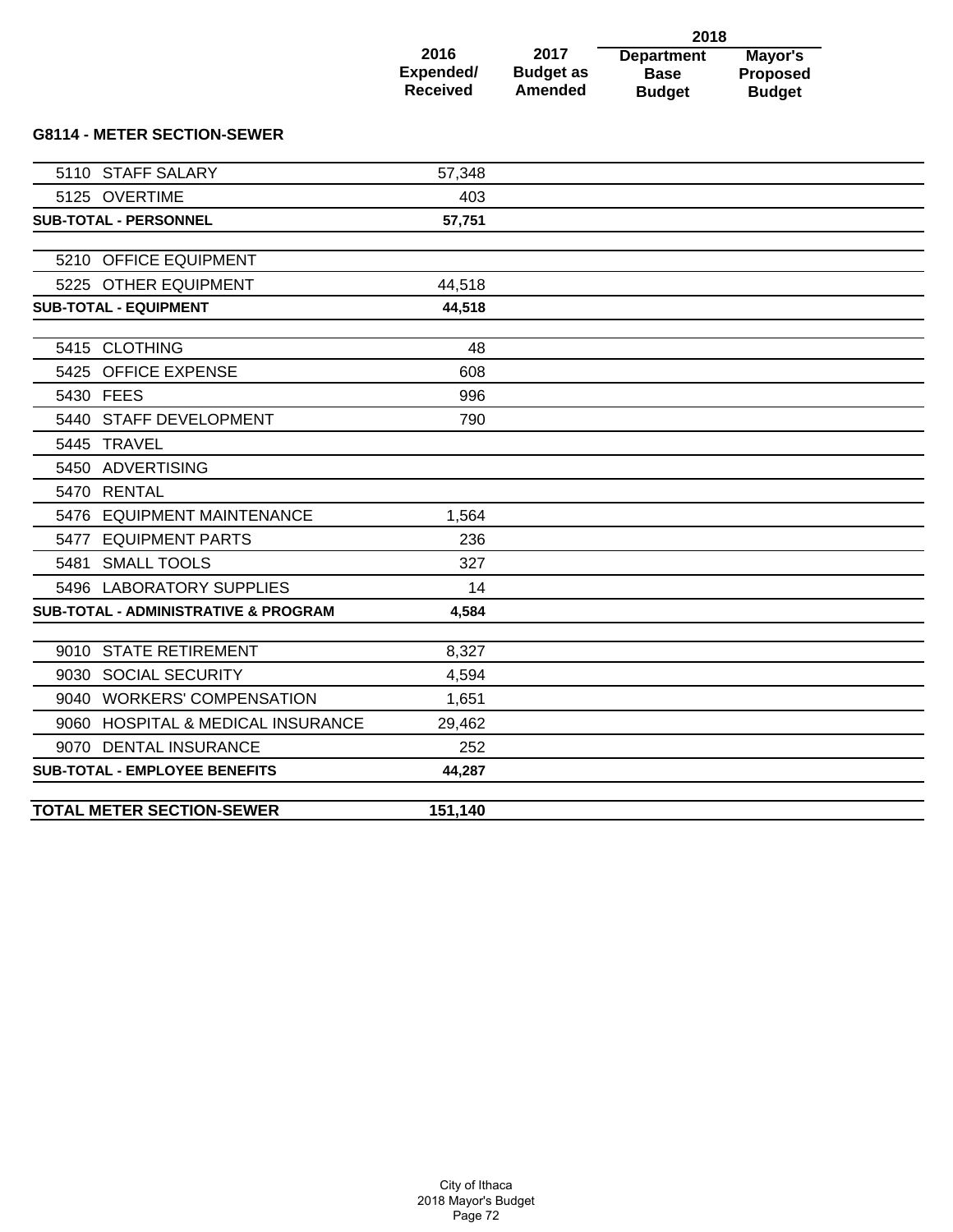|                              |                             | 2018                         |                                  |
|------------------------------|-----------------------------|------------------------------|----------------------------------|
| 2016                         | 2017                        | <b>Department</b>            | Mayor's                          |
| Expended/<br><b>Received</b> | <b>Budget as</b><br>Amended | <b>Base</b><br><b>Budget</b> | <b>Proposed</b><br><b>Budget</b> |
|                              |                             |                              |                                  |

### **G8115 - BUILDINGS & YARD-SEWER**

| 5115 HOURLY FULL-TIME                           | 118,827        |  |
|-------------------------------------------------|----------------|--|
| 5120 HOURLY PART-TIME                           | 21,922         |  |
| 5125 OVERTIME                                   | 76             |  |
| <b>SUB-TOTAL - PERSONNEL</b>                    | 140,825        |  |
|                                                 |                |  |
| 5410 UTILITIES                                  | 14,915         |  |
| 5435 CONTRACTS                                  | 5,129          |  |
| 5475 PROPERTY MAINTENANCE                       | 5,123          |  |
| 5476 EQUIPMENT MAINTENANCE                      | $\overline{7}$ |  |
| 5477 EQUIPMENT PARTS                            | 407            |  |
| 5480 BUILDING MAINTENANCE SUPPLIES              | 5,997          |  |
| 5481 SMALL TOOLS                                | 275            |  |
| <b>SUB-TOTAL - ADMINISTRATIVE &amp; PROGRAM</b> | 31,853         |  |
|                                                 |                |  |
| <b>STATE RETIREMENT</b><br>9010                 | 19,438         |  |
| 9030 SOCIAL SECURITY                            | 11,203         |  |
| 9040 WORKERS' COMPENSATION                      | 3,131          |  |
| 9060 HOSPITAL & MEDICAL INSURANCE               | 40.641         |  |
| 9070 DENTAL INSURANCE                           | 247            |  |
| <b>SUB-TOTAL - EMPLOYEE BENEFITS</b>            | 74,661         |  |
|                                                 |                |  |
| <b>TOTAL BUILDINGS &amp; YARD-SEWER</b>         | 247,339        |  |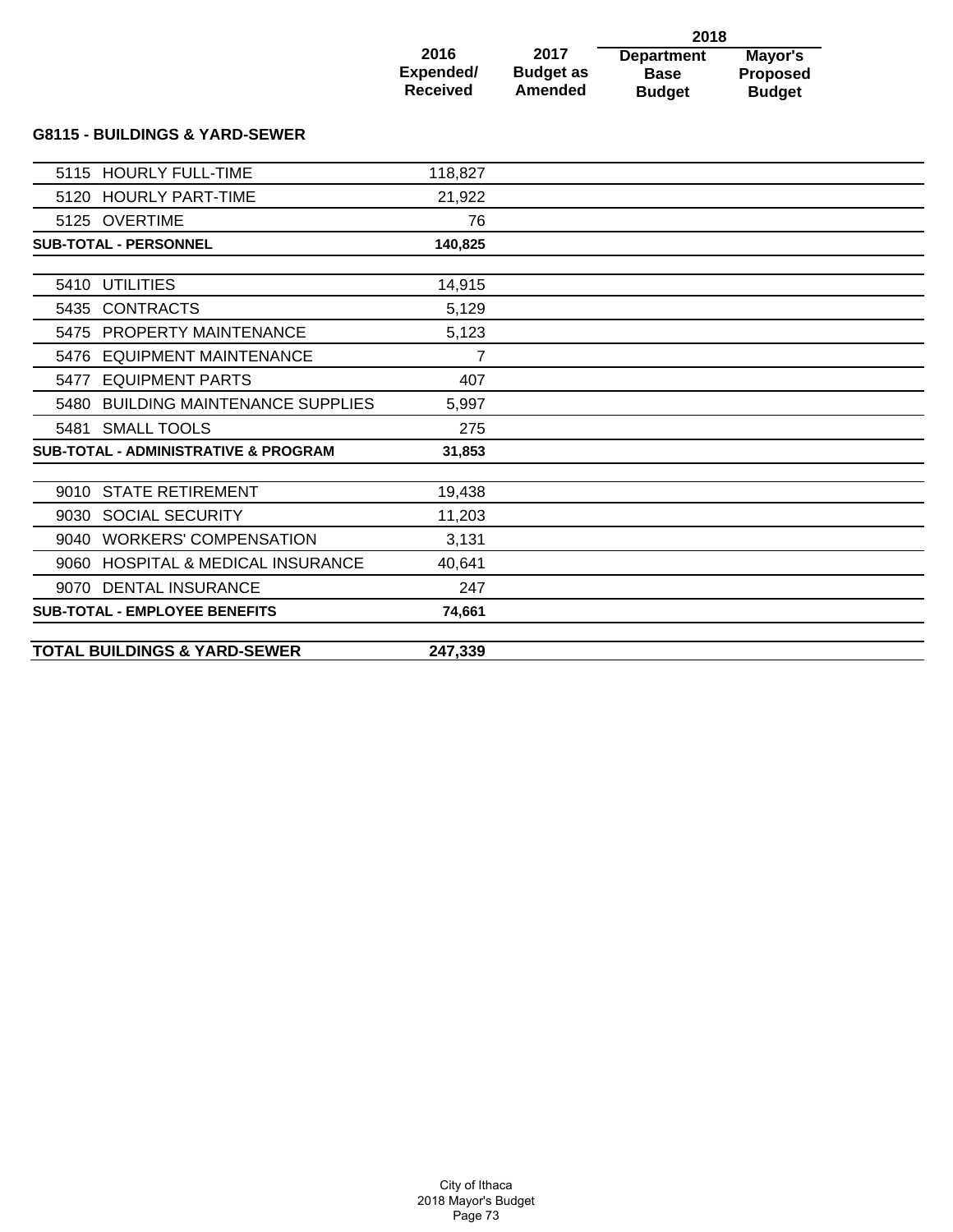|                 |                  | 2018              |                 |
|-----------------|------------------|-------------------|-----------------|
| 2016            | 2017             | <b>Department</b> | Mayor's         |
| Expended/       | <b>Budget as</b> | <b>Base</b>       | <b>Proposed</b> |
| <b>Received</b> | <b>Amended</b>   | <b>Budget</b>     | <b>Budget</b>   |

### **G8116 - SHOP & EQUIPMENT-SEWER**

| 5115 HOURLY FULL-TIME                           | 2,861   |  |
|-------------------------------------------------|---------|--|
| 5125 OVERTIME                                   | 119     |  |
| <b>SUB-TOTAL - PERSONNEL</b>                    | 2,981   |  |
|                                                 |         |  |
| 5215 VEHICLES                                   | 137,343 |  |
| 5220 CONSTRUCTION EQUIPMENT                     | 12,744  |  |
| <b>SUB-TOTAL - EQUIPMENT</b>                    | 150,087 |  |
| 5420 GAS & OIL                                  | 27,255  |  |
|                                                 |         |  |
| 5435 CONTRACTS                                  |         |  |
| 5476 EQUIPMENT MAINTENANCE                      | 16,108  |  |
| 5477 EQUIPMENT PARTS                            | 30,621  |  |
| 5481 SMALL TOOLS                                |         |  |
| <b>SUB-TOTAL - ADMINISTRATIVE &amp; PROGRAM</b> | 73,984  |  |
|                                                 |         |  |
| 5720 PRIOR YEAR EQUIPMENT                       |         |  |
| <b>SUB-TOTAL - OTHER ITEMS</b>                  |         |  |
| 9030 SOCIAL SECURITY                            | 237     |  |
| 9040 WORKERS' COMPENSATION                      | 9       |  |
| <b>SUB-TOTAL - EMPLOYEE BENEFITS</b>            | 246     |  |
|                                                 |         |  |
| <b>TOTAL SHOP &amp; EQUIPMENT-SEWER</b>         | 227,298 |  |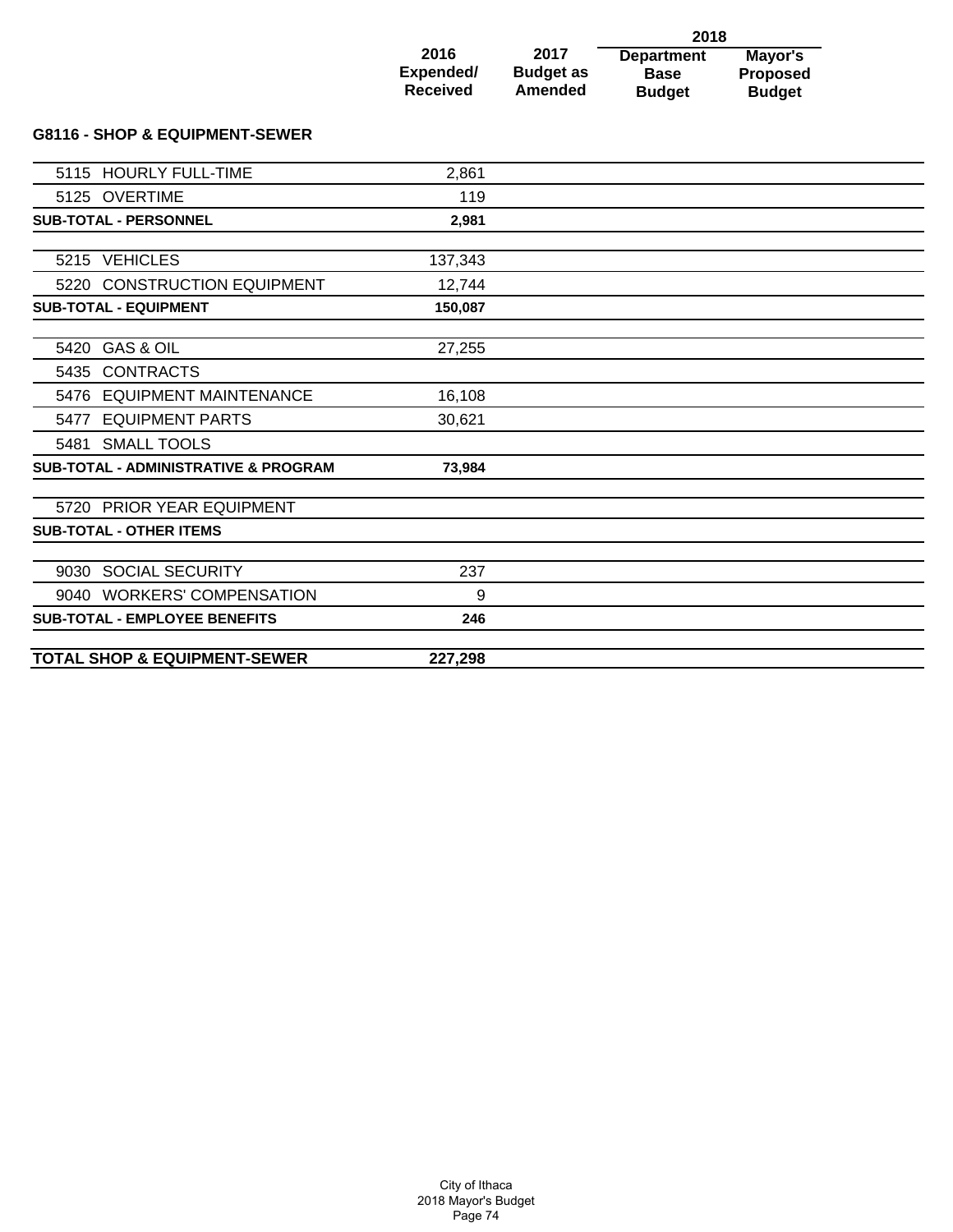|                 |                  | 2018              |                 |
|-----------------|------------------|-------------------|-----------------|
| 2016            | 2017             | <b>Department</b> | Mayor's         |
| Expended/       | <b>Budget as</b> | <b>Base</b>       | <b>Proposed</b> |
| <b>Received</b> | <b>Amended</b>   | <b>Budget</b>     | <b>Budget</b>   |

# **G8117 - PLUMBING INSPECTION-SEWER**

|           | 5110 STAFF SALARY                               | 41,269 |  |
|-----------|-------------------------------------------------|--------|--|
|           | 5125 OVERTIME                                   |        |  |
|           | <b>SUB-TOTAL - PERSONNEL</b>                    | 41,269 |  |
|           |                                                 |        |  |
|           | 5415 CLOTHING                                   |        |  |
|           | 5425 OFFICE EXPENSE                             | 286    |  |
| 5430 FEES |                                                 | 11,622 |  |
|           | 5440 STAFF DEVELOPMENT                          |        |  |
|           | 5445 TRAVEL                                     |        |  |
|           | <b>SUB-TOTAL - ADMINISTRATIVE &amp; PROGRAM</b> | 11,908 |  |
|           |                                                 |        |  |
|           | 9010 STATE RETIREMENT                           | 6,166  |  |
|           | 9030 SOCIAL SECURITY                            | 3,283  |  |
|           | 9040 WORKERS' COMPENSATION                      | 1,047  |  |
|           | 9060 HOSPITAL & MEDICAL INSURANCE               | 18,694 |  |
|           | <b>SUB-TOTAL - EMPLOYEE BENEFITS</b>            | 29,191 |  |
|           |                                                 |        |  |
|           | <b>TOTAL PLUMBING INSPECTION-SEWER</b>          | 82,367 |  |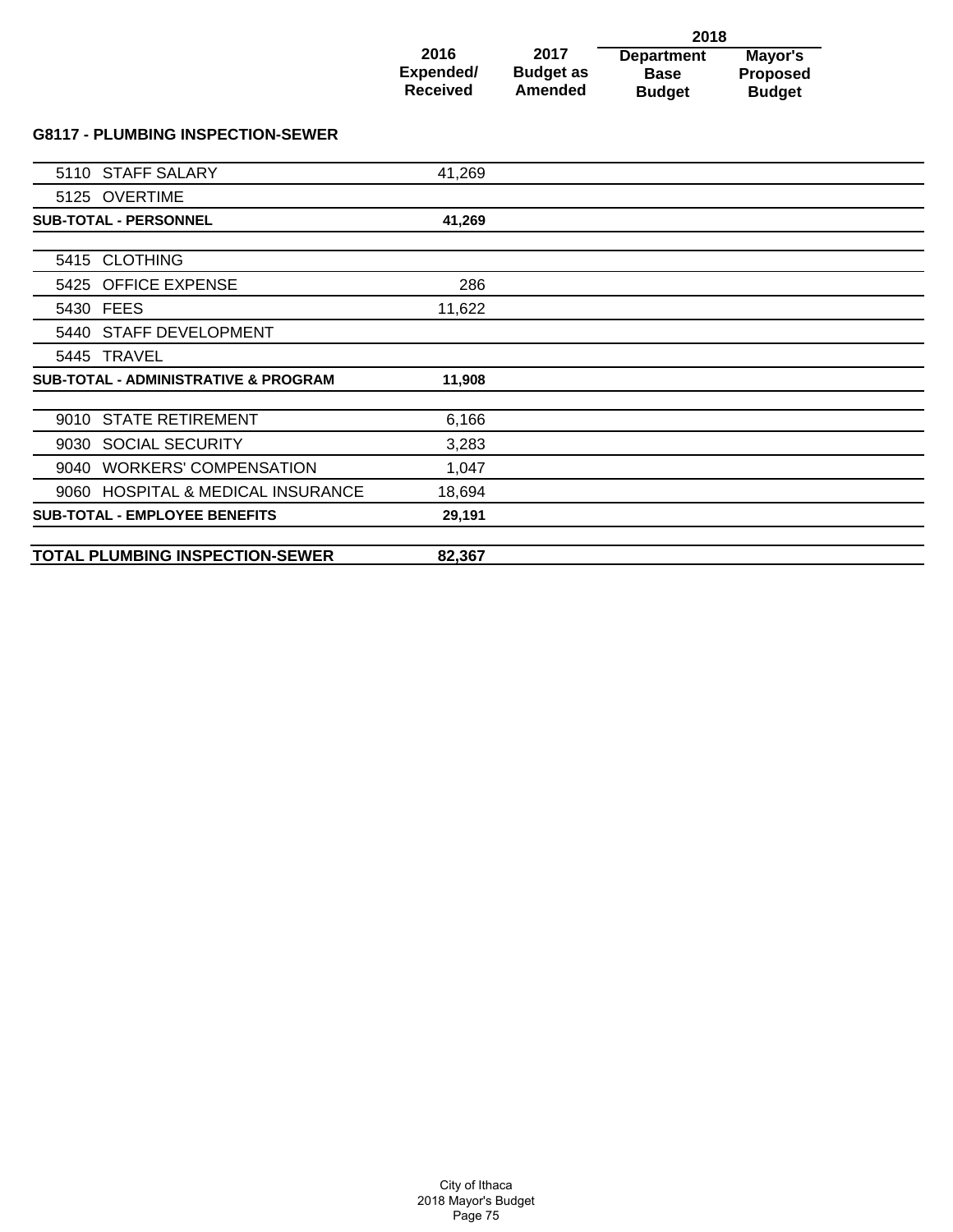|                                                 |                                             |                                            | 2018                                              |                                             |  |
|-------------------------------------------------|---------------------------------------------|--------------------------------------------|---------------------------------------------------|---------------------------------------------|--|
|                                                 | 2016<br><b>Expended/</b><br><b>Received</b> | 2017<br><b>Budget as</b><br><b>Amended</b> | <b>Department</b><br><b>Base</b><br><b>Budget</b> | Mayor's<br><b>Proposed</b><br><b>Budget</b> |  |
| <b>SANITARY SEWERS</b>                          |                                             |                                            |                                                   |                                             |  |
| <b>G8120 - MAINTENANCE OPERATIONS</b>           |                                             |                                            |                                                   |                                             |  |
| 5115 HOURLY FULL-TIME                           |                                             | 509,122                                    | 531,506                                           | 531,506                                     |  |
| 5120 HOURLY PART-TIME                           |                                             | 42,000                                     | 43,200                                            | 43,200                                      |  |
| 5125 OVERTIME                                   |                                             | 12,600                                     | 13,896                                            | 13,896                                      |  |
| <b>SUB-TOTAL - PERSONNEL</b>                    |                                             | 563,722                                    | 588,602                                           | 588,602                                     |  |
| <b>TELEPHONE</b><br>5405                        |                                             | 5,700                                      | 5,700                                             | 5,700                                       |  |
| <b>UTILITIES</b><br>5410                        |                                             | 20,000                                     | 20,000                                            | 20,000                                      |  |
| <b>CLOTHING</b><br>5415                         |                                             | 6,000                                      | 6,000                                             | 6,000                                       |  |
| <b>GAS &amp; OIL</b><br>5420                    |                                             |                                            |                                                   |                                             |  |
| <b>CONTRACTS</b><br>5435                        |                                             | 74,000                                     | 74,000                                            | 74,000                                      |  |
| <b>RENTAL</b><br>5470                           |                                             | 750                                        | 750                                               | 750                                         |  |
| PROPERTY MAINTENANCE<br>5475                    |                                             | 65,300                                     | 65,300                                            | 65,300                                      |  |
| <b>EQUIPMENT MAINTENANCE</b><br>5476            |                                             | 1,300                                      | 1,300                                             | 1,300                                       |  |
| <b>EQUIPMENT PARTS</b><br>5477                  |                                             | 30,000                                     | 30,000                                            | 30,000                                      |  |
| <b>SMALL TOOLS</b><br>5481                      |                                             | 3,500                                      | 3,500                                             | 3,500                                       |  |
| <b>CONSTRUCTION SUPPLY</b><br>5483              |                                             | 40,000                                     | 40,000                                            | 40,000                                      |  |
| 5494 SAFETY MATERIALS & SUPPLIES                |                                             | 1,500                                      | 1,500                                             | 1,500                                       |  |
| <b>SUB-TOTAL - ADMINISTRATIVE &amp; PROGRAM</b> |                                             | 248,050                                    | 248,050                                           | 248,050                                     |  |
| <b>STATE RETIREMENT</b><br>9010                 |                                             | 143,272                                    | 141,960                                           | 141,960                                     |  |
| <b>SOCIAL SECURITY</b><br>9030                  |                                             | 43,125                                     | 45,028                                            | 45,028                                      |  |
| 9040 WORKERS' COMPENSATION                      |                                             | 168,634                                    | 173,148                                           | 173,148                                     |  |
| UNEMPLOYMENT INSURANCE<br>9050                  |                                             | 5,000                                      | 5,000                                             | 5,000                                       |  |
| 9060 HOSPITAL & MEDICAL INSURANCE               |                                             | 223,610                                    | 232,018                                           | 232,018                                     |  |
| 9070 DENTAL INSURANCE                           |                                             | 2,840                                      | 2,840                                             | 2,840                                       |  |
| 9080 DAY CARE ASSISTANCE                        |                                             | 100                                        | 50                                                | 50                                          |  |
| SUB-TOTAL - EMPLOYEE BENEFITS                   |                                             | 586,581                                    | 600,044                                           | 600,044                                     |  |
| 9710 SERIAL BONDS                               |                                             | 387,000                                    | 313,061                                           | 313,061                                     |  |
| 9711 INTEREST ON SERIAL BONDS                   |                                             | 138,085                                    | 121,606                                           | 121,606                                     |  |
| 9730 BOND ANTICIPATION NOTES                    |                                             | 8,311                                      | 9,648                                             | 9,648                                       |  |
| 9731 INTEREST ON BANS                           |                                             | 7,298                                      | 11,748                                            | 11,748                                      |  |
| <b>SUB-TOTAL - DEBT SERVICE</b>                 |                                             | 540,694                                    | 456,063                                           | 456,063                                     |  |
| <b>TOTAL MAINTENANCE OPERATIONS</b>             |                                             | 1,939,047                                  | 1,892,759                                         | 1,892,759                                   |  |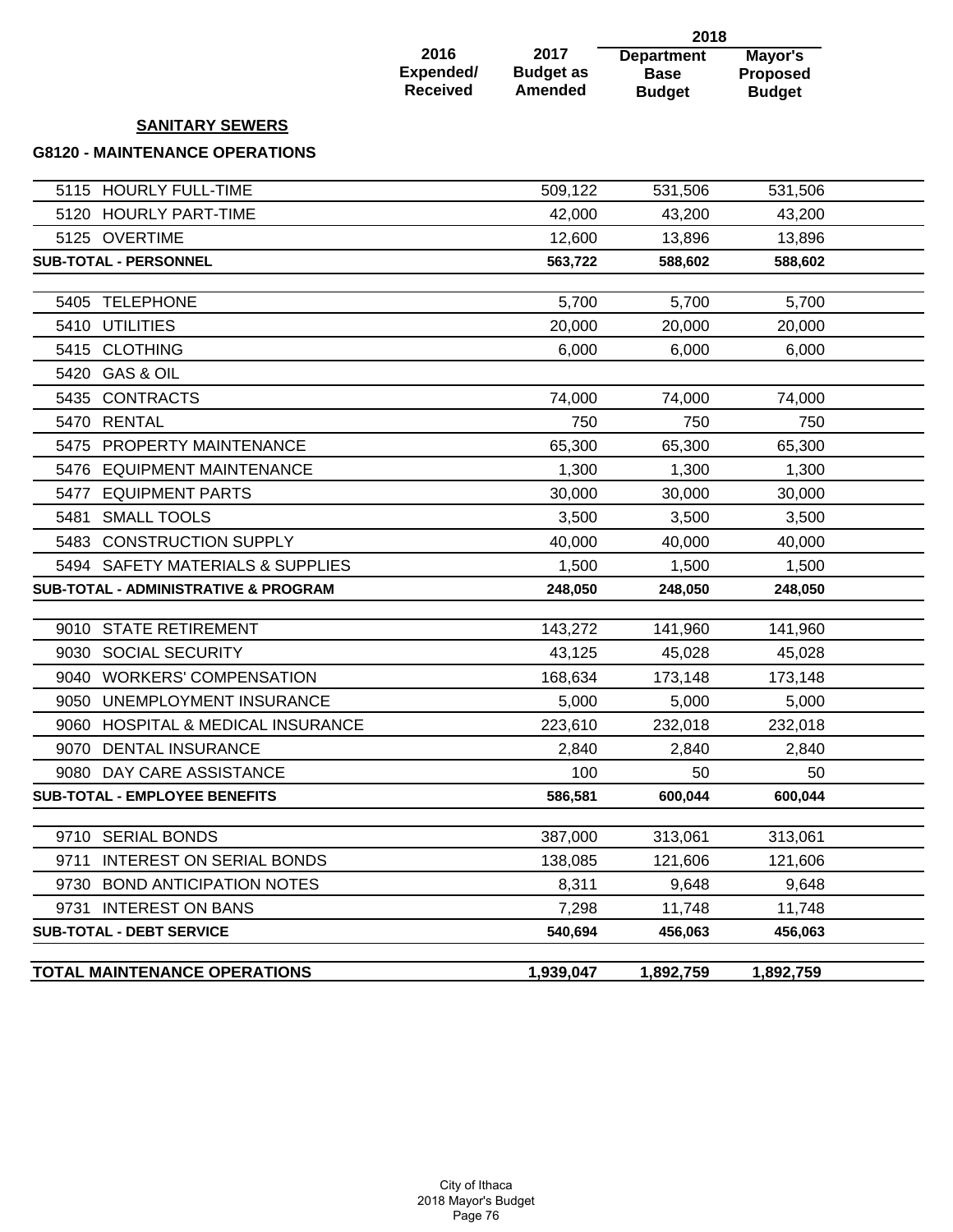|                 |                  | 2018              |                 |
|-----------------|------------------|-------------------|-----------------|
| 2016            | 2017             | <b>Department</b> | Mayor's         |
| Expended/       | <b>Budget as</b> | <b>Base</b>       | <b>Proposed</b> |
| <b>Received</b> | <b>Amended</b>   | <b>Budget</b>     | <b>Budget</b>   |

### **G8121 - GENERAL MAINTENANCE-SEWER**

|      | 5115 HOURLY FULL-TIME                           | 313,849   |  |
|------|-------------------------------------------------|-----------|--|
|      | 5120 HOURLY PART-TIME                           | 9,540     |  |
|      | 5125 OVERTIME                                   | 3,830     |  |
|      | <b>SUB-TOTAL - PERSONNEL</b>                    | 327,219   |  |
|      |                                                 |           |  |
|      | 5415 CLOTHING                                   | 5,120     |  |
|      | 5435 CONTRACTS                                  | 7,731     |  |
|      | 5470 RENTAL                                     |           |  |
|      | 5475 PROPERTY MAINTENANCE                       | 6,501     |  |
|      | 5481 SMALL TOOLS                                | 2,033     |  |
|      | 5483 CONSTRUCTION SUPPLY                        | 69,237    |  |
|      | 5494 SAFETY MATERIALS & SUPPLIES                | 3,003     |  |
|      | <b>SUB-TOTAL - ADMINISTRATIVE &amp; PROGRAM</b> | 93,626    |  |
|      |                                                 |           |  |
|      | 9010 STATE RETIREMENT                           | 160,556   |  |
|      | 9030 SOCIAL SECURITY                            | 24,083    |  |
|      | 9040 WORKERS' COMPENSATION                      | 74,797    |  |
|      | 9050 UNEMPLOYMENT INSURANCE                     | 1,350     |  |
|      | 9060 HOSPITAL & MEDICAL INSURANCE               | 143,927   |  |
|      | 9070 DENTAL INSURANCE                           | 3,021     |  |
|      | 9080 DAY CARE ASSISTANCE                        |           |  |
|      | <b>SUB-TOTAL - EMPLOYEE BENEFITS</b>            | 407,734   |  |
|      |                                                 |           |  |
|      | 9710 SERIAL BONDS                               | 372,764   |  |
| 9711 | <b>INTEREST ON SERIAL BONDS</b>                 | 133,370   |  |
|      | 9730 BOND ANTICIPATION NOTES                    | 11,344    |  |
|      | 9731 INTEREST ON BANS                           | 6,640     |  |
|      | <b>SUB-TOTAL - DEBT SERVICE</b>                 | 524,118   |  |
|      |                                                 |           |  |
|      | TOTAL GENERAL MAINTENANCE-SEWER                 | 1,352,697 |  |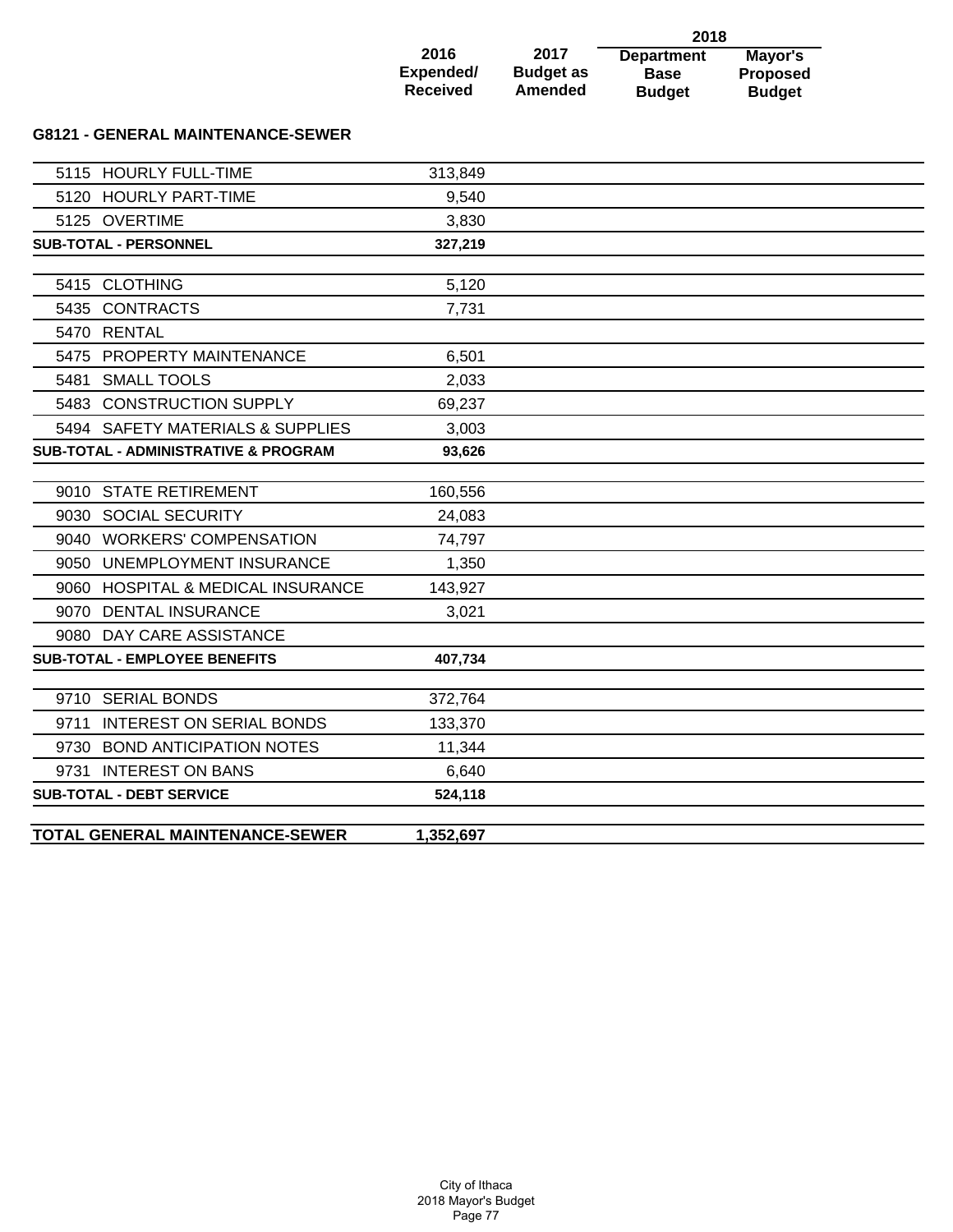|                 |                  | 2018              |                 |
|-----------------|------------------|-------------------|-----------------|
| 2016            | 2017             | <b>Department</b> | Mayor's         |
| Expended/       | <b>Budget as</b> | <b>Base</b>       | <b>Proposed</b> |
| <b>Received</b> | <b>Amended</b>   | <b>Budget</b>     | <b>Budget</b>   |

## **G8122 - CLEANING & FLUSH MAINS**

| 5115 HOURLY FULL-TIME                           | 5,401  |  |
|-------------------------------------------------|--------|--|
| 5120 HOURLY PART-TIME                           | 4      |  |
| 5125 OVERTIME                                   | 69     |  |
| <b>SUB-TOTAL - PERSONNEL</b>                    | 5,474  |  |
|                                                 |        |  |
| 5435 CONTRACTS                                  |        |  |
| 5481 SMALL TOOLS                                |        |  |
| 5483 CONSTRUCTION SUPPLY                        | $-122$ |  |
| <b>SUB-TOTAL - ADMINISTRATIVE &amp; PROGRAM</b> | $-122$ |  |
| 9030 SOCIAL SECURITY                            | 435    |  |
| 9040 WORKERS' COMPENSATION                      |        |  |
|                                                 | 1,009  |  |
| 9060 HOSPITAL & MEDICAL INSURANCE               | 18,281 |  |
| <b>SUB-TOTAL - EMPLOYEE BENEFITS</b>            | 19,726 |  |
| <b>TOTAL CLEANING &amp; FLUSH MAINS</b>         | 25,078 |  |
| <b>G8123 - MAIN SEWER STOPPAGES</b>             |        |  |
| 5115 HOURLY FULL-TIME                           | 424    |  |
| 5120 HOURLY PART-TIME                           | 66     |  |
| 5125 OVERTIME                                   | 4,249  |  |
| <b>SUB-TOTAL - PERSONNEL</b>                    | 4,738  |  |
| 5475 PROPERTY MAINTENANCE                       |        |  |
| <b>SUB-TOTAL - ADMINISTRATIVE &amp; PROGRAM</b> |        |  |
|                                                 |        |  |
| 9030 SOCIAL SECURITY                            | 377    |  |
| 9040 WORKERS' COMPENSATION                      | 9      |  |
| <b>SUB-TOTAL - EMPLOYEE BENEFITS</b>            | 386    |  |
| <b>TOTAL MAIN SEWER STOPPAGES</b>               | 5.124  |  |
|                                                 |        |  |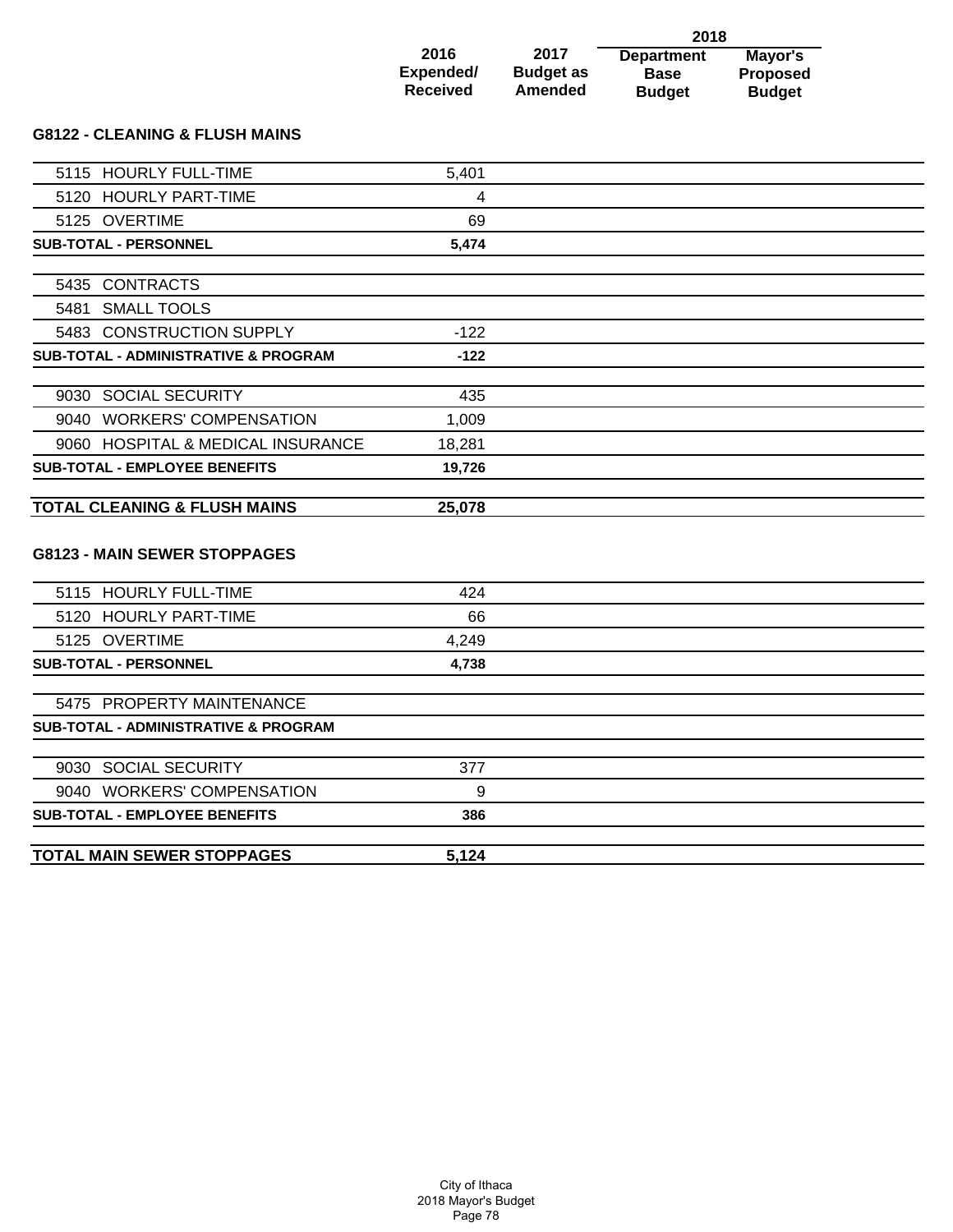|                 |                  | 2018              |                 |
|-----------------|------------------|-------------------|-----------------|
| 2016            | 2017             | <b>Department</b> | Mayor's         |
| Expended/       | <b>Budget as</b> | <b>Base</b>       | <b>Proposed</b> |
| <b>Received</b> | <b>Amended</b>   | <b>Budget</b>     | <b>Budget</b>   |

# **G8124 - BUFFALO ST PUMP STATIONS**

| 1,961<br>1,274<br>3,236 |              |
|-------------------------|--------------|
|                         |              |
|                         |              |
|                         |              |
|                         |              |
|                         |              |
|                         |              |
| 4,860                   |              |
| 7,434                   |              |
|                         |              |
|                         |              |
| 61                      |              |
| 318                     |              |
| 10,988                  |              |
|                         | 2,574<br>257 |

## **G8125 - WOOD ST PUMP STATION**

| 8,754  |  |
|--------|--|
| 259    |  |
| 914    |  |
| 9,927  |  |
|        |  |
| 3,665  |  |
|        |  |
| 148    |  |
|        |  |
| 3,813  |  |
|        |  |
| 790    |  |
| 87     |  |
| 877    |  |
|        |  |
| 14,618 |  |
|        |  |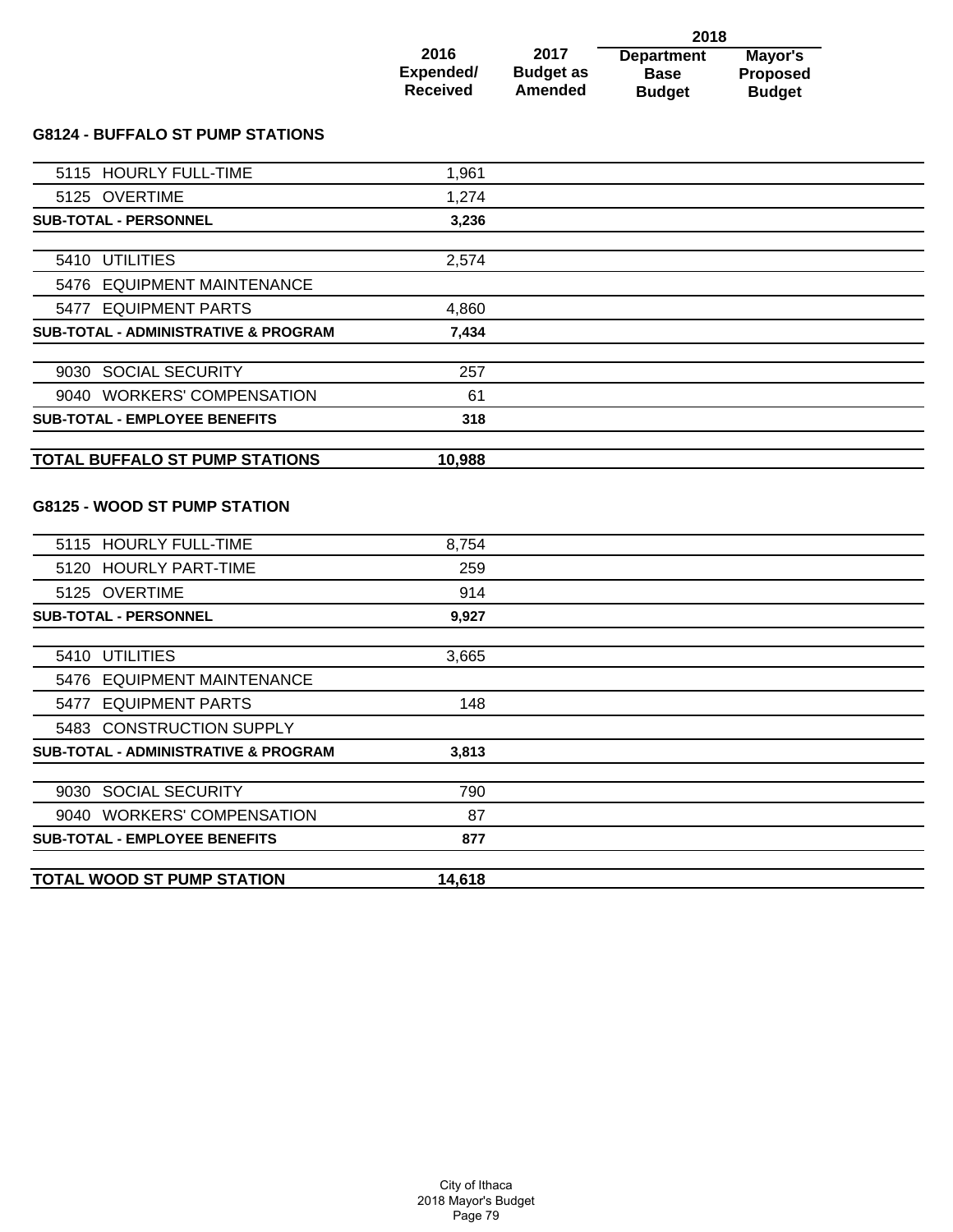|                 |                  | 2018              |                 |
|-----------------|------------------|-------------------|-----------------|
| 2016            | 2017             | <b>Department</b> | Mayor's         |
| Expended/       | <b>Budget as</b> | <b>Base</b>       | <b>Proposed</b> |
| <b>Received</b> | <b>Amended</b>   | <b>Budget</b>     | <b>Budget</b>   |

## **G8126 - CHERRY ST PUMP STATION**

| 5115 HOURLY FULL-TIME                           | 518   |  |
|-------------------------------------------------|-------|--|
| 5120 HOURLY PART-TIME                           | 276   |  |
| 5125 OVERTIME                                   |       |  |
| <b>SUB-TOTAL - PERSONNEL</b>                    | 795   |  |
|                                                 |       |  |
| 5410 UTILITIES                                  | 2,286 |  |
| 5476 EQUIPMENT MAINTENANCE                      |       |  |
| 5477 EQUIPMENT PARTS                            |       |  |
| 5483 CONSTRUCTION SUPPLY                        |       |  |
| <b>SUB-TOTAL - ADMINISTRATIVE &amp; PROGRAM</b> | 2,286 |  |
| 9030 SOCIAL SECURITY                            | 63    |  |
| 9040 WORKERS' COMPENSATION                      | 52    |  |
| <b>SUB-TOTAL - EMPLOYEE BENEFITS</b>            | 116   |  |
|                                                 |       |  |
| <b>TOTAL CHERRY ST PUMP STATION</b>             | 3,196 |  |
| <b>G8127 - GILES ST PUMP STAION</b>             |       |  |
| 5115 HOURLY FULL-TIME                           | 535   |  |
| 5120 HOURLY PART-TIME                           | 140   |  |
| 5125 OVERTIME                                   |       |  |
| <b>SUB-TOTAL - PERSONNEL</b>                    | 675   |  |
| 5410 UTILITIES                                  | 310   |  |
|                                                 |       |  |
| 5476 EQUIPMENT MAINTENANCE                      |       |  |
| 5477 EQUIPMENT PARTS                            |       |  |
| 5483 CONSTRUCTION SUPPLY                        |       |  |
| <b>SUB-TOTAL - ADMINISTRATIVE &amp; PROGRAM</b> | 310   |  |
| 9030 SOCIAL SECURITY                            | 54    |  |
| 9040 WORKERS' COMPENSATION                      | 44    |  |
| <b>SUB-TOTAL - EMPLOYEE BENEFITS</b>            | 97    |  |
|                                                 |       |  |
| <b>TOTAL GILES ST PUMP STAION</b>               | 1,081 |  |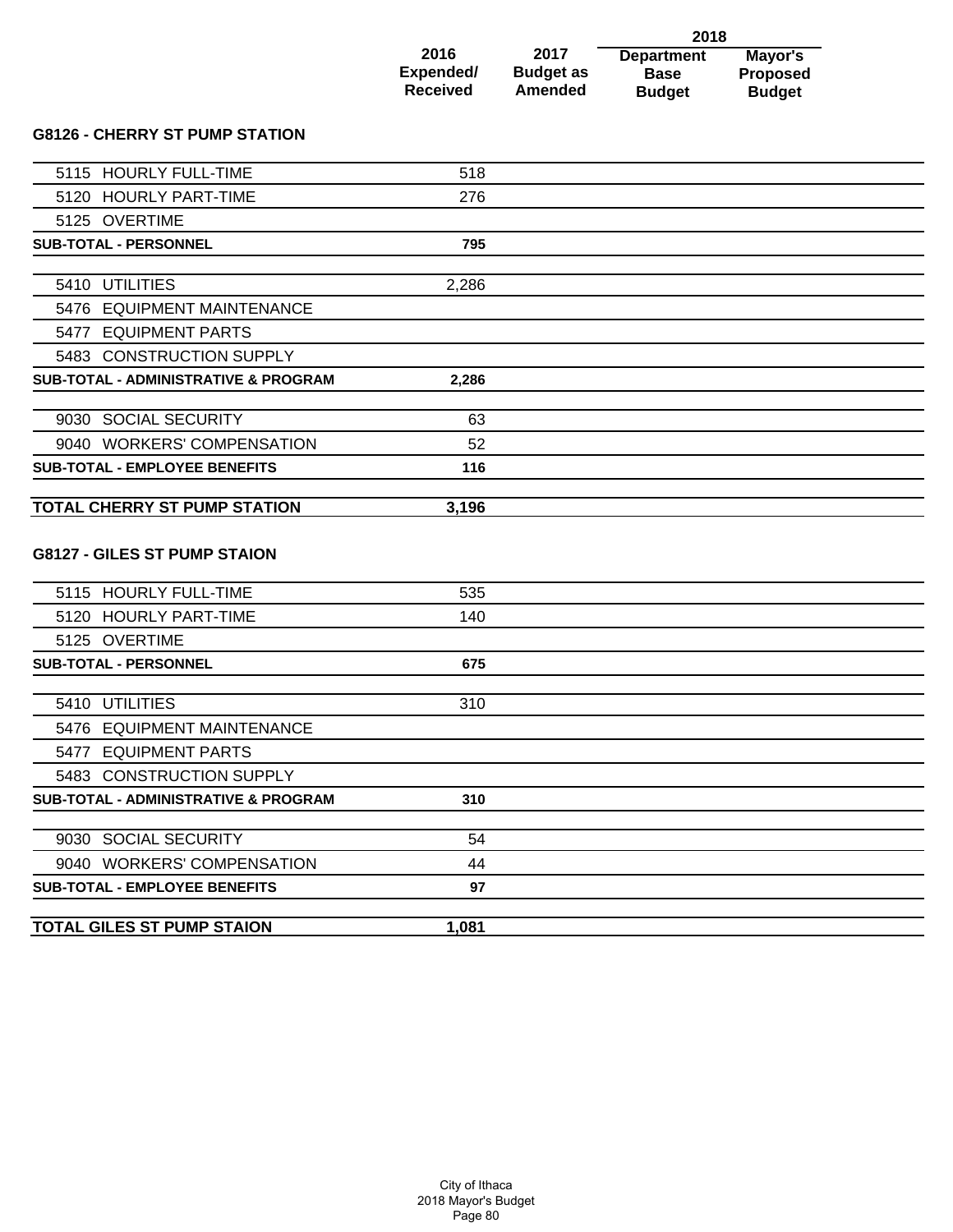|                 |                  | 2018              |                 |
|-----------------|------------------|-------------------|-----------------|
| 2016            | 2017             | <b>Department</b> | Mayor's         |
| Expended/       | <b>Budget as</b> | <b>Base</b>       | <b>Proposed</b> |
| <b>Received</b> | Amended          | <b>Budget</b>     | <b>Budget</b>   |

### **G8128 - ELMIRA RD PUMP STATION**

| 5115 HOURLY FULL-TIME                           | 535   |  |
|-------------------------------------------------|-------|--|
| 5120 HOURLY PART-TIME                           | 199   |  |
| 5125 OVERTIME                                   |       |  |
| <b>SUB-TOTAL - PERSONNEL</b>                    | 734   |  |
|                                                 |       |  |
| 5410 UTILITIES                                  | 369   |  |
| 5476 EQUIPMENT MAINTENANCE                      |       |  |
| 5477 EQUIPMENT PARTS                            |       |  |
| 5483 CONSTRUCTION SUPPLY                        |       |  |
| <b>SUB-TOTAL - ADMINISTRATIVE &amp; PROGRAM</b> | 369   |  |
|                                                 |       |  |
| 9030 SOCIAL SECURITY                            | 58    |  |
| 9040 WORKERS' COMPENSATION                      | 44    |  |
| <b>SUB-TOTAL - EMPLOYEE BENEFITS</b>            | 102   |  |
| <b>TOTAL ELMIRA RD PUMP STATION</b>             | 1,205 |  |
| <b>G8130 - VARNA PUMP STATION</b>               |       |  |
| 5115 HOURLY FULL-TIME                           | 1,596 |  |
| 5125 OVERTIME                                   | 338   |  |
| <b>SUB-TOTAL - PERSONNEL</b>                    | 1,933 |  |
| 5477 EQUIPMENT PARTS                            |       |  |
| 5483 CONSTRUCTION SUPPLY                        |       |  |
| <b>SUB-TOTAL - ADMINISTRATIVE &amp; PROGRAM</b> |       |  |
|                                                 |       |  |
| 9030 SOCIAL SECURITY                            | 154   |  |
| 9040 WORKERS' COMPENSATION                      | 17    |  |
| <b>SUB-TOTAL - EMPLOYEE BENEFITS</b>            | 171   |  |
|                                                 |       |  |
| <b>TOTAL VARNA PUMP STATION</b>                 | 2,105 |  |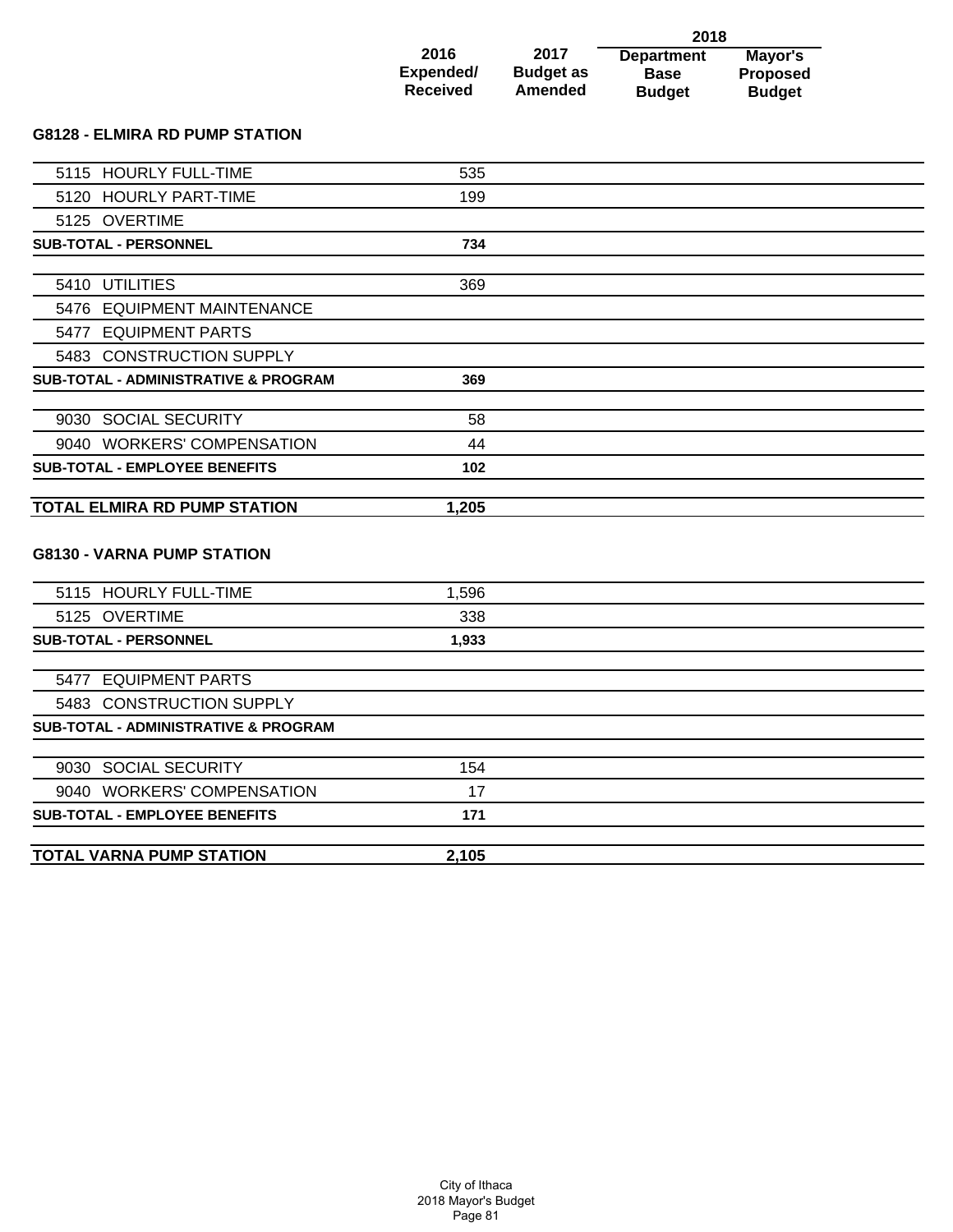|                 |                  | 2018              |                 |
|-----------------|------------------|-------------------|-----------------|
| 2016            | 2017             | <b>Department</b> | Mayor's         |
| Expended/       | <b>Budget as</b> | <b>Base</b>       | <b>Proposed</b> |
| <b>Received</b> | <b>Amended</b>   | <b>Budget</b>     | <b>Budget</b>   |

### **G8131 - CASS PARK PUMP STATION**

| 5115 HOURLY FULL-TIME                           | 686 |  |
|-------------------------------------------------|-----|--|
| 5120 HOURLY PART-TIME                           | 160 |  |
| 5125 OVERTIME                                   |     |  |
| <b>SUB-TOTAL - PERSONNEL</b>                    | 846 |  |
|                                                 |     |  |
| 5410 UTILITIES                                  |     |  |
| 5476 EQUIPMENT MAINTENANCE                      |     |  |
| 5477 EQUIPMENT PARTS                            |     |  |
| 5483 CONSTRUCTION SUPPLY                        |     |  |
| <b>SUB-TOTAL - ADMINISTRATIVE &amp; PROGRAM</b> |     |  |
|                                                 |     |  |
| 9030 SOCIAL SECURITY                            | 67  |  |
| 9040 WORKERS' COMPENSATION                      | 35  |  |
| <b>SUB-TOTAL - EMPLOYEE BENEFITS</b>            | 102 |  |
| <b>TOTAL CASS PARK PUMP STATION</b>             | 948 |  |
| <b>G8132 - PIER RD PUMP STATION</b>             |     |  |
| 5115 HOURLY FULL-TIME                           | 517 |  |
| 5120 HOURLY PART-TIME                           | 106 |  |
| 5125 OVERTIME                                   |     |  |
| SUB-TOTAL - PERSONNEL                           | 623 |  |
| 5410 UTILITIES                                  | 240 |  |
| 5476 EQUIPMENT MAINTENANCE                      |     |  |
| 5477 EQUIPMENT PARTS                            |     |  |
| 5483 CONSTRUCTION SUPPLY                        |     |  |
| <b>SUB-TOTAL - ADMINISTRATIVE &amp; PROGRAM</b> | 240 |  |
|                                                 |     |  |
| 9030 SOCIAL SECURITY                            | 50  |  |
| 9040 WORKERS' COMPENSATION                      | 17  |  |
| <b>SUB-TOTAL - EMPLOYEE BENEFITS</b>            | 67  |  |
|                                                 |     |  |
| TOTAL PIER RD PUMP STATION                      | 931 |  |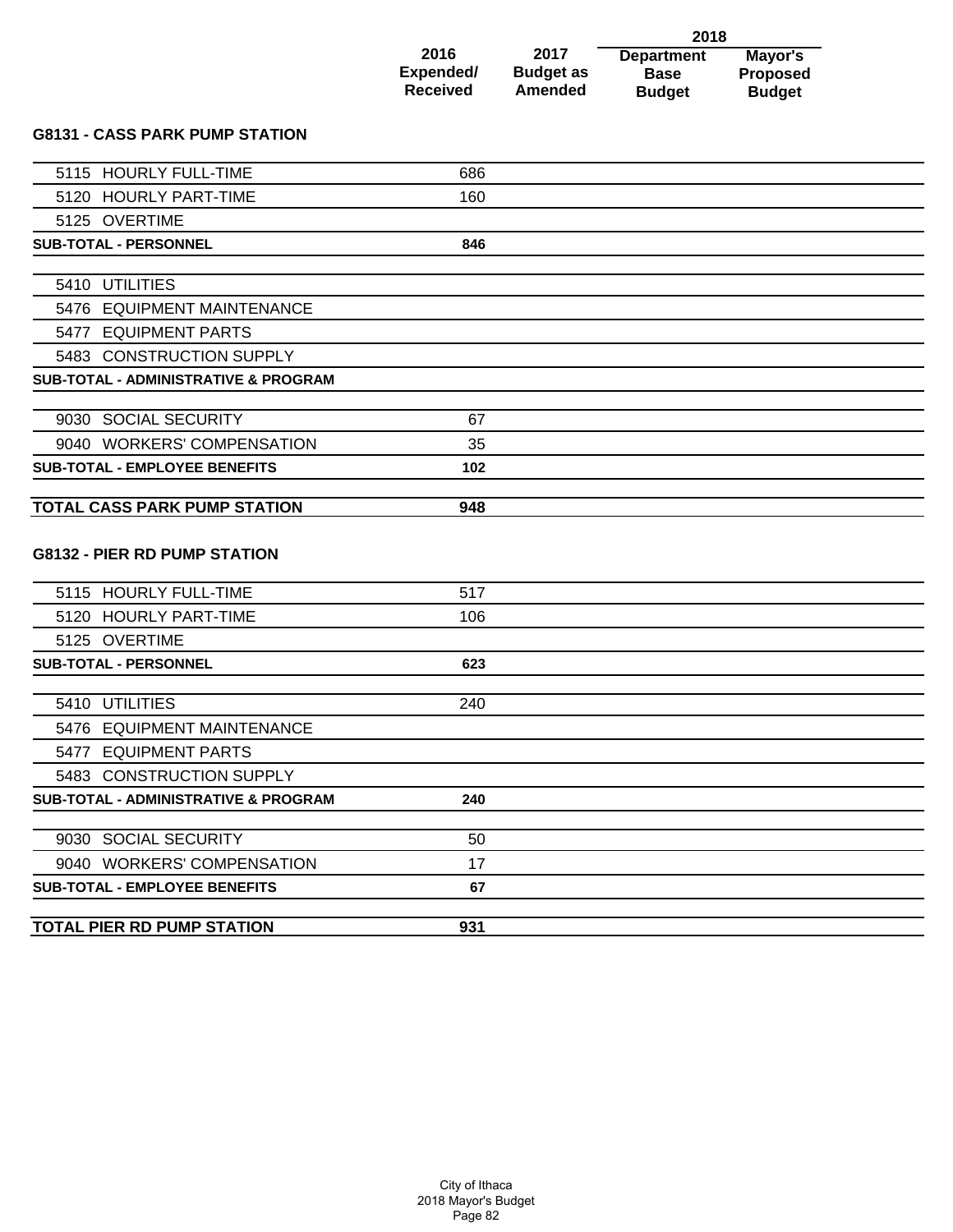|                   |                          | 2018                             |                            |
|-------------------|--------------------------|----------------------------------|----------------------------|
| 2016<br>Expended/ | 2017<br><b>Budget as</b> | <b>Department</b><br><b>Base</b> | Mayor's<br><b>Proposed</b> |
| <b>Received</b>   | Amended                  | <b>Budget</b>                    | <b>Budget</b>              |

## **G8133 - PARK RD PUMP STAION**

| 17                                                                                                                                                                                                                                                                                                                                                   |                                   |
|------------------------------------------------------------------------------------------------------------------------------------------------------------------------------------------------------------------------------------------------------------------------------------------------------------------------------------------------------|-----------------------------------|
| 101                                                                                                                                                                                                                                                                                                                                                  |                                   |
| 1,477                                                                                                                                                                                                                                                                                                                                                |                                   |
|                                                                                                                                                                                                                                                                                                                                                      |                                   |
| 4                                                                                                                                                                                                                                                                                                                                                    |                                   |
| 1,077                                                                                                                                                                                                                                                                                                                                                |                                   |
| 395                                                                                                                                                                                                                                                                                                                                                  |                                   |
|                                                                                                                                                                                                                                                                                                                                                      |                                   |
|                                                                                                                                                                                                                                                                                                                                                      |                                   |
|                                                                                                                                                                                                                                                                                                                                                      |                                   |
|                                                                                                                                                                                                                                                                                                                                                      |                                   |
|                                                                                                                                                                                                                                                                                                                                                      |                                   |
| 5115 HOURLY FULL-TIME<br>5120 HOURLY PART-TIME<br>5125 OVERTIME<br><b>SUB-TOTAL - PERSONNEL</b><br>5410 UTILITIES<br>5476 EQUIPMENT MAINTENANCE<br>5477 EQUIPMENT PARTS<br>5483 CONSTRUCTION SUPPLY<br><b>SUB-TOTAL - ADMINISTRATIVE &amp; PROGRAM</b><br>9030 SOCIAL SECURITY<br>9040 WORKERS' COMPENSATION<br><b>SUB-TOTAL - EMPLOYEE BENEFITS</b> | 529<br>199<br>540<br>1,268<br>118 |

## **G8140 - STEWART PK PUMP STATION #1**

| <b>TOTAL STEWART PK PUMP STATION #1</b>         | 825 |  |
|-------------------------------------------------|-----|--|
|                                                 |     |  |
| <b>SUB-TOTAL - EMPLOYEE BENEFITS</b>            | 60  |  |
| 9040 WORKERS' COMPENSATION                      | 17  |  |
| 9030 SOCIAL SECURITY                            | 43  |  |
|                                                 |     |  |
| <b>SUB-TOTAL - ADMINISTRATIVE &amp; PROGRAM</b> | 224 |  |
| 5483 CONSTRUCTION SUPPLY                        |     |  |
| 5477 EQUIPMENT PARTS                            |     |  |
| 5476 EQUIPMENT MAINTENANCE                      |     |  |
| 5410 UTILITIES                                  | 224 |  |
|                                                 |     |  |
| <b>SUB-TOTAL - PERSONNEL</b>                    | 540 |  |
| 5125 OVERTIME                                   | 23  |  |
| 5115 HOURLY FULL-TIME                           | 517 |  |
|                                                 |     |  |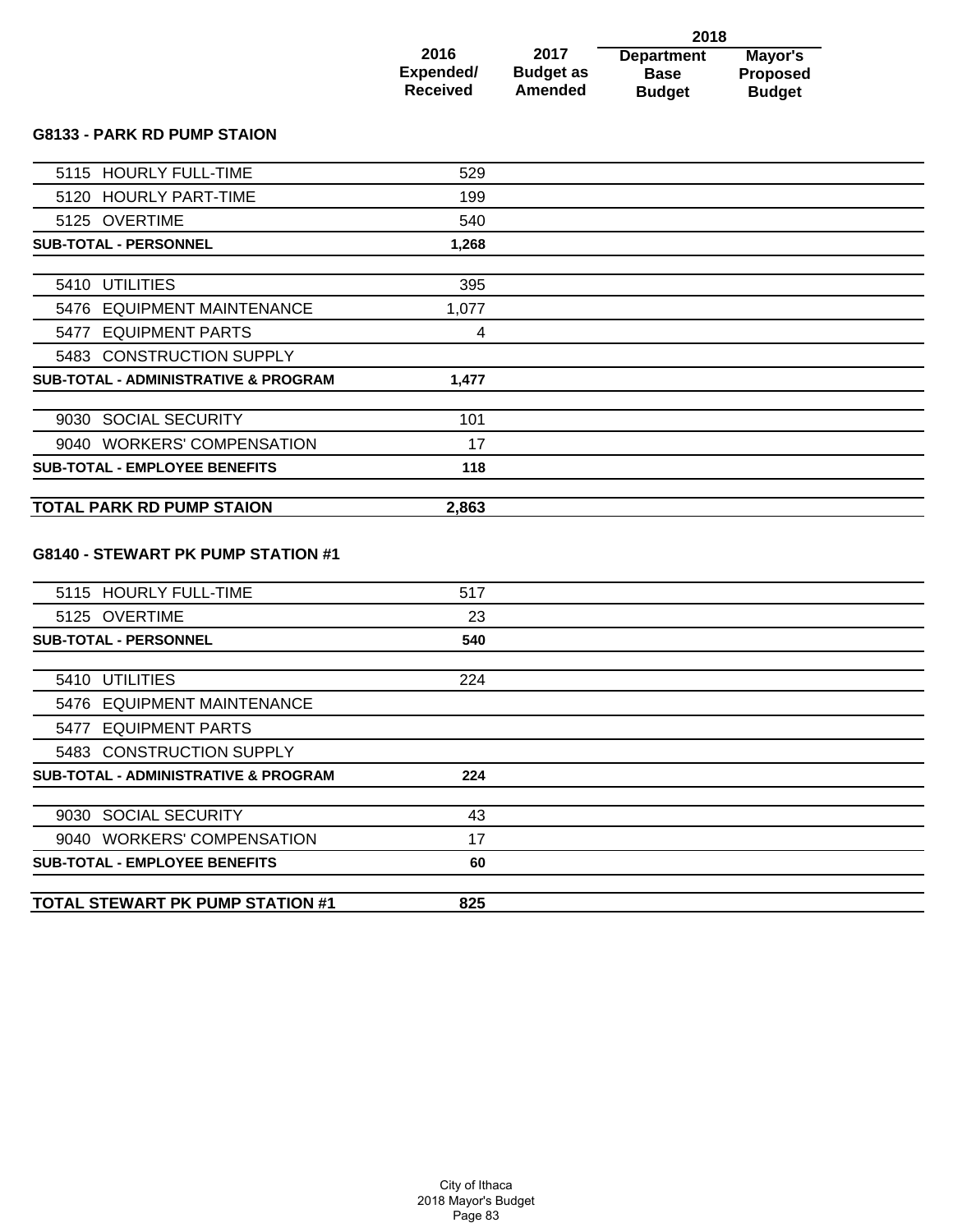|                 |                  | 2018              |                 |
|-----------------|------------------|-------------------|-----------------|
| 2016            | 2017             | <b>Department</b> | Mayor's         |
| Expended/       | <b>Budget as</b> | <b>Base</b>       | <b>Proposed</b> |
| <b>Received</b> | <b>Amended</b>   | <b>Budget</b>     | <b>Budget</b>   |

## **G8143 - STEWART PK STATION #2**

| 5115 HOURLY FULL-TIME                           | 517   |  |
|-------------------------------------------------|-------|--|
| 5125 OVERTIME                                   | 338   |  |
| <b>SUB-TOTAL - PERSONNEL</b>                    | 855   |  |
|                                                 |       |  |
| 5410 UTILITIES                                  | 377   |  |
| 5476 EQUIPMENT MAINTENANCE                      |       |  |
| 5477 EQUIPMENT PARTS                            |       |  |
| 5483 CONSTRUCTION SUPPLY                        |       |  |
| <b>SUB-TOTAL - ADMINISTRATIVE &amp; PROGRAM</b> | 377   |  |
|                                                 |       |  |
| 9030 SOCIAL SECURITY                            | 68    |  |
| 9040 WORKERS' COMPENSATION                      | 87    |  |
| <b>SUB-TOTAL - EMPLOYEE BENEFITS</b>            | 155   |  |
| <b>TOTAL STEWART PK STATION #2</b>              | 1,387 |  |
| <b>G8145 - DRYDEN PUMP STATION</b>              |       |  |
| 5115 HOURLY FULL-TIME                           | 506   |  |
| 5125 OVERTIME                                   | 139   |  |
| <b>SUB-TOTAL - PERSONNEL</b>                    | 645   |  |
| 5476 EQUIPMENT MAINTENANCE                      |       |  |
| 5477 EQUIPMENT PARTS                            |       |  |
|                                                 |       |  |
| 5483 CONSTRUCTION SUPPLY                        |       |  |
| <b>SUB-TOTAL - ADMINISTRATIVE &amp; PROGRAM</b> |       |  |
| 9030 SOCIAL SECURITY                            | 51    |  |
| 9040 WORKERS' COMPENSATION                      | 17    |  |
| <b>SUB-TOTAL - EMPLOYEE BENEFITS</b>            | 69    |  |
|                                                 |       |  |
| <b>TOTAL DRYDEN PUMP STATION</b>                | 713   |  |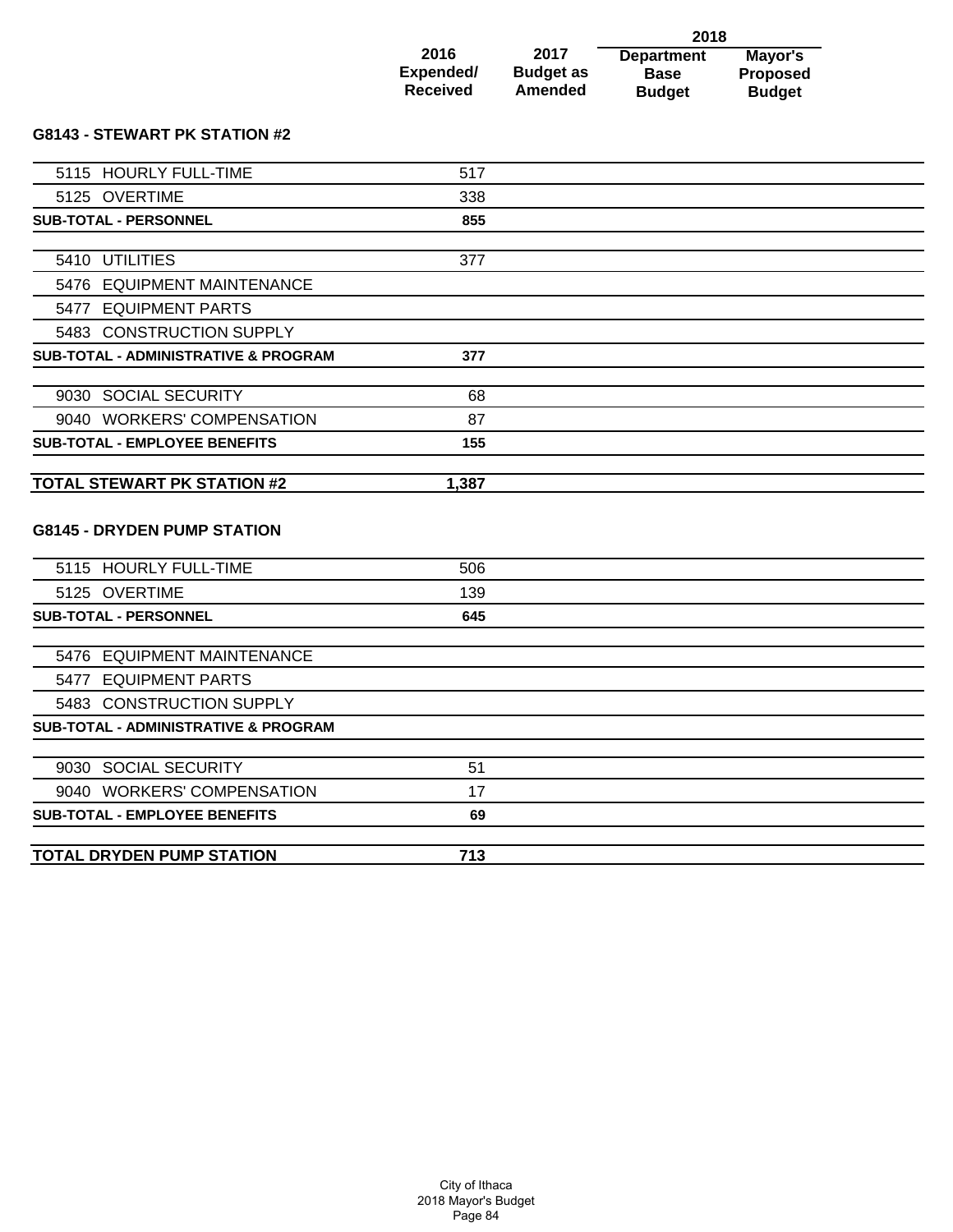|                 |                  | 2018              |                 |
|-----------------|------------------|-------------------|-----------------|
| 2016            | 2017             | <b>Department</b> | Mayor's         |
| Expended/       | <b>Budget as</b> | <b>Base</b>       | <b>Proposed</b> |
| <b>Received</b> | <b>Amended</b>   | <b>Budget</b>     | <b>Budget</b>   |

### **G8147 - TAUGHANNOCK PUMP STATION**

| 5115 HOURLY FULL-TIME                           | 549   |  |
|-------------------------------------------------|-------|--|
| 5120 HOURLY PART-TIME                           | 149   |  |
| 5125 OVERTIME                                   |       |  |
| <b>SUB-TOTAL - PERSONNEL</b>                    | 698   |  |
|                                                 |       |  |
| 5410 UTILITIES                                  | 885   |  |
| 5476 EQUIPMENT MAINTENANCE                      |       |  |
| 5477 EQUIPMENT PARTS                            | 1,391 |  |
| 5483 CONSTRUCTION SUPPLY                        |       |  |
| <b>SUB-TOTAL - ADMINISTRATIVE &amp; PROGRAM</b> | 2,276 |  |
|                                                 |       |  |
| 9030 SOCIAL SECURITY                            | 56    |  |
| 9040 WORKERS' COMPENSATION                      | 35    |  |
| <b>SUB-TOTAL - EMPLOYEE BENEFITS</b>            | 90    |  |
|                                                 |       |  |
| <b>TOTAL TAUGHANNOCK PUMP STATION</b>           | 3,064 |  |
|                                                 |       |  |
| <b>G8148 - FAIRGROUNDS MEM PKW PUMP ST</b>      |       |  |
| 5115 HOURLY FULL-TIME                           | 535   |  |
|                                                 |       |  |

| 3113 TIOUNET FULL-TIME                          | ວວວ   |  |
|-------------------------------------------------|-------|--|
| 5120 HOURLY PART-TIME                           | 124   |  |
| 5125 OVERTIME                                   |       |  |
| <b>SUB-TOTAL - PERSONNEL</b>                    | 659   |  |
|                                                 |       |  |
| 5410 UTILITIES                                  | 1,913 |  |
| 5476 EQUIPMENT MAINTENANCE                      |       |  |
| 5477 EQUIPMENT PARTS                            |       |  |
| 5483 CONSTRUCTION SUPPLY                        |       |  |
| <b>SUB-TOTAL - ADMINISTRATIVE &amp; PROGRAM</b> | 1,913 |  |
|                                                 |       |  |
| 9030 SOCIAL SECURITY                            | 52    |  |
| 9040 WORKERS' COMPENSATION                      | 44    |  |
| <b>SUB-TOTAL - EMPLOYEE BENEFITS</b>            | 96    |  |
|                                                 |       |  |
| <b>TOTAL FAIRGROUNDS MEM PKW PUMP ST</b>        | 2,668 |  |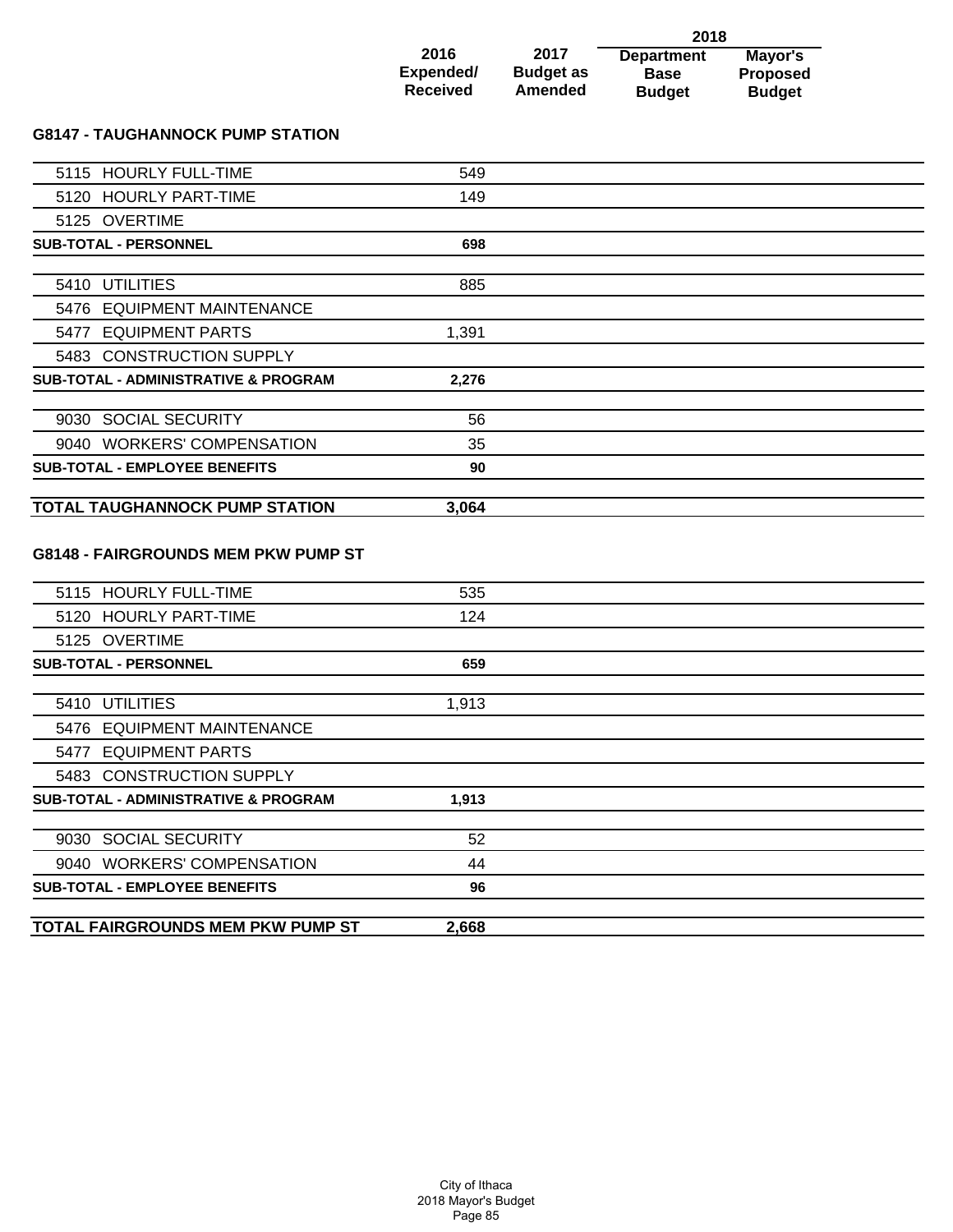|                                                 |                                      |                                     | 2018                                              |                                      |  |
|-------------------------------------------------|--------------------------------------|-------------------------------------|---------------------------------------------------|--------------------------------------|--|
|                                                 | 2016<br>Expended/<br><b>Received</b> | 2017<br><b>Budget as</b><br>Amended | <b>Department</b><br><b>Base</b><br><b>Budget</b> | Mayor's<br>Proposed<br><b>Budget</b> |  |
| <b>TRANSMISSION AND DISTRIBUTION</b>            |                                      |                                     |                                                   |                                      |  |
| <b>G8149 - SERVICE ACCOUNT-SEWER</b>            |                                      |                                     |                                                   |                                      |  |
| 5115 HOURLY FULL-TIME                           | 11,132                               |                                     |                                                   |                                      |  |
| <b>HOURLY PART-TIME</b><br>5120                 | 3,924                                |                                     |                                                   |                                      |  |
| 5125 OVERTIME                                   | 1,618                                |                                     |                                                   |                                      |  |
| <b>SUB-TOTAL - PERSONNEL</b>                    | 16,674                               |                                     |                                                   |                                      |  |
| PROPERTY MAINTENANCE<br>5475                    | 5,375                                |                                     |                                                   |                                      |  |
| 5483 CONSTRUCTION SUPPLY                        | 5,717                                |                                     |                                                   |                                      |  |
| <b>SUB-TOTAL - ADMINISTRATIVE &amp; PROGRAM</b> | 11,092                               |                                     |                                                   |                                      |  |
| <b>SOCIAL SECURITY</b><br>9030                  | 1,326                                |                                     |                                                   |                                      |  |
| 9040 WORKERS' COMPENSATION                      | 17                                   |                                     |                                                   |                                      |  |
| <b>SUB-TOTAL - EMPLOYEE BENEFITS</b>            | 1,344                                |                                     |                                                   |                                      |  |
|                                                 |                                      |                                     |                                                   |                                      |  |

**TOTAL SERVICE ACCOUNT-SEWER 29,110**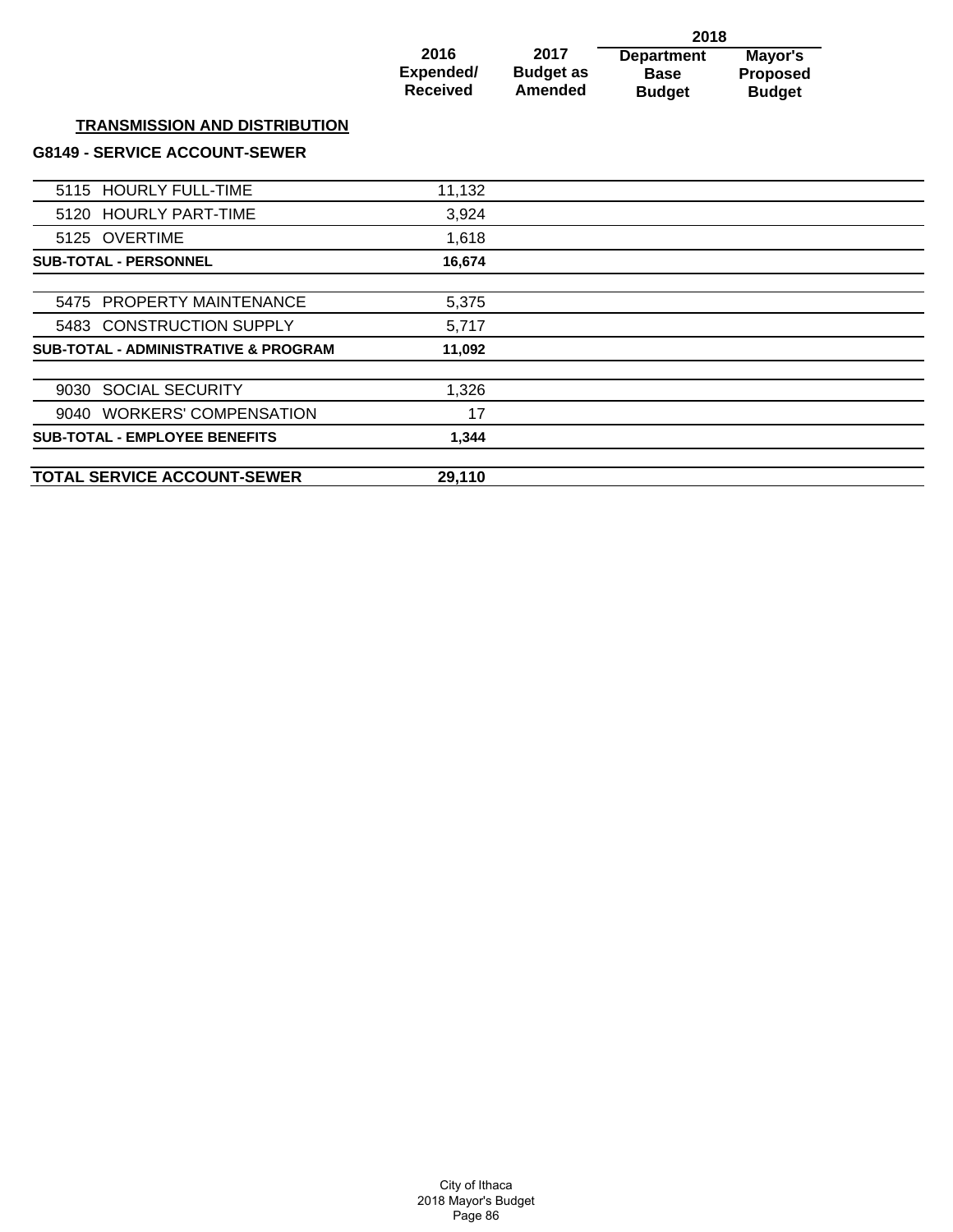|                                                 |                                      |                                     | 2018                                              |                                             |  |
|-------------------------------------------------|--------------------------------------|-------------------------------------|---------------------------------------------------|---------------------------------------------|--|
|                                                 | 2016<br>Expended/<br><b>Received</b> | 2017<br><b>Budget as</b><br>Amended | <b>Department</b><br><b>Base</b><br><b>Budget</b> | Mayor's<br><b>Proposed</b><br><b>Budget</b> |  |
| <b>SEWAGE TREATMENT AND DISPOSAL</b>            |                                      |                                     |                                                   |                                             |  |
| <b>G8151 - SEWAGE TREATMENT PLANT-SEWER</b>     |                                      |                                     |                                                   |                                             |  |
| <b>FEES</b><br>5430                             |                                      |                                     |                                                   |                                             |  |
| <b>CONTRACTS</b><br>5435                        | 1,507,780                            | 1,563,152                           | 1,563,152                                         | 1,516,477                                   |  |
| <b>SUB-TOTAL - ADMINISTRATIVE &amp; PROGRAM</b> | 1,507,780                            | 1,563,152                           | 1,563,152                                         | 1,516,477                                   |  |
| <b>SERIAL BONDS</b><br>9710                     | 149,788                              | 203,109                             | 239,166                                           | 239,166                                     |  |
| INTEREST ON SERIAL BONDS<br>9711                | 92,868                               | 265,865                             | 210,364                                           | 210,364                                     |  |
| <b>BOND ANTICIPATION NOTES</b><br>9730          | 45,549                               | 18,429                              | 19,246                                            | 19,246                                      |  |
| <b>INTEREST ON BANS</b><br>9731                 | 37,422                               | 17,619                              | 25,342                                            | 25,342                                      |  |
| <b>SUB-TOTAL - DEBT SERVICE</b>                 | 325,627                              | 505,022                             | 494,118                                           | 494,118                                     |  |
| TOTAL SEWAGE TREATMENT PLANT-SEWER              | 1,833,407                            | 2,068,174                           | 2,057,270                                         | 2,010,595                                   |  |
| <b>TOTAL HOME &amp; COMMUNITY SERVICES</b>      | 5,241,936                            | 5,984,376                           | 5,844,081                                         | 5,787,006                                   |  |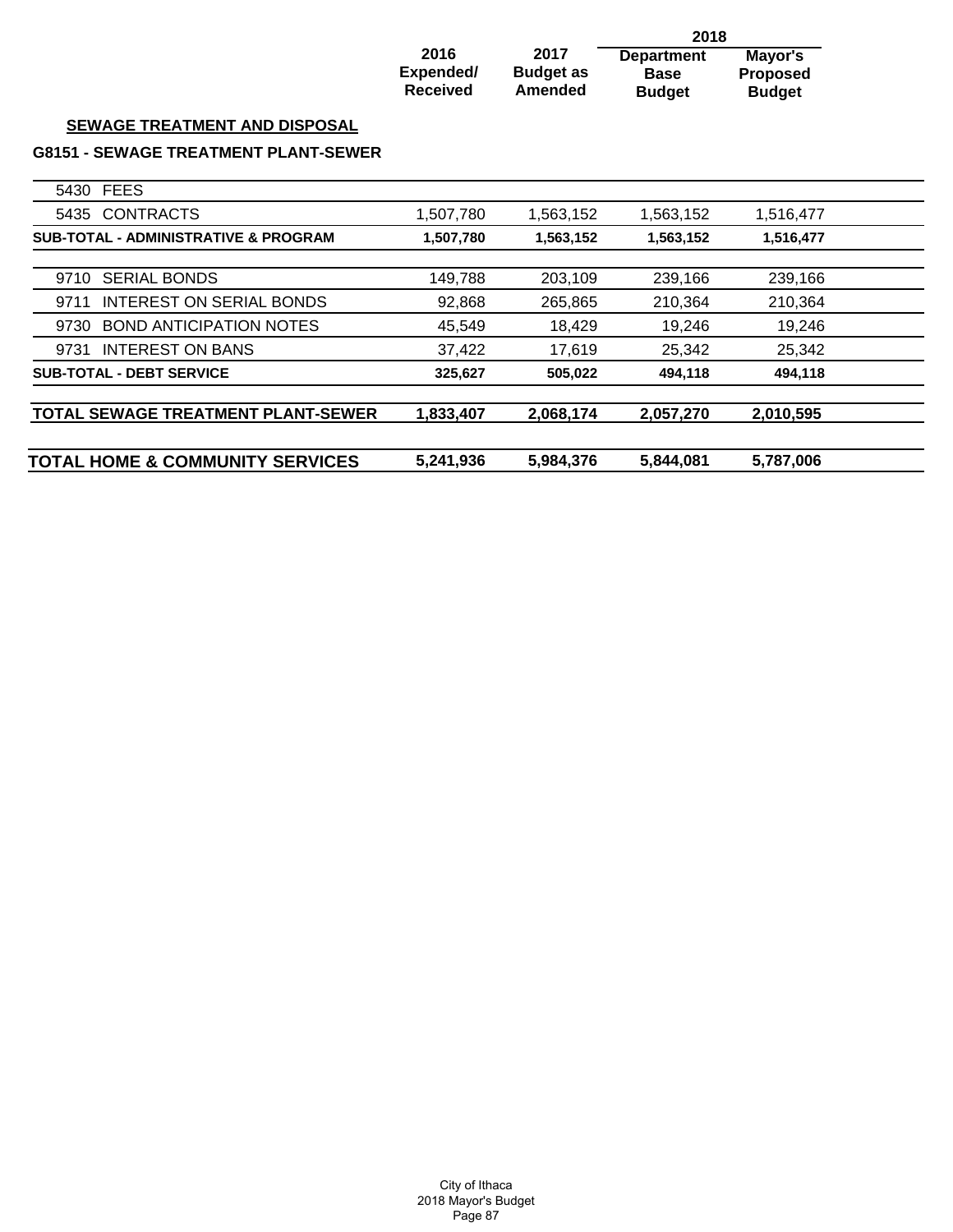|                                                        |                                      |                                     | 2018                                              |                                             |  |
|--------------------------------------------------------|--------------------------------------|-------------------------------------|---------------------------------------------------|---------------------------------------------|--|
|                                                        | 2016<br>Expended/<br><b>Received</b> | 2017<br><b>Budget as</b><br>Amended | <b>Department</b><br><b>Base</b><br><b>Budget</b> | Mayor's<br><b>Proposed</b><br><b>Budget</b> |  |
| <b>UNDISTRIBUTED</b>                                   |                                      |                                     |                                                   |                                             |  |
| <b>UNDISTRIBUTED</b>                                   |                                      |                                     |                                                   |                                             |  |
| <b>G9030 - SOCIAL SECURITY</b>                         |                                      |                                     |                                                   |                                             |  |
| 9030 SOCIAL SECURITY                                   |                                      |                                     |                                                   |                                             |  |
| <b>SUB-TOTAL - EMPLOYEE BENEFITS</b>                   |                                      |                                     |                                                   |                                             |  |
| <b>TOTAL SOCIAL SECURITY</b>                           |                                      |                                     |                                                   |                                             |  |
| <b>TOTAL UNDISTRIBUTED</b>                             |                                      |                                     |                                                   |                                             |  |
| <b>GRAND TOTAL SEWER FUND</b><br><b>APPROPRIATIONS</b> | 5,364,959                            | 6,179,104                           | 6,063,459                                         | 6,006,384                                   |  |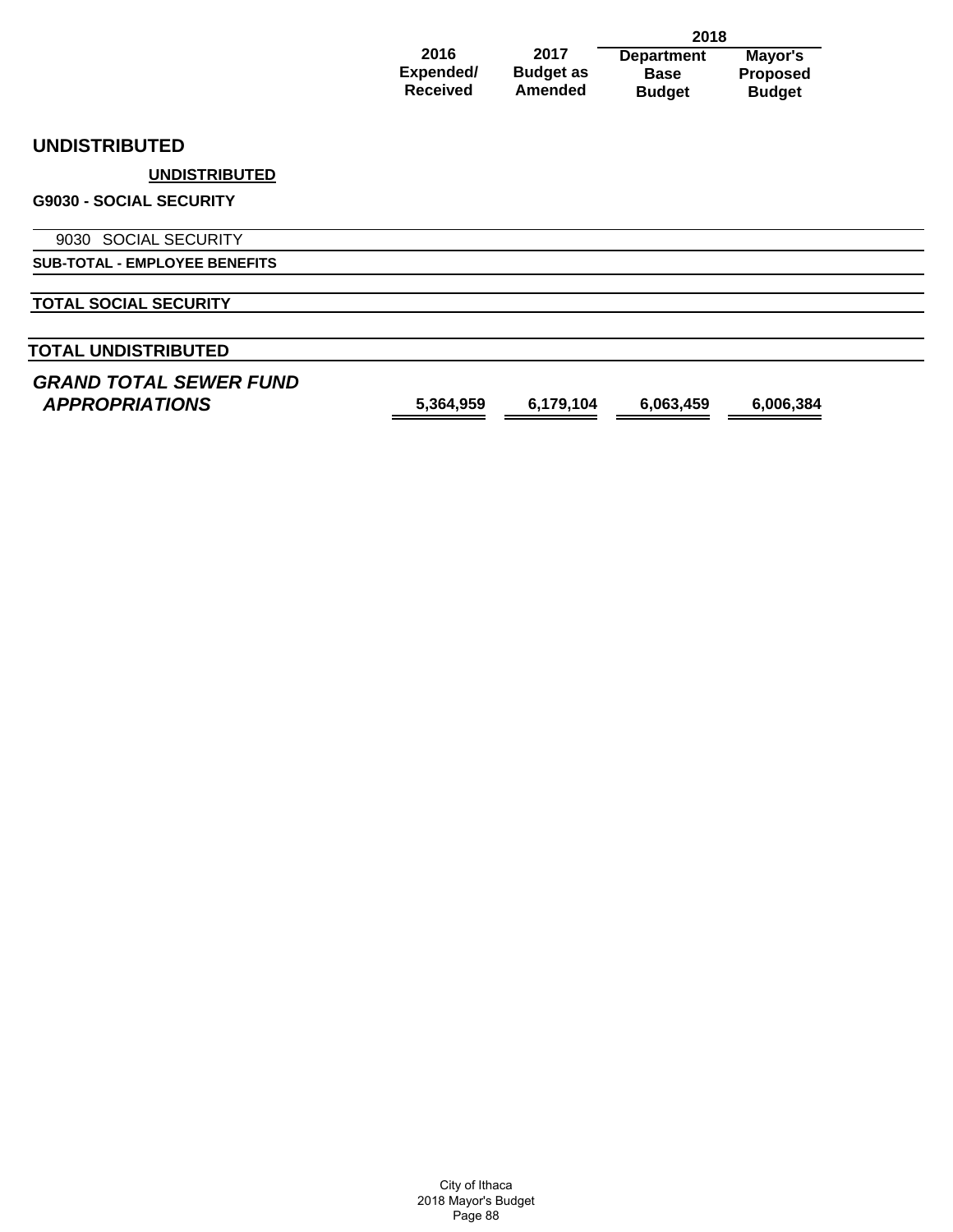# *SCHEDULE OF SOLID WASTE FUND APPROPRIATIONS*

|                 |                  | 2018              |                 |
|-----------------|------------------|-------------------|-----------------|
| 2016            | 2017             | <b>Department</b> | Mayor's         |
| Expended/       | <b>Budget as</b> | <b>Base</b>       | <b>Proposed</b> |
| <b>Received</b> | Amended          | <b>Budget</b>     | <b>Budget</b>   |

# **HOME & COMMUNITY SERVICES**

# **REFUSE AND GARBAGE**

## **CL8160 - REFUSE & GARBAGE**

| 5115 HOURLY FULL-TIME                           | 190,204 | 167,545 | 166,997 | 166,997 |  |
|-------------------------------------------------|---------|---------|---------|---------|--|
| 5125 OVERTIME                                   | 694     | 1,500   | 1,500   | 1,500   |  |
| SUB-TOTAL - PERSONNEL                           | 190,898 | 169,045 | 168,497 | 168,497 |  |
|                                                 |         |         |         |         |  |
| 5405 TELEPHONE                                  | 794     | 700     | 700     | 700     |  |
| 5410 UTILITIES                                  | 38      | 2,550   | 3,000   | 3,000   |  |
| 5415 CLOTHING                                   | 2,100   | 2,550   | 3,000   | 2,000   |  |
| 5420 GAS & OIL                                  | 7,240   | 15,000  | 12,000  | 12,000  |  |
| 5425 OFFICE EXPENSE                             | 49      | 400     | 400     | 400     |  |
| 5426 STICKER PROGRAM ADMINISTRATION             | 560     | 4,200   | 5,000   | 5,000   |  |
| 5435<br><b>CONTRACTS</b>                        |         |         |         |         |  |
| 5436 TIPPING FEES                               | 144,968 | 150,000 | 150,000 | 150,000 |  |
| 5455<br><b>INSURANCE</b>                        | 14,364  | 18,000  | 18,000  | 20,900  |  |
| 5476 EQUIPMENT MAINTENANCE                      |         | 100     | 100     | 100     |  |
| 5477 EQUIPMENT PARTS                            | 13,822  | 10,000  | 10,000  | 10,000  |  |
| 5483 CONSTRUCTION SUPPLY                        | 2,093   | 1,300   | 1,300   | 1,300   |  |
| <b>SUB-TOTAL - ADMINISTRATIVE &amp; PROGRAM</b> | 186,028 | 204,800 | 203,500 | 205,400 |  |
|                                                 |         |         |         |         |  |
| 9010 STATE RETIREMENT                           | 18,582  | 19,010  | 18,792  | 18,792  |  |
| 9030 SOCIAL SECURITY                            | 14,730  | 12,932  | 12,890  | 12,890  |  |
| 9040 WORKERS' COMPENSATION                      | 6,868   | 13,897  | 14,270  | 14,270  |  |
| 9060 HOSPITAL & MEDICAL INSURANCE               | 53,115  | 55,590  | 57,681  | 57,681  |  |
| 9070 DENTAL INSURANCE                           | 1,118   | 1,300   | 1,500   | 1,500   |  |
| SUB-TOTAL - EMPLOYEE BENEFITS                   | 94,413  | 102,729 | 105,133 | 105,133 |  |
|                                                 |         |         |         |         |  |
| 9710 SERIAL BONDS                               | 5,530   | 5,735   | 6,005   | 6,005   |  |
| 9711 INTEREST ON SERIAL BONDS                   | 3,198   | 2,978   | 2,746   | 2,746   |  |
| <b>SUB-TOTAL - DEBT SERVICE</b>                 | 8,728   | 8,713   | 8,751   | 8,751   |  |
|                                                 |         |         |         |         |  |
| <b>TOTAL REFUSE &amp; GARBAGE</b>               | 480,068 | 485,287 | 485,881 | 487,781 |  |
|                                                 |         |         |         |         |  |
| <b>TOTAL HOME &amp; COMMUNITY SERVICES</b>      | 480,068 | 485,287 | 485,881 | 487,781 |  |
| <b>GRAND TOTAL SOLID WASTE</b>                  | 480,068 | 485,287 | 485,881 | 487,781 |  |
| <b>FUND APPROPRIATIONS</b>                      |         |         |         |         |  |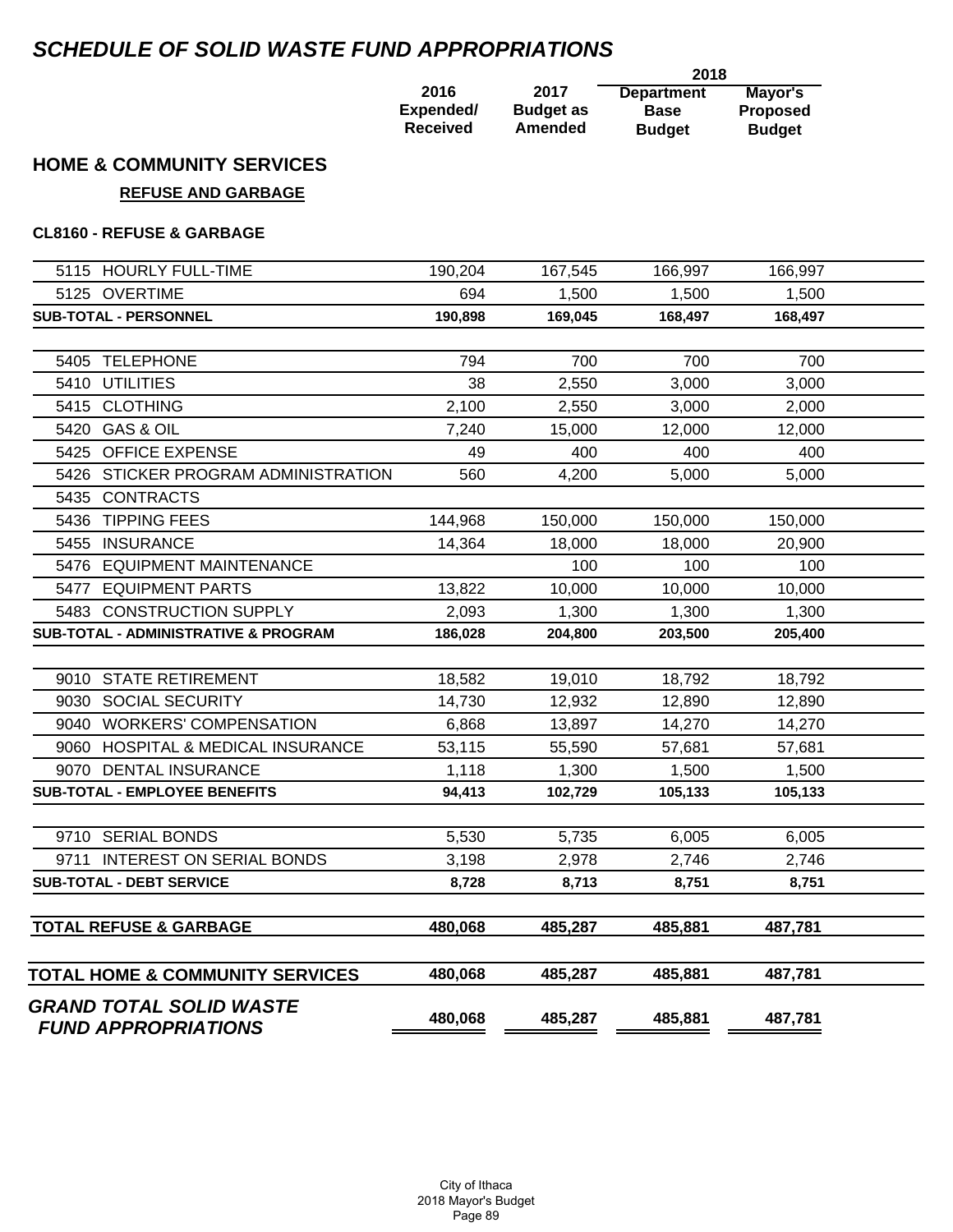# *SCHEDULE OF SPECIAL DISTRICTS FUND APPROPRIATIONS*

|                                             |                                      |                                            | 2018                                              |                                             |  |
|---------------------------------------------|--------------------------------------|--------------------------------------------|---------------------------------------------------|---------------------------------------------|--|
|                                             | 2016<br>Expended/<br><b>Received</b> | 2017<br><b>Budget as</b><br><b>Amended</b> | <b>Department</b><br><b>Base</b><br><b>Budget</b> | Mayor's<br><b>Proposed</b><br><b>Budget</b> |  |
| <b>TRANSPORTATION</b>                       |                                      |                                            |                                                   |                                             |  |
| <b>SIDEWALKS</b>                            |                                      |                                            |                                                   |                                             |  |
| <b>S5410 - SIDEWALK ASSESSMENT DISTRICT</b> |                                      |                                            |                                                   |                                             |  |
| <b>STAFF SALARY</b><br>5110                 | 38,839                               | 57,987                                     | 63,479                                            | 63,479                                      |  |
| <b>HOURLY FULL-TIME</b><br>5115             | 14,470                               | 47,690                                     | 53,334                                            | 53,334                                      |  |
| 5120 HOURLY PART-TIME                       |                                      |                                            |                                                   |                                             |  |
| 5125 OVERTIME                               | 726                                  |                                            |                                                   |                                             |  |
| <b>SUB-TOTAL - PERSONNEL</b>                | 54,035                               | 105,677                                    | 116,813                                           | 116,813                                     |  |
| <b>OTHER EQUIPMENT</b><br>5225              |                                      |                                            |                                                   |                                             |  |
| <b>SUB-TOTAL - EQUIPMENT</b>                |                                      |                                            |                                                   |                                             |  |
| 5405 TELEPHONE                              | 1,129                                | 2,000                                      | 2,000                                             | 2,000                                       |  |
| 5415 CLOTHING                               |                                      |                                            |                                                   |                                             |  |
| 5420 GAS & OIL                              |                                      |                                            |                                                   |                                             |  |
| <b>OFFICE EXPENSE</b><br>5425               | 5,028                                | 2,000                                      | 2,000                                             | 2,000                                       |  |
| 5430 FEES                                   | 2,926                                | 50,000                                     | 84,000                                            | 84,000                                      |  |
| 5435 CONTRACTS                              | 775,627                              | 602,108                                    | 549,535                                           | 549,535                                     |  |
| 5440 STAFF DEVELOPMENT                      | 211                                  | 1,000                                      | 1,001                                             | 1,001                                       |  |
| 5455 INSURANCE                              | 14,414                               | 15,000                                     | 20,900                                            | 20,900                                      |  |
| 5476 EQUIPMENT MAINTENANCE                  |                                      |                                            |                                                   |                                             |  |
| 5477 EQUIPMENT PARTS                        |                                      |                                            |                                                   |                                             |  |
| <b>SMALL TOOLS</b><br>5481                  |                                      |                                            |                                                   |                                             |  |
| 5483 CONSTRUCTION SUPPLY                    | 3,229                                | 25,000                                     | 5,002                                             | 5,002                                       |  |
| SUB-TOTAL - ADMINISTRATIVE & PROGRAM        | 802,563                              | 697,108                                    | 664,438                                           | 664,438                                     |  |
| 5700 PRIOR YEAR ENCUMBRANCES                |                                      |                                            |                                                   |                                             |  |
| <b>SUB-TOTAL - OTHER ITEMS</b>              |                                      |                                            |                                                   |                                             |  |
| 9010 STATE RETIREMENT                       | 13,669                               | 13,984                                     | 18,359                                            | 18,359                                      |  |
| 9030 SOCIAL SECURITY                        | 4,134                                | 8,084                                      | 8,935                                             | 8,935                                       |  |
| 9040 WORKERS' COMPENSATION                  | 3,854                                | 8,866                                      | 5,289                                             | 5,289                                       |  |
| 9060 HOSPITAL & MEDICAL INSURANCE           | 35,410                               | 37,060                                     | 38,453                                            | 38,453                                      |  |
| 9070 DENTAL INSURANCE                       |                                      | 504                                        | 529                                               | 529                                         |  |
| <b>SUB-TOTAL - EMPLOYEE BENEFITS</b>        | 57,067                               | 68,498                                     | 71,565                                            | 71,565                                      |  |

 $\overline{\phantom{0}}$ 

- $\overline{\phantom{0}}$ 

—<br>— L, ÷,

 $\overline{\phantom{a}}$ 

L,  $\overline{\phantom{0}}$ L,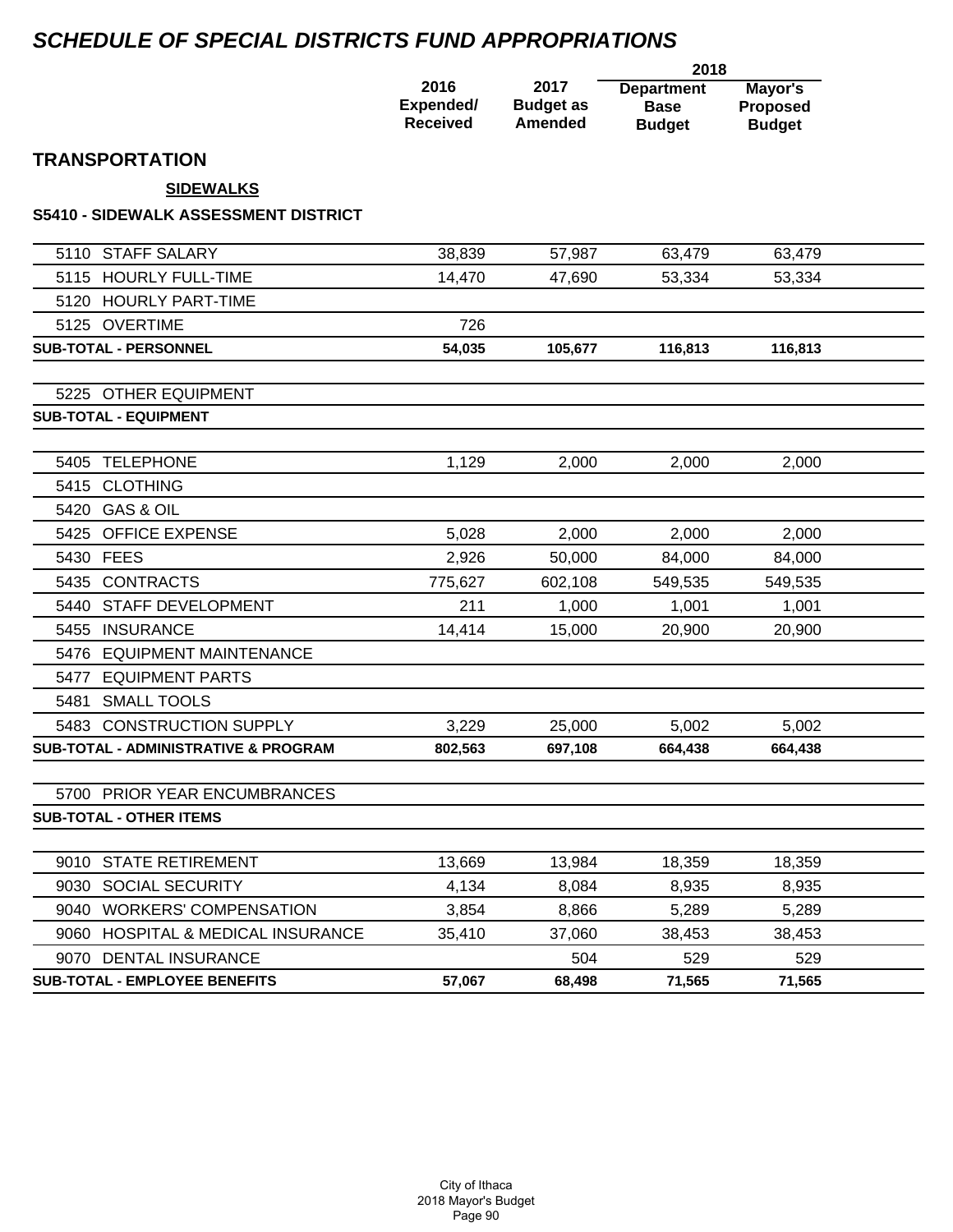|                                                                      |                                      |                                     | 2018                                              |                                             |  |
|----------------------------------------------------------------------|--------------------------------------|-------------------------------------|---------------------------------------------------|---------------------------------------------|--|
|                                                                      | 2016<br>Expended/<br><b>Received</b> | 2017<br><b>Budget as</b><br>Amended | <b>Department</b><br><b>Base</b><br><b>Budget</b> | Mayor's<br><b>Proposed</b><br><b>Budget</b> |  |
| INTEREST ON SERIAL BONDS<br>9711                                     |                                      |                                     | 4,200                                             | 4,200                                       |  |
| <b>BOND ANTICIPATION NOTES</b><br>9730                               |                                      |                                     |                                                   |                                             |  |
| <b>INTEREST ON BANS</b><br>9731                                      |                                      |                                     |                                                   |                                             |  |
| <b>SUB-TOTAL - DEBT SERVICE</b>                                      |                                      |                                     | 4,200                                             | 4,200                                       |  |
| <b>TOTAL SIDEWALK ASSESSMENT DISTRICT</b>                            | 913,665                              | 871.283                             | 857,016                                           | 857.016                                     |  |
| <b>TOTAL TRANSPORTATION</b>                                          | 913,665                              | 871,283                             | 857,016                                           | 857,016                                     |  |
| <b>GRAND TOTAL - SPECIAL DISTRICTS</b><br><b>FUND APPROPRIATIONS</b> | 913,665                              | 871,283                             | 857,016                                           | 857,016                                     |  |
|                                                                      |                                      |                                     |                                                   |                                             |  |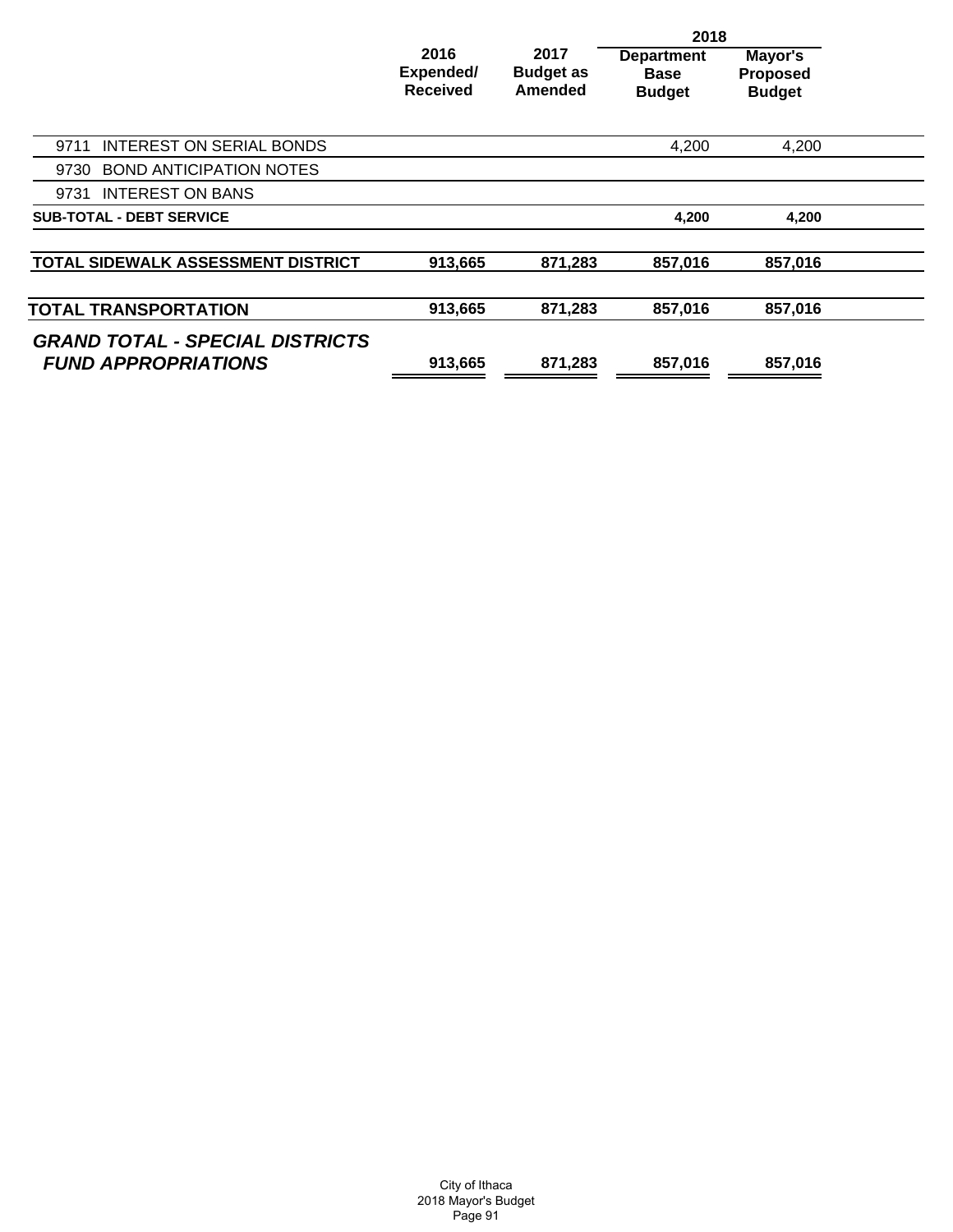# *SCHEDULE OF STORMWATER FUND APPROPRIATIONS*

|                                                 |                                      |                                     | 2018                                              |                                             |  |
|-------------------------------------------------|--------------------------------------|-------------------------------------|---------------------------------------------------|---------------------------------------------|--|
|                                                 | 2016<br>Expended/<br><b>Received</b> | 2017<br><b>Budget as</b><br>Amended | <b>Department</b><br><b>Base</b><br><b>Budget</b> | Mayor's<br><b>Proposed</b><br><b>Budget</b> |  |
| <b>HOME &amp; COMMUNITY SERVICES</b>            |                                      |                                     |                                                   |                                             |  |
| <b>SANITATION</b>                               |                                      |                                     |                                                   |                                             |  |
| <b>SD8141 - STORM SEWERS</b>                    |                                      |                                     |                                                   |                                             |  |
| 5110 STAFF SALARY                               | 12,890                               | 19,057                              | 22,552                                            | 22,552                                      |  |
| 5115 HOURLY FULL-TIME                           | 210,628                              | 264,966                             | 320,002                                           | 320,002                                     |  |
| <b>HOURLY PART-TIME</b><br>5120                 |                                      |                                     |                                                   |                                             |  |
| 5125 OVERTIME                                   | 1,733                                | 3,000                               | 3,000                                             | 3,000                                       |  |
| <b>SUB-TOTAL - PERSONNEL</b>                    | 225,251                              | 287,023                             | 345,554                                           | 345,554                                     |  |
|                                                 |                                      |                                     |                                                   |                                             |  |
| 5225 OTHER EQUIPMENT                            |                                      | 15,000                              | 15,000                                            | 15,000                                      |  |
| <b>SUB-TOTAL - EQUIPMENT</b>                    |                                      | 15,000                              | 15,000                                            | 15,000                                      |  |
| 5410 UTILITIES                                  | 2,257                                | 3,000                               | 3,000                                             | 3,000                                       |  |
| <b>CLOTHING</b><br>5415                         | 1,275                                | 1,000                               | 1,000                                             | 1,700                                       |  |
| <b>GAS &amp; OIL</b><br>5420                    | 6,057                                | 15,000                              | 12,000                                            | 12,000                                      |  |
| <b>CONTRACTS</b><br>5435                        |                                      | 21,176                              |                                                   |                                             |  |
| <b>TIPPING FEES</b><br>5436                     | 51,211                               | 60,000                              | 60,000                                            | 55,000                                      |  |
| <b>INSURANCE</b><br>5455                        | 7,194                                | 9,000                               | 9,000                                             | 10,450                                      |  |
| <b>RENTAL</b><br>5470                           |                                      |                                     | $\Omega$                                          | 16,000                                      |  |
| <b>EQUIPMENT MAINTENANCE</b><br>5476            |                                      | 3,500                               | 3,500                                             | 3,500                                       |  |
| <b>EQUIPMENT PARTS</b><br>5477                  | 29,473                               | 15,000                              | 20,000                                            | 20,000                                      |  |
| <b>SMALL TOOLS</b><br>5481                      |                                      | 100                                 | 100                                               | 100                                         |  |
| 5483 CONSTRUCTION SUPPLY                        | 51,954                               | 95,000                              | 45,000                                            | 95,000                                      |  |
| <b>SUB-TOTAL - ADMINISTRATIVE &amp; PROGRAM</b> | 149,421                              | 222,776                             | 153,600                                           | 216,750                                     |  |
| 5700 PRIOR YEAR ENCUMBRANCES                    |                                      |                                     |                                                   |                                             |  |
| <b>SUB-TOTAL - OTHER ITEMS</b>                  |                                      |                                     |                                                   |                                             |  |
| <b>STATE RETIREMENT</b><br>9010                 | 54,462                               | 55,718                              | 55,080                                            | 55,080                                      |  |
| <b>SOCIAL SECURITY</b><br>9030                  | 17,329                               | 23,577                              | 26,435                                            | 26,435                                      |  |
| <b>WORKERS' COMPENSATION</b><br>9040            | 9,740                                | 22,404                              | 23,004                                            | 23,004                                      |  |
| HOSPITAL & MEDICAL INSURANCE<br>9060            | 114,561                              | 119,900                             | 124,410                                           | 124,410                                     |  |
| 9070 DENTAL INSURANCE                           |                                      | 1,766                               | 1,785                                             | 1,785                                       |  |
| <b>SUB-TOTAL - EMPLOYEE BENEFITS</b>            | 196,093                              | 223,365                             | 230,714                                           | 230,714                                     |  |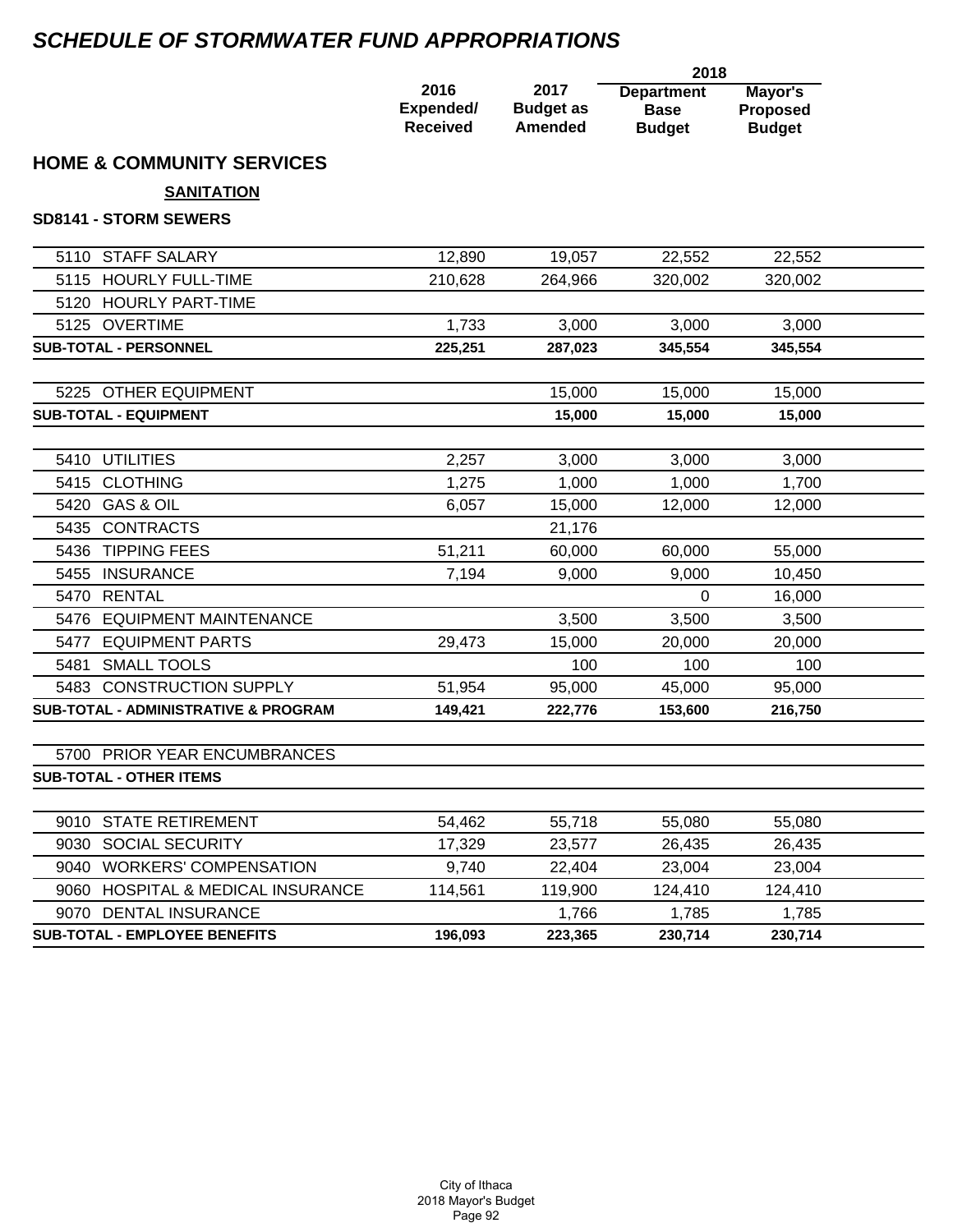|                                            |                                      |                                     | 2018                                              |                                             |  |
|--------------------------------------------|--------------------------------------|-------------------------------------|---------------------------------------------------|---------------------------------------------|--|
|                                            | 2016<br>Expended/<br><b>Received</b> | 2017<br><b>Budget as</b><br>Amended | <b>Department</b><br><b>Base</b><br><b>Budget</b> | Mayor's<br><b>Proposed</b><br><b>Budget</b> |  |
| <b>SERIAL BONDS</b><br>9710                | 16,852                               | 24,988                              | 27,026                                            | 27,026                                      |  |
| <b>INTEREST ON SERIAL BONDS</b><br>9711    | 6,904                                | 9,380                               | 7,427                                             | 7,427                                       |  |
| 9730<br><b>BOND ANTICIPATION NOTES</b>     | 14,341                               | 37,100                              | 38,958                                            | 38,958                                      |  |
| <b>INTEREST ON BANS</b><br>9731            | 2,665                                | 1,923                               | 2,370                                             | 2,370                                       |  |
| <b>SUB-TOTAL - DEBT SERVICE</b>            | 40,762                               | 73,391                              | 75,781                                            | 75,781                                      |  |
|                                            |                                      |                                     |                                                   |                                             |  |
| <b>TRANSFER TO GENERAL FUND</b><br>9901    | 50,000                               | 5,445                               | 4,000                                             | 4,000                                       |  |
| <b>TRANSFER TO WATER FUND</b><br>9902      | 36,000                               | 3,000                               | 1,000                                             | 1,000                                       |  |
| <b>SUB-TOTAL - INTERFUND TRANSFERS</b>     | 86,000                               | 8,445                               | 5,000                                             | 5,000                                       |  |
|                                            |                                      |                                     |                                                   |                                             |  |
| <b>TOTAL STORM SEWERS</b>                  | 697,526                              | 830,000                             | 825,649                                           | 888,799                                     |  |
|                                            |                                      |                                     |                                                   |                                             |  |
| <b>TOTAL HOME &amp; COMMUNITY SERVICES</b> | 697,526                              | 830,000                             | 825,649                                           | 888,799                                     |  |
| <b>GRAND TOTAL STORMWATER</b>              |                                      |                                     |                                                   |                                             |  |
| <b>FUND APPROPRIATIONS</b>                 | 697,526                              | 830,000                             | 825,649                                           | 888,799                                     |  |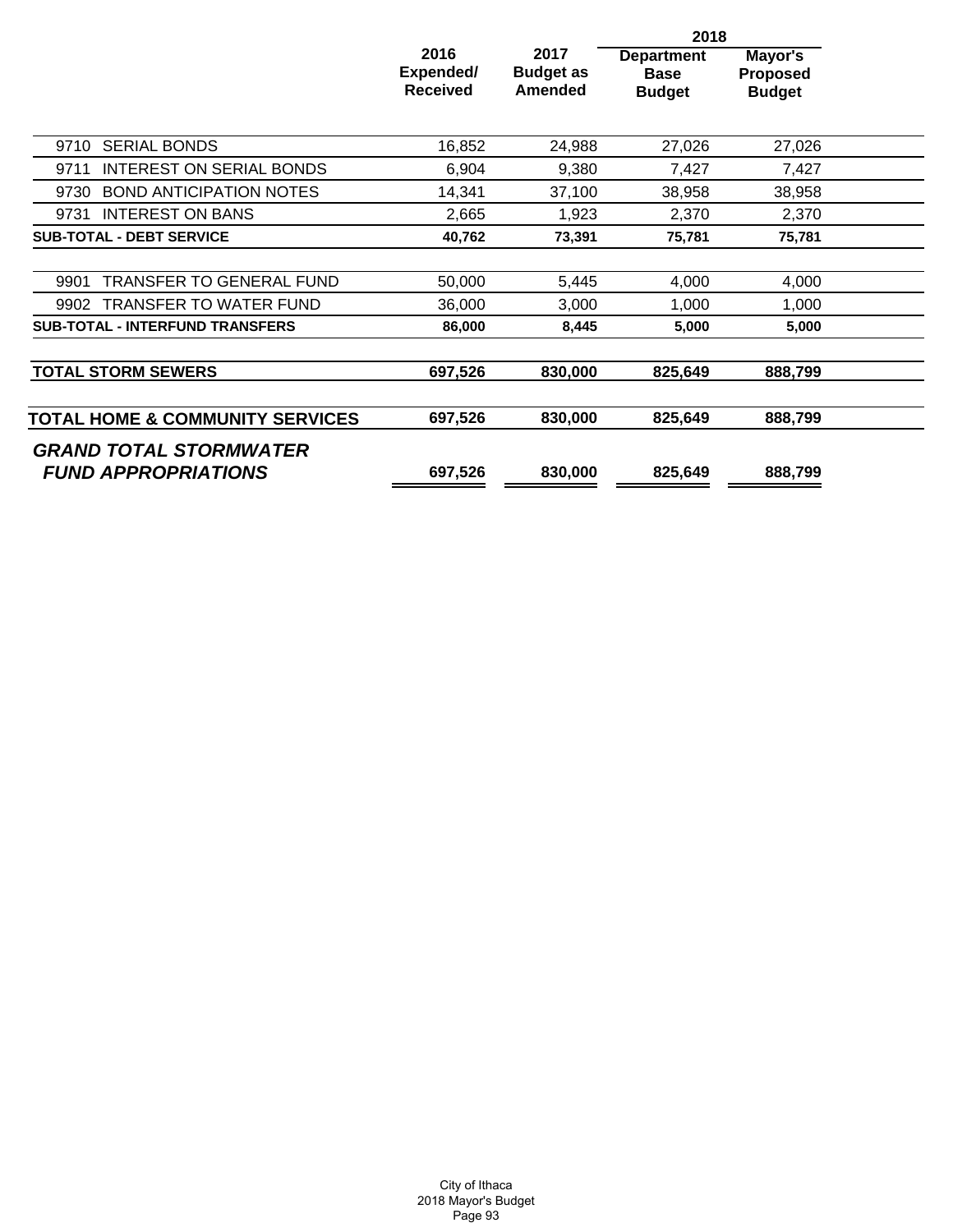# *SCHEDULE OF ESTIMATED REVENUES GENERAL FUND*

|      |                                                              | 2016<br>Actual              | 2017<br>Modified            | Department<br><b>Base Budget</b> | Proposed<br><b>Budget</b> |
|------|--------------------------------------------------------------|-----------------------------|-----------------------------|----------------------------------|---------------------------|
|      | <b>TAX ITEMS</b>                                             |                             |                             |                                  |                           |
|      |                                                              |                             |                             |                                  |                           |
| 1001 | <b>REAL PROPERTY TAX ITEMS</b><br><b>REAL PROPERTY TAXES</b> | -21,719,900 -22,196,661     |                             | $-22,818,169$                    | $-22,818,169$             |
| 1081 | OTHER PAYMENTS LIEU OF TAXES                                 | $-613,830$                  | $-605,000$                  | $-550,000$                       | $-550,000$                |
| 1090 | <b>INTEREST &amp; PENALTY ON TAXES</b>                       | $-220,908$                  | $-255,000$                  | $-252,000$                       | $-252,000$                |
| 1091 | PENALTY ON ASSESSMENTS                                       | $-454$                      |                             |                                  |                           |
|      |                                                              |                             |                             |                                  |                           |
|      | <b>TOTAL REAL PROPERTY TAX ITEMS</b>                         | -22,555,092 -23,056,661     |                             | $-23,620,169$                    | $-23,620,169$             |
|      | <b>NON-PROPERTY TAX ITEMS</b>                                |                             |                             |                                  |                           |
| 1101 | <b>SALES &amp; USE TAX</b>                                   |                             | -13,442,751 -13,700,000     | $-14,097,000$                    | $-14,097,000$             |
| 1131 | UTILITY RECEIPTS TAX                                         | $-203,511$                  | $-265,000$                  | $-240,000$                       | $-240,000$                |
| 1170 | <b>FRANCHISES</b>                                            | $-173,961$                  | $-178,000$                  | $-176,000$                       | $-176,000$                |
|      | <b>TOTAL NON-PROPERTY TAX ITEMS</b>                          |                             | $-13,820,223$ $-14,143,000$ | $-14,513,000$                    | $-14,513,000$             |
|      | <b>TOTAL TAX ITEMS</b>                                       | $-36,375,315$ $-37,199,661$ |                             | $-38,133,169$                    | $-38,133,169$             |
|      | <b>DEPARMENT INCOME</b>                                      |                             |                             |                                  |                           |
|      | <b>GENERAL GOVERNMENT</b>                                    |                             |                             |                                  |                           |
| 1230 | <b>CHAMBERLAIN FEES</b>                                      | $-82,120$                   | $-90,000$                   | $-90,000$                        | $-90,000$                 |
| 1235 | <b>TAX ADVERTISING &amp; EXPENSES</b>                        | $-130$                      | $-3,000$                    | $-2,000$                         | $-2,000$                  |
| 1255 | <b>CITY CLERK FEES</b>                                       | $-17,915$                   | $-20,000$                   | $-20,000$                        | $-20,000$                 |
|      | TOTAL GENERAL GOVERNMENT                                     | $-100, 165$                 | $-113,000$                  | $-112,000$                       | $-112,000$                |
|      | <b>PUBLIC SAFETY</b>                                         |                             |                             |                                  |                           |
| 1520 | POLICE FEES                                                  | $-26,040$                   | $-12,000$                   | $-13,000$                        | $-13,000$                 |
| 1550 | <b>DOG CONTROL FEES</b>                                      | -60                         |                             |                                  |                           |
| 1560 | SAFETY INSPECTION FEES                                       | $-219,755$                  | $-234,000$                  | $-180,000$                       | $-180,000$                |
| 1561 | <b>ELECTRICAL SURVEYS</b>                                    | $-18,742$                   | $-20,000$                   | $-20,000$                        | $-20,000$                 |
| 1562 | ELECTRICAL PERMITS/LICENSES                                  | $-120,440$                  | $-130,000$                  | $-125,000$                       | $-125,000$                |
| 1565 | FIRE CODE INSPECTION FEES                                    | $-87,048$                   | $-64,000$                   | $-76,000$                        | $-76,000$                 |
|      | <b>TOTAL PUBLIC SAFETY</b>                                   | $-472,084$                  | $-460,000$                  | $-414,000$                       | $-414,000$                |
|      | <b>TRANSPORTATION</b>                                        |                             |                             |                                  |                           |
| 1720 | <b>HOURLY PARKING</b>                                        | $-836,583$                  | $-825,000$                  | $-834,800$                       | $-834,800$                |
| 1721 | ONE HOUR FREE PRKG COUPONS                                   | $-65,495$                   | $-70,000$                   |                                  |                           |
| 1722 | <b>PARKING PERMITS</b>                                       | $-683,774$                  | $-670,000$                  | $-845,000$                       | $-845,000$                |
| 1723 | <b>PROXIMITY CARDS</b>                                       | $-3,875$                    | $-3,000$                    |                                  |                           |
| 1724 | <b>SPEC EVENT PARKING</b>                                    | $-16,726$                   | $-21,000$                   |                                  |                           |
| 1725 | <b>BOOT FEES</b>                                             | $-431$                      |                             |                                  |                           |
| 1740 | <b>PARKING METER FEES</b>                                    | $-1,158,101$                | $-1,140,000$                | $-1,125,000$                     | $-1,125,000$              |
| 1741 | PARKING METER FEES-MILLER LOT                                | $-50,092$                   |                             |                                  |                           |
|      | <b>TOTAL TRANSPORTATION</b>                                  | $-2,815,077$                | $-2,729,000$                | $-2,804,800$                     | $-2,804,800$              |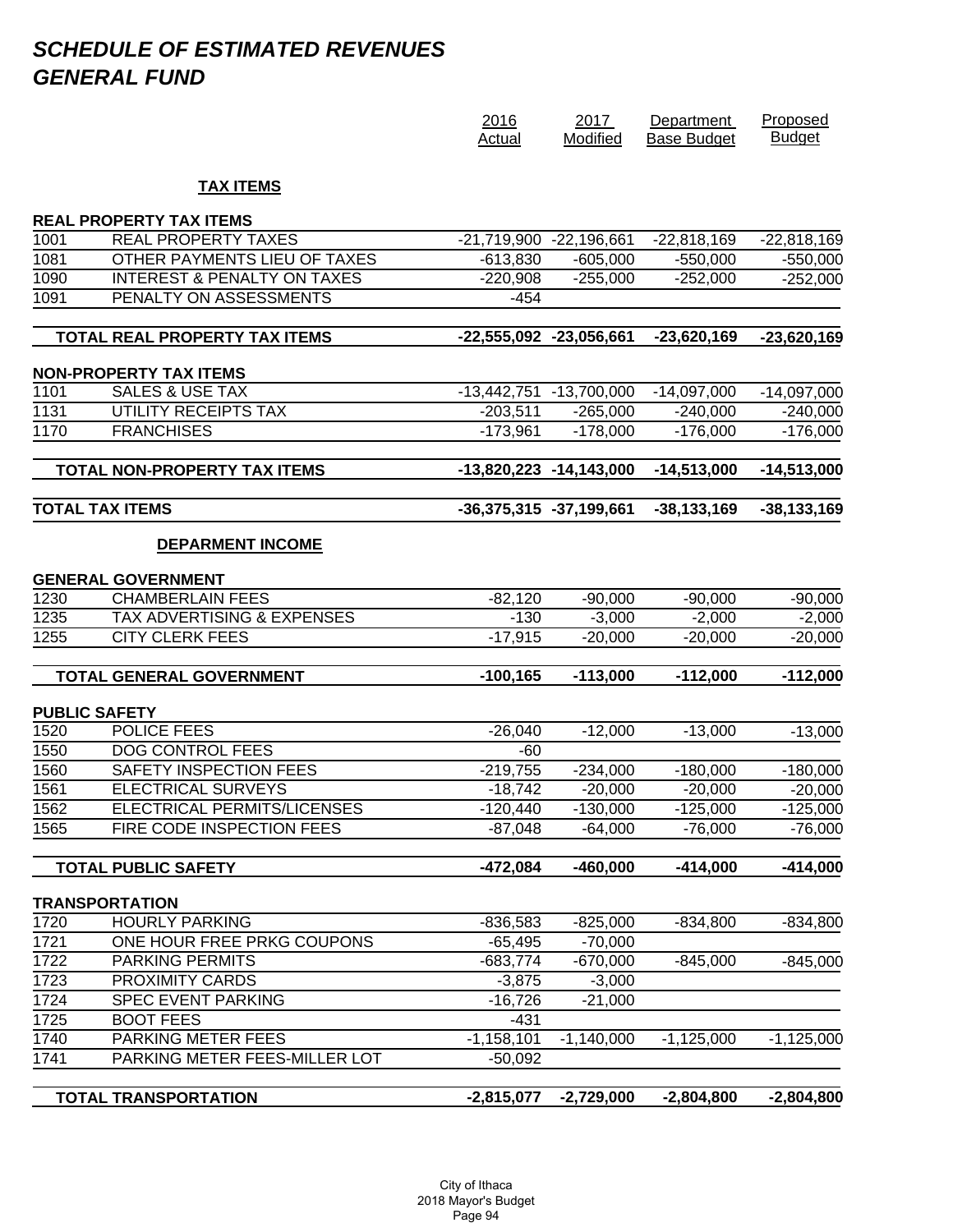|                   |                                       | 2016<br>Actual | 2017<br>Modified | Department<br><b>Base Budget</b> | Proposed<br><b>Budget</b> |
|-------------------|---------------------------------------|----------------|------------------|----------------------------------|---------------------------|
|                   |                                       |                |                  |                                  |                           |
| 2001              | <b>CULTURE AND RECREATION</b>         |                |                  |                                  |                           |
|                   | <b>PARKS &amp; RECREATION CHARGES</b> | $-467,641$     | $-507,232$       | $-549,332$                       | $-549,332$                |
| $\sqrt{2012}$     | <b>RECREATION CONCESSIONS</b>         | $-56, 132$     | $-57,000$        | $-60,000$                        | $-60,000$                 |
| 2013              | <b>GOLF COURSE CONCESSIONS</b>        | $-4,000$       | $-2,000$         | $-2,000$                         | $-2,000$                  |
| 2014              | <b>GOLF COURSE PRO SHOP</b>           | $-3,717$       | $-11,500$        | $-10,000$                        | $-10,000$                 |
| 2015              | <b>CAROUSEL REVENUE</b>               | $-9,564$       | $-10,500$        | $-10,800$                        | $-10,800$                 |
| 2025              | <b>BEACH &amp; POOL CHARGES</b>       | $-51,896$      | $-56,000$        | $-56,000$                        | $-56,000$                 |
| 2026              | <b>HALEY POOL CHARGES</b>             | $-9,320$       | $-9,000$         | $-9,100$                         | $-9,100$                  |
| 2050              | <b>GOLF COURSE CHARGES</b>            | $-102,491$     | $-103,000$       | $-103,000$                       | $-103,000$                |
| 2051              | <b>GOLF COURSE MEMBERSHIPS</b>        | $-62,399$      | $-68,000$        | $-67,000$                        | $-67,000$                 |
| 2065              | <b>SKATING RINK CHARGES</b>           | $-234,750$     | $-195,000$       | $-208,000$                       | $-208,000$                |
| 2070              | <b>CONTRIBUTIONS FOR YOUTH</b>        | $-246,891$     | $-340,134$       | $-387,125$                       | $-387,125$                |
|                   | <b>TOTAL CULTURE AND RECREATION</b>   | $-1,248,802$   | $-1,359,366$     | $-1,462,357$                     | $-1,462,357$              |
|                   |                                       |                |                  |                                  |                           |
|                   | <b>DEPARTMENTAL INCOME</b>            |                |                  |                                  |                           |
| 1710              | <b>PUBLIC WORKS SERVICE</b>           | $-68,006$      | $-85,000$        | $-80,000$                        | $-80,000$                 |
| 2110              | <b>ZONING FEES</b>                    | $-6,900$       | $-6,500$         | $-6,900$                         | $-6,900$                  |
| $\overline{2111}$ | SITE DEVELOPMENT FEES                 | $-79,877$      | $-87,000$        | $-120,000$                       | $-120,000$                |
| 2112              | <b>SUBDIVISION &amp; SIGN FEES</b>    | $-17,234$      | $-7,500$         | $-12,000$                        | $-12,000$                 |
| 2189              | OTHER HOME & COMMUNITY SERV           |                |                  |                                  |                           |
| 2192              | <b>CEMETERY SERVICES</b>              | $-68$          | $-100$           | $-100$                           | $-100$                    |
|                   | TOTAL HOME AND COMMUNITY SERVICES     | $-172,085$     | $-186,100$       | $-219,000$                       | $-219,000$                |
|                   | <b>INTERGOVERNMENTAL CHARGES</b>      |                |                  |                                  |                           |
| 2220              | <b>CIVIL SERVICE CHARGES</b>          | $-58,808$      | $-63,000$        | $-63,000$                        | $-63,000$                 |
| 2260              | <b>PUBLIC SAFETY SERVICES</b>         |                | $-500$           | $-500$                           | $-500$                    |
| 2262              | FIRE PROTECTION SERVICE               | $-3,006,071$   | $-3,033,000$     | $-3,097,057$                     | $-3,097,057$              |
| 2300              | PUBLIC WORKS SERVICE-OTH GOVTS        | $-124,183$     | $-124,183$       | $-124,183$                       | $-124,183$                |
| 2310              | DWI PROGRAM TOMPKINS COUNTY           |                | $-14,000$        | $-14,000$                        | $-14,000$                 |
| 2350              | YOUTH SERVICE-OTHER GOVERNMENT        | $-615,741$     | $-667,572$       | $-599,279$                       | -599,279                  |
| 2376              | BENEFITS REIMBURSE TO SERV OTH        |                | $-2,000$         | $-1,000$                         | $-1,000$                  |
| 2379              | <b>COUNTY CONTRIB/CELEBRATIONS</b>    | $-15,600$      | $-2,100$         | 0                                | $\Omega$                  |
|                   | TOTAL INTERGOVERNMENTAL CHARGES       | $-3,820,403$   | $-3,906,355$     | $-3,899,019$                     | $-3,899,019$              |
|                   | <b>TOTAL DEPARMENT INCOME</b>         | $-8,628,615$   | $-8,753,821$     | $-8,911,176$                     | $-8,911,176$              |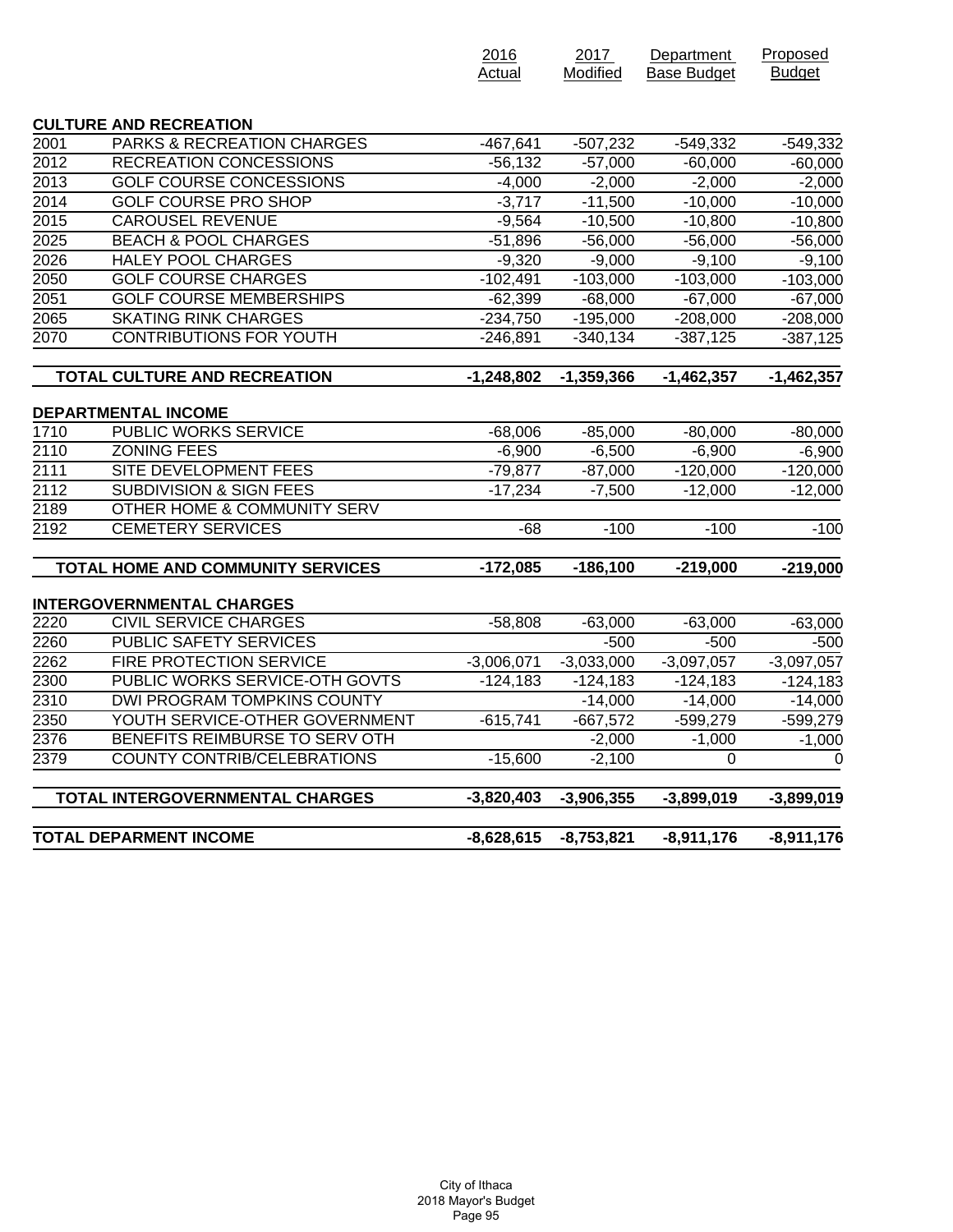|      |                                                                   | 2016<br>Actual | 2017<br>Modified | Department<br><b>Base Budget</b> | Proposed<br><b>Budget</b> |
|------|-------------------------------------------------------------------|----------------|------------------|----------------------------------|---------------------------|
|      | <b>OTHER REVENUES</b>                                             |                |                  |                                  |                           |
|      | <b>USE OF MONEY AND PROPERTY</b>                                  |                |                  |                                  |                           |
| 2401 | <b>INTEREST &amp; EARNINGS</b>                                    | $-14,544$      | $-100,000$       | $-75,000$                        | $-75,000$                 |
| 2410 | RENT OF REAL PROPERTY                                             | $-266,226$     | $-261,500$       | $-262,000$                       | $-262,000$                |
| 2415 | <b>GOLF CART RENTAL</b>                                           | $-55,808$      | $-50,000$        | $-51,000$                        | $-51,000$                 |
|      | <b>TOTAL USE OF MONEY AND PROPERTY</b>                            | $-336,577$     | $-411,500$       | $-388,000$                       | $-388,000$                |
|      | <b>LICENSES AND PERMITS</b>                                       |                |                  |                                  |                           |
| 2501 | <b>BUSINESS &amp; OCCUPATION LICENSE</b>                          | $-1,760$       | $-1,300$         | $-1,400$                         | $-1,400$                  |
| 2540 | <b>GAMES OF CHANCE</b>                                            | $-70$          | $-60$            | $-100$                           | $-100$                    |
| 2542 | <b>DOG LICENSE</b>                                                | $-11,707$      | $-13,000$        | $-13,000$                        | $-13,000$                 |
| 2550 | <b>PUBLIC SAFETY PERMITS</b>                                      | $-12,050$      | $-12,000$        | $-12,000$                        | $-12,000$                 |
| 2555 | <b>BUILDING &amp; ALTERATION PERMITS</b>                          | $-1,173,044$   | $-842,000$       | $-705,000$                       | $-705,000$                |
| 2560 | <b>STREET OPENING PERMITS</b>                                     | $-2,399$       | $-5,000$         | $-375,000$                       | $-375,000$                |
| 2590 | <b>OTHER PERMITS</b>                                              | $-109,517$     | $-91,000$        | $-110,000$                       | $-110,000$                |
|      | <b>TOTAL LICENSES AND PERMITS</b>                                 | $-1,310,547$   | $-964,360$       | $-1,216,500$                     | $-1,216,500$              |
|      |                                                                   |                |                  |                                  |                           |
| 2610 | <b>FINES AND FORFEITURES</b><br><b>FINES &amp; FORFEITED BAIL</b> | $-1,015,826$   | $-1,020,000$     | $-926,000$                       | $-926,000$                |
|      | <b>TOTAL FINES AND FORFEITURES</b>                                | $-1,015,826$   | $-1,020,000$     | $-926,000$                       | $-926,000$                |
|      |                                                                   |                |                  |                                  |                           |
|      | <b>SALES OF PROPERTY AND COMPENSATION FOR</b>                     |                |                  |                                  |                           |
| 2655 | <b>MINOR SALES</b>                                                | $-11,816$      | $-11,000$        | $-14,000$                        | $-14,000$                 |
| 2660 | <b>SALE OF PROPERTY</b>                                           | $-387,927$     | $-50,000$        | $-72,000$                        | $-72,000$                 |
| 2665 | <b>SALE OF EQUIPMENT</b>                                          | $-63,316$      | $-37,000$        | $-36,000$                        | $-36,000$                 |
| 2680 | <b>INSURANCE RECOVERIES</b>                                       | $-166,461$     | $-140,000$       | $-120,000$                       | $-120,000$                |
| 2690 | OTHER COMPENSATION FOR LOSS                                       | $-6,055$       | $-1,500$         | $-2,000$                         | $-2,000$                  |
|      | TOTAL SALES OF PROPERTY AND COMPENSATION I                        | $-635,575$     | $-239,500$       | $-244,000$                       | $-244,000$                |
|      | <b>MISCELLANEOUS</b>                                              |                |                  |                                  |                           |
| 2701 | REFUND PRIOR YEAR EXPENSE                                         | $-4,552$       | $-20,000$        | $-15,000$                        | $-15,000$                 |
| 2705 | <b>GIFTS &amp; DONATIONS</b>                                      | $-1,486,810$   | $-1,387,839$     | $-1,350,963$                     | $-1,350,963$              |
| 2706 | CONTRIB LOW & MOD INCOME HOUSI                                    | $-235$         |                  |                                  |                           |
| 2770 | <b>UNCLASSIFIED REVENUE</b>                                       | $-28,173$      | $-20,000$        | $-20,000$                        | $-20,000$                 |
|      |                                                                   |                |                  |                                  |                           |
|      | <b>TOTAL MISCELLANEOUS</b>                                        | $-1,519,770$   | $-1,427,839$     | $-1,385,963$                     | $-1,385,963$              |
|      | <b>INTERFUND REVENUES</b>                                         |                |                  |                                  |                           |
| 2801 | TRANSFER FROM WATER FUND                                          | $-293,846$     | $-280,000$       | $-272,000$                       | $-272,000$                |
| 2802 | TRANSFER FROM SEWER FUND                                          | $-345,000$     | $-330,000$       | $-315,000$                       | $-315,000$                |
| 2803 | TRANSFER FROM CAPITAL FUND                                        |                | $-150,000$       | $-150,000$                       | $-150,000$                |
| 2804 | TRANSFER FROM JT ACTIVITY FUND                                    | $-235,892$     | $-224,162$       | $-205,984$                       | $-205,984$                |
| 2806 | TRANSFER FROM CAPITAL RESERVE                                     |                |                  |                                  |                           |
| 2808 | TRANSFER FROM DEBT SERVICE FUND                                   | $-395,653$     | $-449,545$       | $-483,205$                       | $-483,205$                |
| 2810 | TRANSFER FROM STORMWATER FUND                                     | $-50,000$      | $-5,445$         | $-4,000$                         | $-4,000$                  |
|      | <b>TOTAL INTERFUND REVENUES</b>                                   | $-1,320,391$   | $-1,439,152$     | $-1,430,189$                     | $-1,430,189$              |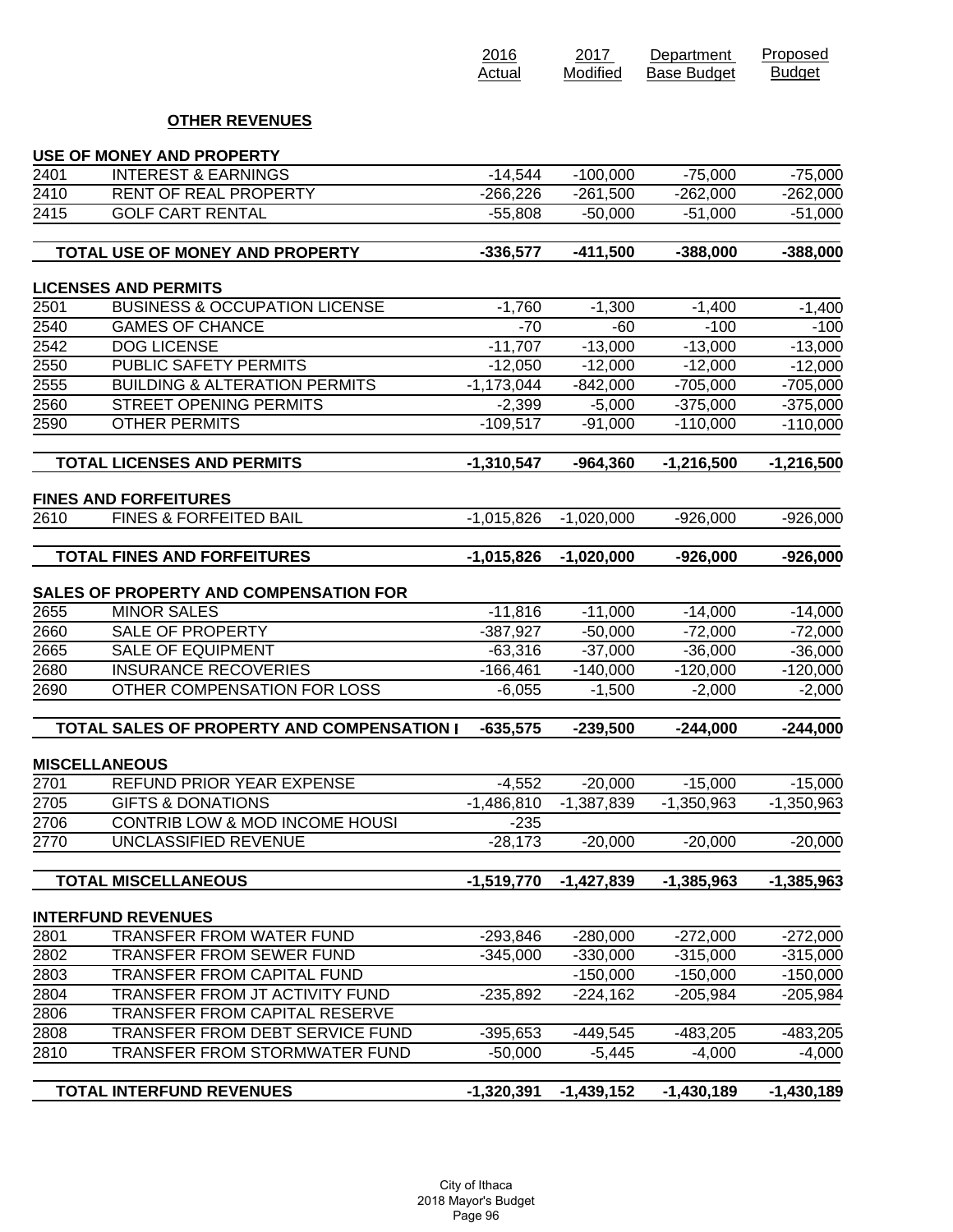|                                |                                | Actual                  | Modified     | <b>Base Budget</b> | <b>Budget</b> |
|--------------------------------|--------------------------------|-------------------------|--------------|--------------------|---------------|
|                                |                                |                         |              |                    |               |
| <b>STATE AID</b>               |                                |                         |              |                    |               |
| 3001                           | PER CAPITA                     | $-2,610,398$            | $-2,610,398$ | $-2,610,398$       | $-2,610,398$  |
| 3005                           | <b>MORTGAGE TAX</b>            | $-801,592$              | $-430,000$   | $-650,000$         | $-650,000$    |
| 3021                           | <b>COURT FACILITIES</b>        | $-88,964$               | $-95,000$    | $-100,000$         | $-100,000$    |
| 3389                           | <b>PUBLIC SAFETY</b>           | $-4,219$                | $-10,000$    | $-10,000$          | $-10,000$     |
| 3489                           | STATE AID-OTHER HEALTH         | $-12,313$               |              |                    |               |
| 3820                           | YOUTH PROGRAMS                 | $-123,022$              | $-122,577$   | $-185, 116$        | $-185, 116$   |
| 3989                           | HOME & COMMUNMITY SERVICE      | $-7,550$                |              |                    |               |
|                                | <b>TOTAL STATE AID</b>         | $-3,648,058$            | $-3,267,975$ | $-3,555,514$       | $-3,555,514$  |
| <b>FEDERAL AID</b>             |                                |                         |              |                    |               |
| 4320                           | FEDERAL AID PUBLIC SAFETY      | $-135,788$              | $-136,689$   | $-15,000$          | $-15,000$     |
| 4389                           | <b>PUBLIC SAFETY</b>           |                         | $-337,515$   | $-331,172$         | $-331,172$    |
| 4820                           | FEDERAL AID YOUTH PROGRAMS     | $-155,855$              | $-172,841$   |                    |               |
| 4989                           | FEDERAL AID, OTHER HOME & COMM | $-100,756$              | $-100,000$   | $-100,000$         | $-100,000$    |
|                                | <b>TOTAL FEDERAL AID</b>       | $-392,399$              | $-747,044$   | $-446, 172$        | $-446, 172$   |
|                                | <b>TOTAL OTHER REVENUES</b>    | $-10,179,144$           | $-9,517,370$ | $-9,592,338$       | $-9,592,338$  |
| <b>REVENUES - GENERAL FUND</b> | <b>GRAND TOTAL ESTIMATED</b>   | -55,183,075 -55,470,852 |              | $-56,636,683$      | -56,636,683   |

2016

2017

**Department** 

Proposed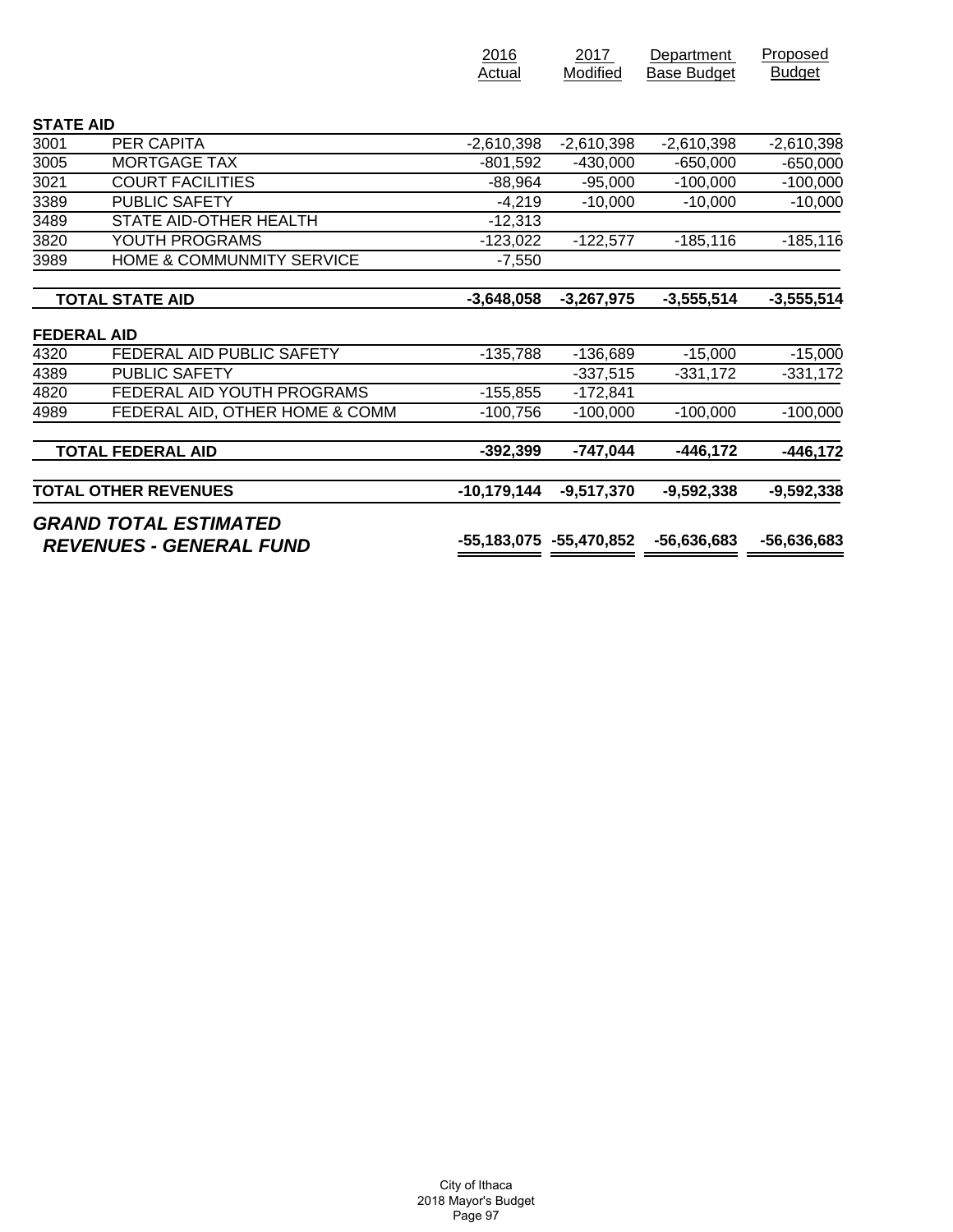# *SCHEDULE OF ESTIMATED REVENUES WATER FUND*

|               |                                                              | 2016<br>Actual | 2017<br>Modified | Department<br><b>Base Budget</b> | Proposed<br><b>Budget</b> |
|---------------|--------------------------------------------------------------|----------------|------------------|----------------------------------|---------------------------|
|               | <b>DEPARMENT INCOME</b>                                      |                |                  |                                  |                           |
|               | <b>DEPARTMENTAL INCOME</b>                                   |                |                  |                                  |                           |
| 2140          | <b>METERED WATER SALES</b>                                   | $-4,765,831$   | $-4,755,622$     | $-5,137,529$                     | $-5,137,529$              |
| $\sqrt{2142}$ | <b>UNMETERED WATER SALES</b>                                 | $-3,322$       | $-12,000$        | $-11,000$                        | $-11,000$                 |
| $\sqrt{2144}$ | <b>WATER SERVICE CHARGES</b>                                 | $-265,781$     | $-260,000$       | $-260,000$                       | $-260,000$                |
| 2148          | <b>INTEREST &amp; PENALTY WATER RENTS</b>                    | $-54,218$      | $-51,000$        | $-55,000$                        | $-55,000$                 |
| 2378          | WATER SERVICE OTHER GOVERNMENT                               |                | $-1,000$         | $-500$                           | -500                      |
|               | TOTAL DEPARTMENTAL INCOME                                    | $-5,089,152$   | $-5,079,622$     | $-5,464,029$                     | $-5,464,029$              |
|               | <b>TOTAL DEPARMENT INCOME</b>                                | $-5,089,152$   | $-5,079,622$     | $-5,464,029$                     | $-5,464,029$              |
|               | <b>OTHER REVENUES</b>                                        |                |                  |                                  |                           |
|               | USE OF MONEY AND PROPERTY                                    |                |                  |                                  |                           |
| 2401          | <b>INTEREST &amp; EARNINGS</b>                               | $-742$         | $-1,500$         | $-1,500$                         | $-1,500$                  |
|               | TOTAL USE OF MONEY AND PROPERTY                              | $-742$         | $-1,500$         | $-1,500$                         | $-1,500$                  |
|               | SALES OF PROPERTY AND COMPENSATION FOR                       |                |                  |                                  |                           |
| 2650          | <b>SALE OF MATERIAL</b>                                      | $-1,786$       |                  |                                  |                           |
| 2655          | <b>MINOR SALES</b>                                           | $-95$          |                  |                                  |                           |
| 2665          | <b>SALE OF EQUIPMENT</b>                                     | $-3,811$       | $-8,000$         | $-8,000$                         | $-8,000$                  |
| 2680          | <b>INSURANCE RECOVERIES</b>                                  | $-1,674$       | $-1,000$         | $-1,000$                         | $-1,000$                  |
|               | TOTAL SALES OF PROPERTY AND COMPENSATION I                   | $-7,366$       | $-9,000$         | $-9,000$                         | $-9,000$                  |
|               | <b>INTERFUND REVENUES</b>                                    |                |                  |                                  |                           |
| 2803          | <b>TRANSFER FROM CAPITAL FUND</b>                            |                | $-600,000$       | $-700,000$                       | $-700,000$                |
| 2810          | TRANSFER FROM STORMWATER FUND                                | $-36,000$      | $-3,000$         | $-1,000$                         | $-1,000$                  |
|               | <b>TOTAL INTERFUND REVENUES</b>                              | $-36,000$      | $-603,000$       | $-701,000$                       | $-701,000$                |
|               | <b>TOTAL OTHER REVENUES</b>                                  | $-44,108$      | $-613,500$       | $-711,500$                       | $-711,500$                |
|               | <b>GRAND TOTAL ESTIMATED</b><br><b>REVENUES - WATER FUND</b> | -5,133,260     | $-5,693,122$     | $-6, 175, 529$                   | $-6, 175, 529$            |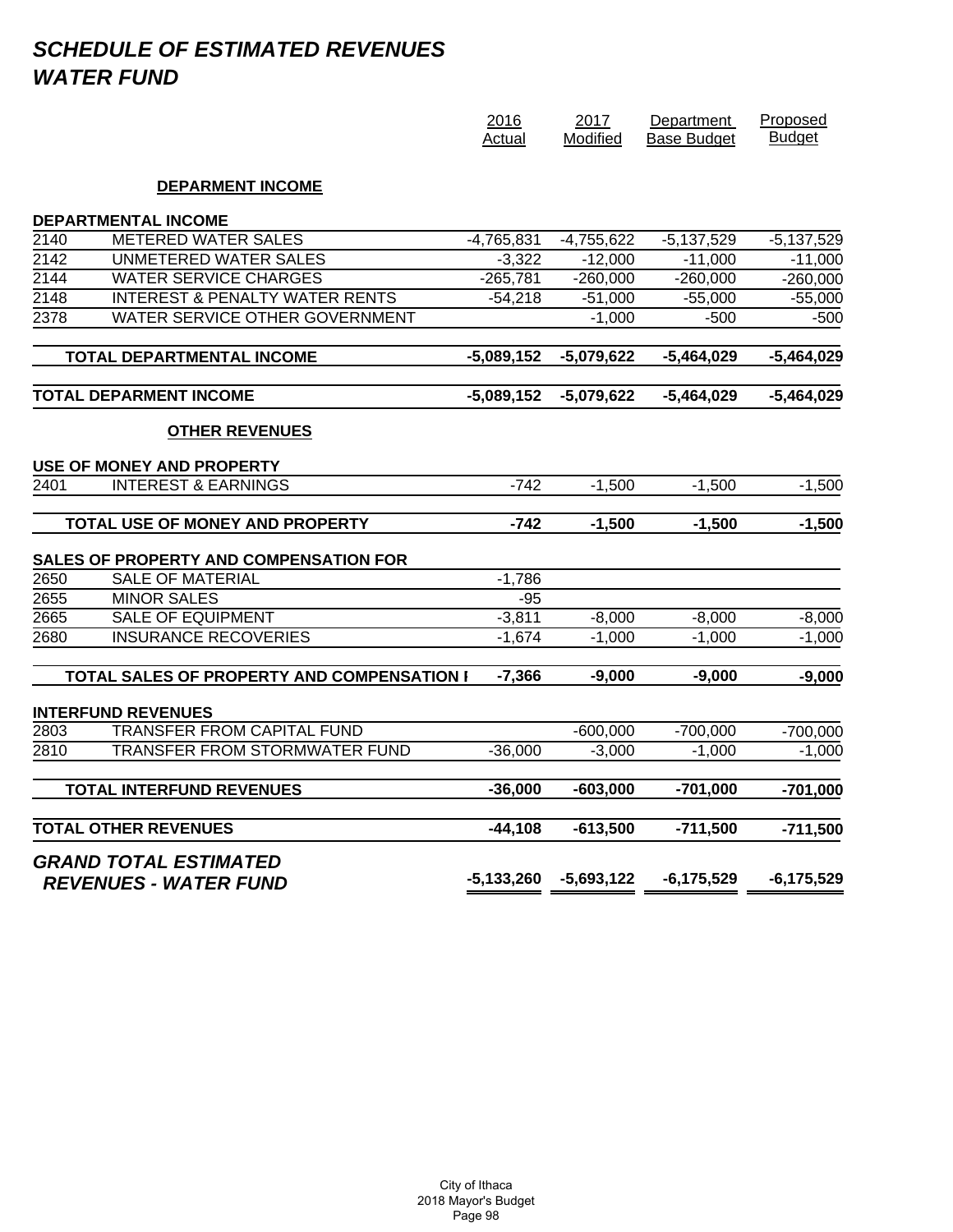# *SCHEDULE OF ESTIMATED REVENUES SEWER FUND*

|      |                                               | 2016<br>Actual | 2017<br>Modified | Department<br><b>Base Budget</b> | Proposed<br><b>Budget</b> |
|------|-----------------------------------------------|----------------|------------------|----------------------------------|---------------------------|
|      | <b>DEPARMENT INCOME</b>                       |                |                  |                                  |                           |
|      | <b>DEPARTMENTAL INCOME</b>                    |                |                  |                                  |                           |
| 2120 | <b>SEWER RENTS</b>                            | $-5,936,282$   | $-5,863,730$     | $-5,815,637$                     | $-5,815,637$              |
| 2122 | <b>SEWER SERVICE CHARGES</b>                  | $-103,611$     | $-70,000$        | $-80,000$                        | $-80,000$                 |
| 2128 | <b>INTEREST &amp; PENALTY SEWER RENTS</b>     | $-51,427$      | $-55,000$        | $-55,000$                        | $-55,000$                 |
| 2374 | SEWER SERVICE OTHER GOVERNMENT                | $-13,270$      | $-20,000$        | $-18,000$                        | $-18,000$                 |
|      | TOTAL DEPARTMENTAL INCOME                     | $-6,104,590$   | $-6,008,730$     | $-5,968,637$                     | $-5,968,637$              |
|      | TOTAL DEPARMENT INCOME                        | $-6,104,590$   | $-6,008,730$     | $-5,968,637$                     | $-5,968,637$              |
|      | <b>OTHER REVENUES</b>                         |                |                  |                                  |                           |
|      | <b>USE OF MONEY AND PROPERTY</b>              |                |                  |                                  |                           |
| 2401 | <b>INTEREST &amp; EARNINGS</b>                | $-1,664$       | $-1,000$         | $-1,200$                         | $-1,200$                  |
|      | TOTAL USE OF MONEY AND PROPERTY               | $-1,664$       | $-1,000$         | $-1,200$                         | $-1,200$                  |
|      | <b>SALES OF PROPERTY AND COMPENSATION FOR</b> |                |                  |                                  |                           |
| 2650 | <b>SALE OF MATERIAL</b>                       | $-1,119$       |                  |                                  |                           |
| 2665 | <b>SALE OF EQUIPMENT</b>                      | $-1,245$       | $-2,000$         | $-2,000$                         | $-2,000$                  |
| 2680 | <b>INSURANCE RECOVERIES</b>                   |                | $-500$           | $-500$                           | $-500$                    |
|      | TOTAL SALES OF PROPERTY AND COMPENSATION I    | $-2,364$       | $-2,500$         | $-2,500$                         | $-2,500$                  |
|      | <b>MISCELLANEOUS</b>                          |                |                  |                                  |                           |
| 2770 | UNCLASSIFIED REVENUE                          | -3             |                  |                                  |                           |
|      | <b>TOTAL MISCELLANEOUS</b>                    | $-3$           |                  |                                  |                           |
|      | <b>INTERFUND REVENUES</b>                     |                |                  |                                  |                           |
| 2803 | TRANSFER FROM CAPITAL FUND                    |                | $-20,000$        | $-15,000$                        | $-15,000$                 |
|      | <b>TOTAL INTERFUND REVENUES</b>               |                | $-20,000$        | $-15,000$                        | $-15,000$                 |
|      | <b>TOTAL OTHER REVENUES</b>                   | $-4,030$       | $-23,500$        | $-18,700$                        | $-18,700$                 |
|      | <b>GRAND TOTAL ESTIMATED</b>                  | $-6,108,620$   | $-6,032,230$     | $-5,987,337$                     | $-5,987,337$              |
|      | <b>REVENUES - SEWER FUND</b>                  |                |                  |                                  |                           |

 $\epsilon$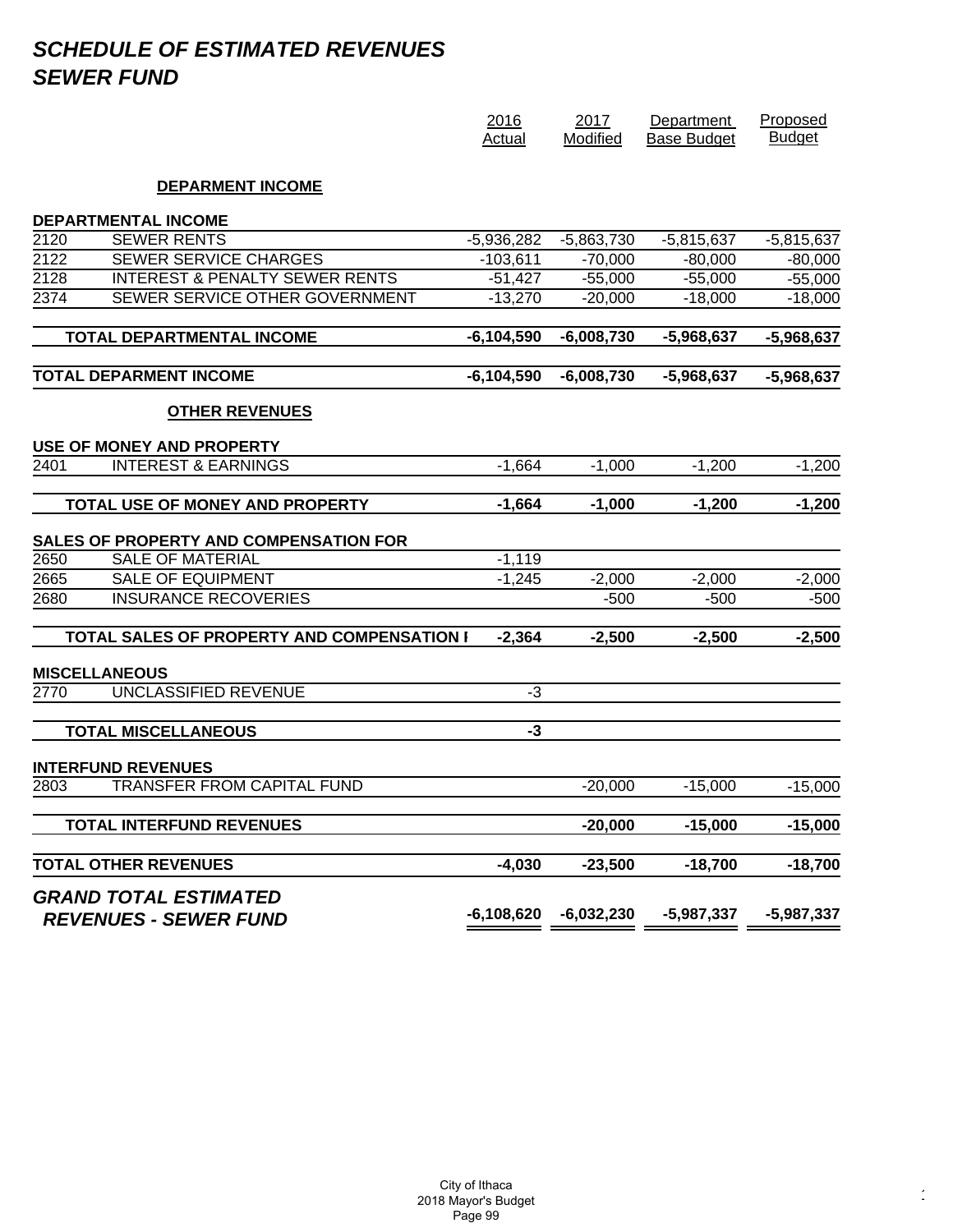# *SCHEDULE OF ESTIMATED REVENUES SOLID WASTE FUND*

|                  |                                    | 2016<br>Actual | 2017<br>Modified | Department<br><b>Base Budget</b> | Proposed<br><b>Budget</b> |
|------------------|------------------------------------|----------------|------------------|----------------------------------|---------------------------|
|                  | <b>DEPARMENT INCOME</b>            |                |                  |                                  |                           |
|                  | <b>DEPARTMENTAL INCOME</b>         |                |                  |                                  |                           |
| 1710             | <b>PUBLIC WORKS SERVICE</b>        |                | $-3,000$         | $-1,000$                         | $-1,000$                  |
| 2115             | STICKER FEE PROGRAM                | $-456,094$     | $-459,967$       | $-449,761$                       | $-449,761$                |
| 2117             | YARD WASTE TAGS                    | $-9,671$       | $-12,800$        | $-11,000$                        | $-11,000$                 |
| $\frac{2118}{ }$ | <b>COMMONS COMPACTOR BAGS</b>      | $-6,919$       | $-9,500$         | $-6,000$                         | $-6,000$                  |
| 2335             | YARD WASTE PROGRAM                 |                |                  |                                  |                           |
|                  | TOTAL DEPARTMENTAL INCOME          | $-472,683$     | $-485,267$       | $-467,761$                       | $-467,761$                |
|                  | <b>TOTAL DEPARMENT INCOME</b>      | $-472,683$     | $-485,267$       | $-467,761$                       | $-467,761$                |
|                  | <b>OTHER REVENUES</b>              |                |                  |                                  |                           |
|                  | <b>USE OF MONEY AND PROPERTY</b>   |                |                  |                                  |                           |
| 2401             | <b>INTEREST &amp; EARNINGS</b>     | $-18$          | $-20$            | $-20$                            | $-20$                     |
|                  | TOTAL USE OF MONEY AND PROPERTY    | $-18$          | $-20$            | $-20$                            | $-20$                     |
|                  | <b>INTERFUND REVENUES</b>          |                |                  |                                  |                           |
| 2809             | TRANSFER FROM GENERAL FUND         |                |                  | $-20,000$                        | $-20,000$                 |
|                  | <b>TOTAL INTERFUND REVENUES</b>    |                |                  | $-20,000$                        | $-20,000$                 |
|                  | <b>TOTAL OTHER REVENUES</b>        | $-18$          | $-20$            | $-20,020$                        | $-20,020$                 |
|                  | <b>GRAND TOTAL ESTIMATED</b>       |                |                  |                                  |                           |
|                  | <b>REVENUES - SOLID WASTE FUND</b> | $-472,701$     | $-485,287$       | $-487,781$                       | -487,781                  |

 $\epsilon$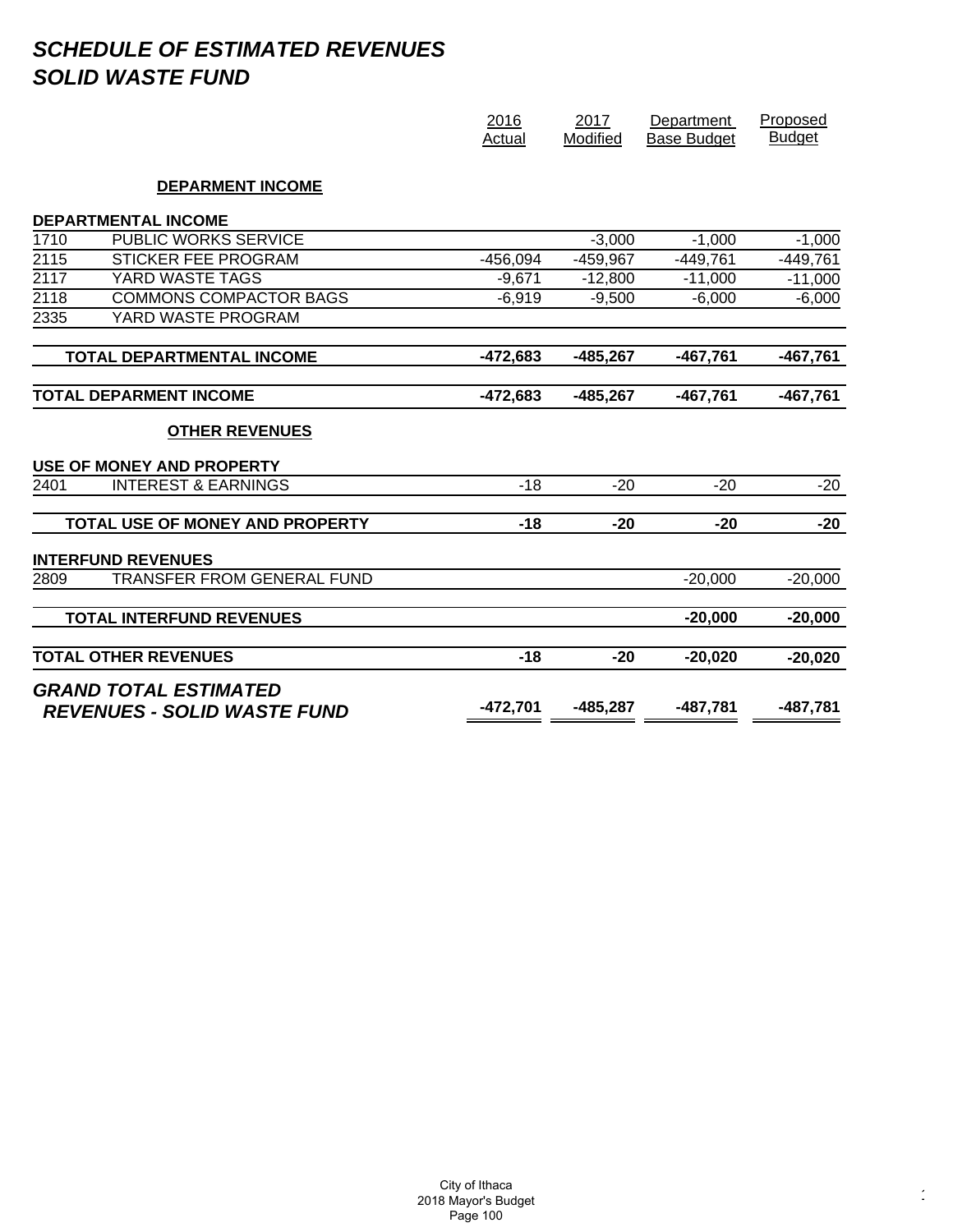# *SCHEDULE OF ESTIMATED REVENUES SPECIAL DISTRICTS FUND*

|                   |                                          | 2016<br>Actual | 2017<br>Modified | Department<br><b>Base Budget</b> | Proposed<br><b>Budget</b> |
|-------------------|------------------------------------------|----------------|------------------|----------------------------------|---------------------------|
|                   | <b>TAX ITEMS</b>                         |                |                  |                                  |                           |
|                   | <b>REAL PROPERTY TAX ITEMS</b>           |                |                  |                                  |                           |
| 1030              | SPECIAL ASSESSMENTS - SIDEWALK           | $-119,316$     | $-119,307$       | $-114,567$                       | $-114,567$                |
| 1030              | SPECIAL ASSESSMENTS - SIDEWALK           | $-166,302$     | $-166,820$       | $-164,802$                       | $-164,802$                |
| 1030              | SPECIAL ASSESSMENTS - SIDEWALK           | $-269,739$     | $-269,158$       | $-266,703$                       | $-266,703$                |
| 1030              | SPECIAL ASSESSMENTS - SIDEWALK           | $-154,981$     | $-154,203$       | $-150,883$                       | $-150,883$                |
| 1030              | SPECIAL ASSESSMENTS - SIDEWALK           | $-160,827$     | $-160,730$       | $-158,921$                       | $-158,921$                |
|                   | <b>TOTAL REAL PROPERTY TAX ITEMS</b>     | $-871,164$     | $-870,218$       | $-855,876$                       | $-855,876$                |
|                   | <b>TOTAL TAX ITEMS</b>                   | $-871,164$     | $-870,218$       | $-855,876$                       | $-855,876$                |
|                   | <b>DEPARMENT INCOME</b>                  |                |                  |                                  |                           |
|                   | <b>DEPARTMENTAL INCOME</b>               |                |                  |                                  |                           |
| 1710              | PUBLIC WORKS SERVICE                     | $-1,370$       |                  |                                  |                           |
| 1710              | PUBLIC WORKS SERVICE                     | $-1,108$       |                  |                                  |                           |
|                   | TOTAL DEPARTMENTAL INCOME                | $-2,478$       |                  |                                  |                           |
|                   | <b>TOTAL DEPARMENT INCOME</b>            | $-2,478$       |                  |                                  |                           |
|                   | <b>OTHER REVENUES</b>                    |                |                  |                                  |                           |
|                   | USE OF MONEY AND PROPERTY                |                |                  |                                  |                           |
| $\overline{2401}$ | <b>INTEREST &amp; EARNINGS</b>           | $-165$         | $-146$           | $-188$                           | $-188$                    |
| 2401              | <b>INTEREST &amp; EARNINGS</b>           | $-240$         | $-204$           | $-174$                           | $-174$                    |
| 2401              | <b>INTEREST &amp; EARNINGS</b>           | $-305$         | $-329$           | $-342$                           | $-342$                    |
| 2401              | <b>INTEREST &amp; EARNINGS</b>           | $-194$         | $-189$           | $-210$                           | $-210$                    |
| 2401              | <b>INTEREST &amp; EARNINGS</b>           | $-170$         | $-197$           | $-226$                           | $-226$                    |
|                   | TOTAL USE OF MONEY AND PROPERTY          | $-1,074$       | $-1,065$         | $-1,140$                         | $-1,140$                  |
|                   | <b>TOTAL OTHER REVENUES</b>              | $-1,074$       | $-1,065$         | $-1,140$                         | $-1,140$                  |
|                   | <b>GRAND TOTAL ESTIMATED</b>             |                |                  |                                  |                           |
|                   | <b>REVENUES - SPECIAL DISTRICTS FUND</b> | $-874,716$     | $-871,283$       | $-857,016$                       | $-857,016$                |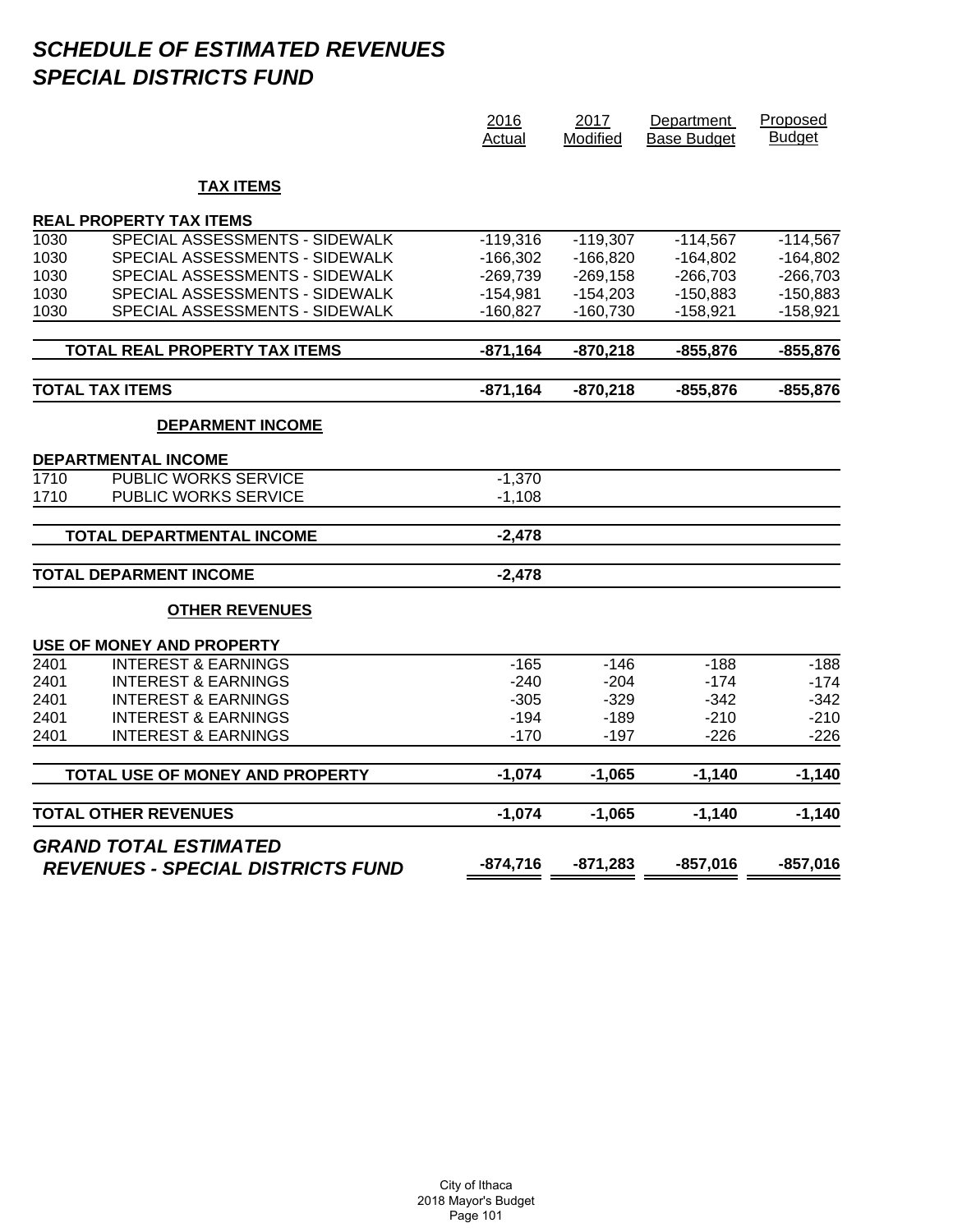# *SCHEDULE OF ESTIMATED REVENUES STORMWATER FUND*

|      | <b>GRAND TOTAL ESTIMATED</b><br><b>REVENUES - STORMWATER FUND</b> | $-844.424$     | $-830,000$       | $-861,000$                       | $-861,000$                |
|------|-------------------------------------------------------------------|----------------|------------------|----------------------------------|---------------------------|
|      | <b>TOTAL DEPARMENT INCOME</b>                                     | $-844, 424$    | $-830,000$       | $-861,000$                       | $-861,000$                |
|      | <b>TOTAL DEPARTMENTAL INCOME</b>                                  | $-844, 424$    | $-830,000$       | $-861,000$                       | $-861,000$                |
| 2128 | INTEREST & PENALTY SEWER RENTS                                    | $-7.394$       | $-5.000$         | $-8.000$                         | $-8,000$                  |
| 2122 | SEWER SERVICE CHARGES                                             | $-837,031$     | $-825,000$       | $-853.000$                       | $-853,000$                |
|      | <b>DEPARMENT INCOME</b><br><b>DEPARTMENTAL INCOME</b>             |                |                  |                                  |                           |
|      |                                                                   | 2016<br>Actual | 2017<br>Modified | Department<br><b>Base Budget</b> | Proposed<br><b>Budget</b> |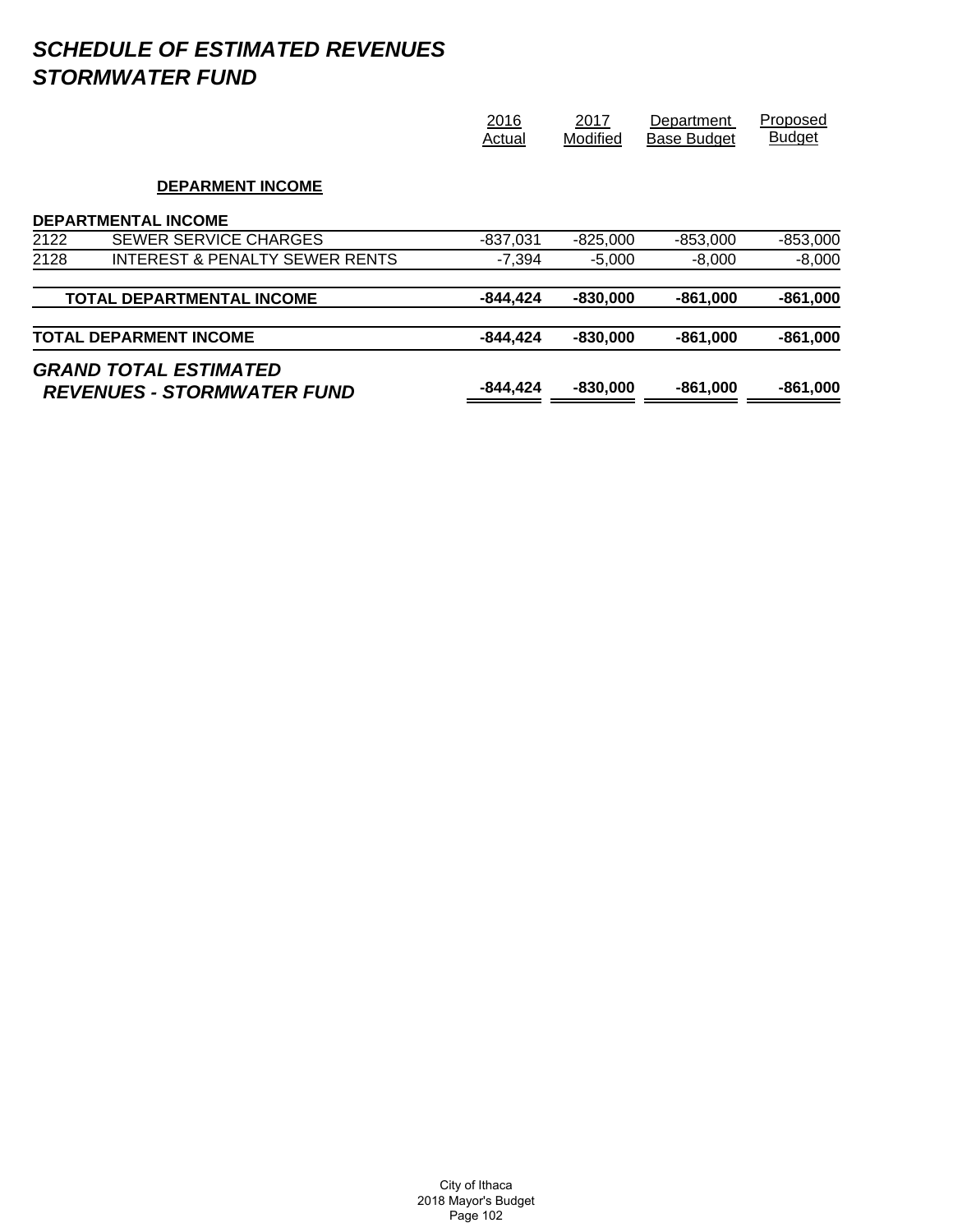|                                               | <b>PRINCIPAL</b> | <b>INTEREST</b> | <b>TOTAL</b>       |
|-----------------------------------------------|------------------|-----------------|--------------------|
| <b>SERIAL BONDS</b>                           |                  |                 |                    |
|                                               |                  |                 |                    |
| <b>GENERAL FUND</b>                           |                  |                 |                    |
| GILES ST BRIDGE 265 FEDERAL/STATE FUNDS       | \$<br>65,928     | \$<br>1,319     | \$<br>67,247       |
| LINN ST BRIDGE 280 FEDERAL/STATE FUNDS        | 60,616           | 1,212           | 61,828             |
| <b>WEST CLINTON STREET BRIDGE 366</b>         | 9,235            | 185             | 9,420              |
| SENECA ST PARKING GARAGE PHASE II 372         | 84,622           | 1,692           | 86,314             |
| SIDEWALK CONSTRUCTION 249                     | 4,088            | 82              | 4,170              |
| DPW STREET & ROAD CONSTRUCTION '99 373        | 20,966           | 419             | 21,385             |
| CASS PARK POOL DECK PHASE III 374             | 10,478           | 210             | 10,688             |
| <b>INLET ISLAND IMPROVEMENTS 375</b>          | 5,458            | 109             | 5,567              |
| S & F ROOF RECONSTRUCTION 368                 | 7,196            | 144             | 7,340              |
| STEWART AVE BRIDGE 266 FEDERAL/STATE FUNDS    | 40,466           | 809             | 41,275             |
| CITY HALL RECONSTRUCTION 381                  | 9,643            | 193             | 9,836              |
| <b>INLET ISLAND IMPROVEMENTS 375</b>          | 13,149           | 263             | 13,412             |
| DPW STREET & ROAD CONSTRUCTION '00 392        | 22,549           | 451             | 23,000             |
| TIOGA ST RECONSTRUCTION 393                   | 3,010            | 60              | 3,070              |
| IPD LOCKUP PLUMBING IMPROVEMENTS 394          | 2,554            | 51              | 2,605              |
| FIRST ST RECONSTRUCTION 397                   | 748              | 15              | 763                |
| DPW SIDEWALK MAINTENANCE PROGRAM 249          | 19,189           | 384             | 19,573             |
| <b>WEST STATE ST RECONSTRUCTION 328</b>       | 60,130           | 1,203           | 61,333             |
| <b>COMMONS IMPROVEMENTS 386</b>               | 28,269           | 565             | 28,834             |
| DPW EQUIPMENT ACQUISITION 390                 | 14,508           | 290             | 14,798             |
| CHERRY ST LAND ACQUISITION 351                | 845              | 17              | 862                |
| FIRE DEPARTMENT PUMPER ACQUISITION 356        | 30,920           | 618             | 31,538             |
| LAKE SOURCE STREET RECONSTRUCTION 371         | 13,149           | 263             | 13,412             |
| PARKING RAMP LIGHTING & SECURITY 296          | 13,790           | 276             | 14,066             |
| DEMOLITION OF 402 S CAYUGA ST 426             | 4,079            | 82              | 4,161              |
| S & F ROOF RECONSTRUCTION 368                 | 13,605           | 272             | 13,877             |
| DPW SIDEWALK PROGRAM 249                      | 5,836            | 117             | 5,953              |
| DPW STREET & ROAD CONSTRUCTION 430            | 69,230           | 1,385           | 70,615             |
| FIRE DEPARTMENT STATION 9 REHAB 432           | 7,516            | 150             | 7,666              |
| FIRE EMERGENCY MANAGEMENT COMM 436            | 728              | 15              | 743                |
| <b>COMMONS IMPROVEMENTS 386</b>               | 20,888           | 418             | 21,306             |
| DPW ACQUISITIONS - SMALL ITEMS 438            | 2,913            | 58              | 2,971              |
| DPW ACQUISITIONS - LARGE ITEMS 438            | 26,783           | 536             | 27,319             |
| CLEVELAND AVE/CLINTON ST PARK ACQUISITION 439 | 12,993           | 260             | 13,253             |
| DPW STREET & ROAD CONSTRUCTION 2002 451       | 90,612           | 1,812           | 92,424             |
| ITHACA FALLS PARK IMPROVEMENTS 449            | 9,779            | 196             | 9,975              |
| STREET & ROAD TRAFFIC CALMING 384             | 8.517            | 170             | 8,687              |
| CITY HALL RENOVATIONS 381                     | 32,766           | 3,976           | 36,742             |
| IFD PUMPER ACQUISITION - ADDITIONAL 356       | 21,610           | 2.622           | 24,232             |
| ROUTE 13 PEDESTRIAN BRIDGE CONSTRUCTION 421   | 17.102           | 2,075           | 19,177             |
| CITY HALL RENOVATIONS 381                     | 12.191           | 1,480           | 13,671             |
| TRAFFIC SIGNAL IMPROVEMENTS AT BJM 349        | 14,369           | 1,744           | 16,113             |
| WEST END IMPROVEMENTS SCULPTURE 207           | 508              | 62              | 570                |
| STEWART PARK PAVILION IMPROVEMENTS 424        | 1,631            | 198             | 1,829              |
| TRAFFIC SIGNAL IMPROVEMENTS CITY WIDE 425     | 8,892            | 1,080           | 9,972              |
| IPD COMPUTER SOFTWARE 388                     | 1,199            | 146             | 1,345              |
| THURSTON AVE BRIDGE 428 GRANT (a)             | 86.144           | 10,451          | 96,595             |
| RT 13 PEDESTRIAN BRIDGE 421                   | 8,000            | 984             | 8,984              |
| DPW STREET & ROAD CONSTRUCTION 2001 430       | 8,383            | 1,031           | 9,414              |
| <b>COMMONS IMPROVEMENTS 386</b>               | 1,477            | 182             | 1,659              |
| CITY HALL RENOVATIONS 381                     | 2,417            | 298             | $\overline{2,715}$ |
| PEDESTRIAN/BIKE PATH IMPROVEMENTS 444         | 11,587           | 1,425           | 13,012             |
| POLICE DEPARTMENT BOILER 459                  | 2,388            | 294             | 2,682              |
| STEWART AVE BRIDGE RECONST. DESIGN 460(a)     | 15,309           | 1,882           | 17,191             |
| NORTH CAYUGA ST BRIDGE RECONSTRUCTION 382(a)  | 36,286           | 4,462           | 40,748             |
| SOUTHWEST IMPROVEMENTS - PLAIN ST BRIDGE 447  | 109,808          | 13,968          | 123,776            |
| SOUTHWEST IMPROVEMENTS - SPENCER STREET 447   | 21,975           | 2,641           | 24,616             |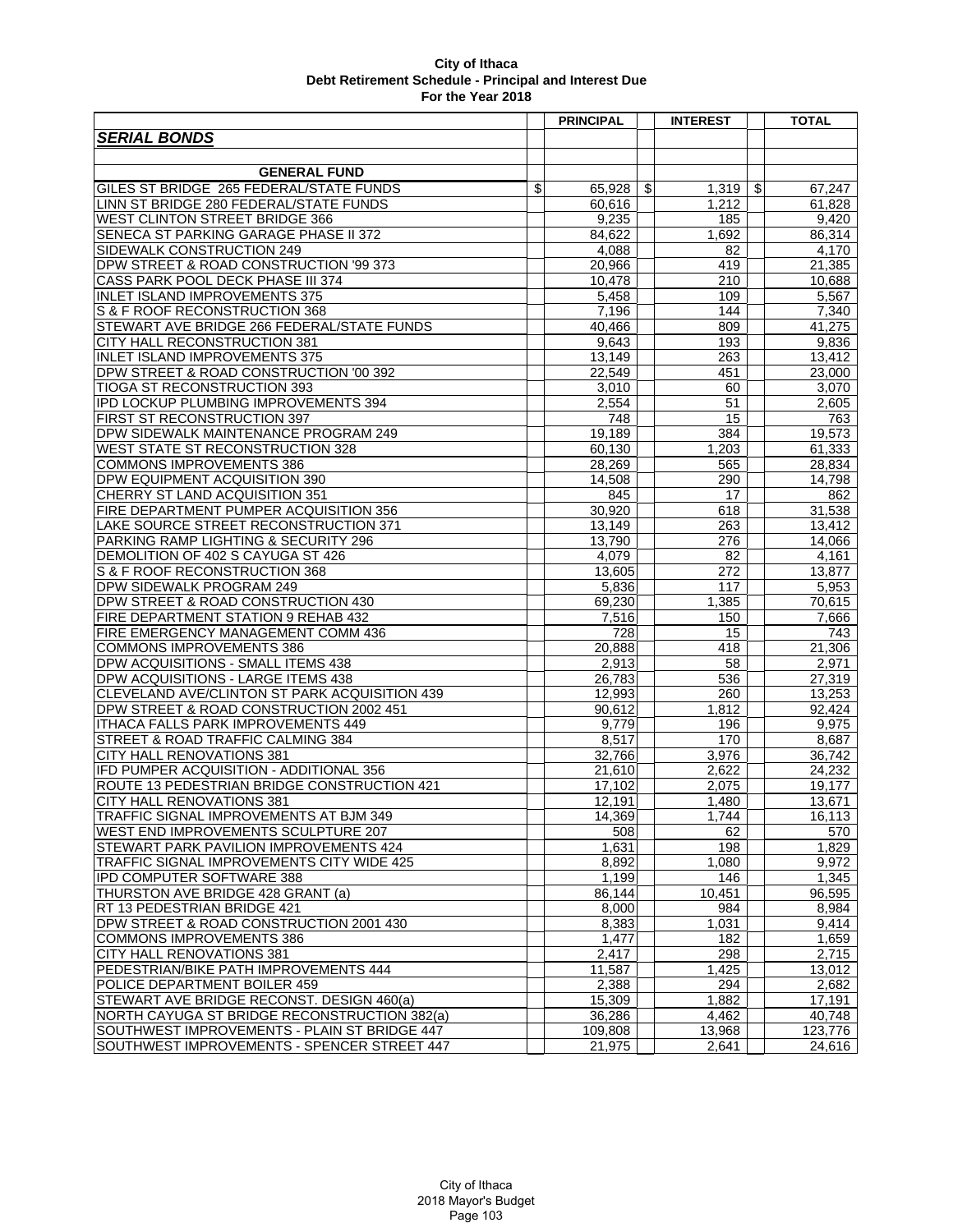|                                                     | <b>PRINCIPAL</b> | <b>INTEREST</b> | <b>TOTAL</b> |
|-----------------------------------------------------|------------------|-----------------|--------------|
| <b>General Fund - Serial Bonds (Continued)</b>      |                  |                 |              |
| SIDEWALK CONSTRUCTION 249                           | 3,538            | 1,240           | 4,778        |
| EQUIPMENT ACQUISITION 15 YEAR LIFE 454              | 17,033           | 5,969           | 23,002       |
| EQUIPMENT ACQUISITION 10 YEAR LIFE 454              | 3,862            | 1,354           | 5,216        |
| GIAC GYM RENOVATIONS 339                            | 13,078           | 4,583           | 17,661       |
| CAYUGA GREEN DESIGN 446                             | 8,226            | 2,883           | 11,109       |
| PARKING METER ACQUISITION 377                       | 985              | 345             | 1,330        |
| COMPUTER NETWORK ACQUISITION 211                    | 4,462            | 1,563           | 6,025        |
| DPW STREET AND ROAD CONSTRUCTION 462                | 49,439           | 17,324          | 66,763       |
| CLINTON AND CAYUGA ST INTERSECTION IMPROVEMENTS 463 | 3,123            | 1,095           | 4,218        |
| NORTHSIDE IMPROVEMENTS P&C AREA 464                 | 473              | 166             | 639          |
| 2003 EQUIPMENT ACQUISITION 465, \$30,000+           | 8,283            | 2,902           | 11,185       |
| 2003 EQUIPMENT ACQUISITION 465, \$15,000-           | 146              | 52              | 198          |
| NEIGHBORHOOD MASTER PLAN 468                        | 98               | 34              | 132          |
| CAYUGA GREEN DESIGN 446                             | 3,787            | 1,327           | 5,114        |
| CITY WIDE TRAFFIC CALMING 384                       | 5,301            | 1,857           | 7,158        |
| ROUTE 13 SOUTHWEST IMPROVEMENTS 450                 | 13,015           | 4,561           | 17,576       |
| SPENCER STREET SOUTHWEST IMPROVEMENTS 447           | 55,588           | 19,479          | 75,067       |
| ROUTE 13 SOUTHWEST IMPROVEMENTS 450                 | 165,827          | 58,107          | 223,934      |
| <b>GREEN STREET GARAGE DESIGN 469</b>               | 11,032           | 3,866           | 14,898       |
| TRAFFIC SIGNAL IMPROVEMENTS 425                     | 8,206            | 2,876           | 11,082       |
| <b>BIKE MASTERPLAN 325</b>                          | 2,957            | 1,036           | 3,993        |
| CODE COMPLIANCE CITY FACILITIES 423                 | 1,720            | 603             | 2,323        |
| ACCOUNTS RECEIVEABLE SOFTWARE ACQUISITION 470       | 11,830           | 4,145           | 15,975       |
| PARKING METER ACQUISITION 377                       | 888              | 311             | 1,199        |
| CITY HALL GENERATOR 471                             | 3,673            | 1,287           | 4,960        |
| 2004 DPW STREET & ROAD CONSTRUCTION 472             | 37,118           | 13.007          | 50,125       |
| <b>TRANSIT IMPROVEMENTS 473</b>                     | 858              | 301             | 1,159        |
| <b>GIS IMPLEMENTATION 211</b>                       | 740              | 259             | 999          |
| DPW SIDEWALK PROGRAM 249                            | 3,443            | 1,207           | 4,650        |
| EQUIPMENT ACQUISITION 2004 474                      | 1,242            | 435             | 1,677        |
| EQUIPMENT ACQUISITION 2004 474                      | 3,765            | 1,319           | 5,084        |
| EQUIPMENT ACQUISITION 2004 474                      | 4,899            | 1,717           | 6,616        |
| COMPUTER EQUIPMENT ACQUISITION 474                  | 5,915            | 2,073           | 7,988        |
| CITY CODE COMPLIANCE CITY FACILITIES 423            | 7.047            | 2,470           | 9,517        |
| IFD WATER DELIVERY IMPROVEMENTS 475                 | 3,841            | 1,346           | 5,187        |
| YOUTH BUREAU ROOF & DOOR IMPROVEMENTS 479           | 737              | 259             | 996          |
| YOUTH BUREAU SOFTWARE ACQUISITION 480               | 1,732            | 607             | 2,339        |
| 2005 DPW STREET RECONSTRUCTION 481                  | 17,930           | 6,283           | 24,213       |
| <b>TRANSIT IMPROVEMENTS 2005 482</b>                | 3,766            | 1,320           | 5,086        |
| <b>GIS IMPLEMENTATION 211</b>                       | 578              | 203             | 781          |
| SIDEWALK CONSTRUCTION 249                           | 10.770           | 3,774           | 14,544       |
| EQUIPMENT ACQUISITION 2005 483                      | 195              | 69              | 264          |
| EQUIPMENT ACQUISITION 2005 483                      | 1.939            | 679             | 2,618        |
| EQUIPMENT ACQUISITION 2005 483                      | 15,254           | 5,345           | 20,599       |
| EQUIPMENT ACQUISITION 2005 483                      | 1.689            | 592             | 2,281        |
| IFD DUTY CHIEF VEHICLE REPLACEMENT 484              | 1,949            | 683             | 2,632        |
| POLICE VEHICLE ACQUISITION 483                      | 3,322            | 1,164           | 4,486        |
| IFD DRIVEWAY IMPROVEMENTS 485                       | 4,817            | 1,688           | 6,505        |
| ELMIRA ROAD IMPROVEMENTS 488                        | 31,246           | 10,949          | 42,195       |
| DRYDEN ROAD GARAGE IMPROVEMENTS 489                 | 25,944           | 9,091           | 35,035       |
| CITY NETWORK SECURITY EQUIPMENT ACQUISITION 490     | 3,666            | 1,285           | 4,951        |
| 2006 DPW STREET AND ROAD CONSTRUCTION 491           | 12,690           | 4.447           | 17,137       |
| <b>CASS PARK IMPROVEMENTS 492</b>                   | 2,087            | 731             | 2,818        |
| POLICE FACILITY IMPROVEMENTS 493                    | 2,143            | 751             | 2,894        |
| <b>GENERATOR IMPROVEMENTS IPD 471</b>               | 7,783            | 2,727           | 10,510       |
| 2006 DPW SIDEWALK PROGRAM 249                       | 11,280           | 3.953           | 15,233       |
| 2006 EQUIPMENT ACQUISITION 494                      | 17,540           | 6,147           | 23,687       |
| 2006 EQUIPMENT ACQUISITION 494                      | 2,763            | 968             | 3,731        |
| 2006 EQUIPMENT ACQUISITION 494                      | 6,768            | 2,372           | 9,140        |
|                                                     |                  |                 |              |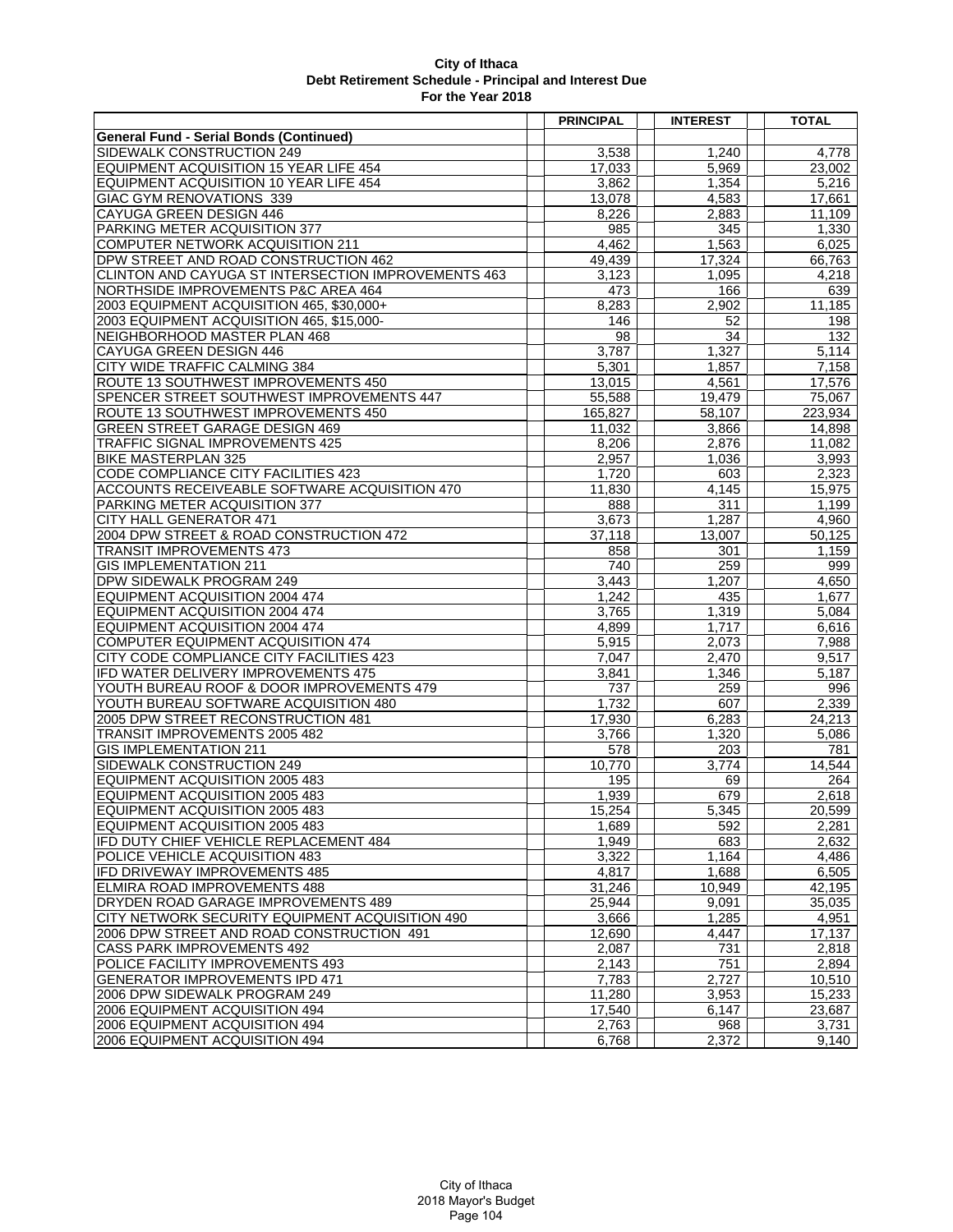|                                                        | <b>PRINCIPAL</b> | <b>INTEREST</b>     | <b>TOTAL</b> |
|--------------------------------------------------------|------------------|---------------------|--------------|
| <b>General Fund - Serial Bonds (Continued)</b>         |                  |                     |              |
| IFD STAFF & FIRE ALARM VEHICLE ACQUISITION 495         | 10,434           | 3,656               | 14,090       |
| IFD DRIVEWAY IMPROVEMENTS 485                          | 2,256            | 790                 | 3,046        |
| S. AURORA ST BRIDGE OVER 6 MILE CREEK IMPROVEMENTS 486 | 5,640            | 1.977               | 7,617        |
| SENECA STREET PARKING GARAGE 372                       | 49,313           | 17,280              | 66,593       |
| SENECA STREET PARKING GARGE II 372                     | 6,714            | 2,353               | 9,067        |
| <b>COMMONS IMPROVEMENTS 386</b>                        | 12,378           | 3,072               | 15,450       |
| CLINTON AND CAYUGA ST INTERSECTION IMPROVEMENTS 463    | 5,004            | 1,242               | 6,246        |
| CASS WATERFRONT TRAIL 445 PHASE II GRANT               | 3,989            | 990                 | 4,979        |
| STEWART AVE BRIDGE OVER FALL CREEK 460 GRANT           | 37,646           | $\overline{9,342}$  | 46,988       |
| TRAFFIC SIGNAL IMPROVEMENTS 425                        | 15,584           | 3,868               | 19,452       |
| SPENCER STREET SOUTHWEST IMPROVEMENTS 447              | 84,230           | 20,903              | 105,133      |
| SOUTHWEST IMPROVEMENTS/RT 13 STREET IMPROVEMENTS 450   | 80,476           | 19,971              | 100,447      |
| SOUTH AURORA ST BRIDGE OVER 6 MILE CREEK REHAB 486     | 11,154           | 2,768               | 13,922       |
| <b>CASS PARK WATERFRONT TRAIL 445</b>                  | 12,249           | 3,040               | 15,289       |
| LED TRAFFIC SIGNAL REPLACEMENT 498                     | 2,977            | 739                 | 3,716        |
| <b>WATERFRONT TRAIL 445</b>                            | 3,351            | 832                 | 4,183        |
| GIAC BUILDING RECONSTRUCTION 499                       | 12,802           | 3,178               | 15,980       |
| <b>GREEN STREET RECONSTRUCTION 477</b>                 | 18,927           | 4,696               | 23,623       |
| SIDEWALK & PEDESTRIAN IMPROVEMENTS - ROUTE 13 - 718    | 9,822            | 2,437               | 12,259       |
| IPD RADIO EQUIPMENT REPLACEMENT 719                    | 3,929            | 975                 | 4,904        |
| <b>GREEN STREET RECONSTRUCTION 477</b>                 | 4,102            | 2,293               | 6,395        |
| CAYUGA GREEN PROJECT PHASE II 469                      | 36,378           | 20,331              | 56.709       |
| CAYUGA GREEN PROJECT PHASE II 469                      | 17,119           | 9,568               | 26,687       |
| PARKING GARAGE EQUIPMENT ACQUISITION 487               | 3,415            | 1,909               | 5,324        |
| <b>GREEN STREET PARKING GARAGE 469</b>                 | 108,986          | 60,912              | 169,898      |
| SENECA STREET PARKING GARAGE PHASE III 372(a)          | 46,477           | 8,916               | 55,393       |
| SENECA STREET PARKING GARAGE PHASE III 372(a)          | 13,011           | 2,496               | 15,507       |
| <b>GREEN STREET PARKING GARAGE 469(a)</b>              | 4,738            | 910                 | 5,648        |
| <b>GREEN STREET PARKING GARAGE 477(a)</b>              | 20,774           | 3,985               | 24,759       |
| <b>GREEN STREET PARKING GARAGE 469(a)</b>              | 310,000          | 236,976             | 546,976      |
| THURSTON AVE BRIDGE REHABILITATION (428)               | 29,529           | 13,975              | 43,504       |
| <b>INSTALL GENERATORS PHASE II (471)</b>               | 11,590           | 5,493               | 17,083       |
| BUILDING DEPARTMENT SOFTWARE ACQUISITION (703)         | 2,419            | 1,150               | 3,569        |
| CITY HALL/IPD TELEPHONE REPLACEMENT (704)              | 4,435            | $\overline{2}, 121$ | 6,556        |
| STEWART PARK DOCK (706)                                | 2,016            | 966                 | 2,982        |
| CASS PARK WATERFRONT TRAIL PHASE II (445)              | 4,536            | 2,167               | 6,703        |
| COLLEGE AVE/DRYDEN RD TRAFFIC SIGNAL REPLACE (709)     | 6,652            | $\overline{3,}149$  | 9,801        |
| SALT STORAGE SHED - DPW (710)                          | 12,094           | 5,740               | 17,834       |
| INLET ISLAND PARKING LOT/BUILDING DEMOLITION (711)     | 4,636            | 2,197               | 6,833        |
| EQUIPMENT ACQUISITION 2007 (712)                       | 24,088           | 11.477              | 35,565       |
| IFD PUMPER ACQUISITION (713)                           | 24,290           | 11,579              | 35,869       |
| IFD MOBILE COMMUNICATION EQUIPMENT (714)               | 6,451            | 3,075               | 9,526        |
| IFD MANAGEMENT SOFTWARE ACQUSITION (715)               | 4,737            | 2,241               | 6,978        |
| IFD LIGHT RESCUE VEHICLE ACQUISITION (716)             | 5,745            | 2,745               | 8,490        |
| SOUTH AURORA STREET BRIDGE RECONSTRUCTION (486)        | 3,427            | 1,630               | 5,057        |
| SIDEWALK, BRICK AND CONCRETE IMP - COMMONS (723)       | 6,148            | 2,943               | 9,091        |
| ITHACA COMMONS RECONSTRUCTION DESIGN (724)             | 10,885           | 5,180               | 16,065       |
| EAST CLINTON STREET BRIDGE IMPROVEMENT DESIGN (725)    | 5,140            | 2,444               | 7,584        |
| PROSPECT STREET RECONSTRUCTION DESIGN (726)            | 3,124            | 1,472               | 4,596        |
| SW URBAN NEIGHBORHOOD PLAN / DESIGN (722)              | 11,994           | 5,697               | 17,691       |
| STEWART AVE RECONSTRUCTION DESIGN (728)                | 11,792           | 5,595               | 17,387       |
| <b>SEACORD BUILDING DEMOLITION (729)</b>               | 4,132            | 1,964               | 6,096        |
| 300 EAST STATE STREET RECONSTRUCTION DESIGN (730)      | 605              | 311                 | 916          |
| DPW GARAGE TRUCK LIFT REPLACEMENT (731)                | 9,171            | 4,353               | 13,524       |
| WOOD STREET SKATE PARK RENOVATION (732)                | 5,342            | 2,560               | 7,902        |
| CASS PARK RINK RENOVATIONS DESIGN (733)                | 1,915            | 930                 | 2,845        |
| EQUIPMENT ACQUISITION 2008 (734)                       | 17,738           | 8,426               | 26,164       |
| IPD POLICE VEHICLE ACQUISITION 2008 (734)              | 3,729            | 1,783               | 5,512        |
| IFD ENGINE / PUMPER REPLACEMENT (735)                  | 27,414           | 13,050              | 40,464       |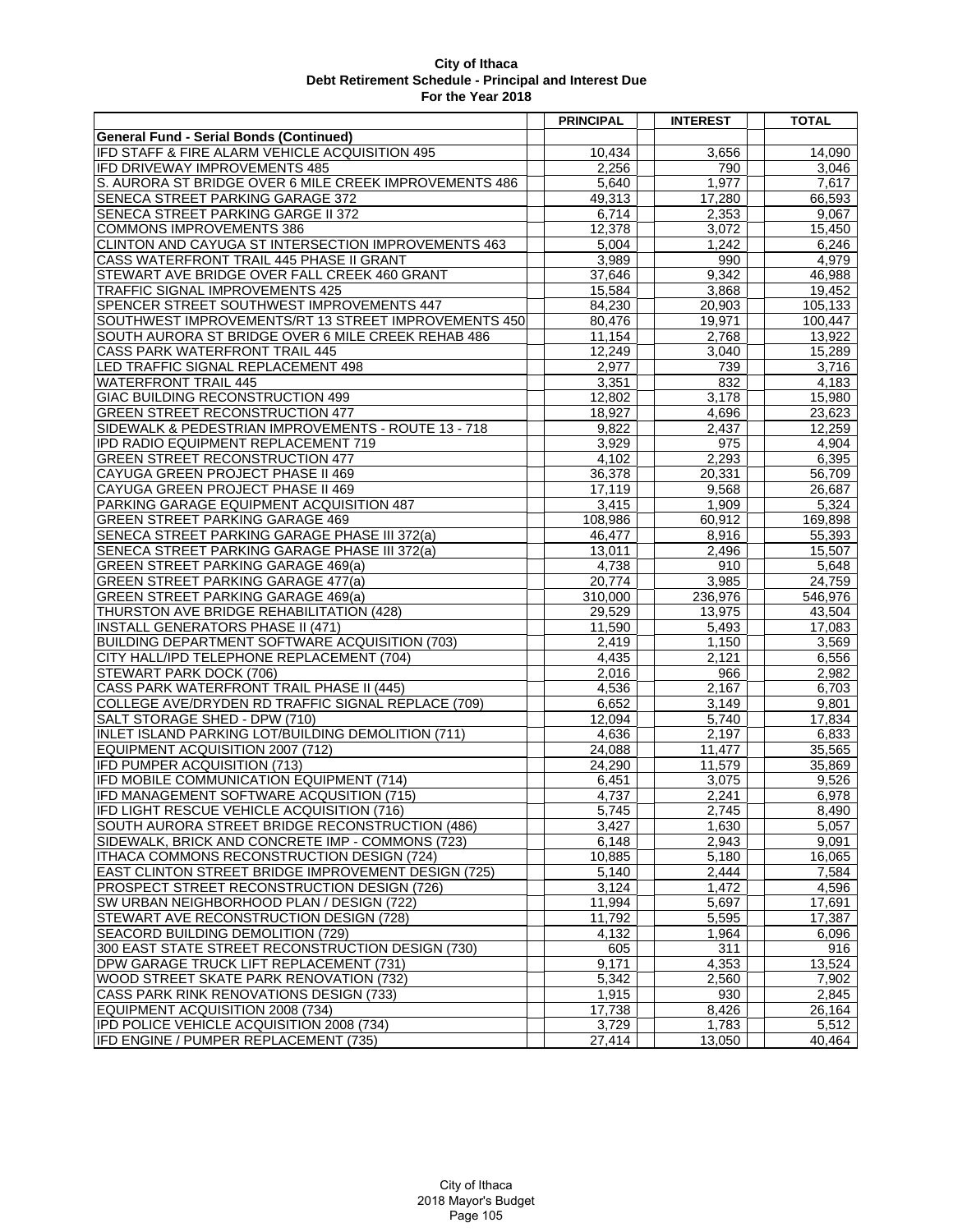|                                                                                          | <b>PRINCIPAL</b> | <b>INTEREST</b> | <b>TOTAL</b>    |
|------------------------------------------------------------------------------------------|------------------|-----------------|-----------------|
| <b>General Fund - Serial Bonds (Continued)</b>                                           |                  |                 |                 |
| IFD MUNICIPAL FIRE ALARM SYSTEM UPGRADE (736)                                            | 3,628            | 1,720           | 5,348           |
| IFD FIRE STATION IMPROVEMENTS (737)                                                      | 14,816           | 7.043           | 21,859          |
| IFD STAFF VEHICLE ACQUISITION (738)                                                      | 2,620            | 1,229           | 3,849           |
| SIDEWALK IMPROVEMENTS - 100 BLOCK N AURORA ST (720)                                      | 5,241            | 2,479           | 7.720           |
| <b>GIAC FACILITY RENOVATIONS (499)</b>                                                   | 16,933           | 8,070           | 25,003          |
| COLLEGETOWN URBAN PLAN AND DESIGN (721)                                                  | 3,226            | 1,554           | 4,780           |
| <b>GREEN STREET GARAGE RECONSTRUCTION (469)</b>                                          | 31,244           | 14,845          | 46,089          |
| PROSPECT STREET RECONSTRUCTION DESIGN (726)                                              | 8,063            | 3,857           | 11,920          |
| SPENCER STREET SLOPE STABILIZATION (746)                                                 | 16,227           | 7,720           | 23,947          |
| CITY COURT WINDOWS AND HVAC IMPROVEMENTS (747/748)                                       | 42,230           | 20,103          | 62,333          |
| <b>EAST STATE STREET RECONSTRUCTION (730)</b>                                            | 19,251           | 9,172           | 28,423          |
| S & F WARM STORAGE BLDG IMPROVEMENTS (750)                                               | 6,551            | 3,105           | 9,656           |
| IPD REPLACEMENT OF MOBILE COMMAND VEHICLE (751)                                          | 14,211           | 6,746           | 20,957          |
| DPW EQUIPMENT ACQUISITION 2009 (752)                                                     | 19,654           | 9,365           | 29,019          |
| <b>IPD ACQUISITION OF POLICE VEHICLES 2009 (752)</b>                                     | 2,822            | 1,347           | 4,169           |
| <b>TRANSIT EQUIPMENT (753)</b>                                                           | 4,334            | 2,052           | 6,386           |
| CASS PARK RINK RENOVATIONS 733                                                           | 36,050           | 28,094          | 64,144          |
| GIAC FACILITY RECONSTRUCTION 499                                                         | 16,990           | 13,243          | 30,233          |
| <b>GIAC FACILITY RECONSTRUCTION 499</b>                                                  | 2,520            | 1,962           | 4,482           |
| CAYUGA WATERFRONT TRAIL CONSTRUCTION PHASE III 445                                       | 6,460            | 5,033           | 11,493          |
| HANGAR THEATRE BUILDING SITE IMPROVEMENTS 754                                            | 1,370<br>1,500   | 1,065<br>1,171  | 2,435<br>2,671  |
| GIAC POOL IMPROVEMENTS 755<br>SW URBAN NEIGHBORHOOD PLAN & DESIGN 722                    | 3,080            | 2,399           | 5,479           |
| <b>TRANSIT IMPROVEMENTS (753)</b>                                                        | 1,320            | 1,028           | 2,348           |
| COLUMBIA STREET PEDESTRIAN BRIDGE REPLACEMENT (743)                                      | 9,390            | 7,318           | 16,708          |
| DPW EQUIPMENT ACQUISITIONS 2010 (757)                                                    | 490              | 383             | 873             |
| DPW EQUIPMENT ACQUISITIONS 2010 (757)                                                    | 3,750            | 2,926           | 6,676           |
| DPW EQUIPMENT ACQUISITIONS 2010 (757)                                                    | 740              | 575             | 1,315           |
| DPW EQUIPMENT ACQUISITIONS 2010 (757)                                                    | 4,960            | 3,863           | 8,823           |
| POLICE VEHICLE ACQUISITION (757)                                                         | 460              | 357             | 817             |
| YOUTH BUREAU VAN ACQUISITION (757)                                                       | 420              | 329             | 749             |
| <b>GREEN STREET GARAGE RECONSTRUCTION (469)</b>                                          | 3,070            | 2,391           | 5,461           |
| CAYUGA WATERFRONT TRAIL CONSTRUCTION PHASE III (445)                                     | 9,550            | 7,443           | 16,993          |
| STEWART PARK SMALL PAVILION RECONSTRUCTION (762)                                         | 3,340            | 2,605           | 5,945           |
| COMMONS PLAN AND DESIGN (724)                                                            | 20,610           | 16,062          | 36,672          |
| DPW STREET MATERIAL ACQUISITIONS 2011 (760)                                              | 3,980            | 3,102           | 7,082           |
| CASS PARK RINK RENOVATIONS (733)                                                         | 1,980            | 1,546           | 3,526           |
| CASS PARK POOL FILTER BUILDING ROOF REPAIR (759)                                         | 1,020            | 793             | 1,813           |
| COLLEGETOWN URBAN PLAN AND DESIGN (721)                                                  | 1,290            | 1,004           | 2,294           |
| BRINDLEY STREET BRIDGE RECONSTRUCTION DESIGN (764)                                       | 5,280            | 4,116           | 9,396           |
| GOLF COURSE MOWING TRACTOR ACQUISITION (767)                                             | 920              | 713             | 1,633           |
| DPW EQUIPMENT ACQUISITIONS 2011 (767)                                                    | 8,950            | 6,978           | 15,928          |
| DPW EQUIPMENT ACQUISITIONS 2011 (767)                                                    | 4,970            | 3,876           | 8,846           |
| DPW EQUIPMENT ACQUISITIONS 2011 (767)                                                    | 560              | 434             | 994             |
| DPW EQUIPMENT ACQUISITIONS 2011 (767)                                                    | 3,160            | 2.462           | 5,622           |
| <b>GIAC VAN ACQUISITION (767)</b>                                                        | 1,570            | 1,225           | 2,795           |
| IPD POLICE VEHICLE ACQUISITION (767)                                                     | 2,230            | 1,741           | 3,971           |
| CITY COURT PEDESTRIAN BRIDGE IMPROVEMENTS (763)                                          | 1,620            | 1,265           | 2,885           |
| TRAFFIC SIGNAL UPGRADES PHASE II DESIGN (765)                                            | 5,650            | 4,400           | 10,050          |
| HANGAR THEATER BUILDING SITE IMPROVEMENTS (754)                                          | 1,500            | 1,171           | 2.671           |
| <b>GIAC FACILITY RENOVATIONS (499)</b>                                                   | 25,960           | 20,230          | 46,190          |
| FLORAL AVE TRAIL FACILITY DESIGN (770)                                                   | 8,390            | 6,536           | 14,926          |
| CITYWIDE RETAINING WALL EVALUATION (771)<br>YOUTH BUREAU BUILDING ROOF REPLACEMENT (772) | 5,030<br>6,610   | 3,922<br>5,151  | 8,952<br>11,761 |
| HANGAR THEATRE BUILDING SITE IMPROVEMENT PHASE III (754)                                 | 1,680            | 1,307           | 2,987           |
| IFD FIRE RESCUE VEHICLE ACQUISITION (761)                                                | 29,190           | 22,745          | 51,935          |
| SENECA STREET PARKING GARAGE IMPROVEMENTS (372)                                          | 27,680           | 21,569          | 49,249          |
| IT DATA NETWORK REPLACEMENT (774)                                                        | 6,540            | 5,098           | 11,638          |
|                                                                                          |                  |                 |                 |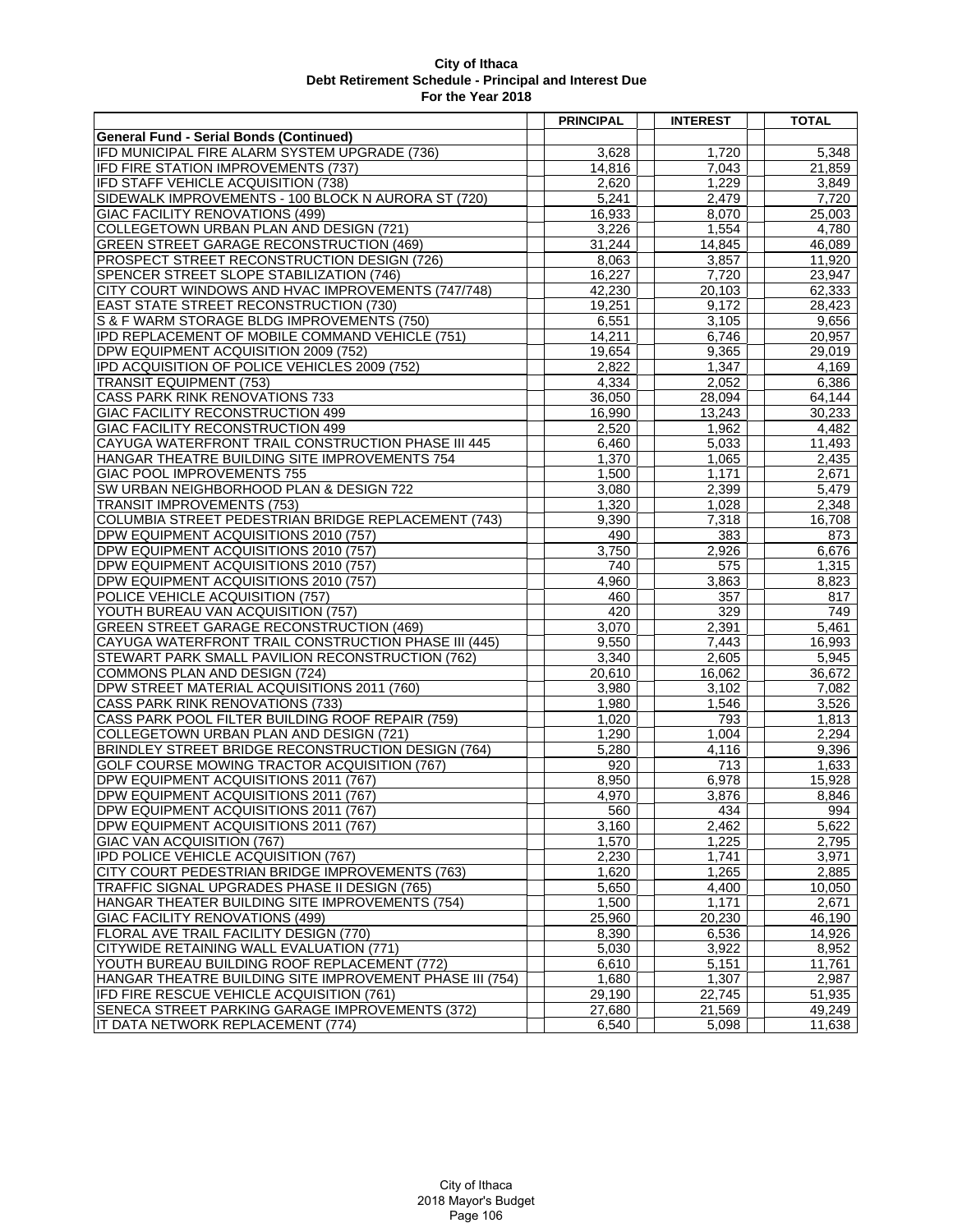|                                                                 | <b>PRINCIPAL</b> | <b>INTEREST</b>                        | <b>TOTAL</b>    |
|-----------------------------------------------------------------|------------------|----------------------------------------|-----------------|
| <b>General Fund - Serial Bonds (Continued)</b>                  |                  |                                        |                 |
| E. STATE ST/MLK ST & MITCHELL ST INTERSECTION IMPROVEMENT (775) | 13,420           | 10.457                                 | 23.877          |
| TRAFFIC SIGNAL UPGRADES PHASE II (765)                          | 21,140           | 16,471                                 | 37,611          |
| <b>IPD POLICE VEHICLE ACQUISITION (776)</b>                     | 5,200            | 4,053                                  | 9,253           |
| BULB OUT EXT W GREEN ST & SENECA ST (769)                       | 6,710            | 5,230                                  | 11,940          |
| PARKING PAYSTATION ACQUISITION (777)                            | 1,680            | 1,307                                  | 2,987           |
| SENECA STREET PARKING GARAGE IMPROVEMENTS (372)                 | 15,000           | 2,194                                  | 17,194          |
| SENECA STREET PARKING GARAGE IMPROVEMENTS (372)                 | 5,000            | 732                                    | 5,732           |
| STEWART PARK DOCK (706)                                         | 1,079            | 1,011                                  | 2,090           |
| IFD ENGINE / PUMPER REPLACEMENT (735)                           | 5.123            | 4,786                                  | 9,909           |
| PEDESTRIAN / TRAFFIC SAFETY-HECTOR / FLORAL / ELM (740)         | 1,100            | 1.029                                  | 2,129           |
| GREEN STREET RECONSTRUCTION 469                                 | 3,248            | 3,036                                  | 6,284           |
| <b>GIAC FACILITY RENOVATIONS (499)</b>                          | 42,491           | 39,731                                 | 82,222          |
| PEDESTRIAN / TRAFFIC SAFETY-HECTOR / FLORAL / ELM (740)         | 1,216            | 1,133                                  | 2,349           |
| SPENCER STREET SLOPE STABILIZATION (746)                        | 754              | 706                                    | 1,460           |
| DPW STREET AND ROAD CONSTRUCTION 2010 (756)                     | 3,991            | 3,735                                  | 7,726           |
| DPW RADIO CONVERSION 780                                        | 6,780            | 570                                    | 7,350           |
| CASS PARK RINK ICE RESURFACER 781                               | 10,420           | 877                                    | 11,297          |
| <b>TRANSIT IMPROVEMENTS 753</b>                                 | 8,340            | 702                                    | 9,042           |
| SENECA ST PARKING GARAGE IMPROVEMENTS PHASE II 372              | 9.350            | 13,984                                 | 23,334          |
| E-MAIL SYSTEM REPLACEMENT 783                                   | 8,650            | 728                                    | 9,378           |
| OLD ELMIRA RD RECONSTRUCTION 784                                | 16,670           | 24,940                                 | 41,610          |
| PARKING PAY STATIONS ACQUISITION 777                            | 20,850           | 1,754                                  | 22,604          |
| HANGAR THEATER SITE IMPROVEMENTS 754                            | 6,940            | 584                                    | 7,524           |
| CAYUGA WATERFRONT TRAIL PHASE II                                | 5,335            | 7,981                                  | 13,316          |
| HANGAR THEATER SITE IMPROVEMENTS 754                            | 8,140            | 685                                    | 8,825           |
| <b>TRANSIT IMPROVEMENTS 753</b>                                 | 17.400           | 1,464                                  | 18,864          |
| SENECA ST PARKING GARAGE IMPROVEMENTS PHASE II 372              | 8,490            | 12,699                                 | 21,189          |
| PEDESTRIAN IMPROVEMENTS RT 13/DEY/THIRD ST 718                  | 5,350            | 7,998                                  | 13,348          |
| SNOW REMOVAL TRUCK ACQUISITION 794                              | 4,090            | 6,121                                  | 10,211          |
| POLICE VEHICLE ACQUISITION 794                                  | 8,250            | 694                                    | 8,944           |
| GIAC/YB VAN ACQUISITION 794                                     | 9,010            | 758                                    | 9,768           |
| DPW AERIAL LIFT VEHICLE ACQUISITION 794                         | 4,030            | 6,023                                  | 10,053          |
| DATA NETWORK REPLACEMENT 774                                    | 11,140           | 938                                    | 12,078          |
| GIAC POOL IMPROVEMENTS 755                                      | 860              | 1,294                                  | 2,154           |
| SPENCER ST/QUARRY ST INTERSECTION STUDY 797                     | 6,260            | 527                                    | 6,787           |
| <b>COLUMBIA ST PARK IMPROVEMENTS 798</b>                        | 1,510            | 2,255                                  | 3,765           |
| DPW FUEL TANK REPLACEMENT 799                                   | 8,700            | 13,010                                 | 21,710          |
| STEWART PARK PAVILLION ROOF REPLACEMENT 800                     | 4,740            | 7,094                                  | 11.834          |
| SKATE PARK RENOVATION 732                                       | 330              | 501                                    | 831             |
| CASS PARK RINK RENOVATION DESIGN 733                            | 10,150           | 854                                    | 11,004          |
| PARKING EQUIPMENT ACQUISITION 777                               | 15,270           | 1,284                                  | 16,554          |
| IFD FIRE STATION IMPROVEMENTS 737                               | 1,220            | 1,825                                  | 3,045           |
| E-MAIL SYSTEM REPLACEMENT 783                                   | 9,760            | 822                                    | 10,582          |
| LAKE ST OVER FALL CREEK BRIDGE REHAB 791                        | 9,480            | 14,179                                 | 23,659          |
| FOREST HOME DRIVE RETAINING WALL REPAIR 778                     | 30,000           | 2,100                                  | 32,100          |
| CENTRAL FIRE STATION ROOF REPLACEMENT 785                       | 10,000           | 8,244                                  | 18,244          |
| FLORAL AVE TRAIL FACILITY DESIGN 770                            | 4,000            | 740                                    | 4,740           |
| CENTRAL FIRE STATION HVAC 737                                   | 10,000           | 740                                    | 10,740          |
| CORNELL ST SIDEWALK RECONSTRUCTION 779                          | 5,000            | 350                                    | 5,350           |
|                                                                 |                  |                                        |                 |
| <b>TOTAL GENERAL FUND SERIAL BONDS</b>                          | \$<br>4.019.250  | $\boldsymbol{\mathsf{S}}$<br>1,436,274 | \$<br>5,455,524 |
|                                                                 |                  |                                        |                 |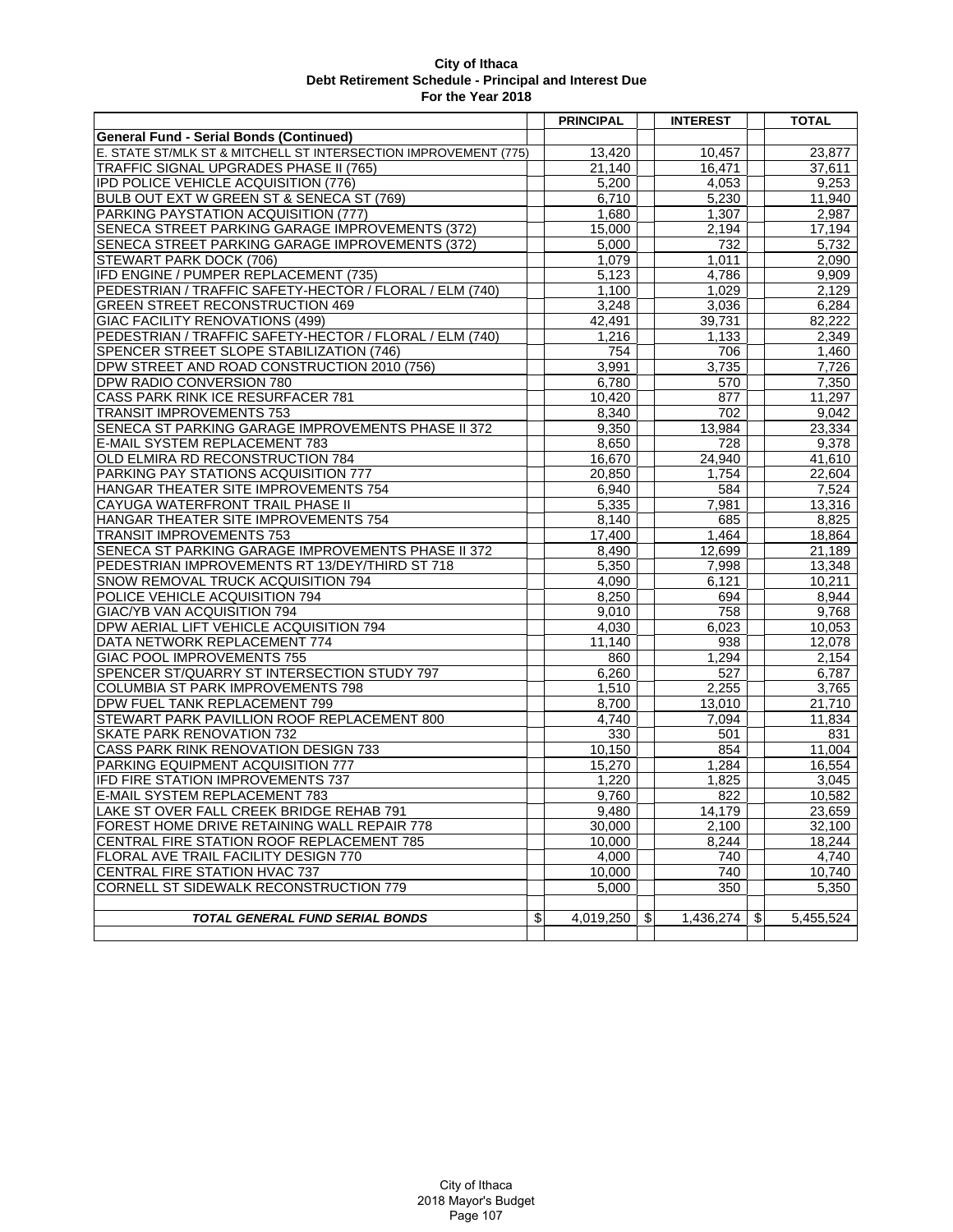|                                                            | <b>PRINCIPAL</b> |                | <b>INTEREST</b> |                         | <b>TOTAL</b> |
|------------------------------------------------------------|------------------|----------------|-----------------|-------------------------|--------------|
| <b>WATER FUND</b>                                          |                  |                |                 |                         |              |
| <b>WATER HARDFILL SITE DESIGN (517)</b>                    | \$<br>660        | $\mathfrak s$  | 514             | $\overline{\mathbf{e}}$ | 1,174        |
| PROSPECT STREET WATER MAIN REPLACEMENT (518)               | 6,045            |                | 4,712           |                         | 10,757       |
| COLUMBIA ST PED BRIDGE WATER MAIN REPLACEMENT (519)        | 5,790            |                | 4,512           |                         | 10,302       |
| <b>WATER TREATMENT PLANT IMPROVEMENTS (510)</b>            | 9,850            |                | 7,676           |                         | 17,526       |
| BRINDLEY ST BRIDGE RECONSTRUCTION WATER MAIN (520)         | 830              |                | 648             |                         | 1,478        |
| UNIVERSITY AVE WATER MAIN REPLACEMENT (521)                | 6,980            |                | 5,442           |                         | 12,422       |
| WATER STORAGE TANK RECONSTRUCTION (513)                    | 55,020           |                | 42,881          |                         | 97,901       |
| 500 & 610 FIRST ST STORMWATER SITE IMPROVEMENTS (515)      | 8,290            |                | 6,464           |                         | 14,754       |
| WATER TREATMENT PLANT IMPROVEMENTS (510)                   | 16,770           |                | 13,072          |                         | 29,842       |
| WATER MAINS/PUMP IMPROVEMENTS (522)                        | 2,010            |                | 1,570           |                         | 3,580        |
| WATER MAIN IMPROVEMENT - SOUTHWEST (512)                   | 15.094           |                | 5,290           |                         | 20,384       |
| RECONSTRUCTION OF WATER LINES (506)                        | 54,269           |                | 19,016          |                         | 73,285       |
| WATER TREATMENT PLANT IMPROVEMENT/REPLACE (510)            | 65,482           |                | 16,250          |                         | 81,732       |
| WATER TREATMENT IMPROVEMENT (506)                          | 70,000           |                | 9,900           |                         | 79,900       |
| <b>WATER STORAGE TANK RECONSTRUCTION (513)</b>             | 19,452           |                | 9,276           |                         | 28,728       |
| WATER AND SEWER COLD STORAGE BUILDING (514)                | 10,381           |                | 4,957           |                         | 15,338       |
| WATER MAIN IMPROVEMENTS SW AREA (512)                      | 3,930            |                | 1,858           |                         | 5,788        |
| WATER AND SEWER STORMWATER SITE IMPROVEMENTS (515)         | 14,614           |                | 6,955           |                         | 21,569       |
| WATER AND SEWER COLD STORAGE BUILDING (514)                | 1.928            |                | 1.806           |                         | 3.734        |
| <b>WATER DISTRIBUTION IMPROVEMENTS (516)</b>               | 4,924            |                | 4,599           |                         | 9,523        |
| WATER TREATMENT PLANT IMPROVEMENTS (510)                   | 10,487           |                | 9,802           |                         | 20,289       |
| <b>COLUMBIA ST PED BRIDGE WATER MAIN REPLACEMENT (519)</b> | 1,938            |                | 1,816           |                         | 3,754        |
| WATER AND SEWER STORMWATER SITE IMPROVEMENTS (515)         | 14,143           |                | 13.225          |                         | 27,368       |
| <b>ESTY ST WATER MAIN RECONSTRUCTION 523</b>               | 3,660            |                | 5.471           |                         | 9,131        |
| <b>WATER TREATMENT REPLACEMENT 510</b>                     | 28,650           |                | 42,851          |                         | 71,501       |
| <b>EMERGENCY WATER POWER GENERATORS 526</b>                | 1,050            |                | 1,569           |                         | 2,619        |
| <b>WATER LOOP EXTENSIONS 527</b>                           | 1,400            |                | 2,092           |                         | 3,492        |
| 510/600 FIRST ST WATER FACILITIES IMPROVEMENTS 528         | 850              |                | 1,279           |                         | 2.129        |
| WATER TREATMENT REPLACEMENT 510                            | 135,613          |                | 202,865         |                         | 338,478      |
| WATER TREATMENT PLANT IMPROVEMENTS/REPLACEMENT 510         | 40,000           |                | 39,688          |                         | 79,688       |
| WATER TREATMENT PLANT IMPROVEMENTS/REPLACEMENT 510         | 324,000          |                | 305,886         |                         | 629,886      |
| WATER MAIN REPLACEMENT EDGECLIFF 525                       | 2.000            |                | 1.383           |                         | 3.383        |
|                                                            |                  |                |                 |                         |              |
| <b>TOTAL WATER FUND SERIAL BONDS</b>                       | \$<br>936,110    | $\mathfrak{L}$ | 795.325         | \$                      | 1.731.435    |
|                                                            |                  |                |                 |                         |              |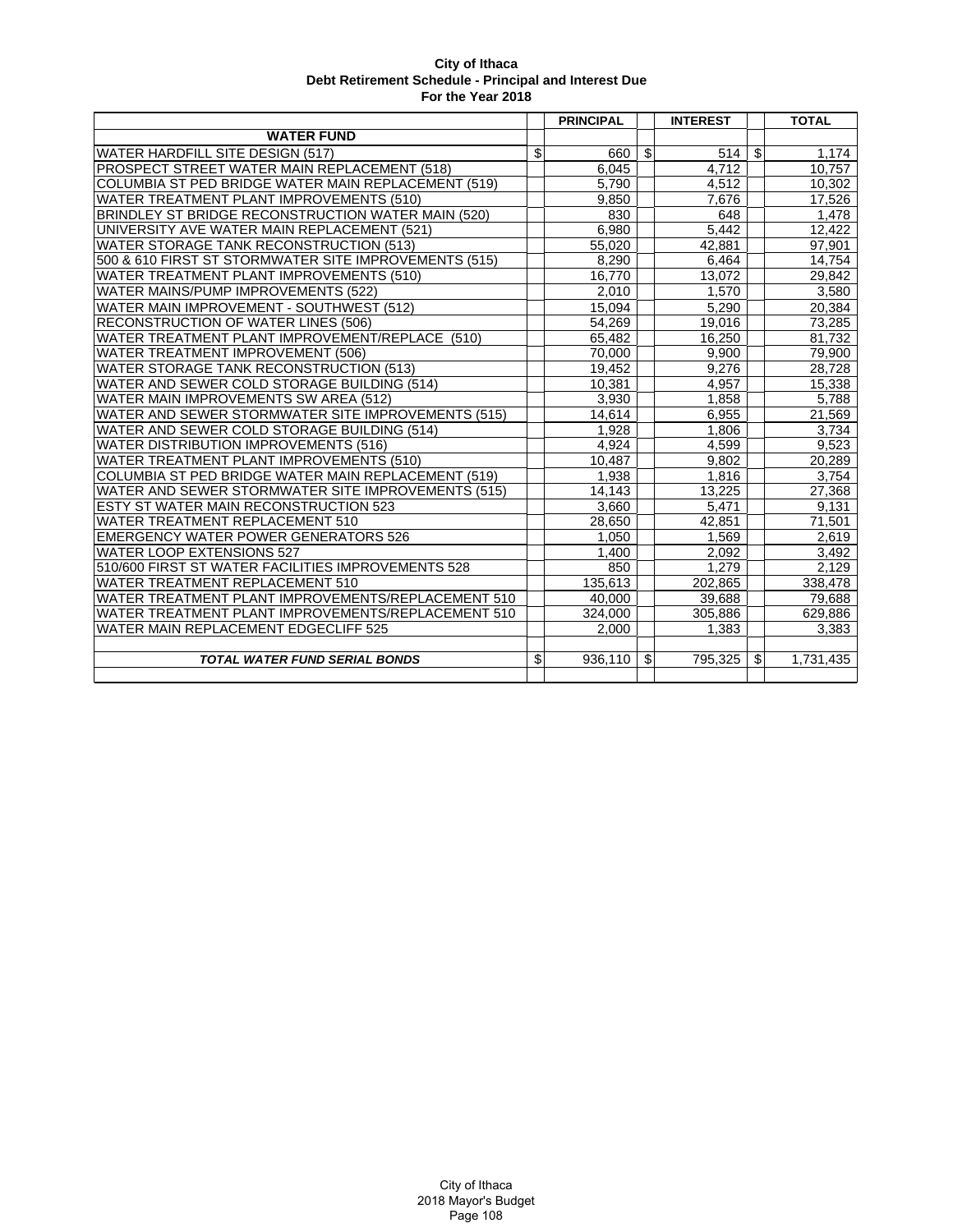|                                                     | <b>PRINCIPAL</b> |                         | <b>INTEREST</b>  |               | <b>TOTAL</b>       |
|-----------------------------------------------------|------------------|-------------------------|------------------|---------------|--------------------|
| <b>SEWER FUND</b>                                   |                  |                         |                  |               |                    |
| SEWER HARDFILL SITE DESIGN (617)                    | \$<br>660        | \$                      | 514              | \$            | 1,174              |
| PROSPECT STREET SEWER MAIN REPLACEMENT (618)        | 6,045            |                         | 4,712            |               | 10,757             |
| COLUMBIA ST PED BRIDGE SEWER MAIN REPLACEMENT (619) | 5,790            |                         | 4,512            |               | 10,302             |
| 300 BLOCK E SENECA STREET SEWER REPLACEMENT (620)   | 2,160            |                         | 1,685            |               | 3,845              |
| THIRD STREET SEWER EXTENSION (621)                  | 8,450            |                         | 6,583            |               | 15,033             |
| SEWER MAINS/PUMP IMPROVEMENTS (622)                 | 4,030            |                         | 3,138            |               | 7.168              |
| IAWWTP ENERGY IMPROVEMENTS (417J) CITY SHARE        | 57,506           |                         | 44,819           |               | 102,325            |
| LAKE STREET SEWER RECONSTRUCTION 608                | 25.015           |                         | 500              |               | 25,515             |
| <b>SEWER SYSTEM IMPROVEMENTS 606</b>                | 46,616           |                         | 5,656            |               | 52,272             |
| SEWER INTERCEPTOR IMPROVEMENTS (612)                | 41,370           |                         | 14,497           |               | 55,867             |
| SEWER COLLECTOR IMPROVEMENTS (613)                  | 19,567           |                         | 6,857            |               | 26,424             |
| RECONSTRUCTION OF SEWER LINES (606)                 | 54,143           |                         | 18,972           |               | 73,115             |
| REPLACEMENT OF SEWER LINES (611)                    | 51,209           |                         | 17,944           |               | 69,153             |
| IAWWTP PHOSPHORUS REMOVAL (409J) EFC CITY SHARE     | 37.148           |                         | 19.820           |               | 56,968             |
| IAWWTP MISC PLANT IMPROVEMENTS (416J) CITY SHARE    | 41,753           |                         | 19,868           |               | 61,621             |
| SOUTHWEST AREA SEWER MAIN IMPROVEMENT (614)         | 1,915            |                         | $\overline{926}$ |               | 2,841              |
| SEWER VACUUM TRUCK REPLACEMENT (615)                | 15,924           |                         | 7,568            |               | 23,492             |
| WATER/SEWER BULLDOZER REPLACEMENT (616)             | 9,675            |                         | 4,591            |               | 14,266             |
| COLUMBIA ST PED BRIDGE SEWER MAIN REPLACEMENT (619) | 13,032           |                         | 12,184           |               | 25,216             |
| IAWWTP MISC PLANT IMPROVEMENTS 416J CITY SHARE      | 2,598            |                         | 2,427            |               | $\overline{5,025}$ |
| JAMES L GIBBS DRIVE SEWER MAIN RECONSTRUCTION 623   | 2.460            |                         | 3.685            |               | 6,145              |
| WOOD ST SANITARY SEWER PUMP 624                     | 1.150            |                         | 1.728            |               | 2,878              |
| IAWWTF SEPTAGE SERVICE IMPROVEMENTS 418J CITY SHARE | 33.844           |                         | 50.628           |               | 84.472             |
| <b>IAWWTF ENERGY UPGRADES 417J CITY SHARE</b>       | 17,073           |                         | 25,541           |               | 42,614             |
| <b>EMERGENCY SEWER POWER GENERATORS 628</b>         | 1,570            |                         | 2.354            |               | 3,924              |
| 510/600 FIRST ST SEWER FACILITIES IMPROVEMENTS 629  | 1,280            |                         | 1,917            |               | 3,197              |
| <b>IAWWTF ENERGY UPGRADES 417J CITY SHARE</b>       | 4.103            |                         | 6,141            |               | 10,244             |
| <b>ENERGY IMPROVEMENTS IAWWTF 417J CITY SHARE</b>   | 45,141           |                         | 41.120           |               | 86,261             |
| SENECA WAY SEWER MAIN CONSTRUCTION 626              | 1.000            |                         | 1.083            |               | 2.083              |
|                                                     |                  |                         |                  |               |                    |
| <b>TOTAL SEWER FUND SERIAL BONDS</b>                | \$<br>552.227    | $\mathfrak{L}$          | 331.970          | $\mathfrak s$ | 884.197            |
| <b>SOLID WASTE FUND</b>                             |                  |                         |                  |               |                    |
| SOLID WASTE VEHICLE ACQUISITION (457)               |                  |                         |                  |               |                    |
|                                                     | \$<br>965        | \$                      | 338              | \$            | 1,303              |
| ACQUISITION OF SOLID WASTE DUMP TRUCK (739)         | 5,040            |                         | 2.408            |               | 7,448              |
|                                                     | \$<br>6,005      | $\overline{\mathbf{S}}$ | 2.746            | \$            | 8,751              |
| TOTAL SOLID WASTE FUND SERIAL BONDS                 |                  |                         |                  |               |                    |
| <b>STORM WATER FUND</b>                             |                  |                         |                  |               |                    |
| FLOOD EROSION & STORM IMP 441                       | \$<br>9.342      | $\mathfrak{L}$          | 1.150            | \$            | 10.492             |
| PLAN DESIGN FOR DREDGING OF INLET 700               | 7.962            |                         | 3.769            |               | 11,731             |
| PLAN DESIGN FOR DREDGING OF INLET 700               | 1.210            |                         | 588              |               | 1.798              |
| <b>STORM SEWER RECONSTRUCTION 795</b>               | 882              |                         | 1,278            |               | 2,160              |
| SIX MILE CREEK DREDGING 796                         | 7.630            |                         | 642              |               | 8.272              |
|                                                     |                  |                         |                  |               |                    |
| <b>TOTAL STORM WATER FUND SERIAL BONDS</b>          | \$<br>27.026     | $\mathfrak{L}$          | 7.427            | \$            | 34,453             |
|                                                     |                  |                         |                  |               |                    |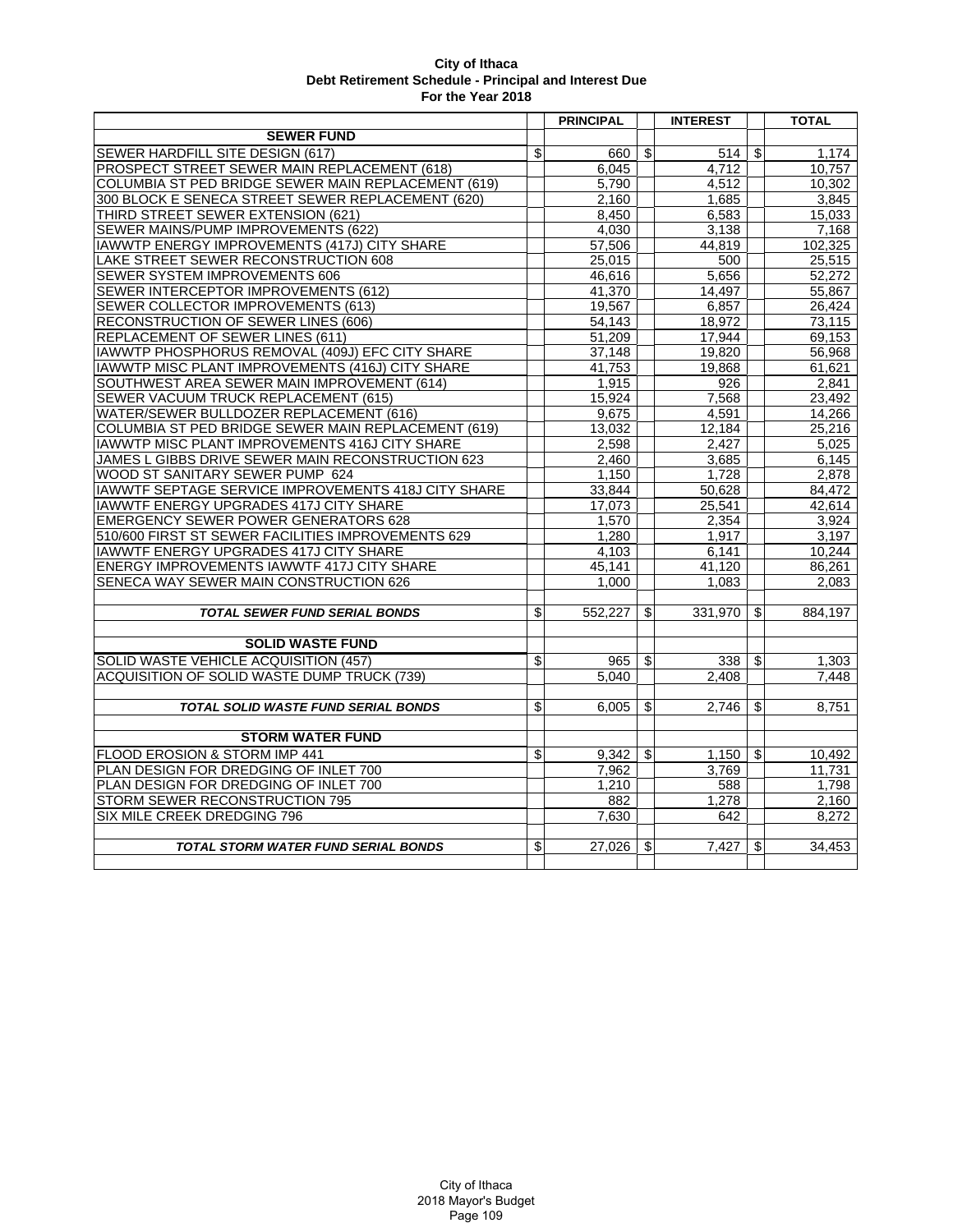|                                                  | <b>PRINCIPAL</b> | <b>INTEREST</b> |     | <b>TOTAL</b> |
|--------------------------------------------------|------------------|-----------------|-----|--------------|
| <b>JOINT ACTIVITY (IAWWTP)</b>                   |                  |                 |     |              |
| IAWWTP ENERGY IMPROVEMENTS (417J) JOINT SHARE    | \$<br>43,134     | \$<br>33,618    | \$  | 76,752       |
| IAWWTP PHOSPHORUS REMOVAL (409J) EFC ALL SHARE   | 27,852           | 14,861          |     | 42,713       |
| IAWWTP MISC PLANT IMPROVEMENTS (416J) CITY SHARE | 31,319           | 14.901          |     | 46,220       |
| IAWWTP MISC PLANT IMPROVEMENTS (416J) CITY SHARE | 1,949            | 1,820           |     | 3,769        |
| <b>IAWWTF SEPTAGE SERVICE IMPROVEMENTS 418J</b>  | 25,386           | 37,976          |     | 63,362       |
| <b>IAWWTF ENERGY UPGRADES 417J</b>               | 12,807           | 19,158          |     | 31,965       |
| <b>IAWWTF ENERGY UPGRADES 417J</b>               | 3,077            | 4,606           |     | 7,683        |
| <b>ENERGY IMPROVEMENTS IAWWTF 417J</b>           | 33,859           | 30.843          |     | 64,702       |
|                                                  |                  |                 |     |              |
| TOTAL JOINT ACTIVITY (IAWWTP)                    | \$<br>179.383    | \$<br>157.783   | \$. | 337,166      |
|                                                  |                  |                 |     |              |
|                                                  |                  |                 |     |              |
| <b>GRAND TOTAL - SERIAL BONDS</b>                | \$<br>5,720,001  | \$<br>2,731,525 | S   | 8,451,526    |
|                                                  |                  |                 |     |              |
|                                                  |                  |                 |     |              |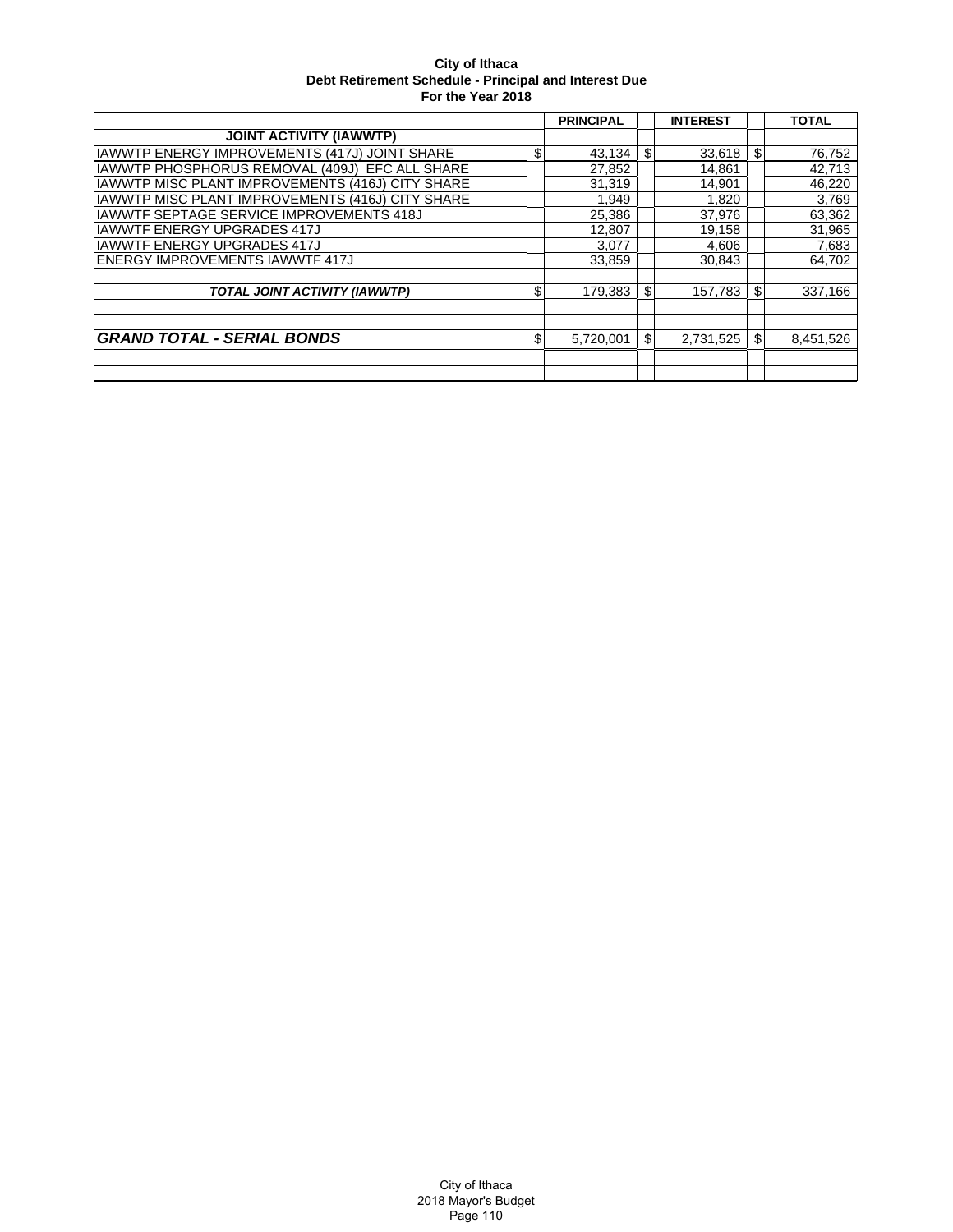|                                                                               | <b>PRINCIPAL</b> | <b>INTEREST</b>    | <b>TOTAL</b>     |
|-------------------------------------------------------------------------------|------------------|--------------------|------------------|
| <b>BOND ANTICIPATION NOTES (BANS)</b>                                         |                  |                    |                  |
|                                                                               |                  |                    |                  |
| <b>GENERAL FUND</b>                                                           |                  |                    |                  |
| COMMONS RECONSTRUCTION (724)                                                  | \$<br>179,196    | \$<br>38,579       | \$<br>217,775    |
| SENECA ST PARKING GARAGE IMPROVEMENTS PHASE IIII (372)                        | 5,134            | 2,171              | 7,305            |
| SENECA ST PARKING GARAGE IMPROVEMENTS PHASE IIII (372)                        | 7,603            | 3,215              | 10,818           |
| SENECA ST PARKING GARAGE IMPROVEMENTS PHASE IIII (372)                        | 3,041            | 1,286              | 4,327            |
| 2015 STREET/ROAD CONSTRUCTION 745                                             | 10,929           | 2,126              | 13,055           |
| SENECA ST PARKING GARAGE IMPROVEMENTS PHASE IIII (372)                        | 11,797           | 5,369              | 17,166           |
| SENECA ST PARKING GARAGE IMPROVEMENTS PHASE IIII (372)                        | 7,048            | 3,207              | 10,255           |
| <b>DPW EQUIPMENT 804</b>                                                      | 43,527           | 8,469              | 51,996           |
| POLICE VEHICLE ACQ 804                                                        | 26,121           | 286                | 26,407           |
| <b>DPW EQUIPMENT 804</b>                                                      | 4,761            | 501                | 5,262            |
| IFD FIRE PUMPER VEHICLE ACQ 805                                               | 18,910           | 5,843              | 24,753           |
| BRINDLEY STREET BRIDGE REPL DESIGN 764                                        | 73,815           | 2,556              | 76,371           |
| HUMAN RESOURCES SOFTWARE 808                                                  | 12,424           | 430                | 12,854           |
| <b>COMPREHENSIVE PLAN 741</b>                                                 | 20,220           | 700                | 20,920           |
| <b>IPD BUILDING HVAC 809</b>                                                  | 11,427           | 1,198              | 12,625           |
| COMPUTER/HARDWARE UPGRADES 810                                                | 29,477           | 1,020              | 30,497           |
| STREETS & FACILITIES BUILDING ROOF REPL 811                                   | 5,450            | 2.480              | 7,930            |
| SOUTH PLAIN STREET 500 BLOCK RECONSTRUCTION 812                               | 5,250            | 1,021              | 6,271            |
| SOUTHSIDE COMM CENTER BUILDING IMP 813                                        | 2,477            | 1,127              | 3,604            |
| CASS PARK POOL FILTER REPLACEMENT 814                                         | 9,922            | 1,930              | 11,852           |
| STEWART PARK CAROUSEL STORAGE UNIT 816                                        | 687              | 440                | 1,127            |
| PARKING EQUIPMENT ACQ 777                                                     | 24,848           | 860                | 25,708           |
| TRANSPORTATION ENHANCEMENT IMP 790                                            | 5,358            | 1,042              | 6,400            |
| CAYUGA WATERFRONT TRAIL PHASE II 445                                          | 35,567           | 6,218              | 41,785           |
| HANGAR THEATER SITE IMP 754                                                   | 12,181           | 421                |                  |
| LAKE ST OVER FALL CREEK BRIDGE REHAB 791                                      |                  | 5,297              | 12,602           |
|                                                                               | 18,662<br>3,298  | 514                | 23,959<br>3,812  |
| SAFE ROUTES TO SCHOOL STREET IMP 786<br>2016 STREET AND ROAD CONSTRUCTION 820 | 21,940           | 4,723              | 26,663           |
|                                                                               |                  |                    |                  |
| IFD FIRE TRUCK REFURBISH 821                                                  | 14,900           | 4,998              | 19,898           |
| EAST HILL FIRE/PROPERTY MOVE DESIGN 822<br>EQUIPMENT ACQUISITION 2016 823     | 11,601<br>16,495 | 549<br>3,551       | 12,150<br>20,046 |
| POLICE VEHICLES ACQUISITION 823                                               |                  |                    |                  |
|                                                                               | 90,556           | 2,039              | 92,595           |
| <b>CITY HALL VEHICLE 823</b><br>PARKING EQUIPMENT ACQUISITION 777             | 12,439           | 280                | 12,719           |
|                                                                               | 94,429           | $\overline{4,}470$ | 98,899           |
| GOLF COURSE CLUB HOUSE ROOF REPLACEMENT 824                                   | 1,145<br>34.802  | 560                | 1,705            |
| FINANCIAL SYSTEM UPGRADE 825                                                  |                  | 1,647              | 36,449           |
| CASS PARK ICE RINK RENOVATION 733                                             | 29,209           | 14.280             | 43.489           |
| N AURORA ST BRIDGE REPLACEMENT DESIGN 826<br>GIAC GYM AC REPLACEMENT 827      | 49,650           | 2,350              | 52,000           |
| EAST SPENCER ST RETAINING WALL REPLACEMENT 828                                | 7,029            | 851                | 7,880            |
|                                                                               | 9,069            | 1,098              | 10,167           |
| W MLK ST IMPROVEMENTS 790                                                     | 2,822            | 549                | 3,371            |
| STREET & ROAD CONST 2017 835                                                  |                  | 5,492              | 5,492            |
| CITY FACILITIES REPAIR & CONSTRUCTION 836                                     |                  | 4,031              | 4,031            |
| STREET LIGHT SYSTEM ACQ 837                                                   |                  | 7,173              | 7,173            |
| HANGAR THEATER SITE IMP 754                                                   |                  | 560                | 560              |
| BRIDGE INSPECTION PROGRAM 838                                                 |                  | 1,109              | 1,109            |
| BRINDLEY STREET BRIDGE REPL DESIGN 764                                        |                  | 1,472              | 1,472            |
| TRANSPORTATION ALTERNATIVES PROG 802                                          |                  | 2,306              | 2,306            |
| TRANSPORTATION ALTERNATIVES PROG 802                                          |                  | 3,734              | 3,734            |
| <b>DRYDEN ROAD PARKING GARAGE 839</b>                                         |                  | 560                | 560              |
| FIVE CORNERS TRAFFIC CONTROL 840                                              |                  | 834                | 834              |
| SPENCER/QUARRY ST INTER IMP 797                                               |                  | 1,647              | 1,647            |
| STEWART AVE BRIDGE PAINTING 818                                               |                  | 6,041              | 6.041            |
| STEWART PARK PAV ROOF REPLACE 800                                             |                  | 1,988              | 1,988            |
| <b>TRAFFIC CALMING IMP 841</b>                                                |                  | 560                | 560              |
| <b>GIAC POOL IMP 735</b>                                                      |                  | 351                | 351              |
| CASS PARK POOL DECK IMP 814                                                   |                  | 258                | 258              |
| CAYUGA STREET LIGHTING IMP 842                                                |                  | 1,384              | 1,384            |
| COMMONS PLAY AREA IMP 724                                                     |                  | 560                | 560              |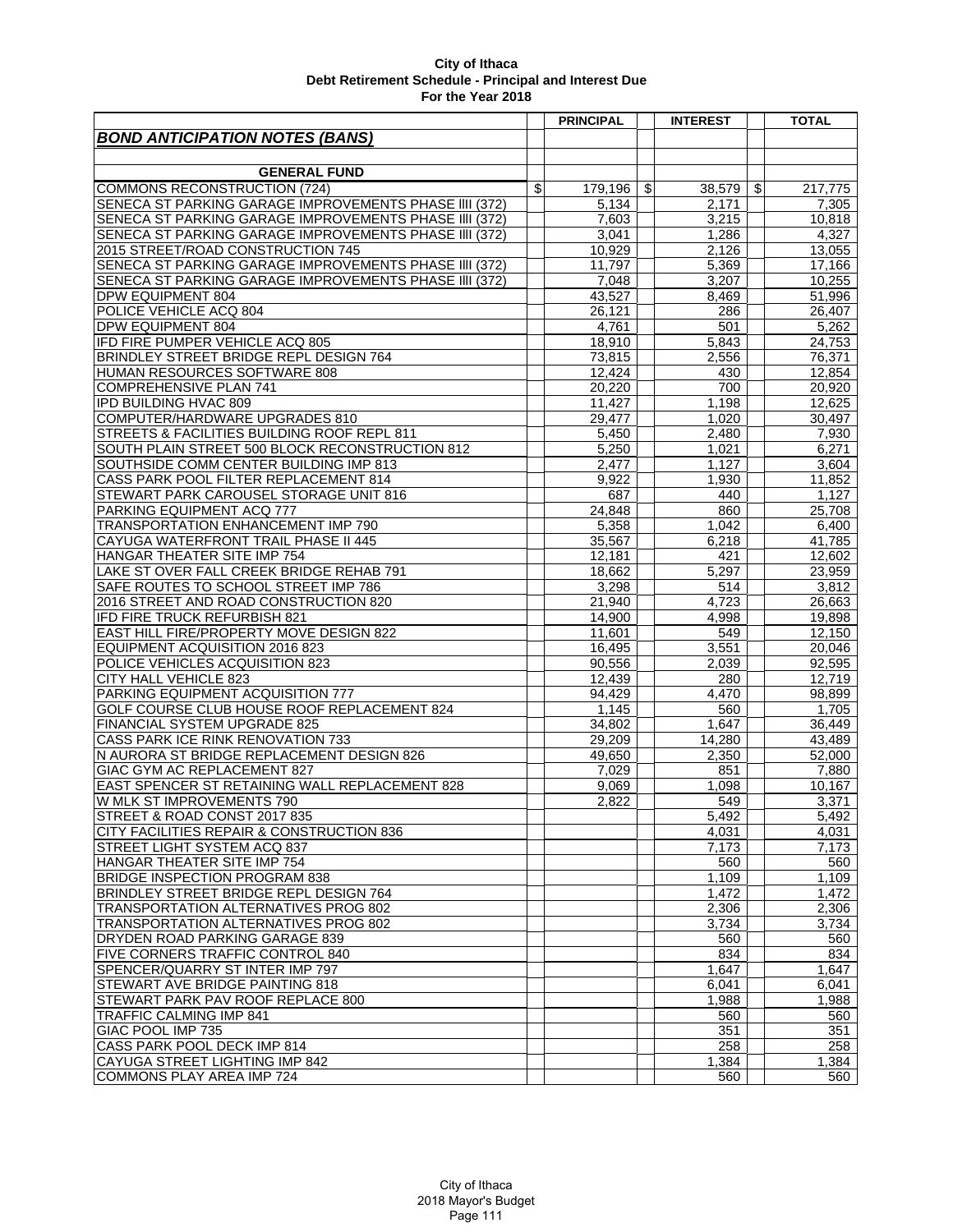|                                                           | <b>PRINCIPAL</b> |    | <b>INTEREST</b> | <b>TOTAL</b>    |
|-----------------------------------------------------------|------------------|----|-----------------|-----------------|
| <b>General Fund - Bond Anticipation Notes (Continued)</b> |                  |    |                 |                 |
| CITY COURT FAC ROOF REPLACEMENT 843                       |                  |    | 330             | 330             |
| <b>TRANSIT FAC &amp; EQUIP IMP 753</b>                    |                  |    | 549             | 549             |
| DPW EQUIPMENT 845                                         |                  |    | 4,207           | 4,207           |
| <b>IPD POLICE VEHICLE ACQ 845</b>                         |                  |    | 2,207           | 2,207           |
| PARKING EQUIPMENT ACQ 777                                 |                  |    | 2,768           | 2,768           |
| IFD FIRE VEHICLE REHAB 821                                |                  |    | 1,098           | 1,098           |
| DESIGN CONST ADA RAMPS PEDESTRIAN IMP 831                 |                  |    | 1,098           | 1,098           |
| ELMIRA RD OVERLAY AND TRAFFIC SIGNAL IMP 832              |                  |    | 1,647           | 1,647           |
| EAST STATE ST/MLK RETAINING WALL 833                      |                  |    | 3.295           | 3,295           |
| GIAC WADING POOL IMP 834                                  |                  |    | 1.922           | 1,922           |
| EAST HILL FIRE/PROPERTY MOVE DESIGN 822                   |                  |    | 1.647           | 1,647           |
| SENECA ST PARKING GARAGE IMPROVEMENTS PHASE III (372)     | 6,637            |    | 5,530           | 12,167          |
| ITHACA COMMONS RECONSTRUCTION (724)                       | 97,865           |    | 21,080          | 118,945         |
| PEDESTRIAN SIGNAL COUNTDOWN TIMERS (801)                  | 2,708            |    | 851             | 3,559           |
| ITHACA COMMONS RECONSTRUCTION (724)                       | 153,277          |    | 33,014          | 186,291         |
| ITHACA COMMONS RECONSTRUCTION (724)                       | 51,092           |    | 11,005          | 62,097          |
| ITHACA FALLS OVERLOOK STUDY (768)                         | 15,521           |    | 2,081           | 17,602          |
| ITHACA FALLS OVERLOOK STUDY 768                           | 20,870           |    | 2,798           | 23,668          |
| TRANSPORTATION ALERNATIVES PROGRAM 802                    | 14,284           |    | 1,659           | 15.943          |
| W GREEN ST & W SENECA ST BULBOUTS DESIGN 769              | 4,761            |    | 553             | 5,314           |
| STEWART AVE BRIDGE PAINTING 818                           | 4,761            |    | 553             | 5,314           |
| SKATE PARK RENOVATION 732                                 | 4,024            |    | 695             | 4.719           |
| UPPER CASCADILLA CREEK WALKWAY IMP 788                    | 2,732            |    | 589             | 3,321           |
| EAST HILL FIRE/PROPERTY MOVE DESIGN 822                   | 9,516            |    | 365             | 9,881           |
| AURORA ST OVER CASC CREEK BRIDGE REPL 826                 |                  |    | 2.432           | 2,432           |
|                                                           |                  |    |                 |                 |
| <b>TOTAL GENERAL FUND BOND ANTICIPATION NOTES</b>         | \$<br>1,373,264  | S  | 284.284         | \$<br>1.657.548 |
|                                                           |                  |    |                 |                 |
| <b>WATER FUND</b>                                         |                  |    |                 |                 |
| COMMONS RECONSTRUCTION WATER MAIN (524)                   | \$<br>5,814      | \$ | 6,120           | \$<br>11,934    |
| WATER TREATMENT PLANT IMPROVEMENTS/REPLACEMENT (510)      | 74,194           |    | 54,148          | 128,342         |
| CITY DAM SAFETY IMPROVEMENTS DESIGN 530                   | 11,794           |    | 8,073           | 19,867          |
| CODDINGTON RD WATER TANK DOME REPLAC 532                  |                  |    | 6,585           | 6,585           |
| FIVE CORNERS WATER MAIN REPLAC 533                        |                  |    | 616             | 616             |
| CLIFF ST/TRUMANSBURG ROAD WATER CONN 535                  |                  |    | 878             | 878             |
| UNIVERSITY AVE WATER MAIN REPLAC 536                      |                  |    | 241             | 241             |
| WATER TREATMENT PLANT IMP/REPLACEMENT 510                 |                  |    | 21,970          | 21,970          |
| WATER TREATMENT PLANT IMPROVEMENTS/REPLACEMENT (510)      | 43,925           |    | 35.487          | 79,412          |
| REPLACE WATER MAIN 200 BLOCK DRYDEN RD 531                | 1,147            |    | 1.594           | 2.741           |
|                                                           |                  |    |                 |                 |
| TOTAL WATER FUND BOND ANTICIPATION NOTES                  | \$<br>136,874    | \$ | 135,712         | \$<br>272,586   |
|                                                           |                  |    |                 |                 |
| <b>SEWER FUND</b>                                         |                  |    |                 |                 |
| COMMONS RECONSTRUCTION SEWER MAIN (625)                   | \$<br>8,726      | \$ | 9,186           | \$<br>17,912    |
| FIVE CORNERS SEWER MAIN REPLAC 632                        |                  |    | 924             | 924             |
| UNIVERSITY AVE SEWER MAIN REPLAC 633                      |                  |    | 362             | 362             |
| IAWWTF INFLUENT & DEWATERING IMP 419J CITY SHARE          | 19,246           |    | 25,342          | 44,588          |
| REPLACE SEWER MAIN 200 BLOCK DRYDEN RD 631                | 922              |    | 1,276           | 2,198           |
|                                                           |                  |    |                 |                 |
| <b>TOTAL SEWER FUND BOND ANTICIPATION NOTES</b>           | \$<br>28,894     | \$ | 37,090          | \$<br>65,984    |
|                                                           |                  |    |                 |                 |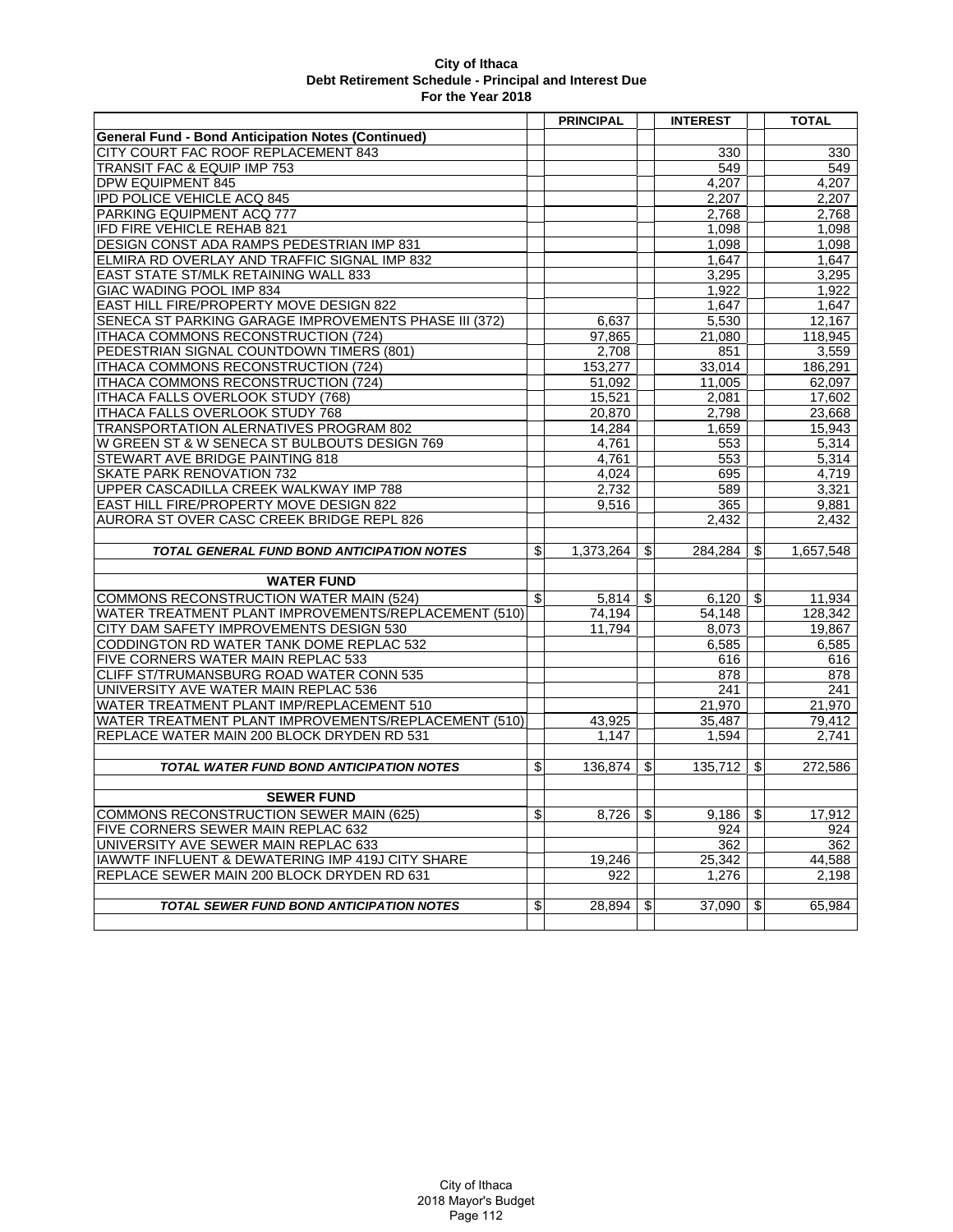|                                                    | <b>PRINCIPAL</b> |                           | <b>INTEREST</b> | <b>TOTAL</b>     |
|----------------------------------------------------|------------------|---------------------------|-----------------|------------------|
| <b>STORM WATER FUND</b>                            |                  |                           |                 |                  |
| 6 MILE CREEK WALL REPLACEMENT 807                  | \$<br>1,685      | \$                        | 1,080           | \$<br>2,765      |
| CITY WIDE DRAINAGE STUDY 806                       | 37.273           |                           | 1.290           | 38,563           |
| TOTAL STORM WATER FUND BOND ANTICIPATION NOTES     | \$<br>38,958     | \$                        | 2,370           | \$<br>41,328     |
|                                                    |                  |                           |                 |                  |
| <b>JOINT ACTIVITY FUND</b>                         |                  |                           |                 |                  |
| IAWWTF INFLUENT & DEWATER IMP 419J JOINT SHARE     | \$<br>14,616     | $\boldsymbol{\mathsf{S}}$ | 19,009          | \$<br>33,625     |
| TOTAL JOINT ACTIVITY FUND BOND ANTICIPATION NOTES  | \$<br>14,616     | \$                        | 19,009          | \$<br>33,625     |
|                                                    |                  |                           |                 |                  |
|                                                    |                  |                           |                 |                  |
| <b>GRAND TOTAL - BOND ANTICIPATION NOTES</b>       | \$<br>1,592,606  | \$                        | 478,465         | \$<br>2,071,071  |
|                                                    |                  |                           |                 |                  |
| <b>INSTALLMENT PURCHASE DEBT</b>                   |                  |                           |                 |                  |
|                                                    |                  |                           |                 |                  |
| <b>GENERAL FUND</b>                                |                  |                           |                 |                  |
| <b>BUILDING IMPROVEMENTS</b>                       | \$<br>101.741    | \$                        | 21,224          | \$<br>122.965    |
|                                                    |                  |                           |                 |                  |
| TOTAL GENERAL FUND INSTALLMENT PURCHASE DEBT       | \$<br>101.741    | \$                        | 21.224          | \$<br>122,965    |
|                                                    |                  |                           |                 |                  |
| <b>WATER FUND</b>                                  |                  |                           |                 |                  |
| WATER METER REPLACEMENT/BUILDING IMPROVEMENTS      | \$<br>58.972     | \$                        | 10,179          | \$<br>69,151     |
| TOTAL WATER FUND INSTALLMENT PURCHASE DEBT         | \$<br>58,972     | \$                        | 10.179          | \$<br>69,151     |
|                                                    |                  |                           |                 |                  |
| <b>SEWER FUND</b>                                  |                  |                           |                 |                  |
| WATER METER REPLACEMENT/BUILDING IMPROVEMENTS      | \$<br>109,492    | \$                        | 18,897          | \$<br>128,389    |
|                                                    |                  |                           |                 |                  |
| <b>TOTAL SEWER FUND INSTALLMENT PURCHASE DEBT</b>  | \$<br>109,492    | \$                        | 18,897          | \$<br>128,389    |
|                                                    |                  |                           |                 |                  |
|                                                    |                  |                           |                 |                  |
| <b>GRAND TOTAL - INSTALLMENT PURCHASE DEBT</b>     | \$<br>270,205    | \$                        | 50,300          | \$<br>320,505    |
|                                                    |                  |                           |                 |                  |
|                                                    |                  |                           |                 |                  |
| HOUSING AND URBAN RENEWAL DEBT                     |                  |                           |                 |                  |
| <b>BOND ANTICIPATION NOTES (BANS)</b>              |                  |                           |                 |                  |
|                                                    |                  |                           |                 |                  |
| INEIGHBORHOOD HOUSING INITIATIVE PROGRAM           | \$<br>30,000     | $\mathbf{\hat{s}}$        | 15,525          | \$<br>45,525     |
|                                                    |                  |                           |                 |                  |
| TOTAL HOUSING AND URBAN RENEWAL BAN                | \$<br>30.000     | $\mathfrak{S}$            | 15,525          | \$<br>45,525     |
|                                                    |                  |                           |                 |                  |
| <b>UNADJUSTED DEBT SERVICE FOR 2018</b>            | \$<br>7,612,812  | \$                        | 3,275,815       | \$<br>10,888,627 |
|                                                    |                  |                           |                 |                  |
| <b>LESS - IAWWTP DEBT:</b>                         |                  |                           |                 |                  |
| BONDS (SERIAL, STATUTORY AND INSTALLMENT PURCHASE) | \$<br>(179, 383) | \$                        | (157, 783)      | \$<br>(337, 166) |
| SHORT-TERM NOTES (BANS AND RANS)                   | (14, 616)        |                           | (19,009)        | (33, 625)        |
|                                                    |                  |                           |                 |                  |
| <b>SUBTOTAL - UNADJUSTED DEBT SERVICE - 2018</b>   | \$<br>7,418,813  | \$                        | 3,099,023       | \$<br>10,517,836 |
| <b>FISCAL AGENT FEES</b>                           |                  |                           |                 |                  |
|                                                    |                  |                           |                 |                  |
| <b>TOTAL - ADJUSTED DEBT SERVICE - 2018</b>        | \$<br>7,418,813  | \$                        | 3,099,023       | \$<br>10,517,836 |
|                                                    |                  |                           |                 |                  |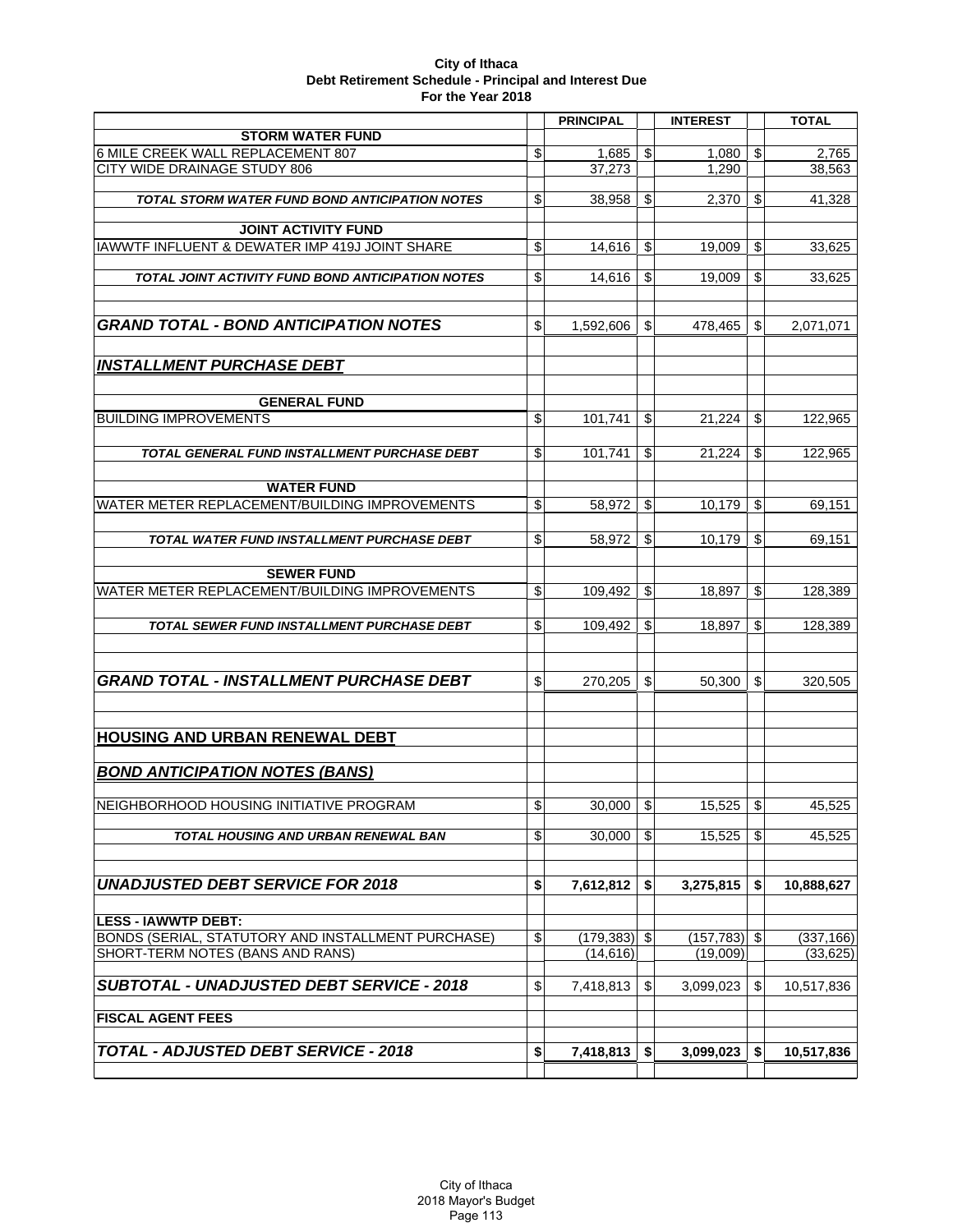|                                                                               | <b>PRINCIPAL</b>      |                              | <b>INTEREST</b> |                         | <b>TOTAL</b> |
|-------------------------------------------------------------------------------|-----------------------|------------------------------|-----------------|-------------------------|--------------|
| DEBT PAYMENTS ALLOCATED BY FUND                                               |                       |                              |                 |                         |              |
|                                                                               |                       |                              |                 |                         |              |
| <b>GENERAL FUND</b>                                                           |                       |                              |                 |                         |              |
| BONDS (SERIAL, STATUTORY AND INSTALLMENT PURCHASE)                            | \$<br>4,120,991       | $\left  \mathcal{L} \right $ | 1,457,498       | €                       | 5,578,489    |
| SHORT-TERM NOTES (BANS AND RANS)                                              | 1,403,264             |                              | 299,809         |                         | 1,703,073    |
|                                                                               |                       |                              |                 |                         |              |
| <b>TOTAL - GENERAL FUND DEBT SERVICE</b>                                      | \$<br>5,524,255       | ا\$                          | 1,757,307       | $\mathfrak{S}$          | 7,281,562    |
| <b>WATER FUND</b>                                                             |                       |                              |                 |                         |              |
| BONDS (SERIAL, STATUTORY AND INSTALLMENT PURCHASE)                            | \$<br>995.082         | -SI                          | 805.504         | \$                      | 1.800.586    |
| SHORT-TERM NOTES (BANS AND RANS)                                              | 136,874               |                              | 135,712         |                         | 272,586      |
|                                                                               |                       |                              |                 |                         |              |
| <b>TOTAL - WATER FUND DEBT SERVICE</b>                                        | \$<br>1,131,956       | \$                           | 941.216         | \$                      | 2,073,172    |
|                                                                               |                       |                              |                 |                         |              |
| <b>SEWER FUND</b>                                                             |                       |                              |                 |                         |              |
| BONDS (SERIAL, STATUTORY AND INSTALLMENT PURCHASE)                            | \$<br>661,719         | \$                           | 350,867         | \$                      | 1,012,586    |
| SHORT-TERM NOTES (BANS AND RANS)                                              | 28,894                |                              | 37,090          |                         | 65,984       |
|                                                                               |                       |                              |                 |                         |              |
| <b>TOTAL - SEWER FUND DEBT SERVICE</b>                                        | \$<br>690,613         | \$                           | 387,957         | \$                      | 1,078,570    |
|                                                                               |                       |                              |                 |                         |              |
| <b>SOLID WASTE FUND</b><br>BONDS (SERIAL, STATUTORY AND INSTALLMENT PURCHASE) | \$<br>6.005           | \$                           | 2.746           | \$                      | 8,751        |
| SHORT-TERM NOTES (BANS AND RANS)                                              |                       |                              |                 |                         |              |
|                                                                               |                       |                              |                 |                         |              |
| TOTAL - SOLID WASTE FUND DEBT SERVICE                                         | \$<br>6,005           | \$                           | 2,746           | \$                      | 8,751        |
|                                                                               |                       |                              |                 |                         |              |
| <b>STORM WATER FUND</b>                                                       |                       |                              |                 |                         |              |
| BONDS (SERIAL, STATUTORY AND INSTALLMENT PURCHASE)                            | \$<br>27,026          | \$                           | 7,427           | \$                      | 34,453       |
| SHORT-TERM NOTES (BANS AND RANS)                                              | 38,958                |                              | 2,370           |                         | 41,328       |
|                                                                               | \$                    | \$                           |                 | \$                      |              |
| TOTAL - STORM WATER FUND DEBT SERVICE                                         | 65,984                |                              | 9,797           |                         | 75,781       |
| <b>JOINT ACTIVITY (IAWWTP)</b>                                                |                       |                              |                 |                         |              |
| BONDS (SERIAL, STATUTORY AND INSTALLMENT PURCHASE)                            | \$<br>$179,383$   \$  |                              | 157,783         | $\overline{\mathbf{e}}$ | 337,166      |
| SHORT-TERM NOTES (BANS AND RANS)                                              | 14,616                |                              | 19,009          |                         | 33,625       |
|                                                                               |                       |                              |                 |                         |              |
| TOTAL - JOINT ACTIVITY (IAWWTP) DEBT SERVICE                                  | \$<br>193,999         | \$                           | 176,792         | \$                      | 370,791      |
|                                                                               |                       |                              |                 |                         |              |
| <b>UNADJUSTED DEBT SERVICE - 2018</b>                                         | \$<br>7,612,812       | \$                           | 3,275,815       | \$                      | 10,888,627   |
|                                                                               |                       |                              |                 |                         |              |
| <b>LESS - IAWWTP DEBT:</b>                                                    |                       |                              |                 |                         |              |
| BONDS (SERIAL, STATUTORY AND INSTALLMENT PURCHASE)                            | \$<br>$(179, 383)$ \$ |                              | (157, 783)      | $\frac{1}{2}$           | (337, 166)   |
| SHORT-TERM NOTES (BANS AND RANS)                                              | (14,616)              |                              | (19,009)        |                         | (33,625)     |
|                                                                               |                       |                              |                 |                         |              |
| <b>SUBTOTAL - UNADJUSTED DEBT SERVICE - 2018</b>                              | \$<br>7,418,813       | \$                           | 3,099,023       | \$                      | 10,517,836   |
| <b>FISCAL AGENT FEES</b>                                                      |                       |                              |                 |                         |              |
|                                                                               |                       |                              |                 |                         |              |
| <b>TOTAL - ADJUSTED DEBT SERVICE - 2018</b>                                   | \$<br>7,418,813       | \$                           | 3,099,023       | \$                      | 10,517,836   |
|                                                                               |                       |                              |                 |                         |              |
|                                                                               |                       |                              |                 |                         |              |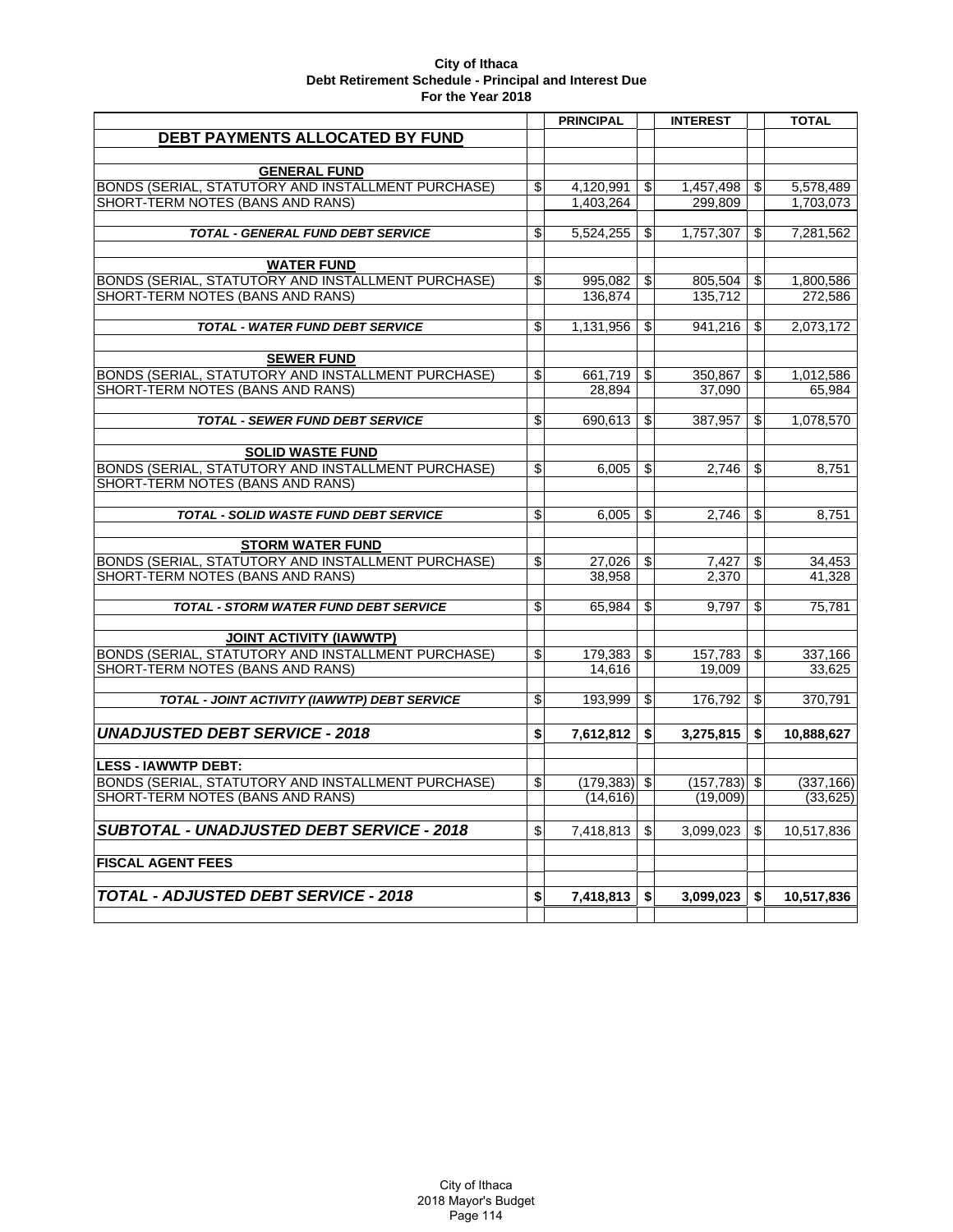|                                                                             |                           |                       |                |                    | Principal       | Date            |              |                |
|-----------------------------------------------------------------------------|---------------------------|-----------------------|----------------|--------------------|-----------------|-----------------|--------------|----------------|
|                                                                             |                           | Date of               | Interest       | Outstanding        | Due in          | of Final        |              | <b>Issue</b>   |
|                                                                             | Fund                      | Issue                 | Rate           | 12/31/2017         | 2018            | <b>Maturity</b> |              | <b>Summary</b> |
| <b>SERIAL BONDS - ALL FUNDS</b>                                             |                           |                       |                |                    |                 |                 |              |                |
| WATER TREATMENT IMPROVEMENT (506)                                           | <b>WATER</b>              | 2000                  | 5.50%          | $215,000$ \$<br>\$ | 70,000          | 2020            | \$           | 215,000        |
| GILES ST BRIDGE 265 FEDERAL/STATE FUNDS                                     | <b>GENERAL</b>            | 2004                  | 4.00%          | 65,928             | 65,928          | 2018            |              |                |
| LINN ST BRIDGE 280 FEDERAL/STATE FUNDS                                      | <b>GENERAL</b>            | 2004                  | 4.00%          | 60,616             | 60,616          | 2018            |              |                |
| WEST CLINTON STREET BRIDGE 366                                              | GENERAL                   | 2004                  | 4.00%          | 9,235              | 9,235           | 2018            |              |                |
| SENECA ST PARKING GARAGE PHASE II 372                                       | <b>GENERAL</b>            | 2004                  | 4.00%          | 84,622             | 84,622          | 2018            |              |                |
| SIDEWALK CONSTRUCTION 249                                                   | GENERAL                   | 2004                  | 4.00%          | 4,088              | 4,088           | 2018            |              |                |
| DPW STREET & ROAD CONSTRUCTION '99 373                                      | GENERAL                   | 2004                  | 4.00%          | 20,966             | 20,966          | 2018            |              |                |
| CASS PARK POOL DECK PHASE III 374                                           | <b>GENERAI</b>            | 2004                  | 4.00%          | 10,478             | 10,478          | 2018            |              |                |
| INLET ISLAND IMPROVEMENTS 375                                               | GENERAL                   | 2004                  | 4.00%          | 5,458              | 5,458           | 2018            |              |                |
| LAKE STREET SEWER RECONSTRUCTION 608                                        | <b>SEWER</b>              | 2004                  | 4.00%<br>4.00% | 25,015             | 25,015          | 2018            |              |                |
| S & F ROOF RECONSTRUCTION 368<br>STEWART AVE BRIDGE 266 FEDERAL/STATE FUNDS | GENERAL<br>GENERAL        | 2004<br>2004          | 4.00%          | 7,196<br>40,466    | 7,196<br>40,466 | 2018<br>2018    |              |                |
| CITY HALL RECONSTRUCTION 381                                                | GENERAL                   | 2004                  | 4.00%          | 9,643              | 9,643           | 2018            |              |                |
| <b>INLET ISLAND IMPROVEMENTS 375</b>                                        | <b>GENERAL</b>            | 2004                  | 4.00%          | 13,149             | 13,149          | 2018            |              |                |
| DPW STREET & ROAD CONSTRUCTION '00 392                                      | <b>GENERAL</b>            | 2004                  | 4.00%          | 22,549             | 22,549          | 2018            |              |                |
| TIOGA ST RECONSTRUCTION 393                                                 | GENERAL                   | 2004                  | 4.00%          | 3,010              | 3,010           | 2018            |              |                |
| IPD LOCKUP PLUMBING IMPROVEMENTS 394                                        | <b>GENERAL</b>            | 2004                  | 4.00%          | 2,554              | 2,554           | 2018            |              |                |
| FIRST ST RECONSTRUCTION 397                                                 | <b>GENERAL</b>            | 2004                  | 4.00%          | 748                | 748             | 2018            |              |                |
| DPW SIDEWALK MAINTENANCE PROGRAM 249                                        | <b>GENERAL</b>            | 2004                  | 4.00%          | 19,189             | 19,189          | 2018            |              |                |
| WEST STATE ST RECONSTRUCTION 328                                            | <b>GENERAL</b>            | 2004                  | 4.00%          | 60,130             | 60,130          | 2018            |              |                |
| <b>COMMONS IMPROVEMENTS 386</b>                                             | GENERAL                   | 2004                  | 4.00%          | 28,269             | 28,269          | 2018            |              |                |
| <b>DPW EQUIPMENT 390</b>                                                    | GENERAL                   | 2004                  | 4.00%          | 14,508             | 14,508          | 2018            |              |                |
| CHERRY ST LAND ACQUISITION 351                                              | <b>GENERAL</b>            | 2004                  | 4.00%          | 845                | 845             | 2018            |              |                |
| FIRE DEPARTMENT PUMPER ACQUISITION 356                                      | <b>GENERAL</b>            | 2004                  | 4.00%          | 30,920             | 30,920          | 2018            |              |                |
| LAKE SOURCE STREET RECONSTRUCTION 371                                       | <b>GENERAL</b>            | 2004                  | 4.00%          | 13,149             | 13,149          | 2018            |              |                |
| PARKING RAMP LIGHTING & SECURITY 296                                        | GENERAL                   | 2004                  | 4.00%          | 13,790             | 13,790          | 2018            |              |                |
| DEMOLITION OF 402 S CAYUGA ST 426                                           | <b>GENERAL</b>            | 2004                  | 4.00%          | 4,079              | 4,079           | 2018            |              |                |
| S & F ROOF RECONSTRUCTION 368                                               | <b>GENERAL</b>            | 2004                  | 4.00%          | 13,605             | 13,605          | 2018            |              |                |
| DPW SIDEWALK PROGRAM 249                                                    | GENERAL                   | 2004                  | 4.00%          | 5,836              | 5,836           | 2018            |              |                |
| DPW STREET & ROAD CONSTRUCTION 430                                          | <b>GENERAL</b>            | 2004                  | 4.00%          | 69,230             | 69,230          | 2018            |              |                |
| FIRE DEPARTMENT STATION 9 REHAB 432                                         | <b>GENERAL</b>            | 2004                  | 4.00%          | 7,516              | 7,516           | 2018            |              |                |
| FIRE EMERGENCY MANAGEMENT COMM 436                                          | GENERAL                   | 2004                  | 4.00%          | 728                | 728             | 2018            |              |                |
| <b>COMMONS IMPROVEMENTS 386</b><br>DPW ACQUISITIONS - SMALL ITEMS 438       | <b>GENERAL</b>            | 2004                  | 4.00%          | 20,888             | 20,888          | 2018            |              |                |
| DPW ACQUISITIONS - LARGE ITEMS 438                                          | GENERAL                   | 2004<br>2004          | 4.00%<br>4.00% | 2,913<br>26,783    | 2,913<br>26,783 | 2018<br>2018    |              |                |
| CLEVELAND AVE/CLINTON ST PARK ACQUISITION 439                               | GENERAL<br><b>GENERAL</b> | 2004                  | 4.00%          | 12,993             | 12,993          | 2018            |              |                |
| DPW STREET & ROAD CONSTRUCTION 2002 451                                     | GENERAL                   | 2004                  | 4.00%          | 90,612             | 90,612          | 2018            |              |                |
| ITHACA FALLS PARK IMPROVEMENTS 449                                          | GENERAL                   | 2004                  | 4.00%          | 9,779              | 9,779           | 2018            |              |                |
| STREET & ROAD TRAFFIC CALMING 384                                           | <b>GENERAL</b>            | 2004                  | 4.00%          | 8,517              | 8,517           | 2018            | $\mathbb{S}$ | 840,000        |
| CITY HALL RENOVATIONS 381                                                   | <b>GENERAL</b>            | 2004                  | 4.00%          | 99,380             | 32,766          | 2020            |              |                |
| SEWER SYSTEM IMPROVEMENTS 606                                               | <b>SEWER</b>              | 2004                  | 4.00%          | 141,386            | 46,616          | 2020            |              |                |
| IFD PUMPER ACQUISITION - ADDITIONAL 356                                     | GENERAL                   | 2004                  | 4.00%          | 65,547             | 21,610          | 2020            |              |                |
| ROUTE 13 PEDESTRIAN BRIDGE CONSTRUCTION 421                                 | <b>GENERAL</b>            | 2004                  | 4.00%          | 51,870             | 17,102          | 2020            |              |                |
| <b>CITY HALL RENOVATIONS 381</b>                                            | GENERAL                   | 2004                  | 4.00%          | 36,980             | 12.191          | 2020            |              |                |
| TRAFFIC SIGNAL IMPROVEMENTS AT BJM 349                                      | GENERAL                   | 2004                  | 4.00%          | 43,581             | 14,369          | 2020            |              |                |
| WEST END IMPROVEMENTS SCULPTURE 207                                         | <b>GENERAL</b>            | 2004                  | 4.00%          | 1,545              | 508             | 2020            |              |                |
| STEWART PARK PAVILION IMPROVEMENTS 424                                      | GENERAL                   | 2004                  | 4.00%          | 4,951              | 1,631           | 2020            |              |                |
| TRAFFIC SIGNAL IMPROVEMENTS CITY WIDE 425                                   | GENERAL                   | 2004                  | 4.00%          | 26,975             | 8,892           | 2020            |              |                |
| IPD COMPUTER SOFTWARE 388                                                   | <b>GENERAL</b>            | 2004                  | 4.00%          | 3,635              | 1,199           | 2020            |              |                |
| THURSTON AVE BRIDGE 428 GRANT (a)                                           | GENERAL                   | 2004                  | 4.00%          | 261,274            | 86,144          | 2020            |              |                |
| RT 13 PEDESTRIAN BRIDGE 421                                                 | <b>GENERAL</b>            | 2004                  | 4.00%          | 24,599             | 8,000           | 2020            |              |                |
| DPW STREET & ROAD CONSTRUCTION 2001 430                                     | <b>GENERAL</b>            | 2004                  | 4.00%          | 25,771             | 8,383           | 2020            |              |                |
| <b>COMMONS IMPROVEMENTS 386</b>                                             | GENERAL                   | 2004                  | 4.00%<br>4.00% | 4,540              | 1,477           | 2020            |              |                |
| FLOOD EROSION & STORM IMPROVEMENTS 441<br><b>CITY HALL RENOVATIONS 381</b>  | <b>STORM</b>              | 2004<br>2004          | 4.00%          | 28,728             | 9,342           | 2020<br>2020    |              |                |
| PEDESTRIAN/BIKE PATH IMPROVEMENTS 444                                       | GENERAL<br>GENERAL        | 2004                  | 4.00%          | 7,430<br>35,625    | 2,417<br>11,587 | 2020            |              |                |
| POLICE DEPARTMENT BOILER 459                                                | <b>GENERAL</b>            | 2004                  | 4.00%          | 7,344              | 2,388           | 2020            |              |                |
| STEWART AVE BRIDGE RECONST. DESIGN 460(a)                                   | <b>GENERAL</b>            | 2004                  | 4.00%          | 47,070             | 15,309          | 2020            |              |                |
| NORTH CAYUGA ST BRIDGE RECONSTRUCTION 382(a)                                | GENERAL                   | 2004                  | 4.00%          | 111,556            | 36,286          | 2020            |              |                |
| SOUTHWEST IMPROVEMENTS - PLAIN ST BRIDGE 447                                | GENERAL                   | 2004                  | 4.00%          | 349,187            | 109,808         | 2020            |              |                |
| SOUTHWEST IMPROVEMENTS - SPENCER STREET 447                                 | <b>GENERAL</b>            | 2004                  | 4.00%          | 66,026             | 21,975          | 2020            | \$           | 1.445.000      |
| IAWWTP PHOSPHORUS REMOVAL IMPROVEMENTS 409J EFC                             | <b>SEWER</b>              | 2005                  | 3.7390%******  | 1,500,000          | 65,000          | 2035            | \$           | 1,500,000      |
| SIDEWALK CONSTRUCTION 249                                                   | <b>GENERAL</b>            | 2007/2014             | 3.000%         | 32,926             | 3,538           | 2025            |              |                |
| EQUIPMENT ACQUISITION 15 YEAR LIFE 454                                      | <b>GENERAL</b>            | 2007/2014             | 3.000%         | 158,501            | 17,033          | 2025            |              |                |
| EQUIPMENT ACQUISITION 10 YEAR LIFE 454                                      | <b>GENERAL</b>            | 2007/2014             | 3.000%         | 35,932             | 3,862           | 2025            |              |                |
| EQUIPMENT ACQUISITION SOLIDWASTE VEHICLE 457                                |                           | SOLID WASTE 2007/2014 | 3.000%         | 8,984              | 965             | 2025            |              |                |
| GIAC GYM RENOVATIONS 339                                                    | GENERAL                   | 2007/2014             | 3.000%         | 121,705            | 13,078          | 2025            |              |                |
| SEWER SYSTEM IMPROVEMENTS STATE 606                                         | <b>SEWER</b>              | 2007/2014             | 3.000%         | 503,837            | 54,143          | 2025            |              |                |
| <b>RECONSTRUCTION WATER LINES 506</b>                                       | WATER                     | 2007/2014             | 3.000%         | 505,011            | 54,269          | 2025            |              |                |
| CAYUGA GREEN DESIGN 446                                                     | GENERAL                   | 2007/2014             | 3.000%         | 76,550             | 8,226           | 2025            |              |                |
| PARKING METER ACQUISITION 377                                               | GENERAL                   | 2007/2014             | 3.000%         | 9,161              | 985             | 2025            |              |                |
| <b>COMPUTER NETWORK ACQUISITION 211</b>                                     | <b>GENERAL</b>            | 2007/2014             | 3.000%         | 41,522             | 4,462           | 2025            |              |                |
| DPW STREET AND ROAD CONSTRUCTION 462                                        | GENERAL                   | 2007/2014             | 3.000%         | 460,059            | 49,439          | 2025            |              |                |
| CLINTON & CAYUGA ST INERSECTION IMPROVEMENTS 463                            | GENERAL                   | 2007/2014             | 3.000%         | 29,067             | 3,123           | 2025            |              |                |
| NORTHSIDE IMPROVEMENTS P&C AREA 464                                         | <b>GENERAL</b>            | 2007/2014             | 3.000%         | 4,405              | 473             | 2025            |              |                |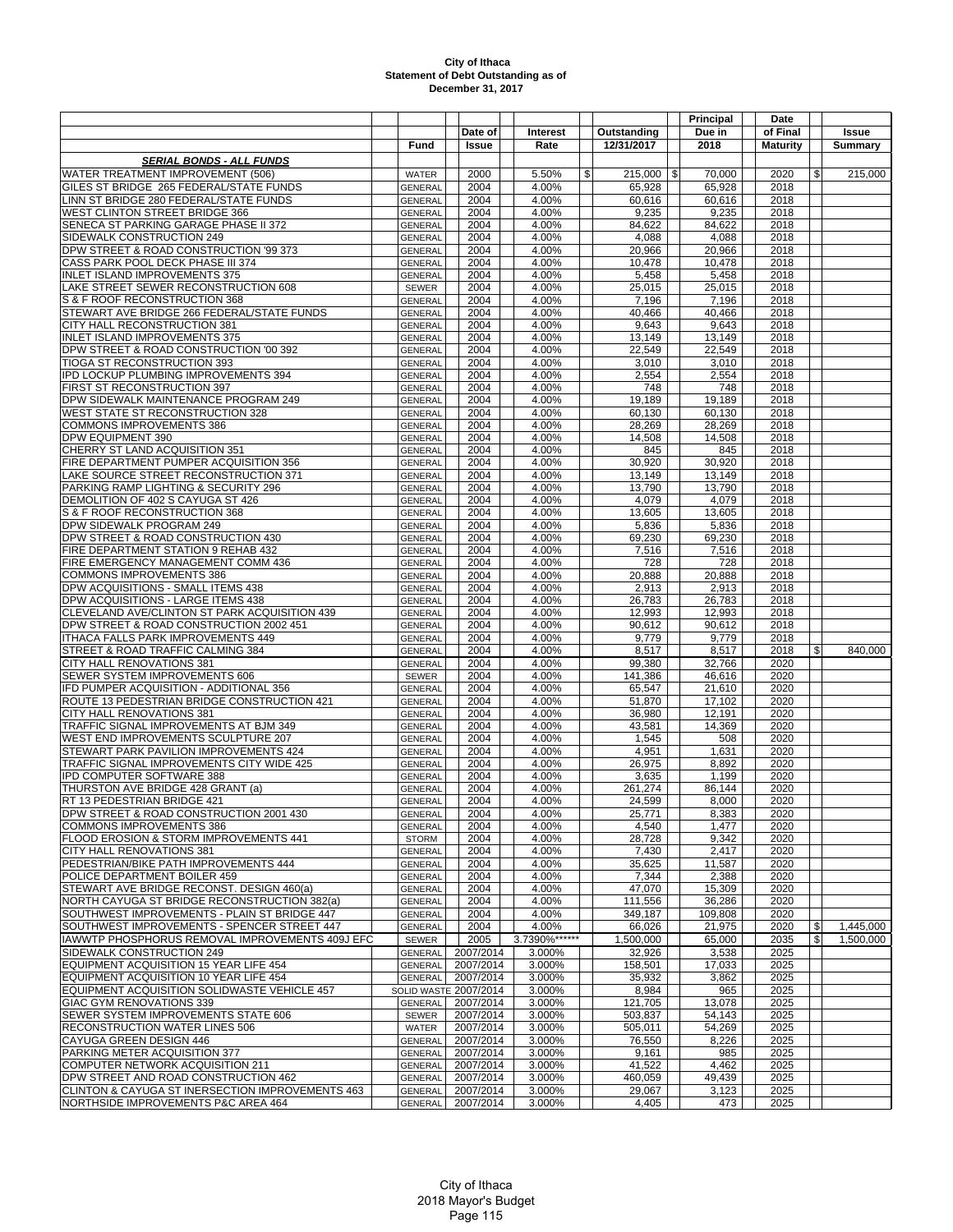| Due in<br>of Final<br>Date of<br><b>Interest</b><br>Outstanding<br>Issue<br>Rate<br>12/31/2017<br>2018<br><b>Maturity</b><br>Fund<br>Issue<br>Summary<br><b>SERIAL BONDS (CONTINUED)</b><br>2003 EQUIPMENT ACQUISITION 465, \$30,000+<br>2007/2014<br>3.000%<br>77,074<br>8,283<br>2025<br><b>GENERAL</b><br>2003 EQUIPMENT ACQUISITION 465, \$15,000+<br>2007/2014<br>3.000%<br>2025<br>1,360<br>146<br><b>GENERAL</b><br>NEIGHBORHOOD MASTER PLAN 468<br>2007/2014<br>3.000%<br>914<br>98<br>2025<br><b>GENERAL</b><br>CAYUGA GREEN DESIGN 446<br>2007/2014<br>3.000%<br>35.240<br>3,787<br>2025<br>GENERAL<br>CITY WIDE TRAFFIC CALMING 384<br>2007/2014<br>49,327<br>5,301<br>2025<br>3.000%<br>GENERAL<br>ROUTE 13 SOUTHWEST IMPROVEMENTS 450<br>2007/2014<br>3.000%<br>121,115<br>13,015<br>2025<br>GENERAL<br>SPENCER STREET SOUTHWEST IMPROVEMENTS 447<br>2007/2014<br>3.000%<br>517,287<br>55,588<br>2025<br>GENERAL<br>2007/2014<br>3.000%<br>1,543,137<br>165,827<br>2025<br><b>GENERAL</b><br>GREEN STREET GARAGE DESIGN 469<br>2007/2014<br>2025<br><b>GENERAL</b><br>3.000%<br>102,654<br>11,032<br>TRAFFIC SIGNAL IMPROVEMENTS 425<br>2007/2014<br>3.000%<br>8,206<br>2025<br>GENERAL<br>76.368<br><b>BIKE MASTERPLAN 325</b><br><b>GENERAL</b><br>2007/2014<br>3.000%<br>27,519<br>2,957<br>2025<br>CODE COMPLIANCE CITY FACILITIES 423<br>2007/2014<br>3.000%<br>16,005<br>1,720<br>2025<br><b>GENERAL</b><br>ACCOUNTS RECEIVABLES SOFTWARE ACQUISITION 470<br>2007/2014<br>11,830<br>2025<br>GENERAL<br>3.000%<br>110,086<br>2007/2014<br>PARKING METER ACQUISITION 377<br><b>GENERAL</b><br>3.000%<br>8,255<br>888<br>2025<br>CITY HALL GENERATOR 471<br>2007/2014<br>3.000%<br>34,184<br>3,673<br>2025<br><b>GENERAL</b><br>2025<br>2004 DPW STREET AND ROAD CONSTRUCTION 472<br>2007/2014<br>3.000%<br>345,405<br>37,118<br>GENERAL<br><b>TRANSIT IMPROVEMENTS 473</b><br>2007/2014<br>3.000%<br>7,982<br>858<br>2025<br><b>GENERAL</b><br><b>GIS IMPROVEMENTS 211</b><br>2007/2014<br>740<br>2025<br>3.000%<br>6,883<br><b>GENERAL</b><br>DPW SIDEWALK PROGRAM 249<br>2007/2014<br>3.000%<br>3,443<br>2025<br>GENERAL<br>32,045<br>EQUIPMENT ACQUISITION 2004 274<br>2007/2014<br>3.000%<br>11,558<br>1,242<br>2025<br>GENERAL<br>EQUIPMENT ACQUISITION 2004 274<br>2007/2014<br>3,765<br>2025<br>3.000%<br>35,034<br><b>GENERAL</b><br>2007/2014<br>45,586<br>4,899<br>2025<br>EQUIPMENT ACQUISITION 2004 274<br>GENERAL<br>3.000%<br>2025<br>COMPUTER EQUIPMENT ACQUISITION 474<br><b>GENERAL</b><br>2007/2014<br>3.000%<br>55,043<br>5,915<br>CITY CODE COMPLIANCE CITY FACILITIES 423<br>2007/2014<br>3.000%<br>7,047<br>2025<br><b>GENERAL</b><br>65,582<br>IFD WATER DELIVERY IMPROVEMENTS 475<br>2007/2014<br>3.000%<br>35,740<br>3,841<br>2025<br><b>GENERAL</b><br>YOUTH BUREAU ROOF & DOOR IMPROVEMENTS 479<br>2007/2014<br>3.000%<br>6,853<br>737<br>2025<br><b>GENERAL</b><br>2007/2014<br>1,732<br>YOUTH BUREAU SOFTWARE ADCQUISITION 480<br>3.000%<br>16,121<br>2025<br>GENERAL<br>2005 DPW STREET RECONSTRUCTION 481<br>2007/2014<br>3.000%<br>166,848<br>17,930<br>2025<br>GENERAL<br>TRANSIT IMPROVEMENTS 2005 482<br>2007/2014<br>3.000%<br>35,046<br>3,766<br>2025<br><b>GENERAL</b><br>2007/2014<br>2025<br>GIS IMPROVEMENTS 211<br>3.000%<br>5,374<br>578<br>GENERAL<br>SIDEWALK CONSTRUCTION 249<br>2007/2014<br>3.000%<br>100,222<br>10,770<br>2025<br><b>GENERAL</b><br>EQUIPMENT ACQUISITION 2005 483<br><b>GENERAL</b><br>2007/2014<br>3.000%<br>1,814<br>195<br>2025<br>EQUIPMENT ACQUISITION 2005 483<br>2007/2014<br>18,042<br>1,939<br>2025<br>GENERAL<br>3.000%<br>EQUIPMENT ACQUISITION 2005 483<br>2007/2014<br>15,254<br>2025<br><b>GENERAL</b><br>3.000%<br>141,949<br>EQUIPMENT ACQUISITION 2005 483<br>2007/2014<br>3.000%<br>1,689<br>2025<br><b>GENERAL</b><br>15,717<br>2007/2014<br>IFD DUTY CHIEF VEHICLE REPLACEMENT 484<br>3.000%<br>18,141<br>1,949<br>2025<br><b>GENERAL</b><br>2007/2014<br>3.000%<br>30,915<br>3,322<br>2025<br><b>GENERAL</b><br>2007/2014<br>3.000%<br>44,824<br>4,817<br>2025<br><b>GENERAL</b><br>2007/2014<br>3.000%<br>476,537<br>51,209<br>2025<br>SEWER<br>WATER MAIN IMPROVEMENTS SW 512<br>2007/2014<br>3.000%<br>140,465<br>15,094<br>2025<br>WATER<br>384,977<br>2025<br>SEWER INTERCEPTOR IMPROVEMENTS 612<br><b>SEWER</b><br>2007/2014<br>3.000%<br>41,370<br>SEWER COLLECTION IMPROVEMENTSS 613<br>2007/2014<br>3.000%<br>182,084<br>19,567<br>2025<br>SEWER<br>ELMIRA ROAD IMPROVEMETNS 488<br>2007/2014<br>31,246<br>2025<br>3.000%<br>290,761<br><b>GENERAL</b><br>DRYDEN ROAD GARAGE IMPROVMETNS 489<br>2007/2014<br>3.000%<br>25,944<br>2025<br><b>GENERAL</b><br>241,424<br>CITY NETWORK SECUIRTY EQUIPMENT ACQUISITION 490<br>2007/2014<br>3.000%<br>3,666<br>2025<br>GENERAL<br>34,116<br>2007/2014<br>2025<br>2006 DPW STREET AND ROAD CONSTRUCTION 491<br>3.000%<br>118,090<br>12,690<br><b>GENERAL</b><br>2025<br><b>GENERAL</b><br>2007/2014<br>3.000%<br>19,419<br>2,087<br>2025<br>2007/2014<br>3.000%<br>19.944<br>2,143<br><b>GENERAL</b><br>GENERATOR IMPROVEMENTS IPD 471<br>2007/2014<br>3.000%<br>72,427<br>7,783<br>2025<br><b>GENERAL</b><br>2006 DPW SIDEWALK PROGRAM 249<br>2007/2014<br>3.000%<br>104,968<br>11,280<br>2025<br><b>GENERAL</b><br>2006 EQUIPMENT ACQUISITION 494<br>2007/2014<br>3.000%<br>163,223<br>17,540<br>2025<br><b>GENERAL</b><br>2006 EQUIPMENT ACQUISITION 494<br>2007/2014<br>3.000%<br>25,716<br>2,763<br>2025<br>GENERAL<br>2006 EQUIPMENT ACQUISITION 494<br>2007/2014<br>62,978<br>3.000%<br>6,768<br>2025<br><b>GENERAL</b><br>IFD STAFF & FIRE SLARM VEHICLE ACQUISITION 495<br>2007/2014<br>3.000%<br>97,093<br>10,434<br>GENERAL<br>2025<br>2007/2014<br>2,256<br><b>GENERAL</b><br>3.000%<br>20,993<br>2025<br>S. AURORA ST BRIDGE OVER 6 MILE CREEK IMPROVEMENTS 486 GENERAL<br>2007/2014<br>3.000%<br>52,486<br>5,640<br>2025<br>2007/2014<br>458,892<br>49,313<br>GENERAL<br>3.000%<br>2025<br>2007/2014<br>6,714<br>$\frac{1}{2}$<br>8,980,000<br><b>GENERAL</b><br>3.000%<br>62,498<br>2025<br><b>COMMONS IMPROVEMENTS 386</b><br>12,378<br>2008/2017<br>3.000%<br>84,531<br>2023<br><b>GENERAL</b><br>CLINTON & CAYUGA STREET INERSECTION IMPROVEMENTS 463<br>GENERAL<br>2008/2017<br>3.000%<br>34,174<br>5,004<br>2023<br>CASS WATERFRONT TRAIL PHASE II GRANT 445<br>2008/2017<br>3.000%<br>27,238<br>3,989<br>2023<br><b>GENERAL</b><br>STEWART AVE BRIDGE OVER FALL CREEK GRANT 460<br>GENERAL<br>2008/2017<br>3.000%<br>257,083<br>37,646<br>2023<br>TRAFFIC SIGNAL IMPROVEMENTS 425<br>2008/2017<br>3.000%<br>106,419<br>15,584<br>2023<br>GENERAL<br>SPENCER STREET SOUTHWEST IMPROVEMENTS 447<br>2008/2017<br>3.000%<br>575,210<br>84,230<br>2023<br>GENERAL<br>SOUTHWEST IMPROVEMENTS/RT 13 ST IMPROVEMENTS 450<br>2008/2017<br>3.000%<br>549,563<br>80,476<br>2023<br>GENERAL<br>2008/2017<br>3.000%<br>11,154<br>GENERAL<br>76,172<br>2023<br>2008/2017<br>3.000%<br>12,249<br>2023<br>GENERAL<br>83,645<br>LED TRAFFIC SIGNAL REPLACEMENT 498<br>2008/2017<br>3.000%<br>2,977<br>2023<br>GENERAL<br>20,329<br><b>WATERFRONT TRAIL 445</b><br>2008/2017<br>22,884<br>GENERAL<br>3.000%<br>3,351<br>2023<br>GIAC BUILDING RECONSTRUCTION 499<br>2008/2017<br>3.000%<br>12,802<br>2023<br><b>GENERAL</b><br>87,426<br>GREEN STREET RECONSTRUCTION 477<br>GENERAL<br>2008/2017<br>3.000%<br>129,249<br>18,927<br>2023<br>SIDEWALK & PEDESTRIAN IMPROVEMENTS - ROUTE 13 - 718<br>2008/2017<br>3.000%<br>67,075<br>9,822<br>2023<br><b>GENERAL</b><br>IPD RADIO EQUIPMENT REPLACEMENT 719<br><b>GENERAL</b><br>2008/2017<br>3.000%<br>26,831<br>3,929<br>2023<br>WATER TREATMENT PLANT IMPROVEMENT/REPLACE (510)<br>$\mathbb{S}$<br>2008/2017<br>3.000%<br>447,171<br>65,482<br>2023<br>2,595,000<br>WATER |                                                    |  |  | Principal | Date |  |
|-----------------------------------------------------------------------------------------------------------------------------------------------------------------------------------------------------------------------------------------------------------------------------------------------------------------------------------------------------------------------------------------------------------------------------------------------------------------------------------------------------------------------------------------------------------------------------------------------------------------------------------------------------------------------------------------------------------------------------------------------------------------------------------------------------------------------------------------------------------------------------------------------------------------------------------------------------------------------------------------------------------------------------------------------------------------------------------------------------------------------------------------------------------------------------------------------------------------------------------------------------------------------------------------------------------------------------------------------------------------------------------------------------------------------------------------------------------------------------------------------------------------------------------------------------------------------------------------------------------------------------------------------------------------------------------------------------------------------------------------------------------------------------------------------------------------------------------------------------------------------------------------------------------------------------------------------------------------------------------------------------------------------------------------------------------------------------------------------------------------------------------------------------------------------------------------------------------------------------------------------------------------------------------------------------------------------------------------------------------------------------------------------------------------------------------------------------------------------------------------------------------------------------------------------------------------------------------------------------------------------------------------------------------------------------------------------------------------------------------------------------------------------------------------------------------------------------------------------------------------------------------------------------------------------------------------------------------------------------------------------------------------------------------------------------------------------------------------------------------------------------------------------------------------------------------------------------------------------------------------------------------------------------------------------------------------------------------------------------------------------------------------------------------------------------------------------------------------------------------------------------------------------------------------------------------------------------------------------------------------------------------------------------------------------------------------------------------------------------------------------------------------------------------------------------------------------------------------------------------------------------------------------------------------------------------------------------------------------------------------------------------------------------------------------------------------------------------------------------------------------------------------------------------------------------------------------------------------------------------------------------------------------------------------------------------------------------------------------------------------------------------------------------------------------------------------------------------------------------------------------------------------------------------------------------------------------------------------------------------------------------------------------------------------------------------------------------------------------------------------------------------------------------------------------------------------------------------------------------------------------------------------------------------------------------------------------------------------------------------------------------------------------------------------------------------------------------------------------------------------------------------------------------------------------------------------------------------------------------------------------------------------------------------------------------------------------------------------------------------------------------------------------------------------------------------------------------------------------------------------------------------------------------------------------------------------------------------------------------------------------------------------------------------------------------------------------------------------------------------------------------------------------------------------------------------------------------------------------------------------------------------------------------------------------------------------------------------------------------------------------------------------------------------------------------------------------------------------------------------------------------------------------------------------------------------------------------------------------------------------------------------------------------------------------------------------------------------------------------------------------------------------------------------------------------------------------------------------------------------------------------------------------------------------------------------------------------------------------------------------------------------------------------------------------------------------------------------------------------------------------------------------------------------------------------------------------------------------------------------------------------------------------------------------------------------------------------------------------------------------------------------------------------------------------------------------------------------------------------------------------------------------------------------------------------------------------------------------------------------------------------------------------------------------------------------------------------------------------------------------------------------------------------------------------------------------------------------------------------------------------------------------------------------------------------------------------------------------------------------------------------------------------------------------------------------------------------------------------------------------------------------------------------------------|----------------------------------------------------|--|--|-----------|------|--|
|                                                                                                                                                                                                                                                                                                                                                                                                                                                                                                                                                                                                                                                                                                                                                                                                                                                                                                                                                                                                                                                                                                                                                                                                                                                                                                                                                                                                                                                                                                                                                                                                                                                                                                                                                                                                                                                                                                                                                                                                                                                                                                                                                                                                                                                                                                                                                                                                                                                                                                                                                                                                                                                                                                                                                                                                                                                                                                                                                                                                                                                                                                                                                                                                                                                                                                                                                                                                                                                                                                                                                                                                                                                                                                                                                                                                                                                                                                                                                                                                                                                                                                                                                                                                                                                                                                                                                                                                                                                                                                                                                                                                                                                                                                                                                                                                                                                                                                                                                                                                                                                                                                                                                                                                                                                                                                                                                                                                                                                                                                                                                                                                                                                                                                                                                                                                                                                                                                                                                                                                                                                                                                                                                                                                                                                                                                                                                                                                                                                                                                                                                                                                                                                                                                                                                                                                                                                                                                                                                                                                                                                                                                                                                                                                                                                                                                                                                                                                                                                                                                                                                                                                                                                                                                                                                                                         |                                                    |  |  |           |      |  |
|                                                                                                                                                                                                                                                                                                                                                                                                                                                                                                                                                                                                                                                                                                                                                                                                                                                                                                                                                                                                                                                                                                                                                                                                                                                                                                                                                                                                                                                                                                                                                                                                                                                                                                                                                                                                                                                                                                                                                                                                                                                                                                                                                                                                                                                                                                                                                                                                                                                                                                                                                                                                                                                                                                                                                                                                                                                                                                                                                                                                                                                                                                                                                                                                                                                                                                                                                                                                                                                                                                                                                                                                                                                                                                                                                                                                                                                                                                                                                                                                                                                                                                                                                                                                                                                                                                                                                                                                                                                                                                                                                                                                                                                                                                                                                                                                                                                                                                                                                                                                                                                                                                                                                                                                                                                                                                                                                                                                                                                                                                                                                                                                                                                                                                                                                                                                                                                                                                                                                                                                                                                                                                                                                                                                                                                                                                                                                                                                                                                                                                                                                                                                                                                                                                                                                                                                                                                                                                                                                                                                                                                                                                                                                                                                                                                                                                                                                                                                                                                                                                                                                                                                                                                                                                                                                                                         |                                                    |  |  |           |      |  |
|                                                                                                                                                                                                                                                                                                                                                                                                                                                                                                                                                                                                                                                                                                                                                                                                                                                                                                                                                                                                                                                                                                                                                                                                                                                                                                                                                                                                                                                                                                                                                                                                                                                                                                                                                                                                                                                                                                                                                                                                                                                                                                                                                                                                                                                                                                                                                                                                                                                                                                                                                                                                                                                                                                                                                                                                                                                                                                                                                                                                                                                                                                                                                                                                                                                                                                                                                                                                                                                                                                                                                                                                                                                                                                                                                                                                                                                                                                                                                                                                                                                                                                                                                                                                                                                                                                                                                                                                                                                                                                                                                                                                                                                                                                                                                                                                                                                                                                                                                                                                                                                                                                                                                                                                                                                                                                                                                                                                                                                                                                                                                                                                                                                                                                                                                                                                                                                                                                                                                                                                                                                                                                                                                                                                                                                                                                                                                                                                                                                                                                                                                                                                                                                                                                                                                                                                                                                                                                                                                                                                                                                                                                                                                                                                                                                                                                                                                                                                                                                                                                                                                                                                                                                                                                                                                                                         |                                                    |  |  |           |      |  |
|                                                                                                                                                                                                                                                                                                                                                                                                                                                                                                                                                                                                                                                                                                                                                                                                                                                                                                                                                                                                                                                                                                                                                                                                                                                                                                                                                                                                                                                                                                                                                                                                                                                                                                                                                                                                                                                                                                                                                                                                                                                                                                                                                                                                                                                                                                                                                                                                                                                                                                                                                                                                                                                                                                                                                                                                                                                                                                                                                                                                                                                                                                                                                                                                                                                                                                                                                                                                                                                                                                                                                                                                                                                                                                                                                                                                                                                                                                                                                                                                                                                                                                                                                                                                                                                                                                                                                                                                                                                                                                                                                                                                                                                                                                                                                                                                                                                                                                                                                                                                                                                                                                                                                                                                                                                                                                                                                                                                                                                                                                                                                                                                                                                                                                                                                                                                                                                                                                                                                                                                                                                                                                                                                                                                                                                                                                                                                                                                                                                                                                                                                                                                                                                                                                                                                                                                                                                                                                                                                                                                                                                                                                                                                                                                                                                                                                                                                                                                                                                                                                                                                                                                                                                                                                                                                                                         |                                                    |  |  |           |      |  |
|                                                                                                                                                                                                                                                                                                                                                                                                                                                                                                                                                                                                                                                                                                                                                                                                                                                                                                                                                                                                                                                                                                                                                                                                                                                                                                                                                                                                                                                                                                                                                                                                                                                                                                                                                                                                                                                                                                                                                                                                                                                                                                                                                                                                                                                                                                                                                                                                                                                                                                                                                                                                                                                                                                                                                                                                                                                                                                                                                                                                                                                                                                                                                                                                                                                                                                                                                                                                                                                                                                                                                                                                                                                                                                                                                                                                                                                                                                                                                                                                                                                                                                                                                                                                                                                                                                                                                                                                                                                                                                                                                                                                                                                                                                                                                                                                                                                                                                                                                                                                                                                                                                                                                                                                                                                                                                                                                                                                                                                                                                                                                                                                                                                                                                                                                                                                                                                                                                                                                                                                                                                                                                                                                                                                                                                                                                                                                                                                                                                                                                                                                                                                                                                                                                                                                                                                                                                                                                                                                                                                                                                                                                                                                                                                                                                                                                                                                                                                                                                                                                                                                                                                                                                                                                                                                                                         |                                                    |  |  |           |      |  |
|                                                                                                                                                                                                                                                                                                                                                                                                                                                                                                                                                                                                                                                                                                                                                                                                                                                                                                                                                                                                                                                                                                                                                                                                                                                                                                                                                                                                                                                                                                                                                                                                                                                                                                                                                                                                                                                                                                                                                                                                                                                                                                                                                                                                                                                                                                                                                                                                                                                                                                                                                                                                                                                                                                                                                                                                                                                                                                                                                                                                                                                                                                                                                                                                                                                                                                                                                                                                                                                                                                                                                                                                                                                                                                                                                                                                                                                                                                                                                                                                                                                                                                                                                                                                                                                                                                                                                                                                                                                                                                                                                                                                                                                                                                                                                                                                                                                                                                                                                                                                                                                                                                                                                                                                                                                                                                                                                                                                                                                                                                                                                                                                                                                                                                                                                                                                                                                                                                                                                                                                                                                                                                                                                                                                                                                                                                                                                                                                                                                                                                                                                                                                                                                                                                                                                                                                                                                                                                                                                                                                                                                                                                                                                                                                                                                                                                                                                                                                                                                                                                                                                                                                                                                                                                                                                                                         |                                                    |  |  |           |      |  |
|                                                                                                                                                                                                                                                                                                                                                                                                                                                                                                                                                                                                                                                                                                                                                                                                                                                                                                                                                                                                                                                                                                                                                                                                                                                                                                                                                                                                                                                                                                                                                                                                                                                                                                                                                                                                                                                                                                                                                                                                                                                                                                                                                                                                                                                                                                                                                                                                                                                                                                                                                                                                                                                                                                                                                                                                                                                                                                                                                                                                                                                                                                                                                                                                                                                                                                                                                                                                                                                                                                                                                                                                                                                                                                                                                                                                                                                                                                                                                                                                                                                                                                                                                                                                                                                                                                                                                                                                                                                                                                                                                                                                                                                                                                                                                                                                                                                                                                                                                                                                                                                                                                                                                                                                                                                                                                                                                                                                                                                                                                                                                                                                                                                                                                                                                                                                                                                                                                                                                                                                                                                                                                                                                                                                                                                                                                                                                                                                                                                                                                                                                                                                                                                                                                                                                                                                                                                                                                                                                                                                                                                                                                                                                                                                                                                                                                                                                                                                                                                                                                                                                                                                                                                                                                                                                                                         |                                                    |  |  |           |      |  |
|                                                                                                                                                                                                                                                                                                                                                                                                                                                                                                                                                                                                                                                                                                                                                                                                                                                                                                                                                                                                                                                                                                                                                                                                                                                                                                                                                                                                                                                                                                                                                                                                                                                                                                                                                                                                                                                                                                                                                                                                                                                                                                                                                                                                                                                                                                                                                                                                                                                                                                                                                                                                                                                                                                                                                                                                                                                                                                                                                                                                                                                                                                                                                                                                                                                                                                                                                                                                                                                                                                                                                                                                                                                                                                                                                                                                                                                                                                                                                                                                                                                                                                                                                                                                                                                                                                                                                                                                                                                                                                                                                                                                                                                                                                                                                                                                                                                                                                                                                                                                                                                                                                                                                                                                                                                                                                                                                                                                                                                                                                                                                                                                                                                                                                                                                                                                                                                                                                                                                                                                                                                                                                                                                                                                                                                                                                                                                                                                                                                                                                                                                                                                                                                                                                                                                                                                                                                                                                                                                                                                                                                                                                                                                                                                                                                                                                                                                                                                                                                                                                                                                                                                                                                                                                                                                                                         |                                                    |  |  |           |      |  |
|                                                                                                                                                                                                                                                                                                                                                                                                                                                                                                                                                                                                                                                                                                                                                                                                                                                                                                                                                                                                                                                                                                                                                                                                                                                                                                                                                                                                                                                                                                                                                                                                                                                                                                                                                                                                                                                                                                                                                                                                                                                                                                                                                                                                                                                                                                                                                                                                                                                                                                                                                                                                                                                                                                                                                                                                                                                                                                                                                                                                                                                                                                                                                                                                                                                                                                                                                                                                                                                                                                                                                                                                                                                                                                                                                                                                                                                                                                                                                                                                                                                                                                                                                                                                                                                                                                                                                                                                                                                                                                                                                                                                                                                                                                                                                                                                                                                                                                                                                                                                                                                                                                                                                                                                                                                                                                                                                                                                                                                                                                                                                                                                                                                                                                                                                                                                                                                                                                                                                                                                                                                                                                                                                                                                                                                                                                                                                                                                                                                                                                                                                                                                                                                                                                                                                                                                                                                                                                                                                                                                                                                                                                                                                                                                                                                                                                                                                                                                                                                                                                                                                                                                                                                                                                                                                                                         |                                                    |  |  |           |      |  |
|                                                                                                                                                                                                                                                                                                                                                                                                                                                                                                                                                                                                                                                                                                                                                                                                                                                                                                                                                                                                                                                                                                                                                                                                                                                                                                                                                                                                                                                                                                                                                                                                                                                                                                                                                                                                                                                                                                                                                                                                                                                                                                                                                                                                                                                                                                                                                                                                                                                                                                                                                                                                                                                                                                                                                                                                                                                                                                                                                                                                                                                                                                                                                                                                                                                                                                                                                                                                                                                                                                                                                                                                                                                                                                                                                                                                                                                                                                                                                                                                                                                                                                                                                                                                                                                                                                                                                                                                                                                                                                                                                                                                                                                                                                                                                                                                                                                                                                                                                                                                                                                                                                                                                                                                                                                                                                                                                                                                                                                                                                                                                                                                                                                                                                                                                                                                                                                                                                                                                                                                                                                                                                                                                                                                                                                                                                                                                                                                                                                                                                                                                                                                                                                                                                                                                                                                                                                                                                                                                                                                                                                                                                                                                                                                                                                                                                                                                                                                                                                                                                                                                                                                                                                                                                                                                                                         | ROUTE 13 SOUTHWEST IMPROVEMENTS 450                |  |  |           |      |  |
|                                                                                                                                                                                                                                                                                                                                                                                                                                                                                                                                                                                                                                                                                                                                                                                                                                                                                                                                                                                                                                                                                                                                                                                                                                                                                                                                                                                                                                                                                                                                                                                                                                                                                                                                                                                                                                                                                                                                                                                                                                                                                                                                                                                                                                                                                                                                                                                                                                                                                                                                                                                                                                                                                                                                                                                                                                                                                                                                                                                                                                                                                                                                                                                                                                                                                                                                                                                                                                                                                                                                                                                                                                                                                                                                                                                                                                                                                                                                                                                                                                                                                                                                                                                                                                                                                                                                                                                                                                                                                                                                                                                                                                                                                                                                                                                                                                                                                                                                                                                                                                                                                                                                                                                                                                                                                                                                                                                                                                                                                                                                                                                                                                                                                                                                                                                                                                                                                                                                                                                                                                                                                                                                                                                                                                                                                                                                                                                                                                                                                                                                                                                                                                                                                                                                                                                                                                                                                                                                                                                                                                                                                                                                                                                                                                                                                                                                                                                                                                                                                                                                                                                                                                                                                                                                                                                         |                                                    |  |  |           |      |  |
|                                                                                                                                                                                                                                                                                                                                                                                                                                                                                                                                                                                                                                                                                                                                                                                                                                                                                                                                                                                                                                                                                                                                                                                                                                                                                                                                                                                                                                                                                                                                                                                                                                                                                                                                                                                                                                                                                                                                                                                                                                                                                                                                                                                                                                                                                                                                                                                                                                                                                                                                                                                                                                                                                                                                                                                                                                                                                                                                                                                                                                                                                                                                                                                                                                                                                                                                                                                                                                                                                                                                                                                                                                                                                                                                                                                                                                                                                                                                                                                                                                                                                                                                                                                                                                                                                                                                                                                                                                                                                                                                                                                                                                                                                                                                                                                                                                                                                                                                                                                                                                                                                                                                                                                                                                                                                                                                                                                                                                                                                                                                                                                                                                                                                                                                                                                                                                                                                                                                                                                                                                                                                                                                                                                                                                                                                                                                                                                                                                                                                                                                                                                                                                                                                                                                                                                                                                                                                                                                                                                                                                                                                                                                                                                                                                                                                                                                                                                                                                                                                                                                                                                                                                                                                                                                                                                         |                                                    |  |  |           |      |  |
|                                                                                                                                                                                                                                                                                                                                                                                                                                                                                                                                                                                                                                                                                                                                                                                                                                                                                                                                                                                                                                                                                                                                                                                                                                                                                                                                                                                                                                                                                                                                                                                                                                                                                                                                                                                                                                                                                                                                                                                                                                                                                                                                                                                                                                                                                                                                                                                                                                                                                                                                                                                                                                                                                                                                                                                                                                                                                                                                                                                                                                                                                                                                                                                                                                                                                                                                                                                                                                                                                                                                                                                                                                                                                                                                                                                                                                                                                                                                                                                                                                                                                                                                                                                                                                                                                                                                                                                                                                                                                                                                                                                                                                                                                                                                                                                                                                                                                                                                                                                                                                                                                                                                                                                                                                                                                                                                                                                                                                                                                                                                                                                                                                                                                                                                                                                                                                                                                                                                                                                                                                                                                                                                                                                                                                                                                                                                                                                                                                                                                                                                                                                                                                                                                                                                                                                                                                                                                                                                                                                                                                                                                                                                                                                                                                                                                                                                                                                                                                                                                                                                                                                                                                                                                                                                                                                         |                                                    |  |  |           |      |  |
|                                                                                                                                                                                                                                                                                                                                                                                                                                                                                                                                                                                                                                                                                                                                                                                                                                                                                                                                                                                                                                                                                                                                                                                                                                                                                                                                                                                                                                                                                                                                                                                                                                                                                                                                                                                                                                                                                                                                                                                                                                                                                                                                                                                                                                                                                                                                                                                                                                                                                                                                                                                                                                                                                                                                                                                                                                                                                                                                                                                                                                                                                                                                                                                                                                                                                                                                                                                                                                                                                                                                                                                                                                                                                                                                                                                                                                                                                                                                                                                                                                                                                                                                                                                                                                                                                                                                                                                                                                                                                                                                                                                                                                                                                                                                                                                                                                                                                                                                                                                                                                                                                                                                                                                                                                                                                                                                                                                                                                                                                                                                                                                                                                                                                                                                                                                                                                                                                                                                                                                                                                                                                                                                                                                                                                                                                                                                                                                                                                                                                                                                                                                                                                                                                                                                                                                                                                                                                                                                                                                                                                                                                                                                                                                                                                                                                                                                                                                                                                                                                                                                                                                                                                                                                                                                                                                         |                                                    |  |  |           |      |  |
|                                                                                                                                                                                                                                                                                                                                                                                                                                                                                                                                                                                                                                                                                                                                                                                                                                                                                                                                                                                                                                                                                                                                                                                                                                                                                                                                                                                                                                                                                                                                                                                                                                                                                                                                                                                                                                                                                                                                                                                                                                                                                                                                                                                                                                                                                                                                                                                                                                                                                                                                                                                                                                                                                                                                                                                                                                                                                                                                                                                                                                                                                                                                                                                                                                                                                                                                                                                                                                                                                                                                                                                                                                                                                                                                                                                                                                                                                                                                                                                                                                                                                                                                                                                                                                                                                                                                                                                                                                                                                                                                                                                                                                                                                                                                                                                                                                                                                                                                                                                                                                                                                                                                                                                                                                                                                                                                                                                                                                                                                                                                                                                                                                                                                                                                                                                                                                                                                                                                                                                                                                                                                                                                                                                                                                                                                                                                                                                                                                                                                                                                                                                                                                                                                                                                                                                                                                                                                                                                                                                                                                                                                                                                                                                                                                                                                                                                                                                                                                                                                                                                                                                                                                                                                                                                                                                         |                                                    |  |  |           |      |  |
|                                                                                                                                                                                                                                                                                                                                                                                                                                                                                                                                                                                                                                                                                                                                                                                                                                                                                                                                                                                                                                                                                                                                                                                                                                                                                                                                                                                                                                                                                                                                                                                                                                                                                                                                                                                                                                                                                                                                                                                                                                                                                                                                                                                                                                                                                                                                                                                                                                                                                                                                                                                                                                                                                                                                                                                                                                                                                                                                                                                                                                                                                                                                                                                                                                                                                                                                                                                                                                                                                                                                                                                                                                                                                                                                                                                                                                                                                                                                                                                                                                                                                                                                                                                                                                                                                                                                                                                                                                                                                                                                                                                                                                                                                                                                                                                                                                                                                                                                                                                                                                                                                                                                                                                                                                                                                                                                                                                                                                                                                                                                                                                                                                                                                                                                                                                                                                                                                                                                                                                                                                                                                                                                                                                                                                                                                                                                                                                                                                                                                                                                                                                                                                                                                                                                                                                                                                                                                                                                                                                                                                                                                                                                                                                                                                                                                                                                                                                                                                                                                                                                                                                                                                                                                                                                                                                         |                                                    |  |  |           |      |  |
|                                                                                                                                                                                                                                                                                                                                                                                                                                                                                                                                                                                                                                                                                                                                                                                                                                                                                                                                                                                                                                                                                                                                                                                                                                                                                                                                                                                                                                                                                                                                                                                                                                                                                                                                                                                                                                                                                                                                                                                                                                                                                                                                                                                                                                                                                                                                                                                                                                                                                                                                                                                                                                                                                                                                                                                                                                                                                                                                                                                                                                                                                                                                                                                                                                                                                                                                                                                                                                                                                                                                                                                                                                                                                                                                                                                                                                                                                                                                                                                                                                                                                                                                                                                                                                                                                                                                                                                                                                                                                                                                                                                                                                                                                                                                                                                                                                                                                                                                                                                                                                                                                                                                                                                                                                                                                                                                                                                                                                                                                                                                                                                                                                                                                                                                                                                                                                                                                                                                                                                                                                                                                                                                                                                                                                                                                                                                                                                                                                                                                                                                                                                                                                                                                                                                                                                                                                                                                                                                                                                                                                                                                                                                                                                                                                                                                                                                                                                                                                                                                                                                                                                                                                                                                                                                                                                         |                                                    |  |  |           |      |  |
|                                                                                                                                                                                                                                                                                                                                                                                                                                                                                                                                                                                                                                                                                                                                                                                                                                                                                                                                                                                                                                                                                                                                                                                                                                                                                                                                                                                                                                                                                                                                                                                                                                                                                                                                                                                                                                                                                                                                                                                                                                                                                                                                                                                                                                                                                                                                                                                                                                                                                                                                                                                                                                                                                                                                                                                                                                                                                                                                                                                                                                                                                                                                                                                                                                                                                                                                                                                                                                                                                                                                                                                                                                                                                                                                                                                                                                                                                                                                                                                                                                                                                                                                                                                                                                                                                                                                                                                                                                                                                                                                                                                                                                                                                                                                                                                                                                                                                                                                                                                                                                                                                                                                                                                                                                                                                                                                                                                                                                                                                                                                                                                                                                                                                                                                                                                                                                                                                                                                                                                                                                                                                                                                                                                                                                                                                                                                                                                                                                                                                                                                                                                                                                                                                                                                                                                                                                                                                                                                                                                                                                                                                                                                                                                                                                                                                                                                                                                                                                                                                                                                                                                                                                                                                                                                                                                         |                                                    |  |  |           |      |  |
|                                                                                                                                                                                                                                                                                                                                                                                                                                                                                                                                                                                                                                                                                                                                                                                                                                                                                                                                                                                                                                                                                                                                                                                                                                                                                                                                                                                                                                                                                                                                                                                                                                                                                                                                                                                                                                                                                                                                                                                                                                                                                                                                                                                                                                                                                                                                                                                                                                                                                                                                                                                                                                                                                                                                                                                                                                                                                                                                                                                                                                                                                                                                                                                                                                                                                                                                                                                                                                                                                                                                                                                                                                                                                                                                                                                                                                                                                                                                                                                                                                                                                                                                                                                                                                                                                                                                                                                                                                                                                                                                                                                                                                                                                                                                                                                                                                                                                                                                                                                                                                                                                                                                                                                                                                                                                                                                                                                                                                                                                                                                                                                                                                                                                                                                                                                                                                                                                                                                                                                                                                                                                                                                                                                                                                                                                                                                                                                                                                                                                                                                                                                                                                                                                                                                                                                                                                                                                                                                                                                                                                                                                                                                                                                                                                                                                                                                                                                                                                                                                                                                                                                                                                                                                                                                                                                         |                                                    |  |  |           |      |  |
|                                                                                                                                                                                                                                                                                                                                                                                                                                                                                                                                                                                                                                                                                                                                                                                                                                                                                                                                                                                                                                                                                                                                                                                                                                                                                                                                                                                                                                                                                                                                                                                                                                                                                                                                                                                                                                                                                                                                                                                                                                                                                                                                                                                                                                                                                                                                                                                                                                                                                                                                                                                                                                                                                                                                                                                                                                                                                                                                                                                                                                                                                                                                                                                                                                                                                                                                                                                                                                                                                                                                                                                                                                                                                                                                                                                                                                                                                                                                                                                                                                                                                                                                                                                                                                                                                                                                                                                                                                                                                                                                                                                                                                                                                                                                                                                                                                                                                                                                                                                                                                                                                                                                                                                                                                                                                                                                                                                                                                                                                                                                                                                                                                                                                                                                                                                                                                                                                                                                                                                                                                                                                                                                                                                                                                                                                                                                                                                                                                                                                                                                                                                                                                                                                                                                                                                                                                                                                                                                                                                                                                                                                                                                                                                                                                                                                                                                                                                                                                                                                                                                                                                                                                                                                                                                                                                         |                                                    |  |  |           |      |  |
|                                                                                                                                                                                                                                                                                                                                                                                                                                                                                                                                                                                                                                                                                                                                                                                                                                                                                                                                                                                                                                                                                                                                                                                                                                                                                                                                                                                                                                                                                                                                                                                                                                                                                                                                                                                                                                                                                                                                                                                                                                                                                                                                                                                                                                                                                                                                                                                                                                                                                                                                                                                                                                                                                                                                                                                                                                                                                                                                                                                                                                                                                                                                                                                                                                                                                                                                                                                                                                                                                                                                                                                                                                                                                                                                                                                                                                                                                                                                                                                                                                                                                                                                                                                                                                                                                                                                                                                                                                                                                                                                                                                                                                                                                                                                                                                                                                                                                                                                                                                                                                                                                                                                                                                                                                                                                                                                                                                                                                                                                                                                                                                                                                                                                                                                                                                                                                                                                                                                                                                                                                                                                                                                                                                                                                                                                                                                                                                                                                                                                                                                                                                                                                                                                                                                                                                                                                                                                                                                                                                                                                                                                                                                                                                                                                                                                                                                                                                                                                                                                                                                                                                                                                                                                                                                                                                         |                                                    |  |  |           |      |  |
|                                                                                                                                                                                                                                                                                                                                                                                                                                                                                                                                                                                                                                                                                                                                                                                                                                                                                                                                                                                                                                                                                                                                                                                                                                                                                                                                                                                                                                                                                                                                                                                                                                                                                                                                                                                                                                                                                                                                                                                                                                                                                                                                                                                                                                                                                                                                                                                                                                                                                                                                                                                                                                                                                                                                                                                                                                                                                                                                                                                                                                                                                                                                                                                                                                                                                                                                                                                                                                                                                                                                                                                                                                                                                                                                                                                                                                                                                                                                                                                                                                                                                                                                                                                                                                                                                                                                                                                                                                                                                                                                                                                                                                                                                                                                                                                                                                                                                                                                                                                                                                                                                                                                                                                                                                                                                                                                                                                                                                                                                                                                                                                                                                                                                                                                                                                                                                                                                                                                                                                                                                                                                                                                                                                                                                                                                                                                                                                                                                                                                                                                                                                                                                                                                                                                                                                                                                                                                                                                                                                                                                                                                                                                                                                                                                                                                                                                                                                                                                                                                                                                                                                                                                                                                                                                                                                         |                                                    |  |  |           |      |  |
|                                                                                                                                                                                                                                                                                                                                                                                                                                                                                                                                                                                                                                                                                                                                                                                                                                                                                                                                                                                                                                                                                                                                                                                                                                                                                                                                                                                                                                                                                                                                                                                                                                                                                                                                                                                                                                                                                                                                                                                                                                                                                                                                                                                                                                                                                                                                                                                                                                                                                                                                                                                                                                                                                                                                                                                                                                                                                                                                                                                                                                                                                                                                                                                                                                                                                                                                                                                                                                                                                                                                                                                                                                                                                                                                                                                                                                                                                                                                                                                                                                                                                                                                                                                                                                                                                                                                                                                                                                                                                                                                                                                                                                                                                                                                                                                                                                                                                                                                                                                                                                                                                                                                                                                                                                                                                                                                                                                                                                                                                                                                                                                                                                                                                                                                                                                                                                                                                                                                                                                                                                                                                                                                                                                                                                                                                                                                                                                                                                                                                                                                                                                                                                                                                                                                                                                                                                                                                                                                                                                                                                                                                                                                                                                                                                                                                                                                                                                                                                                                                                                                                                                                                                                                                                                                                                                         |                                                    |  |  |           |      |  |
|                                                                                                                                                                                                                                                                                                                                                                                                                                                                                                                                                                                                                                                                                                                                                                                                                                                                                                                                                                                                                                                                                                                                                                                                                                                                                                                                                                                                                                                                                                                                                                                                                                                                                                                                                                                                                                                                                                                                                                                                                                                                                                                                                                                                                                                                                                                                                                                                                                                                                                                                                                                                                                                                                                                                                                                                                                                                                                                                                                                                                                                                                                                                                                                                                                                                                                                                                                                                                                                                                                                                                                                                                                                                                                                                                                                                                                                                                                                                                                                                                                                                                                                                                                                                                                                                                                                                                                                                                                                                                                                                                                                                                                                                                                                                                                                                                                                                                                                                                                                                                                                                                                                                                                                                                                                                                                                                                                                                                                                                                                                                                                                                                                                                                                                                                                                                                                                                                                                                                                                                                                                                                                                                                                                                                                                                                                                                                                                                                                                                                                                                                                                                                                                                                                                                                                                                                                                                                                                                                                                                                                                                                                                                                                                                                                                                                                                                                                                                                                                                                                                                                                                                                                                                                                                                                                                         |                                                    |  |  |           |      |  |
|                                                                                                                                                                                                                                                                                                                                                                                                                                                                                                                                                                                                                                                                                                                                                                                                                                                                                                                                                                                                                                                                                                                                                                                                                                                                                                                                                                                                                                                                                                                                                                                                                                                                                                                                                                                                                                                                                                                                                                                                                                                                                                                                                                                                                                                                                                                                                                                                                                                                                                                                                                                                                                                                                                                                                                                                                                                                                                                                                                                                                                                                                                                                                                                                                                                                                                                                                                                                                                                                                                                                                                                                                                                                                                                                                                                                                                                                                                                                                                                                                                                                                                                                                                                                                                                                                                                                                                                                                                                                                                                                                                                                                                                                                                                                                                                                                                                                                                                                                                                                                                                                                                                                                                                                                                                                                                                                                                                                                                                                                                                                                                                                                                                                                                                                                                                                                                                                                                                                                                                                                                                                                                                                                                                                                                                                                                                                                                                                                                                                                                                                                                                                                                                                                                                                                                                                                                                                                                                                                                                                                                                                                                                                                                                                                                                                                                                                                                                                                                                                                                                                                                                                                                                                                                                                                                                         |                                                    |  |  |           |      |  |
|                                                                                                                                                                                                                                                                                                                                                                                                                                                                                                                                                                                                                                                                                                                                                                                                                                                                                                                                                                                                                                                                                                                                                                                                                                                                                                                                                                                                                                                                                                                                                                                                                                                                                                                                                                                                                                                                                                                                                                                                                                                                                                                                                                                                                                                                                                                                                                                                                                                                                                                                                                                                                                                                                                                                                                                                                                                                                                                                                                                                                                                                                                                                                                                                                                                                                                                                                                                                                                                                                                                                                                                                                                                                                                                                                                                                                                                                                                                                                                                                                                                                                                                                                                                                                                                                                                                                                                                                                                                                                                                                                                                                                                                                                                                                                                                                                                                                                                                                                                                                                                                                                                                                                                                                                                                                                                                                                                                                                                                                                                                                                                                                                                                                                                                                                                                                                                                                                                                                                                                                                                                                                                                                                                                                                                                                                                                                                                                                                                                                                                                                                                                                                                                                                                                                                                                                                                                                                                                                                                                                                                                                                                                                                                                                                                                                                                                                                                                                                                                                                                                                                                                                                                                                                                                                                                                         |                                                    |  |  |           |      |  |
|                                                                                                                                                                                                                                                                                                                                                                                                                                                                                                                                                                                                                                                                                                                                                                                                                                                                                                                                                                                                                                                                                                                                                                                                                                                                                                                                                                                                                                                                                                                                                                                                                                                                                                                                                                                                                                                                                                                                                                                                                                                                                                                                                                                                                                                                                                                                                                                                                                                                                                                                                                                                                                                                                                                                                                                                                                                                                                                                                                                                                                                                                                                                                                                                                                                                                                                                                                                                                                                                                                                                                                                                                                                                                                                                                                                                                                                                                                                                                                                                                                                                                                                                                                                                                                                                                                                                                                                                                                                                                                                                                                                                                                                                                                                                                                                                                                                                                                                                                                                                                                                                                                                                                                                                                                                                                                                                                                                                                                                                                                                                                                                                                                                                                                                                                                                                                                                                                                                                                                                                                                                                                                                                                                                                                                                                                                                                                                                                                                                                                                                                                                                                                                                                                                                                                                                                                                                                                                                                                                                                                                                                                                                                                                                                                                                                                                                                                                                                                                                                                                                                                                                                                                                                                                                                                                                         |                                                    |  |  |           |      |  |
|                                                                                                                                                                                                                                                                                                                                                                                                                                                                                                                                                                                                                                                                                                                                                                                                                                                                                                                                                                                                                                                                                                                                                                                                                                                                                                                                                                                                                                                                                                                                                                                                                                                                                                                                                                                                                                                                                                                                                                                                                                                                                                                                                                                                                                                                                                                                                                                                                                                                                                                                                                                                                                                                                                                                                                                                                                                                                                                                                                                                                                                                                                                                                                                                                                                                                                                                                                                                                                                                                                                                                                                                                                                                                                                                                                                                                                                                                                                                                                                                                                                                                                                                                                                                                                                                                                                                                                                                                                                                                                                                                                                                                                                                                                                                                                                                                                                                                                                                                                                                                                                                                                                                                                                                                                                                                                                                                                                                                                                                                                                                                                                                                                                                                                                                                                                                                                                                                                                                                                                                                                                                                                                                                                                                                                                                                                                                                                                                                                                                                                                                                                                                                                                                                                                                                                                                                                                                                                                                                                                                                                                                                                                                                                                                                                                                                                                                                                                                                                                                                                                                                                                                                                                                                                                                                                                         |                                                    |  |  |           |      |  |
|                                                                                                                                                                                                                                                                                                                                                                                                                                                                                                                                                                                                                                                                                                                                                                                                                                                                                                                                                                                                                                                                                                                                                                                                                                                                                                                                                                                                                                                                                                                                                                                                                                                                                                                                                                                                                                                                                                                                                                                                                                                                                                                                                                                                                                                                                                                                                                                                                                                                                                                                                                                                                                                                                                                                                                                                                                                                                                                                                                                                                                                                                                                                                                                                                                                                                                                                                                                                                                                                                                                                                                                                                                                                                                                                                                                                                                                                                                                                                                                                                                                                                                                                                                                                                                                                                                                                                                                                                                                                                                                                                                                                                                                                                                                                                                                                                                                                                                                                                                                                                                                                                                                                                                                                                                                                                                                                                                                                                                                                                                                                                                                                                                                                                                                                                                                                                                                                                                                                                                                                                                                                                                                                                                                                                                                                                                                                                                                                                                                                                                                                                                                                                                                                                                                                                                                                                                                                                                                                                                                                                                                                                                                                                                                                                                                                                                                                                                                                                                                                                                                                                                                                                                                                                                                                                                                         |                                                    |  |  |           |      |  |
|                                                                                                                                                                                                                                                                                                                                                                                                                                                                                                                                                                                                                                                                                                                                                                                                                                                                                                                                                                                                                                                                                                                                                                                                                                                                                                                                                                                                                                                                                                                                                                                                                                                                                                                                                                                                                                                                                                                                                                                                                                                                                                                                                                                                                                                                                                                                                                                                                                                                                                                                                                                                                                                                                                                                                                                                                                                                                                                                                                                                                                                                                                                                                                                                                                                                                                                                                                                                                                                                                                                                                                                                                                                                                                                                                                                                                                                                                                                                                                                                                                                                                                                                                                                                                                                                                                                                                                                                                                                                                                                                                                                                                                                                                                                                                                                                                                                                                                                                                                                                                                                                                                                                                                                                                                                                                                                                                                                                                                                                                                                                                                                                                                                                                                                                                                                                                                                                                                                                                                                                                                                                                                                                                                                                                                                                                                                                                                                                                                                                                                                                                                                                                                                                                                                                                                                                                                                                                                                                                                                                                                                                                                                                                                                                                                                                                                                                                                                                                                                                                                                                                                                                                                                                                                                                                                                         |                                                    |  |  |           |      |  |
|                                                                                                                                                                                                                                                                                                                                                                                                                                                                                                                                                                                                                                                                                                                                                                                                                                                                                                                                                                                                                                                                                                                                                                                                                                                                                                                                                                                                                                                                                                                                                                                                                                                                                                                                                                                                                                                                                                                                                                                                                                                                                                                                                                                                                                                                                                                                                                                                                                                                                                                                                                                                                                                                                                                                                                                                                                                                                                                                                                                                                                                                                                                                                                                                                                                                                                                                                                                                                                                                                                                                                                                                                                                                                                                                                                                                                                                                                                                                                                                                                                                                                                                                                                                                                                                                                                                                                                                                                                                                                                                                                                                                                                                                                                                                                                                                                                                                                                                                                                                                                                                                                                                                                                                                                                                                                                                                                                                                                                                                                                                                                                                                                                                                                                                                                                                                                                                                                                                                                                                                                                                                                                                                                                                                                                                                                                                                                                                                                                                                                                                                                                                                                                                                                                                                                                                                                                                                                                                                                                                                                                                                                                                                                                                                                                                                                                                                                                                                                                                                                                                                                                                                                                                                                                                                                                                         |                                                    |  |  |           |      |  |
|                                                                                                                                                                                                                                                                                                                                                                                                                                                                                                                                                                                                                                                                                                                                                                                                                                                                                                                                                                                                                                                                                                                                                                                                                                                                                                                                                                                                                                                                                                                                                                                                                                                                                                                                                                                                                                                                                                                                                                                                                                                                                                                                                                                                                                                                                                                                                                                                                                                                                                                                                                                                                                                                                                                                                                                                                                                                                                                                                                                                                                                                                                                                                                                                                                                                                                                                                                                                                                                                                                                                                                                                                                                                                                                                                                                                                                                                                                                                                                                                                                                                                                                                                                                                                                                                                                                                                                                                                                                                                                                                                                                                                                                                                                                                                                                                                                                                                                                                                                                                                                                                                                                                                                                                                                                                                                                                                                                                                                                                                                                                                                                                                                                                                                                                                                                                                                                                                                                                                                                                                                                                                                                                                                                                                                                                                                                                                                                                                                                                                                                                                                                                                                                                                                                                                                                                                                                                                                                                                                                                                                                                                                                                                                                                                                                                                                                                                                                                                                                                                                                                                                                                                                                                                                                                                                                         |                                                    |  |  |           |      |  |
|                                                                                                                                                                                                                                                                                                                                                                                                                                                                                                                                                                                                                                                                                                                                                                                                                                                                                                                                                                                                                                                                                                                                                                                                                                                                                                                                                                                                                                                                                                                                                                                                                                                                                                                                                                                                                                                                                                                                                                                                                                                                                                                                                                                                                                                                                                                                                                                                                                                                                                                                                                                                                                                                                                                                                                                                                                                                                                                                                                                                                                                                                                                                                                                                                                                                                                                                                                                                                                                                                                                                                                                                                                                                                                                                                                                                                                                                                                                                                                                                                                                                                                                                                                                                                                                                                                                                                                                                                                                                                                                                                                                                                                                                                                                                                                                                                                                                                                                                                                                                                                                                                                                                                                                                                                                                                                                                                                                                                                                                                                                                                                                                                                                                                                                                                                                                                                                                                                                                                                                                                                                                                                                                                                                                                                                                                                                                                                                                                                                                                                                                                                                                                                                                                                                                                                                                                                                                                                                                                                                                                                                                                                                                                                                                                                                                                                                                                                                                                                                                                                                                                                                                                                                                                                                                                                                         |                                                    |  |  |           |      |  |
|                                                                                                                                                                                                                                                                                                                                                                                                                                                                                                                                                                                                                                                                                                                                                                                                                                                                                                                                                                                                                                                                                                                                                                                                                                                                                                                                                                                                                                                                                                                                                                                                                                                                                                                                                                                                                                                                                                                                                                                                                                                                                                                                                                                                                                                                                                                                                                                                                                                                                                                                                                                                                                                                                                                                                                                                                                                                                                                                                                                                                                                                                                                                                                                                                                                                                                                                                                                                                                                                                                                                                                                                                                                                                                                                                                                                                                                                                                                                                                                                                                                                                                                                                                                                                                                                                                                                                                                                                                                                                                                                                                                                                                                                                                                                                                                                                                                                                                                                                                                                                                                                                                                                                                                                                                                                                                                                                                                                                                                                                                                                                                                                                                                                                                                                                                                                                                                                                                                                                                                                                                                                                                                                                                                                                                                                                                                                                                                                                                                                                                                                                                                                                                                                                                                                                                                                                                                                                                                                                                                                                                                                                                                                                                                                                                                                                                                                                                                                                                                                                                                                                                                                                                                                                                                                                                                         |                                                    |  |  |           |      |  |
|                                                                                                                                                                                                                                                                                                                                                                                                                                                                                                                                                                                                                                                                                                                                                                                                                                                                                                                                                                                                                                                                                                                                                                                                                                                                                                                                                                                                                                                                                                                                                                                                                                                                                                                                                                                                                                                                                                                                                                                                                                                                                                                                                                                                                                                                                                                                                                                                                                                                                                                                                                                                                                                                                                                                                                                                                                                                                                                                                                                                                                                                                                                                                                                                                                                                                                                                                                                                                                                                                                                                                                                                                                                                                                                                                                                                                                                                                                                                                                                                                                                                                                                                                                                                                                                                                                                                                                                                                                                                                                                                                                                                                                                                                                                                                                                                                                                                                                                                                                                                                                                                                                                                                                                                                                                                                                                                                                                                                                                                                                                                                                                                                                                                                                                                                                                                                                                                                                                                                                                                                                                                                                                                                                                                                                                                                                                                                                                                                                                                                                                                                                                                                                                                                                                                                                                                                                                                                                                                                                                                                                                                                                                                                                                                                                                                                                                                                                                                                                                                                                                                                                                                                                                                                                                                                                                         |                                                    |  |  |           |      |  |
|                                                                                                                                                                                                                                                                                                                                                                                                                                                                                                                                                                                                                                                                                                                                                                                                                                                                                                                                                                                                                                                                                                                                                                                                                                                                                                                                                                                                                                                                                                                                                                                                                                                                                                                                                                                                                                                                                                                                                                                                                                                                                                                                                                                                                                                                                                                                                                                                                                                                                                                                                                                                                                                                                                                                                                                                                                                                                                                                                                                                                                                                                                                                                                                                                                                                                                                                                                                                                                                                                                                                                                                                                                                                                                                                                                                                                                                                                                                                                                                                                                                                                                                                                                                                                                                                                                                                                                                                                                                                                                                                                                                                                                                                                                                                                                                                                                                                                                                                                                                                                                                                                                                                                                                                                                                                                                                                                                                                                                                                                                                                                                                                                                                                                                                                                                                                                                                                                                                                                                                                                                                                                                                                                                                                                                                                                                                                                                                                                                                                                                                                                                                                                                                                                                                                                                                                                                                                                                                                                                                                                                                                                                                                                                                                                                                                                                                                                                                                                                                                                                                                                                                                                                                                                                                                                                                         | POLICE VEHICLE ACQUISITION 483                     |  |  |           |      |  |
|                                                                                                                                                                                                                                                                                                                                                                                                                                                                                                                                                                                                                                                                                                                                                                                                                                                                                                                                                                                                                                                                                                                                                                                                                                                                                                                                                                                                                                                                                                                                                                                                                                                                                                                                                                                                                                                                                                                                                                                                                                                                                                                                                                                                                                                                                                                                                                                                                                                                                                                                                                                                                                                                                                                                                                                                                                                                                                                                                                                                                                                                                                                                                                                                                                                                                                                                                                                                                                                                                                                                                                                                                                                                                                                                                                                                                                                                                                                                                                                                                                                                                                                                                                                                                                                                                                                                                                                                                                                                                                                                                                                                                                                                                                                                                                                                                                                                                                                                                                                                                                                                                                                                                                                                                                                                                                                                                                                                                                                                                                                                                                                                                                                                                                                                                                                                                                                                                                                                                                                                                                                                                                                                                                                                                                                                                                                                                                                                                                                                                                                                                                                                                                                                                                                                                                                                                                                                                                                                                                                                                                                                                                                                                                                                                                                                                                                                                                                                                                                                                                                                                                                                                                                                                                                                                                                         | IFD DRIVEWAY IMPROVEMENTS 485                      |  |  |           |      |  |
|                                                                                                                                                                                                                                                                                                                                                                                                                                                                                                                                                                                                                                                                                                                                                                                                                                                                                                                                                                                                                                                                                                                                                                                                                                                                                                                                                                                                                                                                                                                                                                                                                                                                                                                                                                                                                                                                                                                                                                                                                                                                                                                                                                                                                                                                                                                                                                                                                                                                                                                                                                                                                                                                                                                                                                                                                                                                                                                                                                                                                                                                                                                                                                                                                                                                                                                                                                                                                                                                                                                                                                                                                                                                                                                                                                                                                                                                                                                                                                                                                                                                                                                                                                                                                                                                                                                                                                                                                                                                                                                                                                                                                                                                                                                                                                                                                                                                                                                                                                                                                                                                                                                                                                                                                                                                                                                                                                                                                                                                                                                                                                                                                                                                                                                                                                                                                                                                                                                                                                                                                                                                                                                                                                                                                                                                                                                                                                                                                                                                                                                                                                                                                                                                                                                                                                                                                                                                                                                                                                                                                                                                                                                                                                                                                                                                                                                                                                                                                                                                                                                                                                                                                                                                                                                                                                                         | REPLACE SEWER LINES 611                            |  |  |           |      |  |
|                                                                                                                                                                                                                                                                                                                                                                                                                                                                                                                                                                                                                                                                                                                                                                                                                                                                                                                                                                                                                                                                                                                                                                                                                                                                                                                                                                                                                                                                                                                                                                                                                                                                                                                                                                                                                                                                                                                                                                                                                                                                                                                                                                                                                                                                                                                                                                                                                                                                                                                                                                                                                                                                                                                                                                                                                                                                                                                                                                                                                                                                                                                                                                                                                                                                                                                                                                                                                                                                                                                                                                                                                                                                                                                                                                                                                                                                                                                                                                                                                                                                                                                                                                                                                                                                                                                                                                                                                                                                                                                                                                                                                                                                                                                                                                                                                                                                                                                                                                                                                                                                                                                                                                                                                                                                                                                                                                                                                                                                                                                                                                                                                                                                                                                                                                                                                                                                                                                                                                                                                                                                                                                                                                                                                                                                                                                                                                                                                                                                                                                                                                                                                                                                                                                                                                                                                                                                                                                                                                                                                                                                                                                                                                                                                                                                                                                                                                                                                                                                                                                                                                                                                                                                                                                                                                                         |                                                    |  |  |           |      |  |
|                                                                                                                                                                                                                                                                                                                                                                                                                                                                                                                                                                                                                                                                                                                                                                                                                                                                                                                                                                                                                                                                                                                                                                                                                                                                                                                                                                                                                                                                                                                                                                                                                                                                                                                                                                                                                                                                                                                                                                                                                                                                                                                                                                                                                                                                                                                                                                                                                                                                                                                                                                                                                                                                                                                                                                                                                                                                                                                                                                                                                                                                                                                                                                                                                                                                                                                                                                                                                                                                                                                                                                                                                                                                                                                                                                                                                                                                                                                                                                                                                                                                                                                                                                                                                                                                                                                                                                                                                                                                                                                                                                                                                                                                                                                                                                                                                                                                                                                                                                                                                                                                                                                                                                                                                                                                                                                                                                                                                                                                                                                                                                                                                                                                                                                                                                                                                                                                                                                                                                                                                                                                                                                                                                                                                                                                                                                                                                                                                                                                                                                                                                                                                                                                                                                                                                                                                                                                                                                                                                                                                                                                                                                                                                                                                                                                                                                                                                                                                                                                                                                                                                                                                                                                                                                                                                                         |                                                    |  |  |           |      |  |
|                                                                                                                                                                                                                                                                                                                                                                                                                                                                                                                                                                                                                                                                                                                                                                                                                                                                                                                                                                                                                                                                                                                                                                                                                                                                                                                                                                                                                                                                                                                                                                                                                                                                                                                                                                                                                                                                                                                                                                                                                                                                                                                                                                                                                                                                                                                                                                                                                                                                                                                                                                                                                                                                                                                                                                                                                                                                                                                                                                                                                                                                                                                                                                                                                                                                                                                                                                                                                                                                                                                                                                                                                                                                                                                                                                                                                                                                                                                                                                                                                                                                                                                                                                                                                                                                                                                                                                                                                                                                                                                                                                                                                                                                                                                                                                                                                                                                                                                                                                                                                                                                                                                                                                                                                                                                                                                                                                                                                                                                                                                                                                                                                                                                                                                                                                                                                                                                                                                                                                                                                                                                                                                                                                                                                                                                                                                                                                                                                                                                                                                                                                                                                                                                                                                                                                                                                                                                                                                                                                                                                                                                                                                                                                                                                                                                                                                                                                                                                                                                                                                                                                                                                                                                                                                                                                                         |                                                    |  |  |           |      |  |
|                                                                                                                                                                                                                                                                                                                                                                                                                                                                                                                                                                                                                                                                                                                                                                                                                                                                                                                                                                                                                                                                                                                                                                                                                                                                                                                                                                                                                                                                                                                                                                                                                                                                                                                                                                                                                                                                                                                                                                                                                                                                                                                                                                                                                                                                                                                                                                                                                                                                                                                                                                                                                                                                                                                                                                                                                                                                                                                                                                                                                                                                                                                                                                                                                                                                                                                                                                                                                                                                                                                                                                                                                                                                                                                                                                                                                                                                                                                                                                                                                                                                                                                                                                                                                                                                                                                                                                                                                                                                                                                                                                                                                                                                                                                                                                                                                                                                                                                                                                                                                                                                                                                                                                                                                                                                                                                                                                                                                                                                                                                                                                                                                                                                                                                                                                                                                                                                                                                                                                                                                                                                                                                                                                                                                                                                                                                                                                                                                                                                                                                                                                                                                                                                                                                                                                                                                                                                                                                                                                                                                                                                                                                                                                                                                                                                                                                                                                                                                                                                                                                                                                                                                                                                                                                                                                                         |                                                    |  |  |           |      |  |
|                                                                                                                                                                                                                                                                                                                                                                                                                                                                                                                                                                                                                                                                                                                                                                                                                                                                                                                                                                                                                                                                                                                                                                                                                                                                                                                                                                                                                                                                                                                                                                                                                                                                                                                                                                                                                                                                                                                                                                                                                                                                                                                                                                                                                                                                                                                                                                                                                                                                                                                                                                                                                                                                                                                                                                                                                                                                                                                                                                                                                                                                                                                                                                                                                                                                                                                                                                                                                                                                                                                                                                                                                                                                                                                                                                                                                                                                                                                                                                                                                                                                                                                                                                                                                                                                                                                                                                                                                                                                                                                                                                                                                                                                                                                                                                                                                                                                                                                                                                                                                                                                                                                                                                                                                                                                                                                                                                                                                                                                                                                                                                                                                                                                                                                                                                                                                                                                                                                                                                                                                                                                                                                                                                                                                                                                                                                                                                                                                                                                                                                                                                                                                                                                                                                                                                                                                                                                                                                                                                                                                                                                                                                                                                                                                                                                                                                                                                                                                                                                                                                                                                                                                                                                                                                                                                                         |                                                    |  |  |           |      |  |
|                                                                                                                                                                                                                                                                                                                                                                                                                                                                                                                                                                                                                                                                                                                                                                                                                                                                                                                                                                                                                                                                                                                                                                                                                                                                                                                                                                                                                                                                                                                                                                                                                                                                                                                                                                                                                                                                                                                                                                                                                                                                                                                                                                                                                                                                                                                                                                                                                                                                                                                                                                                                                                                                                                                                                                                                                                                                                                                                                                                                                                                                                                                                                                                                                                                                                                                                                                                                                                                                                                                                                                                                                                                                                                                                                                                                                                                                                                                                                                                                                                                                                                                                                                                                                                                                                                                                                                                                                                                                                                                                                                                                                                                                                                                                                                                                                                                                                                                                                                                                                                                                                                                                                                                                                                                                                                                                                                                                                                                                                                                                                                                                                                                                                                                                                                                                                                                                                                                                                                                                                                                                                                                                                                                                                                                                                                                                                                                                                                                                                                                                                                                                                                                                                                                                                                                                                                                                                                                                                                                                                                                                                                                                                                                                                                                                                                                                                                                                                                                                                                                                                                                                                                                                                                                                                                                         |                                                    |  |  |           |      |  |
|                                                                                                                                                                                                                                                                                                                                                                                                                                                                                                                                                                                                                                                                                                                                                                                                                                                                                                                                                                                                                                                                                                                                                                                                                                                                                                                                                                                                                                                                                                                                                                                                                                                                                                                                                                                                                                                                                                                                                                                                                                                                                                                                                                                                                                                                                                                                                                                                                                                                                                                                                                                                                                                                                                                                                                                                                                                                                                                                                                                                                                                                                                                                                                                                                                                                                                                                                                                                                                                                                                                                                                                                                                                                                                                                                                                                                                                                                                                                                                                                                                                                                                                                                                                                                                                                                                                                                                                                                                                                                                                                                                                                                                                                                                                                                                                                                                                                                                                                                                                                                                                                                                                                                                                                                                                                                                                                                                                                                                                                                                                                                                                                                                                                                                                                                                                                                                                                                                                                                                                                                                                                                                                                                                                                                                                                                                                                                                                                                                                                                                                                                                                                                                                                                                                                                                                                                                                                                                                                                                                                                                                                                                                                                                                                                                                                                                                                                                                                                                                                                                                                                                                                                                                                                                                                                                                         | <b>CASS PARK IMPROVEMENTS 492</b>                  |  |  |           |      |  |
|                                                                                                                                                                                                                                                                                                                                                                                                                                                                                                                                                                                                                                                                                                                                                                                                                                                                                                                                                                                                                                                                                                                                                                                                                                                                                                                                                                                                                                                                                                                                                                                                                                                                                                                                                                                                                                                                                                                                                                                                                                                                                                                                                                                                                                                                                                                                                                                                                                                                                                                                                                                                                                                                                                                                                                                                                                                                                                                                                                                                                                                                                                                                                                                                                                                                                                                                                                                                                                                                                                                                                                                                                                                                                                                                                                                                                                                                                                                                                                                                                                                                                                                                                                                                                                                                                                                                                                                                                                                                                                                                                                                                                                                                                                                                                                                                                                                                                                                                                                                                                                                                                                                                                                                                                                                                                                                                                                                                                                                                                                                                                                                                                                                                                                                                                                                                                                                                                                                                                                                                                                                                                                                                                                                                                                                                                                                                                                                                                                                                                                                                                                                                                                                                                                                                                                                                                                                                                                                                                                                                                                                                                                                                                                                                                                                                                                                                                                                                                                                                                                                                                                                                                                                                                                                                                                                         | POLICE FACILITY IMPROVEMENTS 493                   |  |  |           |      |  |
|                                                                                                                                                                                                                                                                                                                                                                                                                                                                                                                                                                                                                                                                                                                                                                                                                                                                                                                                                                                                                                                                                                                                                                                                                                                                                                                                                                                                                                                                                                                                                                                                                                                                                                                                                                                                                                                                                                                                                                                                                                                                                                                                                                                                                                                                                                                                                                                                                                                                                                                                                                                                                                                                                                                                                                                                                                                                                                                                                                                                                                                                                                                                                                                                                                                                                                                                                                                                                                                                                                                                                                                                                                                                                                                                                                                                                                                                                                                                                                                                                                                                                                                                                                                                                                                                                                                                                                                                                                                                                                                                                                                                                                                                                                                                                                                                                                                                                                                                                                                                                                                                                                                                                                                                                                                                                                                                                                                                                                                                                                                                                                                                                                                                                                                                                                                                                                                                                                                                                                                                                                                                                                                                                                                                                                                                                                                                                                                                                                                                                                                                                                                                                                                                                                                                                                                                                                                                                                                                                                                                                                                                                                                                                                                                                                                                                                                                                                                                                                                                                                                                                                                                                                                                                                                                                                                         |                                                    |  |  |           |      |  |
|                                                                                                                                                                                                                                                                                                                                                                                                                                                                                                                                                                                                                                                                                                                                                                                                                                                                                                                                                                                                                                                                                                                                                                                                                                                                                                                                                                                                                                                                                                                                                                                                                                                                                                                                                                                                                                                                                                                                                                                                                                                                                                                                                                                                                                                                                                                                                                                                                                                                                                                                                                                                                                                                                                                                                                                                                                                                                                                                                                                                                                                                                                                                                                                                                                                                                                                                                                                                                                                                                                                                                                                                                                                                                                                                                                                                                                                                                                                                                                                                                                                                                                                                                                                                                                                                                                                                                                                                                                                                                                                                                                                                                                                                                                                                                                                                                                                                                                                                                                                                                                                                                                                                                                                                                                                                                                                                                                                                                                                                                                                                                                                                                                                                                                                                                                                                                                                                                                                                                                                                                                                                                                                                                                                                                                                                                                                                                                                                                                                                                                                                                                                                                                                                                                                                                                                                                                                                                                                                                                                                                                                                                                                                                                                                                                                                                                                                                                                                                                                                                                                                                                                                                                                                                                                                                                                         |                                                    |  |  |           |      |  |
|                                                                                                                                                                                                                                                                                                                                                                                                                                                                                                                                                                                                                                                                                                                                                                                                                                                                                                                                                                                                                                                                                                                                                                                                                                                                                                                                                                                                                                                                                                                                                                                                                                                                                                                                                                                                                                                                                                                                                                                                                                                                                                                                                                                                                                                                                                                                                                                                                                                                                                                                                                                                                                                                                                                                                                                                                                                                                                                                                                                                                                                                                                                                                                                                                                                                                                                                                                                                                                                                                                                                                                                                                                                                                                                                                                                                                                                                                                                                                                                                                                                                                                                                                                                                                                                                                                                                                                                                                                                                                                                                                                                                                                                                                                                                                                                                                                                                                                                                                                                                                                                                                                                                                                                                                                                                                                                                                                                                                                                                                                                                                                                                                                                                                                                                                                                                                                                                                                                                                                                                                                                                                                                                                                                                                                                                                                                                                                                                                                                                                                                                                                                                                                                                                                                                                                                                                                                                                                                                                                                                                                                                                                                                                                                                                                                                                                                                                                                                                                                                                                                                                                                                                                                                                                                                                                                         |                                                    |  |  |           |      |  |
|                                                                                                                                                                                                                                                                                                                                                                                                                                                                                                                                                                                                                                                                                                                                                                                                                                                                                                                                                                                                                                                                                                                                                                                                                                                                                                                                                                                                                                                                                                                                                                                                                                                                                                                                                                                                                                                                                                                                                                                                                                                                                                                                                                                                                                                                                                                                                                                                                                                                                                                                                                                                                                                                                                                                                                                                                                                                                                                                                                                                                                                                                                                                                                                                                                                                                                                                                                                                                                                                                                                                                                                                                                                                                                                                                                                                                                                                                                                                                                                                                                                                                                                                                                                                                                                                                                                                                                                                                                                                                                                                                                                                                                                                                                                                                                                                                                                                                                                                                                                                                                                                                                                                                                                                                                                                                                                                                                                                                                                                                                                                                                                                                                                                                                                                                                                                                                                                                                                                                                                                                                                                                                                                                                                                                                                                                                                                                                                                                                                                                                                                                                                                                                                                                                                                                                                                                                                                                                                                                                                                                                                                                                                                                                                                                                                                                                                                                                                                                                                                                                                                                                                                                                                                                                                                                                                         |                                                    |  |  |           |      |  |
|                                                                                                                                                                                                                                                                                                                                                                                                                                                                                                                                                                                                                                                                                                                                                                                                                                                                                                                                                                                                                                                                                                                                                                                                                                                                                                                                                                                                                                                                                                                                                                                                                                                                                                                                                                                                                                                                                                                                                                                                                                                                                                                                                                                                                                                                                                                                                                                                                                                                                                                                                                                                                                                                                                                                                                                                                                                                                                                                                                                                                                                                                                                                                                                                                                                                                                                                                                                                                                                                                                                                                                                                                                                                                                                                                                                                                                                                                                                                                                                                                                                                                                                                                                                                                                                                                                                                                                                                                                                                                                                                                                                                                                                                                                                                                                                                                                                                                                                                                                                                                                                                                                                                                                                                                                                                                                                                                                                                                                                                                                                                                                                                                                                                                                                                                                                                                                                                                                                                                                                                                                                                                                                                                                                                                                                                                                                                                                                                                                                                                                                                                                                                                                                                                                                                                                                                                                                                                                                                                                                                                                                                                                                                                                                                                                                                                                                                                                                                                                                                                                                                                                                                                                                                                                                                                                                         |                                                    |  |  |           |      |  |
|                                                                                                                                                                                                                                                                                                                                                                                                                                                                                                                                                                                                                                                                                                                                                                                                                                                                                                                                                                                                                                                                                                                                                                                                                                                                                                                                                                                                                                                                                                                                                                                                                                                                                                                                                                                                                                                                                                                                                                                                                                                                                                                                                                                                                                                                                                                                                                                                                                                                                                                                                                                                                                                                                                                                                                                                                                                                                                                                                                                                                                                                                                                                                                                                                                                                                                                                                                                                                                                                                                                                                                                                                                                                                                                                                                                                                                                                                                                                                                                                                                                                                                                                                                                                                                                                                                                                                                                                                                                                                                                                                                                                                                                                                                                                                                                                                                                                                                                                                                                                                                                                                                                                                                                                                                                                                                                                                                                                                                                                                                                                                                                                                                                                                                                                                                                                                                                                                                                                                                                                                                                                                                                                                                                                                                                                                                                                                                                                                                                                                                                                                                                                                                                                                                                                                                                                                                                                                                                                                                                                                                                                                                                                                                                                                                                                                                                                                                                                                                                                                                                                                                                                                                                                                                                                                                                         | IFD DRIVEWAY IMPROVEMENTS 485                      |  |  |           |      |  |
|                                                                                                                                                                                                                                                                                                                                                                                                                                                                                                                                                                                                                                                                                                                                                                                                                                                                                                                                                                                                                                                                                                                                                                                                                                                                                                                                                                                                                                                                                                                                                                                                                                                                                                                                                                                                                                                                                                                                                                                                                                                                                                                                                                                                                                                                                                                                                                                                                                                                                                                                                                                                                                                                                                                                                                                                                                                                                                                                                                                                                                                                                                                                                                                                                                                                                                                                                                                                                                                                                                                                                                                                                                                                                                                                                                                                                                                                                                                                                                                                                                                                                                                                                                                                                                                                                                                                                                                                                                                                                                                                                                                                                                                                                                                                                                                                                                                                                                                                                                                                                                                                                                                                                                                                                                                                                                                                                                                                                                                                                                                                                                                                                                                                                                                                                                                                                                                                                                                                                                                                                                                                                                                                                                                                                                                                                                                                                                                                                                                                                                                                                                                                                                                                                                                                                                                                                                                                                                                                                                                                                                                                                                                                                                                                                                                                                                                                                                                                                                                                                                                                                                                                                                                                                                                                                                                         |                                                    |  |  |           |      |  |
|                                                                                                                                                                                                                                                                                                                                                                                                                                                                                                                                                                                                                                                                                                                                                                                                                                                                                                                                                                                                                                                                                                                                                                                                                                                                                                                                                                                                                                                                                                                                                                                                                                                                                                                                                                                                                                                                                                                                                                                                                                                                                                                                                                                                                                                                                                                                                                                                                                                                                                                                                                                                                                                                                                                                                                                                                                                                                                                                                                                                                                                                                                                                                                                                                                                                                                                                                                                                                                                                                                                                                                                                                                                                                                                                                                                                                                                                                                                                                                                                                                                                                                                                                                                                                                                                                                                                                                                                                                                                                                                                                                                                                                                                                                                                                                                                                                                                                                                                                                                                                                                                                                                                                                                                                                                                                                                                                                                                                                                                                                                                                                                                                                                                                                                                                                                                                                                                                                                                                                                                                                                                                                                                                                                                                                                                                                                                                                                                                                                                                                                                                                                                                                                                                                                                                                                                                                                                                                                                                                                                                                                                                                                                                                                                                                                                                                                                                                                                                                                                                                                                                                                                                                                                                                                                                                                         | SENECA ST PARKING GARAGE PHASE I 372               |  |  |           |      |  |
|                                                                                                                                                                                                                                                                                                                                                                                                                                                                                                                                                                                                                                                                                                                                                                                                                                                                                                                                                                                                                                                                                                                                                                                                                                                                                                                                                                                                                                                                                                                                                                                                                                                                                                                                                                                                                                                                                                                                                                                                                                                                                                                                                                                                                                                                                                                                                                                                                                                                                                                                                                                                                                                                                                                                                                                                                                                                                                                                                                                                                                                                                                                                                                                                                                                                                                                                                                                                                                                                                                                                                                                                                                                                                                                                                                                                                                                                                                                                                                                                                                                                                                                                                                                                                                                                                                                                                                                                                                                                                                                                                                                                                                                                                                                                                                                                                                                                                                                                                                                                                                                                                                                                                                                                                                                                                                                                                                                                                                                                                                                                                                                                                                                                                                                                                                                                                                                                                                                                                                                                                                                                                                                                                                                                                                                                                                                                                                                                                                                                                                                                                                                                                                                                                                                                                                                                                                                                                                                                                                                                                                                                                                                                                                                                                                                                                                                                                                                                                                                                                                                                                                                                                                                                                                                                                                                         | SENECA ST PARKING GARAGE PHASE II 372              |  |  |           |      |  |
|                                                                                                                                                                                                                                                                                                                                                                                                                                                                                                                                                                                                                                                                                                                                                                                                                                                                                                                                                                                                                                                                                                                                                                                                                                                                                                                                                                                                                                                                                                                                                                                                                                                                                                                                                                                                                                                                                                                                                                                                                                                                                                                                                                                                                                                                                                                                                                                                                                                                                                                                                                                                                                                                                                                                                                                                                                                                                                                                                                                                                                                                                                                                                                                                                                                                                                                                                                                                                                                                                                                                                                                                                                                                                                                                                                                                                                                                                                                                                                                                                                                                                                                                                                                                                                                                                                                                                                                                                                                                                                                                                                                                                                                                                                                                                                                                                                                                                                                                                                                                                                                                                                                                                                                                                                                                                                                                                                                                                                                                                                                                                                                                                                                                                                                                                                                                                                                                                                                                                                                                                                                                                                                                                                                                                                                                                                                                                                                                                                                                                                                                                                                                                                                                                                                                                                                                                                                                                                                                                                                                                                                                                                                                                                                                                                                                                                                                                                                                                                                                                                                                                                                                                                                                                                                                                                                         |                                                    |  |  |           |      |  |
|                                                                                                                                                                                                                                                                                                                                                                                                                                                                                                                                                                                                                                                                                                                                                                                                                                                                                                                                                                                                                                                                                                                                                                                                                                                                                                                                                                                                                                                                                                                                                                                                                                                                                                                                                                                                                                                                                                                                                                                                                                                                                                                                                                                                                                                                                                                                                                                                                                                                                                                                                                                                                                                                                                                                                                                                                                                                                                                                                                                                                                                                                                                                                                                                                                                                                                                                                                                                                                                                                                                                                                                                                                                                                                                                                                                                                                                                                                                                                                                                                                                                                                                                                                                                                                                                                                                                                                                                                                                                                                                                                                                                                                                                                                                                                                                                                                                                                                                                                                                                                                                                                                                                                                                                                                                                                                                                                                                                                                                                                                                                                                                                                                                                                                                                                                                                                                                                                                                                                                                                                                                                                                                                                                                                                                                                                                                                                                                                                                                                                                                                                                                                                                                                                                                                                                                                                                                                                                                                                                                                                                                                                                                                                                                                                                                                                                                                                                                                                                                                                                                                                                                                                                                                                                                                                                                         |                                                    |  |  |           |      |  |
|                                                                                                                                                                                                                                                                                                                                                                                                                                                                                                                                                                                                                                                                                                                                                                                                                                                                                                                                                                                                                                                                                                                                                                                                                                                                                                                                                                                                                                                                                                                                                                                                                                                                                                                                                                                                                                                                                                                                                                                                                                                                                                                                                                                                                                                                                                                                                                                                                                                                                                                                                                                                                                                                                                                                                                                                                                                                                                                                                                                                                                                                                                                                                                                                                                                                                                                                                                                                                                                                                                                                                                                                                                                                                                                                                                                                                                                                                                                                                                                                                                                                                                                                                                                                                                                                                                                                                                                                                                                                                                                                                                                                                                                                                                                                                                                                                                                                                                                                                                                                                                                                                                                                                                                                                                                                                                                                                                                                                                                                                                                                                                                                                                                                                                                                                                                                                                                                                                                                                                                                                                                                                                                                                                                                                                                                                                                                                                                                                                                                                                                                                                                                                                                                                                                                                                                                                                                                                                                                                                                                                                                                                                                                                                                                                                                                                                                                                                                                                                                                                                                                                                                                                                                                                                                                                                                         |                                                    |  |  |           |      |  |
|                                                                                                                                                                                                                                                                                                                                                                                                                                                                                                                                                                                                                                                                                                                                                                                                                                                                                                                                                                                                                                                                                                                                                                                                                                                                                                                                                                                                                                                                                                                                                                                                                                                                                                                                                                                                                                                                                                                                                                                                                                                                                                                                                                                                                                                                                                                                                                                                                                                                                                                                                                                                                                                                                                                                                                                                                                                                                                                                                                                                                                                                                                                                                                                                                                                                                                                                                                                                                                                                                                                                                                                                                                                                                                                                                                                                                                                                                                                                                                                                                                                                                                                                                                                                                                                                                                                                                                                                                                                                                                                                                                                                                                                                                                                                                                                                                                                                                                                                                                                                                                                                                                                                                                                                                                                                                                                                                                                                                                                                                                                                                                                                                                                                                                                                                                                                                                                                                                                                                                                                                                                                                                                                                                                                                                                                                                                                                                                                                                                                                                                                                                                                                                                                                                                                                                                                                                                                                                                                                                                                                                                                                                                                                                                                                                                                                                                                                                                                                                                                                                                                                                                                                                                                                                                                                                                         |                                                    |  |  |           |      |  |
|                                                                                                                                                                                                                                                                                                                                                                                                                                                                                                                                                                                                                                                                                                                                                                                                                                                                                                                                                                                                                                                                                                                                                                                                                                                                                                                                                                                                                                                                                                                                                                                                                                                                                                                                                                                                                                                                                                                                                                                                                                                                                                                                                                                                                                                                                                                                                                                                                                                                                                                                                                                                                                                                                                                                                                                                                                                                                                                                                                                                                                                                                                                                                                                                                                                                                                                                                                                                                                                                                                                                                                                                                                                                                                                                                                                                                                                                                                                                                                                                                                                                                                                                                                                                                                                                                                                                                                                                                                                                                                                                                                                                                                                                                                                                                                                                                                                                                                                                                                                                                                                                                                                                                                                                                                                                                                                                                                                                                                                                                                                                                                                                                                                                                                                                                                                                                                                                                                                                                                                                                                                                                                                                                                                                                                                                                                                                                                                                                                                                                                                                                                                                                                                                                                                                                                                                                                                                                                                                                                                                                                                                                                                                                                                                                                                                                                                                                                                                                                                                                                                                                                                                                                                                                                                                                                                         |                                                    |  |  |           |      |  |
|                                                                                                                                                                                                                                                                                                                                                                                                                                                                                                                                                                                                                                                                                                                                                                                                                                                                                                                                                                                                                                                                                                                                                                                                                                                                                                                                                                                                                                                                                                                                                                                                                                                                                                                                                                                                                                                                                                                                                                                                                                                                                                                                                                                                                                                                                                                                                                                                                                                                                                                                                                                                                                                                                                                                                                                                                                                                                                                                                                                                                                                                                                                                                                                                                                                                                                                                                                                                                                                                                                                                                                                                                                                                                                                                                                                                                                                                                                                                                                                                                                                                                                                                                                                                                                                                                                                                                                                                                                                                                                                                                                                                                                                                                                                                                                                                                                                                                                                                                                                                                                                                                                                                                                                                                                                                                                                                                                                                                                                                                                                                                                                                                                                                                                                                                                                                                                                                                                                                                                                                                                                                                                                                                                                                                                                                                                                                                                                                                                                                                                                                                                                                                                                                                                                                                                                                                                                                                                                                                                                                                                                                                                                                                                                                                                                                                                                                                                                                                                                                                                                                                                                                                                                                                                                                                                                         |                                                    |  |  |           |      |  |
|                                                                                                                                                                                                                                                                                                                                                                                                                                                                                                                                                                                                                                                                                                                                                                                                                                                                                                                                                                                                                                                                                                                                                                                                                                                                                                                                                                                                                                                                                                                                                                                                                                                                                                                                                                                                                                                                                                                                                                                                                                                                                                                                                                                                                                                                                                                                                                                                                                                                                                                                                                                                                                                                                                                                                                                                                                                                                                                                                                                                                                                                                                                                                                                                                                                                                                                                                                                                                                                                                                                                                                                                                                                                                                                                                                                                                                                                                                                                                                                                                                                                                                                                                                                                                                                                                                                                                                                                                                                                                                                                                                                                                                                                                                                                                                                                                                                                                                                                                                                                                                                                                                                                                                                                                                                                                                                                                                                                                                                                                                                                                                                                                                                                                                                                                                                                                                                                                                                                                                                                                                                                                                                                                                                                                                                                                                                                                                                                                                                                                                                                                                                                                                                                                                                                                                                                                                                                                                                                                                                                                                                                                                                                                                                                                                                                                                                                                                                                                                                                                                                                                                                                                                                                                                                                                                                         | SOUTH AURORA ST BRIDGE OVER 6 MILE CREEK REHAB 486 |  |  |           |      |  |
|                                                                                                                                                                                                                                                                                                                                                                                                                                                                                                                                                                                                                                                                                                                                                                                                                                                                                                                                                                                                                                                                                                                                                                                                                                                                                                                                                                                                                                                                                                                                                                                                                                                                                                                                                                                                                                                                                                                                                                                                                                                                                                                                                                                                                                                                                                                                                                                                                                                                                                                                                                                                                                                                                                                                                                                                                                                                                                                                                                                                                                                                                                                                                                                                                                                                                                                                                                                                                                                                                                                                                                                                                                                                                                                                                                                                                                                                                                                                                                                                                                                                                                                                                                                                                                                                                                                                                                                                                                                                                                                                                                                                                                                                                                                                                                                                                                                                                                                                                                                                                                                                                                                                                                                                                                                                                                                                                                                                                                                                                                                                                                                                                                                                                                                                                                                                                                                                                                                                                                                                                                                                                                                                                                                                                                                                                                                                                                                                                                                                                                                                                                                                                                                                                                                                                                                                                                                                                                                                                                                                                                                                                                                                                                                                                                                                                                                                                                                                                                                                                                                                                                                                                                                                                                                                                                                         | CASS PARK WATERFRONT TRAIL 445                     |  |  |           |      |  |
|                                                                                                                                                                                                                                                                                                                                                                                                                                                                                                                                                                                                                                                                                                                                                                                                                                                                                                                                                                                                                                                                                                                                                                                                                                                                                                                                                                                                                                                                                                                                                                                                                                                                                                                                                                                                                                                                                                                                                                                                                                                                                                                                                                                                                                                                                                                                                                                                                                                                                                                                                                                                                                                                                                                                                                                                                                                                                                                                                                                                                                                                                                                                                                                                                                                                                                                                                                                                                                                                                                                                                                                                                                                                                                                                                                                                                                                                                                                                                                                                                                                                                                                                                                                                                                                                                                                                                                                                                                                                                                                                                                                                                                                                                                                                                                                                                                                                                                                                                                                                                                                                                                                                                                                                                                                                                                                                                                                                                                                                                                                                                                                                                                                                                                                                                                                                                                                                                                                                                                                                                                                                                                                                                                                                                                                                                                                                                                                                                                                                                                                                                                                                                                                                                                                                                                                                                                                                                                                                                                                                                                                                                                                                                                                                                                                                                                                                                                                                                                                                                                                                                                                                                                                                                                                                                                                         |                                                    |  |  |           |      |  |
|                                                                                                                                                                                                                                                                                                                                                                                                                                                                                                                                                                                                                                                                                                                                                                                                                                                                                                                                                                                                                                                                                                                                                                                                                                                                                                                                                                                                                                                                                                                                                                                                                                                                                                                                                                                                                                                                                                                                                                                                                                                                                                                                                                                                                                                                                                                                                                                                                                                                                                                                                                                                                                                                                                                                                                                                                                                                                                                                                                                                                                                                                                                                                                                                                                                                                                                                                                                                                                                                                                                                                                                                                                                                                                                                                                                                                                                                                                                                                                                                                                                                                                                                                                                                                                                                                                                                                                                                                                                                                                                                                                                                                                                                                                                                                                                                                                                                                                                                                                                                                                                                                                                                                                                                                                                                                                                                                                                                                                                                                                                                                                                                                                                                                                                                                                                                                                                                                                                                                                                                                                                                                                                                                                                                                                                                                                                                                                                                                                                                                                                                                                                                                                                                                                                                                                                                                                                                                                                                                                                                                                                                                                                                                                                                                                                                                                                                                                                                                                                                                                                                                                                                                                                                                                                                                                                         |                                                    |  |  |           |      |  |
|                                                                                                                                                                                                                                                                                                                                                                                                                                                                                                                                                                                                                                                                                                                                                                                                                                                                                                                                                                                                                                                                                                                                                                                                                                                                                                                                                                                                                                                                                                                                                                                                                                                                                                                                                                                                                                                                                                                                                                                                                                                                                                                                                                                                                                                                                                                                                                                                                                                                                                                                                                                                                                                                                                                                                                                                                                                                                                                                                                                                                                                                                                                                                                                                                                                                                                                                                                                                                                                                                                                                                                                                                                                                                                                                                                                                                                                                                                                                                                                                                                                                                                                                                                                                                                                                                                                                                                                                                                                                                                                                                                                                                                                                                                                                                                                                                                                                                                                                                                                                                                                                                                                                                                                                                                                                                                                                                                                                                                                                                                                                                                                                                                                                                                                                                                                                                                                                                                                                                                                                                                                                                                                                                                                                                                                                                                                                                                                                                                                                                                                                                                                                                                                                                                                                                                                                                                                                                                                                                                                                                                                                                                                                                                                                                                                                                                                                                                                                                                                                                                                                                                                                                                                                                                                                                                                         |                                                    |  |  |           |      |  |
|                                                                                                                                                                                                                                                                                                                                                                                                                                                                                                                                                                                                                                                                                                                                                                                                                                                                                                                                                                                                                                                                                                                                                                                                                                                                                                                                                                                                                                                                                                                                                                                                                                                                                                                                                                                                                                                                                                                                                                                                                                                                                                                                                                                                                                                                                                                                                                                                                                                                                                                                                                                                                                                                                                                                                                                                                                                                                                                                                                                                                                                                                                                                                                                                                                                                                                                                                                                                                                                                                                                                                                                                                                                                                                                                                                                                                                                                                                                                                                                                                                                                                                                                                                                                                                                                                                                                                                                                                                                                                                                                                                                                                                                                                                                                                                                                                                                                                                                                                                                                                                                                                                                                                                                                                                                                                                                                                                                                                                                                                                                                                                                                                                                                                                                                                                                                                                                                                                                                                                                                                                                                                                                                                                                                                                                                                                                                                                                                                                                                                                                                                                                                                                                                                                                                                                                                                                                                                                                                                                                                                                                                                                                                                                                                                                                                                                                                                                                                                                                                                                                                                                                                                                                                                                                                                                                         |                                                    |  |  |           |      |  |
|                                                                                                                                                                                                                                                                                                                                                                                                                                                                                                                                                                                                                                                                                                                                                                                                                                                                                                                                                                                                                                                                                                                                                                                                                                                                                                                                                                                                                                                                                                                                                                                                                                                                                                                                                                                                                                                                                                                                                                                                                                                                                                                                                                                                                                                                                                                                                                                                                                                                                                                                                                                                                                                                                                                                                                                                                                                                                                                                                                                                                                                                                                                                                                                                                                                                                                                                                                                                                                                                                                                                                                                                                                                                                                                                                                                                                                                                                                                                                                                                                                                                                                                                                                                                                                                                                                                                                                                                                                                                                                                                                                                                                                                                                                                                                                                                                                                                                                                                                                                                                                                                                                                                                                                                                                                                                                                                                                                                                                                                                                                                                                                                                                                                                                                                                                                                                                                                                                                                                                                                                                                                                                                                                                                                                                                                                                                                                                                                                                                                                                                                                                                                                                                                                                                                                                                                                                                                                                                                                                                                                                                                                                                                                                                                                                                                                                                                                                                                                                                                                                                                                                                                                                                                                                                                                                                         |                                                    |  |  |           |      |  |
|                                                                                                                                                                                                                                                                                                                                                                                                                                                                                                                                                                                                                                                                                                                                                                                                                                                                                                                                                                                                                                                                                                                                                                                                                                                                                                                                                                                                                                                                                                                                                                                                                                                                                                                                                                                                                                                                                                                                                                                                                                                                                                                                                                                                                                                                                                                                                                                                                                                                                                                                                                                                                                                                                                                                                                                                                                                                                                                                                                                                                                                                                                                                                                                                                                                                                                                                                                                                                                                                                                                                                                                                                                                                                                                                                                                                                                                                                                                                                                                                                                                                                                                                                                                                                                                                                                                                                                                                                                                                                                                                                                                                                                                                                                                                                                                                                                                                                                                                                                                                                                                                                                                                                                                                                                                                                                                                                                                                                                                                                                                                                                                                                                                                                                                                                                                                                                                                                                                                                                                                                                                                                                                                                                                                                                                                                                                                                                                                                                                                                                                                                                                                                                                                                                                                                                                                                                                                                                                                                                                                                                                                                                                                                                                                                                                                                                                                                                                                                                                                                                                                                                                                                                                                                                                                                                                         |                                                    |  |  |           |      |  |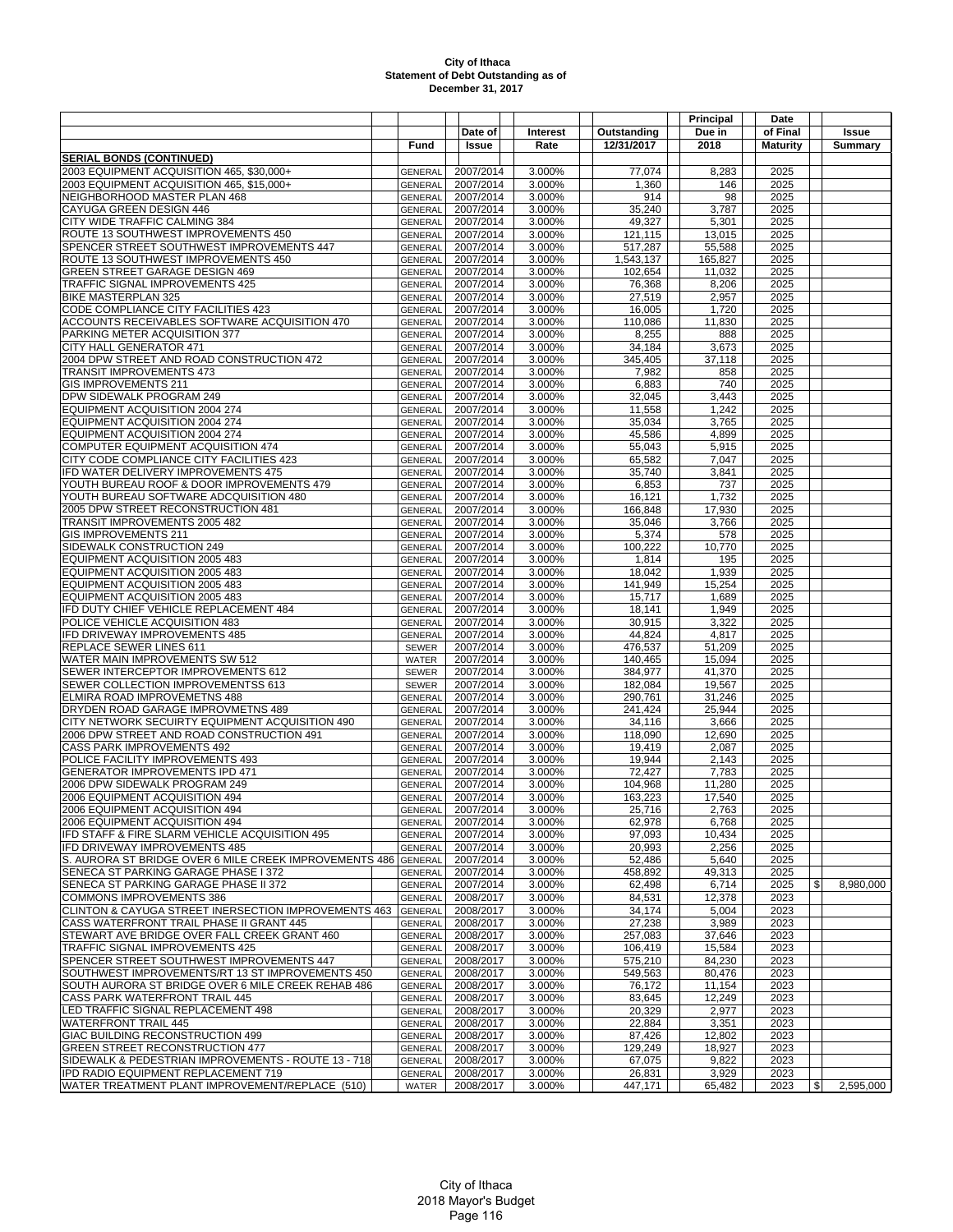| Date of<br>Interest<br>Issue<br>12/31/2017<br>2018<br><b>Issue</b><br>Rate<br><b>Maturity</b><br>Summary<br>Fund<br><b>SERIAL BONDS (CONTINUED)</b><br>GREEN STREET RECONSTRUCTION 477 (a)<br>1.340%<br>2008/2017<br>75,170<br>4,102<br>2032<br><b>GENERAL</b><br>CAYUGA GREEN PROJECT PHASE II 469 (a)<br>2008/2017<br>1.340%<br>36,378<br>2032<br><b>GENERAL</b><br>666,568<br>CAYUGA GREEN PROJECT PHASE II 469 (a)<br>2008/2017<br>1.340%<br>313,677<br>17,119<br>2032<br><b>GENERAL</b><br>PARKING GARAGE EQUIPMENT ACQUISITION 487 (a)<br>2008/2017<br>1.340%<br>62,571<br>3,415<br>2032<br><b>GENERAL</b><br>2008/2017<br>1.340%<br>1,997,014<br>108,986<br>2032<br>GREEN STREET PARKING GARAGE 469 (a)<br><b>GENERAL</b><br>$\mathfrak{S}$<br>3,115,000<br>SENECA STREET GARAGE PHASE III 372 (a)<br>2009/2017<br>1.34%/5.0%<br>360,876<br>46,477<br>2024<br><b>GENERAL</b><br>SENECA STREET GARAGE PHASE III 372 (a)<br>2009/2017<br>1.34%/5.0%<br>101,021<br>13,011<br>2024<br><b>GENERAL</b><br>GREEN STREET GARAGE CONSTRUCTION 469(a)<br><b>GENERAL</b><br>2009/2017<br>1.34%/5.0%<br>36,817<br>4,738<br>2024<br><b>GREEN STREET RECONSTRUCTION 477(a)</b><br>2009/2017<br>20,774<br>2024<br>\$<br>1.34%/5.0%<br>161,286<br>660.000<br><b>GENERAL</b><br><b>GREEN STREET PARKING GARAGE 469(a)</b><br>2010/2017<br>310.000<br>2034<br>\$<br><b>GENERAL</b><br>1.34%/5.0%<br>7,005,000<br>7,005,000<br>THURSTON AVE BRIDGE REHABILITATION (428)<br>2010/2017<br>2027<br><b>GENERAL</b><br>3.0%/4.0%<br>335,610<br>29,529<br><b>INSTALL GENERATORS PHASE II (471)</b><br>4.000%<br>2027<br><b>GENERAL</b><br>2010<br>131,903<br>11,590<br>BUILDING DEPARTMENT SOFTWARE ACQUISITION (703)<br>2010<br>4.000%<br>27,594<br>2,419<br>2027<br><b>GENERAL</b><br>4,435<br>2027<br>CITY HALL/IPD TELEPHONE REPLACEMENT (704)<br><b>GENERAL</b><br>2010<br>4.000%<br>50,896<br>STEWART PARK DOCK (706)<br><b>GENERAL</b><br>2010<br>4.000%<br>23,179<br>2,016<br>2027<br>CASS PARK WATERFRONT TRAIL PHASE II (445)<br>2010<br>4.000%<br>52,001<br>4,536<br>2027<br><b>GENERAL</b><br>COLLEGE AVE/DRYDEN RD TRAFFIC SIGNAL REPLACE (709)<br>2010<br>4.000%<br>75,611<br>6,652<br>2027<br><b>GENERAL</b><br>SALT STORAGE SHED - DPW (710)<br>2010<br>4.000%<br>137,827<br>12,094<br>2027<br><b>GENERAL</b><br>INLET ISLAND PARKING LOT/BUILDING DEMOLITION (711)<br>2010<br>4.000%<br>52,762<br>4,636<br>2027<br><b>GENERAL</b><br>EQUIPMENT ACQUISITION 2007 (712)<br>2010<br>4.000%<br>275,538<br>24,088<br>2027<br><b>GENERAL</b><br>IFD PUMPER ACQUISITION (713)<br>4.000%<br>24,290<br>2027<br><b>GENERAL</b><br>2010<br>277,967<br>IFD MOBILE COMMUNICATION EQUIPMENT (714)<br><b>GENERAL</b><br>2010<br>4.000%<br>73,807<br>6,451<br>2027<br>IFD MANAGEMENT SOFTWARE ACQUSITION (715)<br>2010<br>4,737<br>2027<br><b>GENERAL</b><br>4.000%<br>53,825<br>IFD LIGHT RESCUE VEHICLE ACQUISITION (716)<br>2010<br>4.000%<br>65,902<br>5,745<br>2027<br><b>GENERAL</b><br>SOUTH AURORA STREET BRIDGE RECONSTRUCTION (486)<br>4.000%<br>2010<br>39,137<br>3,427<br>2027<br><b>GENERAL</b><br>PLAN DESIGN FOR DREDGING OF INLET (700)<br><b>GENERAL</b><br>2010<br>4.000%<br>90,494<br>7,962<br>2027<br>WATER STORAGE TANK RECONSTRUCTION (513)<br>2010<br>4.000%<br>222,672<br>19,452<br>2027<br><b>STORM</b><br>WATER AND SEWER COLD STORAGE BUILDING (514)<br>4.000%<br>2010<br>118,972<br>10,381<br>2027<br>WATER<br>WATER MAIN IMPROVEMENTS SW AREA (512)<br>WATER<br>2010<br>4.000%<br>44,614<br>3,930<br>2027<br>2010<br>4.000%<br>1,915<br>2027<br>SOUTHWEST AREA SEWER MAIN IMPROVEMENT (614)<br>22,209<br><b>SEWER</b><br>SEWER VACUUM TRUCK REPLACEMENT (615)<br>2010<br>4.000%<br>181,685<br>15,924<br>2027<br>SEWER<br>WATER/SEWER BULLDOZER REPLACEMENT (616)<br>2010<br>4.000%<br>110,215<br>9,675<br>2027<br><b>SEWER</b><br>SIDEWALK, BRICK AND CONCRETE IMP - COMMONS (723)<br>2010<br>4.000%<br>70,620<br>6,148<br>2027<br><b>GENERAL</b><br>ITHACA COMMONS RECONSTRUCTION DESIGN (724)<br><b>GENERAL</b><br>2010<br>4.000%<br>124,366<br>10,885<br>2027<br>EAST CLINTON STREET BRIDGE IMPROVEMENT DESIGN (725)<br>2010<br>4.000%<br>2027<br>58,669<br>5,140<br><b>GENERAL</b><br>PROSPECT STREET RECONSTRUCTION DESIGN (726)<br>2010<br>4.000%<br>35,342<br>3,124<br>2027<br><b>GENERAL</b><br>4.000%<br>2027<br>SW URBAN NEIGHBORHOOD PLAN / DESIGN (722)<br><b>GENERAL</b><br>2010<br>136,793<br>11,994<br>STEWART AVE RECONSTRUCTION DESIGN (728)<br>2010<br>2027<br>4.000%<br>134,347<br>11,792<br><b>GENERAL</b><br>SEACORD BUILDING DEMOLITION (729)<br><b>GENERAL</b><br>2010<br>4.000%<br>47,147<br>4,132<br>2027<br>300 EAST STATE STREET RECONSTRUCTION DESIGN (730)<br>2010<br>4.000%<br>7,436<br>605<br>2027<br><b>GENERAL</b><br>DPW GARAGE TRUCK LIFT REPLACEMENT (731)<br>2010<br>4.000%<br>9,171<br>2027<br><b>GENERAL</b><br>104,527<br>WOOD STREET SKATE PARK RENOVATION (732)<br>2010<br>4.000%<br>61,447<br>5,342<br>2027<br><b>GENERAL</b><br>CASS PARK RINK RENOVATIONS DESIGN (733)<br><b>GENERAL</b><br>2010<br>4.000%<br>22,308<br>1,915<br>2027<br>EQUIPMENT ACQUISITION 2008 (734)<br>2010<br>17,738<br>2027<br>4.000%<br>202,299<br><b>GENERAL</b><br>IPD POLICE VEHICLE ACQUISITION 2008 (734)<br>2010<br>4.000%<br>42,792<br>3,729<br>2027<br><b>GENERAL</b><br>IFD ENGINE / PUMPER REPLACEMENT (735)<br>2010<br>4.000%<br>2027<br><b>GENERAL</b><br>313,301<br>27,414<br>IFD MUNICIPAL FIRE ALARM SYSTEM UPGRADE (736)<br>2010<br>4.000%<br>41,304<br>3,628<br>2027<br><b>GENERAL</b><br>IFD FIRE STATION IMPROVEMENTS (737)<br>2010<br>4.000%<br>2027<br><b>GENERAL</b><br>169,104<br>14,816<br>IFD STAFF VEHICLE ACQUISITION (738)<br>2010<br>4.000%<br>29,517<br>2,620<br>2027<br><b>GENERAL</b><br>SIDEWALK IMPROVEMENTS - 100 BLOCK N AURORA ST (720)<br>2010<br>4.000%<br>59,519<br>5,241<br>2027<br><b>GENERAL</b><br>PLAN DESIGN FOR DREDGING OF INLET (700)<br>2010<br>4.000%<br>14,097<br>1,210<br>2027<br><b>STORM</b><br>GIAC FACILITY RENOVATIONS (499)<br>GENERAL<br>2010<br>4.000%<br>193,726<br>16,933<br>2027<br>COLLEGETOWN URBAN PLAN AND DESIGN (721)<br>4.000%<br>37,282<br>2027<br><b>GENERAL</b><br>2010<br>3,226<br>WATER AND SEWER STORMWATER SITE IMPROVEMENTS (515)<br>2010<br>4.000%<br>166,971<br>14,614<br>2027<br>WATER<br>ACQUISITION OF SOLID WASTE DUMP TRUCK (739)<br>2010<br>4.000%<br>57,813<br>5,040<br>2027<br><b>SOLID WASTE</b><br>IAWWTP MISC PLANT IMPROVEMENTS (416J) CITY SHARE<br>4.000%<br>2027<br><b>JOINT</b><br>2010<br>834,758<br>73,072<br><b>GREEN STREET RECONSTRUCTION (469)</b><br>4.000%<br>356,419<br>31,244<br>2010<br>2027<br>GENERAL<br>PROSPECT STREET RECONSTRUCTION DESIGN (726)<br>4.000%<br>92,567<br><b>GENERAL</b><br>2010<br>8,063<br>2027<br>SPENCER STREET SLOPE STABILIZATION (746)<br>2010<br>4.000%<br>185,337<br>16,227<br>2027<br><b>GENERAL</b><br>CITY COURT WINDOWS AND HVAC IMPROVEMENTS (747/748)<br>2010<br>4.000%<br>482,619<br>42,230<br>2027<br><b>GENERAL</b><br><b>EAST STATE STREET RECONSTRUCTION (730)</b><br>4.000%<br>220,199<br><b>GENERAL</b><br>2010<br>19,251<br>2027<br>S & F WARM STORAGE BLDG IMPROVEMENTS (750)<br>2010<br>4.000%<br>74,554<br>6,551<br>2027<br><b>GENERAL</b><br>IPD REPLACEMENT OF MOBILE COMMAND VEHICLE (751)<br>2010<br>4.000%<br>14,211<br>2027<br><b>GENERAL</b><br>161,961<br>DPW EQUIPMENT ACQUISITION 2009 (752)<br>2010<br>4.000%<br>224,827<br>19,654<br>2027<br><b>GENERAL</b><br>IPD ACQUISITION OF POLICE VEHICLES 2009 (752)<br>4.000%<br>32,332<br>2,822<br>2027<br><b>GENERAL</b><br>2010<br>49,280<br><b>TRANSIT EQUIPMENT (753)</b><br>2010<br>4.000%<br>4,334<br>2027<br>\$<br>7.310.000<br><b>GENERAL</b><br><b>CASS PARK RINK RENOVATIONS (733)</b><br>2013<br>2.500%<br>953.420<br>36,050<br>2037<br><b>GENERAL</b><br>GIAC FACILITY RENOVATIONS (499)<br>2013<br>2.500%<br>449,420<br>16,990<br>2037<br><b>GENERAL</b><br>GIAC FACILITY RENOVATIONS (499)<br>2013<br>2.500%<br>66,570<br>2,520<br>2037<br><b>GENERAL</b><br>CAYUGA WATERFRONT TRAIL CONSTRUCTION PHASE III (445)<br>2013<br>2.500%<br>170,800<br>6,460<br>2037<br><b>GENERAL</b><br>HANGAR THEATER BUILDING SITE IMPROVEMENTS (754)<br>2.500%<br><b>GENERAL</b><br>2013<br>36,150<br>1,370<br>2037<br>GIAC POOL IMPROVEMENTS (755)<br>2013<br>2.500%<br>1,500<br>2037<br><b>GENERAL</b><br>39,730<br>SW URBAN NEIGHBORHOOD PLAN / DESIGN (722)<br>2013<br>2.500%<br>81,430<br>3,080<br>2037<br><b>GENERAL</b><br>2.500%<br><b>TRANSIT IMPROVEMENTS (753)</b><br><b>GENERAL</b><br>2013<br>34,880<br>1,320<br>2037<br>WATER HARDFILL SITE DESIGN (517)<br>2013<br>2.500%<br>17,435<br>2037<br>WATER<br>660<br>SEWER HARDFILL SITE DESIGN (617)<br>2013<br>2.500%<br>17,435<br>660<br>2037<br>SEWER |  |  |             | Principal | Date     |  |
|--------------------------------------------------------------------------------------------------------------------------------------------------------------------------------------------------------------------------------------------------------------------------------------------------------------------------------------------------------------------------------------------------------------------------------------------------------------------------------------------------------------------------------------------------------------------------------------------------------------------------------------------------------------------------------------------------------------------------------------------------------------------------------------------------------------------------------------------------------------------------------------------------------------------------------------------------------------------------------------------------------------------------------------------------------------------------------------------------------------------------------------------------------------------------------------------------------------------------------------------------------------------------------------------------------------------------------------------------------------------------------------------------------------------------------------------------------------------------------------------------------------------------------------------------------------------------------------------------------------------------------------------------------------------------------------------------------------------------------------------------------------------------------------------------------------------------------------------------------------------------------------------------------------------------------------------------------------------------------------------------------------------------------------------------------------------------------------------------------------------------------------------------------------------------------------------------------------------------------------------------------------------------------------------------------------------------------------------------------------------------------------------------------------------------------------------------------------------------------------------------------------------------------------------------------------------------------------------------------------------------------------------------------------------------------------------------------------------------------------------------------------------------------------------------------------------------------------------------------------------------------------------------------------------------------------------------------------------------------------------------------------------------------------------------------------------------------------------------------------------------------------------------------------------------------------------------------------------------------------------------------------------------------------------------------------------------------------------------------------------------------------------------------------------------------------------------------------------------------------------------------------------------------------------------------------------------------------------------------------------------------------------------------------------------------------------------------------------------------------------------------------------------------------------------------------------------------------------------------------------------------------------------------------------------------------------------------------------------------------------------------------------------------------------------------------------------------------------------------------------------------------------------------------------------------------------------------------------------------------------------------------------------------------------------------------------------------------------------------------------------------------------------------------------------------------------------------------------------------------------------------------------------------------------------------------------------------------------------------------------------------------------------------------------------------------------------------------------------------------------------------------------------------------------------------------------------------------------------------------------------------------------------------------------------------------------------------------------------------------------------------------------------------------------------------------------------------------------------------------------------------------------------------------------------------------------------------------------------------------------------------------------------------------------------------------------------------------------------------------------------------------------------------------------------------------------------------------------------------------------------------------------------------------------------------------------------------------------------------------------------------------------------------------------------------------------------------------------------------------------------------------------------------------------------------------------------------------------------------------------------------------------------------------------------------------------------------------------------------------------------------------------------------------------------------------------------------------------------------------------------------------------------------------------------------------------------------------------------------------------------------------------------------------------------------------------------------------------------------------------------------------------------------------------------------------------------------------------------------------------------------------------------------------------------------------------------------------------------------------------------------------------------------------------------------------------------------------------------------------------------------------------------------------------------------------------------------------------------------------------------------------------------------------------------------------------------------------------------------------------------------------------------------------------------------------------------------------------------------------------------------------------------------------------------------------------------------------------------------------------------------------------------------------------------------------------------------------------------------------------------------------------------------------------------------------------------------------------------------------------------------------------------------------------------------------------------------------------------------------------------------------------------------------------------------------------------------------------------------------------------------------------------------------------------------------------------------------------------------------------------------------------------------------------------------------------------------------------------------------------------------------------------------------------------------------------------------------------------------------------------------------------------------------------------------------------------------------------------------------------------------------------------------------------------------------------------------------------------------------------------------------------------------------------------------------------------------------------------------------------------------------------------------------------------------------------------------------------------------------------------------------------------------------------------------------------------------------------------------------------------------------------|--|--|-------------|-----------|----------|--|
|                                                                                                                                                                                                                                                                                                                                                                                                                                                                                                                                                                                                                                                                                                                                                                                                                                                                                                                                                                                                                                                                                                                                                                                                                                                                                                                                                                                                                                                                                                                                                                                                                                                                                                                                                                                                                                                                                                                                                                                                                                                                                                                                                                                                                                                                                                                                                                                                                                                                                                                                                                                                                                                                                                                                                                                                                                                                                                                                                                                                                                                                                                                                                                                                                                                                                                                                                                                                                                                                                                                                                                                                                                                                                                                                                                                                                                                                                                                                                                                                                                                                                                                                                                                                                                                                                                                                                                                                                                                                                                                                                                                                                                                                                                                                                                                                                                                                                                                                                                                                                                                                                                                                                                                                                                                                                                                                                                                                                                                                                                                                                                                                                                                                                                                                                                                                                                                                                                                                                                                                                                                                                                                                                                                                                                                                                                                                                                                                                                                                                                                                                                                                                                                                                                                                                                                                                                                                                                                                                                                                                                                                                                                                                                                                                                                                                                                                                                                                                                                                                                                                                                                                                                                                                                                                                                                                                                                                                                                                                                                                                                                                                                                                                                                                                                                                                                                                                                                                                                                                                                                                                                                                                                                                                                                                                                    |  |  | Outstanding | Due in    | of Final |  |
|                                                                                                                                                                                                                                                                                                                                                                                                                                                                                                                                                                                                                                                                                                                                                                                                                                                                                                                                                                                                                                                                                                                                                                                                                                                                                                                                                                                                                                                                                                                                                                                                                                                                                                                                                                                                                                                                                                                                                                                                                                                                                                                                                                                                                                                                                                                                                                                                                                                                                                                                                                                                                                                                                                                                                                                                                                                                                                                                                                                                                                                                                                                                                                                                                                                                                                                                                                                                                                                                                                                                                                                                                                                                                                                                                                                                                                                                                                                                                                                                                                                                                                                                                                                                                                                                                                                                                                                                                                                                                                                                                                                                                                                                                                                                                                                                                                                                                                                                                                                                                                                                                                                                                                                                                                                                                                                                                                                                                                                                                                                                                                                                                                                                                                                                                                                                                                                                                                                                                                                                                                                                                                                                                                                                                                                                                                                                                                                                                                                                                                                                                                                                                                                                                                                                                                                                                                                                                                                                                                                                                                                                                                                                                                                                                                                                                                                                                                                                                                                                                                                                                                                                                                                                                                                                                                                                                                                                                                                                                                                                                                                                                                                                                                                                                                                                                                                                                                                                                                                                                                                                                                                                                                                                                                                                                                    |  |  |             |           |          |  |
|                                                                                                                                                                                                                                                                                                                                                                                                                                                                                                                                                                                                                                                                                                                                                                                                                                                                                                                                                                                                                                                                                                                                                                                                                                                                                                                                                                                                                                                                                                                                                                                                                                                                                                                                                                                                                                                                                                                                                                                                                                                                                                                                                                                                                                                                                                                                                                                                                                                                                                                                                                                                                                                                                                                                                                                                                                                                                                                                                                                                                                                                                                                                                                                                                                                                                                                                                                                                                                                                                                                                                                                                                                                                                                                                                                                                                                                                                                                                                                                                                                                                                                                                                                                                                                                                                                                                                                                                                                                                                                                                                                                                                                                                                                                                                                                                                                                                                                                                                                                                                                                                                                                                                                                                                                                                                                                                                                                                                                                                                                                                                                                                                                                                                                                                                                                                                                                                                                                                                                                                                                                                                                                                                                                                                                                                                                                                                                                                                                                                                                                                                                                                                                                                                                                                                                                                                                                                                                                                                                                                                                                                                                                                                                                                                                                                                                                                                                                                                                                                                                                                                                                                                                                                                                                                                                                                                                                                                                                                                                                                                                                                                                                                                                                                                                                                                                                                                                                                                                                                                                                                                                                                                                                                                                                                                                    |  |  |             |           |          |  |
|                                                                                                                                                                                                                                                                                                                                                                                                                                                                                                                                                                                                                                                                                                                                                                                                                                                                                                                                                                                                                                                                                                                                                                                                                                                                                                                                                                                                                                                                                                                                                                                                                                                                                                                                                                                                                                                                                                                                                                                                                                                                                                                                                                                                                                                                                                                                                                                                                                                                                                                                                                                                                                                                                                                                                                                                                                                                                                                                                                                                                                                                                                                                                                                                                                                                                                                                                                                                                                                                                                                                                                                                                                                                                                                                                                                                                                                                                                                                                                                                                                                                                                                                                                                                                                                                                                                                                                                                                                                                                                                                                                                                                                                                                                                                                                                                                                                                                                                                                                                                                                                                                                                                                                                                                                                                                                                                                                                                                                                                                                                                                                                                                                                                                                                                                                                                                                                                                                                                                                                                                                                                                                                                                                                                                                                                                                                                                                                                                                                                                                                                                                                                                                                                                                                                                                                                                                                                                                                                                                                                                                                                                                                                                                                                                                                                                                                                                                                                                                                                                                                                                                                                                                                                                                                                                                                                                                                                                                                                                                                                                                                                                                                                                                                                                                                                                                                                                                                                                                                                                                                                                                                                                                                                                                                                                                    |  |  |             |           |          |  |
|                                                                                                                                                                                                                                                                                                                                                                                                                                                                                                                                                                                                                                                                                                                                                                                                                                                                                                                                                                                                                                                                                                                                                                                                                                                                                                                                                                                                                                                                                                                                                                                                                                                                                                                                                                                                                                                                                                                                                                                                                                                                                                                                                                                                                                                                                                                                                                                                                                                                                                                                                                                                                                                                                                                                                                                                                                                                                                                                                                                                                                                                                                                                                                                                                                                                                                                                                                                                                                                                                                                                                                                                                                                                                                                                                                                                                                                                                                                                                                                                                                                                                                                                                                                                                                                                                                                                                                                                                                                                                                                                                                                                                                                                                                                                                                                                                                                                                                                                                                                                                                                                                                                                                                                                                                                                                                                                                                                                                                                                                                                                                                                                                                                                                                                                                                                                                                                                                                                                                                                                                                                                                                                                                                                                                                                                                                                                                                                                                                                                                                                                                                                                                                                                                                                                                                                                                                                                                                                                                                                                                                                                                                                                                                                                                                                                                                                                                                                                                                                                                                                                                                                                                                                                                                                                                                                                                                                                                                                                                                                                                                                                                                                                                                                                                                                                                                                                                                                                                                                                                                                                                                                                                                                                                                                                                                    |  |  |             |           |          |  |
|                                                                                                                                                                                                                                                                                                                                                                                                                                                                                                                                                                                                                                                                                                                                                                                                                                                                                                                                                                                                                                                                                                                                                                                                                                                                                                                                                                                                                                                                                                                                                                                                                                                                                                                                                                                                                                                                                                                                                                                                                                                                                                                                                                                                                                                                                                                                                                                                                                                                                                                                                                                                                                                                                                                                                                                                                                                                                                                                                                                                                                                                                                                                                                                                                                                                                                                                                                                                                                                                                                                                                                                                                                                                                                                                                                                                                                                                                                                                                                                                                                                                                                                                                                                                                                                                                                                                                                                                                                                                                                                                                                                                                                                                                                                                                                                                                                                                                                                                                                                                                                                                                                                                                                                                                                                                                                                                                                                                                                                                                                                                                                                                                                                                                                                                                                                                                                                                                                                                                                                                                                                                                                                                                                                                                                                                                                                                                                                                                                                                                                                                                                                                                                                                                                                                                                                                                                                                                                                                                                                                                                                                                                                                                                                                                                                                                                                                                                                                                                                                                                                                                                                                                                                                                                                                                                                                                                                                                                                                                                                                                                                                                                                                                                                                                                                                                                                                                                                                                                                                                                                                                                                                                                                                                                                                                                    |  |  |             |           |          |  |
|                                                                                                                                                                                                                                                                                                                                                                                                                                                                                                                                                                                                                                                                                                                                                                                                                                                                                                                                                                                                                                                                                                                                                                                                                                                                                                                                                                                                                                                                                                                                                                                                                                                                                                                                                                                                                                                                                                                                                                                                                                                                                                                                                                                                                                                                                                                                                                                                                                                                                                                                                                                                                                                                                                                                                                                                                                                                                                                                                                                                                                                                                                                                                                                                                                                                                                                                                                                                                                                                                                                                                                                                                                                                                                                                                                                                                                                                                                                                                                                                                                                                                                                                                                                                                                                                                                                                                                                                                                                                                                                                                                                                                                                                                                                                                                                                                                                                                                                                                                                                                                                                                                                                                                                                                                                                                                                                                                                                                                                                                                                                                                                                                                                                                                                                                                                                                                                                                                                                                                                                                                                                                                                                                                                                                                                                                                                                                                                                                                                                                                                                                                                                                                                                                                                                                                                                                                                                                                                                                                                                                                                                                                                                                                                                                                                                                                                                                                                                                                                                                                                                                                                                                                                                                                                                                                                                                                                                                                                                                                                                                                                                                                                                                                                                                                                                                                                                                                                                                                                                                                                                                                                                                                                                                                                                                                    |  |  |             |           |          |  |
|                                                                                                                                                                                                                                                                                                                                                                                                                                                                                                                                                                                                                                                                                                                                                                                                                                                                                                                                                                                                                                                                                                                                                                                                                                                                                                                                                                                                                                                                                                                                                                                                                                                                                                                                                                                                                                                                                                                                                                                                                                                                                                                                                                                                                                                                                                                                                                                                                                                                                                                                                                                                                                                                                                                                                                                                                                                                                                                                                                                                                                                                                                                                                                                                                                                                                                                                                                                                                                                                                                                                                                                                                                                                                                                                                                                                                                                                                                                                                                                                                                                                                                                                                                                                                                                                                                                                                                                                                                                                                                                                                                                                                                                                                                                                                                                                                                                                                                                                                                                                                                                                                                                                                                                                                                                                                                                                                                                                                                                                                                                                                                                                                                                                                                                                                                                                                                                                                                                                                                                                                                                                                                                                                                                                                                                                                                                                                                                                                                                                                                                                                                                                                                                                                                                                                                                                                                                                                                                                                                                                                                                                                                                                                                                                                                                                                                                                                                                                                                                                                                                                                                                                                                                                                                                                                                                                                                                                                                                                                                                                                                                                                                                                                                                                                                                                                                                                                                                                                                                                                                                                                                                                                                                                                                                                                                    |  |  |             |           |          |  |
|                                                                                                                                                                                                                                                                                                                                                                                                                                                                                                                                                                                                                                                                                                                                                                                                                                                                                                                                                                                                                                                                                                                                                                                                                                                                                                                                                                                                                                                                                                                                                                                                                                                                                                                                                                                                                                                                                                                                                                                                                                                                                                                                                                                                                                                                                                                                                                                                                                                                                                                                                                                                                                                                                                                                                                                                                                                                                                                                                                                                                                                                                                                                                                                                                                                                                                                                                                                                                                                                                                                                                                                                                                                                                                                                                                                                                                                                                                                                                                                                                                                                                                                                                                                                                                                                                                                                                                                                                                                                                                                                                                                                                                                                                                                                                                                                                                                                                                                                                                                                                                                                                                                                                                                                                                                                                                                                                                                                                                                                                                                                                                                                                                                                                                                                                                                                                                                                                                                                                                                                                                                                                                                                                                                                                                                                                                                                                                                                                                                                                                                                                                                                                                                                                                                                                                                                                                                                                                                                                                                                                                                                                                                                                                                                                                                                                                                                                                                                                                                                                                                                                                                                                                                                                                                                                                                                                                                                                                                                                                                                                                                                                                                                                                                                                                                                                                                                                                                                                                                                                                                                                                                                                                                                                                                                                                    |  |  |             |           |          |  |
|                                                                                                                                                                                                                                                                                                                                                                                                                                                                                                                                                                                                                                                                                                                                                                                                                                                                                                                                                                                                                                                                                                                                                                                                                                                                                                                                                                                                                                                                                                                                                                                                                                                                                                                                                                                                                                                                                                                                                                                                                                                                                                                                                                                                                                                                                                                                                                                                                                                                                                                                                                                                                                                                                                                                                                                                                                                                                                                                                                                                                                                                                                                                                                                                                                                                                                                                                                                                                                                                                                                                                                                                                                                                                                                                                                                                                                                                                                                                                                                                                                                                                                                                                                                                                                                                                                                                                                                                                                                                                                                                                                                                                                                                                                                                                                                                                                                                                                                                                                                                                                                                                                                                                                                                                                                                                                                                                                                                                                                                                                                                                                                                                                                                                                                                                                                                                                                                                                                                                                                                                                                                                                                                                                                                                                                                                                                                                                                                                                                                                                                                                                                                                                                                                                                                                                                                                                                                                                                                                                                                                                                                                                                                                                                                                                                                                                                                                                                                                                                                                                                                                                                                                                                                                                                                                                                                                                                                                                                                                                                                                                                                                                                                                                                                                                                                                                                                                                                                                                                                                                                                                                                                                                                                                                                                                                    |  |  |             |           |          |  |
|                                                                                                                                                                                                                                                                                                                                                                                                                                                                                                                                                                                                                                                                                                                                                                                                                                                                                                                                                                                                                                                                                                                                                                                                                                                                                                                                                                                                                                                                                                                                                                                                                                                                                                                                                                                                                                                                                                                                                                                                                                                                                                                                                                                                                                                                                                                                                                                                                                                                                                                                                                                                                                                                                                                                                                                                                                                                                                                                                                                                                                                                                                                                                                                                                                                                                                                                                                                                                                                                                                                                                                                                                                                                                                                                                                                                                                                                                                                                                                                                                                                                                                                                                                                                                                                                                                                                                                                                                                                                                                                                                                                                                                                                                                                                                                                                                                                                                                                                                                                                                                                                                                                                                                                                                                                                                                                                                                                                                                                                                                                                                                                                                                                                                                                                                                                                                                                                                                                                                                                                                                                                                                                                                                                                                                                                                                                                                                                                                                                                                                                                                                                                                                                                                                                                                                                                                                                                                                                                                                                                                                                                                                                                                                                                                                                                                                                                                                                                                                                                                                                                                                                                                                                                                                                                                                                                                                                                                                                                                                                                                                                                                                                                                                                                                                                                                                                                                                                                                                                                                                                                                                                                                                                                                                                                                                    |  |  |             |           |          |  |
|                                                                                                                                                                                                                                                                                                                                                                                                                                                                                                                                                                                                                                                                                                                                                                                                                                                                                                                                                                                                                                                                                                                                                                                                                                                                                                                                                                                                                                                                                                                                                                                                                                                                                                                                                                                                                                                                                                                                                                                                                                                                                                                                                                                                                                                                                                                                                                                                                                                                                                                                                                                                                                                                                                                                                                                                                                                                                                                                                                                                                                                                                                                                                                                                                                                                                                                                                                                                                                                                                                                                                                                                                                                                                                                                                                                                                                                                                                                                                                                                                                                                                                                                                                                                                                                                                                                                                                                                                                                                                                                                                                                                                                                                                                                                                                                                                                                                                                                                                                                                                                                                                                                                                                                                                                                                                                                                                                                                                                                                                                                                                                                                                                                                                                                                                                                                                                                                                                                                                                                                                                                                                                                                                                                                                                                                                                                                                                                                                                                                                                                                                                                                                                                                                                                                                                                                                                                                                                                                                                                                                                                                                                                                                                                                                                                                                                                                                                                                                                                                                                                                                                                                                                                                                                                                                                                                                                                                                                                                                                                                                                                                                                                                                                                                                                                                                                                                                                                                                                                                                                                                                                                                                                                                                                                                                                    |  |  |             |           |          |  |
|                                                                                                                                                                                                                                                                                                                                                                                                                                                                                                                                                                                                                                                                                                                                                                                                                                                                                                                                                                                                                                                                                                                                                                                                                                                                                                                                                                                                                                                                                                                                                                                                                                                                                                                                                                                                                                                                                                                                                                                                                                                                                                                                                                                                                                                                                                                                                                                                                                                                                                                                                                                                                                                                                                                                                                                                                                                                                                                                                                                                                                                                                                                                                                                                                                                                                                                                                                                                                                                                                                                                                                                                                                                                                                                                                                                                                                                                                                                                                                                                                                                                                                                                                                                                                                                                                                                                                                                                                                                                                                                                                                                                                                                                                                                                                                                                                                                                                                                                                                                                                                                                                                                                                                                                                                                                                                                                                                                                                                                                                                                                                                                                                                                                                                                                                                                                                                                                                                                                                                                                                                                                                                                                                                                                                                                                                                                                                                                                                                                                                                                                                                                                                                                                                                                                                                                                                                                                                                                                                                                                                                                                                                                                                                                                                                                                                                                                                                                                                                                                                                                                                                                                                                                                                                                                                                                                                                                                                                                                                                                                                                                                                                                                                                                                                                                                                                                                                                                                                                                                                                                                                                                                                                                                                                                                                                    |  |  |             |           |          |  |
|                                                                                                                                                                                                                                                                                                                                                                                                                                                                                                                                                                                                                                                                                                                                                                                                                                                                                                                                                                                                                                                                                                                                                                                                                                                                                                                                                                                                                                                                                                                                                                                                                                                                                                                                                                                                                                                                                                                                                                                                                                                                                                                                                                                                                                                                                                                                                                                                                                                                                                                                                                                                                                                                                                                                                                                                                                                                                                                                                                                                                                                                                                                                                                                                                                                                                                                                                                                                                                                                                                                                                                                                                                                                                                                                                                                                                                                                                                                                                                                                                                                                                                                                                                                                                                                                                                                                                                                                                                                                                                                                                                                                                                                                                                                                                                                                                                                                                                                                                                                                                                                                                                                                                                                                                                                                                                                                                                                                                                                                                                                                                                                                                                                                                                                                                                                                                                                                                                                                                                                                                                                                                                                                                                                                                                                                                                                                                                                                                                                                                                                                                                                                                                                                                                                                                                                                                                                                                                                                                                                                                                                                                                                                                                                                                                                                                                                                                                                                                                                                                                                                                                                                                                                                                                                                                                                                                                                                                                                                                                                                                                                                                                                                                                                                                                                                                                                                                                                                                                                                                                                                                                                                                                                                                                                                                                    |  |  |             |           |          |  |
|                                                                                                                                                                                                                                                                                                                                                                                                                                                                                                                                                                                                                                                                                                                                                                                                                                                                                                                                                                                                                                                                                                                                                                                                                                                                                                                                                                                                                                                                                                                                                                                                                                                                                                                                                                                                                                                                                                                                                                                                                                                                                                                                                                                                                                                                                                                                                                                                                                                                                                                                                                                                                                                                                                                                                                                                                                                                                                                                                                                                                                                                                                                                                                                                                                                                                                                                                                                                                                                                                                                                                                                                                                                                                                                                                                                                                                                                                                                                                                                                                                                                                                                                                                                                                                                                                                                                                                                                                                                                                                                                                                                                                                                                                                                                                                                                                                                                                                                                                                                                                                                                                                                                                                                                                                                                                                                                                                                                                                                                                                                                                                                                                                                                                                                                                                                                                                                                                                                                                                                                                                                                                                                                                                                                                                                                                                                                                                                                                                                                                                                                                                                                                                                                                                                                                                                                                                                                                                                                                                                                                                                                                                                                                                                                                                                                                                                                                                                                                                                                                                                                                                                                                                                                                                                                                                                                                                                                                                                                                                                                                                                                                                                                                                                                                                                                                                                                                                                                                                                                                                                                                                                                                                                                                                                                                                    |  |  |             |           |          |  |
|                                                                                                                                                                                                                                                                                                                                                                                                                                                                                                                                                                                                                                                                                                                                                                                                                                                                                                                                                                                                                                                                                                                                                                                                                                                                                                                                                                                                                                                                                                                                                                                                                                                                                                                                                                                                                                                                                                                                                                                                                                                                                                                                                                                                                                                                                                                                                                                                                                                                                                                                                                                                                                                                                                                                                                                                                                                                                                                                                                                                                                                                                                                                                                                                                                                                                                                                                                                                                                                                                                                                                                                                                                                                                                                                                                                                                                                                                                                                                                                                                                                                                                                                                                                                                                                                                                                                                                                                                                                                                                                                                                                                                                                                                                                                                                                                                                                                                                                                                                                                                                                                                                                                                                                                                                                                                                                                                                                                                                                                                                                                                                                                                                                                                                                                                                                                                                                                                                                                                                                                                                                                                                                                                                                                                                                                                                                                                                                                                                                                                                                                                                                                                                                                                                                                                                                                                                                                                                                                                                                                                                                                                                                                                                                                                                                                                                                                                                                                                                                                                                                                                                                                                                                                                                                                                                                                                                                                                                                                                                                                                                                                                                                                                                                                                                                                                                                                                                                                                                                                                                                                                                                                                                                                                                                                                                    |  |  |             |           |          |  |
|                                                                                                                                                                                                                                                                                                                                                                                                                                                                                                                                                                                                                                                                                                                                                                                                                                                                                                                                                                                                                                                                                                                                                                                                                                                                                                                                                                                                                                                                                                                                                                                                                                                                                                                                                                                                                                                                                                                                                                                                                                                                                                                                                                                                                                                                                                                                                                                                                                                                                                                                                                                                                                                                                                                                                                                                                                                                                                                                                                                                                                                                                                                                                                                                                                                                                                                                                                                                                                                                                                                                                                                                                                                                                                                                                                                                                                                                                                                                                                                                                                                                                                                                                                                                                                                                                                                                                                                                                                                                                                                                                                                                                                                                                                                                                                                                                                                                                                                                                                                                                                                                                                                                                                                                                                                                                                                                                                                                                                                                                                                                                                                                                                                                                                                                                                                                                                                                                                                                                                                                                                                                                                                                                                                                                                                                                                                                                                                                                                                                                                                                                                                                                                                                                                                                                                                                                                                                                                                                                                                                                                                                                                                                                                                                                                                                                                                                                                                                                                                                                                                                                                                                                                                                                                                                                                                                                                                                                                                                                                                                                                                                                                                                                                                                                                                                                                                                                                                                                                                                                                                                                                                                                                                                                                                                                                    |  |  |             |           |          |  |
|                                                                                                                                                                                                                                                                                                                                                                                                                                                                                                                                                                                                                                                                                                                                                                                                                                                                                                                                                                                                                                                                                                                                                                                                                                                                                                                                                                                                                                                                                                                                                                                                                                                                                                                                                                                                                                                                                                                                                                                                                                                                                                                                                                                                                                                                                                                                                                                                                                                                                                                                                                                                                                                                                                                                                                                                                                                                                                                                                                                                                                                                                                                                                                                                                                                                                                                                                                                                                                                                                                                                                                                                                                                                                                                                                                                                                                                                                                                                                                                                                                                                                                                                                                                                                                                                                                                                                                                                                                                                                                                                                                                                                                                                                                                                                                                                                                                                                                                                                                                                                                                                                                                                                                                                                                                                                                                                                                                                                                                                                                                                                                                                                                                                                                                                                                                                                                                                                                                                                                                                                                                                                                                                                                                                                                                                                                                                                                                                                                                                                                                                                                                                                                                                                                                                                                                                                                                                                                                                                                                                                                                                                                                                                                                                                                                                                                                                                                                                                                                                                                                                                                                                                                                                                                                                                                                                                                                                                                                                                                                                                                                                                                                                                                                                                                                                                                                                                                                                                                                                                                                                                                                                                                                                                                                                                                    |  |  |             |           |          |  |
|                                                                                                                                                                                                                                                                                                                                                                                                                                                                                                                                                                                                                                                                                                                                                                                                                                                                                                                                                                                                                                                                                                                                                                                                                                                                                                                                                                                                                                                                                                                                                                                                                                                                                                                                                                                                                                                                                                                                                                                                                                                                                                                                                                                                                                                                                                                                                                                                                                                                                                                                                                                                                                                                                                                                                                                                                                                                                                                                                                                                                                                                                                                                                                                                                                                                                                                                                                                                                                                                                                                                                                                                                                                                                                                                                                                                                                                                                                                                                                                                                                                                                                                                                                                                                                                                                                                                                                                                                                                                                                                                                                                                                                                                                                                                                                                                                                                                                                                                                                                                                                                                                                                                                                                                                                                                                                                                                                                                                                                                                                                                                                                                                                                                                                                                                                                                                                                                                                                                                                                                                                                                                                                                                                                                                                                                                                                                                                                                                                                                                                                                                                                                                                                                                                                                                                                                                                                                                                                                                                                                                                                                                                                                                                                                                                                                                                                                                                                                                                                                                                                                                                                                                                                                                                                                                                                                                                                                                                                                                                                                                                                                                                                                                                                                                                                                                                                                                                                                                                                                                                                                                                                                                                                                                                                                                                    |  |  |             |           |          |  |
|                                                                                                                                                                                                                                                                                                                                                                                                                                                                                                                                                                                                                                                                                                                                                                                                                                                                                                                                                                                                                                                                                                                                                                                                                                                                                                                                                                                                                                                                                                                                                                                                                                                                                                                                                                                                                                                                                                                                                                                                                                                                                                                                                                                                                                                                                                                                                                                                                                                                                                                                                                                                                                                                                                                                                                                                                                                                                                                                                                                                                                                                                                                                                                                                                                                                                                                                                                                                                                                                                                                                                                                                                                                                                                                                                                                                                                                                                                                                                                                                                                                                                                                                                                                                                                                                                                                                                                                                                                                                                                                                                                                                                                                                                                                                                                                                                                                                                                                                                                                                                                                                                                                                                                                                                                                                                                                                                                                                                                                                                                                                                                                                                                                                                                                                                                                                                                                                                                                                                                                                                                                                                                                                                                                                                                                                                                                                                                                                                                                                                                                                                                                                                                                                                                                                                                                                                                                                                                                                                                                                                                                                                                                                                                                                                                                                                                                                                                                                                                                                                                                                                                                                                                                                                                                                                                                                                                                                                                                                                                                                                                                                                                                                                                                                                                                                                                                                                                                                                                                                                                                                                                                                                                                                                                                                                                    |  |  |             |           |          |  |
|                                                                                                                                                                                                                                                                                                                                                                                                                                                                                                                                                                                                                                                                                                                                                                                                                                                                                                                                                                                                                                                                                                                                                                                                                                                                                                                                                                                                                                                                                                                                                                                                                                                                                                                                                                                                                                                                                                                                                                                                                                                                                                                                                                                                                                                                                                                                                                                                                                                                                                                                                                                                                                                                                                                                                                                                                                                                                                                                                                                                                                                                                                                                                                                                                                                                                                                                                                                                                                                                                                                                                                                                                                                                                                                                                                                                                                                                                                                                                                                                                                                                                                                                                                                                                                                                                                                                                                                                                                                                                                                                                                                                                                                                                                                                                                                                                                                                                                                                                                                                                                                                                                                                                                                                                                                                                                                                                                                                                                                                                                                                                                                                                                                                                                                                                                                                                                                                                                                                                                                                                                                                                                                                                                                                                                                                                                                                                                                                                                                                                                                                                                                                                                                                                                                                                                                                                                                                                                                                                                                                                                                                                                                                                                                                                                                                                                                                                                                                                                                                                                                                                                                                                                                                                                                                                                                                                                                                                                                                                                                                                                                                                                                                                                                                                                                                                                                                                                                                                                                                                                                                                                                                                                                                                                                                                                    |  |  |             |           |          |  |
|                                                                                                                                                                                                                                                                                                                                                                                                                                                                                                                                                                                                                                                                                                                                                                                                                                                                                                                                                                                                                                                                                                                                                                                                                                                                                                                                                                                                                                                                                                                                                                                                                                                                                                                                                                                                                                                                                                                                                                                                                                                                                                                                                                                                                                                                                                                                                                                                                                                                                                                                                                                                                                                                                                                                                                                                                                                                                                                                                                                                                                                                                                                                                                                                                                                                                                                                                                                                                                                                                                                                                                                                                                                                                                                                                                                                                                                                                                                                                                                                                                                                                                                                                                                                                                                                                                                                                                                                                                                                                                                                                                                                                                                                                                                                                                                                                                                                                                                                                                                                                                                                                                                                                                                                                                                                                                                                                                                                                                                                                                                                                                                                                                                                                                                                                                                                                                                                                                                                                                                                                                                                                                                                                                                                                                                                                                                                                                                                                                                                                                                                                                                                                                                                                                                                                                                                                                                                                                                                                                                                                                                                                                                                                                                                                                                                                                                                                                                                                                                                                                                                                                                                                                                                                                                                                                                                                                                                                                                                                                                                                                                                                                                                                                                                                                                                                                                                                                                                                                                                                                                                                                                                                                                                                                                                                                    |  |  |             |           |          |  |
|                                                                                                                                                                                                                                                                                                                                                                                                                                                                                                                                                                                                                                                                                                                                                                                                                                                                                                                                                                                                                                                                                                                                                                                                                                                                                                                                                                                                                                                                                                                                                                                                                                                                                                                                                                                                                                                                                                                                                                                                                                                                                                                                                                                                                                                                                                                                                                                                                                                                                                                                                                                                                                                                                                                                                                                                                                                                                                                                                                                                                                                                                                                                                                                                                                                                                                                                                                                                                                                                                                                                                                                                                                                                                                                                                                                                                                                                                                                                                                                                                                                                                                                                                                                                                                                                                                                                                                                                                                                                                                                                                                                                                                                                                                                                                                                                                                                                                                                                                                                                                                                                                                                                                                                                                                                                                                                                                                                                                                                                                                                                                                                                                                                                                                                                                                                                                                                                                                                                                                                                                                                                                                                                                                                                                                                                                                                                                                                                                                                                                                                                                                                                                                                                                                                                                                                                                                                                                                                                                                                                                                                                                                                                                                                                                                                                                                                                                                                                                                                                                                                                                                                                                                                                                                                                                                                                                                                                                                                                                                                                                                                                                                                                                                                                                                                                                                                                                                                                                                                                                                                                                                                                                                                                                                                                                                    |  |  |             |           |          |  |
|                                                                                                                                                                                                                                                                                                                                                                                                                                                                                                                                                                                                                                                                                                                                                                                                                                                                                                                                                                                                                                                                                                                                                                                                                                                                                                                                                                                                                                                                                                                                                                                                                                                                                                                                                                                                                                                                                                                                                                                                                                                                                                                                                                                                                                                                                                                                                                                                                                                                                                                                                                                                                                                                                                                                                                                                                                                                                                                                                                                                                                                                                                                                                                                                                                                                                                                                                                                                                                                                                                                                                                                                                                                                                                                                                                                                                                                                                                                                                                                                                                                                                                                                                                                                                                                                                                                                                                                                                                                                                                                                                                                                                                                                                                                                                                                                                                                                                                                                                                                                                                                                                                                                                                                                                                                                                                                                                                                                                                                                                                                                                                                                                                                                                                                                                                                                                                                                                                                                                                                                                                                                                                                                                                                                                                                                                                                                                                                                                                                                                                                                                                                                                                                                                                                                                                                                                                                                                                                                                                                                                                                                                                                                                                                                                                                                                                                                                                                                                                                                                                                                                                                                                                                                                                                                                                                                                                                                                                                                                                                                                                                                                                                                                                                                                                                                                                                                                                                                                                                                                                                                                                                                                                                                                                                                                                    |  |  |             |           |          |  |
|                                                                                                                                                                                                                                                                                                                                                                                                                                                                                                                                                                                                                                                                                                                                                                                                                                                                                                                                                                                                                                                                                                                                                                                                                                                                                                                                                                                                                                                                                                                                                                                                                                                                                                                                                                                                                                                                                                                                                                                                                                                                                                                                                                                                                                                                                                                                                                                                                                                                                                                                                                                                                                                                                                                                                                                                                                                                                                                                                                                                                                                                                                                                                                                                                                                                                                                                                                                                                                                                                                                                                                                                                                                                                                                                                                                                                                                                                                                                                                                                                                                                                                                                                                                                                                                                                                                                                                                                                                                                                                                                                                                                                                                                                                                                                                                                                                                                                                                                                                                                                                                                                                                                                                                                                                                                                                                                                                                                                                                                                                                                                                                                                                                                                                                                                                                                                                                                                                                                                                                                                                                                                                                                                                                                                                                                                                                                                                                                                                                                                                                                                                                                                                                                                                                                                                                                                                                                                                                                                                                                                                                                                                                                                                                                                                                                                                                                                                                                                                                                                                                                                                                                                                                                                                                                                                                                                                                                                                                                                                                                                                                                                                                                                                                                                                                                                                                                                                                                                                                                                                                                                                                                                                                                                                                                                                    |  |  |             |           |          |  |
|                                                                                                                                                                                                                                                                                                                                                                                                                                                                                                                                                                                                                                                                                                                                                                                                                                                                                                                                                                                                                                                                                                                                                                                                                                                                                                                                                                                                                                                                                                                                                                                                                                                                                                                                                                                                                                                                                                                                                                                                                                                                                                                                                                                                                                                                                                                                                                                                                                                                                                                                                                                                                                                                                                                                                                                                                                                                                                                                                                                                                                                                                                                                                                                                                                                                                                                                                                                                                                                                                                                                                                                                                                                                                                                                                                                                                                                                                                                                                                                                                                                                                                                                                                                                                                                                                                                                                                                                                                                                                                                                                                                                                                                                                                                                                                                                                                                                                                                                                                                                                                                                                                                                                                                                                                                                                                                                                                                                                                                                                                                                                                                                                                                                                                                                                                                                                                                                                                                                                                                                                                                                                                                                                                                                                                                                                                                                                                                                                                                                                                                                                                                                                                                                                                                                                                                                                                                                                                                                                                                                                                                                                                                                                                                                                                                                                                                                                                                                                                                                                                                                                                                                                                                                                                                                                                                                                                                                                                                                                                                                                                                                                                                                                                                                                                                                                                                                                                                                                                                                                                                                                                                                                                                                                                                                                                    |  |  |             |           |          |  |
|                                                                                                                                                                                                                                                                                                                                                                                                                                                                                                                                                                                                                                                                                                                                                                                                                                                                                                                                                                                                                                                                                                                                                                                                                                                                                                                                                                                                                                                                                                                                                                                                                                                                                                                                                                                                                                                                                                                                                                                                                                                                                                                                                                                                                                                                                                                                                                                                                                                                                                                                                                                                                                                                                                                                                                                                                                                                                                                                                                                                                                                                                                                                                                                                                                                                                                                                                                                                                                                                                                                                                                                                                                                                                                                                                                                                                                                                                                                                                                                                                                                                                                                                                                                                                                                                                                                                                                                                                                                                                                                                                                                                                                                                                                                                                                                                                                                                                                                                                                                                                                                                                                                                                                                                                                                                                                                                                                                                                                                                                                                                                                                                                                                                                                                                                                                                                                                                                                                                                                                                                                                                                                                                                                                                                                                                                                                                                                                                                                                                                                                                                                                                                                                                                                                                                                                                                                                                                                                                                                                                                                                                                                                                                                                                                                                                                                                                                                                                                                                                                                                                                                                                                                                                                                                                                                                                                                                                                                                                                                                                                                                                                                                                                                                                                                                                                                                                                                                                                                                                                                                                                                                                                                                                                                                                                                    |  |  |             |           |          |  |
|                                                                                                                                                                                                                                                                                                                                                                                                                                                                                                                                                                                                                                                                                                                                                                                                                                                                                                                                                                                                                                                                                                                                                                                                                                                                                                                                                                                                                                                                                                                                                                                                                                                                                                                                                                                                                                                                                                                                                                                                                                                                                                                                                                                                                                                                                                                                                                                                                                                                                                                                                                                                                                                                                                                                                                                                                                                                                                                                                                                                                                                                                                                                                                                                                                                                                                                                                                                                                                                                                                                                                                                                                                                                                                                                                                                                                                                                                                                                                                                                                                                                                                                                                                                                                                                                                                                                                                                                                                                                                                                                                                                                                                                                                                                                                                                                                                                                                                                                                                                                                                                                                                                                                                                                                                                                                                                                                                                                                                                                                                                                                                                                                                                                                                                                                                                                                                                                                                                                                                                                                                                                                                                                                                                                                                                                                                                                                                                                                                                                                                                                                                                                                                                                                                                                                                                                                                                                                                                                                                                                                                                                                                                                                                                                                                                                                                                                                                                                                                                                                                                                                                                                                                                                                                                                                                                                                                                                                                                                                                                                                                                                                                                                                                                                                                                                                                                                                                                                                                                                                                                                                                                                                                                                                                                                                                    |  |  |             |           |          |  |
|                                                                                                                                                                                                                                                                                                                                                                                                                                                                                                                                                                                                                                                                                                                                                                                                                                                                                                                                                                                                                                                                                                                                                                                                                                                                                                                                                                                                                                                                                                                                                                                                                                                                                                                                                                                                                                                                                                                                                                                                                                                                                                                                                                                                                                                                                                                                                                                                                                                                                                                                                                                                                                                                                                                                                                                                                                                                                                                                                                                                                                                                                                                                                                                                                                                                                                                                                                                                                                                                                                                                                                                                                                                                                                                                                                                                                                                                                                                                                                                                                                                                                                                                                                                                                                                                                                                                                                                                                                                                                                                                                                                                                                                                                                                                                                                                                                                                                                                                                                                                                                                                                                                                                                                                                                                                                                                                                                                                                                                                                                                                                                                                                                                                                                                                                                                                                                                                                                                                                                                                                                                                                                                                                                                                                                                                                                                                                                                                                                                                                                                                                                                                                                                                                                                                                                                                                                                                                                                                                                                                                                                                                                                                                                                                                                                                                                                                                                                                                                                                                                                                                                                                                                                                                                                                                                                                                                                                                                                                                                                                                                                                                                                                                                                                                                                                                                                                                                                                                                                                                                                                                                                                                                                                                                                                                                    |  |  |             |           |          |  |
|                                                                                                                                                                                                                                                                                                                                                                                                                                                                                                                                                                                                                                                                                                                                                                                                                                                                                                                                                                                                                                                                                                                                                                                                                                                                                                                                                                                                                                                                                                                                                                                                                                                                                                                                                                                                                                                                                                                                                                                                                                                                                                                                                                                                                                                                                                                                                                                                                                                                                                                                                                                                                                                                                                                                                                                                                                                                                                                                                                                                                                                                                                                                                                                                                                                                                                                                                                                                                                                                                                                                                                                                                                                                                                                                                                                                                                                                                                                                                                                                                                                                                                                                                                                                                                                                                                                                                                                                                                                                                                                                                                                                                                                                                                                                                                                                                                                                                                                                                                                                                                                                                                                                                                                                                                                                                                                                                                                                                                                                                                                                                                                                                                                                                                                                                                                                                                                                                                                                                                                                                                                                                                                                                                                                                                                                                                                                                                                                                                                                                                                                                                                                                                                                                                                                                                                                                                                                                                                                                                                                                                                                                                                                                                                                                                                                                                                                                                                                                                                                                                                                                                                                                                                                                                                                                                                                                                                                                                                                                                                                                                                                                                                                                                                                                                                                                                                                                                                                                                                                                                                                                                                                                                                                                                                                                                    |  |  |             |           |          |  |
|                                                                                                                                                                                                                                                                                                                                                                                                                                                                                                                                                                                                                                                                                                                                                                                                                                                                                                                                                                                                                                                                                                                                                                                                                                                                                                                                                                                                                                                                                                                                                                                                                                                                                                                                                                                                                                                                                                                                                                                                                                                                                                                                                                                                                                                                                                                                                                                                                                                                                                                                                                                                                                                                                                                                                                                                                                                                                                                                                                                                                                                                                                                                                                                                                                                                                                                                                                                                                                                                                                                                                                                                                                                                                                                                                                                                                                                                                                                                                                                                                                                                                                                                                                                                                                                                                                                                                                                                                                                                                                                                                                                                                                                                                                                                                                                                                                                                                                                                                                                                                                                                                                                                                                                                                                                                                                                                                                                                                                                                                                                                                                                                                                                                                                                                                                                                                                                                                                                                                                                                                                                                                                                                                                                                                                                                                                                                                                                                                                                                                                                                                                                                                                                                                                                                                                                                                                                                                                                                                                                                                                                                                                                                                                                                                                                                                                                                                                                                                                                                                                                                                                                                                                                                                                                                                                                                                                                                                                                                                                                                                                                                                                                                                                                                                                                                                                                                                                                                                                                                                                                                                                                                                                                                                                                                                                    |  |  |             |           |          |  |
|                                                                                                                                                                                                                                                                                                                                                                                                                                                                                                                                                                                                                                                                                                                                                                                                                                                                                                                                                                                                                                                                                                                                                                                                                                                                                                                                                                                                                                                                                                                                                                                                                                                                                                                                                                                                                                                                                                                                                                                                                                                                                                                                                                                                                                                                                                                                                                                                                                                                                                                                                                                                                                                                                                                                                                                                                                                                                                                                                                                                                                                                                                                                                                                                                                                                                                                                                                                                                                                                                                                                                                                                                                                                                                                                                                                                                                                                                                                                                                                                                                                                                                                                                                                                                                                                                                                                                                                                                                                                                                                                                                                                                                                                                                                                                                                                                                                                                                                                                                                                                                                                                                                                                                                                                                                                                                                                                                                                                                                                                                                                                                                                                                                                                                                                                                                                                                                                                                                                                                                                                                                                                                                                                                                                                                                                                                                                                                                                                                                                                                                                                                                                                                                                                                                                                                                                                                                                                                                                                                                                                                                                                                                                                                                                                                                                                                                                                                                                                                                                                                                                                                                                                                                                                                                                                                                                                                                                                                                                                                                                                                                                                                                                                                                                                                                                                                                                                                                                                                                                                                                                                                                                                                                                                                                                                                    |  |  |             |           |          |  |
|                                                                                                                                                                                                                                                                                                                                                                                                                                                                                                                                                                                                                                                                                                                                                                                                                                                                                                                                                                                                                                                                                                                                                                                                                                                                                                                                                                                                                                                                                                                                                                                                                                                                                                                                                                                                                                                                                                                                                                                                                                                                                                                                                                                                                                                                                                                                                                                                                                                                                                                                                                                                                                                                                                                                                                                                                                                                                                                                                                                                                                                                                                                                                                                                                                                                                                                                                                                                                                                                                                                                                                                                                                                                                                                                                                                                                                                                                                                                                                                                                                                                                                                                                                                                                                                                                                                                                                                                                                                                                                                                                                                                                                                                                                                                                                                                                                                                                                                                                                                                                                                                                                                                                                                                                                                                                                                                                                                                                                                                                                                                                                                                                                                                                                                                                                                                                                                                                                                                                                                                                                                                                                                                                                                                                                                                                                                                                                                                                                                                                                                                                                                                                                                                                                                                                                                                                                                                                                                                                                                                                                                                                                                                                                                                                                                                                                                                                                                                                                                                                                                                                                                                                                                                                                                                                                                                                                                                                                                                                                                                                                                                                                                                                                                                                                                                                                                                                                                                                                                                                                                                                                                                                                                                                                                                                                    |  |  |             |           |          |  |
|                                                                                                                                                                                                                                                                                                                                                                                                                                                                                                                                                                                                                                                                                                                                                                                                                                                                                                                                                                                                                                                                                                                                                                                                                                                                                                                                                                                                                                                                                                                                                                                                                                                                                                                                                                                                                                                                                                                                                                                                                                                                                                                                                                                                                                                                                                                                                                                                                                                                                                                                                                                                                                                                                                                                                                                                                                                                                                                                                                                                                                                                                                                                                                                                                                                                                                                                                                                                                                                                                                                                                                                                                                                                                                                                                                                                                                                                                                                                                                                                                                                                                                                                                                                                                                                                                                                                                                                                                                                                                                                                                                                                                                                                                                                                                                                                                                                                                                                                                                                                                                                                                                                                                                                                                                                                                                                                                                                                                                                                                                                                                                                                                                                                                                                                                                                                                                                                                                                                                                                                                                                                                                                                                                                                                                                                                                                                                                                                                                                                                                                                                                                                                                                                                                                                                                                                                                                                                                                                                                                                                                                                                                                                                                                                                                                                                                                                                                                                                                                                                                                                                                                                                                                                                                                                                                                                                                                                                                                                                                                                                                                                                                                                                                                                                                                                                                                                                                                                                                                                                                                                                                                                                                                                                                                                                                    |  |  |             |           |          |  |
|                                                                                                                                                                                                                                                                                                                                                                                                                                                                                                                                                                                                                                                                                                                                                                                                                                                                                                                                                                                                                                                                                                                                                                                                                                                                                                                                                                                                                                                                                                                                                                                                                                                                                                                                                                                                                                                                                                                                                                                                                                                                                                                                                                                                                                                                                                                                                                                                                                                                                                                                                                                                                                                                                                                                                                                                                                                                                                                                                                                                                                                                                                                                                                                                                                                                                                                                                                                                                                                                                                                                                                                                                                                                                                                                                                                                                                                                                                                                                                                                                                                                                                                                                                                                                                                                                                                                                                                                                                                                                                                                                                                                                                                                                                                                                                                                                                                                                                                                                                                                                                                                                                                                                                                                                                                                                                                                                                                                                                                                                                                                                                                                                                                                                                                                                                                                                                                                                                                                                                                                                                                                                                                                                                                                                                                                                                                                                                                                                                                                                                                                                                                                                                                                                                                                                                                                                                                                                                                                                                                                                                                                                                                                                                                                                                                                                                                                                                                                                                                                                                                                                                                                                                                                                                                                                                                                                                                                                                                                                                                                                                                                                                                                                                                                                                                                                                                                                                                                                                                                                                                                                                                                                                                                                                                                                                    |  |  |             |           |          |  |
|                                                                                                                                                                                                                                                                                                                                                                                                                                                                                                                                                                                                                                                                                                                                                                                                                                                                                                                                                                                                                                                                                                                                                                                                                                                                                                                                                                                                                                                                                                                                                                                                                                                                                                                                                                                                                                                                                                                                                                                                                                                                                                                                                                                                                                                                                                                                                                                                                                                                                                                                                                                                                                                                                                                                                                                                                                                                                                                                                                                                                                                                                                                                                                                                                                                                                                                                                                                                                                                                                                                                                                                                                                                                                                                                                                                                                                                                                                                                                                                                                                                                                                                                                                                                                                                                                                                                                                                                                                                                                                                                                                                                                                                                                                                                                                                                                                                                                                                                                                                                                                                                                                                                                                                                                                                                                                                                                                                                                                                                                                                                                                                                                                                                                                                                                                                                                                                                                                                                                                                                                                                                                                                                                                                                                                                                                                                                                                                                                                                                                                                                                                                                                                                                                                                                                                                                                                                                                                                                                                                                                                                                                                                                                                                                                                                                                                                                                                                                                                                                                                                                                                                                                                                                                                                                                                                                                                                                                                                                                                                                                                                                                                                                                                                                                                                                                                                                                                                                                                                                                                                                                                                                                                                                                                                                                                    |  |  |             |           |          |  |
|                                                                                                                                                                                                                                                                                                                                                                                                                                                                                                                                                                                                                                                                                                                                                                                                                                                                                                                                                                                                                                                                                                                                                                                                                                                                                                                                                                                                                                                                                                                                                                                                                                                                                                                                                                                                                                                                                                                                                                                                                                                                                                                                                                                                                                                                                                                                                                                                                                                                                                                                                                                                                                                                                                                                                                                                                                                                                                                                                                                                                                                                                                                                                                                                                                                                                                                                                                                                                                                                                                                                                                                                                                                                                                                                                                                                                                                                                                                                                                                                                                                                                                                                                                                                                                                                                                                                                                                                                                                                                                                                                                                                                                                                                                                                                                                                                                                                                                                                                                                                                                                                                                                                                                                                                                                                                                                                                                                                                                                                                                                                                                                                                                                                                                                                                                                                                                                                                                                                                                                                                                                                                                                                                                                                                                                                                                                                                                                                                                                                                                                                                                                                                                                                                                                                                                                                                                                                                                                                                                                                                                                                                                                                                                                                                                                                                                                                                                                                                                                                                                                                                                                                                                                                                                                                                                                                                                                                                                                                                                                                                                                                                                                                                                                                                                                                                                                                                                                                                                                                                                                                                                                                                                                                                                                                                                    |  |  |             |           |          |  |
|                                                                                                                                                                                                                                                                                                                                                                                                                                                                                                                                                                                                                                                                                                                                                                                                                                                                                                                                                                                                                                                                                                                                                                                                                                                                                                                                                                                                                                                                                                                                                                                                                                                                                                                                                                                                                                                                                                                                                                                                                                                                                                                                                                                                                                                                                                                                                                                                                                                                                                                                                                                                                                                                                                                                                                                                                                                                                                                                                                                                                                                                                                                                                                                                                                                                                                                                                                                                                                                                                                                                                                                                                                                                                                                                                                                                                                                                                                                                                                                                                                                                                                                                                                                                                                                                                                                                                                                                                                                                                                                                                                                                                                                                                                                                                                                                                                                                                                                                                                                                                                                                                                                                                                                                                                                                                                                                                                                                                                                                                                                                                                                                                                                                                                                                                                                                                                                                                                                                                                                                                                                                                                                                                                                                                                                                                                                                                                                                                                                                                                                                                                                                                                                                                                                                                                                                                                                                                                                                                                                                                                                                                                                                                                                                                                                                                                                                                                                                                                                                                                                                                                                                                                                                                                                                                                                                                                                                                                                                                                                                                                                                                                                                                                                                                                                                                                                                                                                                                                                                                                                                                                                                                                                                                                                                                                    |  |  |             |           |          |  |
|                                                                                                                                                                                                                                                                                                                                                                                                                                                                                                                                                                                                                                                                                                                                                                                                                                                                                                                                                                                                                                                                                                                                                                                                                                                                                                                                                                                                                                                                                                                                                                                                                                                                                                                                                                                                                                                                                                                                                                                                                                                                                                                                                                                                                                                                                                                                                                                                                                                                                                                                                                                                                                                                                                                                                                                                                                                                                                                                                                                                                                                                                                                                                                                                                                                                                                                                                                                                                                                                                                                                                                                                                                                                                                                                                                                                                                                                                                                                                                                                                                                                                                                                                                                                                                                                                                                                                                                                                                                                                                                                                                                                                                                                                                                                                                                                                                                                                                                                                                                                                                                                                                                                                                                                                                                                                                                                                                                                                                                                                                                                                                                                                                                                                                                                                                                                                                                                                                                                                                                                                                                                                                                                                                                                                                                                                                                                                                                                                                                                                                                                                                                                                                                                                                                                                                                                                                                                                                                                                                                                                                                                                                                                                                                                                                                                                                                                                                                                                                                                                                                                                                                                                                                                                                                                                                                                                                                                                                                                                                                                                                                                                                                                                                                                                                                                                                                                                                                                                                                                                                                                                                                                                                                                                                                                                                    |  |  |             |           |          |  |
|                                                                                                                                                                                                                                                                                                                                                                                                                                                                                                                                                                                                                                                                                                                                                                                                                                                                                                                                                                                                                                                                                                                                                                                                                                                                                                                                                                                                                                                                                                                                                                                                                                                                                                                                                                                                                                                                                                                                                                                                                                                                                                                                                                                                                                                                                                                                                                                                                                                                                                                                                                                                                                                                                                                                                                                                                                                                                                                                                                                                                                                                                                                                                                                                                                                                                                                                                                                                                                                                                                                                                                                                                                                                                                                                                                                                                                                                                                                                                                                                                                                                                                                                                                                                                                                                                                                                                                                                                                                                                                                                                                                                                                                                                                                                                                                                                                                                                                                                                                                                                                                                                                                                                                                                                                                                                                                                                                                                                                                                                                                                                                                                                                                                                                                                                                                                                                                                                                                                                                                                                                                                                                                                                                                                                                                                                                                                                                                                                                                                                                                                                                                                                                                                                                                                                                                                                                                                                                                                                                                                                                                                                                                                                                                                                                                                                                                                                                                                                                                                                                                                                                                                                                                                                                                                                                                                                                                                                                                                                                                                                                                                                                                                                                                                                                                                                                                                                                                                                                                                                                                                                                                                                                                                                                                                                                    |  |  |             |           |          |  |
|                                                                                                                                                                                                                                                                                                                                                                                                                                                                                                                                                                                                                                                                                                                                                                                                                                                                                                                                                                                                                                                                                                                                                                                                                                                                                                                                                                                                                                                                                                                                                                                                                                                                                                                                                                                                                                                                                                                                                                                                                                                                                                                                                                                                                                                                                                                                                                                                                                                                                                                                                                                                                                                                                                                                                                                                                                                                                                                                                                                                                                                                                                                                                                                                                                                                                                                                                                                                                                                                                                                                                                                                                                                                                                                                                                                                                                                                                                                                                                                                                                                                                                                                                                                                                                                                                                                                                                                                                                                                                                                                                                                                                                                                                                                                                                                                                                                                                                                                                                                                                                                                                                                                                                                                                                                                                                                                                                                                                                                                                                                                                                                                                                                                                                                                                                                                                                                                                                                                                                                                                                                                                                                                                                                                                                                                                                                                                                                                                                                                                                                                                                                                                                                                                                                                                                                                                                                                                                                                                                                                                                                                                                                                                                                                                                                                                                                                                                                                                                                                                                                                                                                                                                                                                                                                                                                                                                                                                                                                                                                                                                                                                                                                                                                                                                                                                                                                                                                                                                                                                                                                                                                                                                                                                                                                                                    |  |  |             |           |          |  |
|                                                                                                                                                                                                                                                                                                                                                                                                                                                                                                                                                                                                                                                                                                                                                                                                                                                                                                                                                                                                                                                                                                                                                                                                                                                                                                                                                                                                                                                                                                                                                                                                                                                                                                                                                                                                                                                                                                                                                                                                                                                                                                                                                                                                                                                                                                                                                                                                                                                                                                                                                                                                                                                                                                                                                                                                                                                                                                                                                                                                                                                                                                                                                                                                                                                                                                                                                                                                                                                                                                                                                                                                                                                                                                                                                                                                                                                                                                                                                                                                                                                                                                                                                                                                                                                                                                                                                                                                                                                                                                                                                                                                                                                                                                                                                                                                                                                                                                                                                                                                                                                                                                                                                                                                                                                                                                                                                                                                                                                                                                                                                                                                                                                                                                                                                                                                                                                                                                                                                                                                                                                                                                                                                                                                                                                                                                                                                                                                                                                                                                                                                                                                                                                                                                                                                                                                                                                                                                                                                                                                                                                                                                                                                                                                                                                                                                                                                                                                                                                                                                                                                                                                                                                                                                                                                                                                                                                                                                                                                                                                                                                                                                                                                                                                                                                                                                                                                                                                                                                                                                                                                                                                                                                                                                                                                                    |  |  |             |           |          |  |
|                                                                                                                                                                                                                                                                                                                                                                                                                                                                                                                                                                                                                                                                                                                                                                                                                                                                                                                                                                                                                                                                                                                                                                                                                                                                                                                                                                                                                                                                                                                                                                                                                                                                                                                                                                                                                                                                                                                                                                                                                                                                                                                                                                                                                                                                                                                                                                                                                                                                                                                                                                                                                                                                                                                                                                                                                                                                                                                                                                                                                                                                                                                                                                                                                                                                                                                                                                                                                                                                                                                                                                                                                                                                                                                                                                                                                                                                                                                                                                                                                                                                                                                                                                                                                                                                                                                                                                                                                                                                                                                                                                                                                                                                                                                                                                                                                                                                                                                                                                                                                                                                                                                                                                                                                                                                                                                                                                                                                                                                                                                                                                                                                                                                                                                                                                                                                                                                                                                                                                                                                                                                                                                                                                                                                                                                                                                                                                                                                                                                                                                                                                                                                                                                                                                                                                                                                                                                                                                                                                                                                                                                                                                                                                                                                                                                                                                                                                                                                                                                                                                                                                                                                                                                                                                                                                                                                                                                                                                                                                                                                                                                                                                                                                                                                                                                                                                                                                                                                                                                                                                                                                                                                                                                                                                                                                    |  |  |             |           |          |  |
|                                                                                                                                                                                                                                                                                                                                                                                                                                                                                                                                                                                                                                                                                                                                                                                                                                                                                                                                                                                                                                                                                                                                                                                                                                                                                                                                                                                                                                                                                                                                                                                                                                                                                                                                                                                                                                                                                                                                                                                                                                                                                                                                                                                                                                                                                                                                                                                                                                                                                                                                                                                                                                                                                                                                                                                                                                                                                                                                                                                                                                                                                                                                                                                                                                                                                                                                                                                                                                                                                                                                                                                                                                                                                                                                                                                                                                                                                                                                                                                                                                                                                                                                                                                                                                                                                                                                                                                                                                                                                                                                                                                                                                                                                                                                                                                                                                                                                                                                                                                                                                                                                                                                                                                                                                                                                                                                                                                                                                                                                                                                                                                                                                                                                                                                                                                                                                                                                                                                                                                                                                                                                                                                                                                                                                                                                                                                                                                                                                                                                                                                                                                                                                                                                                                                                                                                                                                                                                                                                                                                                                                                                                                                                                                                                                                                                                                                                                                                                                                                                                                                                                                                                                                                                                                                                                                                                                                                                                                                                                                                                                                                                                                                                                                                                                                                                                                                                                                                                                                                                                                                                                                                                                                                                                                                                                    |  |  |             |           |          |  |
|                                                                                                                                                                                                                                                                                                                                                                                                                                                                                                                                                                                                                                                                                                                                                                                                                                                                                                                                                                                                                                                                                                                                                                                                                                                                                                                                                                                                                                                                                                                                                                                                                                                                                                                                                                                                                                                                                                                                                                                                                                                                                                                                                                                                                                                                                                                                                                                                                                                                                                                                                                                                                                                                                                                                                                                                                                                                                                                                                                                                                                                                                                                                                                                                                                                                                                                                                                                                                                                                                                                                                                                                                                                                                                                                                                                                                                                                                                                                                                                                                                                                                                                                                                                                                                                                                                                                                                                                                                                                                                                                                                                                                                                                                                                                                                                                                                                                                                                                                                                                                                                                                                                                                                                                                                                                                                                                                                                                                                                                                                                                                                                                                                                                                                                                                                                                                                                                                                                                                                                                                                                                                                                                                                                                                                                                                                                                                                                                                                                                                                                                                                                                                                                                                                                                                                                                                                                                                                                                                                                                                                                                                                                                                                                                                                                                                                                                                                                                                                                                                                                                                                                                                                                                                                                                                                                                                                                                                                                                                                                                                                                                                                                                                                                                                                                                                                                                                                                                                                                                                                                                                                                                                                                                                                                                                                    |  |  |             |           |          |  |
|                                                                                                                                                                                                                                                                                                                                                                                                                                                                                                                                                                                                                                                                                                                                                                                                                                                                                                                                                                                                                                                                                                                                                                                                                                                                                                                                                                                                                                                                                                                                                                                                                                                                                                                                                                                                                                                                                                                                                                                                                                                                                                                                                                                                                                                                                                                                                                                                                                                                                                                                                                                                                                                                                                                                                                                                                                                                                                                                                                                                                                                                                                                                                                                                                                                                                                                                                                                                                                                                                                                                                                                                                                                                                                                                                                                                                                                                                                                                                                                                                                                                                                                                                                                                                                                                                                                                                                                                                                                                                                                                                                                                                                                                                                                                                                                                                                                                                                                                                                                                                                                                                                                                                                                                                                                                                                                                                                                                                                                                                                                                                                                                                                                                                                                                                                                                                                                                                                                                                                                                                                                                                                                                                                                                                                                                                                                                                                                                                                                                                                                                                                                                                                                                                                                                                                                                                                                                                                                                                                                                                                                                                                                                                                                                                                                                                                                                                                                                                                                                                                                                                                                                                                                                                                                                                                                                                                                                                                                                                                                                                                                                                                                                                                                                                                                                                                                                                                                                                                                                                                                                                                                                                                                                                                                                                                    |  |  |             |           |          |  |
|                                                                                                                                                                                                                                                                                                                                                                                                                                                                                                                                                                                                                                                                                                                                                                                                                                                                                                                                                                                                                                                                                                                                                                                                                                                                                                                                                                                                                                                                                                                                                                                                                                                                                                                                                                                                                                                                                                                                                                                                                                                                                                                                                                                                                                                                                                                                                                                                                                                                                                                                                                                                                                                                                                                                                                                                                                                                                                                                                                                                                                                                                                                                                                                                                                                                                                                                                                                                                                                                                                                                                                                                                                                                                                                                                                                                                                                                                                                                                                                                                                                                                                                                                                                                                                                                                                                                                                                                                                                                                                                                                                                                                                                                                                                                                                                                                                                                                                                                                                                                                                                                                                                                                                                                                                                                                                                                                                                                                                                                                                                                                                                                                                                                                                                                                                                                                                                                                                                                                                                                                                                                                                                                                                                                                                                                                                                                                                                                                                                                                                                                                                                                                                                                                                                                                                                                                                                                                                                                                                                                                                                                                                                                                                                                                                                                                                                                                                                                                                                                                                                                                                                                                                                                                                                                                                                                                                                                                                                                                                                                                                                                                                                                                                                                                                                                                                                                                                                                                                                                                                                                                                                                                                                                                                                                                                    |  |  |             |           |          |  |
|                                                                                                                                                                                                                                                                                                                                                                                                                                                                                                                                                                                                                                                                                                                                                                                                                                                                                                                                                                                                                                                                                                                                                                                                                                                                                                                                                                                                                                                                                                                                                                                                                                                                                                                                                                                                                                                                                                                                                                                                                                                                                                                                                                                                                                                                                                                                                                                                                                                                                                                                                                                                                                                                                                                                                                                                                                                                                                                                                                                                                                                                                                                                                                                                                                                                                                                                                                                                                                                                                                                                                                                                                                                                                                                                                                                                                                                                                                                                                                                                                                                                                                                                                                                                                                                                                                                                                                                                                                                                                                                                                                                                                                                                                                                                                                                                                                                                                                                                                                                                                                                                                                                                                                                                                                                                                                                                                                                                                                                                                                                                                                                                                                                                                                                                                                                                                                                                                                                                                                                                                                                                                                                                                                                                                                                                                                                                                                                                                                                                                                                                                                                                                                                                                                                                                                                                                                                                                                                                                                                                                                                                                                                                                                                                                                                                                                                                                                                                                                                                                                                                                                                                                                                                                                                                                                                                                                                                                                                                                                                                                                                                                                                                                                                                                                                                                                                                                                                                                                                                                                                                                                                                                                                                                                                                                                    |  |  |             |           |          |  |
|                                                                                                                                                                                                                                                                                                                                                                                                                                                                                                                                                                                                                                                                                                                                                                                                                                                                                                                                                                                                                                                                                                                                                                                                                                                                                                                                                                                                                                                                                                                                                                                                                                                                                                                                                                                                                                                                                                                                                                                                                                                                                                                                                                                                                                                                                                                                                                                                                                                                                                                                                                                                                                                                                                                                                                                                                                                                                                                                                                                                                                                                                                                                                                                                                                                                                                                                                                                                                                                                                                                                                                                                                                                                                                                                                                                                                                                                                                                                                                                                                                                                                                                                                                                                                                                                                                                                                                                                                                                                                                                                                                                                                                                                                                                                                                                                                                                                                                                                                                                                                                                                                                                                                                                                                                                                                                                                                                                                                                                                                                                                                                                                                                                                                                                                                                                                                                                                                                                                                                                                                                                                                                                                                                                                                                                                                                                                                                                                                                                                                                                                                                                                                                                                                                                                                                                                                                                                                                                                                                                                                                                                                                                                                                                                                                                                                                                                                                                                                                                                                                                                                                                                                                                                                                                                                                                                                                                                                                                                                                                                                                                                                                                                                                                                                                                                                                                                                                                                                                                                                                                                                                                                                                                                                                                                                                    |  |  |             |           |          |  |
|                                                                                                                                                                                                                                                                                                                                                                                                                                                                                                                                                                                                                                                                                                                                                                                                                                                                                                                                                                                                                                                                                                                                                                                                                                                                                                                                                                                                                                                                                                                                                                                                                                                                                                                                                                                                                                                                                                                                                                                                                                                                                                                                                                                                                                                                                                                                                                                                                                                                                                                                                                                                                                                                                                                                                                                                                                                                                                                                                                                                                                                                                                                                                                                                                                                                                                                                                                                                                                                                                                                                                                                                                                                                                                                                                                                                                                                                                                                                                                                                                                                                                                                                                                                                                                                                                                                                                                                                                                                                                                                                                                                                                                                                                                                                                                                                                                                                                                                                                                                                                                                                                                                                                                                                                                                                                                                                                                                                                                                                                                                                                                                                                                                                                                                                                                                                                                                                                                                                                                                                                                                                                                                                                                                                                                                                                                                                                                                                                                                                                                                                                                                                                                                                                                                                                                                                                                                                                                                                                                                                                                                                                                                                                                                                                                                                                                                                                                                                                                                                                                                                                                                                                                                                                                                                                                                                                                                                                                                                                                                                                                                                                                                                                                                                                                                                                                                                                                                                                                                                                                                                                                                                                                                                                                                                                                    |  |  |             |           |          |  |
|                                                                                                                                                                                                                                                                                                                                                                                                                                                                                                                                                                                                                                                                                                                                                                                                                                                                                                                                                                                                                                                                                                                                                                                                                                                                                                                                                                                                                                                                                                                                                                                                                                                                                                                                                                                                                                                                                                                                                                                                                                                                                                                                                                                                                                                                                                                                                                                                                                                                                                                                                                                                                                                                                                                                                                                                                                                                                                                                                                                                                                                                                                                                                                                                                                                                                                                                                                                                                                                                                                                                                                                                                                                                                                                                                                                                                                                                                                                                                                                                                                                                                                                                                                                                                                                                                                                                                                                                                                                                                                                                                                                                                                                                                                                                                                                                                                                                                                                                                                                                                                                                                                                                                                                                                                                                                                                                                                                                                                                                                                                                                                                                                                                                                                                                                                                                                                                                                                                                                                                                                                                                                                                                                                                                                                                                                                                                                                                                                                                                                                                                                                                                                                                                                                                                                                                                                                                                                                                                                                                                                                                                                                                                                                                                                                                                                                                                                                                                                                                                                                                                                                                                                                                                                                                                                                                                                                                                                                                                                                                                                                                                                                                                                                                                                                                                                                                                                                                                                                                                                                                                                                                                                                                                                                                                                                    |  |  |             |           |          |  |
|                                                                                                                                                                                                                                                                                                                                                                                                                                                                                                                                                                                                                                                                                                                                                                                                                                                                                                                                                                                                                                                                                                                                                                                                                                                                                                                                                                                                                                                                                                                                                                                                                                                                                                                                                                                                                                                                                                                                                                                                                                                                                                                                                                                                                                                                                                                                                                                                                                                                                                                                                                                                                                                                                                                                                                                                                                                                                                                                                                                                                                                                                                                                                                                                                                                                                                                                                                                                                                                                                                                                                                                                                                                                                                                                                                                                                                                                                                                                                                                                                                                                                                                                                                                                                                                                                                                                                                                                                                                                                                                                                                                                                                                                                                                                                                                                                                                                                                                                                                                                                                                                                                                                                                                                                                                                                                                                                                                                                                                                                                                                                                                                                                                                                                                                                                                                                                                                                                                                                                                                                                                                                                                                                                                                                                                                                                                                                                                                                                                                                                                                                                                                                                                                                                                                                                                                                                                                                                                                                                                                                                                                                                                                                                                                                                                                                                                                                                                                                                                                                                                                                                                                                                                                                                                                                                                                                                                                                                                                                                                                                                                                                                                                                                                                                                                                                                                                                                                                                                                                                                                                                                                                                                                                                                                                                                    |  |  |             |           |          |  |
|                                                                                                                                                                                                                                                                                                                                                                                                                                                                                                                                                                                                                                                                                                                                                                                                                                                                                                                                                                                                                                                                                                                                                                                                                                                                                                                                                                                                                                                                                                                                                                                                                                                                                                                                                                                                                                                                                                                                                                                                                                                                                                                                                                                                                                                                                                                                                                                                                                                                                                                                                                                                                                                                                                                                                                                                                                                                                                                                                                                                                                                                                                                                                                                                                                                                                                                                                                                                                                                                                                                                                                                                                                                                                                                                                                                                                                                                                                                                                                                                                                                                                                                                                                                                                                                                                                                                                                                                                                                                                                                                                                                                                                                                                                                                                                                                                                                                                                                                                                                                                                                                                                                                                                                                                                                                                                                                                                                                                                                                                                                                                                                                                                                                                                                                                                                                                                                                                                                                                                                                                                                                                                                                                                                                                                                                                                                                                                                                                                                                                                                                                                                                                                                                                                                                                                                                                                                                                                                                                                                                                                                                                                                                                                                                                                                                                                                                                                                                                                                                                                                                                                                                                                                                                                                                                                                                                                                                                                                                                                                                                                                                                                                                                                                                                                                                                                                                                                                                                                                                                                                                                                                                                                                                                                                                                                    |  |  |             |           |          |  |
|                                                                                                                                                                                                                                                                                                                                                                                                                                                                                                                                                                                                                                                                                                                                                                                                                                                                                                                                                                                                                                                                                                                                                                                                                                                                                                                                                                                                                                                                                                                                                                                                                                                                                                                                                                                                                                                                                                                                                                                                                                                                                                                                                                                                                                                                                                                                                                                                                                                                                                                                                                                                                                                                                                                                                                                                                                                                                                                                                                                                                                                                                                                                                                                                                                                                                                                                                                                                                                                                                                                                                                                                                                                                                                                                                                                                                                                                                                                                                                                                                                                                                                                                                                                                                                                                                                                                                                                                                                                                                                                                                                                                                                                                                                                                                                                                                                                                                                                                                                                                                                                                                                                                                                                                                                                                                                                                                                                                                                                                                                                                                                                                                                                                                                                                                                                                                                                                                                                                                                                                                                                                                                                                                                                                                                                                                                                                                                                                                                                                                                                                                                                                                                                                                                                                                                                                                                                                                                                                                                                                                                                                                                                                                                                                                                                                                                                                                                                                                                                                                                                                                                                                                                                                                                                                                                                                                                                                                                                                                                                                                                                                                                                                                                                                                                                                                                                                                                                                                                                                                                                                                                                                                                                                                                                                                                    |  |  |             |           |          |  |
|                                                                                                                                                                                                                                                                                                                                                                                                                                                                                                                                                                                                                                                                                                                                                                                                                                                                                                                                                                                                                                                                                                                                                                                                                                                                                                                                                                                                                                                                                                                                                                                                                                                                                                                                                                                                                                                                                                                                                                                                                                                                                                                                                                                                                                                                                                                                                                                                                                                                                                                                                                                                                                                                                                                                                                                                                                                                                                                                                                                                                                                                                                                                                                                                                                                                                                                                                                                                                                                                                                                                                                                                                                                                                                                                                                                                                                                                                                                                                                                                                                                                                                                                                                                                                                                                                                                                                                                                                                                                                                                                                                                                                                                                                                                                                                                                                                                                                                                                                                                                                                                                                                                                                                                                                                                                                                                                                                                                                                                                                                                                                                                                                                                                                                                                                                                                                                                                                                                                                                                                                                                                                                                                                                                                                                                                                                                                                                                                                                                                                                                                                                                                                                                                                                                                                                                                                                                                                                                                                                                                                                                                                                                                                                                                                                                                                                                                                                                                                                                                                                                                                                                                                                                                                                                                                                                                                                                                                                                                                                                                                                                                                                                                                                                                                                                                                                                                                                                                                                                                                                                                                                                                                                                                                                                                                                    |  |  |             |           |          |  |
|                                                                                                                                                                                                                                                                                                                                                                                                                                                                                                                                                                                                                                                                                                                                                                                                                                                                                                                                                                                                                                                                                                                                                                                                                                                                                                                                                                                                                                                                                                                                                                                                                                                                                                                                                                                                                                                                                                                                                                                                                                                                                                                                                                                                                                                                                                                                                                                                                                                                                                                                                                                                                                                                                                                                                                                                                                                                                                                                                                                                                                                                                                                                                                                                                                                                                                                                                                                                                                                                                                                                                                                                                                                                                                                                                                                                                                                                                                                                                                                                                                                                                                                                                                                                                                                                                                                                                                                                                                                                                                                                                                                                                                                                                                                                                                                                                                                                                                                                                                                                                                                                                                                                                                                                                                                                                                                                                                                                                                                                                                                                                                                                                                                                                                                                                                                                                                                                                                                                                                                                                                                                                                                                                                                                                                                                                                                                                                                                                                                                                                                                                                                                                                                                                                                                                                                                                                                                                                                                                                                                                                                                                                                                                                                                                                                                                                                                                                                                                                                                                                                                                                                                                                                                                                                                                                                                                                                                                                                                                                                                                                                                                                                                                                                                                                                                                                                                                                                                                                                                                                                                                                                                                                                                                                                                                                    |  |  |             |           |          |  |
|                                                                                                                                                                                                                                                                                                                                                                                                                                                                                                                                                                                                                                                                                                                                                                                                                                                                                                                                                                                                                                                                                                                                                                                                                                                                                                                                                                                                                                                                                                                                                                                                                                                                                                                                                                                                                                                                                                                                                                                                                                                                                                                                                                                                                                                                                                                                                                                                                                                                                                                                                                                                                                                                                                                                                                                                                                                                                                                                                                                                                                                                                                                                                                                                                                                                                                                                                                                                                                                                                                                                                                                                                                                                                                                                                                                                                                                                                                                                                                                                                                                                                                                                                                                                                                                                                                                                                                                                                                                                                                                                                                                                                                                                                                                                                                                                                                                                                                                                                                                                                                                                                                                                                                                                                                                                                                                                                                                                                                                                                                                                                                                                                                                                                                                                                                                                                                                                                                                                                                                                                                                                                                                                                                                                                                                                                                                                                                                                                                                                                                                                                                                                                                                                                                                                                                                                                                                                                                                                                                                                                                                                                                                                                                                                                                                                                                                                                                                                                                                                                                                                                                                                                                                                                                                                                                                                                                                                                                                                                                                                                                                                                                                                                                                                                                                                                                                                                                                                                                                                                                                                                                                                                                                                                                                                                                    |  |  |             |           |          |  |
|                                                                                                                                                                                                                                                                                                                                                                                                                                                                                                                                                                                                                                                                                                                                                                                                                                                                                                                                                                                                                                                                                                                                                                                                                                                                                                                                                                                                                                                                                                                                                                                                                                                                                                                                                                                                                                                                                                                                                                                                                                                                                                                                                                                                                                                                                                                                                                                                                                                                                                                                                                                                                                                                                                                                                                                                                                                                                                                                                                                                                                                                                                                                                                                                                                                                                                                                                                                                                                                                                                                                                                                                                                                                                                                                                                                                                                                                                                                                                                                                                                                                                                                                                                                                                                                                                                                                                                                                                                                                                                                                                                                                                                                                                                                                                                                                                                                                                                                                                                                                                                                                                                                                                                                                                                                                                                                                                                                                                                                                                                                                                                                                                                                                                                                                                                                                                                                                                                                                                                                                                                                                                                                                                                                                                                                                                                                                                                                                                                                                                                                                                                                                                                                                                                                                                                                                                                                                                                                                                                                                                                                                                                                                                                                                                                                                                                                                                                                                                                                                                                                                                                                                                                                                                                                                                                                                                                                                                                                                                                                                                                                                                                                                                                                                                                                                                                                                                                                                                                                                                                                                                                                                                                                                                                                                                                    |  |  |             |           |          |  |
|                                                                                                                                                                                                                                                                                                                                                                                                                                                                                                                                                                                                                                                                                                                                                                                                                                                                                                                                                                                                                                                                                                                                                                                                                                                                                                                                                                                                                                                                                                                                                                                                                                                                                                                                                                                                                                                                                                                                                                                                                                                                                                                                                                                                                                                                                                                                                                                                                                                                                                                                                                                                                                                                                                                                                                                                                                                                                                                                                                                                                                                                                                                                                                                                                                                                                                                                                                                                                                                                                                                                                                                                                                                                                                                                                                                                                                                                                                                                                                                                                                                                                                                                                                                                                                                                                                                                                                                                                                                                                                                                                                                                                                                                                                                                                                                                                                                                                                                                                                                                                                                                                                                                                                                                                                                                                                                                                                                                                                                                                                                                                                                                                                                                                                                                                                                                                                                                                                                                                                                                                                                                                                                                                                                                                                                                                                                                                                                                                                                                                                                                                                                                                                                                                                                                                                                                                                                                                                                                                                                                                                                                                                                                                                                                                                                                                                                                                                                                                                                                                                                                                                                                                                                                                                                                                                                                                                                                                                                                                                                                                                                                                                                                                                                                                                                                                                                                                                                                                                                                                                                                                                                                                                                                                                                                                                    |  |  |             |           |          |  |
|                                                                                                                                                                                                                                                                                                                                                                                                                                                                                                                                                                                                                                                                                                                                                                                                                                                                                                                                                                                                                                                                                                                                                                                                                                                                                                                                                                                                                                                                                                                                                                                                                                                                                                                                                                                                                                                                                                                                                                                                                                                                                                                                                                                                                                                                                                                                                                                                                                                                                                                                                                                                                                                                                                                                                                                                                                                                                                                                                                                                                                                                                                                                                                                                                                                                                                                                                                                                                                                                                                                                                                                                                                                                                                                                                                                                                                                                                                                                                                                                                                                                                                                                                                                                                                                                                                                                                                                                                                                                                                                                                                                                                                                                                                                                                                                                                                                                                                                                                                                                                                                                                                                                                                                                                                                                                                                                                                                                                                                                                                                                                                                                                                                                                                                                                                                                                                                                                                                                                                                                                                                                                                                                                                                                                                                                                                                                                                                                                                                                                                                                                                                                                                                                                                                                                                                                                                                                                                                                                                                                                                                                                                                                                                                                                                                                                                                                                                                                                                                                                                                                                                                                                                                                                                                                                                                                                                                                                                                                                                                                                                                                                                                                                                                                                                                                                                                                                                                                                                                                                                                                                                                                                                                                                                                                                                    |  |  |             |           |          |  |
|                                                                                                                                                                                                                                                                                                                                                                                                                                                                                                                                                                                                                                                                                                                                                                                                                                                                                                                                                                                                                                                                                                                                                                                                                                                                                                                                                                                                                                                                                                                                                                                                                                                                                                                                                                                                                                                                                                                                                                                                                                                                                                                                                                                                                                                                                                                                                                                                                                                                                                                                                                                                                                                                                                                                                                                                                                                                                                                                                                                                                                                                                                                                                                                                                                                                                                                                                                                                                                                                                                                                                                                                                                                                                                                                                                                                                                                                                                                                                                                                                                                                                                                                                                                                                                                                                                                                                                                                                                                                                                                                                                                                                                                                                                                                                                                                                                                                                                                                                                                                                                                                                                                                                                                                                                                                                                                                                                                                                                                                                                                                                                                                                                                                                                                                                                                                                                                                                                                                                                                                                                                                                                                                                                                                                                                                                                                                                                                                                                                                                                                                                                                                                                                                                                                                                                                                                                                                                                                                                                                                                                                                                                                                                                                                                                                                                                                                                                                                                                                                                                                                                                                                                                                                                                                                                                                                                                                                                                                                                                                                                                                                                                                                                                                                                                                                                                                                                                                                                                                                                                                                                                                                                                                                                                                                                                    |  |  |             |           |          |  |
|                                                                                                                                                                                                                                                                                                                                                                                                                                                                                                                                                                                                                                                                                                                                                                                                                                                                                                                                                                                                                                                                                                                                                                                                                                                                                                                                                                                                                                                                                                                                                                                                                                                                                                                                                                                                                                                                                                                                                                                                                                                                                                                                                                                                                                                                                                                                                                                                                                                                                                                                                                                                                                                                                                                                                                                                                                                                                                                                                                                                                                                                                                                                                                                                                                                                                                                                                                                                                                                                                                                                                                                                                                                                                                                                                                                                                                                                                                                                                                                                                                                                                                                                                                                                                                                                                                                                                                                                                                                                                                                                                                                                                                                                                                                                                                                                                                                                                                                                                                                                                                                                                                                                                                                                                                                                                                                                                                                                                                                                                                                                                                                                                                                                                                                                                                                                                                                                                                                                                                                                                                                                                                                                                                                                                                                                                                                                                                                                                                                                                                                                                                                                                                                                                                                                                                                                                                                                                                                                                                                                                                                                                                                                                                                                                                                                                                                                                                                                                                                                                                                                                                                                                                                                                                                                                                                                                                                                                                                                                                                                                                                                                                                                                                                                                                                                                                                                                                                                                                                                                                                                                                                                                                                                                                                                                                    |  |  |             |           |          |  |
|                                                                                                                                                                                                                                                                                                                                                                                                                                                                                                                                                                                                                                                                                                                                                                                                                                                                                                                                                                                                                                                                                                                                                                                                                                                                                                                                                                                                                                                                                                                                                                                                                                                                                                                                                                                                                                                                                                                                                                                                                                                                                                                                                                                                                                                                                                                                                                                                                                                                                                                                                                                                                                                                                                                                                                                                                                                                                                                                                                                                                                                                                                                                                                                                                                                                                                                                                                                                                                                                                                                                                                                                                                                                                                                                                                                                                                                                                                                                                                                                                                                                                                                                                                                                                                                                                                                                                                                                                                                                                                                                                                                                                                                                                                                                                                                                                                                                                                                                                                                                                                                                                                                                                                                                                                                                                                                                                                                                                                                                                                                                                                                                                                                                                                                                                                                                                                                                                                                                                                                                                                                                                                                                                                                                                                                                                                                                                                                                                                                                                                                                                                                                                                                                                                                                                                                                                                                                                                                                                                                                                                                                                                                                                                                                                                                                                                                                                                                                                                                                                                                                                                                                                                                                                                                                                                                                                                                                                                                                                                                                                                                                                                                                                                                                                                                                                                                                                                                                                                                                                                                                                                                                                                                                                                                                                                    |  |  |             |           |          |  |
|                                                                                                                                                                                                                                                                                                                                                                                                                                                                                                                                                                                                                                                                                                                                                                                                                                                                                                                                                                                                                                                                                                                                                                                                                                                                                                                                                                                                                                                                                                                                                                                                                                                                                                                                                                                                                                                                                                                                                                                                                                                                                                                                                                                                                                                                                                                                                                                                                                                                                                                                                                                                                                                                                                                                                                                                                                                                                                                                                                                                                                                                                                                                                                                                                                                                                                                                                                                                                                                                                                                                                                                                                                                                                                                                                                                                                                                                                                                                                                                                                                                                                                                                                                                                                                                                                                                                                                                                                                                                                                                                                                                                                                                                                                                                                                                                                                                                                                                                                                                                                                                                                                                                                                                                                                                                                                                                                                                                                                                                                                                                                                                                                                                                                                                                                                                                                                                                                                                                                                                                                                                                                                                                                                                                                                                                                                                                                                                                                                                                                                                                                                                                                                                                                                                                                                                                                                                                                                                                                                                                                                                                                                                                                                                                                                                                                                                                                                                                                                                                                                                                                                                                                                                                                                                                                                                                                                                                                                                                                                                                                                                                                                                                                                                                                                                                                                                                                                                                                                                                                                                                                                                                                                                                                                                                                                    |  |  |             |           |          |  |
|                                                                                                                                                                                                                                                                                                                                                                                                                                                                                                                                                                                                                                                                                                                                                                                                                                                                                                                                                                                                                                                                                                                                                                                                                                                                                                                                                                                                                                                                                                                                                                                                                                                                                                                                                                                                                                                                                                                                                                                                                                                                                                                                                                                                                                                                                                                                                                                                                                                                                                                                                                                                                                                                                                                                                                                                                                                                                                                                                                                                                                                                                                                                                                                                                                                                                                                                                                                                                                                                                                                                                                                                                                                                                                                                                                                                                                                                                                                                                                                                                                                                                                                                                                                                                                                                                                                                                                                                                                                                                                                                                                                                                                                                                                                                                                                                                                                                                                                                                                                                                                                                                                                                                                                                                                                                                                                                                                                                                                                                                                                                                                                                                                                                                                                                                                                                                                                                                                                                                                                                                                                                                                                                                                                                                                                                                                                                                                                                                                                                                                                                                                                                                                                                                                                                                                                                                                                                                                                                                                                                                                                                                                                                                                                                                                                                                                                                                                                                                                                                                                                                                                                                                                                                                                                                                                                                                                                                                                                                                                                                                                                                                                                                                                                                                                                                                                                                                                                                                                                                                                                                                                                                                                                                                                                                                                    |  |  |             |           |          |  |
|                                                                                                                                                                                                                                                                                                                                                                                                                                                                                                                                                                                                                                                                                                                                                                                                                                                                                                                                                                                                                                                                                                                                                                                                                                                                                                                                                                                                                                                                                                                                                                                                                                                                                                                                                                                                                                                                                                                                                                                                                                                                                                                                                                                                                                                                                                                                                                                                                                                                                                                                                                                                                                                                                                                                                                                                                                                                                                                                                                                                                                                                                                                                                                                                                                                                                                                                                                                                                                                                                                                                                                                                                                                                                                                                                                                                                                                                                                                                                                                                                                                                                                                                                                                                                                                                                                                                                                                                                                                                                                                                                                                                                                                                                                                                                                                                                                                                                                                                                                                                                                                                                                                                                                                                                                                                                                                                                                                                                                                                                                                                                                                                                                                                                                                                                                                                                                                                                                                                                                                                                                                                                                                                                                                                                                                                                                                                                                                                                                                                                                                                                                                                                                                                                                                                                                                                                                                                                                                                                                                                                                                                                                                                                                                                                                                                                                                                                                                                                                                                                                                                                                                                                                                                                                                                                                                                                                                                                                                                                                                                                                                                                                                                                                                                                                                                                                                                                                                                                                                                                                                                                                                                                                                                                                                                                                    |  |  |             |           |          |  |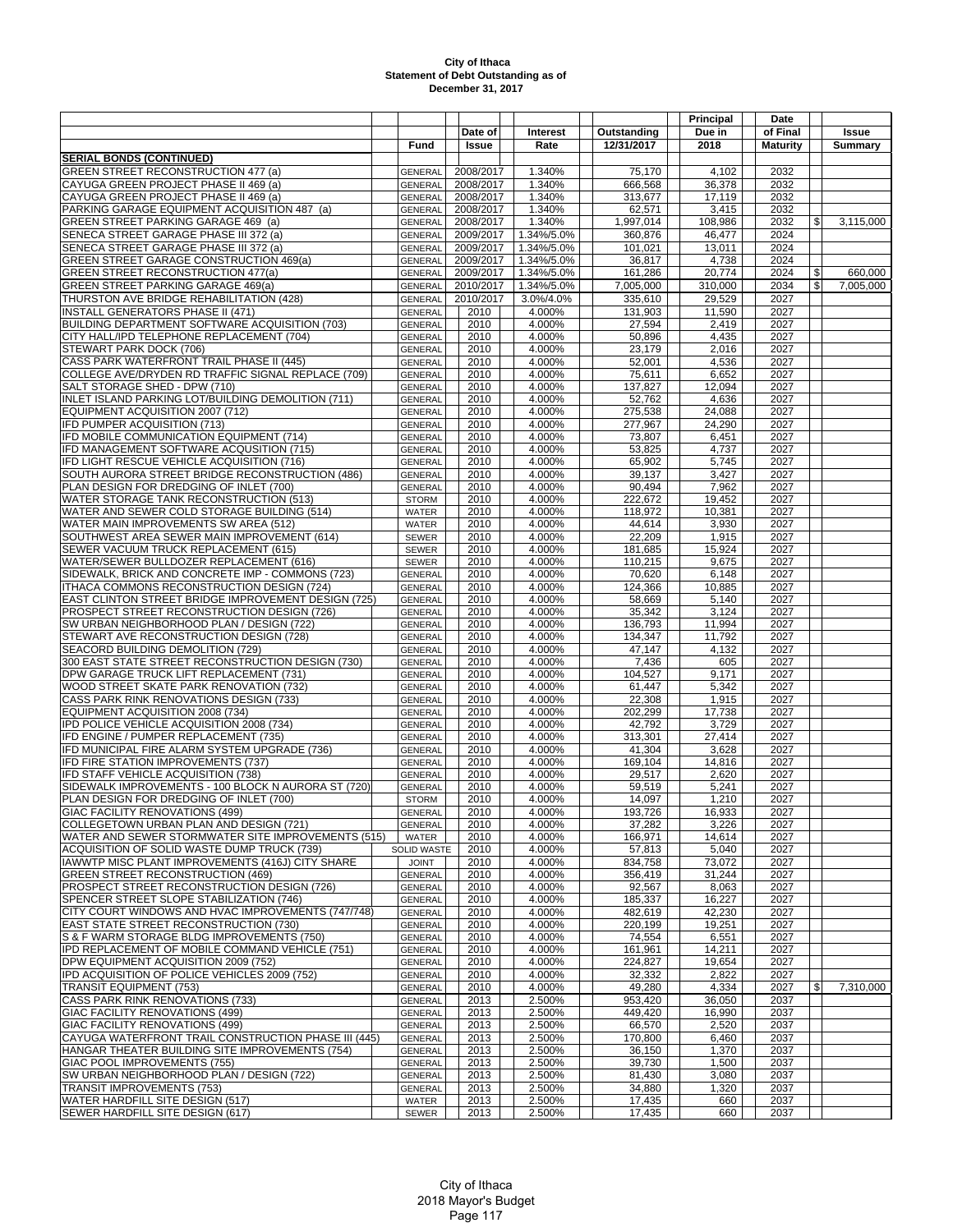|                                                                                                |                                  |              |                  |                      | Principal        | Date            |                             |
|------------------------------------------------------------------------------------------------|----------------------------------|--------------|------------------|----------------------|------------------|-----------------|-----------------------------|
|                                                                                                |                                  | Date of      | <b>Interest</b>  | Outstanding          | Due in           | of Final        | Issue                       |
|                                                                                                | Fund                             | Issue        | Rate             | 12/31/2017           | 2018             | <b>Maturity</b> | <b>Summary</b>              |
| <b>SERIAL BONDS (CONTINUED)</b>                                                                |                                  |              |                  |                      |                  |                 |                             |
| PROSPECT STREET WATER MAIN REPLACEMENT (518)                                                   | WATER                            | 2013         | 2.500%           | 159,885              | 6,045            | 2037            |                             |
| PROSPECT STREET SEWER MAIN REPLACEMENT (618)                                                   | <b>SEWER</b>                     | 2013         | 2.500%           | 159,885              | 6,045            | 2037            |                             |
| COLUMBIA STREET PEDESTRIAN BRIDGE REPLACEMENT (743)                                            | <b>GENERAL</b>                   | 2013         | 2.500%           | 248,336              | 9,390            | 2037            |                             |
| COLUMBIA ST PED BRIDGE WATER MAIN REPLACEMENT (519)                                            | WATER                            | 2013         | 2.500%           | 153,117              | 5,790            | 2037            |                             |
| COLUMBIA ST PED BRIDGE SEWER MAIN REPLACEMENT (619)                                            | <b>SEWER</b>                     | 2013         | 2.500%           | 153,117              | 5,790            | 2037            |                             |
| DPW EQUIPMENT ACQUISITIONS 2010 (757)                                                          | GENERAL                          | 2013         | 2.500%           | 12,990               | 490              | 2037            |                             |
| DPW EQUIPMENT ACQUISITIONS 2010 (757)                                                          | <b>GENERAL</b>                   | 2013         | 2.500%           | 99,290               | 3,750            | 2037            |                             |
| DPW EQUIPMENT ACQUISITIONS 2010 (757)<br>DPW EQUIPMENT ACQUISITIONS 2010 (757)                 | <b>GENERAL</b>                   | 2013         | 2.500%           | 19,520               | 740              | 2037            |                             |
| POLICE VEHICLE ACQUISITION (757)                                                               | <b>GENERAL</b>                   | 2013<br>2013 | 2.500%<br>2.500% | 131,090<br>12,100    | 4,960<br>460     | 2037<br>2037    |                             |
| YOUTH BUREAU VAN ACQUISITION (757)                                                             | <b>GENERAL</b><br><b>GENERAL</b> | 2013         | 2.500%           | 11.160               | 420              | 2037            |                             |
| GREEN STREET GARAGE RECONSTRUCTION (469)                                                       | <b>GENERAL</b>                   | 2013         | 2.500%           | 81.130               | 3,070            | 2037            |                             |
| WATER TREATMENT PLANT IMPROVEMENTS (510)                                                       | WATER                            | 2013         | 2.500%           | 260,490              | 9,850            | 2037            |                             |
| CAYUGA WATERFRONT TRAIL CONSTRUCTION PHASE III (445)                                           | <b>GENERAL</b>                   | 2013         | 2.500%           | 252,600              | 9,550            | 2037            |                             |
| STEWART PARK SMALL PAVILION RECONSTRUCTION (762)                                               | <b>GENERAL</b>                   | 2013         | 2.500%           | 88,400               | 3,340            | 2037            |                             |
| COMMONS PLAN AND DESIGN (724)                                                                  | <b>GENERAL</b>                   | 2013         | 2.500%           | 545,110              | 20,610           | 2037            |                             |
| DPW STREET MATERIAL ACQUISITIONS 2011 (760)                                                    | <b>GENERAL</b>                   | 2013         | 2.500%           | 105,250              | 3,980            | 2037            |                             |
| CASS PARK RINK RENOVATIONS (733)                                                               | <b>GENERAL</b>                   | 2013         | 2.500%           | 52,450               | 1,980            | 2037            |                             |
| CASS PARK POOL FILTER BUILDING ROOF REPAIR (759)                                               | <b>GENERAL</b>                   | 2013         | 2.500%           | 26,900               | 1,020            | 2037            |                             |
| COLLEGETOWN URBAN PLAN AND DESIGN (721)                                                        | GENERAL                          | 2013         | 2.500%           | 34,050               | 1,290            | 2037            |                             |
| 300 BLOCK E SENECA STREET SEWER REPLACEMENT (620)                                              | <b>SEWER</b>                     | 2013         | 2.500%           | 57,160               | 2,160            | 2037            |                             |
| BRINDLEY STREET BRIDGE RECONSTRUCTION DESIGN (764)                                             | <b>GENERAL</b>                   | 2013         | 2.500%           | 139,670              | 5,280            | 2037            |                             |
| BRINDLEY ST BRIDGE RECONSTRUCTION WATER MAIN (520)                                             | WATER                            | 2013         | 2.500%           | 21,990               | 830              | 2037            |                             |
| GOLF COURSE MOWING TRACTOR ACQUISITION (767)                                                   | <b>GENERAL</b>                   | 2013         | 2.500%           | 24,210               | 920              | 2037            |                             |
| DPW EQUIPMENT ACQUISITIONS 2011 (767)<br>DPW EQUIPMENT ACQUISITIONS 2011 (767)                 | <b>GENERAL</b>                   | 2013<br>2013 | 2.500%<br>2.500% | 236,810              | 8,950            | 2037<br>2037    |                             |
| DPW EQUIPMENT ACQUISITIONS 2011 (767)                                                          | <b>GENERAL</b><br><b>GENERAL</b> | 2013         | 2.500%           | 131,540<br>14,720    | 4,970<br>560     | 2037            |                             |
| DPW EQUIPMENT ACQUISITIONS 2011 (767)                                                          | <b>GENERAL</b>                   | 2013         | 2.500%           | 83,540               | 3,160            | 2037            |                             |
| GIAC VAN ACQUISITION (767)                                                                     | <b>GENERAL</b>                   | 2013         | 2.500%           | 41,560               | 1,570            | 2037            |                             |
| IPD POLICE VEHICLE ACQUISITION (767)                                                           | <b>GENERAL</b>                   | 2013         | 2.500%           | 59,080               | 2,230            | 2037            |                             |
| CITY COURT PEDESTRIAN BRIDGE IMPROVEMENTS (763)                                                | <b>GENERAL</b>                   | 2013         | 2.500%           | 42,920               | 1,620            | 2037            |                             |
| TRAFFIC SIGNAL UPGRADES PHASE II DESIGN (765)                                                  | <b>GENERAL</b>                   | 2013         | 2.500%           | 149,320              | 5,650            | 2037            |                             |
| THIRD STREET SEWER EXTENSION (621)                                                             | <b>SEWER</b>                     | 2013         | 2.500%           | 223,400              | 8,450            | 2037            |                             |
| UNIVERSITY AVE WATER MAIN REPLACEMENT (521)                                                    | <b>WATER</b>                     | 2013         | 2.500%           | 184,680              | 6,980            | 2037            |                             |
| WATER STORAGE TANK RECONSTRUCTION (513)                                                        | WATER                            | 2013         | 2.500%           | 1,455,240            | 55,020           | 2037            |                             |
| HANGAR THEATER BUILDING SITE IMPROVEMENTS (754)                                                | GENERAL                          | 2013         | 2.500%           | 39,730               | 1,500            | 2037            |                             |
| GIAC FACILITY RENOVATIONS (499)                                                                | <b>GENERAL</b>                   | 2013         | 2.500%           | 686,540              | 25,960           | 2037            |                             |
| 500 & 610 FIRST ST STORMWATER SITE IMPROVEMENTS (515)                                          | WATER                            | 2013         | 2.500%           | 219,380              | 8,290            | 2037            |                             |
| FLORAL AVE TRAIL FACILITY DESIGN (770)<br>CITYWIDE RETAINING WALL EVALUATION (771)             | <b>GENERAL</b><br><b>GENERAL</b> | 2013<br>2013 | 2.500%<br>2.500% | 221,810<br>133,090   | 8,390<br>5,030   | 2037<br>2037    |                             |
| YOUTH BUREAU BUILDING ROOF REPLACEMENT (772)                                                   | <b>GENERAL</b>                   | 2013         | 2.500%           | 174,800              | 6,610            | 2037            |                             |
| HANGAR THEATER BUILDING SITE IMPROVEMENTS PHASE III (75 GENERAL                                |                                  | 2013         | 2.500%           | 44,350               | 1,680            | 2037            |                             |
| IFD FIRE RESCUE VEHICLE ACQUISITION (761)                                                      | <b>GENERAL</b>                   | 2013         | 2.500%           | 771,900              | 29,190           | 2037            |                             |
| SENECA STREET PARKING GARAGE IMPROVEMENTS (372)                                                | <b>GENERAL</b>                   | 2013         | 2.500%           | 731,980              | 27,680           | 2037            |                             |
| IT DATA NETWORK REPLACEMENT (774)                                                              | <b>GENERAL</b>                   | 2013         | 2.500%           | 173,020              | 6,540            | 2037            |                             |
| E. STATE ST/MLK ST & MITCHELL ST INTERSECTION IMPROVEMENT (775 GENERAL                         |                                  | 2013         | 2.500%           | 354,880              | 13,420           | 2037            |                             |
| TRAFFIC SIGNAL UPGRADES PHASE II (765)                                                         | <b>GENERAL</b>                   | 2013         | 2.500%           | 558,970              | 21,140           | 2037            |                             |
| IPD POLICE VEHICLE ACQUISITION (776)                                                           | <b>GENERAL</b>                   | 2013         | 2.500%           | 137,530              | 5,200            | 2037            |                             |
| BULB OUT EXT W GREEN ST & SENECA ST (769)                                                      | <b>GENERAL</b>                   | 2013         | 2.500%           | 177,460              | 6,710            | 2037            |                             |
| PARKING PAYSTATION ACQUISITION (777)                                                           | GENERAL                          | 2013         | 2.500%           | 44,350               | 1,680            | 2037            |                             |
| WATER TREATMENT PLANT IMPROVEMENTS (510)                                                       | WATER                            | 2013         | 2.500%           | 443,630              | 16,770           | 2037            |                             |
| WATER MAINS/PUMP IMPROVEMENTS (522)                                                            | WATER                            | 2013         | 2.500%           | 53,250               | 2,010            | 2037            |                             |
| SEWER MAINS/PUMP IMPROVEMENTS (622)<br>IAWWTP ENERGY UPGRADES/IMPROVEMENTS (417J)              | <b>SEWER</b><br><b>JOINT</b>     | 2013<br>2013 | 2.500%<br>2.500% | 106,450<br>2,661,900 | 4,030<br>100,640 | 2037<br>2037    | $\frac{1}{2}$<br>15,075,000 |
| SENECA STREET PARKING GARAGE IMPROVEMENTS (372)                                                | <b>GENERAL</b>                   | 2013         | 2.250%           | 90,000               | 15,000           | 2023            |                             |
| SENECA STREET PARKING GARAGE IMPROVEMENTS (372)                                                | <b>GENERAL</b>                   | 2013         | 2.250%           | 30,000               | 5,000            | 2023            | \$<br>120,000               |
| STEWART PARK DOCK 706                                                                          | <b>GENERAL</b>                   | 2013         | 3.000%           | 26,042               | 1,079            | 2035            |                             |
| WATER AND SEWER COLD STORAGE BUILDING (514)                                                    | WATER                            | 2013         | 3.000%           | 46,514               | 1,928            | 2035            |                             |
| IFD ENGINE / PUMPER REPLACEMENT (735)                                                          | <b>GENERAL</b>                   | 2013         | 3.000%           | 123,304              | 5,123            | 2035            |                             |
| IAWWTP MISCELLANEOUS PLANT IMPROVEMENTS (416J)                                                 | <b>JOINT</b>                     | 2013         | 3.000%           | 109,427              | 4,547            | 2035            |                             |
| PEDESTRIAN / TRAFFIC SAFETY-HECTOR / FLORAL / ELM (740)                                        | <b>GENERAL</b>                   | 2013         | 3.000%           | 26,500               | 1,100            | 2035            |                             |
| <b>GREEN STREET GARAGE CONSTRUCTION (469)</b>                                                  | <b>GENERAL</b>                   | 2013         | 3.000%           | 78,234               | 3,248            | 2035            |                             |
| GIAC FACILITY RENOVATIONS (499)                                                                | GENERAL                          | 2013         | 3.000%           | 1,023,775            | 42,491           | 2035            |                             |
| WATER DISTRIBUTION IMPROVEMENTS (516)                                                          | WATER                            | 2013         | 3.000%           | 118,503              | 4,924            | 2035            |                             |
| WATER TREATMENT PLANT IMPROVEMENTS (510)                                                       | WATER                            | 2013         | 3.000%           | 252,577              | 10.487           | 2035            |                             |
| PEDESTRIAN / TRAFFIC SAFETY-HECTOR / FLORAL / ELM (740)                                        | <b>GENERAL</b>                   | 2013         | 3.000%           | 29,192               | 1,216            | 2035            |                             |
| COLUMBIA ST PED BRIDGE WATER MAIN REPLACEMENT (519)                                            | <b>WATER</b>                     | 2013         | 3.000%           | 46,793               | 1,938            | 2035            |                             |
| COLUMBIA ST PED BRIDGE SEWER MAIN REPLACEMENT (619)                                            | <b>SEWER</b>                     | 2013         | 3.000%           | 313,956              | 13,032           | 2035            |                             |
| WATER AND SEWER STORMWATER SITE IMPROVEMENTS (515)<br>SPENCER STREET SLOPE STABILIZATION (746) | WATER<br><b>GENERAL</b>          | 2013<br>2013 | 3.000%<br>3.000% | 340,764<br>18,192    | 14,143<br>754    | 2035<br>2035    |                             |
| DPW STREET AND ROAD CONSTRUCTION 2010 (756)                                                    | GENERAL                          | 2013         | 3.000%           | 96,227               | 3,991            | 2035            | $\mathbb{S}$<br>2,650,000   |
|                                                                                                |                                  |              |                  |                      |                  |                 |                             |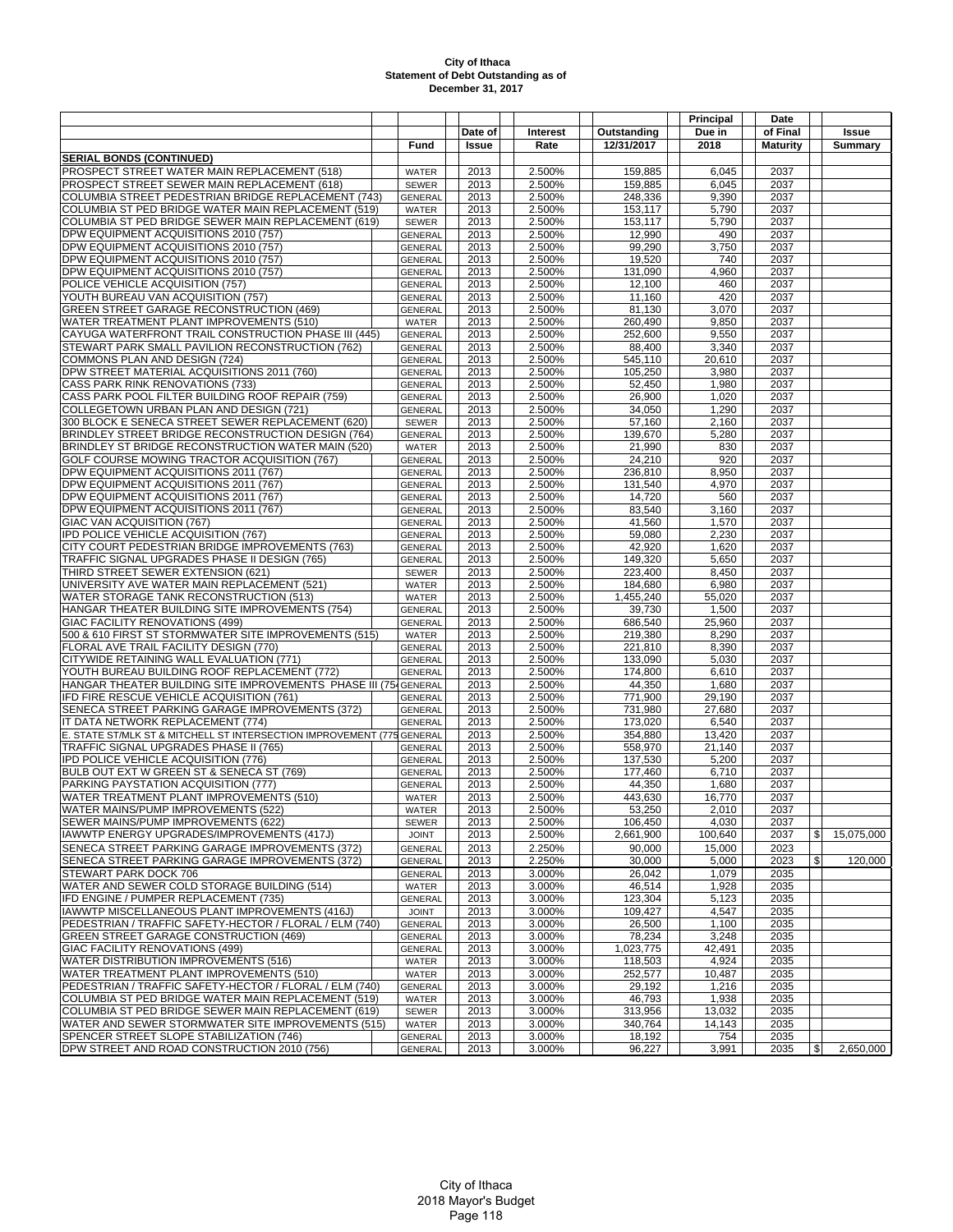|                                                    |              |              |          |                         | Principal | Date            |                  |
|----------------------------------------------------|--------------|--------------|----------|-------------------------|-----------|-----------------|------------------|
|                                                    |              | Date of      | Interest | Outstanding             | Due in    | of Final        | <b>Issue</b>     |
|                                                    | Fund         | <b>Issue</b> | Rate     | 12/31/2017              | 2018      | <b>Maturity</b> | Summary          |
| DPW RADIO CONVERSION 780                           | GEN.         | 2016         | 2.250%   | 27,930                  | 6,780     | 2021            |                  |
| CASS PARK RINK ICE RESURFACER 781                  | GEN.         | 2016         | 2.250%   | 42.950                  | 10.420    | 2021            |                  |
| TRANSIT IMPROVEMENTS 753                           | GEN.         | 2016         | 2.250%   | 34,360                  | 8,340     | 2021            |                  |
| SENECA ST PARKING GARAGE IMPROVEMENTS PHASE II 372 | GEN.         | 2016         | 2.250%   | 474.780                 | 9.350     | 2046            |                  |
| E-MAIL SYSTEM REPLACEMENT 783                      | GEN.         | 2016         | 2.250%   | 35.650                  | 8.650     | 2021            |                  |
| OLD ELMIRA RD RECONSTRUCTION 784                   | GEN.         | 2016         | 2.250%   | 846.740                 | 16,670    | 2046            |                  |
| PARKING PAY STATIONS ACQUISITION 777               | GEN.         | 2016         | 2.250%   | 85,920                  | 20,850    | 2021            |                  |
| JAMES L GIBBS DRIVE SEWER MAIN RECONSTRUCTION 623  | <b>SEWER</b> | 2016         | 2.250%   | 125,110                 | 2,460     | 2046            |                  |
| ESTY ST WATER MAIN RECONSTRUCTION 523              | <b>WATER</b> | 2016         | 2.250%   | 185,740                 | 3,660     | 2046            |                  |
| WOOD ST SANITARY SEWER PUMP 624                    | <b>SEWER</b> | 2016         | 2.250%   | 58,640                  | 1,150     | 2046            |                  |
| IAWWTF SEPTAGE SERVICE IMPROVEMENTS 418J           | <b>JOINT</b> | 2016         | 2.250%   | 3,008,310               | 59,230    | 2046            |                  |
| HANGAR THEATER SITE IMPROVEMENTS 754               | GEN.         | 2016         | 2.250%   | 28.600                  | 6,940     | 2021            |                  |
| WATER TREATMENT REPLACEMENT 510                    | WATER        | 2016         | 2.250%   | 1,454,890               | 28,650    | 2046            |                  |
| <b>IAWWTF ENERGY UPGRADES 417J</b>                 | <b>JOINT</b> | 2016         | 2.250%   | 1,517,630               | 29.880    | 2046            |                  |
| CAYUGA WATERFRONT TRAIL PHASE II                   | GEN.         | 2016         | 2.250%   | 270,969                 | 5,335     | 2046            |                  |
| HANGAR THEATER SITE IMPROVEMENTS 754               | GEN.         | 2016         | 2.250%   | 33,550                  | 8.140     | 2021            |                  |
| <b>TRANSIT IMPROVEMENTS 753</b>                    | GEN.         | 2016         | 2.250%   | 71,720                  | 17,400    | 2021            |                  |
| SENECA ST PARKING GARAGE IMPROVEMENTS PHASE II 372 | GEN.         | 2016         | 2.250%   | 431,170                 | 8.490     | 2046            |                  |
| PEDESTRIAN IMPROVEMENTS RT 13/DEY/THIRD ST 718     | GEN.         | 2016         | 2.250%   | 271,550                 | 5,350     | 2046            |                  |
| SNOW REMOVAL TRUCK ACQUISITION 794                 | GEN.         | 2016         | 2.250%   | 207,820                 | 4.090     | 2046            |                  |
| POLICE VEHICLE ACQUISITION 794                     | GEN.         | 2016         | 2.250%   | 34,000                  | 8,250     | 2021            |                  |
| GIAC/YB VAN ACQUISITION 794                        | GEN.         | 2016         | 2.250%   | 37,120                  | 9,010     | 2021            |                  |
| DPW AERIAL LIFT VEHICLE ACQUISITION 794            | GEN.         | 2016         | 2.250%   | 204,500                 | 4,030     | 2046            |                  |
| STORM SEWER RECONSTRUCTION 795                     | <b>STORM</b> | 2016         | 2.250%   | 43,427                  | 882       | 2046            |                  |
| SIX MILE CREEK DREDGING 796                        | <b>STORM</b> | 2016         | 2.250%   | 31,450                  | 7,630     | 2021            |                  |
| DATA NETWORK REPLACEMENT 774                       | GEN.         | 2016         | 2.250%   | 45.920                  | 11.140    | 2021            |                  |
| GIAC POOL IMPROVEMENTS 755                         | GEN.         | 2016         | 2.250%   | 43,920                  | 860       | 2046            |                  |
| SPENCER ST/QUARRY ST INTERSECTION STUDY 797        | GEN.         | 2016         | 2.250%   | 25.800                  | 6,260     | 2021            |                  |
| COLUMBIA ST PARK IMPROVEMENTS 798                  | GEN.         | 2016         | 2.250%   | 76,530                  | 1,510     | 2046            |                  |
| DPW FUEL TANK REPLACEMENT 799                      | GEN.         | 2016         | 2.250%   | 441,710                 | 8,700     | 2046            |                  |
| STEWART PARK PAVILLION ROOF REPLACEMENT 800        | GEN.         | 2016         | 2.250%   | 240,860                 | 4.740     | 2046            |                  |
| <b>SKATE PARK RENOVATION 732</b>                   | GEN.         | 2016         | 2.250%   | 17,000                  | 330       | 2046            |                  |
| CASS PARK RINK RENOVATION DESIGN 733               | GEN.         | 2016         | 2.250%   | 41,840                  | 10,150    | 2021            |                  |
| PARKING EQUIPMENT ACQUISITION 777                  | GEN.         | 2016         | 2.250%   | 62,920                  | 15,270    | 2021            |                  |
| <b>EMERGENCY WATER POWER GENERATORS 526</b>        | <b>WATER</b> | 2016         | 2.250%   | 53,270                  | 1.050     | 2046            |                  |
| <b>EMERGENCY SEWER POWER GENERATORS 628</b>        | <b>SEWER</b> | 2016         | 2.250%   | 79,930                  | 1.570     | 2046            |                  |
| WATER LOOP EXTENSIONS 527                          | <b>WATER</b> | 2016         | 2.250%   | 71.040                  | 1,400     | 2046            |                  |
| 510/600 FIRST ST WATER FACILITIES IMPROVEMENTS 528 | <b>WATER</b> | 2016         | 2.250%   | 43,410                  | 850       | 2046            |                  |
| 510/600 FIRST ST SEWER FACILITIES IMPROVEMENTS 629 | <b>SEWER</b> | 2016         | 2.250%   | 65,090                  | 1,280     | 2046            |                  |
| WATER TREATMENT REPLACEMENT 510                    | <b>WATER</b> | 2016         | 2.250%   | 6,887,754               | 135,613   | 2046            |                  |
| IFD FIRE STATION IMPROVEMENTS 737                  | GEN.         | 2016         | 2.250%   | 61,950                  | 1,220     | 2046            |                  |
| E-MAIL SYSTEM REPLACEMENT 783                      | GEN.         | 2016         | 2.250%   | 40.260                  | 9.760     | 2021            |                  |
| LAKE ST OVER FALL CREEK BRIDGE REHAB 791           | GEN.         | 2016         | 2.250%   | 481,410                 | 9,480     | 2046            |                  |
| <b>IAWWTF ENERGY UPGRADES 417J</b>                 | <b>JOINT</b> | 2016         | 2.250%   | 364,860                 | 7.180     | 2046            | \$<br>18,710,000 |
| ENERGY IMPROVEMENTS IAWWTF 417J                    | <b>JOINT</b> | 2016         | 2.000%   | 2,922,000               | 79,000    | 2043            |                  |
| WATER TREATMENT PLANT IMPROVEMENTS/REPLACEMENT 510 | <b>WATER</b> | 2016         | 2.000%   | 1,610,000               | 40.000    | 2043            |                  |
| FOREST HOME DRIVE RETAINING WALL REPAIR 778        | GEN.         | 2016         | 2.000%   | 120,000                 | 30,000    | 2021            |                  |
| WATER TREATMENT PLANT IMPROVEMENTS/REPLACEMENT 510 | <b>WATER</b> | 2016         | 2.000%   | 12,401,000              | 324,000   | 2043            |                  |
| CENTRAL FIRE STATION ROOF REPLACEMENT 785          | GEN.         | 2016         | 2.000%   | 335,000                 | 10,000    | 2043            |                  |
| FLORAL AVE TRAIL FACILITY DESIGN 770               | GEN.         | 2016         | 2.000%   | 39,000                  | 4,000     | 2025            |                  |
| WATER MAIN REPLACEMENT EDGECLIFF 525               | WATER        | 2016         | 2.000%   | 57,000                  | 2,000     | 2043            |                  |
| CENTRAL FIRE STATION HVAC 737                      | GEN.         | 2016         | 2.000%   | 42,000                  | 10,000    | 2021            |                  |
| SENECA WAY SEWER MAIN CONSTRUCTION 626             | <b>SEWER</b> | 2016         | 2.000%   | 44,000                  | 1,000     | 2043            |                  |
| CORNELL ST SIDEWALK RECONSTRUCTION 779             | GEN.         | 2016         | 2.000%   | 20,000                  | 5,000     | 2021            | 17,590,000<br>\$ |
|                                                    |              |              |          |                         |           |                 |                  |
| <b>TOTAL SERIAL BONDS</b>                          |              |              |          | \$<br>$87,810,000$   \$ | 5,720,001 |                 | \$<br>87,810,000 |
|                                                    |              |              |          |                         |           |                 |                  |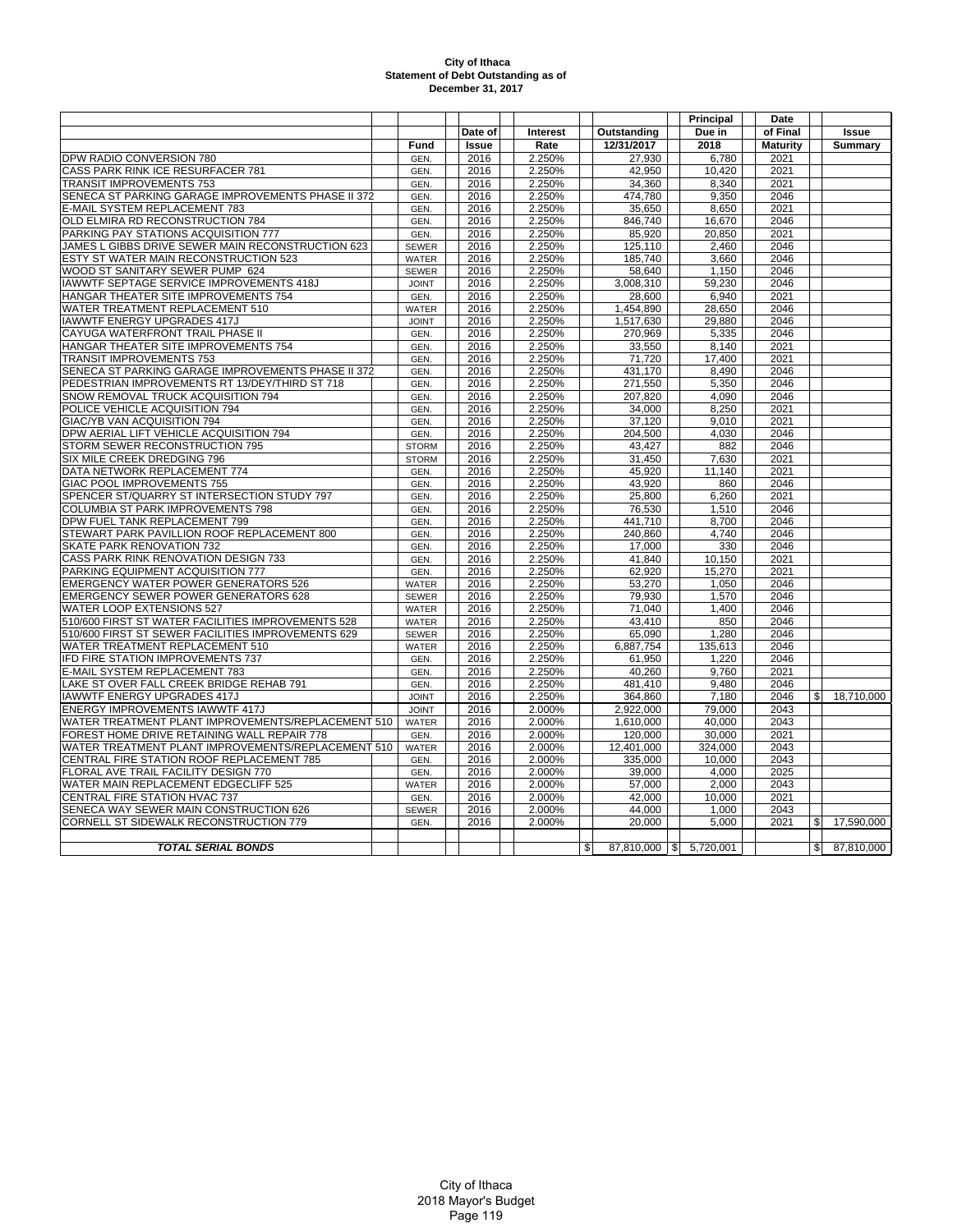|                                                                                 |                                  |              |                |                    | Principal        | Date               |         |  |  |
|---------------------------------------------------------------------------------|----------------------------------|--------------|----------------|--------------------|------------------|--------------------|---------|--|--|
|                                                                                 |                                  | Date of      | Interest       | Outstanding        | Due in           | of Final           | Issue   |  |  |
|                                                                                 | Fund                             | <b>Issue</b> | Rate           | 12/31/2017         | 2018             | <b>Maturity</b>    | Summary |  |  |
|                                                                                 |                                  |              |                |                    |                  |                    |         |  |  |
|                                                                                 |                                  |              |                |                    |                  |                    |         |  |  |
| <b>BOND ANTICIPATION NOTES - ALL FUNDS</b>                                      |                                  |              |                |                    |                  |                    |         |  |  |
|                                                                                 |                                  |              |                |                    |                  |                    |         |  |  |
| COMMONS RECONSTRUCTION 724                                                      | <b>GENERAL</b>                   | 2013         | 2.000%         | \$<br>3,512,001    | \$<br>179,196    | 2/16/18            |         |  |  |
| COMMONS RECONSTRUCTION WATER MAIN 524                                           | WATER                            | 2013         | 2.00%          | 557,172            | 5,814            | 2/16/18            |         |  |  |
| <b>COMMONS RECONSTRUCTION SEWER MAIN 625</b>                                    | <b>SEWER</b>                     | 2013         | 2.00%          | 836,234            | 8,726            | 2/16/18            |         |  |  |
| SENECA ST PARKING GARAGE IMPROVEMENTS PHASE IIII 372                            | <b>GENERAL</b>                   | 2013         | 2.00%          | 197,693            | 5,134            | 2/16/18            |         |  |  |
| SENECA ST PARKING GARAGE IMPROVEMENTS PHASE IIII 372                            | <b>GENERAL</b>                   | 2013         | 2.00%          | 292,760            | 7,603            | 2/16/18            |         |  |  |
| SENECA ST PARKING GARAGE IMPROVEMENTS PHASE IIII 372                            | <b>GENERAL</b>                   | 2013         | 2.00%          | 117,105            | 3,041            | 2/16/18            |         |  |  |
| 2015 STREET/ROAD CONSTRUCTION 745                                               | <b>GENERAL</b>                   | 2015         | 2.00%          | 193,593            | 10,929           | 2/16/18            |         |  |  |
| SENECA ST PARKING GARAGE IMPROVEMENTS PHASE IIII 372                            | <b>GENERAL</b>                   | 2015         | 2.00%          | 488,764            | 11,797           | 2/16/18            |         |  |  |
| SENECA ST PARKING GARAGE IMPROVEMENTS PHASE IIII 372                            | <b>GENERAL</b>                   | 2015         | 2.00%          | 291,970            | 7,048            | 2/16/18            |         |  |  |
| DPW EQUIPMENT 804                                                               | <b>GENERAL</b>                   | 2015         | 2.00%          | 771,004            | 43.527           | 2/16/18            |         |  |  |
| POLICE VEHICLE ACQUISITION 804                                                  | <b>GENERAL</b>                   | 2015         | 2.00%          | 26,121             | 26,121           | 2/16/18            |         |  |  |
| DPW EQUIPMENT 804<br>IFD FIRE PUMPER VEHICLE ACQUISITION 805                    | <b>GENERAL</b>                   | 2015<br>2015 | 2.00%<br>2.00% | 45,465<br>531,993  | 4,761<br>18,910  | 2/16/18<br>2/16/18 |         |  |  |
| BRINDLEY STREET BRIDGE REPLACEMENT DESIGN 764                                   | <b>GENERAL</b><br>GENERAL        | 2015         | 2.00%          | 232,701            | 73,815           | 2/16/18            |         |  |  |
| CITY WIDE DRAINAGE STUDY 806                                                    | <b>STORM</b>                     | 2015         | 2.00%          | 117,502            | 37,273           | 2/16/18            |         |  |  |
| 6 MILE CREEK WALL REPLACEMENT 807                                               | <b>STORM</b>                     | 2015         | 2.00%          | 98,398             | 1,685            | 2/16/18            |         |  |  |
| HUMAN RESOURCES SOFTWARE 808                                                    | <b>GENERAL</b>                   | 2015         | 2.00%          | 39,167             | 12,424           | 2/16/18            |         |  |  |
| <b>COMPREHENSIVE PLAN 741</b>                                                   | <b>GENERAL</b>                   | 2015         | 2.00%          | 63,743             | 20,220           | 2/16/18            |         |  |  |
| IPD BUILDING HVAC 809                                                           | <b>GENERAL</b>                   | 2015         | 2.00%          | 109,117            | 11,427           | 2/16/18            |         |  |  |
| COMPUTER/HARDWARE UPGRADES 810                                                  | <b>GENERAL</b>                   | 2015         | 2.00%          | 92,927             | 29,477           | 2/16/18            |         |  |  |
| STREETS & FACILITIES BUILDING ROOF REPLACEMENT 811                              | <b>GENERAL</b>                   | 2015         | 2.00%          | 225,808            | 5,450            | 2/16/18            |         |  |  |
| SOUTH PLAIN STREET 500 BLOCK RECONSTRUCTION 812                                 | <b>GENERAL</b>                   | 2015         | 2.00%          | 93,000             | 5,250            | 2/16/18            |         |  |  |
| SOUTHSIDE COMMUNITY CENTER BUILDING IMPROVEMENTS 813 GENERAL                    |                                  | 2015         | 2.00%          | 102,637            | 2,477            | 2/16/18            |         |  |  |
| CASS PARK POOL FILTER REPLACEMENT 814                                           | <b>GENERAL</b>                   | 2015         | 2.00%          | 175.748            | 9,922            | 2/16/18            |         |  |  |
| STEWART PARK CAROUSEL STORAGE UNIT 816                                          | <b>GENERAL</b>                   | 2015         | 2.00%          | 40,145             | 687              | 2/16/18            |         |  |  |
| PARKING EQUIPMENT ACQUISITION 777                                               | <b>GENERAL</b>                   | 2015         | 2.00%          | 78,334             | 24,848           | 2/16/18            |         |  |  |
| TRANSPORTATION ENHANCEMENT IMPROVEMENTS 790                                     | <b>GENERAL</b>                   | 2015         | 2.00%          | 94,898             | 5,358            | 2/16/18            |         |  |  |
| CAYUGA WATERFRONT TRAIL PHASE II 445                                            | <b>GENERAL</b>                   | 2015         | 2.00%          | 566,126            | 35,567           | 2/16/18            |         |  |  |
| HANGAR THEATER SITE IMPROVEMENTS 754                                            | <b>GENERAL</b>                   | 2015         | 2.00%          | 38,400             | 12,181           | 2/16/18            |         |  |  |
| WATER TREATMENT PLANT IMPROVEMENTS/REPLACEMENT 510                              | WATER                            | 2015         | 2.00%          | 4,929,341          | 74,194           | 2/16/18            |         |  |  |
| LAKE ST OVER FALL CREEK BRIDGE REHAB 791                                        | <b>GENERAL</b>                   | 2015         | 2.00%          | 482,228            | 18,662           | 2/16/18            |         |  |  |
| SAFE ROUTES TO SCHOOL STREET IMPROVEMENTS 786<br>2016 STREET AND ROAD CONST 820 | <b>GENERAL</b><br><b>GENERAL</b> | 2015<br>2015 | 2.00%          | 46,858             | 3,298            | 2/16/18<br>2/16/18 |         |  |  |
| IFD FIRE TRUCK REFRUBISH 821                                                    | <b>GENERAL</b>                   | 2015         | 2.00%<br>2.00% | 430,000<br>455,000 | 21,940<br>14,900 | 2/16/18            |         |  |  |
| EAST HILL FIRE/PROPERTY MOVE DESIGN 822                                         | <b>GENERAL</b>                   | 2015         | 2.00%          | 50,000             | 11,601           | 2/16/18            |         |  |  |
| EQUIPMENT ACQUISITION 2016 823                                                  | <b>GENERAL</b>                   | 2015         | 2.00%          | 323,300            | 16,495           | 2/16/18            |         |  |  |
| POLICE VEHICLES ACQUISITION 823                                                 | <b>GENERAL</b>                   | 2015         | 2.00%          | 185,640            | 90,556           | 2/16/18            |         |  |  |
| CITY HALL VEHICLE 823                                                           | <b>GENERAL</b>                   | 2015         | 2.00%          | 25,500             | 12,439           | 2/16/18            |         |  |  |
| PARKING EQUIPMENT ACQUISITION 777                                               | <b>GENERAL</b>                   | 2015         | 2.00%          | 407,000            | 94,429           | 2/16/18            |         |  |  |
| GOLF COURSE CLUB HOUSE ROOF REPLACEMENT 824                                     | <b>GENERAL</b>                   | 2015         | 2.00%          | 51,000             | 1,145            | 2/16/18            |         |  |  |
| FINANCIAL SYSTEM UPGRADE 825                                                    | <b>GENERAL</b>                   | 2015         | 2.00%          | 150,000            | 34,802           | 2/16/18            |         |  |  |
| CASS PARK ICE RINK RENOVATION 733                                               | <b>GENERAL</b>                   | 2015         | 2.00%          | 1,300,000          | 29,209           | 2/16/18            |         |  |  |
| N AURORA ST BRIDGE REPLACEMENT DESIGN 826                                       | <b>GENERAL</b>                   | 2015         | 2.00%          | 214,000            | 49,650           | 2/16/18            |         |  |  |
| GIAC GYM AC REPLACEMENT 827                                                     | <b>GENERAL</b>                   | 2015         | 2.00%          | 77.500             | 7,029            | 2/16/18            |         |  |  |
| EAST SPENCER ST RETAINING WALL REPLACEMENT 828                                  | <b>GENERAL</b>                   | 2015         | 2.00%          | 100,000            | 9,069            | 2/16/18            |         |  |  |
| CITY DAM SAFETY IMPROVEMENTS DESIGN 530                                         | <b>WATER</b>                     | 2015         | 2.00%          | 735,000            | 11,794           | 2/16/18            |         |  |  |
| W MLK ST IMPROVEMENTS 790                                                       | <b>GENERAL</b>                   | 2015         | 2.00%          | 50,000             | 2,822            | 2/16/18            |         |  |  |
| STREET & ROAD CONST 2017 835                                                    | <b>GENERAL</b>                   | 2017         | 2.00%          | 500,000            |                  | 2/16/18            |         |  |  |
| CITY FACILITIES REPAIR & CONSTRUCTION 836                                       | <b>GENERAL</b>                   | 2017         | 2.00%          | 367,000            |                  | 2/16/18            |         |  |  |
| STREET LIGHT SYSTEM ACQ 837                                                     | <b>GENERAL</b>                   | 2017         | 2.00%          | 653,000            |                  | 2/16/18            |         |  |  |
| HANGAR THEATER SITE IMP 754                                                     | <b>GENERAL</b>                   | 2017         | 2.00%          | 51,000             |                  | 2/16/18            |         |  |  |
| BRIDGE INSPECTION PROGRAM 838                                                   | <b>GENERAL</b>                   | 2017         | 2.00%          | 101,000            |                  | 2/16/18            |         |  |  |
| BRINDLEY STREET BRIDGE REPL DESIGN 764<br>TRANSPORTATION ALTERNATIVES PROG 802  | <b>GENERAL</b>                   | 2017         | 2.00%          | 134,000            |                  | 2/16/18            |         |  |  |
| TRANSPORTATION ALTERNATIVES PROG 802                                            | <b>GENERAL</b><br><b>GENERAL</b> | 2017<br>2017 | 2.00%<br>2.00% | 210,000<br>340,000 |                  | 2/16/18<br>2/16/18 |         |  |  |
| DRYDEN ROAD PARKING GARAGE 839                                                  | <b>GENERAL</b>                   | 2017         | 2.00%          | 51,000             |                  | 2/16/18            |         |  |  |
| FIVE CORNERS TRAFFIC CONTROL 840                                                | <b>GENERAL</b>                   | 2017         | 2.00%          | 76,000             |                  | 2/16/18            |         |  |  |
| SPENCER/QUARRY ST INTER IMP 797                                                 | <b>GENERAL</b>                   | 2017         | 2.00%          | 150,000            |                  | 2/16/18            |         |  |  |
| STEWART AVE BRIDGE PAINTING 818                                                 | <b>GENERAL</b>                   | 2017         | 2.00%          | 550,000            |                  | 2/16/18            |         |  |  |
|                                                                                 |                                  |              |                |                    |                  |                    |         |  |  |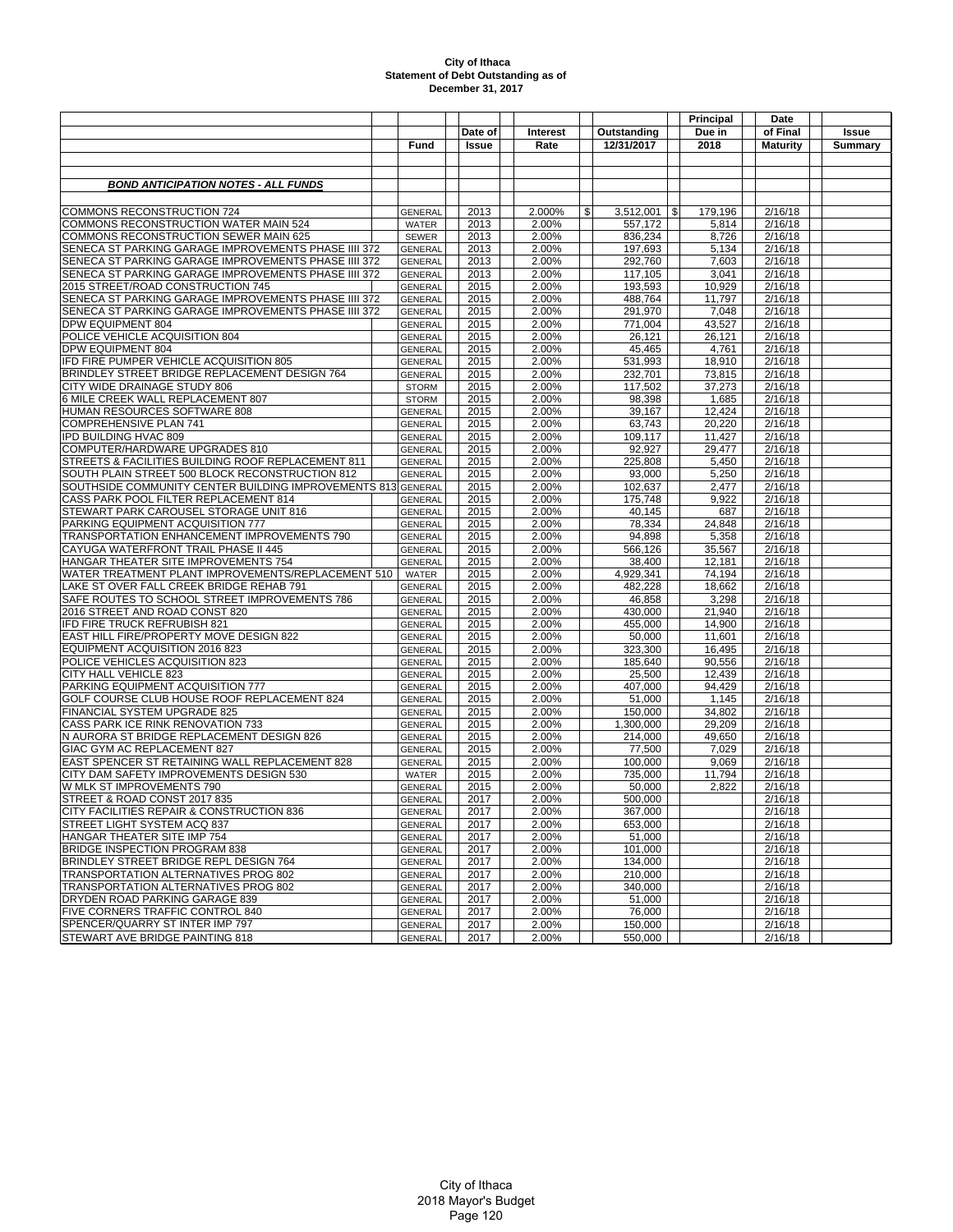|                                                                                          |                                  |              |                 |                |                     |     | Principal        | Date               |               |                       |
|------------------------------------------------------------------------------------------|----------------------------------|--------------|-----------------|----------------|---------------------|-----|------------------|--------------------|---------------|-----------------------|
|                                                                                          |                                  | Date of      | <b>Interest</b> |                | Outstanding         |     | Due in           | of Final           |               | <b>Issue</b>          |
|                                                                                          | Fund                             | Issue        | Rate            |                | 12/31/2017          |     | 2018             | <b>Maturity</b>    |               | Summary               |
| <b>BOND ANTICIPATION NOTES (CONTINUED)</b>                                               |                                  |              |                 |                |                     |     |                  |                    |               |                       |
| STEWART PARK PAV ROOF REPLACE 800<br>TRAFFIC CALMING IMP 841                             | <b>GENERAL</b><br><b>GENERAL</b> | 2017<br>2017 | 2.00%<br>2.00%  |                | 181,000<br>51,000   |     |                  | 2/16/18<br>2/16/18 |               |                       |
| GIAC POOL IMP 735                                                                        | <b>GENERAL</b>                   | 2017         | 2.00%           |                | 32,000              |     |                  | 2/16/18            |               |                       |
| CASS PARK POOL DECK IMP 814                                                              | <b>GENERAL</b>                   | 2017         | 2.00%           |                | 23,500              |     |                  | 2/16/18            |               |                       |
| CAYUGA STREET LIGHTING IMP 842                                                           | <b>GENERAL</b>                   | 2017         | 2.00%           |                | 126,000             |     |                  | 2/16/18            |               |                       |
| COMMONS PLAY AREA IMP 724                                                                | <b>GENERAL</b>                   | 2017         | 2.00%           |                | 51,000              |     |                  | 2/16/18            |               |                       |
| CITY COURT FAC ROOF REPLACEMENT 843                                                      | <b>GENERAL</b>                   | 2017         | 2.00%           |                | 30,500              |     |                  | 2/16/18            |               |                       |
| TRANSIT FAC & EQUIP IMP 753                                                              | <b>GENERAL</b>                   | 2017         | 2.00%           |                | 50,000              |     |                  | 2/16/18            |               |                       |
| <b>DPW EQUIPMENT 845</b><br>IPD POLICE VEHICLE ACQ 845                                   | <b>GENERAL</b><br><b>GENERAL</b> | 2017<br>2017 | 2.00%<br>2.00%  |                | 383,000<br>201.000  |     |                  | 2/16/18<br>2/16/18 |               |                       |
| PARKING EQUIPMENT ACQ 777                                                                | <b>GENERAL</b>                   | 2017         | 2.00%           |                | 252,000             |     |                  | 2/16/18            |               |                       |
| CODDINGTON RD WATER TANK DOME REPLAC 532                                                 | <b>WATER</b>                     | 2017         | 2.00%           |                | 599.500             |     |                  | 2/16/18            |               |                       |
| FIVE CORNERS WATER MAIN REPLAC 533                                                       | <b>WATER</b>                     | 2017         | 2.00%           |                | 56,100              |     |                  | 2/16/18            |               |                       |
| FIVE CORNERS SEWER MAIN REPLAC 632                                                       | <b>SEWER</b>                     | 2017         | 2.00%           |                | 84,150              |     |                  | 2/16/18            |               |                       |
| CLIFF ST/TRUMANSBERG ROAD WATER CONN 535                                                 | <b>WATER</b>                     | 2017         | 2.00%           |                | 80,000              |     |                  | 2/16/18            |               |                       |
| UNIVERSITY AVE WATER MAIN REPLAC 536                                                     | <b>WATER</b>                     | 2017         | 2.00%           |                | 22,000              |     |                  | 2/16/18            |               |                       |
| UNIVERSITY AVE SEWER MAIN REPLAC 633                                                     | <b>SEWER</b>                     | 2017         | 2.00%           |                | 33,000              |     |                  | 2/16/18            |               |                       |
| IFD FIRE VEHICLE REHAB 821<br>DESIGN CONST ADA RAMPS PEDESTRIAN IMP 831                  | <b>GENERAL</b><br><b>GENERAL</b> | 2017<br>2017 | 2.00%<br>2.00%  |                | 100,000<br>100,000  |     |                  | 2/16/18<br>2/16/18 |               |                       |
| ELMIRA RD OVERLAY AND TRAFFIC SIGNAL IMP 832                                             | <b>GENERAL</b>                   | 2017         | 2.00%           |                | 150,000             |     |                  | 2/16/18            |               |                       |
| EAST STATE ST/MLK RETAINING WALL 833                                                     | <b>GENERAL</b>                   | 2017         | 2.00%           |                | 300,000             |     |                  | 2/16/18            |               |                       |
| GIAC WADING POOL IMP 834                                                                 | <b>GENERAL</b>                   | 2017         | 2.00%           |                | 175,000             |     |                  | 2/16/18            |               |                       |
| EAST HILL FIRE/PROPERTY MOVE DESIGN 822                                                  | <b>GENERAL</b>                   | 2017         | 2.00%           |                | 150.000             |     |                  | 2/16/18            |               |                       |
| WATER TREATMENT PLANT IMP/REPLACEMENT 510                                                | <b>WATER</b>                     | 2017         | 2.00%           |                | 2,000,000           |     |                  | 2/16/18            |               | 28,456,643            |
| SENECA ST PARKING GARAGE IMP PHASE III 372                                               | GENERAL                          | 2015         | 2.50%           |                | 275,000             |     | 6,637            | 2/16/18            |               | 275,000               |
| ITHACA COMMONS RECONSTRUCTION 724                                                        | <b>GENERAL</b>                   | 2013         | 2.50%           |                | 1,733,487           |     | 97.865           | 7/27/18            |               |                       |
| WATER TREATMENT PLANT IMP/REPLACEMENT 510                                                | <b>WATER</b>                     | 2014         | 2.50%           |                | 2,918,326           |     | 43,925           | 7/27/18            |               |                       |
| PEDESTRIAN SIGNAL COUNTDOWN TIMERS 801<br>ITHACA COMMONS RECONSTRUCTION 724              | GENERAL<br><b>GENERAL</b>        | 2014<br>2014 | 2.50%<br>2.50%  |                | 69,964<br>2.714.994 |     | 2,708<br>153,277 | 7/27/18<br>7/27/18 |               |                       |
| ITHACA COMMONS RECONSTRUCTION 724                                                        | <b>GENERAL</b>                   | 2014         | 2.50%           |                | 904,998             |     | 51,092           | 7/27/18            |               |                       |
| ITHACA FALLS OVERLOOK STUDY 768                                                          | <b>GENERAL</b>                   | 2014         | 2.50%           |                | 171,141             |     | 15,521           | 7/27/18            |               |                       |
| <b>ITHACA FALLS OVERLOOK STUDY 768</b>                                                   | <b>GENERAL</b>                   | 2015         | 2.50%           |                | 230,124             |     | 20,870           | 7/27/18            |               |                       |
| TRANSPORTATION ALERNATIVES PROGRAM 802                                                   | <b>GENERAL</b>                   | 2015         | 2.50%           |                | 136,398             |     | 14,284           | 7/27/18            |               |                       |
| W GREEN ST & W SENECA ST BULBOUTS DESIGN 769                                             | <b>GENERAL</b>                   | 2015         | 2.50%           |                | 45,466              |     | 4,761            | 7/27/18            |               |                       |
| STEWART AVE BRIDGE PAINTING 818                                                          | <b>GENERAL</b>                   | 2015         | 2.50%           |                | 45,466              |     | 4,761            | 7/27/18            |               |                       |
| SKATE PARK RENOVATION 732                                                                | <b>GENERAL</b>                   | 2015         | 2.50%           |                | 57,167              |     | 4,024            | 7/27/18            |               |                       |
| IAWWTF INFLUENT & DEWATERING IMP 419J                                                    | <b>JOINT</b>                     | 2015         | 2.50%           |                | 3,647,311           |     | 33,862           | 7/27/18            |               |                       |
| UPPER CASC CREEK WALKWAY IMP 788                                                         | GENERAL<br><b>WATER</b>          | 2015<br>2016 | 2.50%           |                | 48,398<br>131,100   |     | 2,732<br>1,147   | 7/27/18<br>7/27/18 |               |                       |
| REPLACE WATER MAIN 200 BLOCK DRYDEN RD 531<br>REPLACE SEWER MAIN 200 BLOCK DRYDEN RD 631 | <b>SEWER</b>                     | 2016         | 2.50%<br>2.50%  |                | 104,900             |     | 922              | 7/27/18            |               |                       |
| EAST HILL FIRE/PROPERTY MOVE DESIGN 822                                                  | <b>GENERAL</b>                   | 2016         | 2.50%           |                | 30,000              |     | 9,516            | 7/27/18            |               |                       |
| AURORA ST OVER CASC CREEK BRIDGE REPL 826                                                | <b>GENERAL</b>                   | 2017         | 2.50%           |                | 200,000             |     |                  | 7/27/18            | $\frac{1}{2}$ | 13,189,240            |
|                                                                                          |                                  |              |                 |                |                     |     |                  |                    |               |                       |
| <b>TOTAL BOND ANTICIPATION NOTES</b>                                                     |                                  |              |                 | \$             | 41,920,883          | \$  | 1,592,606        |                    | \$            | 41,920,883            |
|                                                                                          |                                  |              |                 |                |                     |     |                  |                    |               |                       |
| <b>INSTALLMENT PURCHASE DEBT - ALL FUNDS</b>                                             |                                  |              |                 |                |                     |     |                  |                    |               |                       |
|                                                                                          |                                  |              |                 |                |                     |     |                  |                    |               |                       |
| <b>BUILDING IMPROVEMENTS</b>                                                             | <b>GENERAL</b>                   | 2007         | 4.03%           | $\mathfrak{S}$ | 551,843             | \$  | 101,741          | 8/30/22            |               |                       |
| <b>BUILDING IMPROVEMENTS</b>                                                             | <b>WATER</b>                     | 2007         | 4.03%           |                | 4,518               |     | 833              | 8/30/22            |               |                       |
| <b>BUILDING IMPROVEMENTS</b>                                                             | SEWER                            | 2007         | 4.03%           |                | 8,243               |     | 1,520            | 8/30/22            | $\frac{1}{2}$ | 564,604               |
| WATER METER REPLACEMENT                                                                  | <b>WATER</b>                     | 2009         | 2.682%          |                | 373,073             |     | 58,139           | 11/18/23           |               |                       |
| WATER METER REPLACEMENT                                                                  | SEWER                            | 2009         | 2.682%          |                | 692,849             |     | 107,972          | 11/18/23           | \$            | 1,065,922             |
| <b>TOTAL INSTALLMENT PURCHASE DEBT</b>                                                   |                                  |              |                 | \$             | 1,630,526           | \$  | 270,205          |                    | \$            | 1,630,526             |
|                                                                                          |                                  |              |                 |                |                     |     |                  |                    |               |                       |
|                                                                                          |                                  |              |                 |                |                     |     |                  |                    |               |                       |
| HOUSING AND URBAN RENEWAL DEBT                                                           |                                  |              |                 |                |                     |     |                  |                    |               |                       |
|                                                                                          |                                  |              |                 |                |                     |     |                  |                    |               |                       |
| <b>BOND ANTICIPATION NOTES</b>                                                           |                                  |              |                 |                |                     |     |                  |                    |               |                       |
|                                                                                          |                                  |              |                 |                |                     |     |                  |                    |               |                       |
| NEIGHBORHOOD HOUSING INITIATIVE PROGRAM                                                  | <b>GENERAL</b>                   | 2017         | 2.25%           | \$             | 690,000             | \$  | 30,000           | 4/13/18            | $\frac{1}{2}$ | 690.000               |
|                                                                                          |                                  |              |                 |                |                     |     |                  |                    |               |                       |
| <b>TOTAL BOND ANTICIPATION NOTES - IURA</b>                                              |                                  |              |                 | \$             | 690,000             | \$  | 30,000           |                    | \$            | 690.000               |
|                                                                                          |                                  |              |                 |                |                     |     |                  |                    |               |                       |
| TOTAL DEBT OUTSTANDING - 12/31/2017                                                      |                                  |              |                 | \$             | 132,051,409         | SI. | 7,612,812        |                    |               | $ 132,051,409\rangle$ |
|                                                                                          |                                  |              |                 |                |                     |     |                  |                    |               |                       |
|                                                                                          |                                  |              |                 |                |                     |     |                  |                    |               |                       |
| ******<br>Variable interest rate 4.00% 2005-2035                                         |                                  |              |                 |                |                     |     |                  |                    |               |                       |
| effective interest rate is 2.38% (Estimated).                                            |                                  |              |                 |                |                     |     |                  |                    |               |                       |
|                                                                                          |                                  |              |                 |                |                     |     |                  |                    |               |                       |
| (a) Represents Federally Taxable Series                                                  |                                  |              |                 |                |                     |     |                  |                    |               |                       |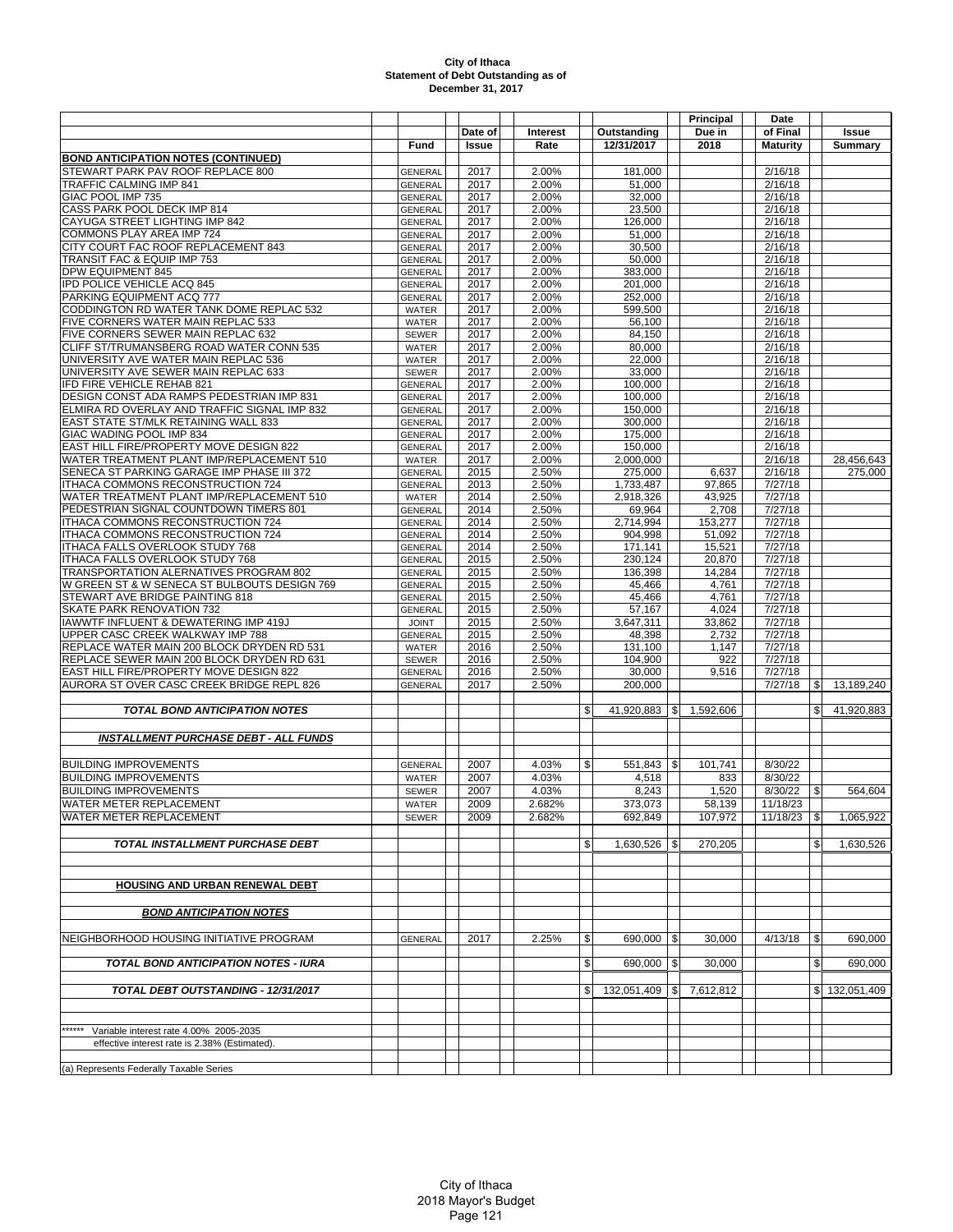## **City of Ithaca Schedule of Authorized Capital Projects For the Year 2018**

|                                                                  |             |     | <b>GENERAL</b> |                | STATE &        |                     |                | <b>WATER/</b>  |             |                            |                        |
|------------------------------------------------------------------|-------------|-----|----------------|----------------|----------------|---------------------|----------------|----------------|-------------|----------------------------|------------------------|
|                                                                  | <b>FUND</b> |     | <b>FUND</b>    | <b>CHIPS</b>   | <b>FEDERAL</b> | <b>BOND</b>         | <b>CAPITAL</b> | <b>SEWER</b>   |             | <b>SIDEWALK STORMWATER</b> |                        |
| <b>PROJECT</b>                                                   | <b>TYPE</b> |     | <b>TAXES</b>   | <b>FUNDING</b> | <b>FUNDS</b>   | <b>ISSUE</b>        | <b>RESERVE</b> | <b>FUND</b>    | <b>FUND</b> | <b>FUND</b>                | <b>TOTAL</b>           |
| 2018 DPW Street and Road                                         |             |     |                |                |                |                     |                |                |             |                            |                        |
| Construction Program/Materials (In-house Force Work)             | General     | \$  |                | 538,000 \$     | l \$           | 600,000 \$          |                | $\mathfrak{s}$ |             | \$                         | $\overline{1,138,000}$ |
| S. Cayuga St. Bridge Over Six Mile Creek Deck Replacement Design |             |     |                |                |                |                     |                |                |             |                            |                        |
| (\$124,000 to be Reimbursed Federal/State Funding)               | General     |     |                |                |                | 180,000             |                |                |             |                            | 180,000                |
| <b>Brindley Street Bridge Replacement</b>                        |             |     |                |                |                |                     |                |                |             |                            |                        |
| (\$2,066,760 to be Reimbursed Federal/State Funding)             | General     |     |                |                |                | 2,788,000           |                |                |             |                            | 2,788,000              |
| <b>Cass Park Rink Renovations</b>                                | General     |     |                |                |                | 102,000             |                |                |             |                            | 102,000                |
| <b>Stewart Park Large Pavilion Improvements</b>                  | General     |     |                |                |                | 51,000              |                |                |             |                            | 51,000                 |
| North Aurora Street Bridge Replacement Design                    | General     |     |                |                |                | 25,500              |                |                |             |                            | 25,500                 |
| Elmira Rd Repaving and Traffic Signal Replacement                |             |     |                |                |                |                     |                |                |             |                            |                        |
| (\$774,800 to be Reimbursed Federal/State Funding)               | General     |     |                |                |                | 968,500             |                |                |             |                            | 968,500                |
| <b>TCAT Transit Improvements</b>                                 | General     |     |                |                |                | 155,000             |                |                |             |                            | 155,000                |
| <b>Traffic Calming</b>                                           | General     |     |                |                |                | 51,000              |                |                |             |                            | 51,000                 |
| East Hill Fire Station Replacement                               | General     |     |                |                |                | 650,000             |                |                |             |                            | 650,000                |
| Parking Equipment Communications System                          | General     |     |                |                |                | 67,400              |                |                |             |                            | 67,400                 |
| <b>Telephone System Acquistion</b>                               | General     |     |                |                |                | 255,000             |                |                |             |                            | 255,000                |
| <b>City Facilities Improvements/Repairs</b>                      | General     |     |                |                |                | 255.000             |                |                |             |                            | 255,000                |
| Ithaca Youth Bureau Heat Pump Replacement                        | General     |     |                |                |                | 22,500              |                |                |             |                            | 22,500                 |
| Bridge Preventative Maintenance Program                          | General     |     | 25,000         |                |                |                     |                |                |             |                            | 25,000                 |
|                                                                  |             |     |                |                |                |                     |                |                |             |                            |                        |
| Equipment:                                                       |             |     |                |                |                |                     |                |                |             |                            |                        |
| 2 Dump Trucks, Plow, Spreader - Highway                          | General     |     |                |                |                | 167,100             |                |                |             |                            | 167,100                |
| Pick Up Truck- Parking                                           | General     |     |                |                |                | 26,500              |                |                |             |                            | 26,500                 |
| 3 CY Dump Truck- Highway                                         | General     |     |                |                |                | 115,000             |                |                |             |                            | 115,000                |
| 20 CY Refuse Collector - Solidwaste                              | General     |     |                |                |                | 178,500             |                |                |             |                            | 178,500                |
| 6 Replacement Sedans - Building Dept                             | General     |     |                |                |                |                     | 144,000        |                |             |                            | 144,000                |
| Police Department Patrol Vehicles/Equipment                      | General     |     |                |                |                | 357,000             |                |                |             |                            | 357,000                |
| Youth Bureau Mower Replacement                                   | General     |     | 7.500          |                |                |                     |                |                |             |                            | 7.500                  |
|                                                                  |             |     |                |                |                |                     |                |                |             |                            |                        |
| <b>TOTAL GENERAL FUND</b>                                        |             |     | 32.500         | 538,000        |                | 7,015,000           | 144,000        |                |             |                            | 7,729,500              |
| East Hill Sanitary Sewer Replacement                             | Water/Sewer |     |                |                |                | 765,000             |                |                |             |                            | 765,000                |
| College Avenue Sanitary Sewer Replacement Design                 | Water/Sewer |     |                |                |                | 51,000              |                |                |             |                            | 51,000                 |
| College Avenue Water Main Replacement Design                     | Water/Sewer |     |                |                |                | 51,000              |                |                |             |                            | 51,000                 |
| Water Main Cleaning                                              | Water/Sewer |     |                |                |                | 80,000              |                |                |             |                            | 80,000                 |
|                                                                  |             |     |                |                |                |                     |                |                |             |                            |                        |
| <b>TOTAL WATER &amp; SEWER FUND</b>                              |             |     |                |                |                | 947.000             |                |                |             |                            | 947,000                |
|                                                                  |             |     |                |                |                |                     |                |                |             |                            |                        |
|                                                                  |             |     |                |                |                |                     |                |                |             |                            |                        |
| Dewitt Park Tree Lawn Improvements                               | Sidewalk    |     |                |                |                |                     |                |                | 35,000      |                            | 35,000                 |
|                                                                  |             |     |                |                |                |                     |                |                |             |                            |                        |
| <b>TOTAL SIDEWALK FUND</b>                                       |             |     |                |                |                |                     |                |                | 35,000      |                            | 35,000                 |
|                                                                  |             |     |                |                |                |                     |                |                |             |                            |                        |
| Stormwater Pipe on Hector Street                                 | Stormwater  |     |                |                |                |                     |                |                |             | 50.000                     | 50,000                 |
|                                                                  |             |     |                |                |                |                     |                |                |             |                            |                        |
| <b>TOTAL STORMWATER FUND</b>                                     |             |     |                |                |                |                     |                |                |             | 50,000                     | 50,000                 |
|                                                                  |             |     |                |                |                |                     |                |                |             |                            |                        |
| <b>TOTALS ALL PROJECTS</b>                                       |             | \$I | $32,500$ \\$   | 538,000 \$     |                | $ $$ 7,962,000 $ $$ | 144,000 \$     | l\$            | $35,000$ \$ | $50,000$ $ S $             | 8,761,500              |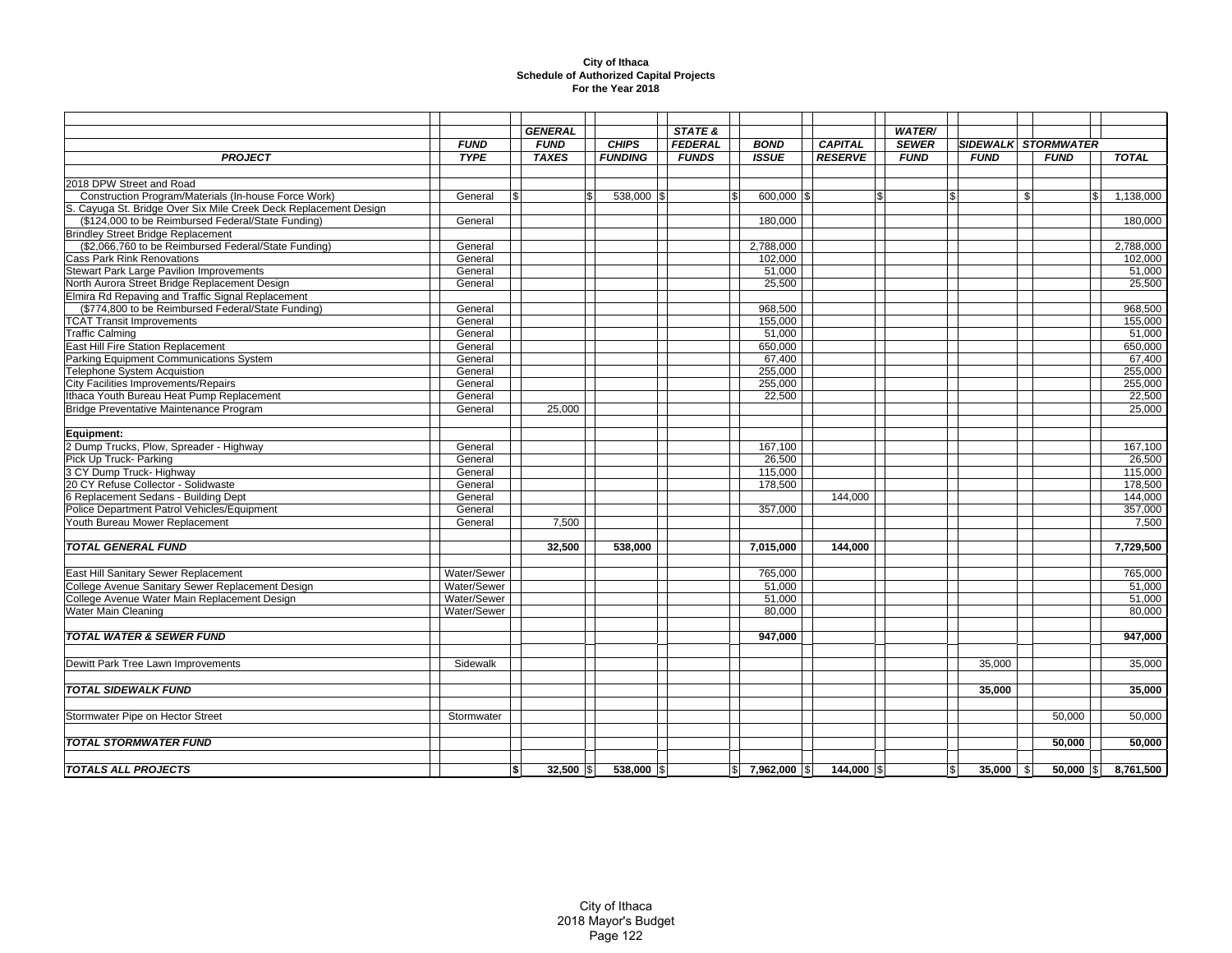## **City of Ithaca Schedule of Authorized Equipment For the Year 2018**

| <b>ACCOUNT#</b> | <b>FUND / DEPARTMENT</b>                             | <b>ITEM DESCRIPTION</b>                 | <b>AMOUNT</b>   |
|-----------------|------------------------------------------------------|-----------------------------------------|-----------------|
|                 | <b>GENERAL FUND</b>                                  |                                         |                 |
|                 |                                                      |                                         |                 |
| A1316           | DEPARTMENT OF PUBLIC INFORMATION AND TECHNOLOGY      |                                         |                 |
| 210             | <b>OFFICE EQUIPMENT</b>                              | Workstations                            | \$<br>27,000    |
| 225             |                                                      | Printers/Servers                        |                 |
|                 | <b>OTHER EQUIPMENT</b>                               |                                         | 9,813<br>36,813 |
| A3120           | <b>POLICE DEPARTMENT</b>                             |                                         |                 |
| 225             | <b>OTHER EQUIPMENT</b>                               | Miscellaneous                           | 12,000          |
| A3410           | <b>FIRE DEPARTMENT</b>                               |                                         |                 |
| 210             | <b>OFFICE EQUIPMENT</b>                              | Micellaneous                            | 6,900           |
| A5111           | <b>MAINTENANCE OF ROADS</b>                          |                                         |                 |
| 220             | <b>CONSTRUCTION EQUIPMENT</b>                        | Tamps, Demo Saws & Jumping Jacks        | 15,000          |
| A5411           | <b>ITHACA COMMONS</b>                                |                                         |                 |
| 225             | <b>OTHER EQUIPMENT</b>                               | Various Commons Equipment               | 5,000           |
| A7111           | PARKS AND FORESTRY                                   |                                         |                 |
| 225             | <b>OTHER EQUIPMENT</b>                               | <b>Chain Saws &amp; String Trimmers</b> | 17,600          |
| A7310           | <b>ITHACA YOUTH BUREAU</b>                           |                                         |                 |
| 225             | <b>OTHER EQUIPMENT</b>                               | Miscellaneous                           | 6,000           |
|                 |                                                      |                                         |                 |
| A8020           | PLANNING, BUILDING, ZONING, AND ECONOMIC DEVELOPMENT |                                         |                 |
| 225             | OTHER EQUIPMENT                                      | Software                                | 15,000          |
|                 |                                                      |                                         |                 |
|                 | <b>TOTAL GENERAL FUND EQUIPMENT</b>                  |                                         | \$<br>114,313   |
|                 |                                                      |                                         |                 |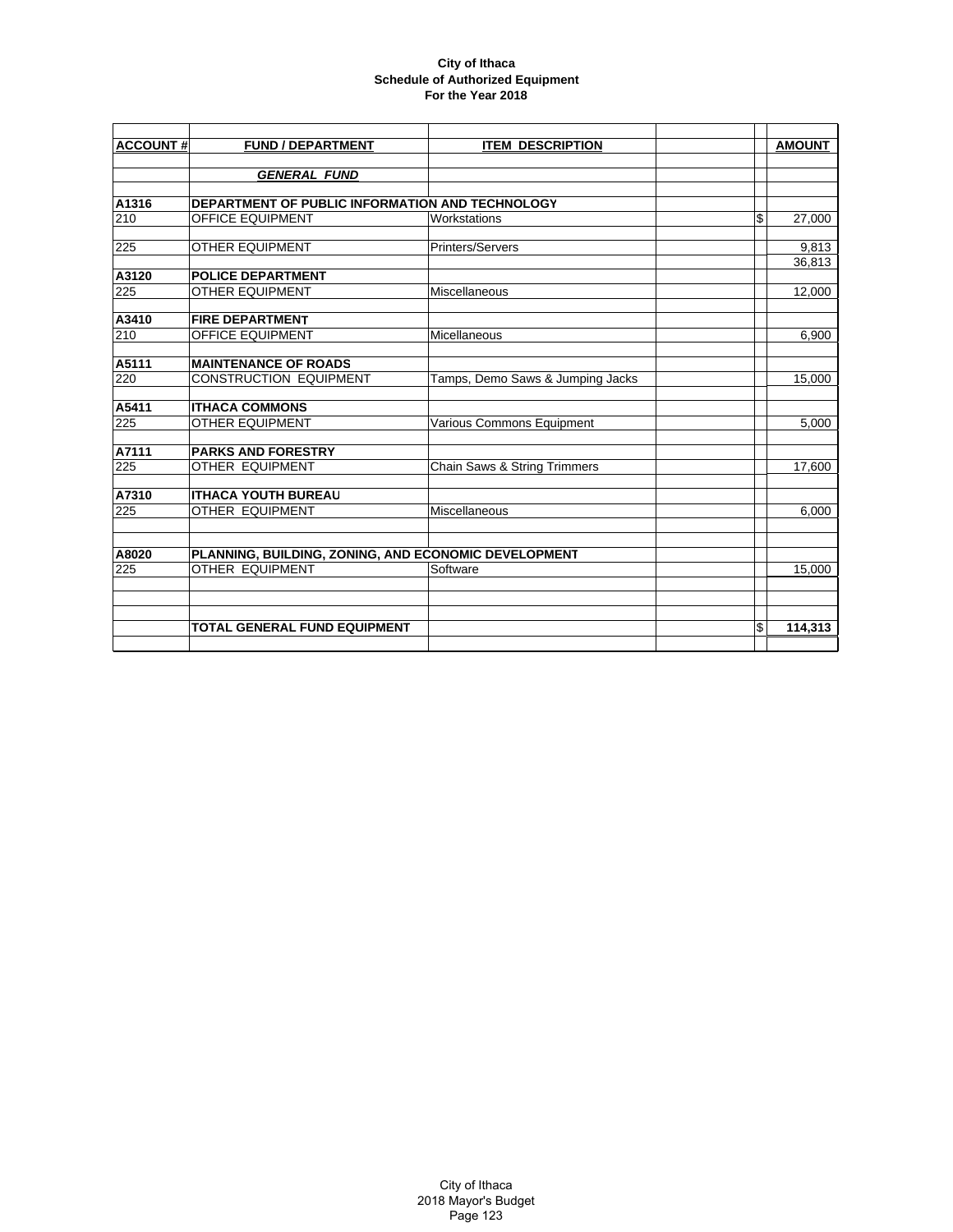## **City of Ithaca Schedule of Authorized Equipment For the Year 2018**

| <b>ACCOUNT#</b> | <b>FUND / DEPARTMENT</b><br><b>ITEM DESCRIPTION</b>  |                                    | <b>AMOUNT</b>    |
|-----------------|------------------------------------------------------|------------------------------------|------------------|
|                 | <b>WATER FUND</b>                                    | <b>EQUIPMENT SHOWN AT 40% COST</b> |                  |
| F8311           | <b>ADMINISTRATION</b>                                |                                    |                  |
| 210             | OFFICE EQUIPMENT                                     | Computers                          | \$<br>4.800      |
| 225             | <b>OTHER EQUIPMENT</b>                               | Software                           | 12,600           |
|                 |                                                      |                                    | 17,400           |
| F8313           |                                                      |                                    |                  |
| 210             | <b>CENTRAL OFFICE OPERATIONS</b><br>OFFICE EQUIPMENT | Computers                          | 1,200            |
|                 |                                                      |                                    |                  |
| 220             | <b>CONSTRUCTION EQUIPMENT</b>                        | Miscellaneous Small Equipment      | 9,600            |
|                 |                                                      |                                    |                  |
| 225             | OTHER EQUIPMENT                                      | Water Meter Replacement            | 26,000<br>36,800 |
| F8330           | <b>WATER TREATMENT PLANT</b>                         |                                    |                  |
| 210             | OFFICE EQUIPMENT                                     | Miscellaneous                      | 4,000            |
|                 |                                                      |                                    |                  |
| 225             | OTHER EQUIPMENT                                      | Portable Sampler<br>Pallett Jack   | 7,500<br>7,250   |
|                 |                                                      | <b>Testing Equipment</b>           | 3,750            |
|                 |                                                      | Large Peristaltic Pump             | 2,500            |
|                 |                                                      | Safety Equipment                   | 2,750<br>23,750  |
|                 |                                                      |                                    |                  |
|                 | <b>TOTAL WATER FUND EQUIPMENT</b>                    |                                    | \$<br>77,950     |
|                 | <b>SEWER FUND</b>                                    | <b>EQUIPMENT SHOWN AT 60% COST</b> |                  |
| G8111           | <b>ADMINISTRATION</b>                                |                                    |                  |
| 210             | OFFICE EQUIPMENT                                     | Computers                          | \$<br>7,200      |
| 225             | OTHER EQUIPMENT                                      | Software                           | 18,900           |
|                 |                                                      |                                    | 26,100           |
| G8113           | <b>CENTRAL OFFICE OPERATIONS</b>                     |                                    |                  |
| 210             | OFFICE EQUIPMENT                                     | Computers                          | 1,800            |
| 215             | MOTOR VEHICLES                                       | Trailer                            | 13,000           |
| 220             | CONSTRUCTION EQUIPMENT                               | Miscellaneous Small Equipment      | 14,400           |
| 225             | OTHER EQUIPMENT                                      | Meter Replacement                  | 39,000           |
|                 |                                                      |                                    | 68,200           |
|                 | <b>TOTAL SEWER FUND EQUIPMENT</b>                    |                                    | \$<br>94.300     |
|                 |                                                      |                                    |                  |
|                 | <b>SPECIAL DISTRICTS FUND - STORMWATER</b>           |                                    |                  |
| SD8141          | <b>TRANSPORTATION</b>                                |                                    |                  |
| 225             | <b>OTHER EQUIPMENT</b>                               | Inspection Camera/Survey Equipment | \$<br>15,000     |
|                 |                                                      |                                    |                  |
|                 | TOTAL SPECIAL DISTRICTS FUND EQUIPMENT               |                                    | \$<br>15,000     |
|                 |                                                      |                                    |                  |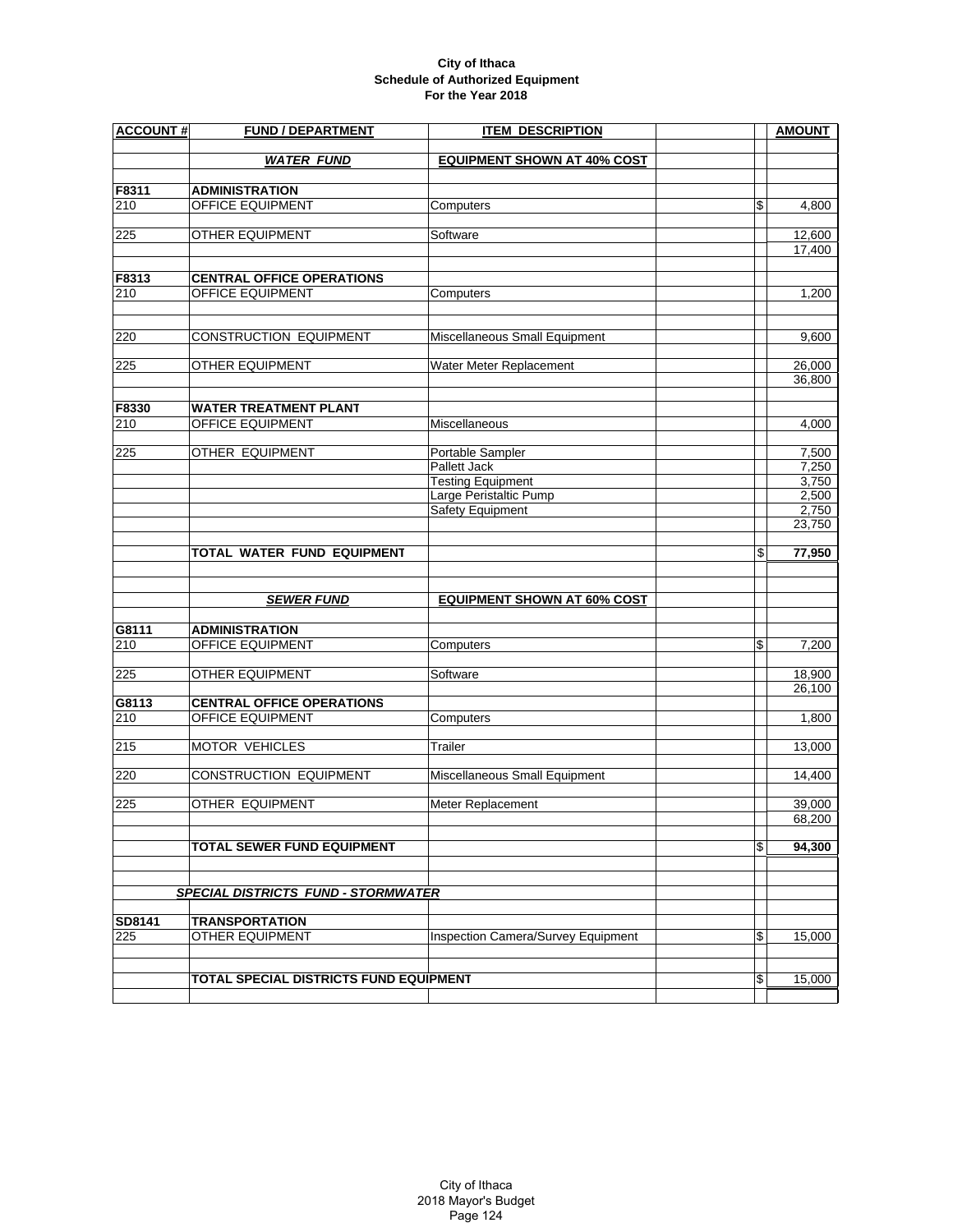|                 |                                                             | <b>NUMBER OF</b>  | <b>NUMBER OF</b>         |
|-----------------|-------------------------------------------------------------|-------------------|--------------------------|
|                 |                                                             | <b>PERSONS</b>    | <b>PERSONS</b>           |
| <b>ACCOUNT#</b> | <b>UNIT AND TITLE</b>                                       | <b>AUTHORIZED</b> | <b>FUNDED</b>            |
|                 |                                                             |                   |                          |
|                 | <b>GENERAL FUND</b>                                         |                   |                          |
| A1010           | <b>LEGISLATIVE</b>                                          |                   |                          |
|                 | Alderperson                                                 | 10                | 10                       |
|                 |                                                             |                   |                          |
|                 |                                                             |                   |                          |
| A1130           | <b>FINANCE (TRAFFIC VIOLATIONS)</b>                         |                   |                          |
|                 | Customer Service Representative - 40 Hours                  | 1                 | $\mathbf{1}$             |
|                 | Customer Service Representative - 20 Hours                  | 1                 | $\mathsf{O}\xspace$      |
|                 |                                                             | 2                 | $\mathbf{1}$             |
|                 |                                                             |                   |                          |
| A1210           | <b>MAYOR</b>                                                |                   |                          |
|                 | Mayor                                                       | 1                 | $\mathbf{1}$             |
|                 | Executive Assistant to the Mayor                            | $\mathbf{1}$      | $\mathbf{1}$             |
|                 | Chief of Staff                                              | 1                 | $\mathbf{1}$             |
|                 |                                                             | 3                 | $\overline{3}$           |
| A1315           | <b>FINANCE (CITY CONTROLLER'S OFFICE)</b>                   |                   |                          |
|                 |                                                             | $\mathbf{1}$      | $\mathbf{1}$             |
|                 | <b>City Controller</b><br>Deputy City Controller - 35 Hours | $\mathbf{1}$      | 1                        |
|                 | <b>Executive Assistant</b>                                  | 1                 | $\overline{1}$           |
|                 | Accountant - 20 Hours                                       | 1                 | $\overline{1}$           |
|                 | Payroll Coordinator - 40 Hours                              |                   | $\mathbf{1}$             |
|                 | Administrative Coordinator - 40 Hours                       | 1                 | 1                        |
|                 |                                                             | 6                 | 6                        |
|                 |                                                             |                   |                          |
| A1316           | DEPARTMENT OF PUBLIC INFORMATION AND TECHNOLOGY             |                   |                          |
|                 | City Clerk - 40 Hours                                       | 1                 | $\mathbf{1}$             |
|                 | Information Management Specialist - 40 Hours                | 2                 | $\overline{2}$           |
|                 | <b>Public Information Specialist</b>                        | 1                 | $\overline{1}$           |
|                 | Manager of Electronic Communications and Customer Services  | 1                 | $\overline{1}$           |
|                 | Senior Network Administrator                                | $\mathbf{1}$      | $\overline{\phantom{a}}$ |
|                 | <b>Network Integration Specialist</b>                       | 1                 | $\overline{1}$           |
|                 |                                                             | 7                 | $\overline{7}$           |
|                 |                                                             |                   |                          |
| A1317           | <b>FINANCE (CITY CHAMBERLAIN)</b>                           |                   |                          |
|                 | City Chamberlain                                            | 1                 | $\mathbf{1}$             |
|                 | <b>Fiscal Manager</b>                                       | $\mathbf{1}$      | $\overline{1}$           |
|                 | Supervising Customer Service Representative - 40 Hours      | $\mathbf{1}$      | $\overline{1}$           |
|                 | Customer Service Representative - 40 Hours                  | 3<br>6            | 3                        |
|                 |                                                             |                   | 6                        |
| A1420           | <b>LAW - CITY ATTORNEY</b>                                  |                   |                          |
|                 | City Attorney - 40 Hours                                    | $\mathbf{1}$      | 1                        |
|                 | Assistant City Attorney - 40 Hours                          | 1                 | $\mathbf{1}$             |
|                 | Assistant City Attorney - 32 Hours                          | 1                 | $\mathbf{1}$             |
|                 | Assistant City Attorney - 20 Hours                          |                   | $\mathbf{1}$             |
|                 | Executive Assistant to the City Attorney                    |                   | 1                        |
|                 |                                                             | 5                 | $\overline{5}$           |
|                 |                                                             |                   |                          |
| A1430           | <b>HUMAN RESOURCES</b>                                      |                   |                          |
|                 | <b>Director of Human Resources</b>                          | 1                 | $\mathbf{1}$             |
|                 | Deputy Director of Human Resources - 40 Hours               | 1                 | $\mathbf{1}$             |
|                 | Manager of Organizational Development                       | 1                 | 1                        |
|                 | Employee Health & Safety Coordinator - 20 Hours             |                   | $\overline{1}$           |
|                 | Human Resources Executive Assistant                         |                   | $\mathbf{1}$             |
|                 | Human Resources Office Assistant                            | 1                 | $\overline{\phantom{a}}$ |
|                 |                                                             | 6                 | 6                        |
|                 |                                                             |                   |                          |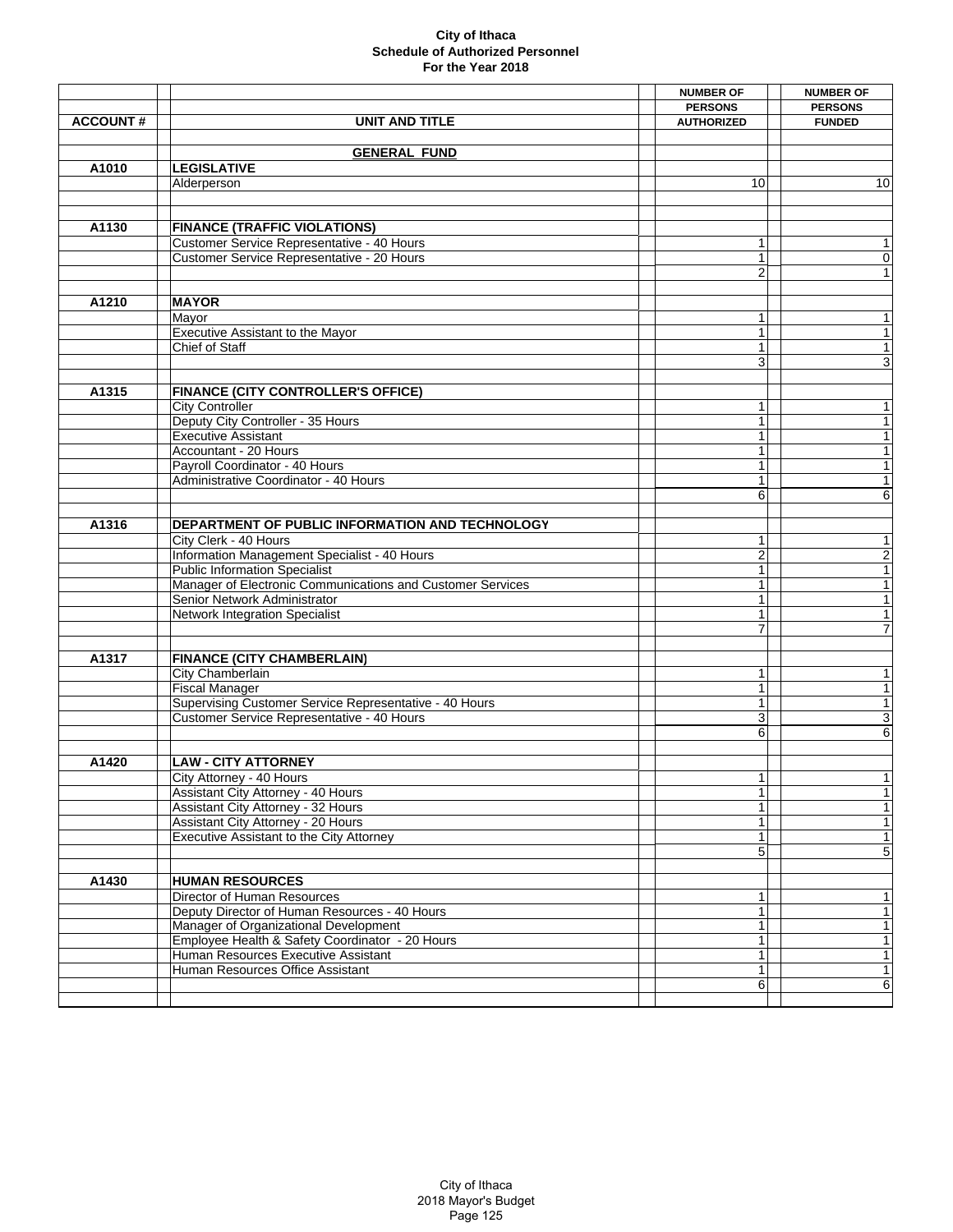|                 |                                                                                             | <b>NUMBER OF</b>  | <b>NUMBER OF</b>               |
|-----------------|---------------------------------------------------------------------------------------------|-------------------|--------------------------------|
|                 |                                                                                             | <b>PERSONS</b>    | <b>PERSONS</b>                 |
| <b>ACCOUNT#</b> | <b>UNIT AND TITLE</b>                                                                       | <b>AUTHORIZED</b> | <b>FUNDED</b>                  |
|                 |                                                                                             |                   |                                |
| A1440           | <b>DPW - CITY ENGINEER</b>                                                                  |                   |                                |
|                 | Director of Engineering Services                                                            | 1                 | $\mathbf{1}$                   |
|                 | Bridge Systems Engineer (Partially Capital Funded)                                          | $\mathbf{1}$      | $\mathbf{1}$                   |
|                 | <b>Traffic Systems Engineer</b>                                                             | 1                 | $\mathbf{1}$                   |
|                 | <b>Transportation Engineer</b>                                                              | 1                 | $\overline{1}$                 |
|                 | Civil Engineer                                                                              | 1                 | $\overline{\phantom{a}}$       |
|                 | Assistant Civil Engineer - 35 Hours (Capital Funded)<br>Assistant Civil Engineer - 40 Hours | $\mathbf{1}$      | $\mathbf{1}$                   |
|                 | Junior Transportation Engineer                                                              | 1                 | $\mathbf{1}$<br>$\overline{1}$ |
|                 |                                                                                             | 8                 | 8                              |
|                 |                                                                                             |                   |                                |
| A1490           | DPW - PUBLIC WORKS ADMINISTRATION                                                           |                   |                                |
|                 | Superintendent of Public Works                                                              | $\mathbf{1}$      | $\mathbf{1}$                   |
|                 | Manager of Fiscal Operations (.7 Shared Position)                                           | 0.7               | 0.7                            |
|                 | Financial Management Assistant (.5 Shared Position)                                         | 0.5               | 0.5                            |
|                 | Financial Management Assistant - 20 Hours (.25 Shared Position)                             | 0.25              | 0.25                           |
|                 | <b>Executive Assistant</b>                                                                  |                   | 1                              |
|                 |                                                                                             | 3.45              | 3.45                           |
|                 |                                                                                             |                   |                                |
| A3120           | <b>POLICE DEPARTMENT</b>                                                                    |                   |                                |
|                 | Police Chief                                                                                | 1                 | $\mathbf{1}$                   |
|                 | Deputy Police Chief                                                                         | 3                 | $\frac{2}{4}$                  |
|                 | Police Lieutenant                                                                           | 5                 |                                |
|                 | <b>Police Sergeant</b>                                                                      | 10                | 10                             |
|                 | Police Officer                                                                              | 60                | 52                             |
|                 | <b>Executive Assistant</b>                                                                  | $\mathbf{1}$      | $\overline{1}$                 |
|                 | School Crossing Guard - Part-Time                                                           | 16                | 16                             |
|                 | Administrative Coordinator<br><b>Financial Clerk</b>                                        | 1<br>$\mathbf{1}$ | $\mathbf{1}$<br>$\overline{1}$ |
|                 | <b>Office Assistant</b>                                                                     | 1                 | $\overline{1}$                 |
|                 | Data Entry Specialist                                                                       | 5                 | $\overline{\mathbf{4}}$        |
|                 |                                                                                             | 104               | 93                             |
|                 |                                                                                             |                   |                                |
| A3410           | <b>FIRE DEPARTMENT</b>                                                                      |                   |                                |
|                 | Fire Chief                                                                                  | 1                 | $\mathbf{1}$                   |
|                 | Deputy Fire Chief (Starts 11/1/18)                                                          | $\boldsymbol{2}$  | $\mathbf{1}$                   |
|                 | <b>Assistant Fire Chief</b>                                                                 | 6                 | $\overline{6}$                 |
|                 | Fire Lieutenant                                                                             | 8                 | $\overline{8}$                 |
|                 | Fire Fighter                                                                                | 49                | 47                             |
|                 | Fire Fighter (Grant Funded)                                                                 | 4                 | $\overline{4}$                 |
|                 | <b>Administrative Assistant</b>                                                             | 1                 | $\overline{0}$                 |
|                 | Administrative Coordinator                                                                  | 1                 | $\overline{1}$                 |
|                 |                                                                                             | $\overline{72}$   | 68                             |
|                 |                                                                                             |                   |                                |
| A5010           | <b>DPW - STREETS ADMINISTRATION</b>                                                         |                   |                                |
|                 | Assistant Superintendent of Public Works (S&F)<br>Financial Management Assistant - 40 Hours | 1<br>$\mathbf{1}$ | $\mathbf{1}$<br>$\mathbf{1}$   |
|                 | Financial Clerk - 40 Hours                                                                  | 1                 | $\mathbf{1}$                   |
|                 | Assistant Civil Engineer - 35 Hours                                                         | $\mathbf{1}$      | $\mathbf{1}$                   |
|                 |                                                                                             | 4                 | 4                              |
|                 |                                                                                             |                   |                                |
| A5651           | <b>PARKING DIVISION</b>                                                                     |                   |                                |
|                 | Director of Parking                                                                         | 1                 | $\mathbf{1}$                   |
|                 | Parking Operations Supervisor                                                               | 1                 | $\mathbf{1}$                   |
|                 | Parking Lot Attendant                                                                       | 4                 | 4                              |
|                 | Parking Lot Attendant - 20 Hours                                                            | 1                 | $\mathbf{1}$                   |
|                 | <b>Community Service Officer</b>                                                            | $\overline{5}$    | $\overline{5}$                 |
|                 | Financial Management Assistant (.5 Shared Position)                                         | 0.5               | 0.5                            |
|                 | Financial Management Assistant (.25 Shared Position)                                        | 0.25              | 0.25                           |
|                 | Working Supervisor - Parking, Buildings and Grounds                                         | 1                 | $\pmb{0}$                      |
|                 | Buildings & Grounds Maintenance Worker                                                      | 6                 | $\overline{5}$                 |
|                 | Ithaca Commons Maintenance Supervisor                                                       | 1                 | 1                              |
|                 | Senior Community Service Officer                                                            |                   | $\overline{1}$                 |
|                 |                                                                                             | 21.75             | 19.75                          |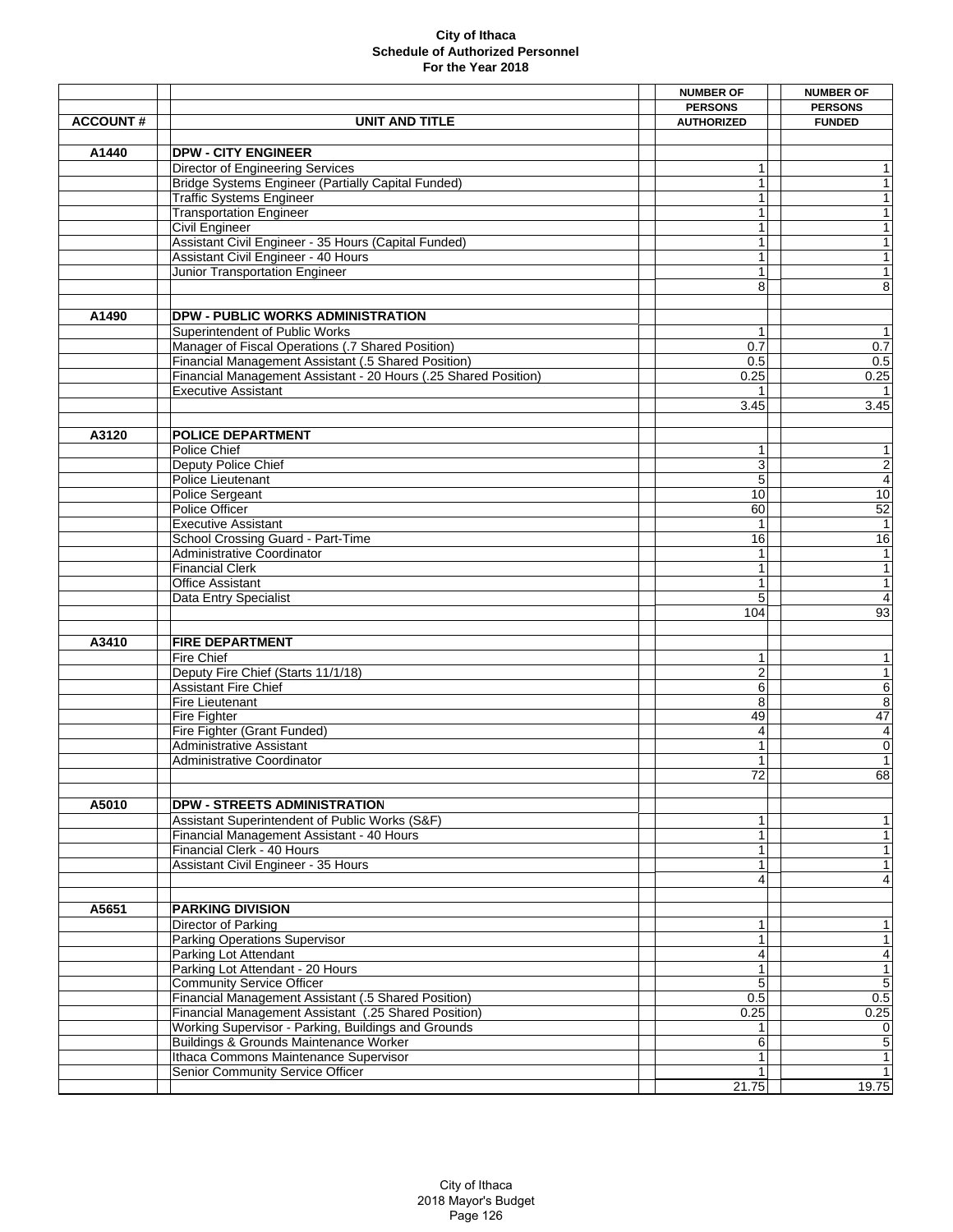|                 |                                                                        | <b>NUMBER OF</b>        | <b>NUMBER OF</b>         |
|-----------------|------------------------------------------------------------------------|-------------------------|--------------------------|
|                 |                                                                        | <b>PERSONS</b>          | <b>PERSONS</b>           |
| <b>ACCOUNT#</b> | UNIT AND TITLE                                                         | <b>AUTHORIZED</b>       | <b>FUNDED</b>            |
|                 |                                                                        |                         |                          |
|                 |                                                                        |                         |                          |
| A7310           | YOUTH PROGRAM                                                          |                         |                          |
|                 | Youth Bureau Director                                                  | 1                       | 1                        |
|                 | Deputy Youth Bureau Director                                           | 2                       | $\boldsymbol{2}$         |
|                 | Youth Program Administrator                                            | 1                       | $\overline{0}$           |
|                 | Youth Program Coordinator - 35 Hours                                   | 4                       | $\overline{4}$           |
|                 | Youth Program Coordinator - 40 Hours                                   | $\overline{c}$          |                          |
|                 | Youth Program Leader - 35 Hours                                        | 9                       | $rac{2}{7}$              |
|                 | Youth Program Leader - 30 Hours                                        | 1                       | $\overline{1}$           |
|                 | Youth Program Leader - 22 Hours                                        | 1                       | $\mathbf{1}$             |
|                 | Youth Program Leader - 21 Hours                                        | 1                       | 0                        |
|                 | Youth Program Leader - 17.5 Hours                                      |                         | $\overline{0}$           |
|                 | Youth Program Assistant - 35 Hours                                     | $\overline{2}$          | $\overline{1}$           |
|                 | Youth Program Assistant - 22 Hours                                     | 1                       |                          |
|                 |                                                                        |                         | $\mathsf{O}\xspace$      |
|                 | Recreation Facilities Director - 40 Hours                              | 1                       | $\overline{1}$           |
|                 | Recreation Program Administrator                                       | 1                       | $\overline{0}$           |
|                 | Recreation Program Coordinator - 40 Hours                              | $\mathbf{1}$            | $\overline{\phantom{a}}$ |
|                 | Recreation Program Coordinator - 35 Hours                              | $\overline{2}$          | $\overline{2}$           |
|                 | <b>Coordinator of Recreation Programs</b>                              |                         |                          |
|                 | for Individuals with Disabilities - 40 Hours                           | 1                       | $\mathbf{1}$             |
|                 | Coordinator of Recreation Programs                                     |                         |                          |
|                 | for Individuals with Disabilities - 35 Hours                           | 1                       | $\mathbf{1}$             |
|                 | Recreation Program Leader - 30 Hours                                   | $\mathbf{1}$            | $\mathsf{O}\xspace$      |
|                 | Recreation Program Leader - 17 Hours                                   | $\mathbf{1}$            | $\overline{\phantom{a}}$ |
|                 | Recreation Program Leader for Individuals with Disabilities - 30 Hours | 1                       | $\overline{0}$           |
|                 | Specialist in Recreation for Individuals with Disabilities - 40 Hours  | $\overline{2}$          | $\frac{2}{2}$            |
|                 | Specialist in Recreation for Individuals with Disabilities - 35 Hours  | $\overline{2}$          |                          |
|                 | Recreation Program Assistant - 30 Hours                                | 1                       |                          |
|                 | Recreation Program Assistant - 35 Hours                                | 2                       |                          |
|                 | <b>Recreation Program Specialist</b>                                   | 1                       | $\frac{2}{0}$            |
|                 | <b>Fiscal Manager</b>                                                  | 1                       | $\overline{1}$           |
|                 | <b>Financial Management Assistant</b>                                  | 1                       | $\overline{\phantom{a}}$ |
|                 | <b>Executive Assistant</b>                                             | 1                       | $\mathbf{1}$             |
|                 | Administrative Assistant - 40 Hours                                    |                         | $\mathsf 0$              |
|                 | Recreation Maintenance Supervisor                                      | 1                       | $\mathbf{1}$             |
|                 | <b>Recreation Facility Maintainer</b>                                  | 3                       | $\overline{\phantom{a}}$ |
|                 | Recreation Facility Maintenance Worker                                 | 3                       | $\overline{2}$           |
|                 | <b>Custodial Worker</b>                                                |                         | $\overline{1}$           |
|                 |                                                                        | 56                      | 41                       |
|                 |                                                                        |                         |                          |
|                 |                                                                        |                         |                          |
| A7311           | <b>G.I.A.C. PROGRAM</b>                                                |                         |                          |
|                 | G.I.A.C. Director                                                      | 1                       | 1                        |
|                 | Deputy G.I.A.C. Director                                               | $\overline{\mathbf{c}}$ | $\overline{c}$           |
|                 | G.I.A.C. Program Coordinator - 35 Hours                                | 4                       | 4                        |
|                 | G.I.A.C. Program Coordinator - 40 Hours                                | $\mathbf{1}$            | $\overline{1}$           |
|                 | Hospitality Employment Training Program Coordinator                    | $\mathbf{1}$            | $\mathbf{1}$             |
|                 | G.I.A.C. Program Leader                                                | 7                       | 5                        |
|                 | G.I.A.C. Program Assistant - 35 Hours                                  | 5                       | $\overline{5}$           |
|                 | G.I.A.C. Program Assistant - 25 Hours                                  | 3                       | $\overline{\phantom{a}}$ |
|                 | G.I.A.C. Program Assistant - 20 Hours                                  | 1                       | $\overline{0}$           |
|                 | <b>Executive Assistant</b>                                             | 1                       | $\mathbf{1}$             |
|                 | Administrative Coordinator                                             | 1                       | $\mathbf{1}$             |
|                 | <b>Custodial Worker</b>                                                | $\mathbf{1}$            | $\overline{1}$           |
|                 | Custodial Worker - 17.5 Hours                                          | 1                       | $\mathsf{O}\xspace$      |
|                 | Custodial Worker - 25 Hours                                            | $\mathbf{1}$            | $\mathbf{1}$             |
|                 |                                                                        | 30                      | 24                       |
|                 |                                                                        |                         |                          |
|                 |                                                                        |                         |                          |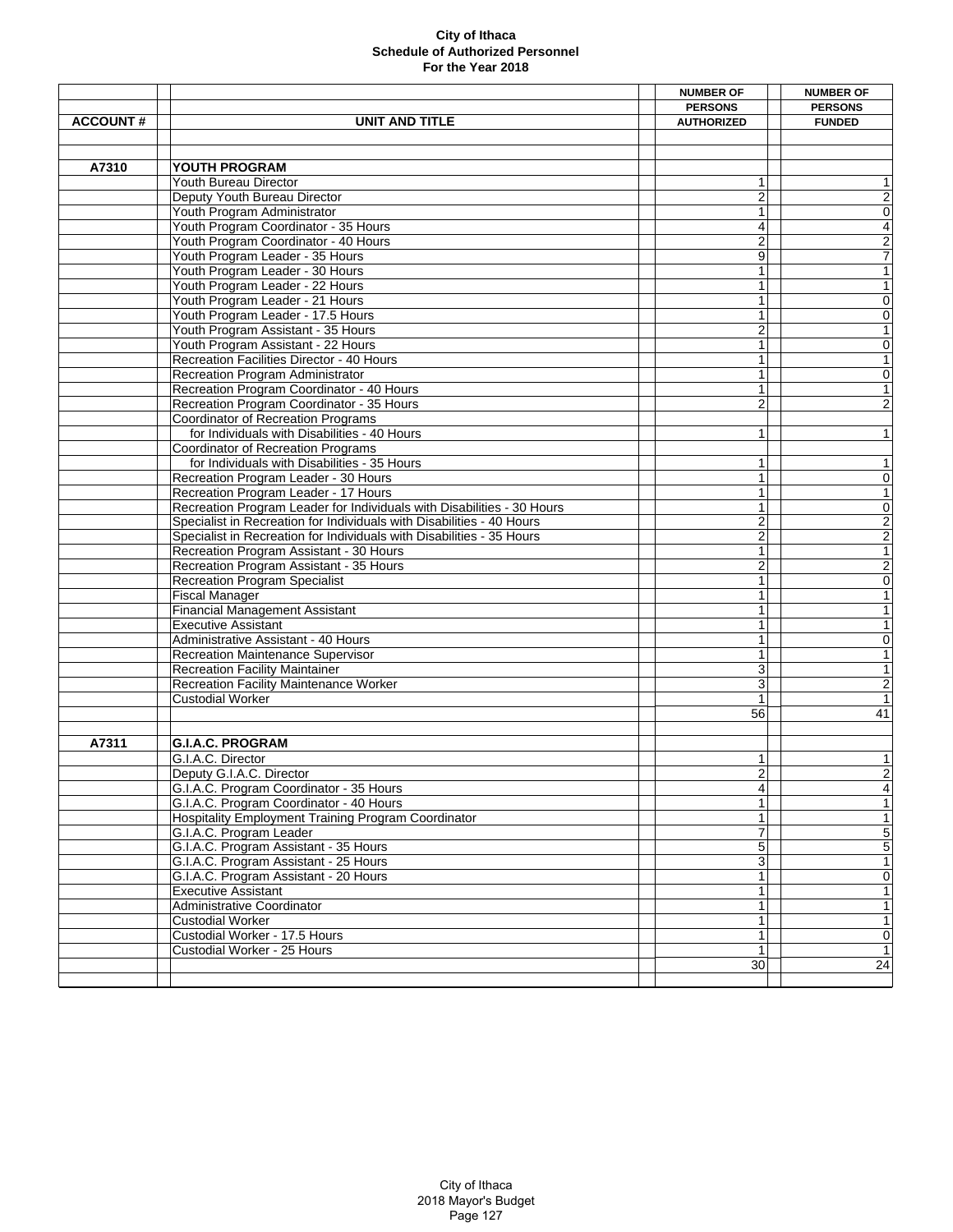|                 |                                                                     | <b>NUMBER OF</b>      | <b>NUMBER OF</b>         |
|-----------------|---------------------------------------------------------------------|-----------------------|--------------------------|
|                 |                                                                     | <b>PERSONS</b>        | <b>PERSONS</b>           |
| <b>ACCOUNT#</b> | <b>UNIT AND TITLE</b>                                               | <b>AUTHORIZED</b>     | <b>FUNDED</b>            |
|                 |                                                                     |                       |                          |
| A8020           | DEPARTMENT OF PLANNING, BUILDING AND DEVELOPMENT                    |                       |                          |
|                 | Director of Planning & Development                                  | $\mathbf{1}$          | $\mathbf{1}$             |
|                 | Deputy Director of Planning & Development - 35 Hours                | 1                     | $\mathbf{1}$             |
|                 | Deputy Director of Economic Development - 40 Hours                  |                       | $\mathbf{1}$             |
|                 | Director of Zoning Administration                                   |                       | $\mathbf{1}$             |
|                 | Historic Preservation & Neighborhood Planner - 35 Hours             | 1                     | $\overline{\phantom{a}}$ |
|                 | Senior Planner - 40 Hours                                           | 1                     | 1                        |
|                 | Senior Planner - 30 Hours                                           | 1                     | $\mathbf{1}$             |
|                 | Senior Planner - 35 Hours                                           | 1                     | $\overline{\phantom{a}}$ |
|                 | Planner                                                             | 1                     | $\mathbf{1}$             |
|                 | <b>Executive Assistant</b>                                          | 1                     | $\mathbf{1}$             |
|                 | Director of Code Enforcement                                        |                       | $\mathbf{1}$             |
|                 | Senior Plan Examiner                                                | 1                     | $\mathbf{1}$             |
|                 | Senior Code Inspector                                               | 4                     | 4                        |
|                 | <b>Housing Code Supervisor</b>                                      | 1                     | $\overline{\phantom{a}}$ |
|                 | Code Inspector                                                      | $\mathbf{1}$          | $\overline{\phantom{a}}$ |
|                 | <b>Electrical Inspector</b>                                         | 1                     | $\mathbf{1}$             |
|                 | Housing Inspector<br><b>Exterior Property Maintenance Inspector</b> | 3<br>1                | 3<br>$\mathbf{1}$        |
|                 | Office Assistant - 40 Hours                                         | $\overline{2}$        | $\overline{2}$           |
|                 | <b>Database Specialist</b>                                          | 1                     | $\overline{1}$           |
|                 | <b>Permit Clerk</b>                                                 | 1                     | $\overline{\phantom{a}}$ |
|                 |                                                                     | 27                    | 27                       |
|                 |                                                                     |                       |                          |
|                 |                                                                     |                       |                          |
| <b>VARIOUS</b>  | PUBLIC WORKS EMPLOYEES                                              |                       |                          |
|                 | <b>City Forester</b>                                                | 1                     | $\mathbf{1}$             |
|                 | <b>Supervisor of Streets</b>                                        | 1                     | $\mathbf{1}$             |
|                 | Building Maintenance & Solid Waste Supervisor                       | 1                     | $\mathbf{1}$             |
|                 | <b>Assistant Civil Engineer</b>                                     | 1                     | $\overline{1}$           |
|                 | <b>Working Supervisor</b>                                           | 8                     | $\overline{6}$           |
|                 | Working Supervisor - Bridges                                        | 1                     | $\overline{\phantom{a}}$ |
|                 | Working Supervisor - Sign Shop                                      | 1                     | $\overline{\phantom{a}}$ |
|                 | Heavy Equipment Operator                                            |                       | 6                        |
|                 | Heavy Equipment Operator (Shared w/ Stormwater Fund)                | 0.5                   | 0.5                      |
|                 | <b>Tree Trimmer</b>                                                 | 1                     | 1                        |
|                 | <b>Senior Tree Trimmer</b>                                          | 3                     | $\overline{3}$           |
|                 | Forestry Technician                                                 | 1                     | $\overline{\mathbf{0}}$  |
|                 | Maintainer                                                          | 5                     | $\overline{3}$           |
|                 | Maintainer - Bridges                                                | 1                     | $\overline{1}$           |
|                 | <b>Light Equipment Operator</b>                                     | 9                     | 7                        |
|                 | Light Equipment Operator (Shared w/ Stormwater Fund)                | 0.5                   | 0.5<br>$\overline{4}$    |
|                 | Maintenance Worker                                                  | 6                     |                          |
|                 | <b>Building Maintenance Mechanics</b><br><b>Custodial Worker</b>    | $\boldsymbol{2}$<br>5 | $\frac{2}{3}$            |
|                 | Custodial Worker (.5 Shared Position)                               | 0.5                   | 0.5                      |
|                 | Custodian                                                           | 1                     | $\mathbf{1}$             |
|                 | <b>Supervisor of Electrical Services</b>                            |                       | $\mathbf{1}$             |
|                 | <b>Electrical Technician</b>                                        | 2                     | $\mathbf{1}$             |
|                 | Stock Room Manager                                                  |                       | $\overline{1}$           |
|                 | Stock Room Clerk                                                    | 1                     | 1                        |
|                 | Motor Equipment Maintenance Supervisor                              | 1                     | $\overline{1}$           |
|                 | Motor Equipment Mechanic Supervisor                                 | $\overline{2}$        | $\overline{2}$           |
|                 | Motor Equipment Mechanic                                            | $\mathbf 5$           | $\overline{4}$           |
|                 | Motor Equipment Mechanic Helper                                     |                       | $\mathbf{1}$             |
|                 | Financial Management Assistant (.5 Shared Position)                 | 0.5                   | 0.5                      |
|                 | Financial Management Assistant - 20 Hours (.25 Shared Position)     | 0.25                  | 0.25                     |
|                 | <b>Financial Clerk</b>                                              |                       | 1                        |
|                 | Golf Course Manager                                                 |                       | 1                        |
|                 |                                                                     | 74.25                 | 59.25                    |
|                 |                                                                     |                       |                          |
|                 |                                                                     |                       |                          |
|                 | TOTAL GENERAL FUND PERSONNEL                                        |                       |                          |
|                 |                                                                     |                       |                          |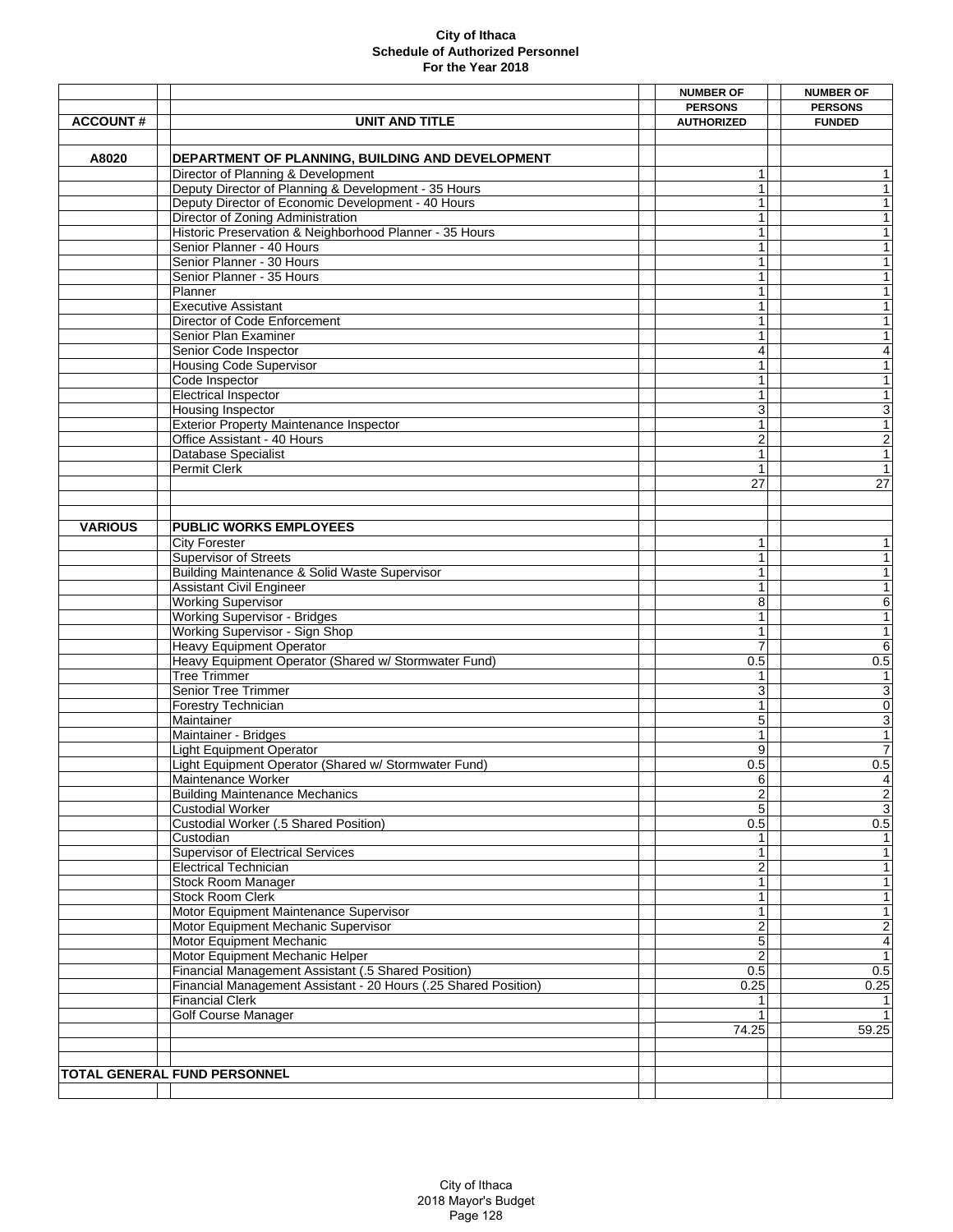|                 |                                                          | <b>NUMBER OF</b>        | <b>NUMBER OF</b>                           |
|-----------------|----------------------------------------------------------|-------------------------|--------------------------------------------|
|                 |                                                          | <b>PERSONS</b>          | <b>PERSONS</b>                             |
| <b>ACCOUNT#</b> | UNIT AND TITLE                                           | <b>AUTHORIZED</b>       | <b>FUNDED</b>                              |
|                 |                                                          |                         |                                            |
|                 | <b>WATER AND SEWER FUND</b>                              |                         |                                            |
| <b>VARIOUS</b>  | <b>WATER &amp; SEWER FUND</b>                            |                         |                                            |
|                 | Assistant Superintendent of Public Works (W & S)         | 1                       | 1                                          |
|                 | Supervisor of Water & Sewer Operations                   | $\mathbf{1}$            | $\mathbf{1}$                               |
|                 | Supervisor of Wastewater Collection Systems              | 1                       | $\overline{\mathsf{o}}$                    |
|                 | Supervisor of Water Distribution System                  | 1                       | $\overline{1}$                             |
|                 | Senior Water Meter Technician                            | 2                       | $\overline{2}$                             |
|                 | Water Meter Technician                                   | $\overline{\mathbf{c}}$ | $\overline{1}$                             |
|                 |                                                          |                         |                                            |
|                 | Chief Inspector of Plumbing                              | 2                       | $\overline{2}$                             |
|                 | Wastewater System Maintenance Mechanic                   | 1                       | $\overline{1}$                             |
|                 | <b>Working Supervisor</b>                                | 5                       | $\overline{5}$                             |
|                 | <b>Heavy Equipment Operator</b>                          | 4                       | $\begin{array}{c} 4 \\ 4 \\ 5 \end{array}$ |
|                 | <b>Light Equipment Operator</b>                          | 6                       |                                            |
|                 | Maintainer                                               | 6                       |                                            |
|                 | Laborer                                                  | $\mathbf{1}$            | $\overline{1}$                             |
|                 | Geographic Information System Administrator              | 1                       | $\overline{\phantom{a}}$                   |
|                 | Geographic Information System Specialist                 | $\overline{c}$          | $\overline{2}$                             |
|                 | Geographic Information System Map Technician             | 1                       | $\overline{1}$                             |
|                 | <b>Environmental Engineer</b>                            | 1                       | $\overline{\phantom{a}}$                   |
|                 | <b>Civil Engineer</b>                                    | 1                       | $\overline{\phantom{a}}$                   |
|                 | Computer Aided Design and Drafting Technician - 20 Hours | 1                       | $\overline{1}$                             |
|                 | <b>Engineering Technician</b>                            | $\mathbf{1}$            | $\overline{\phantom{a}}$                   |
|                 | Utilities Systems Location Technician                    | $\overline{2}$          |                                            |
|                 | Administrative Coordinator (.2 Shared Position)          | 0.2                     | $\frac{2}{0.2}$                            |
|                 |                                                          |                         |                                            |
|                 | Financial Management Assistant (.75 Shared Position)     | 0.75                    | 0.75                                       |
|                 | Financial Management Assistant (.25 Shared Position)     | 0.25                    | 0.25                                       |
|                 | Financial Management Assistant (.25 Shared Position)     | 0.25                    | 0.25                                       |
|                 | Manager of Fiscal Operations (.3 Shared Position)        | 0.3                     | 0.3                                        |
|                 | Chief Water Treatment Plant Operator                     | 1                       | $\overline{1}$                             |
|                 | Assistant Chief Water Treatment Plant Operator           | 1                       | $\overline{1}$                             |
|                 | Senior Water Treatment Plant Operator                    | 1                       | $\overline{\phantom{a}}$                   |
|                 | Watershed Coordinator (.5 Shared Position)               | $\mathbf{1}$            | $\mathbf{1}$                               |
|                 | Laboratory Technician - Water Plant                      |                         | $\overline{\phantom{a}}$                   |
|                 | Water Treatment Plant Operator and/or Trainee            | 7                       | $\overline{7}$                             |
|                 | Water System Maintenance Mechanic                        | $\mathbf{1}$            | $\overline{0}$                             |
|                 | Financial Management Assistant (.25 Shared Position)     | 0.25                    | 0.25                                       |
|                 | Financial Management Assistant (.25 Shared Position)     | 0.25                    | 0.25                                       |
|                 | Maintenance Worker (.67 Shared Position)                 | 0.67                    | 0.67                                       |
|                 |                                                          | 0.5                     |                                            |
|                 | Custodial Worker (.5 Shared Position)                    |                         | 0.5                                        |
|                 | <b>TOTAL WATER &amp; SEWER FUND PERSONNEL</b>            |                         |                                            |
|                 |                                                          | 59.42                   | 53.42                                      |
|                 |                                                          |                         |                                            |
|                 |                                                          |                         |                                            |
| <b>CL8160</b>   | <b>SOLID WASTE FUND</b>                                  |                         |                                            |
|                 | <b>REFUSE AND GARBAGE</b>                                |                         |                                            |
|                 | Working Supervisor - Sanitation                          | 1                       | 1                                          |
|                 | <b>Light Equipment Operator</b>                          | $\boldsymbol{2}$        | $\boldsymbol{2}$                           |
|                 | Sanitation Worker                                        | 2                       | $\overline{\mathbf{c}}$                    |
|                 |                                                          |                         |                                            |
|                 | <b>TOTAL SOLID WASTE FUND PERSONNEL</b>                  | 5                       | 5                                          |
|                 |                                                          |                         |                                            |
|                 |                                                          |                         |                                            |
|                 |                                                          |                         |                                            |
| S5410           | SPECIAL DISTRICTS FUND - SIDEWALKS                       |                         |                                            |
|                 | <b>TRANSPORTATION</b>                                    |                         |                                            |
|                 | Sidewalk Program Manager                                 | 1                       | 1                                          |
|                 | Laborer                                                  | 1                       | 1                                          |
|                 |                                                          |                         |                                            |
|                 | <b>TOTAL SPECIAL DISTRICTS FUND PERSONNEL</b>            | 1                       | $\mathbf{1}$                               |
|                 |                                                          |                         |                                            |
|                 |                                                          |                         |                                            |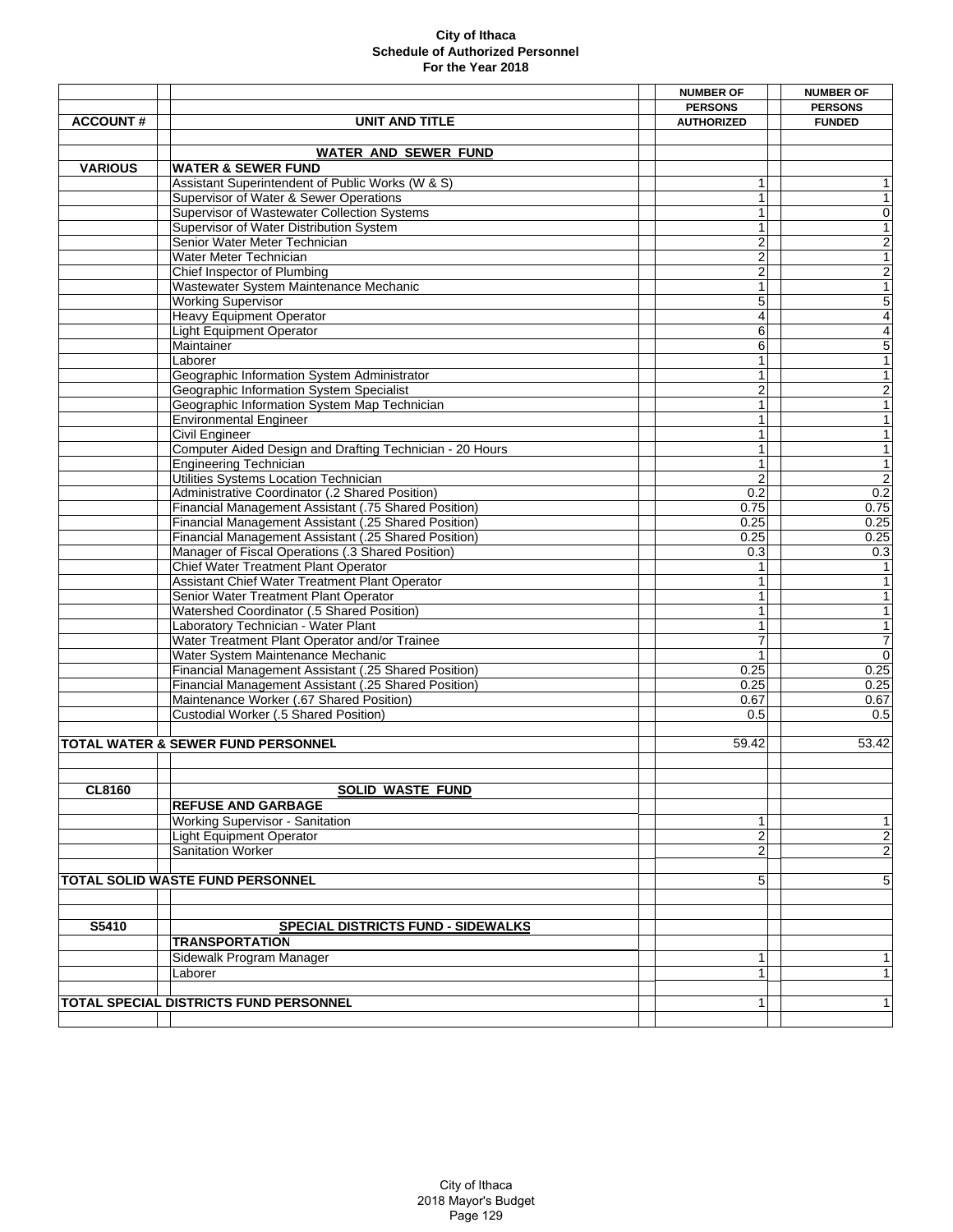|                 |                                                 | <b>NUMBER OF</b>  | <b>NUMBER OF</b> |
|-----------------|-------------------------------------------------|-------------------|------------------|
|                 |                                                 | <b>PERSONS</b>    | <b>PERSONS</b>   |
| <b>ACCOUNT#</b> | <b>UNIT AND TITLE</b>                           | <b>AUTHORIZED</b> | <b>FUNDED</b>    |
|                 |                                                 |                   |                  |
|                 |                                                 |                   |                  |
| SD8141          | <b>STORMWATER DRAINAGE FUND</b>                 |                   |                  |
|                 | <b>HOME AND COMMUNITY SERVICES</b>              |                   |                  |
|                 | <b>Working Supervisor</b>                       |                   |                  |
|                 | <b>Heavy Equipment Operator</b>                 | າ                 | $\overline{2}$   |
|                 | <b>Light Equipment Operator</b>                 |                   |                  |
|                 | Heavy Equipment Operator (Shared w/ Highway)    | 0.5               | 0.5              |
|                 | Light Equipment Operator (Shared w/ Highway)    | 0.5               | 0.5              |
|                 |                                                 |                   |                  |
|                 | <b>TOTAL STORMWATER DRAINAGE FUND PERSONNEL</b> | 5                 | 5                |
|                 |                                                 |                   |                  |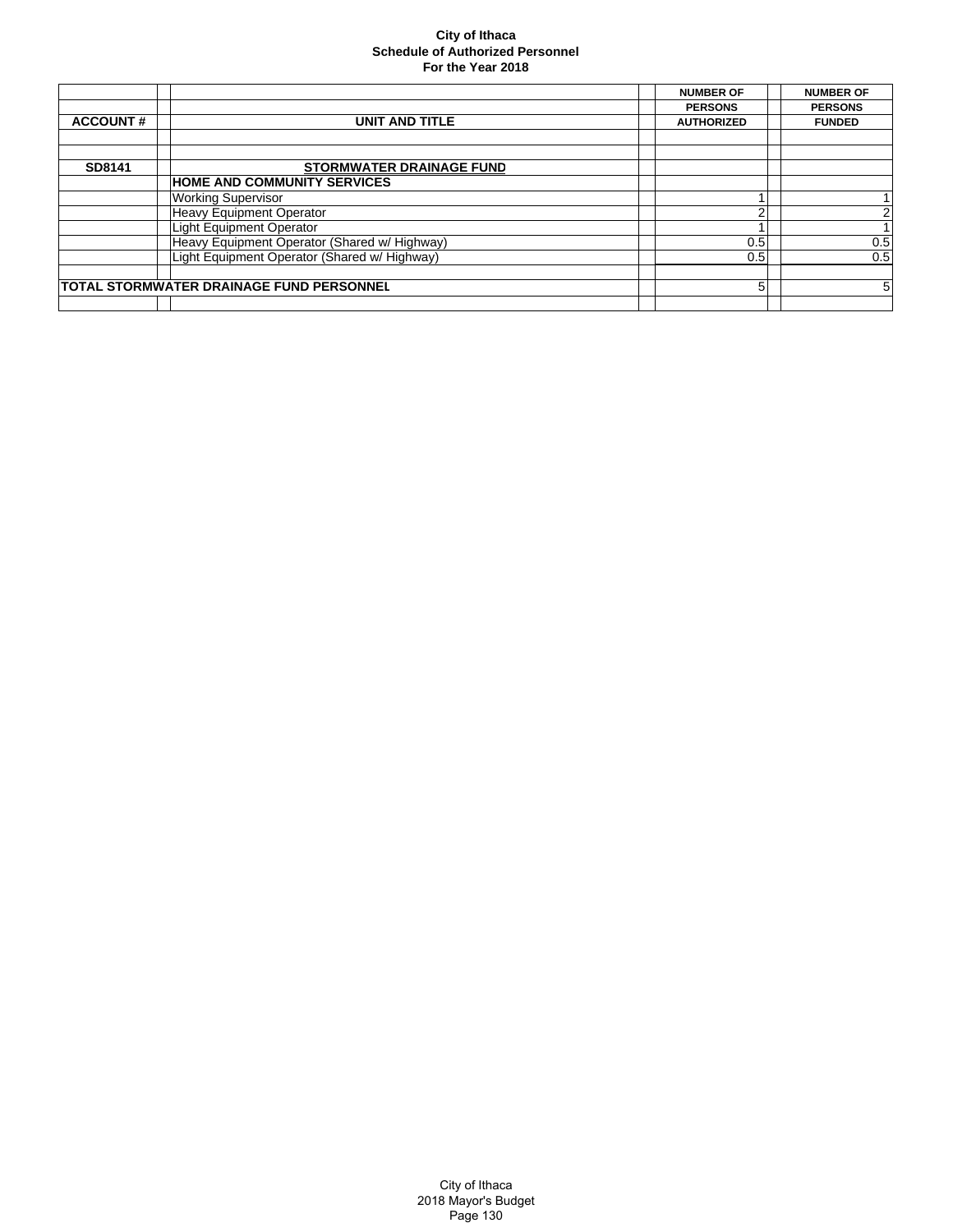**County of Tompkins**

**NYS - Real Property System RPS221/V04/L001 Assessor's Report - 2017 - Prior Year File S495 Exemption Impact Report Town Summary**

**City of Ithaca - 5007 6 and 5007 6 and 5007 \$ 1,513,971,387 \$ 1,513,971,387 Uniform Percentage 100.00% Date/Time - 09/24/2017 13:54:27**

**Equalized Total Assessed Value \$ 4,513,971,387**

| of Exemptions<br>17,737,500<br>49,415,000<br>114,088,900<br>1,900,000 | Exempted<br>0.39%<br>1.09%<br>2.53% |
|-----------------------------------------------------------------------|-------------------------------------|
|                                                                       |                                     |
|                                                                       |                                     |
|                                                                       |                                     |
|                                                                       |                                     |
|                                                                       | 0.04%                               |
| 62,252,000                                                            | 1.38%                               |
| 700,000                                                               | 0.02%                               |
| 72,020,000                                                            | 1.60%                               |
| 17,649,000                                                            | 0.39%                               |
| 17,735,600                                                            | 0.39%                               |
| 50,000,000                                                            | 1.11%                               |
| 1,025,000                                                             | 0.02%                               |
| 36,120,000                                                            | 0.80%                               |
| 2,106,038,000                                                         | 46.66%                              |
| 20,589,200                                                            | 0.46%                               |
| 790,000                                                               | 0.02%                               |
| 1,136,000                                                             | 0.03%                               |
| 1,870,000                                                             | 0.04%                               |
| 910,000                                                               | 0.02%                               |
| 89,500                                                                | $0.00\%$                            |
| 4,300,000                                                             | 0.10%                               |
| 6,545,000                                                             | 0.14%                               |
|                                                                       |                                     |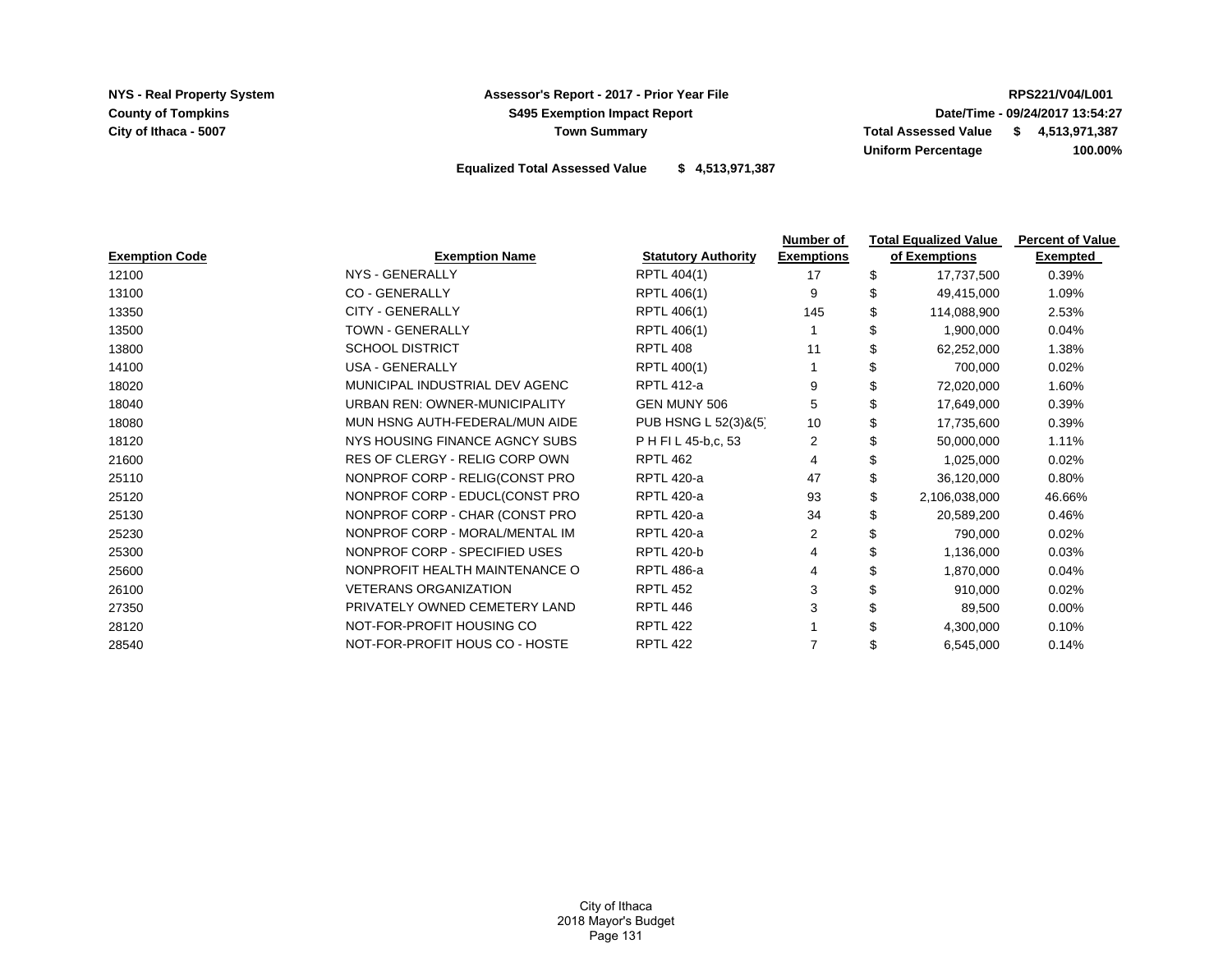**County of Tompkins**

## **NYS - Real Property System RPS221/V04/L001 Assessor's Report - 2017 - Prior Year File S495 Exemption Impact Report Town Summary**

**City of Ithaca - 5007 Total Assessed Value 4,513,971,387 \$ Uniform Percentage 100.00% Date/Time - 09/24/2017 13:54:27**

**Equalized Total Assessed Value \$ 4,513,971,387**

|                                                                                                      |                                       |                                      | Number of           | <b>Total Equalized Value</b> | <b>Percent of Value</b>      |
|------------------------------------------------------------------------------------------------------|---------------------------------------|--------------------------------------|---------------------|------------------------------|------------------------------|
| <b>Exemption Code</b>                                                                                | <b>Exemption Name</b>                 | <b>Statutory Authority</b>           | <b>Exemptions</b>   | of Exemptions                | <b>Exempted</b>              |
| 28550                                                                                                | NOT-FOR-PROFIT HOUS CO-SR CITS        | <b>RPTL 422</b>                      |                     | 800,000                      | 0.02%                        |
| 41101                                                                                                | <b>VETS EX BASED ON ELIGIBLE FUND</b> | RPTL 458(1)                          | 2                   | 3,800                        | $0.00\%$                     |
| 41123                                                                                                | ALT VET EX-WAR PERIOD-NON-COMB        | <b>RPTL 458-a</b>                    | 67                  | 746,565                      | 0.02%                        |
| 41133                                                                                                | ALT VET EX-WAR PERIOD-COMBAT          | <b>RPTL 458-a</b>                    | 68                  | 1,235,725                    | 0.03%                        |
| 41143                                                                                                | ALT VET EX-WAR PERIOD-DISABILI        | <b>RPTL 458-a</b>                    | 15                  | 457.830                      | 0.01%                        |
| 41400                                                                                                | <b>CLERGY</b>                         | <b>RPTL 460</b>                      | 2                   | 3.000                        | $0.00\%$                     |
| 41800                                                                                                | PERSONS AGE 65 OR OVER                | <b>RPTL 467</b>                      | 142                 | 10,788,746                   | 0.24%                        |
| 41803                                                                                                | PERSONS AGE 65 OR OVER                | <b>RPTL 467</b>                      | 71                  | 3,997,308                    | 0.09%                        |
| 41930                                                                                                | DISABILITIES AND LIMITED INCOM        | <b>RPTL 459-c</b>                    | 13                  | 911,900                      | 0.02%                        |
| 41961                                                                                                | <b>HISTORIC PROPERTY</b>              | <b>RPTL 444-a</b>                    | $\overline{7}$      | 1,244,000                    | 0.03%                        |
| 44120                                                                                                | <b>LAND TRUST TOMPKINS COUNTY</b>     | <b>RPTL 467-0</b>                    | 22                  | 1,361,260                    | 0.03%                        |
| 44213                                                                                                | <b>HOME IMPROVEMENTS</b>              | <b>RPTL 421-f</b>                    | 6                   | 310,792                      | 0.01%                        |
| 48650                                                                                                | LTD PROF HOUSING CO                   | PHFIL 33,556,654-a<br>STAUTORY AUTH. |                     | 14,000,000                   | 0.32%                        |
| 50003                                                                                                | SYSTEM CODE                           | NOT DEFINED                          | 2                   | 3,000                        | $0.00\%$                     |
| <b>Total Exemptions Exclusive of System</b><br><b>Exemptions:</b><br><b>Total System Exemptions:</b> |                                       |                                      | 829<br>$\mathbf{2}$ | 2,618,771,626<br>3,000       | 58.01%<br>$0.00\%$<br>58.01% |
| Totals:                                                                                              |                                       |                                      | 831                 |                              | 2,618,774,626                |

**Values have been equalized using the Uniform Percentage of Value. The Exempt amounts do not take into consideration, payments in lieu of taxes or other payments for municipal services.** 

Amount, if any, attributable to payments in lieu of taxes: **\$1,858,715**